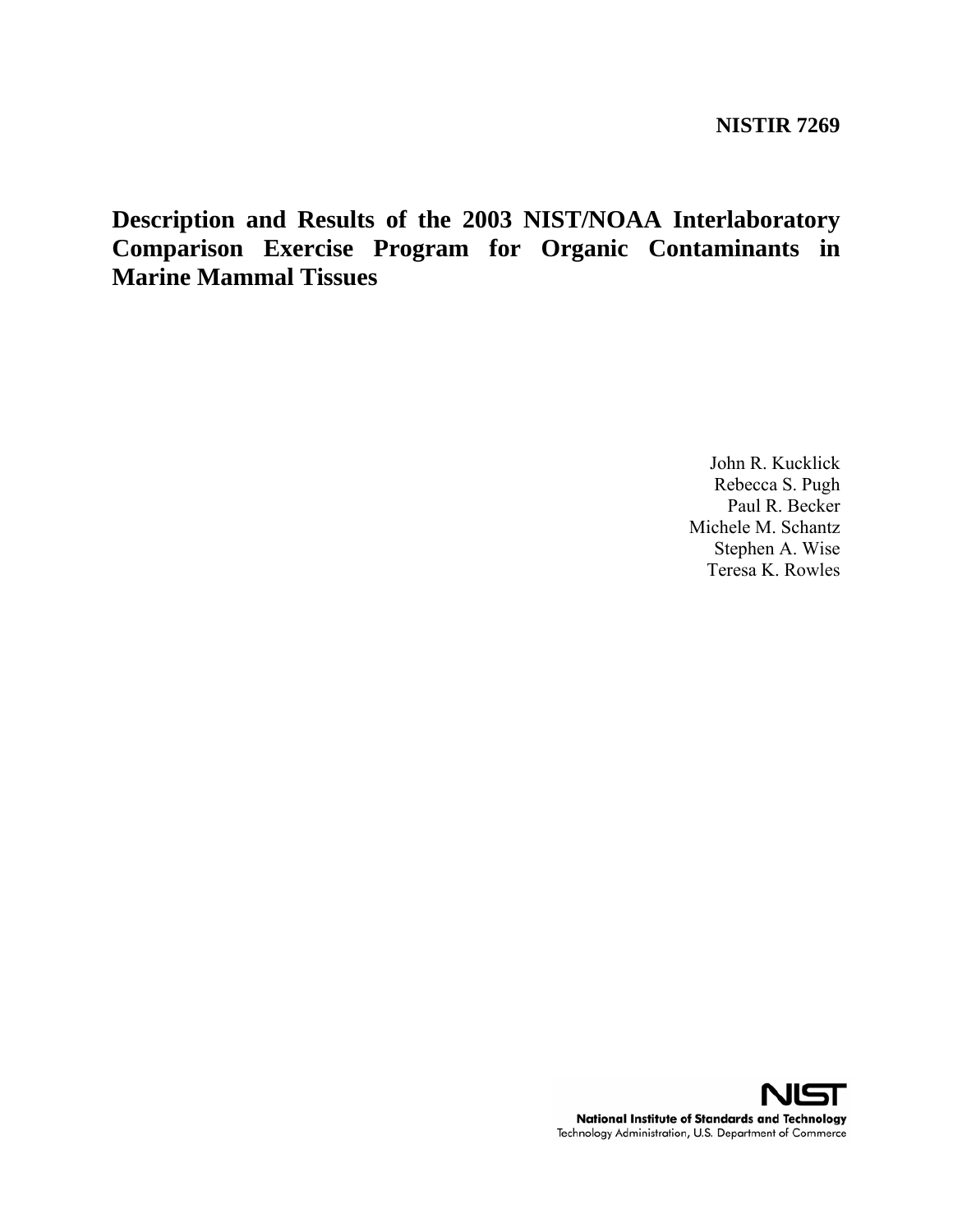# **Description and Results of the 2003 NIST/NOAA Interlaboratory Comparison Exercise Program for Organic Contaminants in Marine Mammal Tissues**

**John R. Kucklick Rebecca S. Pugh Paul R. Becker**  *National Institute of Standards and Technology Chemical Science and Technology Laboratory Analytical Chemistry Division Charleston Laboratory* 

**Michele M. Schantz Stephen A. Wise**  *National Institute of Standards and Technology Chemical Science and Technology Laboratory Analytical Chemistry Division* 

**Teresa K. Rowles**  *National Oceanic and Atmospheric Administration National Marine Fisheries Service* 

November 2005



U.S. Department of Commerce *Carlos M. Gutierrez, Secretary* 

National Institute of Standards and Technology *William A. Jeffrey, Director*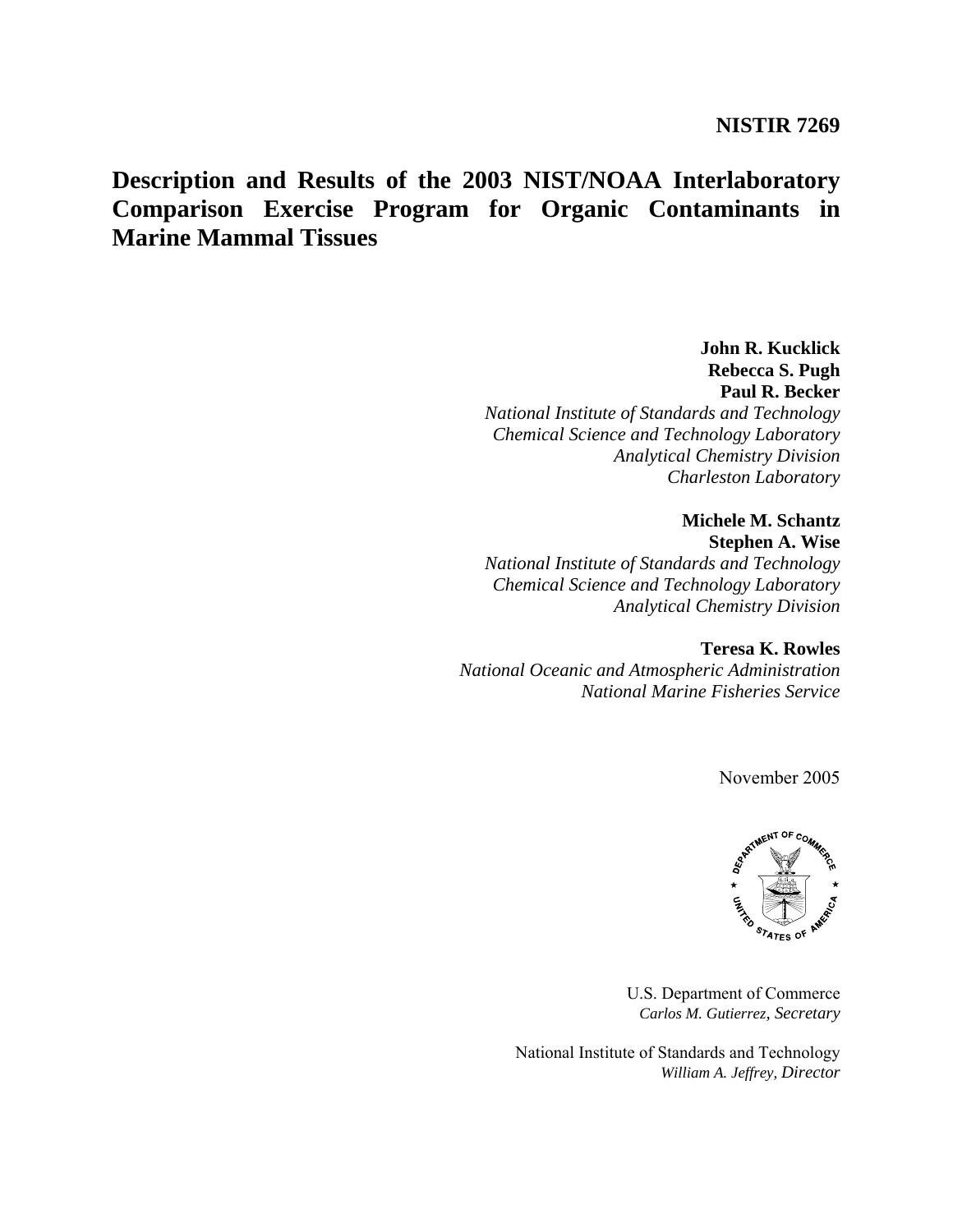# **TABLE OF CONTENTS**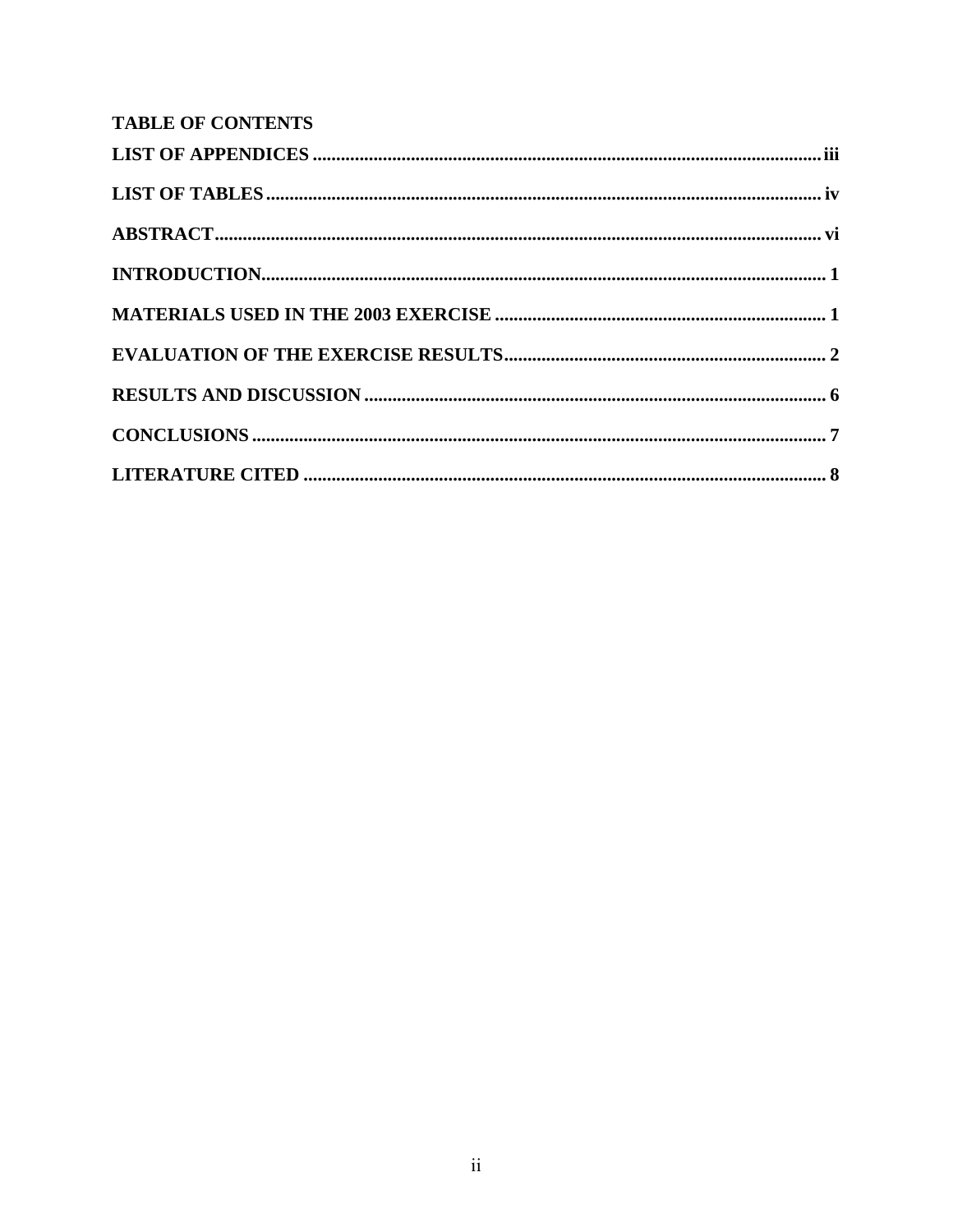# **LIST OF APPENDICES**

| A.             | Tabular results of PCB congener, pesticide, and lipid data reported by all                                                                                                                                                                                                          |
|----------------|-------------------------------------------------------------------------------------------------------------------------------------------------------------------------------------------------------------------------------------------------------------------------------------|
| <b>B.</b>      | Graphical results of PCB congener and lipid data reported by all laboratories. The<br><b>Z-scores for Homogenate VI represent 25% of the assigned value so that <math>z = +1</math> is</b><br>the assigned value plus 25 %, $z = -1$ is the assigned value minus 25 % and so forth. |
| $\mathbf{C}$ . | Graphical results of pesticide and lipid data reported by all laboratories. The Z-<br>scores for Homogenate VI represent 25% of the assigned value so that $z = +1$ is the<br>assigned value plus 25 %, $z = -1$ is the assigned value minus 25 % and so forth.<br>C1-C19           |
| D.             |                                                                                                                                                                                                                                                                                     |
| E.             | Additional analyte data and notes reported by individual laboratoriesE1-E10                                                                                                                                                                                                         |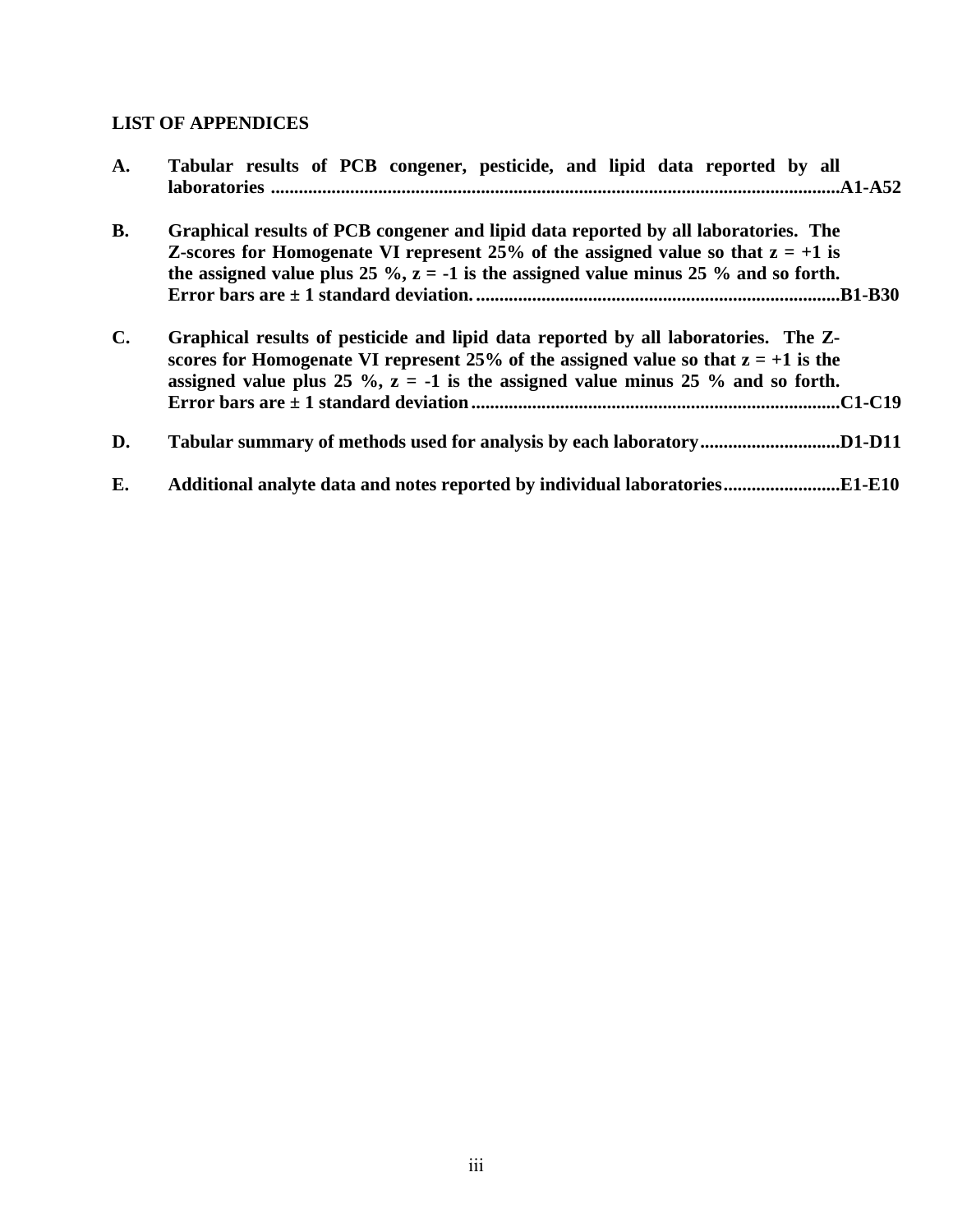# **LIST OF TABLES**

| Table 1: Laboratories Participating in the NIST/NOAA Interlaboratory        |  |
|-----------------------------------------------------------------------------|--|
|                                                                             |  |
| Table 2: Target Analytes for the NIST/NOAA Interlaboratory Comparison       |  |
| <b>Exercise Program for Organic Contaminants in Marine Mammal Tissues 4</b> |  |
| Table 3: PCB Congeners in Homogenate VI (ng/g wet mass) Reported by the     |  |
| Participants the NIST/NOAA Interlaboratory Comparison Exercise              |  |
|                                                                             |  |
| Table 4: Organochlorine Pesticides in Homogenate VI (ng/g wet mass)         |  |
| Reported by the Participants in the NIST/NOAA Interlaboratory               |  |
| Comparison Exercise Program for Organic Contaminants in Marine              |  |
|                                                                             |  |
| Table 5: PCB Congeners in SRM 1945 (ng/g wet mass) Reported by the          |  |
| Participants in the NIST/NOAA Interlaboratory Comparison Exercise           |  |
|                                                                             |  |
| Table 6: Organochlorine Pesticides in SRM 1945 (ng/g wet mass) Reported     |  |
| by the Participants in the NIST/NOAA Interlaboratory Comparison Exercise    |  |
|                                                                             |  |
|                                                                             |  |
| Table 7: Table 8: Values (ng/g wet mass) for Polybrominated Diphenyl        |  |
| Ether (BDE) Congeners in the Exercise Materials Compared to Published       |  |
|                                                                             |  |
|                                                                             |  |
| Table 9: Results from the Analysis of Homogenate VI for Fatty Acids16       |  |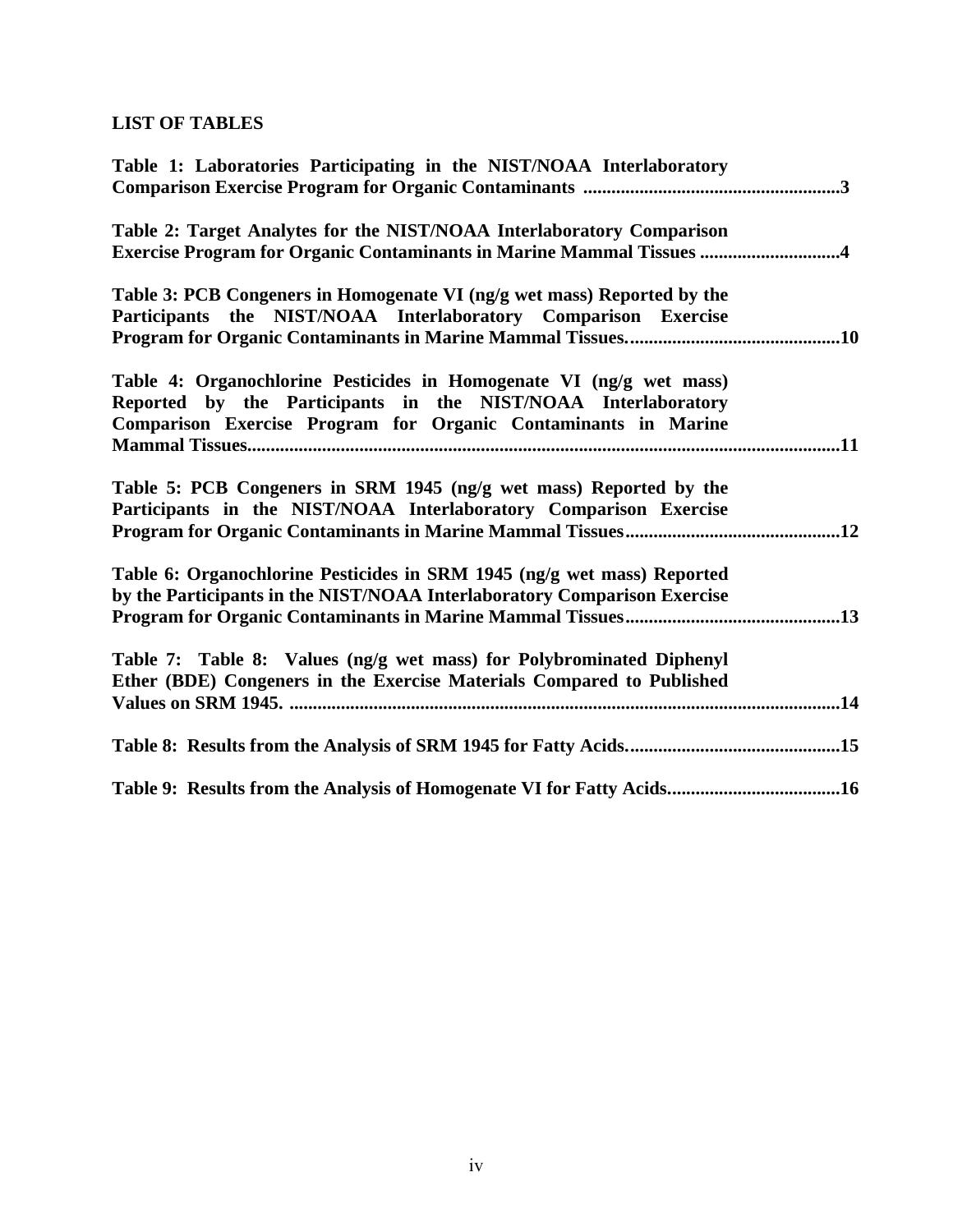## **DISCLAIMER**

Certain commercial equipment or instruments are identified in this report to specify adequately the experimental procedures. Such identification does not imply recommendations or Such identification does not imply recommendations or endorsement by the National Institute of Standards and Technology nor does it imply that the equipment or instruments are the best available for the purpose.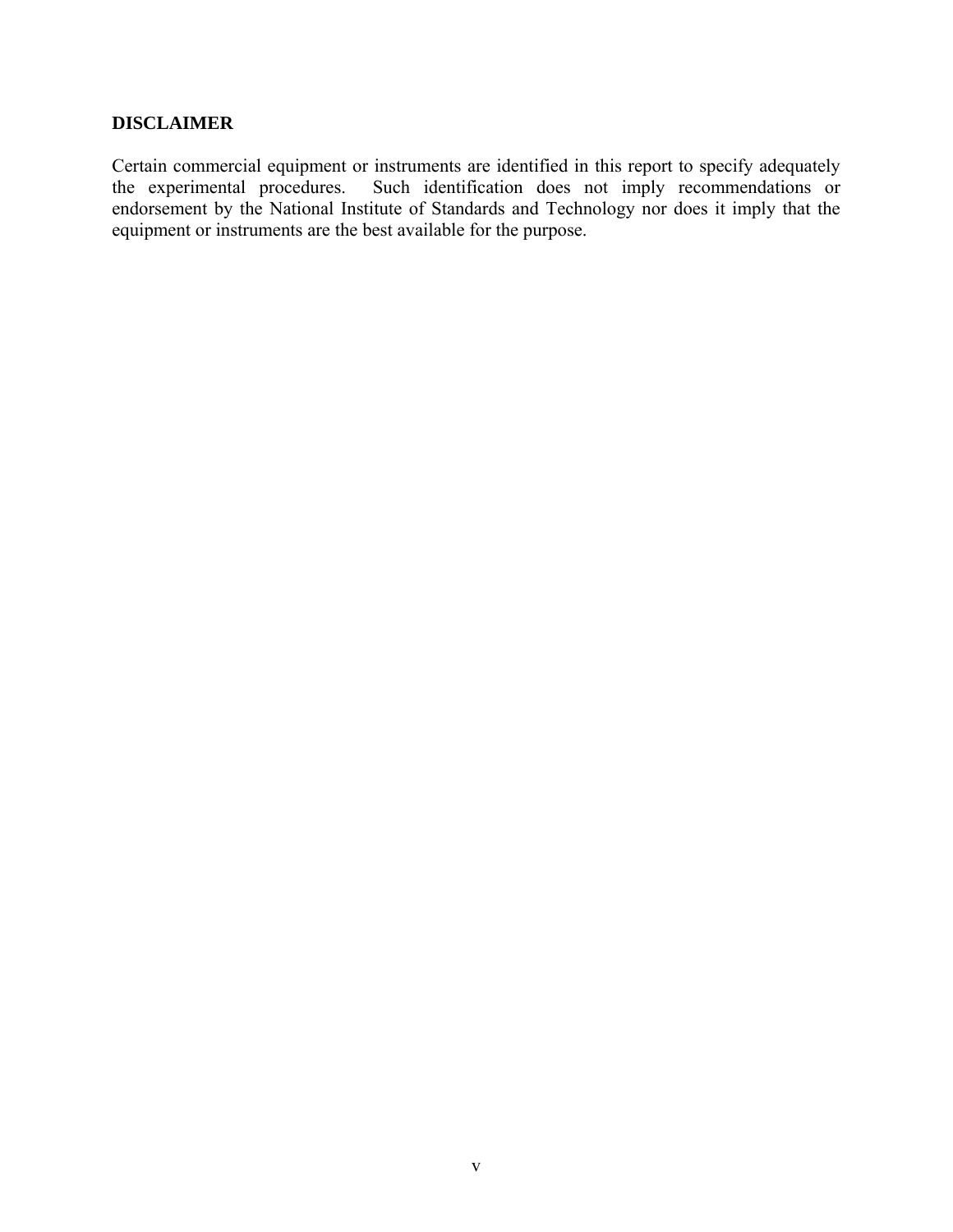## **ABSTRACT**

The National Institute of Standards and Technology (NIST), in support of the National Oceanic and Atmospheric Administration's Marine Mammal Health and Stranding Response Program (NOAA/MMHSRP), conducts annual interlaboratory comparison exercises for the determination of chlorinated pesticides, polychlorinated biphenyl congeners (PCBs), and trace elements in marine mammal tissues. These exercises provide one mechanism for laboratories to evaluate their measurement quality and comparability for these constituents in marine mammal tissues. In the 2003 exercise, 24 laboratories participated in determining the concentrations of selected PCBs and organochlorine pesticides in a homogenized blubber control material "Marine Mammal Quality Assurance Exercise Homogenate VI" (Homogenate VI) and Standard Reference Material (SRM) 1945 Organics in Whale Blubber. This report includes the results reported by the participating laboratories, combined consensus data results, and summary statistics for each analyte in the samples. The numerical indices used to assess laboratory performance are also discussed.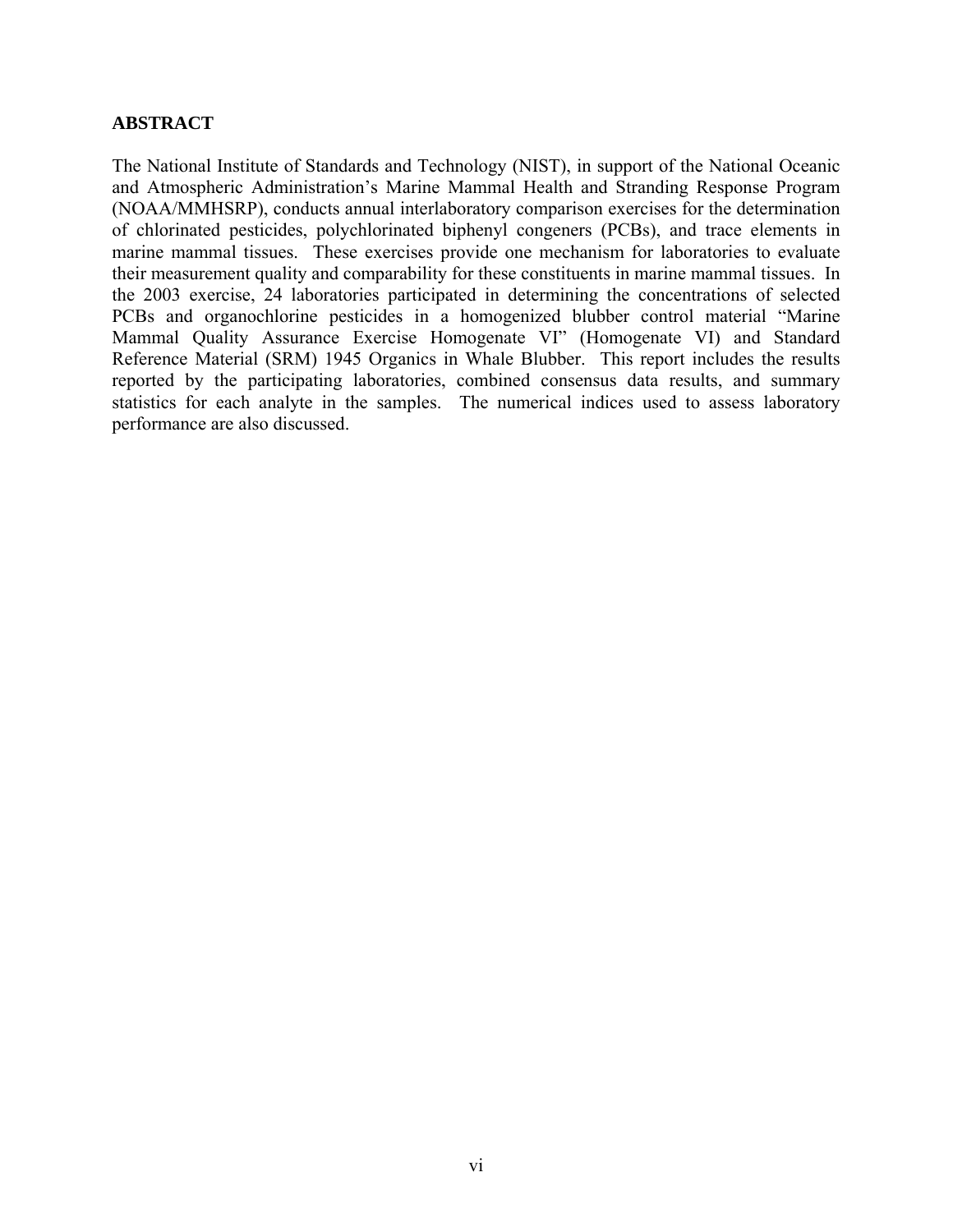## **INTRODUCTION**

Laboratories measuring organic contaminants in the marine environment must assess the accuracy and precision of their measurements. Quality control of measurements made on marine environmental samples is vital to the accurate assessment of marine pollution and its effects on wildlife and human health. NIST aims to improve the quality of analytical measurements of organic contaminants in marine and environmental matrices by developing improved analytical methods, producing NIST Standard Reference Materials (SRMs) and other control materials, and conducting annual interlaboratory comparison exercises.

Through the NIST National Marine Analytical Quality Assurance Program and with support from the NOAA Marine Mammal Health and Stranding Response Program (MMHSRP), NIST conducts interlaboratory comparison activities to include analyses of marine mammal tissues. The 2003 NIST/NOAA Interlaboratory Comparison Exercise Program for Organic Contaminants in Marine Mammal Tissues was modeled after previous exercises (Schantz et al., 1996; Schantz et al., 2002; Kucklick et al., 2002). The current exercise was designed to help laboratories assess data comparability and quality relative to other groups providing measurements of organochlorine contaminants in marine mammal tissues and to link these important measurements to a national metrology laboratory. The results of the exercises presented in this report should be useful for both assessing current methodology and reducing the variability of contaminant data reported on marine mammals. Future exercises will allow for the assessment of analytical data quality over time. This report summarizes the 2003 organic contaminant exercise including methods used for analysis, data reported by the laboratories on the intercomparison materials, and numerical indices used to assess laboratory performance. A report describing the 2003 trace element results of this exercise is in preparation.

## **MATERIALS USED IN THE 2003 EXERCISE**

The 2003 NIST/NOAA Interlaboratory Comparison Exercise for Organochlorines in Marine Mammal Tissues (2003 MMQA) used two materials sent out to 30 laboratories. Twenty-four laboratories submitted data for this exercise (Table 1). Participants were asked to make three measurements each on two materials: SRM 1945 "Organics in Whale Blubber" and MMQA-VI (Homogenate VI), the "unknown." The unknown material for the 2003 Organic Intercomparison Exercise was fat from two polar bears (*Ursus maritimus*). Four approximately 150 g samples, 2 samples from each animal, were shipped to the NMMTB as extra material. Both animals were adult males and were collected from Barrow, Alaska. The tissues were homogenized and blended (Zeisler *et al.,* 1983) on February 7, 2002 and partitioned into sixty-three 8 g to 10 g samples to be used as the Unknown QA Material VI. At NIST-Charleston, the blubber tissue was stored in a liquid nitrogen (LN<sub>2</sub>) vapor phase freezer at  $-150$  °C until prepared for this exercise. One bottle of this material along with one bottle of SRM 1945 were sent either on dry ice or using a liquid nitrogen cooled biological dry shipper via overnight express to each participating laboratory.

## **Exercise Requirements and Target Analytes**

A suite of analytes was chosen for the exercise based on those used in prior exercises (Schantz et al., 1996; Schantz et al., 2002; Kucklick et al., 2002) and several additional analytes were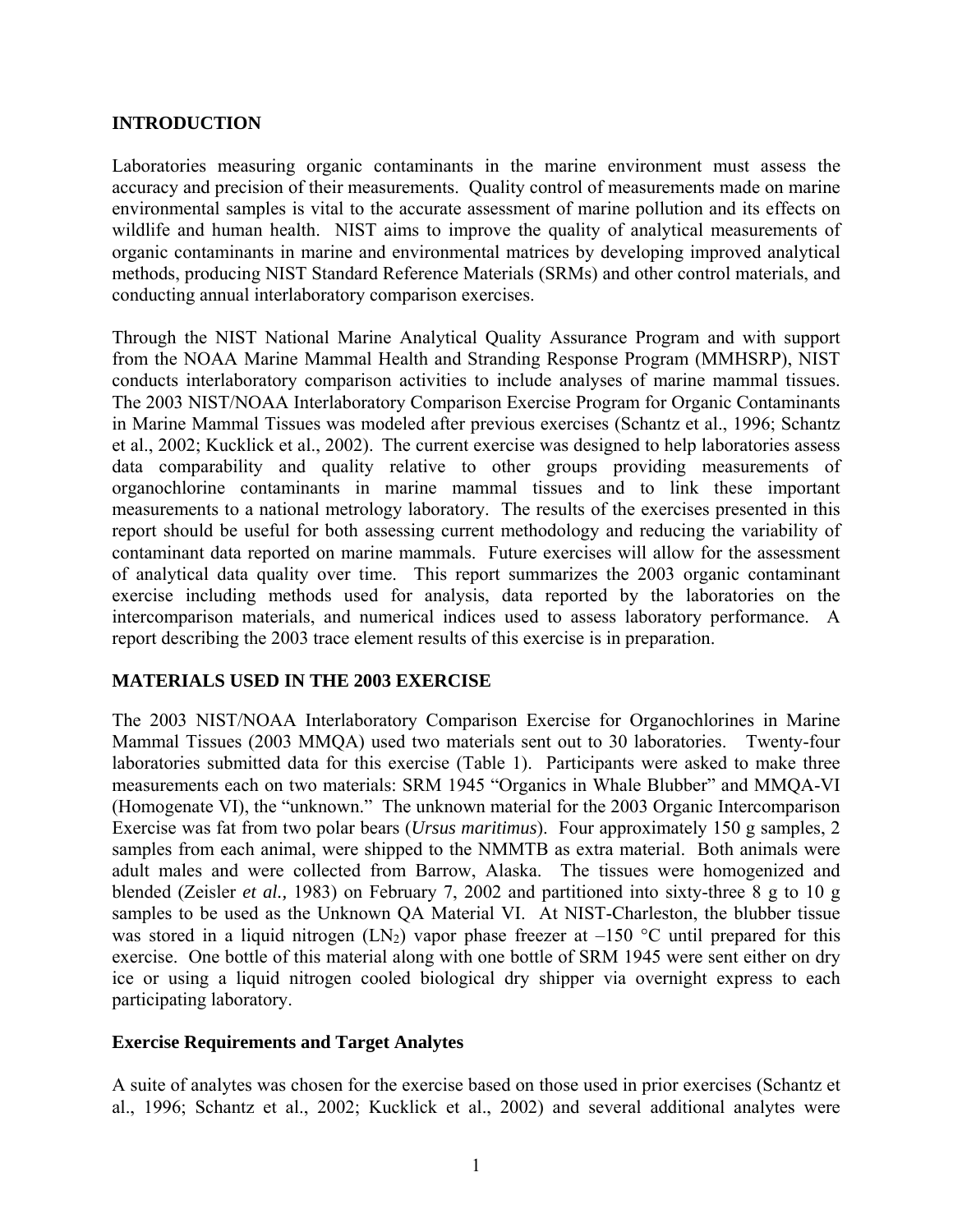included to broaden this list (Table 2). In addition the compounds listed in Table 2, participants were requested to provide, if possible, values for brominated diphenyl ether congeners, coplanar PCB congeners, total toxaphene and toxaphene congeners, chlorinated dioxins and furans and fatty acids. Laboratories were requested to make triplicate measurements of these compounds in each of the materials and report their data using a data template provided by NIST. Results from the exercise were discussed during a workshop held in conjunction with the 2003 Society of Marine Mammology Biennial meeting held in Greensboro, North Carolina on December 16, 2003.

## **EVALUATION OF THE EXERCISE RESULTS**

## **Determination of Laboratory Means for Compounds in Table 3**

Each laboratory reported the results of their analyses (Sample 1, Sample 2, and Sample 3) and the mean for each laboratory was calculated. Non-numerical results were reported as "NA" (not available). None of the target analytes were below the limit of detection for the participating laboratories (Tables 4 - 7 and Appendix A).

## **Establishment of Consensus Values**

The following guidelines were used by NIST for establishing the "consensus values" for the exercise. The consensus values for Homogenate VI were the mean of all the reported laboratory means for a compound after the data were first screened for the presence of outliers by examining box plots. Individual means for the majority of data were log normally distributed, hence the geometric mean was used. Outliers were not included in the mean. Generally, most or all the values were included in the determination of the consensus values (outliers are shown in bold in Tables 4 and 5). The target values for the SRM were the certified values, reference values, or the consensus value determined from data pooled from prior exercises where SRM 1945 was also analyzed (Tables 6 and 7).

## R**eported Results**

Laboratories were assigned a numerical identification code or (alphabetical code for fatty acids) based on the order in which data were received with the exception of NIST Charleston, which was Laboratory 1 and NIST Gaithersburg, which was Laboratory 2. The same code was used for both materials. The results from the analysis of Homogenate VI and SRM 1945 are summarized in Tables 4 through 7. Appendix A shows the tabulated results from the individual laboratories for both materials and the results are shown graphically in Appendix B. Appendix C gives the methods used for analysis by each laboratory and Appendix D shows data for additional analytes.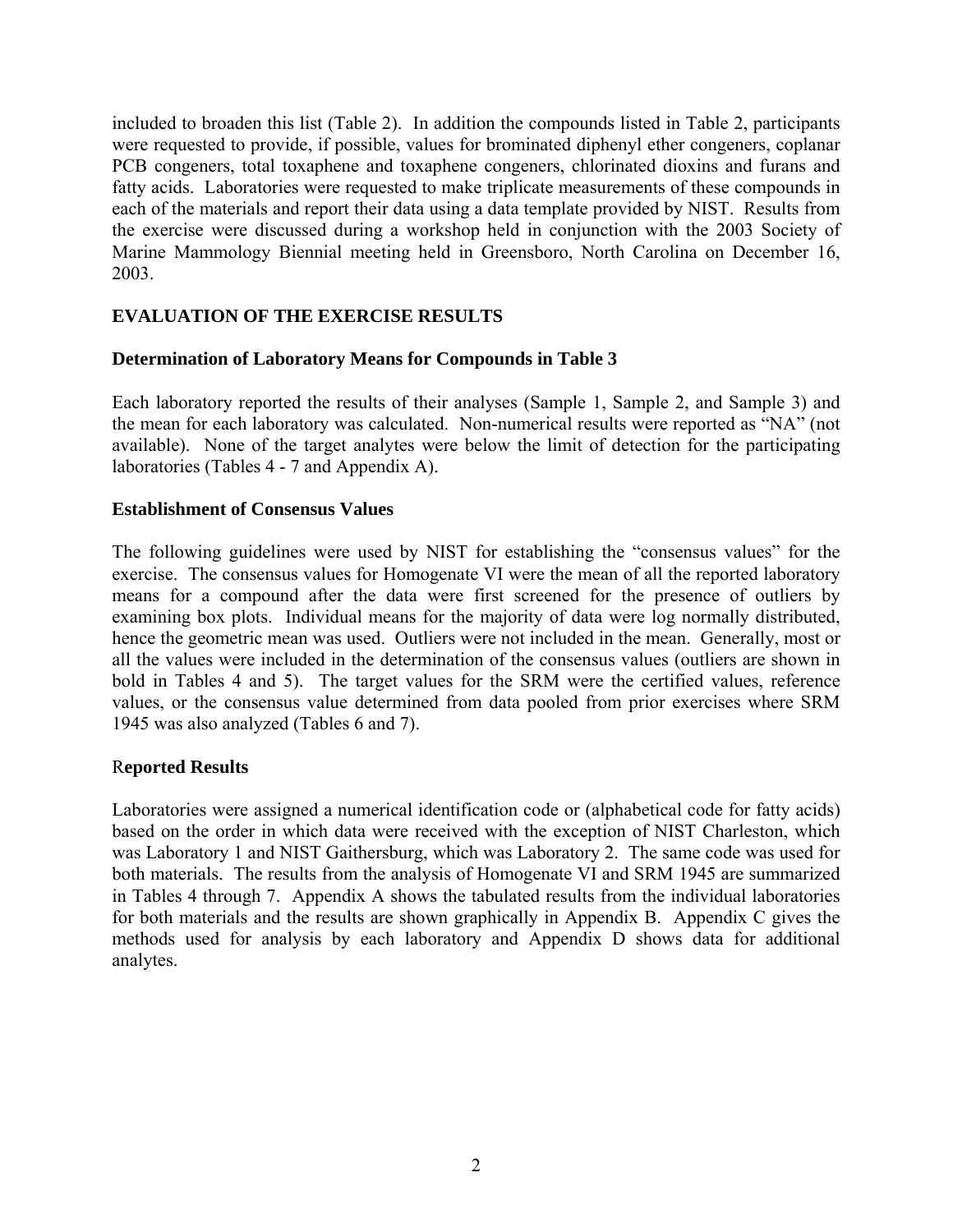**Table 1:** Laboratories Participating in the 2003 NIST/NOAA Interlaboratory Comparison Exercise Program for Organic Contaminants.

| Mississippi State Chemical Lab                    | Geochemical and Environmental Research Group    |
|---------------------------------------------------|-------------------------------------------------|
| Mississippi State                                 | Texas A&M University                            |
| <b>USA</b>                                        | <b>USA</b>                                      |
| 213 National Food Safety and Toxicology Ctr       | Fisheries and Oceans Canada                     |
| Michigan State University                         | Institute of Ocean Sciences                     |
| <b>USA</b>                                        | Sidney, B.C.                                    |
|                                                   | Canada                                          |
| <b>Environmental Research Institute</b>           | University of Pennsylvania                      |
| University of Connecticut                         | Toxicology Laboratory                           |
| <b>USA</b>                                        | <b>USA</b>                                      |
| National Laboratory for Environmental Testing     | Skidaway Institute of Oceanography              |
| National Water Research Institute                 | Savannah, Georgia                               |
| <b>Environment Canada</b>                         | <b>USA</b>                                      |
| Canada                                            |                                                 |
| Wadsworth Center, New York State Dept of Health   | Center for Marine Environmental studies,        |
| Dept of Environmental Health and Toxicology, SUNY | Ehime University                                |
| at Albany                                         | Japan                                           |
| <b>USA</b>                                        |                                                 |
| Oklahoma Disease Diagnostic Laboratory and        | University of Barcelona                         |
| Veterinary Pathobiology Laboratory                | Barcelona                                       |
| Oklahoma State University                         | Spain                                           |
| <b>USA</b>                                        |                                                 |
| <b>NOAA/National Marine Fisheries Service</b>     | NOAA/National Marine Fisheries Service          |
| Highlands, New Jersey                             | Northwest Fisheries Science Center              |
| <b>USA</b>                                        | Seattle, Washington                             |
|                                                   | <b>USA</b>                                      |
| Laboratory of Environmental Toxicology            | <b>NIST</b>                                     |
| The Norwegian School of Veterinary Science        | Hollings Marine Laboratory                      |
| <b>OSLO</b>                                       | Charleston, South Carolina                      |
| Norway                                            | <b>USA</b>                                      |
| <b>NOAA/National Ocean Service</b>                | <b>NIST</b>                                     |
| Center for Coastal Environmental Health and       | Gaithersburg, Maryland                          |
| Biomolecular Research                             | <b>USA</b>                                      |
| Charleston, South Carolina                        |                                                 |
| <b>USA</b>                                        |                                                 |
| <b>Toxicological Center</b>                       | Separtment of I. A. and Environmental Chemistry |
| University of Antwerp (UA)                        | General Organic Chemistry Institute, CSIC       |
| Wilrijk                                           | Madrid                                          |
| Belgium                                           | Spain                                           |
| Freshwater Institute                              | Department of Biology                           |
| Fisheries and Oceans Canada                       | University of Ottawa                            |
| Winnipeg, Manitoba                                | Canada                                          |
| Canada                                            |                                                 |
| Veterinary Medical Center                         | Mote Marine Laboratory                          |
| Michigan State University                         | Sarasota, Florida                               |
| <b>USA</b>                                        | <b>USA</b>                                      |
| <b>NOAA</b>                                       |                                                 |
| Auke Bay Laboratory                               |                                                 |
| Juneau, Alaska                                    |                                                 |
| <b>USA</b>                                        |                                                 |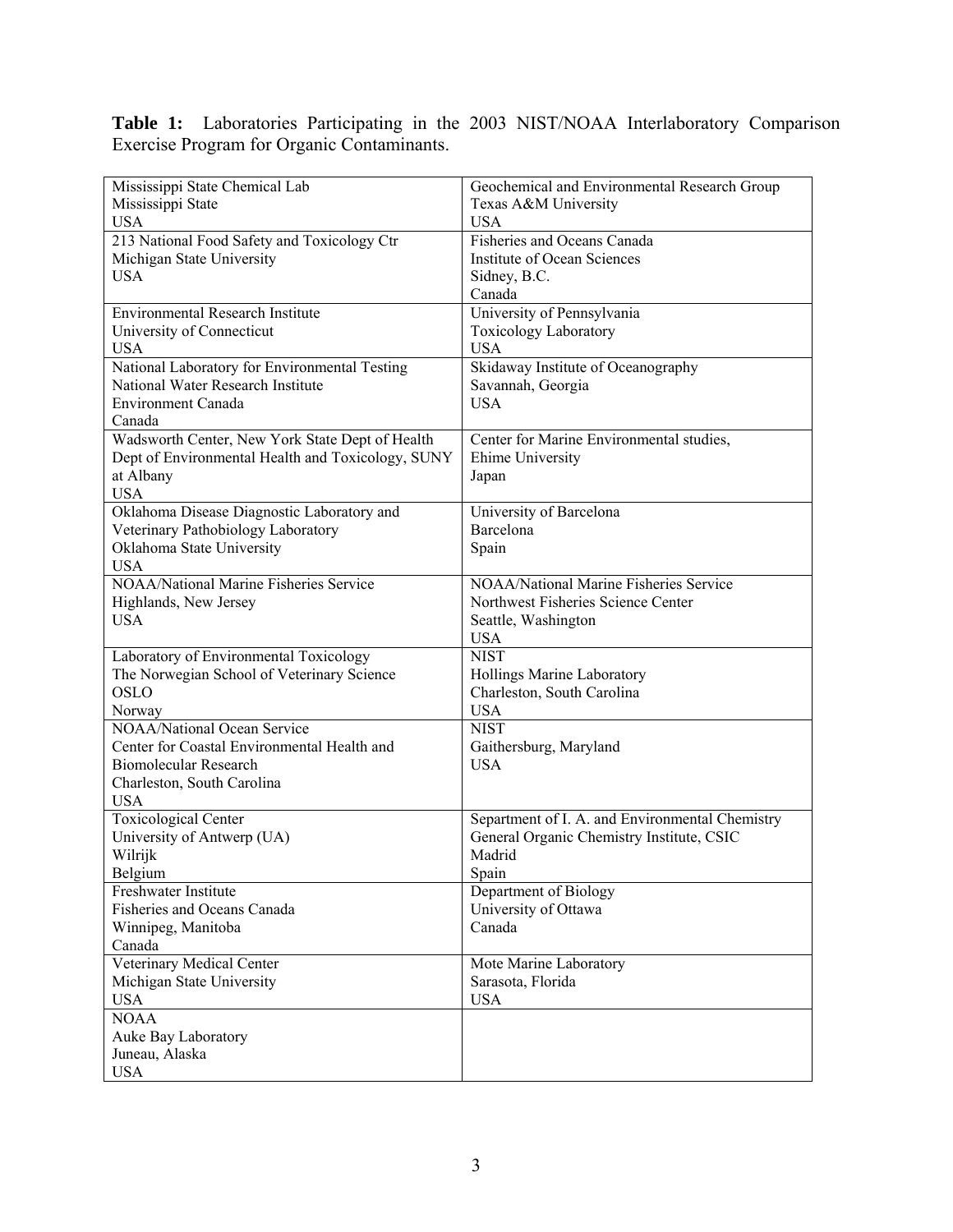**Table 2:** Target Analytes for the NIST/NOAA Interlaboratory Comparison Exercise Program for Organic Contaminants in Marine Mammal Tissues.

| <b>Pesticides</b>  | <b>PCB Congeners</b> | <b>Congener Substitution</b>                       |
|--------------------|----------------------|----------------------------------------------------|
|                    |                      |                                                    |
| $2,4'$ -DDT        | 18                   | 2,2',5-trichlorobiphenyl                           |
| $4,4'$ -DDT        | 28                   | 2,4,4'-trichlorobiphenyl                           |
| $2,4'$ -DDE        | 31                   | 2,4',5-trichlorbiphenyl                            |
| $4,4'$ -DDE        | 44                   | 2,2',3,5'-tetrachlorobiphenyl                      |
| $2,4'$ -DDD        | 49                   | 2,2',4,5'-tetrachlorobiphenyl                      |
| $4,4'$ -DDD        | 52                   | 2,2',5,5'-tetrachlorobiphenyl                      |
| <b>HCB</b>         | 66                   | 2,3',4,4'-tetrachlorobiphenyl                      |
| $\alpha$ -HCH      | 87                   | 2,2',3,4,5'-tetrachlorobiphenyl                    |
| $\gamma$ -HCH      | 95                   | 2,2',3,5',6-tetrachlorobiphenyl                    |
| $\beta$ -HCH       | 99                   | 2,2',4,4',5-tetrachlorobiphenyl                    |
| heptachlor epoxide | 101                  | 2,2',4,5,5'-tetrachlorobiphenyl                    |
| cis-chlordane      | 105                  | 2,3,3',4,4'-tetrachlorobiphenyl                    |
| trans-chlordane    | 118                  | 2,3',4,4',5-tetrachlorobiphenyl                    |
| oxychlordane       | 128                  | $2,2,3,3,4,4$ <sup>2</sup> -hexachlorbiphenyl      |
| cis-nonachlor      | 132                  | $2,2,3,3,4,6$ <sup>-</sup> hexachlorbiphenyl       |
| trans-nonachlor    | 138                  | $2,2,3,4,4,5$ <sup>2</sup> -hexachlorbiphenyl      |
| dieldrin           | 149                  | $2,2,3,4,5,6$ -hexachlorobiphenyl                  |
| mirex              | 151                  | $2,2,3,5,5,6$ -hexachlorbiphenyl                   |
|                    | 153                  | 2,2',4,4',5,5'-hexachlorbiphenyl                   |
|                    | 156                  | $2,3,3',4,4',5$ -hexachlorbiphenyl                 |
|                    | 170                  | $2,2,3,3,4,4,5$ -heptachlorobiphenyl               |
|                    | 180                  | $2,2,3,4,4,5,5$ <sup>-</sup> heptachlorobiphenyl   |
|                    | 183                  | $2,2,3,4,4,5,6$ -heptachlorobiphenyl               |
|                    | 187                  | $2,2,3,4,5,5,6$ -heptachlorobiphenyl               |
|                    | 194                  | $2,2,3,3,4,4,5,5$ <sup>2</sup> -octachlorobiphenyl |
|                    | 195                  | $2,2,3,3,4,4,5,6$ -octachlorobiphenyl              |
|                    | 201                  | $2,2,3,3,4,5,5,6$ <sup>2</sup> -octachlorobiphenyl |
|                    | 206                  | $2,2,3,3,4,4,5,5,6$ -nonachlorobiphenyl            |
|                    | 209                  | 2,2',3,3',4,4',5,5',6,6'-decachlorobiphenyl        |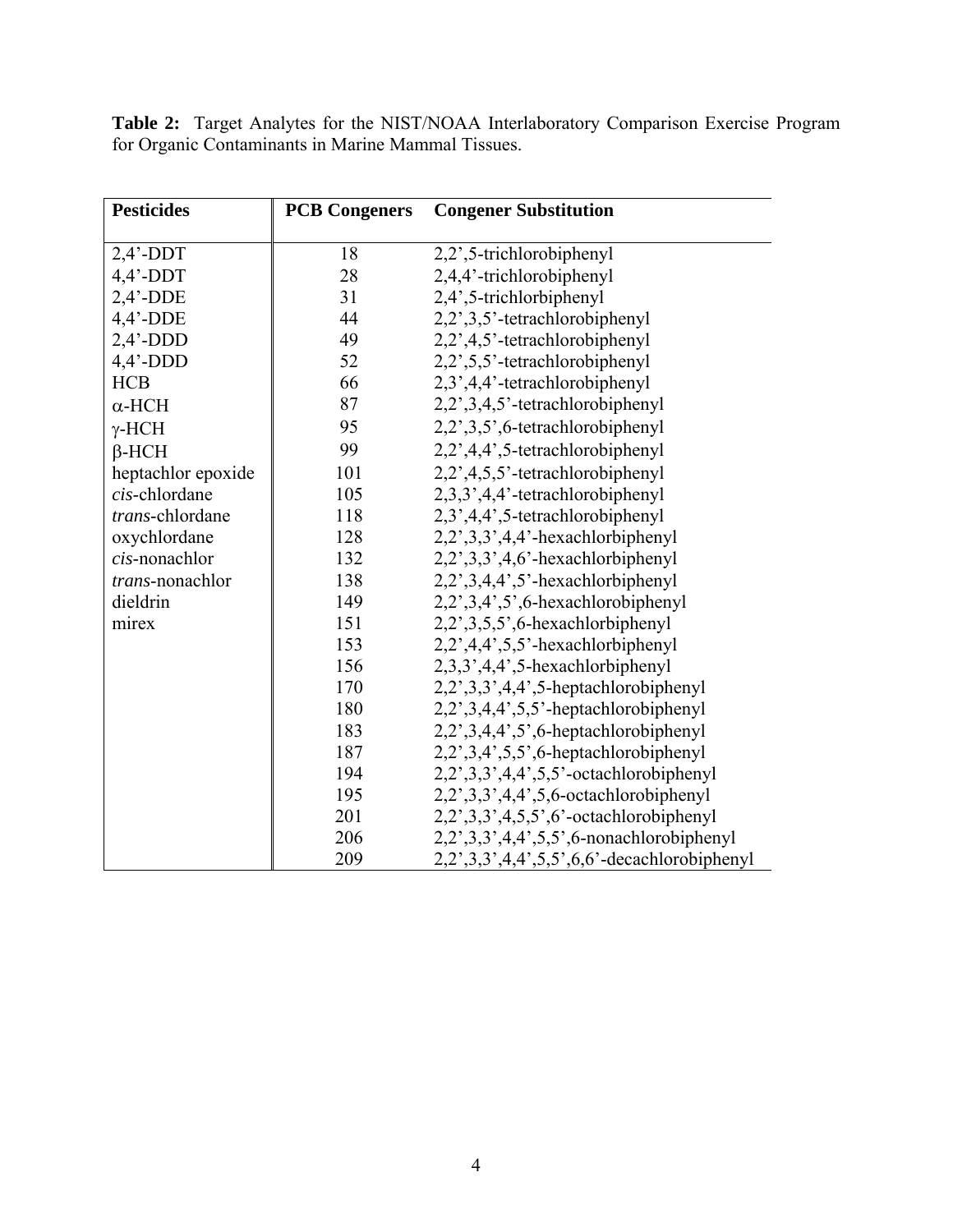## **Assignment of z-and p-scores**

Performance Scores: Different programs have different data quality needs. The acceptability of the results submitted by a laboratory will be decided by the individual program(s) for which the laboratory provides data. Typically, the program will use these exercise results in conjunction with the laboratory's performance in the analysis of certified reference materials and/or control materials, and of other quality assurance samples. These exercise results are shown in a number of ways in this report to aid in the evaluation of data quality.

IUPAC guidelines (IUPAC 1993) describe the use of "z-scores" and "p-scores" for assessment of accuracy and precision in interlaboratory comparison exercises, such as described in this report. These indices assess the difference between the result of the laboratory and the exercise assigned value, and can be used, with caution, to compare performance on different analytes and on different materials.

Accuracy Assessment (z-score):

 $z = \text{bias estimate} / \text{performance criterion}$ 

or

 $z = (x - X)/\sigma$ 

where x is the individual laboratory result, X is the "Exercise Assigned Value," and  $\sigma$  is the target value for the standard deviation. As described in the IUPAC guidelines, the choice of  $\sigma$  is dependent upon the data quality objective of a particular program. It can be fixed or determined by reference to validated methodology (*e.g.,* the calculated σ from the exercise data, see Tables 4 through 7). The fixed performance criterion is more useful in the comparison of a laboratory's performance on different materials, while the use of the actual variation may be more useful within a given exercise, for example, if the determination of a particular analyte is more problematic than usual.

The z-scores calculated using both approaches and applied to each laboratory's data are given in Appendix A. The same criterion was adopted for use in this exercise as was used in the former NIST/NOAA/NS&T program, where the target standard deviation was set to 25 % of the exercise assigned value. The z-scores for the Homogenatel VI represent 25 % of the assigned value so that  $z = +1$  is the assigned value plus 25 %,  $z = -1$  is the assigned value minus 25 % and so forth. z-scores are also calculated based on the standard deviation of an analyte in the control material such that  $z = +1$  is one "exercise standard deviation" higher than the assigned value and  $z = -1$  is one "exercise standard deviation" lower than the assigned value and so forth. From a scientific point of view, IUPAC does not recommend the classification of z-scores, but does allow for such classification, *e.g.,*

> $|z| \leq 2$  Satisfactory  $2 \le |z| \le 3$  Questionable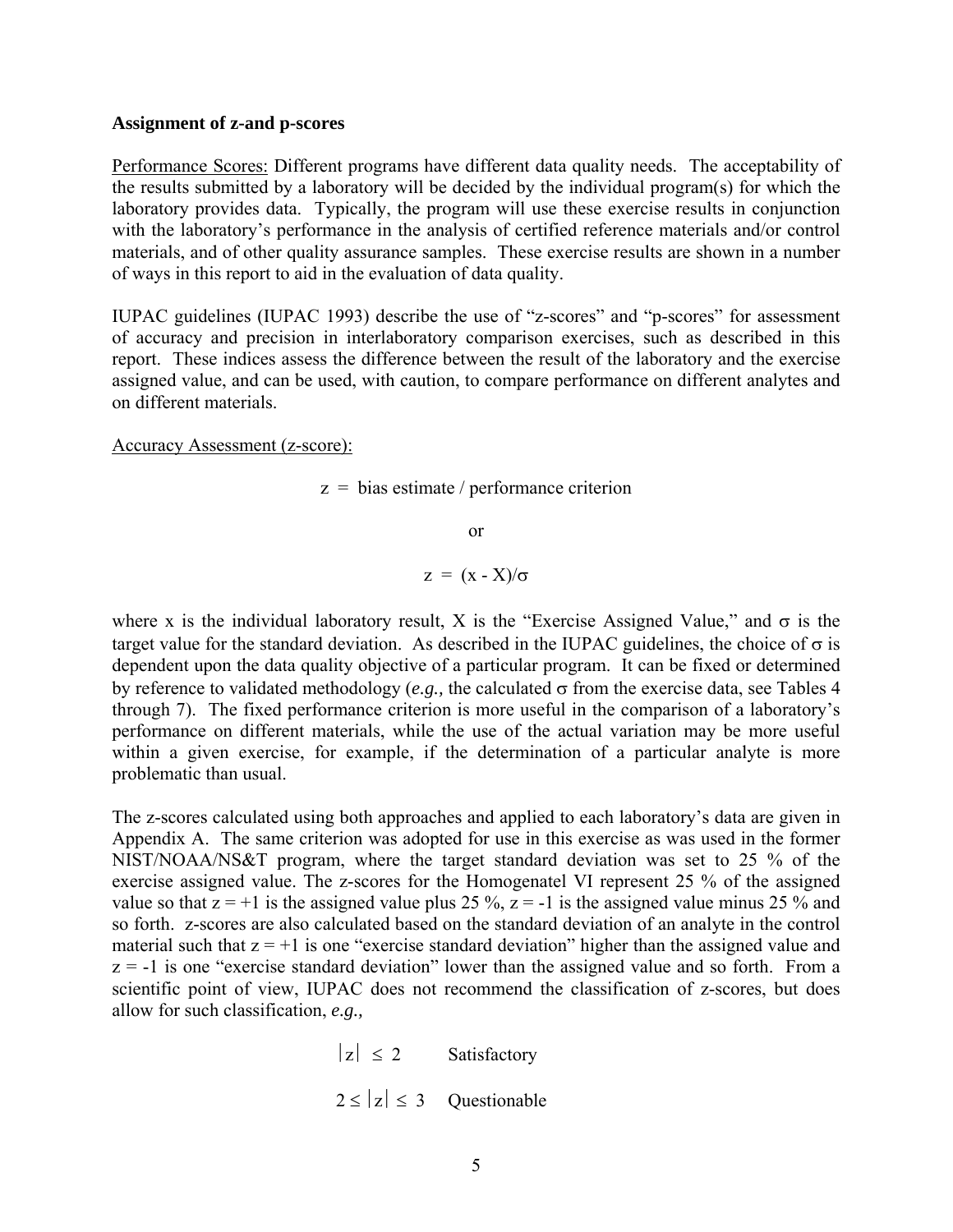$|z| \geq 3$  Unsatisfactory

The tables in Appendix A summarize the results and performance indices including the number of analytes that fall within each category for each laboratory.

Precision Assessment (p-score):

$$
\rm p\, = \sigma_{lab}\, / \, \sigma_{target} \, {\approx}\, CV_{lab}/\, CV_{target}
$$

where  $\sigma_{\text{lab}}$  and  $\sigma_{\text{target}}$  are variance estimates for the individual laboratory and the target variance, respectively. The CVlab is the coefficient of variance (or ratio of standard deviation to the mean), while the  $CV<sub>target</sub>$  is a target value chosen by the participants. During the workshop that accompanied this exercise, a target CV of 15% was agreed upon, which is the same value used by other NIST run exercise programs (Schantz et al., 1996; Schantz et al., 2002; Kucklick et al., 2002). Note that the precision that p describes is that which occurs within a batch of analyses. Between-batch variance is likely larger and was not assessed in this exercise.

### **RESULTS AND DISCUSSION**

Summarized results are shown in Tables 4 through 7 for the compounds listed in Table 3 and data for brominated diphenyl ether (BDE) congeners and fatty acids are shown in Tables 8 and 9, respectively. The concentration of certain organochlorine compounds in Homogenate VI was considerably higher than in SRM 1945, especially for PCB 153 and *beta*-HCH. The relative concentrations of organochlorine compounds in the polar bear were very different than SRM 1945, which is pilot whale blubber, and consistent with observations from other studies of polar bears (e.g. Letcher et al., 1998). The consensus value for the sum of PCB congeners in Homogenate VI was 3,580 ng/g wet mass versus 1,350 ng/g wet mass in SRM 1945 (sum of the certified and reference values, Table 6). Likewise the sum of the organochlorine pesticides in Homogenate VI was 2,610 ng/g wet mass versus 1,500 ng/g wet mass in SRM 1945 (sum of the reference values, Table 7). PCB 153 was present in the highest concentration in Homogenate VI samples with a consensus value of 1610 ng/g (522 ng/g (1 SD)) compared to a certified value of 213 ng/g  $\pm$  19 ng/g in SRM 1945. *Beta*-HCH was the compound present in the highest concentration in Homogenate VI with a concentration of 1100 ng/g (375 ng/g) versus a reference value of 8.0 ng/g  $\pm$  1.4 ng/g in SRM 1945. The mean "total extractable organics" determined in Homogenate VI was 73.1 % (4.3 %) and the average value determined by the participants in SRM 1945 was 73.4 % (7.3 %) relative to the certified value of 74.3 %  $\pm$  0.45 % (Table 7).

The relative scatter among the laboratories appeared similar for many of the compounds with some exceptions (Appendix B). As in previous years, this was especially noticeable for PCB congener 201 for both the control material and the SRM. This may be a result of the two nomenclature systems used for this PCB congener (Guitart et al., 1993). High biases (most values exceeding the certified value) were observed among the values determined in the SRM relative to the certified value for the following compounds: PCB 87, PCB 99, PCB 180, PCB 194, PCB 206, PCB 209, and *cis*-nonachlor. Low biases (most values below the certified or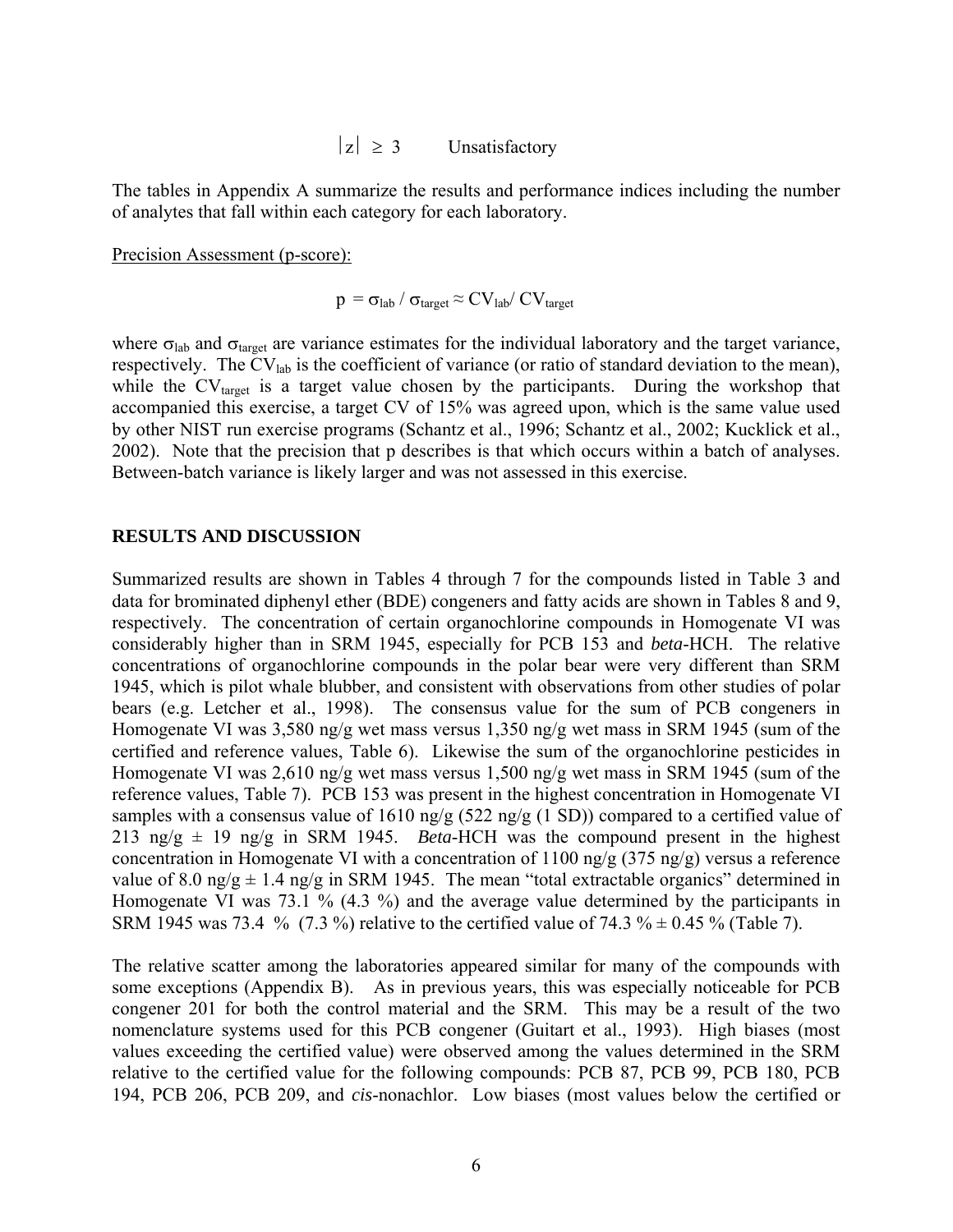reference value) were observed for PCB 18, PCB 28, PCB 49, PCB 52, PCB 105, PCB 149, PCB 195, 4,4'-DDT, 4,4'-DDD, HCB, and *trans*-nonachlor.

The data reported on the BDE congeners are given in Table 8. Five laboratories submitted data for the BDE congeners for SRM 1945 and four submitted data for Homogenate VI. Data for 19 BDE congeners were reported along with data for brominated biphenyl 153. A consensus mean was derived using the geometric mean of the reported values after screening for outliers using box plots.

The relative proportions and the concentrations of BDE congeners differed between the two materials. The concentrations of BDE congeners were at least ten-fold less in Homogenate VI than in SRM 1945. The lower concentrations in Homogenate VI are not unexpected based on other published BDE measurements in Arctic marine mammals (*e.g.,* Ikonomou et al., 2002). Based on the consensus means, BDE 47 comprised 44 % and 73 % of the total BDEs (sum of congeners 47, 99, 100, 153, and 154) in SRM 1945 and Homogenate VI, respectively.

Table 8 also contains literature values for the concentrations of BDE congeners 47, 99, 100, 153, and 154 in SRM 1945. In general, consensus values agreed with literature values for SRM 1945 within a factor of two; however the literature values were all greater than the consensus values for unknown reasons.

Data for a large number ( $\approx 100$ ) of individual fatty acids were reported by four laboratories (Tables 9 and 10). However, only the fatty acids listed in Table 9 and 10 were requested; additional fatty acids are listed in Appendix D. A mean value was calculated for laboratories A through C as these results are in mg/g wet mass. Laboratory D's data were not included in this as it appeared their data were in units of fraction (%) of fatty acid to the total fatty acids. Laboratories E and F's data are in fraction  $(%)$  of fatty acid to the total fatty acids.

A number of laboratories reported results for analytes in addition to the target compounds (Appendix D). Additional analytes that were reported included other PCB congeners (Labs 1, 2, 4, 6, 7, 8, 19, 22), coplanar PCBs (Labs 5, 6, 8, 13), and other organochlorine pesticides (Labs 1, 2, 4, 6, 14).

The participants used a variety of different methods to analyze the materials in this exercise (Appendix E). Nine laboratories used Soxhlet extraction to extract the materials, eight used pressurized fluid extraction, and the remaining laboratories used other techniques including maceration with solvent and column elution. Of the laboratories that responded, eight laboratories performed a pre-separation on the sample extracts prior to gas chromatographic (GC) analysis (*i.e*., fractionation), while nine laboratories did not. About half of the laboratories used GC/electron capture detection (ECD) to quantify the compounds and the other half used GC/mass spectrometry detection (MS) or a combination of GC/ECD and GC/MS. Eight laboratories performed a preseparation prior to analysis by GC/MS. Other details are summarized in Appendix E.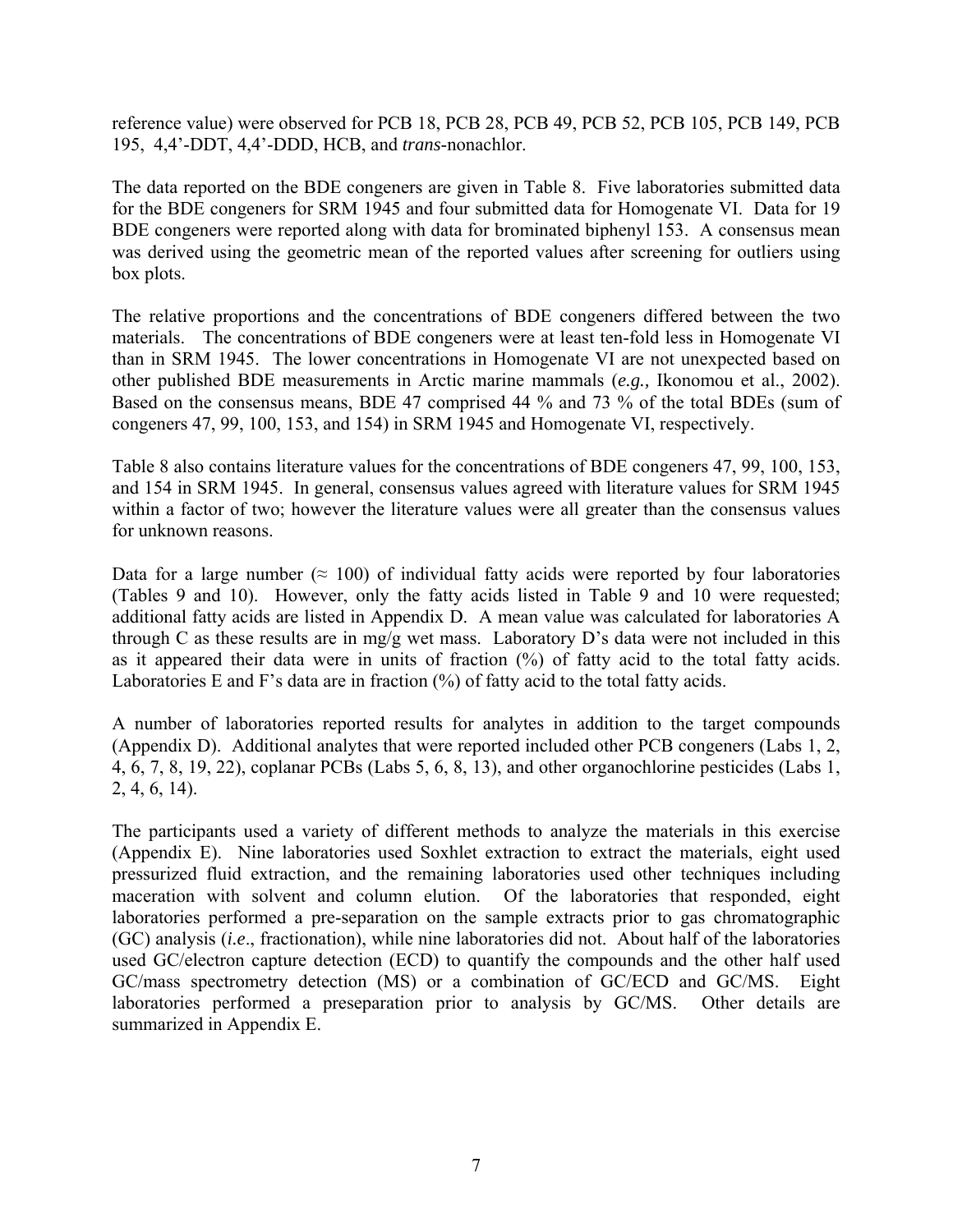## **CONCLUSIONS**

Twenty-four laboratories submitted data for the two exercise materials on a wide variety of organic constituents including PCBs, pesticides, fatty acids, and BDE congeners. The increasing participation in the exercise indicates the value of the exercise to those labs submitting data. A new exercise will be conducted in late 2004 or early 2005 using SRM 1945 and a new unknown material. The exercise coordinators plan to vary the type of control material used to include other species of interest such as a delphinid. NIST is somewhat constrained on the choice of the material as a fairly large quantity  $(\approx 1 \text{ kg})$  is needed, and this amount of material is not available on a routine basis. SRM 1945 will continue to be the SRM used in this exercise, because it is the only marine mammal tissue available with certified and reference values for organochlorine compounds. The core suite of analytes (Table 3) will remain the same, however data from BDEs, toxaphene and fatty acids will be requested.

## **LITERATURE CITED**

- Guitart, R., Puig, P., and Gomez-Catalan, J. Requirement for a Standardized Nomenclature Criterion for PCBs: Computer-Assisted Assignment of Correct Congener Denomination and Numbering. *Chemosphere* 27:1451-1459 (1993).
- Ikonomou M.G., Rayne S., Addison R.F. Exponential Increases of the Brominated Flame Retardants, Polybrominated Diphenyl Ethers, in the Canadian Arctic from 1981 to 2000. *Environ. Sci. Technol.* 36:1886-1892 (2002).
- IUPAC. The International Harmonized Protocol for the Proficiency Testing of (Chemical) Analytical Laboratories; *Pure & Appl. Chem*. 65:123-2144 (1993).
- Kucklick, J.R., Christopher, S.J., Becker, P.R., Pugh, R.S., Porter, B.J., Schantz, M.M., Mackey, E.A., Wise, S.A., Rowles, T.K. Description and Results of the 2000 NIST/NOAA Interlaboratory Comparison Exercise Program for Organic Contaminants and Trace Elements in Marine Mammal Tissues. National Institute of Standards and Technology, NISTIR 6849 (2002).
- Kucklick J.R., Tuerk K.J.S., Vander Pol S.S, Schantz M.M., Wise SA. Polybrominated diphenyl ether congeners and toxaphene in selected marine standard reference materials. *Anal. Bioanal. Chem*. 378:1147-1151 (2004).
- Letcher RJ, Norstrom RJ, Muir DCG. Biotransformation versus bioaccumulation: Sources of methyl sulfone PCB and 4,4'-DDE metabolites in the polar bear food chain. *Environ. Sci. Technol.* 32:1656-1661 (1998).
- Schantz, M.M., Wise, S.A., Segstro, M., Muir, D.C.G., and Becker, P.R. Interlaboratory Comparison Study for PCB Congeners and Chlorinated Pesticides in Beluga Whale Blubber. *Chemosphere* 33:1369-1390 (1996).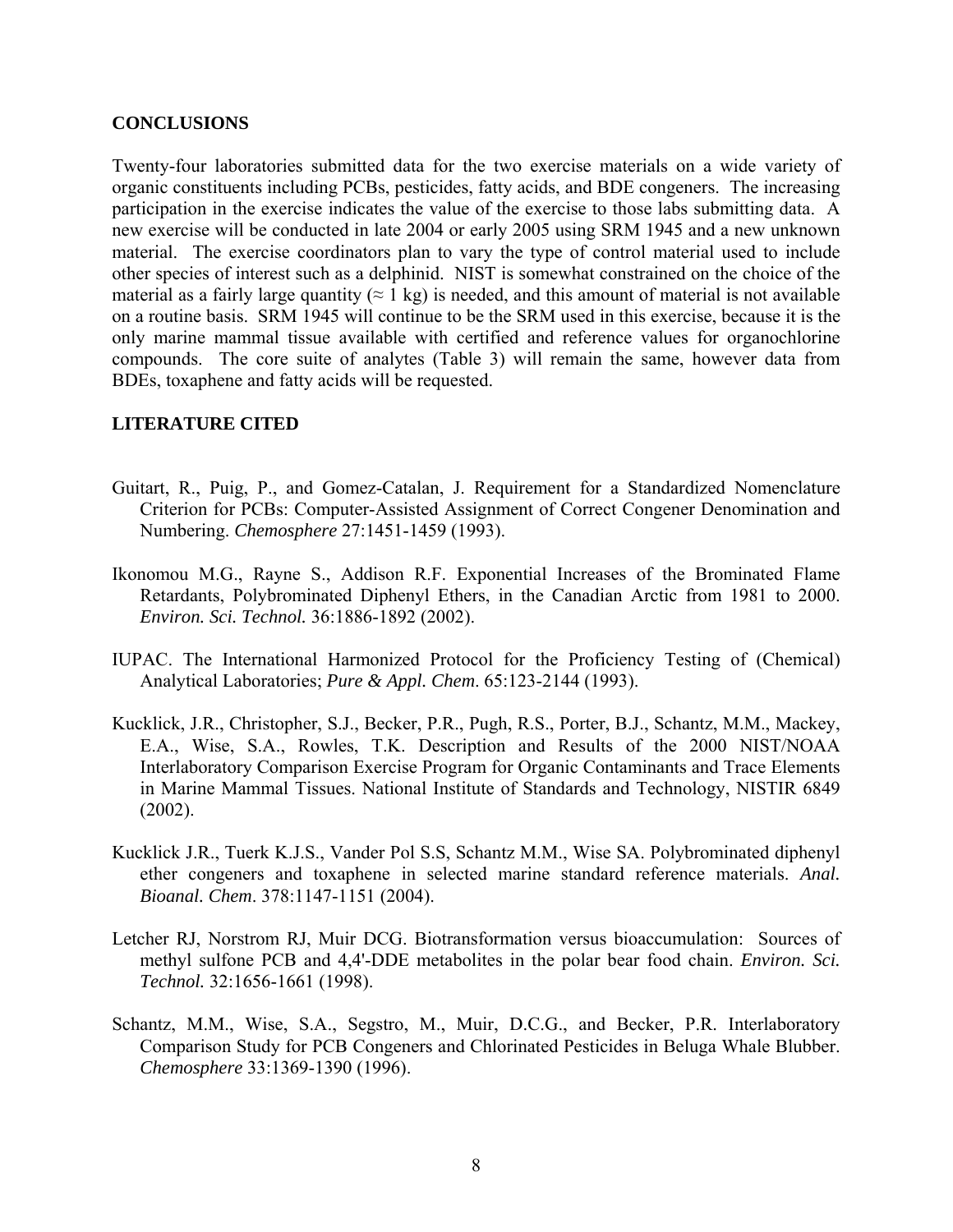- Schantz, M.M., Kucklick, J.R., Parris, R.M., and Wise, S.A. NIST Intercomparison Exercise Program for Organic Contaminants in the Marine Environment. Description and Results of 2000 Organic Intercomparison Exercise. National Institute of Standards and Technology NISTIR 6837 (2002).
- Zeisler, R., Langland, J.K., and Harrison, J.K. Cryogenic Homogenization Procedure for Biological Tissues. *Anal. Chem.* 60: 2760-2765 (1983).
- Zhu L.Y., Hites R.A.. Determination of Polybrominated Diphenyl Ethers in Environmental Standard Reference Materials. *Anal. Chem.* 75(23):6696-6700 (2003).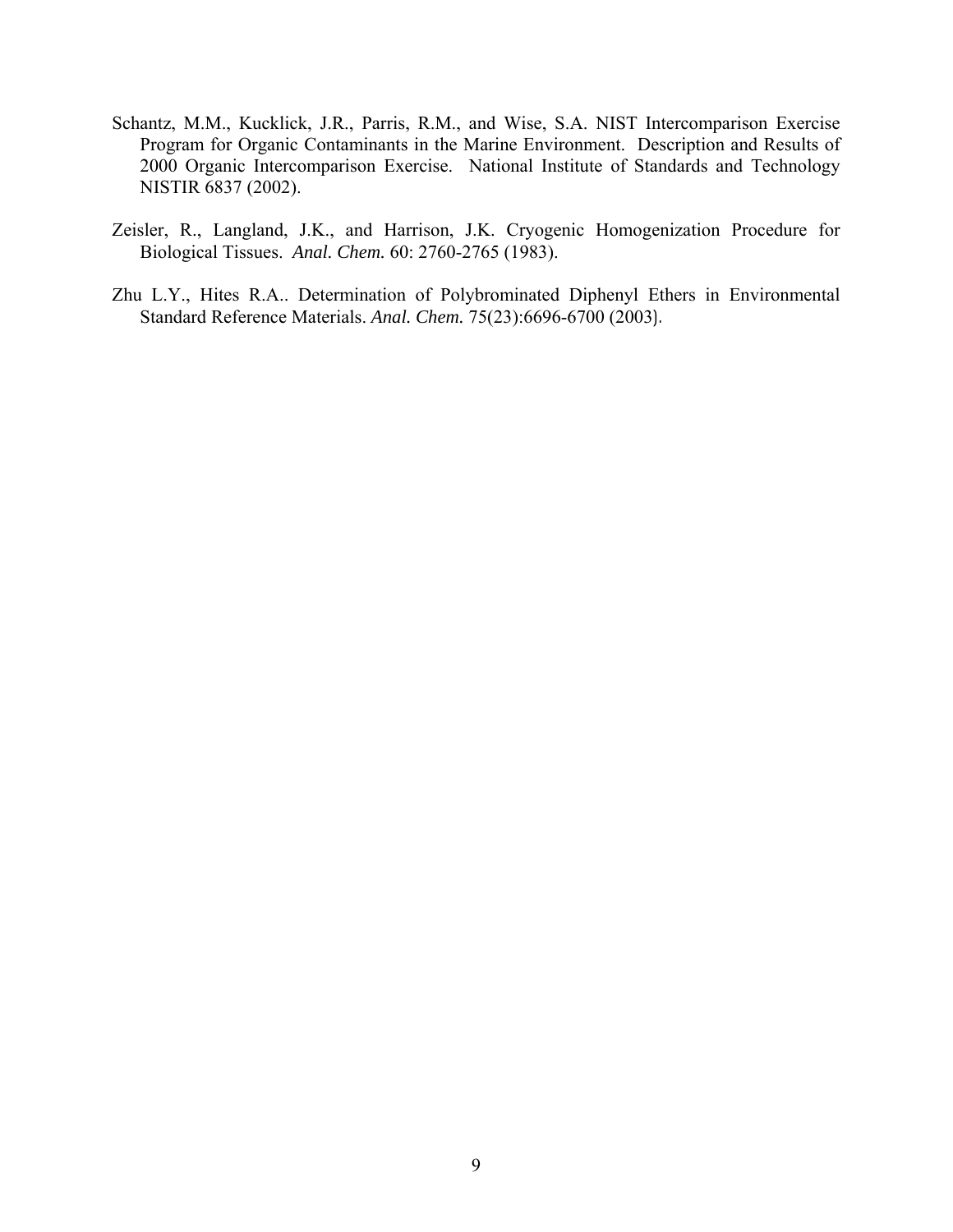Table 3: Mean polychlorinated biphenyl congener concentrations in Homogenate VI (ng/g wet mass) reported by each laboratory. The values in bold are outliers and were not used to determine the geometric consensus mean. Note

|                      |                    |              |        |                           |           |                                                      |              |           |           |            |           | Laboratory |                    |           |           |                 |           |                                        |                           |           |                     | <b>Reported</b> |           |               | <b>Consensus</b> |                |          | 95% Confidence           |
|----------------------|--------------------|--------------|--------|---------------------------|-----------|------------------------------------------------------|--------------|-----------|-----------|------------|-----------|------------|--------------------|-----------|-----------|-----------------|-----------|----------------------------------------|---------------------------|-----------|---------------------|-----------------|-----------|---------------|------------------|----------------|----------|--------------------------|
| <b>Compound</b>      |                    | $\mathbf{2}$ | 3      |                           | 5         | 6                                                    | $\mathbf{7}$ |           | 9         | 10         | 11.       | <b>12</b>  | <b>13</b>          | 14        | 15        | 16 <sup>1</sup> | -17       | 18                                     | <b>19</b>                 | <b>20</b> | 21 22 23            | <b>Mean</b>     | 1 SD      | $\mathbf n$   | Mean             | $1SD$ n        |          | <b>Half Interval</b>     |
| 18                   | $\langle$ 2        | $\leq$ 5     | < 8.20 | < 1.55                    | NA        | 6.64                                                 | DL           | DL        | <b>NA</b> | < 9.69     | 6.83      | <b>NA</b>  | 0.204              | NA        | <b>NA</b> | NA              | <b>NA</b> | < 0.5                                  | <b>NA</b>                 | <b>NA</b> | NA NA NA            | 2.10            | 3.8       | 3             | $\leq 5$         | $\overline{a}$ | -3       |                          |
|                      | $\leq$             | <6           | < 11.3 | $< 1.56$ NA               |           | 3.49                                                 | 8.50         | 0.280     | <b>NA</b> | < 9.69     | 11.5      | NA         | 1.01               | NA        | 0.282     |                 |           | $< 0.11$ 13.1 0.433 NA 1.79 NA NA 3.33 |                           |           |                     | 1.98            | 4.9       | 10            | $\leq$ 5         | $-$            | 10       |                          |
|                      | w/28               | $\leq$ 5     | NA     | $\langle 1.17 \rangle$ NA |           | DL                                                   | DL           | 0.143     | <b>NA</b> | <b>NA</b>  | NA.       | NA         | 0.273              | NA        | 1.93      |                 |           | $< 0.16$ NA $< 0.5$                    | NA NA NA NA NA            |           |                     | 0.422           | 1.0       | $\mathcal{R}$ | $\leq$ 5         | $\overline{a}$ |          |                          |
| 28<br>31<br>44<br>49 | $\scriptstyle{<}2$ | $\leq$       | <10.5  | $< 1.55$ NA               |           | 6.91                                                 | 5.64         | 0.235     | 1.09      | 26.5       | 7.33      | NA         | < 0.100            | NA        | 2.10      | NA              | NA        | $< 0.5$ 34.1 NA NA NA 7.50             |                           |           |                     | 4.66            | 12        | 9             | $<$ 5            | $- -$          |          | $- -$                    |
|                      | $\leq$             | 22.1         | 13.3   | < 1.55                    | NA        | 6.93                                                 | 9.13         | 0.712     | <b>ND</b> | NA         | <b>NA</b> | NA         | 0.321              | NA        | 2.29      | NA.             |           | NA 0.697                               | 45.9 NA NA NA 3.62        |           |                     | 4.03            | 14        | 10            | $\leq$ 5         | $-$            | -9       |                          |
| 52<br>66/95          | $\leq$             | 8.29         | < 10.8 | 1.81                      | NA        | 10.6                                                 | 10.2         | 1.73      | 4.19      | 22.3       | 61.7      | NA         | 0.293              | NA        | 2.89      | 4.78            | 4.65      | 1.63                                   |                           |           | 105 7.82 NA NA 1.92 | 5.54            | 28        | 16            | 3.78             | 5.8            | - 14     | 3.0                      |
|                      | below              | below        | below  | below                     | NA        | 8.14                                                 | 13.8         | <b>NA</b> | below     | <b>NA</b>  | 3.03      | NA         | below              | NA        | 2.88      |                 |           | $< 0.13$ NA below NA 1.97 NA NA NA     |                           |           |                     | 4.54            | 5.0       | 5             | 3.44             | 2.8            |          | 2.7                      |
| 87                   | $\leq$             | <10          | < 9.4  | 7.82                      | <b>NA</b> | see notes                                            | DL           | 6.09      | NA        | $\leq 105$ | <b>NA</b> | NA         | < 0.1              | NA        | 6.92      |                 |           | $< 0.10$ NA 5.67                       | 30.7 NA NA NA 4.24        |           |                     | 7.90            | 10        | 6             | 6.02             | 1.3 5          |          | 1.2                      |
| 99                   | 347                | 312          | 312    | 319                       | <b>NA</b> | 372                                                  | 466          | 397       | 262       | NA         | NA.       | NA         | 359                | NA        | 335       | 377             | <b>NA</b> | 342                                    | <b>74.9</b> NA NA NA 435  |           |                     | 316             | 92        | 14            | 353              | 54 13          |          | 30                       |
| $101 (+90)$          | <10                | 4.96         | 17.9   | 4.86                      | NA        | 12.5                                                 | 27.9         | 4.29      | 176       | 11.5       | 10.9      | NA         | 1.51               | NA        | 4.65      | 21.5            | 16.6      | 4.91                                   |                           |           | 113 6.76 NA NA 12.8 | 11.8            | 46        | 17            | 8.49             | 7.5 15         |          | 3.8                      |
| 105                  | 16.3               | <b>NA</b>    | <15.4  | 16.7                      | 25.0      | 18.6                                                 | 35.5         | 15.7      | 14.6      | 32.6       | 12.5      | NA         | 19.5               | NA        | 12.1      | 21.5            | 18.6      | 15.9                                   | 42.3 8.05 NA NA 22.9      |           |                     | 18.9            | 8.9       | 17            | 18.0             | 7.4 16         |          | 3.6                      |
| 118                  | 60.0               | 73.4         | 47.7   | 60.4                      | 68.9      | 69.8                                                 | 101          | 57.9      | 61.9      | 50.6       | 41.0      | NA         | 77.7               | <b>NA</b> | 45.3      |                 | 58.5 139  | 57.9                                   | 135 38.9 NA NA 49.7       |           |                     | 63.9            | 28        | 19            | 58.4             | 16 17          |          | 7.5                      |
| 128                  | 9.29               | 11.2         | < 55   | 11.9                      | <b>NA</b> | 12.8                                                 | 16.8         | 11.3      | 11.0      | 16.0       | 8.80      | NA         | 12.9               | NA        | 11.6      | 13.8            | 13.9      | 11.3                                   | NA                        |           | NA NA NA 9.65       | 12.0            | 2.3       | 15            | 12.0             | $2.3$ 15       |          | 1.15                     |
| 132                  | w/153              | < 8          | NA     | <b>NA</b>                 | <b>NA</b> | see notes                                            | DL           | NA        | NA        | <b>NA</b>  | <b>NA</b> | NA         | <1.0               | NA        | NA        | NA              | <b>NA</b> | NA                                     | <b>NA</b>                 |           | NA NA NA NA         | <b>NA</b>       | <b>NA</b> | $\Omega$      | < 8              | $\sim$         | $\Omega$ | $\sim$                   |
| $138 (+163+164)$     | 213                | see notes    | 85.7   | 286                       | 214       | 322                                                  | 540          | 346       | 237       | 276        | 111       | <b>NA</b>  | 205                | NA        | 173       | 292             | 241       | 235                                    | 412 250                   |           | NA NA NA            | 240             | 107       | 17            | 229              | 82             | 17       | 39                       |
| 149                  | 2.57               | <8           | <11.3  | 2.59                      | NA        | 4.55                                                 | 261          | 2.47      | NA        | <b>NA</b>  | <b>NA</b> | NA         | 3.91               | NA        | 2.64      |                 |           | 1.72 1.93 2.58                         | 196                       |           | NA NA NA NA         | 5.97            | 92        | 11            | 2.66             | 0.909          |          | 0.59                     |
| 151                  | $\leq$             | <8           | < 8.90 | < 1.56                    | NA        | DL                                                   | <b>ND</b>    | 0.820     | 0.970     | NA         | NA.       | NA         | 0.215              | NA        | NA        |                 |           | 0.557 3.33 0.927                       | 58.4 NA NA NA 7.65        |           |                     | 1.84            | 20        | 8             | < 8              | $-$            |          | $\sim$                   |
| 153                  | 2055               | 1991         | 1907   | 1887                      | 2317      | 1797                                                 | 3944         | <b>NA</b> | 1303      | 1997       | 936       | NA         | 2029               | NA        | 1007      | 2250            |           | 1345 1808                              | 548 2173 NA NA NA         |           |                     | 1695            | 741       | 17            | 1607             | 522 16         |          | 256                      |
| 156                  | 58.7               | 65.5         | 48.4   | 63.9                      | 76.8      | 78.9                                                 | 79.2         | 60.1      | 70.7      | NA         | <b>NA</b> | <b>NA</b>  | 79.0               | NA        | <b>NA</b> | 76.3            | 63.7      | 69.1                                   | 30.4 49.8 NA NA 27.9      |           |                     | 59.9            | 16        | 16            | 59.9             | 16 16          |          | 7.9                      |
| $170 (+190)$         | 440                | 345          | 172    | 410                       | 526       | 505                                                  | 479          | 373       | 363       | 278        | 231       | <b>NA</b>  | 347                | NA        | 264       | 427             | 249       | 364                                    | 72.5 202 NA NA 340        |           |                     | 309             | 119       | 19            | 309              | 119 19         |          | 53                       |
| 180                  | 670                | see notes    | 561    | 734                       | 802       | 843                                                  | 1484         | 869       | 596       | 606        | 457       | NA         | 943                | NA        | 440       | 958             | 492       | 752                                    | 318                       |           | 791 NA NA 723       | 684             | 261       | 18            | 653              | 185 17         |          | 88                       |
| 183<br>187           | 20.8               | 22.0         | < 18.9 | 23.4                      | <b>NA</b> | 33.0                                                 | 50.3         | 26.5      | 31.8      | <b>NA</b>  | <b>NA</b> | <b>NA</b>  | 21.2               | NA        | 17.7      | 22.2            | 23.6      | 23.4                                   | 87.0                      |           | 12.8 NA NA 28.0     | 26.4            | 18        | 15            | 24.3             | 8.8 13         |          | 4.8                      |
|                      | 7.40               | <10          | <14.6  | 8.75                      | NA        | 14.6                                                 | 8.95         | 9.49      | NA        | 13.5       | 5.70      | NA         | 9.60               | NA        | 7.84      | 5.75            |           | 19.6 8.87                              | 295                       |           | NA NA NA 21.4       | 12.7            | 76        | 14            | 10.1             | 5.0 13         |          | 2.7                      |
| 194                  | 167                | 142          | 124    | 156                       | NA        | 227                                                  | 301          | 170       | 142       | 228        | <b>NA</b> | NA         | 167                | NA        | 103       | 219             | 120       | 163                                    | 198                       |           | 136 NA NA 120       | 163             | 51        | 17            | 163              | 51 18          |          | 24                       |
| 195                  | 3.27               | <15          | 27.3   | 2.59                      | <b>NA</b> | 6.29                                                 | 7.29         | 3.37      | 3.41      | 4.65       | 8.93      | NA         | 3.94               | NA        | 2.42      | NA              | 4.53      | 3.51                                   | 34.2 NA NA NA NA          |           |                     | 4.91            | 8.4       | 13            | 4.18             | $2.0 \quad 12$ |          | 1.1                      |
| 201                  | $\langle$ 2        | <b>NA</b>    | < 5.6  | <b>NA</b>                 | <b>NA</b> | 13.3                                                 | 86.9         | 4.92      | 5.39      | < 2.40     | <b>NA</b> | <b>NA</b>  | 5.76               | NA        | 5.04      | NA              | 7.03      | NA                                     | 81.0                      |           | NA NA NA NA         | 12.3            | 36        | 8             | 6.45             | $3.5 \quad 7$  |          | 2.6                      |
| 206                  | 37.2               | 35.1         | 26.2   | 38.7                      | <b>NA</b> | see notes                                            | 68.8         | 36.2      | 34.3      | 45.4       | 25.8      | NA         | 34.2               | NA        | 26.0      | 35.9            | 31.6      | NA                                     | NA                        |           | NA NA NA 22.5       | 34.2            |           | 14            | 32.4             | 6.4 13         |          | 3.5                      |
| 209                  | 12.3               | 12.3         | 8.97   | 12.9                      | <b>NA</b> | 44.9                                                 | 27.8         | 13.3      | 11.8      | 15.6       | 16.4      | NA         | 13.0               | NA        | 9.92      |                 | 12.1 11.9 | NA                                     | NA NA NA NA 10.3          |           |                     | 14.1            | 9.2       | 15            | 12.3             | $2.1$ 13       |          |                          |
| 66                   | 3.12               | <10          | < 11.7 | < 1.55                    | NA        | <b>NA</b>                                            | <b>NA</b>    | 1.06      | 1.97      | < 9.69     | <b>NA</b> | NA         | 0.297              | NA        | NA        | NA              | NA        | 0.863                                  | <b>79.3</b> NA NA NA 4.49 |           |                     | 2.49            | 29        |               | <10              | $-$            | - 6      |                          |
| 95                   | $\leq$             | <10          |        | $< 9.70$ 0.985            | NA        | <b>NA</b>                                            | <b>NA</b>    | 0.887     | 1.32      | <b>NA</b>  | NA        |            | $NA \leq 0.125 NA$ |           | NA        |                 |           | NA 87.6 1.47                           | 53.7 NA NA NA 0.96        |           |                     | 3.59            | 35        |               | <10              | $\sim$         | - 8      | $\overline{\phantom{a}}$ |
| NA=Not Available     |                    |              |        |                           |           | below=see below for results prestented individually. |              |           |           |            |           |            |                    |           |           |                 |           |                                        |                           |           |                     |                 |           |               |                  |                |          |                          |

below=see below for results prestented individually.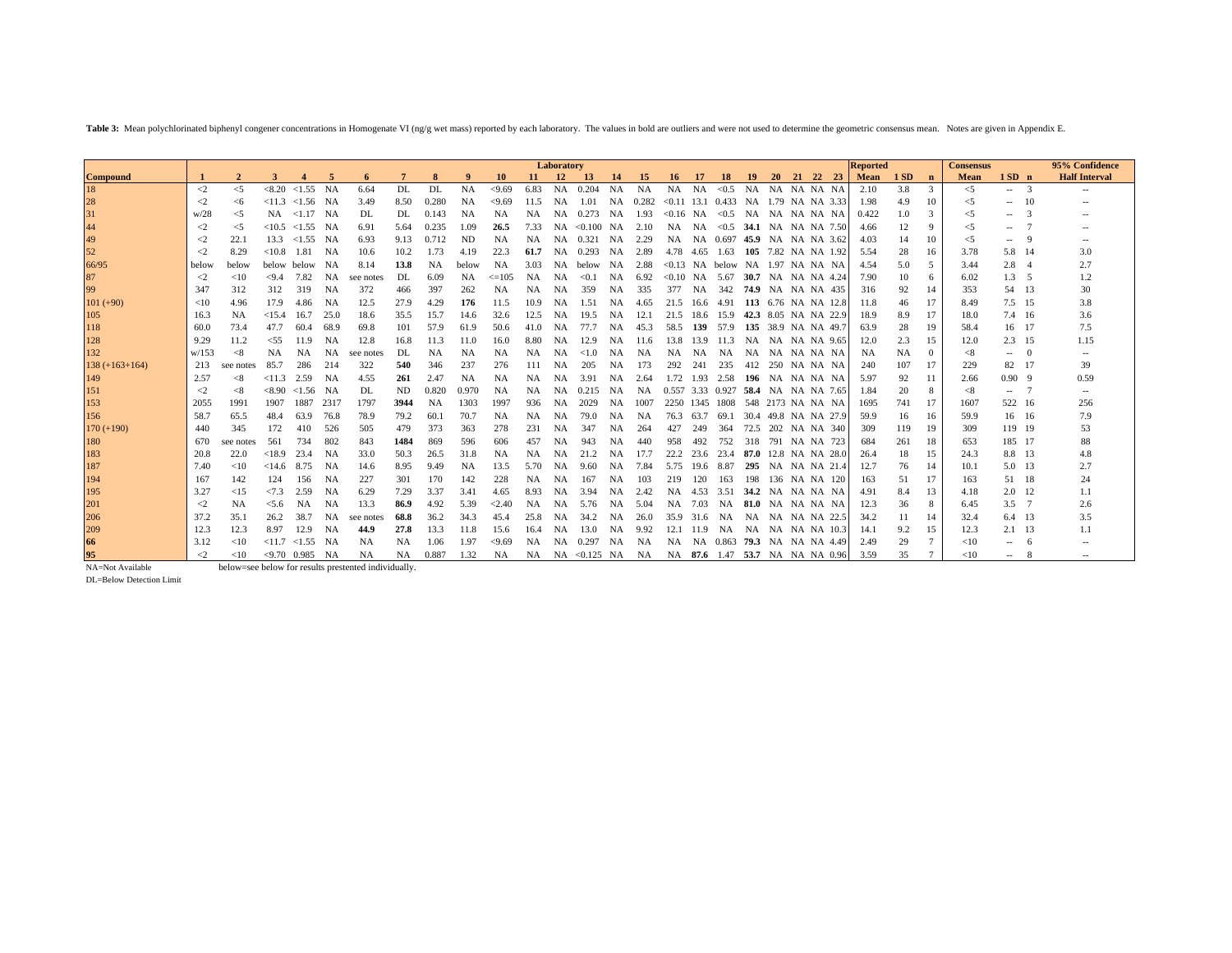**Table 4:** Mean organochlorine pesticide and lipid concentrations in Homogenate VI determined by each laboratory (ng/g wet mass and percent (mass fraction), respectively). Notes are given in Appendix E. The values in bold are outliers and were not used to determine the geometric consensus mean.

|                           |                     |           |                 |                                                       |               |           |      |             |                 |                 |           | Laboratory |            |           |           |         |           |           |                 |           |       |            |                      | <b>Reported</b> |     |             | <b>Consensus</b> |                                                                                                                                                                                                                                                                                                                                                                                                                                                                            |      | 95% Confidence           |
|---------------------------|---------------------|-----------|-----------------|-------------------------------------------------------|---------------|-----------|------|-------------|-----------------|-----------------|-----------|------------|------------|-----------|-----------|---------|-----------|-----------|-----------------|-----------|-------|------------|----------------------|-----------------|-----|-------------|------------------|----------------------------------------------------------------------------------------------------------------------------------------------------------------------------------------------------------------------------------------------------------------------------------------------------------------------------------------------------------------------------------------------------------------------------------------------------------------------------|------|--------------------------|
| <b>Compound</b>           |                     |           |                 |                                                       |               | 6         |      | 8           |                 | 10              |           | 12         | 13         |           |           | 16.     |           | 18        |                 | 20        | 21    | 22         | 23                   | <b>Mean</b>     | 1SD | $\mathbf n$ | <b>Mean</b>      | $1SD$ n                                                                                                                                                                                                                                                                                                                                                                                                                                                                    |      | <b>Half Interval</b>     |
| $2.4'$ -DDT               | $\langle$ 2         | $<$ 5     | 39.5            | 1.80                                                  | $\langle 2.2$ | 18.9      | 5.56 | 2.92        | NA              | <2.60           | 2.13      | $\leq$ 5   | < 2.0      | <b>NA</b> | <b>NA</b> | < 0.15  | 34.0      | <1.0      | <b>NA</b>       | <b>NA</b> | NA.   | - NA       | 2.17                 | 6.56            | 16  | 8           | $<$ 5            | $- -$                                                                                                                                                                                                                                                                                                                                                                                                                                                                      | 8    | $\overline{\phantom{a}}$ |
| $4.4'$ -DDT               | 4.09                | 5.40      | < 137           | 7.02                                                  | NA            | 16.0      | 8.35 | 6.79        | 6.13            | $\leq 516$ 9.90 |           | $\leq$ 5   | 10.6       | 75.4 15.7 |           | < 0.83  | 12.7      | 12.0      | 6.83            |           |       |            | 16.6 NA NA 6.29      | 10.1            | 17  | 16          | 8.83             | 4.1                                                                                                                                                                                                                                                                                                                                                                                                                                                                        | - 14 | 2.2                      |
| $2,4'$ -DDE               | $\langle$ 2         | $\leq$ 5  |                 | $\langle 7.40 \times 1.54 \rangle$ NA                 |               | 3.20      |      | ND 0.144 NA |                 | 23.1            | 5.70      | $\leq$ 5   | $\leq 2.0$ | NA        | NA        | NA      | 5.64      | NA        | NA              |           |       |            | NA NA NA 6.45        | 5.70            | 31  |             | $<$ 5            | $- -$                                                                                                                                                                                                                                                                                                                                                                                                                                                                      | 3    | $- -$                    |
| $4,4'$ -DDE               |                     | 71.0 59.9 | 85.2            | 83.8                                                  | 87.9          | 82.2      | 159  |             | 86.6 88.9       | 7.60            | 42.6 67.3 |            | 96.0       | 56.6      | 77.7      | 66.5    | 107       | 96.4      | 45.8 55.2 NA NA |           |       |            | -78.7                | 68.3            | 29  | 21          | 72.3             | 18                                                                                                                                                                                                                                                                                                                                                                                                                                                                         | 19   | 8.0                      |
| $2,4'$ -DDD               | 1.58                | $\leq$ 5  |                 | $<15.3$ $<1.54$                                       | <3.5          | 5.93      | ND.  | $0.249$ NA  |                 | 10.9            | $\leq$ 1  | $\leq$ 5   | < 2.0      | NA        | NA        | < 0.14  | NA        | <1.0      | NA              | NA NA NA  |       |            |                      | 2.23            | 4.3 | 5           | $\leq$ 5         | $\frac{1}{2} \left( \frac{1}{2} \right) \left( \frac{1}{2} \right) \left( \frac{1}{2} \right) \left( \frac{1}{2} \right) \left( \frac{1}{2} \right) \left( \frac{1}{2} \right) \left( \frac{1}{2} \right) \left( \frac{1}{2} \right) \left( \frac{1}{2} \right) \left( \frac{1}{2} \right) \left( \frac{1}{2} \right) \left( \frac{1}{2} \right) \left( \frac{1}{2} \right) \left( \frac{1}{2} \right) \left( \frac{1}{2} \right) \left( \frac{1}{2} \right) \left( \frac$ | -4   | $- -$                    |
| $4,4'$ -DDD               | 2.51                |           | $4.38 \le 44.5$ | 2.63                                                  | <3.5          | see notes | 3.62 | 2.13        | 3.89            | 3.87            | 1.15      | $\leq$ 5   | 3.36       |           | 13.6 7.65 | 1.23    |           | 4.34 5.86 |                 |           |       |            | 1.90 10.5 NA NA 5.65 | 4.75            | 73  | 18          | 3.71             | $3.3 \quad 16$                                                                                                                                                                                                                                                                                                                                                                                                                                                             |      | 1.6                      |
| <b>HCB</b>                | 251                 | 277       | 197             | 270                                                   | 321           | 182       | 432  | 295         | 218             | 324             | 180       | NA.        | 174        | N A       | 245       | 244     | 179       | 248       | 136             |           |       |            | NA NA NA 358         | 242             | 75  | 18          | 242              | 75 17                                                                                                                                                                                                                                                                                                                                                                                                                                                                      |      | 36                       |
| alpha-HCH                 |                     | 63.5 67.2 | 54.8            | 72.4                                                  | <b>NA</b>     | see notes | 109  | 120         | 70 <sub>2</sub> | 9.17            | 44.3      | $\leq 5$   | 60.9       | 44.6      | 79.0      | 52.4    | 62.5      | 57.6      | 48.0            | <b>NA</b> |       |            | NA NA 84.2           | 58.3            | 25  | 17          | 65.4             | 21 14                                                                                                                                                                                                                                                                                                                                                                                                                                                                      |      | 11                       |
| beta-HCH                  |                     | 1738 869  | 1197            | 1190                                                  | NA            | 1092      | 1964 | 2918        | 964             | 1150            | 688       | 1065       | 1081       | -630      | NA        | -980    | 675       | 1650      | 1283            |           |       |            | NA NA NA 1465        | 1164            | 552 | 18          | 1102             | 375 16                                                                                                                                                                                                                                                                                                                                                                                                                                                                     |      | 184                      |
| gamma-HCH                 | $\langle 2 \rangle$ | <15       | ⊲               | 2.65                                                  | NA            | 4.67      | 2.86 | 1.81        | 2.34            | 2.17            | 2.53      | $\leq$ 5   | 2.84       | NA.       | 3.14      | 1.97    | 5.60      | 1.44      | NA.             | N A       |       |            | NA NA 4.46           | 2.75            | 1.2 | 13          | $\leq$ 5         | $- -$                                                                                                                                                                                                                                                                                                                                                                                                                                                                      | -12  | $\overline{\phantom{m}}$ |
| <b>Heptachlor Epoxide</b> |                     | 139 77.5  | 101             | 99.9                                                  | NA            | 81.4      | 143. | 146.3       | 71.9            | 107             | 49.4      | 92.6       | 118        | 66.9      | NA        | < 0.074 | NA        | NA        | NA              | NA NA NA  |       |            | -103                 | 95.5            | 29  | 14          | 95.5             | 28                                                                                                                                                                                                                                                                                                                                                                                                                                                                         | 13   | 15                       |
| Cis-Chlordane             |                     |           |                 | $\langle 2 \quad 25.6 \quad 10.6 \quad 1.54 \quad NA$ |               | DL        | ND.  | 963         | 1.56            | 22.9            | 8.77      | $\leq 5$   | <2.0       | 10.1      | <b>NA</b> | 81.3    | <b>NA</b> | <b>NA</b> | DL.             | NA.       | NA NA |            | - 89.1               | 22.1            | 40  | 8           | 22.1             | 40                                                                                                                                                                                                                                                                                                                                                                                                                                                                         |      | 29                       |
| <b>Trans-Chlordane</b>    | 27.2                | $\leq$ 5  | $<$ 41.4        | 2.27                                                  | NA            | 10.2      | 6.24 | 9.30        | 43.7            | 142             | 43        | NA.        | ${<}2.0$   | <b>NA</b> | NA.       | 3.41    | NA        | <b>NA</b> | DL.             | N A       |       | NA NA 9.61 |                      | 10.1            | 43  | 10          | 6.02             | 14                                                                                                                                                                                                                                                                                                                                                                                                                                                                         | -8   | 10                       |
| Oxychlordane              | 631                 | 402       | N A             | 475                                                   | <b>NA</b>     | 443       | 656  | 720         | 450             | 706             | 308       | 429        | 467        | 642       | NA        | 305     | NA        | 508       | 1172 NA NA NA   |           |       |            | 750                  | 534             | 215 | 16          | 534              | 215 14                                                                                                                                                                                                                                                                                                                                                                                                                                                                     |      | 113                      |
| Cis-Nonachlor             | 4.03                | 6.09      | 27.20           | 6.31                                                  | <b>NA</b>     | see notes | 7.65 | 6.98        | 6.84            | 3.43            | 4.03      | $\leq 5$   | 7.56       | NA.       | NA.       | 5.19    | NA        | NA        | 3.93            | NA.       |       |            | NA NA 5.26           | 5.42            | 1.5 | 12          | 5.25             | 1.4 11                                                                                                                                                                                                                                                                                                                                                                                                                                                                     |      | 0.84                     |
| <b>Trans-Nonachlor</b>    | 155                 | 156       | 179             | 182                                                   | <b>NA</b>     | 150       | 318  | 214         | 168             | 192             |           | 162        | 193        | <b>NA</b> | <b>NA</b> | 160     | <b>NA</b> | <b>NA</b> | 88.9            | NA.       | NA NA |            | -166                 | 165             | 52  | 15          | 157              | 34 12                                                                                                                                                                                                                                                                                                                                                                                                                                                                      |      | 19                       |
| Dieldrin                  | 267                 | 151       | 220             | 227                                                   | <b>NA</b>     | see notes | 291  | 177         | 223             | 275             | 122       | 209        | 198        | 65.0      | 219       | NA      | NA        | NA.       | NA              | NA.       | NA NA |            | 280                  | 196             | 64  | 14          | 214              | 49                                                                                                                                                                                                                                                                                                                                                                                                                                                                         | -12  | 27                       |
| <b>Mirex</b>              | 6.81                |           | $15.0 \le 10.4$ | 11.8                                                  | NA            | 15.5      | 155  | 8.79        | 11.2            | -66.1           | 8.23      | $\leq$ 5   | 14.4       | NA.       | 19.8      | 10.3    | <b>NA</b> | <b>NA</b> | NA              |           |       |            | NA NA NA 6.44        | 15.5            | 42  | 13          | 11.0             | 4.2 11                                                                                                                                                                                                                                                                                                                                                                                                                                                                     |      | 2.5                      |
| Lipid                     |                     |           | 68.8 72.6 71.0  | 71.1                                                  | 57.9          | 74.9      | 71.6 | 72.2        | 67.2            | 73.9            | 74.5 72.2 |            | 66.8       | NA.       | 72.5      | 75.8    |           | 72.6 82.3 | 78.7            |           |       |            | 80.0 NA 78.2 66.9    | 72.3            | 5.3 | 21          | 73.1             | 4.3                                                                                                                                                                                                                                                                                                                                                                                                                                                                        | - 20 | 1.9                      |
| NA=Not Available          |                     |           |                 |                                                       |               |           |      |             |                 |                 |           |            |            |           |           |         |           |           |                 |           |       |            |                      |                 |     |             |                  |                                                                                                                                                                                                                                                                                                                                                                                                                                                                            |      |                          |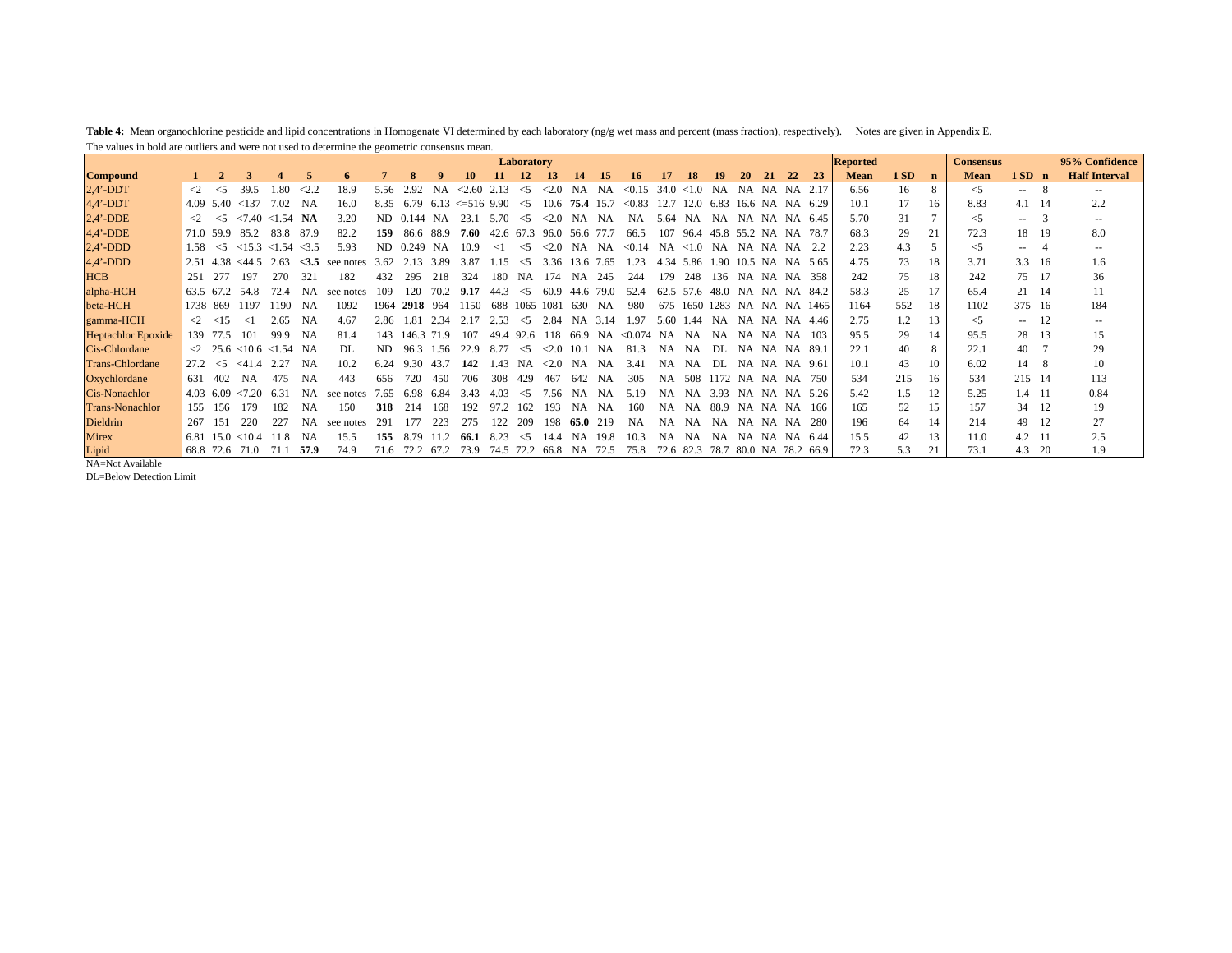**Table 5:** Mean polychlorinated biphenyl congener concentrations in SRM 1945 determined by each laboratory (ng/g we mass). Notes are given in Appendix E.

|                                                         |       |                |               |           |           |                                                      |           |           |           |            |           | Laboratory |            |           |         |           |           |           |           |           |           |           |           | Geometric |         |     | Reference    |                |                    |                          |
|---------------------------------------------------------|-------|----------------|---------------|-----------|-----------|------------------------------------------------------|-----------|-----------|-----------|------------|-----------|------------|------------|-----------|---------|-----------|-----------|-----------|-----------|-----------|-----------|-----------|-----------|-----------|---------|-----|--------------|----------------|--------------------|--------------------------|
| <b>Congener</b>                                         |       | $\overline{2}$ |               |           | 5         | 6                                                    | 7         |           | 9         | 10         | -11       | 12         | - 13       | 14        | - 15    | 16        | 17        | <b>18</b> | 19        | <b>20</b> | 21        | 22        | 23        | Mean      | $1SD$ n |     | <b>Value</b> |                | <b>Uncertainty</b> | <b>Comment</b>           |
| 18                                                      | 4.53  | $<$ 5          | < 8.20        | 3.09      | <b>NA</b> | 9.17                                                 | 3.09      | 1.89      | <b>NA</b> | < 9.69     | 2.23      | NA         | 3.82       |           | NA 2.69 | NA        | <b>NA</b> | 2.29      | <b>NA</b> | <b>NA</b> | <b>NA</b> | NA        | <b>NA</b> | <b>NA</b> | 2.2     | -9  | 4.48         | $\ddot{}$      | 0.88               | certified value          |
|                                                         | 16.3  | 14.5           | 12.4          | 9.85      | NA        | 23.0                                                 | 15.1      | 9.12      | <b>NA</b> | 8.95       | 6.03      | NA         | 10.3       |           | NA 9.57 | 9.84      | 9.66      | 11.6      | <b>NA</b> | 24.1      | NA        | <b>NA</b> | 15.2      | 12.1      | 5.0     | 16  | 14.10        | $\ddot{}$      | 1.4                | information value        |
|                                                         | w/28  | 3.60           | nd            | 4.30      | NA        | 15.1                                                 | <b>NA</b> | 2.48      | <b>NA</b> | NA         | <b>NA</b> | NA         | 4.83       |           | NA 3.92 | <0.16     | NA        | 2.85      | <b>NA</b> | <b>NA</b> | NA        | <b>NA</b> | 2.19      | 4.02      | 4.2     | 8   | 3.12         | $\ddot{}$      | 0.69               | information value        |
| 28<br>31<br>44<br>49<br>52                              | 10.7  | 14.1           | <10.5         | 11.7      | <b>NA</b> | 20.5                                                 | 11.3      | 12.2      | 9.42      | 13.7       | 6.23      | NA         | 11.3       | <b>NA</b> | 10.2    | <b>NA</b> | NA        | 12.0      | <b>NA</b> | <b>NA</b> | NA        | NA        | 13.8      | 11.7      | 3.3     |     | 12.2         | $\pm$          | 1.4                | certified value          |
|                                                         | 17.5  | 18.9           | 14.1          | 16.9      | NA        | 13.9                                                 | 35.8      | 16.3      | 14.5      | <b>NA</b>  | <b>NA</b> | NA         | 15.5       |           | NA 13.9 | NA        | <b>NA</b> | 16.7      | 9.22      | <b>NA</b> | <b>NA</b> | NA        | 20.9      | 16.4      | 6.3     | 13  | 20.8         | $\ddot{}$      | 2.8                | certified value          |
|                                                         | 36.8  | 44.6           | 35.1          | 38.1      | <b>NA</b> | 44.2                                                 | 55.8      | 37.3      | 30.6      | 46.9       | 96.8      | <b>NA</b>  | 41.7       |           | NA 26.1 | 36.6      | 28.3      | 38.       | 25.4      | 72.2      | <b>NA</b> | <b>NA</b> | 31.9      | 40.1      | 18      | 18  | 43.6         | $\ddot{}$      | 2.5                | certified value          |
| 66/95*                                                  | below | below          | below         | below     | NA        | 70.5                                                 | 87.0      | NA        | below     | NA         | 21.2      | NA         | below      |           | NA 37.4 | 21.1      | NA        | below     | NA        | 46.5      | NA        | NA        | NA        | 41.0      | 27      | 6   | 57.4         |                |                    | sum of the cert, values  |
| $\begin{array}{c} 87 \\ 99 \end{array}$                 | 21.4  | 19.6           | 19.6          | 25.3      | <b>NA</b> | see notes                                            | 33.8      | 23.6      | NA        | $\leq$ 443 | <b>NA</b> | NA         | 24.4       | <b>NA</b> | 24.3    | 16.8      | <b>NA</b> | 23.8      | 6.91      | <b>NA</b> | <b>NA</b> | <b>NA</b> | 17.5      | 20.2      | 6.4     |     | 16.7         | $\ddot{}$      | 1.4                | certified value          |
|                                                         | 57.6  | 51.9           | 48.2          | 54.8      | NA        | 66.8                                                 | 68.0      | 61.3      | 54.       | NA         | NA        | NA         | 123        |           | NA 94.3 | 72.2      | <b>NA</b> | 54.8      | 204       | NA        | <b>NA</b> | NA        | 48.0      | 68.8      | 42      |     | 45.4         | $\pm$          | 5.4                | certified value          |
| $101 (+90)$                                             | 80.8  | 71.4           | 52.0          | 77.5      | <b>NA</b> | 120                                                  | 95.2      | 88.5      | 96.3      | 59.6       | 72.5      | NA         | 160        |           | NA 54.3 | 83.2      | 54.1      | 77.5      | 14.1      | 80.9      | <b>NA</b> | NA        | 42.6      | 69.5      | 31      | 18  | 65.2         | $\pm$          | 5.6                | certified value          |
| $\begin{array}{c} 105 \\ 118 \\ 128 \end{array}$        | 26.9  | <b>NA</b>      | 19.5          | 27.1      | 34.9      | 59.3                                                 | 29.3      | 26.3      | 21.7      | 26.7       | 27.1      | NA         | 49.1       | NA        | 18.5    | 34.3      | 30.8      | 26.       | 13.3      | 11.9      | <b>NA</b> | NA        | 15.4      | 25.6      | 12      | 18  | 30.1         | $\pm$          | 2.3                | certified value          |
|                                                         | 80.7  | 76.5           | 67.5          | 83.8      | 120       | 101                                                  | 157       | 76.9      | 71.2      | 98.9       | 50.0      | NA         | 103        | <b>NA</b> | 59.3    | 72.9      | 88.7      | 74.       | 52.6      | 47.5      | <b>NA</b> | NA        | 56.3      | 77.3      | 27      | 19  | 74.6         | $\pm$          | 5.1                | certified value          |
|                                                         | 20.4  | 21.9           | < 55          | 24.5      | NA        | 41.8                                                 | 23.8      | 21.5      | 18.3      | 62.0       | 18.0      | NA         | 30.5       | <b>NA</b> | 76.6    | 29.1      | 26.4      | 20.5      | <b>NA</b> | <b>NA</b> | <b>NA</b> | NA        | 24.2      | 27.7      | 17      | 15  | 23.7         | $\overline{1}$ | 1.7                | certified value          |
| 132                                                     | W/153 | 20.0           | <b>NA</b>     | <b>NA</b> | <b>NA</b> | see notes                                            | 27.4      | 296       | 13.9      | NA         | NA        | NA         | 2.94       |           | NA 14.6 | NA        | <b>NA</b> | 17.8      | 30.6      | 7.5       | <b>NA</b> | NA        | <b>NA</b> | 19.4      | 94      | 9   | 22.5         | $\pm$          | 4.6                | consensus past exercises |
| $138 (+163 + 164)$                                      | 137   | see notes      | 59.4          | 183       | 134       | 197                                                  | 273       | 214       | 136       | 209        | 94.9      | NA         | 161        | NA        | 112     | 175       | 154       | 134       | 330       | 138       | NA        | NA        | NA        | 156       | 65      |     | 131.5        | $\overline{1}$ | 7.4                | certified value          |
| $\frac{149}{151}$                                       | 71.5  | 92.1           | 71.0          | 85.2      | <b>NA</b> | 83.8                                                 | 137       | 101       | 66.9      | NA         | NA        | <b>NA</b>  | 93.6       | NA        | 59.8    | 55.0      | 72.3      | 77.2      | 15.1      | 52.1      | NA        | NA        | NA        | 69.4      | 27      | 15  | 107          | $\pm$          | 8.4                | certified value          |
|                                                         | 24.0  | 27.9           | 30.2          | 27.5      | NA        | 29.5                                                 | 62.4      | 31.4      | 21.4      | NA         | NA.       | NA         | 24.3       | NA        | NA      | 22.8      | 34.6      | 22.6      | DL        | <b>NA</b> | <b>NA</b> | NA        | 20.9      | 27.9      | 11      |     | 28.7         | $\overline{1}$ | 5.2                | certified value          |
| 153                                                     | 244   | 238            | 209           | 243       | 297       | 245                                                  | 342       | <b>NA</b> | 171       | 275        | 134       | NA         | 240        | <b>NA</b> | -141    | 233       | 216       | 192       | 2442      | 179       | NA        | NA        | <b>NA</b> | 252       | 540     |     | 213.0        | $\overline{1}$ | 19                 | certified value          |
| 156                                                     | 10.1  | 10.2           | <11.1         | 12.6      | 7.9       | 19.1                                                 | 16.5      | 10.0      | 9.75      | NA         | NA.       | NA         | 23.4       | NA        | NA      | 12.7      | 25.0      | 10.7      | 85.4      | 3.9       | <b>NA</b> | NA        | 6.08      | 13.0      | 20      | 15  | 10.3         | $\pm$          |                    | certified value          |
| $170 (+190)$                                            | 47.2  | 40.6           | 31.0          | 50.3      | 99.4      | 58.3                                                 | 73.0      | 39.2      | 40.7      | 32.6       | 23.2      | NA         | 42.6       | <b>NA</b> | 34.5    | 42.9      | 33.9      | 37.0      | 345       | 20.2      | NA        | <b>NA</b> | 22.0      | 44.2      | 72      | 19  | 40.6         | $\ddot{}$      | 2.6                | certified value          |
|                                                         | 133   | see notes      | 109           | 144       | 139       | 200                                                  | 226.3     | 153       | 118       | 129        | 86.8      | NA         | 162        | <b>NA</b> | 94.8    | 164       | 127       | 130       | 854       | 110       | NA        | NA        | 105       | 147       | 173     | 18  | 106.7        | $\overline{1}$ | 5.3                | certified value          |
|                                                         | 36.6  | 36.0           | 31.2          | 39.6      | NA        | 46.1                                                 | 81.3      | 47.5      | 21.3      | <b>NA</b>  | <b>NA</b> | <b>NA</b>  | 53.6       |           | NA 28.0 | 37.4      | 35.2      | 34.8      | 27.6      | 20.8      | <b>NA</b> | <b>NA</b> | 20.       | 34.9      | 15      | 16  | 36.6         | $\ddot{}$      | 4.1                | certified value          |
|                                                         | 128   | 112            | 94            | 114       | <b>NA</b> | 199                                                  | 118       | 156       | <b>NA</b> | 158        | 82.7      | NA         | 132        | NA        | 81.1    | 81.9      | 106       | 117       | 13.3      | <b>NA</b> | NA        | <b>NA</b> | 91.7      | 99.9      | 41      | -16 | 105          | $\ddot{}$      | 9.1                | certified value          |
| $\begin{array}{c} 180 \\ 183 \\ 187 \\ 194 \end{array}$ | 59.1  | 46.3           | 42.4          | 60.8      | <b>NA</b> | 84.3                                                 | 85.5      | 60.       | 45.6      | 76.0       | <b>NA</b> | NA         | 54.6       | <b>NA</b> | 46.3    | 87.3      | 63.2      | 53.6      | 263       | 42.2      | <b>NA</b> | <b>NA</b> | 29.       | 61.5      | 52      |     | 39.6         | $^{+}$         | 2.5                | certified value          |
| 195                                                     | 10.6  | <15            | $\langle 7.3$ | 11.6      | NA        | 41.1                                                 | 17.4      | 15.2      | 24.9      | 14.0       | 12.8      | NA         | 11.9       | <b>NA</b> | 5.78    | NA        | 15.1      | 9.03      | 5.98      | <b>NA</b> | <b>NA</b> | NA        | NA        | 13.1      | 9.3     | 13  | 17.7         | $\ddot{}$      | 4.3                | certified value          |
| 201                                                     | 11.8  | <b>NA</b>      | 10.2          | NA        | <b>NA</b> | 87.9                                                 | 24.8      | 88.9      | 65.9      | 16.0       | <b>NA</b> | NA         | 126        |           | NA 55.0 | NA        | 69.4      | <b>NA</b> | <b>NA</b> | <b>NA</b> | NA        | NA        | <b>NA</b> | 40.5      | 39      | 10  | 16.96        | $\pm$          | 0.89               | certified value          |
| 206                                                     | 49.8  | 43.5           | 34.3          | 50.6      | <b>NA</b> | see notes                                            | 79.9      | 45.8      | 38.5      | 68.7       | 31.4      | NA         | 51.5       | NA        | 34.4    | 52.3      | 40.7      | <b>NA</b> | NA        | NA        | NA        | <b>NA</b> | 19.7      | 43.4      | 15      |     | 31.1         | $\ddot{}$      | 2.7                | certified value          |
| 209<br>66<br>95                                         | 17.8  | 14.2           | 12.7          | 18.5      | NA        | 23.0                                                 | 31.5      | 17.8      | 14.2      | 21.5       | 15.0      | NA         | 14.6       |           | NA 15.5 | 18.6      | 20.       | <b>NA</b> | NA        | <b>NA</b> | NA        | NA        | 10.3      | 17.1      | 5.1     |     | 10.6         | $\pm$          | 1.1                | certified value          |
|                                                         | 22.5  | 22.5           | 17.6          | 22.3      | NA        | <b>NA</b>                                            | <b>NA</b> | 23.4      | 15.5      | 41.7       | <b>NA</b> | NA         | 29.4       | NA        | NA      | NA        | <b>NA</b> | 20.8      | 10.7      | <b>NA</b> | NA        | NA        | 23.0      | 21.5      | 7.9     |     | 23.6         | $\ddot{}$      | 1.6                | certified value          |
|                                                         | 34.4  | 33.8           | 30.2          | 39.9      | <b>NA</b> | <b>NA</b>                                            | <b>NA</b> | 38.7      | 24.7      | <b>NA</b>  | NA.       | NA         | 41.4 NA NA |           |         | NA        | 39.5      | 36.5      | 10.8      |           | NA NA NA  |           | 36.7      | 31.6      | 8.9     |     | 33.8         | $\ddot{}$      | 1.7                | certified value          |
| NA=Not Available                                        |       |                |               |           |           | below=see below for results prestented individually. |           |           |           |            |           |            |            |           |         |           |           |           |           |           |           |           |           |           |         |     |              |                |                    |                          |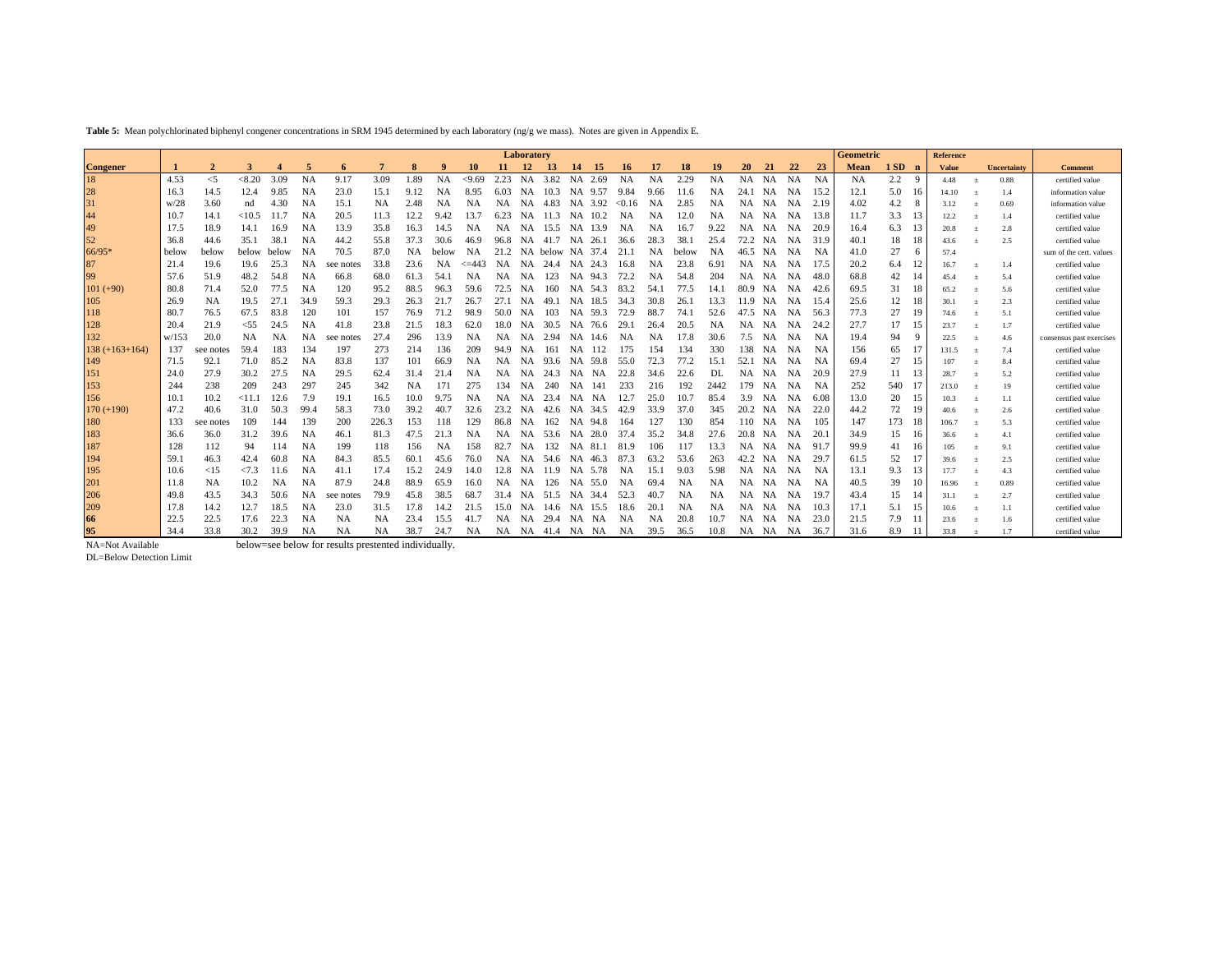Table 6: Mean organochlorine pesticide and lipid concentrations in SRM 1945 determined by each laboratory (ng/g wet mass and percent (mass fraction), respectively). Notes are given in Appendix E.

|                           |           |                |                                     |         |           |           |       |           |           |            |          | Laboratory |         |                |                    |                                             |           |           |                   |           |           |    |                           | Geometric   |     |    | <b>Reference</b> |                    |                          |
|---------------------------|-----------|----------------|-------------------------------------|---------|-----------|-----------|-------|-----------|-----------|------------|----------|------------|---------|----------------|--------------------|---------------------------------------------|-----------|-----------|-------------------|-----------|-----------|----|---------------------------|-------------|-----|----|------------------|--------------------|--------------------------|
| <b>Compound</b>           |           |                |                                     |         |           | 6         |       |           |           | 10         | 11.      | 12         | 13      | 14             | -15                | 16.                                         | 17        | 18        | -19               | <b>20</b> | 21        | 22 | <b>23</b>                 | <b>Mean</b> | 1SD |    | <b>Value</b>     | <b>Uncertainty</b> | <b>Comment</b>           |
| $2.4'$ -DDT               |           | 61.8 94.8      | 69.1                                | 88.7    | 38.6      | 116       | 148.  | 92.6      | <b>NA</b> | 38         | 60.6     | $\leq 5$   |         | NΑ             | 120                | 77.5                                        | 98.8      | 96.4      | <b>NA</b>         | NA        | <b>NA</b> |    | NA 55.1                   | 86.4        | 30  | 16 | 106              | 14.0               | certified value          |
| $4.4'$ -DDT               |           | 210 226        | 141                                 | 257     | -191      | 402       | 415   | 216       | 243       | $\leq 506$ | -110     | 138        | 245     | 196            | 309                | 254                                         | 209       | 297       | -150              | 404       |           |    | NA NA 132                 | 198         | 92  | 20 | 245              | 15                 | certified value          |
| $2.4'$ -DDE               |           | 11.7 12.5      | 9.40                                | 14.7    | N A       | 26.9      | 133   | 13.1      | NA        | 14.4       | 897      | $\leq 5$   |         |                |                    |                                             |           |           |                   | <b>NA</b> | <b>NA</b> |    | NA 7.97                   | 12.4        |     |    | 12.30            | 0.87               | certified value          |
| $4,4'$ -DDE               | 501       | 465            | 442                                 | 488     | 543       | 514       | 778   | -530      | 395       | 459        | 348      | 359        | 432     | 306            | 525                | 479                                         | 462       | 551       | 340               | 247       | <b>NA</b> |    | NA 464                    | 446         | 110 | 21 | 445.0            | 37                 | certified value          |
| $2,4'$ -DDD               |           |                | $16.8$ 18.5 < 15.3 21.7 25.3        |         |           | 31.0      | 30.7  | 15.8      | NA        | 23.7       | 40.8     | $\leq$ 5   | 17.9    | <b>NA</b>      | NA.                | -30.6                                       | <b>NA</b> | 7.20.     | NA.               | - NA      |           |    | NA NA 12.0                | 20.6        | 9.2 | 13 | 18.1             | 2.8                | certified value          |
| $4,4'$ -DDD               | 115       | 137            | 64 4                                | 134     |           | see notes | 198   | 85.2      | 104       | 135        |          | 756        | 140     | 134            | 119                | 96.1                                        | 130       | 142.      | 126               | 6.17      | NA.       |    | NA 78.7                   | 108         | 149 | 20 | 133              | 10                 | certified value          |
| <b>HCB</b>                |           | 26.1 32.4      | 179                                 |         | 30.7      | 34.4      |       | 26.3      | -6        | 32.4       |          | <b>NA</b>  | 23.5 NA |                | 28.9               | 23.9                                        |           |           | 26.0 28.6 14.8    | NA.       | NA.       |    | NA 35.1                   | 26.7        | 6.9 | 18 | 32.9             | 1.7                | certified value          |
| alpha-HCH                 | 13.1      | 16.6           | 16.9                                | 16.2    | <b>NA</b> | see notes | 20.1  | 23.0      | 13.6      | 16.9       | 9.27     | $\leq$ 5   | 16.2    |                | 10.2 11.3          | 13.9                                        |           |           | 15.9 14.2 7.39 NA |           |           |    | NA NA 9.34                | 13.8        | 4.1 |    | 16.2             | 3.4                | certified value          |
| beta-HCH                  | $<$ 10    | 6.2            | < 59.4                              | NA NA   |           | 18.2      | 2.23  | 3.23      | 1.73      | <999200    |          |            |         |                | $<10$ 8.29 9.00 NA | 2.66                                        | 6.28 1.81 |           | 4.8               | NA.       |           |    | NA NA 9.95                | 4.49        | 4.7 | 13 | 8.0              | 1.4                | information value        |
| gamma-HCH                 | 3.6       | <10            |                                     | 3.12 NA |           | 17.5      |       | 3.48 3.68 | 2.50      | 2.6        | 2.03     | $\leq$ 5   | 3.26    | NA.            | 2.19               | 2.24                                        | 3.61      | 3.37      | <b>NA</b>         | NA.       |           |    | NA NA 3.82                | 3.37        | 3.9 |    | 3.3              | 0.81               | certified value          |
| <b>Heptachlor Epoxide</b> |           | $10.5 \leq 10$ | 9.70                                | 12.4 NA |           | 16.7      | 15.1  | 16.9      | 8.32      | 12.2       | 8.20     | $\leq$ 5   | 15.7    |                |                    | 10.6 8.53 < 0.074 NA NA NA NA NA NA NA 9.08 |           |           |                   |           |           |    |                           | 11.4        | 3.2 | 13 | 10.8             | 1.3                | certified value          |
| Cis-Chlordane             |           | 44.2 46.7      | -40.4                               | 56.9 NA |           | 60.5      | 76 7  | 106.1     | 43.9      | 66.5       |          |            |         |                |                    | 31.3 37.9 55.3 43.9 29.8 61.4               |           |           |                   |           |           |    | NA NA 25.6 NA NA NA 35.61 | 47.6        | 20  |    | 46.9             | 2.8                | certified value          |
| <b>Trans-Chlordane</b>    |           |                | $10.1$ $11.0$ $\leq 41.4$ $12.9$ NA |         |           | 27.3      | 20.7  | 17.3      | 14.5      | 50.2       | -1       |            |         |                | NA 10.2 NA 17.8    | 13.1                                        |           |           |                   |           |           |    | NA NA 6.6 NA NA NA 2.24   | 13.2        | 12  |    | 12.1             | 1.4                | consensus past exercises |
| Oxychlordane              | 22.7 20.1 |                | <b>NA</b>                           |         | 23.0 NA   | 22.9      | 24 O  | 28.0      | 16.6      | 22.9       | 14.4     |            |         | 24.3 21.5 26.5 | <b>NA</b>          | 12.3                                        | NA.       |           | 22.2 44.2 NA      |           |           |    | NA NA 23.2                | 22.2        | 7.0 | 16 | 19.8             | 1.9                | certified value          |
| Cis-Nonachlor             | 49.3 46.1 |                | 32.5                                | 58.4    | <b>NA</b> | see notes | 54.7  | 68.7      | 44.8      | 42.3       | 351      | 363        | -46.6   | <b>NA</b>      | NA.                | 45.8                                        | NA.       |           | NA 25.7           | NA        |           |    | NA NA 34.9                | 43.0        |     | 14 | 48.7             | 7.6                | certified value          |
| <b>Trans-Nonachlor</b>    | 157       | -196           | 170                                 |         | 182 NA    | 186       | 297   | 250       | 142       | 215        | 105      | 171        | -186    | <b>NA</b>      | NA.                | 166                                         | NA.       |           | NA 82.9 NA        |           |           |    | NA NA 129                 | 168         | 53  | 15 | 231              | 11                 | certified value          |
| Dieldrin                  |           | 53.3 38.5      | $\leq 61.9$                         | 554 NA  |           | see notes | -52.6 | 39.4      | 46.7      | 51.0       | 29.2 519 |            |         |                | 43.6 37.6 35.0     | <b>NA</b>                                   | NA.       | <b>NA</b> | <b>NA</b>         | NA.       | NA.       |    | NA 41.0                   | 51.9        | 132 |    | 37.5             | 3.9                | information value        |
| <b>Mirex</b>              | 29.7 28.1 |                | 21.3                                | 38.3 NA |           | 50.6      | 30.9  | 29.9      | 28.4      | 36.7       | 20.9     | $\leq 5$   | 28.5    | NA             | 46.7               | 35.0                                        | NA.       | <b>NA</b> | <b>NA</b>         | N A       | <b>NA</b> |    | NA 15.9                   | 30.2        | 10  |    | 28.9             | 2.8                | certified value          |
| Lipid                     |           | 70.9 74.9      | 71.0                                |         | 73.5 59.8 | 73.6      | 70.1  | 71.6      | 66.1      | 81.0       | 73.8     |            |         | 73.4 70.3 NA   | 71.1               | 74.2                                        |           | 75.0 78.1 |                   |           |           |    | 74.6 91.0 NA 90.7 63.7    | 73.4        | 7.3 | 21 | 74.3             | 0.45               | certified value          |

NA=Not Available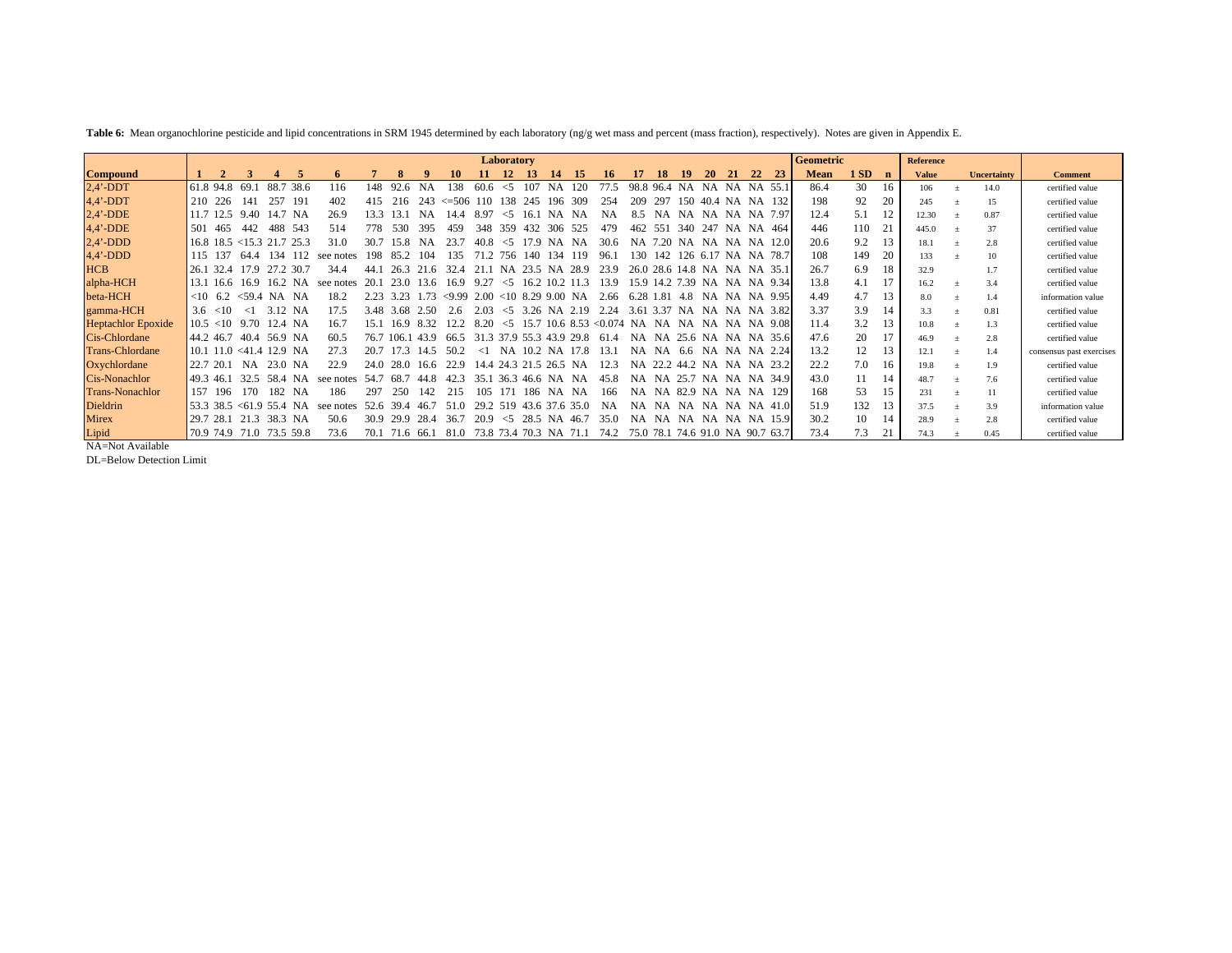**Table 7:** Values (ng/g wet mass) for polybrominated diphenyl ether (BDE) congeners in the exercise materials compared to published values on SRM 1945. BB is bromobiphenyl.

|                 |                |                | <b>SRM 1945</b> |       |        |                  |                  |              |                      |     |                 |     |
|-----------------|----------------|----------------|-----------------|-------|--------|------------------|------------------|--------------|----------------------|-----|-----------------|-----|
|                 |                |                | Laboratory      |       |        |                  | <b>Consensus</b> |              | <b>Zhu and Hites</b> |     | Kucklick et al. |     |
|                 |                |                |                 |       |        |                  |                  |              | (2003)               |     | (2004)          |     |
| <b>Compound</b> | $\overline{2}$ | $\overline{7}$ | 16              | 18    | 22     | <b>Mean 1 SD</b> |                  | $\mathbf n$  | <b>Mean</b>          | 1SD | <b>Mean</b>     | 1SD |
| <b>BDE 15</b>   | NA             | NA             | NA              | NA    | 0.0252 |                  |                  | $\mathbf{1}$ |                      |     |                 |     |
| <b>BDE 17</b>   | DL             | NA             | NA              | NA    | NA     |                  |                  | $\mathbf{0}$ |                      |     |                 |     |
| <b>BDE 28</b>   | 20.2           | NA             | NA              | 1.243 | 1.018  |                  |                  | 3            |                      |     |                 |     |
| <b>BDE 71</b>   | DL             | NA             | NA              | NA    | NA     |                  |                  | 1            |                      |     |                 |     |
| <b>BDE 47</b>   | 44.4           | 39.2           | 33.0            | 35.6  | 33.5   | 36.9             | 4.7              | 5            | 46.6                 | 2.0 | 52.9            | 3.8 |
| <b>BDE 66</b>   | DL             | NA             | NA              | NA    | NA.    |                  |                  | 1            |                      |     |                 |     |
| <b>BDE 85</b>   | 4.57           | NA             | NA              | NA    | NA     |                  |                  | 1            |                      |     |                 |     |
| <b>BDE 99</b>   | 17.9           | 17.9           | 16.4            | 16.9  | 16.0   | 17.0             | 0.9              | 5            | 23.0                 | 1.9 | 32.0            | 2.3 |
| <b>BDE 100</b>  | 13.5           | 7.17           | 8.57            | 8.73  | 8.92   | 9.17             | 2.4              | 5            | 11.8                 | 0.9 | 14.0            | 0.6 |
| <b>BDE 153</b>  | 8.47           | 6.39           | 7.54            | 7.42  | 8.04   | 7.54             | 0.78             | 5            | 10.1                 | 1.0 | 22.4            | 1.5 |
| <b>BDE 154</b>  | 23.1           | 11.1           | 10.8            | 10.7  | 12.1   | 12.9             | 5.4              | 5            | 20.8                 | 3.0 | 28.2            | 2.0 |
| <b>BDE 138</b>  | DL             | NA             | NA              | NA    | NA     |                  |                  | 1            |                      |     |                 |     |
| <b>BDE 183</b>  | 6.16           | NA             | NA              | 1.55  | 1.66   |                  |                  | 3            |                      |     |                 |     |
| <b>BDE 190</b>  | DL             | NA             | NA              | NA    | NA     |                  |                  | 1            |                      |     |                 |     |
| <b>BDE 196</b>  | NA             | NA             | NA              | NA    | 0.0939 |                  |                  |              |                      |     |                 |     |
| <b>BDE 197</b>  | NA             | NA             | NA              | NA    | 0.422  |                  |                  |              |                      |     |                 |     |
| <b>BDE 206</b>  | NA             | NA             | NA              | NA    | DL     |                  |                  | 1            |                      |     |                 |     |
| <b>BDE 207</b>  | NA             | NA             | NA              | NA    | DL     |                  |                  | 1            |                      |     |                 |     |
| <b>BDE 209</b>  | NA             | NA             | NA              | NA    | DL     |                  |                  | 1            |                      |     |                 |     |
| <b>BB</b> 153   | NA             | NA             | NA              | 3.18  | NA     |                  |                  |              |                      |     |                 |     |

|                 |                |            | <b>Homogenate VI</b> |           |           |                  |                  |                |
|-----------------|----------------|------------|----------------------|-----------|-----------|------------------|------------------|----------------|
|                 |                | Laboratory |                      |           |           |                  | <b>Consensus</b> |                |
| <b>Compound</b> | $\overline{2}$ | 7          | 16                   | 18        | 22        | <b>Mean 1 SD</b> |                  | $\mathbf n$    |
| <b>BDE 15</b>   | <b>NA</b>      | <b>NA</b>  | <b>NA</b>            | <b>NA</b> | DL        |                  |                  | $\theta$       |
| <b>BDE 17</b>   | <b>NA</b>      | NA         | <b>NA</b>            | <b>NA</b> | <b>NA</b> |                  |                  | $\theta$       |
| <b>BDE 28</b>   | NA             | NA         | <b>NA</b>            | <b>NA</b> | NA        |                  |                  | $\mathbf{0}$   |
| <b>BDE 71</b>   | <b>NA</b>      | NA.        | NA.                  | <b>NA</b> | <b>NA</b> |                  |                  | $\theta$       |
| <b>BDE 47</b>   | NA             | 6.10       | 4.10                 | 4.48      | 4.38      | 4.76             | 0.90             | 4              |
| <b>BDE 66</b>   | <b>NA</b>      | NA.        | NA.                  | <b>NA</b> | NA.       |                  |                  | $\mathbf{0}$   |
| <b>BDE 85</b>   | NA             | NA         | NA                   | NA        | NA        |                  |                  | $\overline{0}$ |
| <b>BDE 99</b>   | NA             | 0.973      | 0.363                | 0.413     | 0.374     | 0.531            | 0.30             | 4              |
| <b>BDE 100</b>  | NA             | 0.294      | 0.329                | 0.383     | 0.263     | 0.317            | 0.05             | 4              |
| <b>BDE 153</b>  | NA             | 0.655      | 0.703                | 1.06      | 0.774     | 0.799            | 0.18             | $\overline{4}$ |
| <b>BDE 154</b>  | <b>NA</b>      | 0.011      | < 0.15               | 0.18      | 0.044     |                  |                  | 3              |
| <b>BDE 138</b>  | <b>NA</b>      | NA.        | <b>NA</b>            | NA.       | NA        |                  |                  | $\theta$       |
| <b>BDE 183</b>  | NA             | NA.        | <b>NA</b>            | 0.273     | <b>NA</b> |                  |                  | 1              |
| <b>BDE 190</b>  | <b>NA</b>      | <b>NA</b>  | <b>NA</b>            | <b>NA</b> | NA        |                  |                  | $\theta$       |
| <b>BDE 196</b>  | NA             | NA.        | <b>NA</b>            | NA        | <b>NA</b> |                  |                  | $\theta$       |
| <b>BDE 197</b>  | <b>NA</b>      | NA.        | NA.                  | <b>NA</b> | NA        |                  |                  | $\mathbf{0}$   |
| <b>BDE 206</b>  | <b>NA</b>      | NA         | NA                   | NA        | DL        |                  |                  | 1              |
| <b>BDE 207</b>  | NA             | NA.        | <b>NA</b>            | <b>NA</b> | DL        |                  |                  | 1              |
| <b>BDE 209</b>  | NA             | NA         | <b>NA</b>            | <b>NA</b> | 0.834     |                  |                  | 1              |
| <b>BB</b> 153   | NA             | NA         | <b>NA</b>            | 2.98      | NA        |                  |                  | 1              |

NA=Not Available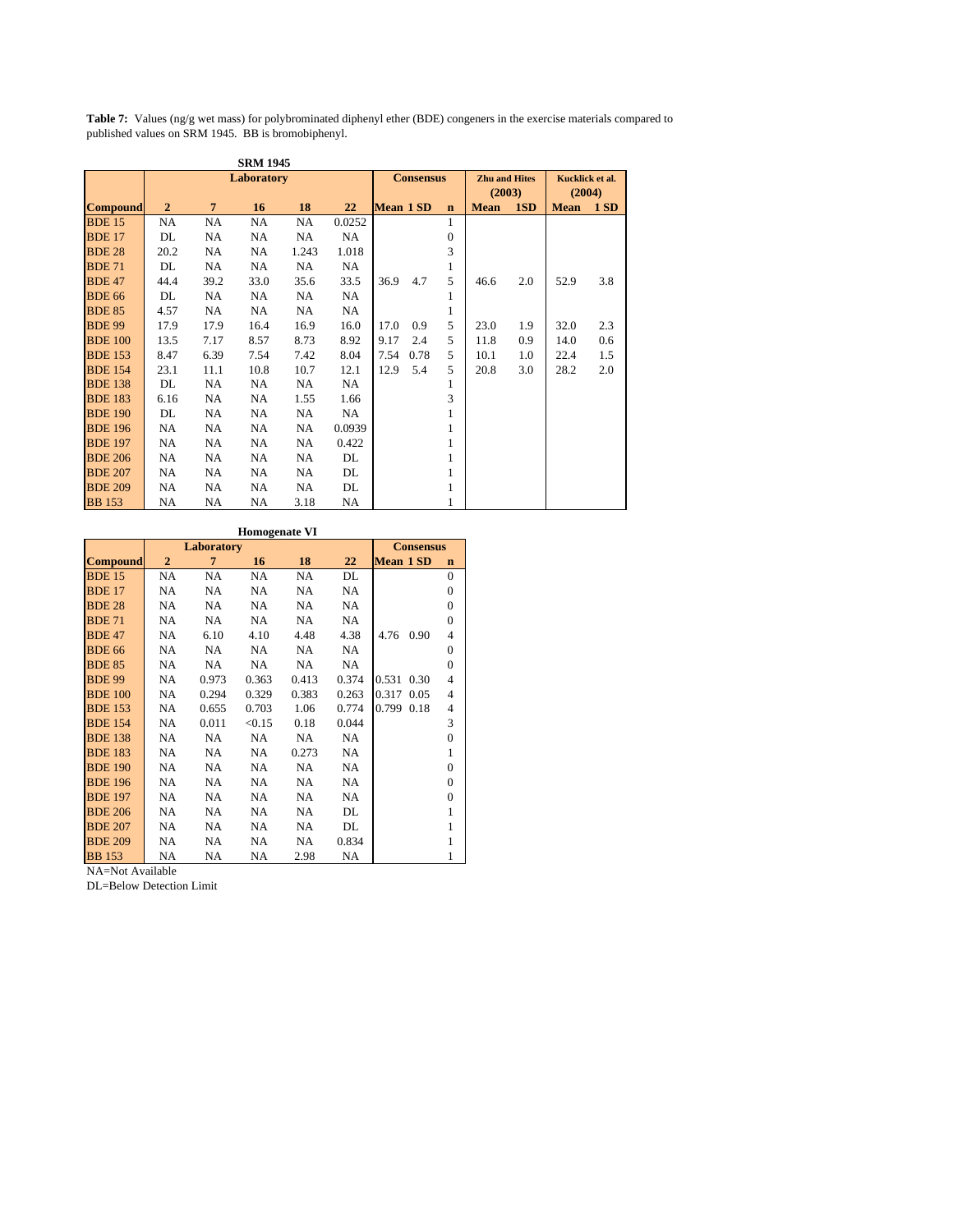| <b>Compound</b>    |              |          |                | Laboratory |                                |             | <b>Mean</b>     | 1SD              |
|--------------------|--------------|----------|----------------|------------|--------------------------------|-------------|-----------------|------------------|
|                    | $\mathbf{A}$ | $\bf{B}$ | $\overline{C}$ | D          | ${\bf E}$                      | $\mathbf F$ | <b>A-C</b> only |                  |
|                    | mg/g wet     | mg/g wet | mg/g wet       |            | mg/g wet % of total % of total |             | mg/g wet        | $mg/g$ wet       |
| $\overline{C}12:0$ | 1.83         | 1.21     | 2.91           | 0.464      | 0.257                          | 0.421       | 1.98            | $\overline{0.9}$ |
| C14:0              | 35.1         | 21.7     | 46.3           | 4.91       | 5.11                           | 5.79        | 34.4            | 12.3             |
| C15:0              | 3.42         | 2.96     | 4.56           | 0.511      | 0.487                          | 0.600       | 3.65            | 0.8              |
| C <sub>16:0</sub>  | 79.0         | 33.5     | 101            | 10.5       | 11.8                           | 11.5        | 71.3            | 35               |
| C17:0              | 2.48         | 1.62     | 3.47           | 0.368      | 0.32                           | 0.37        | 2.52            | 0.9              |
| C18:0              | 14.1         | 9.6      | 17.1           | 1.98       | 1.92                           | 2.44        | 13.6            | 3.8              |
| C20:0              | 1.29         | 0.87     | 1.08           | 0.257      | 0.130                          | NA          | 1.08            | 0.2              |
| $C16:1(n-7)$       | 64.1         | 46.6     | 83.5           | 8.30       | 9.19                           | 9.42        | 64.7            | 18               |
| $C18:1(n-7)$       | 19.8         | 14.1     | 27.4           | NA         | 2.74                           | 4.25        | 20.4            | 6.7              |
| $C18:1(n-9)$       | 152          | 153      | 195            | 17.1       | 22.2                           | 21.3        | 167             | 25               |
| $C18:1(n-9)$       | 2.60         | 2.44     | 1.18           | 0.15       | NA                             | NA          | 2.07            | $0.8\,$          |
| $C20:1(n-7)$       | NA           | $\rm NA$ | NA             | NA         | 0.35                           | NA          | $\rm NA$        | NA               |
| $C20:1(n-9)$       | 51.9         | 30.5     | 68.7           | 5.47       | 6.97                           | 8.16        | 50.4            | 19               |
| $C:20:1(n-11)$     | 2.68         | 25.6     | NA             | NA         | 4.49                           | 5.32        | 14.1            | 16.2             |
| $C22:1(n-9)$       | 7.57         | 4.79     | 8.70           | 0.54       | 0.77                           | 1.41        | 7.02            | 2.0              |
| $C22:1(n-11)$      | NA           | 41.17    | NA             | NA         | 6.82                           | 7.67        | 41.2            | NA               |
| $C24:1(n-9)$       | NA           | $\rm NA$ | 3.05           | 0.270      | 0.30                           | NA          | 3.05            | NA               |
| $C18:2(n-6)$       | 8.87         | 6.21     | 12.3           | 1.044      | 1.18                           | NA          | 9.12            | 3.0              |
| $C18:3(n-3)$       | 3.92         | 6.54     | 8.08           | 0.503      | 0.42                           | NA          | 6.18            | 2.1              |
| $C18:3(n-6)$       | 0.211        | 0.097    | 0.220          | 0.044      | NA                             | NA          | 0.18            | 0.1              |
| $C18:4(n-3)$       | 1.84         | $\rm NA$ | NA             | NA         | 0.329                          | $\rm NA$    | 1.84            | NA               |
| $C20:2(n-6)$       | 2.66         | 1.50     | 3.16           | NA         | 0.262                          | NA          | 2.44            | 0.9              |
| $C20:3(n-3)$       | 1.81         | NA       | NA             | 0.228      | 0.190                          | NA          | 1.81            | NA               |
| $C20:4(n-6)$       | 2.67         | NA       | 3.391          | 0.607      | 0.329                          | NA          | 3.03            | NA               |
| $C20:5(n-3)$       | 12.5         | 12.5     | 18.1           | 2.04       | 1.67                           | 1.62        | 14.4            | 3.2              |
| $C22:2(n-6)$       | 0.227        | 0.138    | NA             | 0.072      | NA                             | NA          | 0.183           | 0.06             |
| $C22:5(n-3)$       | 9.27         | 8.10     | 14.2           | 1.33       | 1.28                           | 1.74        | 10.5            | 3.3              |
| $C22:6(n-3)$       | 41.0         | 30.9     | 60.6           | 5.51       | 5.19                           | 3.77        | 44.2            | 15               |

**Table 8**: Results from the analysis of SRM 1945 for fatty acids. Fatty acids not requested for the exercise are given in Appendix E.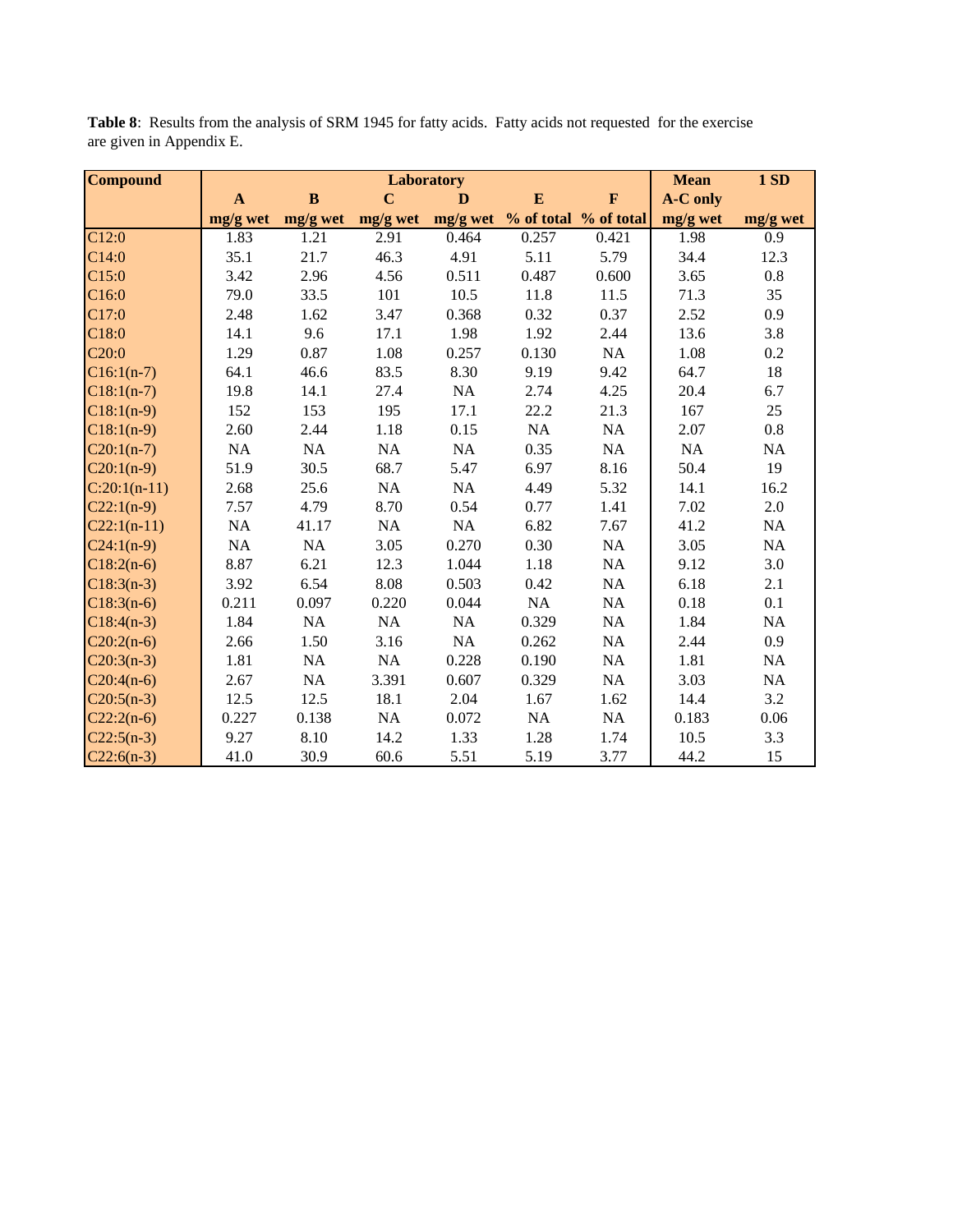| <b>Compound</b>    |              |              | Laboratory     |            |           |                       | <b>Mean</b>     | 1SD              |
|--------------------|--------------|--------------|----------------|------------|-----------|-----------------------|-----------------|------------------|
|                    | $\mathbf{A}$ | $\, {\bf B}$ | $\overline{C}$ | D          | ${\bf E}$ | $\mathbf F$           | <b>A-C</b> only |                  |
|                    | mg/g wet     | mg/g wet     | mg/g wet       | $mg/g$ wet |           | % of total % of total | mg/g wet        | mg/g wet         |
| $\overline{C12:0}$ | 0.485        | 0.295        | 0.767          | 0.520      | 0.066     | 0.061                 | 0.516           | $\overline{0.2}$ |
| C14:0              | 18.4         | 13.6         | 24.5           | 3.45       | 2.63      | 3.05                  | 18.9            | 5.5              |
| C <sub>15:0</sub>  | 2.24         | 1.73         | 3.23           | 0.482      | 0.314     | 0.342                 | 2.40            | $0.8\,$          |
| C16:0              | 64.6         | 37.5         | 85.4           | 10.2       | 9.36      | 9.47                  | 62.5            | 24               |
| C17:0              | 2.47         | 1.65         | 3.14           | 0.275      | 0.305     | 0.38                  | 2.42            | 0.7              |
| C18:0              | 21.5         | 15.2         | 28.5           | 2.39       | 3.11      | 3.87                  | 21.7            | 6.7              |
| C <sub>20:0</sub>  | 0.940        | 0.497        | 1.08           | 0.235      | 0.09      | NA                    | 0.840           | 0.3              |
| $C16:1(n-7)$       | 93.3         | 70.5         | 125            | 9.68       | 13.3      | 12.4                  | 96.4            | 28               |
| $C18:1(n-7)$       | 55.7         | 40.9         | 80.8           | NA         | 7.86      | 9.83                  | 59.1            | 20               |
| $C18:1(n-9)$       | 166          | 180          | 223            | 21.8       | 23.2      | 24.1                  | 190             | 29               |
| $C18:1(n-9)$       | 20.5         | 5.99         | 3.14           | 0.121      | $\rm NA$  | NA                    | 9.86            | 9.3              |
| $C20:1(n-7)$       | NA           | $\rm NA$     | NA             | NA         | 2.99      | NA                    | $\rm NA$        | NA               |
| $C20:1(n-9)$       | 32.2         | 21.4         | 46.6           | 3.47       | 4.40      | 6.11                  | 33.4            | 13               |
| $C:20:1(n-11)$     | 0.688        | 8.94         | NA             | NA         | 2.96      | 2.80                  | 4.81            | 5.8              |
| $C22:1(n-9)$       | 3.525        | 2.24         | 4.69           | 0.586      | 0.376     | 0.389                 | 3.48            | 1.2              |
| $C22:1(n-11)$      | NA           | 5.095        | NA             | NA         | 0.781     | 0.823                 | 5.10            | $\rm NA$         |
| $C24:1(n-9)$       | NA           | $\rm NA$     | 0.800          | 0.370      | 0.068     | $\rm NA$              | 0.800           | NA               |
| $C18:2(n-6)$       | 7.60         | 4.96         | 11.1           | 0.904      | 0.942     | NA                    | 7.89            | 3.1              |
| $C18:3(n-3)$       | 1.71         | 1.938        | 30.8           | 0.445      | 0.104     | NA                    | 11.48           | 17               |
| $C18:3(n-6)$       | 0.640        | 0.353        | 0.709          | 0.091      | NA        | $\rm NA$              | 0.57            | 0.2              |
| $C18:4(n-3)$       | 1.80         | $\rm NA$     | NA             | NA         | 0.190     | NA                    | 1.80            | NA               |
| $C20:2(n-6)$       | 3.10         | 1.69         | 2.77           | NA         | 0.324     | NA                    | 2.52            | 0.7              |
| $C20:3(n-3)$       | 0.530        | $\rm NA$     | NA             | 0.203      | 0.039     | NA                    | 0.530           | $\rm NA$         |
| $C20:4(n-6)$       | 3.87         | NA           | 4.91           | 0.760      | 0.45      | NA                    | 4.39            | NA               |
| $C20:5(n-3)$       | 16.7         | 16.0         | 24.7           | 2.23       | 2.39      | 2.22                  | 19.1            | 4.8              |
| $C22:2(n-6)$       | 0.130        | 0.082        | NA             | 0.010      | $\rm NA$  | NA                    | 0.106           | 0.03             |
| $C22:5(n-3)$       | 48.3         | 34.1         | 78.4           | 0.799      | 6.86      | 6.17                  | 53.6            | 23               |
| $C22:6(n-3)$       | 46.2         | 34.1         | 68.4           | 5.53       | 6.00      | 3.94                  | 49.6            | 17               |

**Table 9:** Results from the analysis of Homogenate VI for fatty acids. Fatty acids not requested for the exercise are given in Appendix E.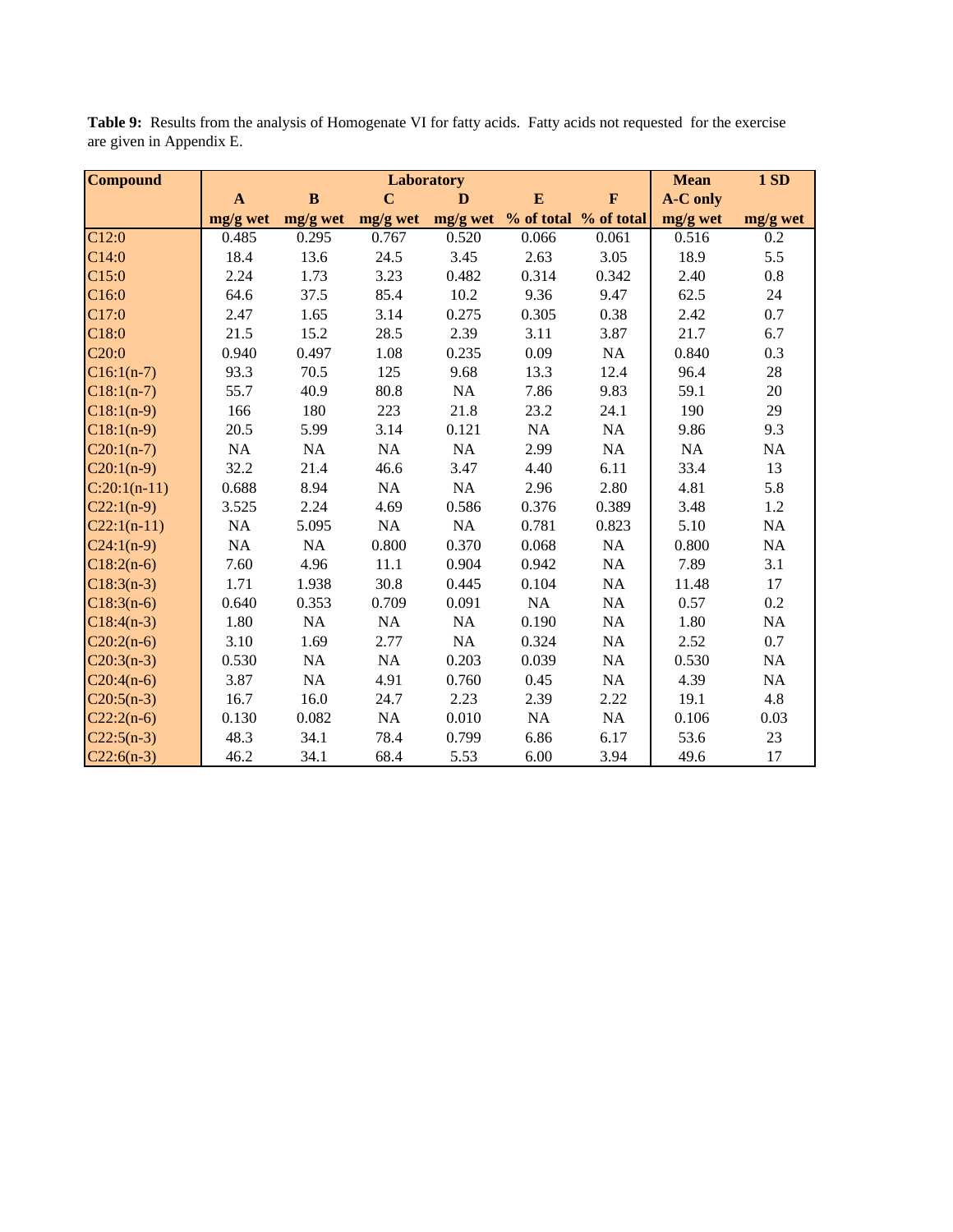**Appendix A**

**Tabular results of PCB congener, pesticide, fatty acid, and lipid data reported by all laboratories**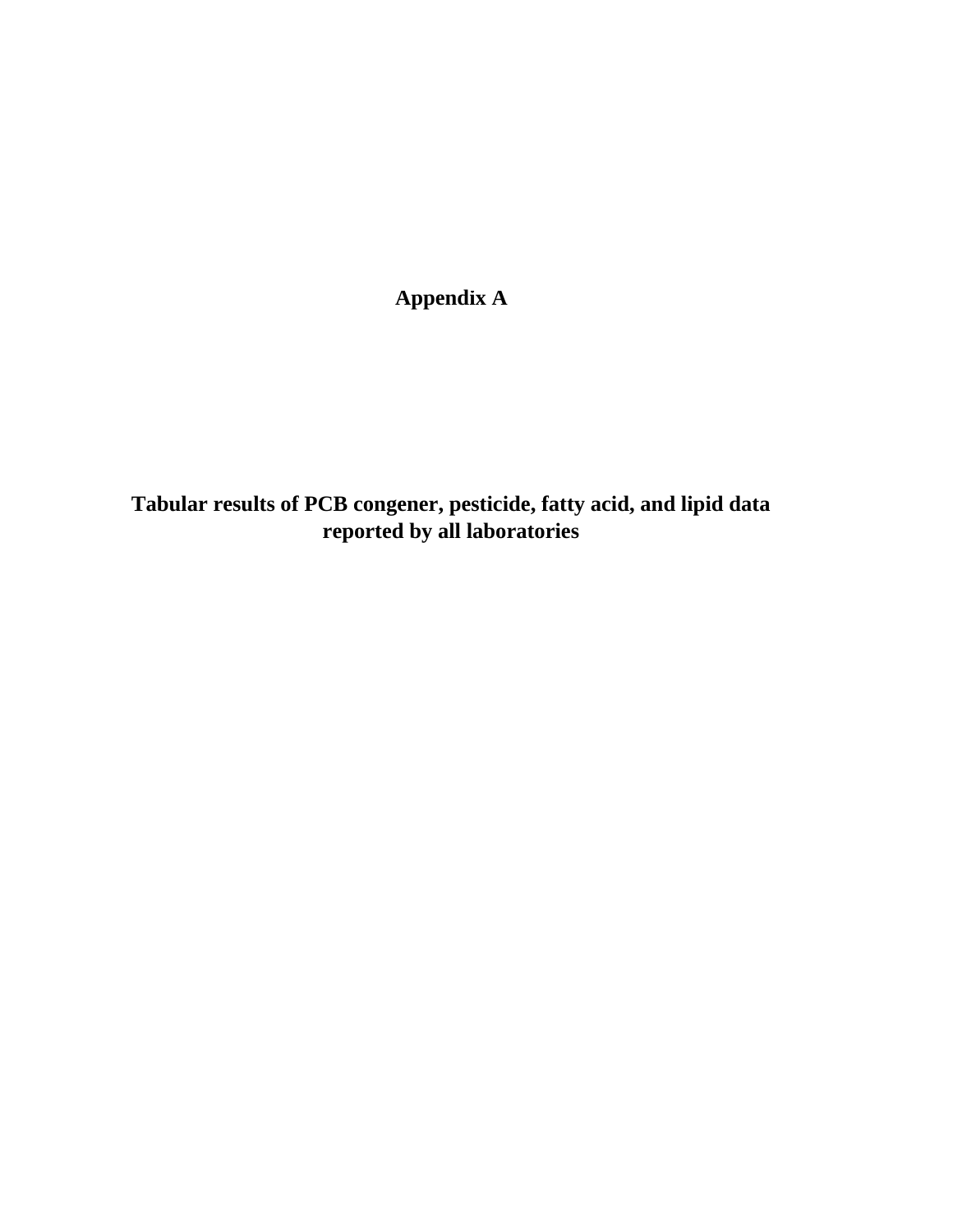#### **2003 EXERCISE FOR ORGANOCHLORINES IN MARINE MAMMAL TISSUESSAMPLES: HOMOGENATE VI AND SRM 1945**

|                           |             |                      |          |          | Data as Submitted by Laboratory (ng/g wet mass) |          |                      |         |                 |         |                 | Material Reference Values (ng/g wet mass) |                     |                 |                | <b>Performance Scores</b> <sup>8</sup> |              |
|---------------------------|-------------|----------------------|----------|----------|-------------------------------------------------|----------|----------------------|---------|-----------------|---------|-----------------|-------------------------------------------|---------------------|-----------------|----------------|----------------------------------------|--------------|
| <b>PESTICIDE AND</b>      |             | <b>Homogenate VI</b> |          |          | <b>SRM 1945</b>                                 |          | <b>Homogenate VI</b> |         | <b>SRM 1945</b> |         | Homog. VI       |                                           |                     | <b>SRM 1945</b> |                | <b>Homogenate VI</b>                   |              |
| <b>LIPID ANALYSES</b>     | Sample 1    | Sample 2             | Sample 3 | Sample 1 | Sample 2                                        | Sample 3 | lab mean             | lab     | lab mean        | lab     | <b>Assigned</b> | 95% CL                                    | Target <sup>'</sup> | 95% CL          | z-score        | z-score                                | p-score      |
|                           |             |                      |          |          |                                                 |          | ng/g wet             | $%$ RSD | ng/g wet        | $%$ RSD | <b>Value</b>    |                                           | <b>Value</b>        |                 | (25%)          | (s)                                    | (15%)        |
| $2,4'$ -DDT               | $\langle 2$ | $\langle 2 \rangle$  | $\leq$   | 60.4     | 63.9                                            | 61.1     | $\langle 2 \rangle$  |         | 62              | 3.0     | $\leq$          | $\sim$ $\sim$                             | 106                 | 14              |                |                                        |              |
| 4,4'-DDT                  | 4.0         | 3.9                  | 4.3      | 209      | 210                                             | 211      | 4.09                 | 5.3     | 210             | 0.4     | 8.83            | 2.2                                       | 245                 | 15              | $-2.1$         | $-0.1$                                 | 0.35         |
| $2,4'$ -DDE               | $\leq$      | $\langle 2 \rangle$  | $\leq$   | 11.6     | 11.7                                            | 11.8     | $\langle 2 \rangle$  |         | 11.7            | 0.9     | $<$ 5           | $\overline{\phantom{a}}$                  | 12.3                | 0.87            |                |                                        |              |
| <b>4,4'-DDE</b>           | 69.9        | 70.7                 | 72.4     | 503      | 507                                             | 495      | 71.0                 | 1.8     | 501             | 1.2     | 72.3            | 8.0                                       | 445                 | 37              | $-0.1$         | $-0.0001$                              | 0.12         |
| $2.4' - DDD$              | 1.53        | 1.55                 | 1.67     | 17.8     | 15.7                                            | 16.9     | 1.58                 | 4.8     | 17              | 6.3     | $<$ 5           | $\sim$ $\sim$                             | 18.1                | 2.8             |                |                                        |              |
| $4,4'$ -DDD               | 2.51        | 2.56                 | 2.45     | 115      | 113                                             | 116      | 2.51                 | 2.2     | 115             | 0.9     | 3.71            | 1.6                                       | 133                 | 10              | $-1.3$         | 0.0                                    | 0.14         |
| <b>HCB</b>                | 254         | 254                  | 246      | 26.5     | 26.1                                            | 25.9     | 251                  | 1.8     | 26.1            | 1.1     | 242             | 36                                        | 32.9                | 1.7             | 0.2            | 5.5                                    | 0.12         |
| $\alpha$ -HCH             | 61.7        | 69.4                 | 59.4     | 13.3     | 12.8                                            | 13.3     | 63.5                 | 8.3     | 13.1            | 2.1     | 65.4            | 11                                        | 16.2                | 3.4             | $-0.1$         | $-1.1$                                 | 0.55         |
| $B-HCH$                   | 1653        | 1909                 | 1653     | $\leq$ 2 | $\langle 2$                                     | $\leq$ 2 | 1738                 | 8.5     | $\leq$          |         | 1102            | 184                                       | 8.00                | 1.4             | 2.3            | 8.5                                    | 0.56         |
| $\gamma$ -HCH             | $\leq$ 2    | $\langle 2 \rangle$  | $<$ 2    | 3.41     | 4.78                                            | 2.7      | $\langle 2 \rangle$  |         | 3.61            | 30      | $<$ 5           | $\sim$ $\sim$                             | 3.30                | 0.81            |                |                                        |              |
| <b>Heptachlor Epoxide</b> | 131         | 151                  | 136      | 9.51     | 11.3                                            | 10.6     | 139                  | 7.5     | 10.5            | 8.8     | 95.5            | 15                                        | 10.8                | 1.3             | 1.8            | 1.4                                    | 0.50         |
| <b>Cis-Chlordane</b>      | $\leq$      | $\leq$               | $\leq$   | 45.2     | 42.8                                            | 44.6     | $\langle 2 \rangle$  |         | 44.2            | 2.9     | 22.1            | 29                                        | 46.9                | 2.8             |                |                                        |              |
| <b>Trans-Chlordane</b>    | 26.7        | 27.0                 | 27.8     | 9.9      | 10.0                                            | 10.4     | 27.2                 | 1.9     | 10.1            | 2.2     | 6.02            | 10                                        | 12.1                | 1.4             | 14.1           | 1.6                                    | 0.13         |
| <b>Oxychlordane</b>       | 589         | 665                  | 640      | 21.2     | 24.9                                            | 22.1     | 631                  | 6.1     | 22.7            | 8.5     | 534             | 113                                       | 19.8                | 1.9             | 0.7            | 7.5                                    | 0.41         |
| <b>Cis-Nonachlor</b>      | 4.1         | 3.8                  | 4.2      | 44.4     | 55.7                                            | 47.8     | 4.03                 | 5.3     | 49.3            | 12      | 5.25            | 0.8                                       | 48.7                | 7.6             | $-0.9$         | $-0.043$                               | 0.35         |
| <b>Trans-Nonachlor</b>    | 154         | 159                  | 151      | 155      | 162                                             | 155      | 155                  | 2.5     | 157             | 2.4     | 157             | 19                                        | 231                 | 11              | $-0.1$         | $-0.009$                               | 0.17         |
| <b>Dieldrin</b>           | 265         | 289                  | 248      | 52.8     | 51.2                                            | 55.8     | 267                  | 7.7     | 53.3            | 4.4     | 214             | 27                                        | 37.5                | 3.9             | 1.0            | 0.6                                    | 0.52         |
| <b>Mirex</b>              | 6.87        | 6.82                 | 6.74     | 29.1     | 29.9                                            | 30.1     | 6.81                 | 1.0     | 29.7            | 1.8     | 11.0            | 2.5                                       | 18.9                | 2.8             | $-1.5$         | $-0.3$                                 | 0.06         |
|                           |             |                      |          |          |                                                 |          |                      |         |                 |         |                 |                                           |                     |                 |                | <b>Number by Category</b>              |              |
|                           |             |                      |          |          |                                                 |          |                      |         |                 |         |                 |                                           |                     | <b>Category</b> | z(25%)         | $\mathbf{z}(s)$                        | p(15%)       |
|                           |             |                      |          |          |                                                 |          |                      |         |                 |         |                 |                                           |                     | $\leq 2$        | 10             | 10                                     | 13           |
|                           |             |                      |          |          |                                                 |          |                      |         |                 |         |                 |                                           |                     | 2 to 3          | $\overline{2}$ | $\Omega$                               | $\mathbf{0}$ |
|                           |             |                      |          |          |                                                 |          |                      |         |                 |         |                 |                                           |                     | $\geq$ 3        |                | 3                                      | $\Omega$     |
|                           |             |                      |          |          |                                                 |          |                      |         |                 |         |                 |                                           |                     |                 | z(25%)         | $\mathbf{z}(s)$                        | p(15%)       |
| Lipid (mass fraction (%)) | 66.5        | 69.7                 | 70.2     | 70.2     | 71.7                                            | 70.9     | 68.8                 | 2.92    | 70.9            | 1.06    | 6.4             | 2.08                                      | 74.3                | 0.45            | 38.9           | 30.0                                   | 0.19         |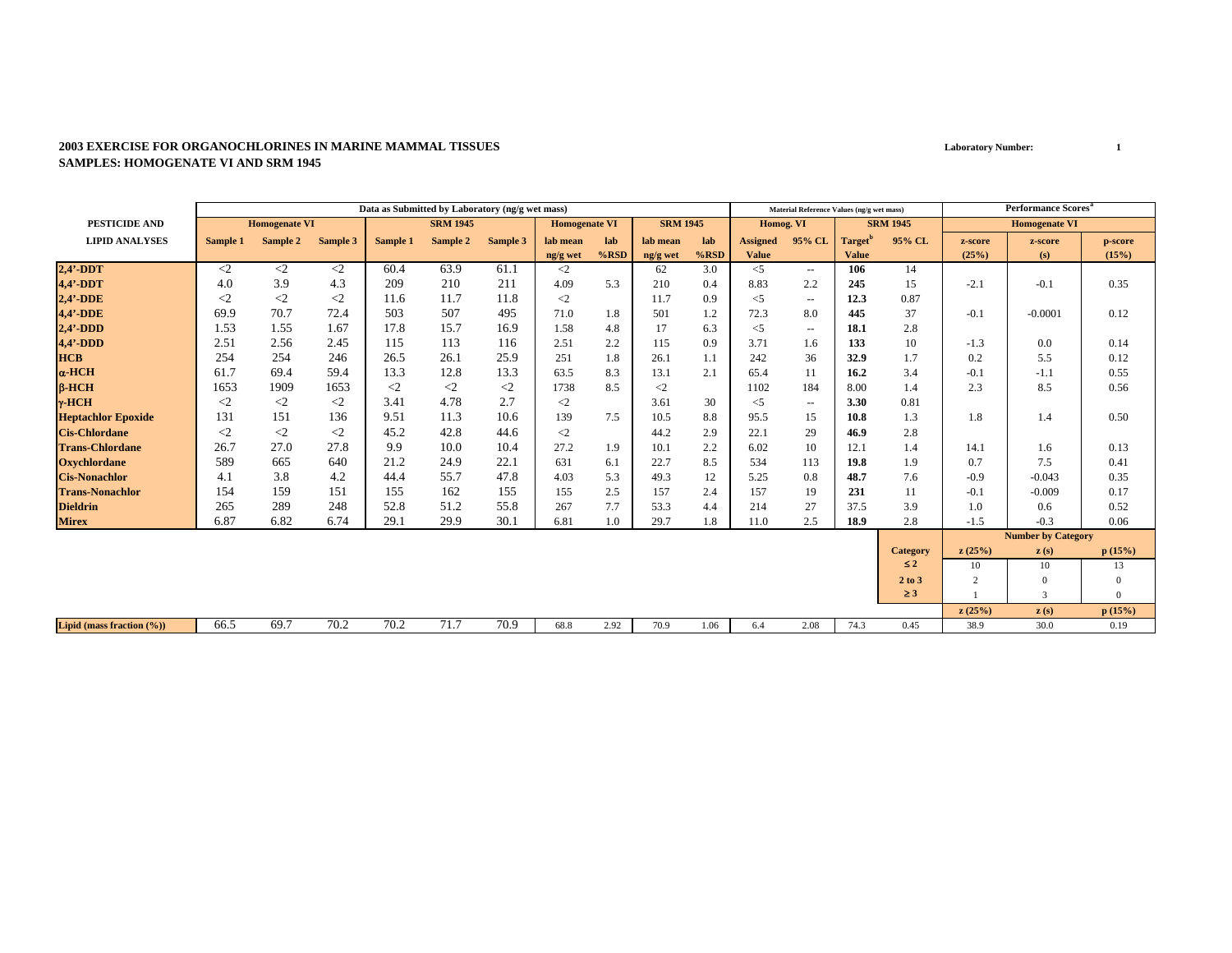#### ${}^{a}$ Certified values are in bold  ${}^{b}$ See text for explaination **2003 EXERCISE FOR ORGANOCHLORINES IN MARINE MAMMAL TISSUESSAMPLES: HOMOGENATE VI AND SRM 1945**

|                                  |             |                      |                     |          | Data as Submitted by Laboratory (ng/g wet mass) |          |                      |         |                 |         |                 | Material Reference Values (ng/g wet mass) |              |                 |         | <b>Performance Scores</b>                                                |         |
|----------------------------------|-------------|----------------------|---------------------|----------|-------------------------------------------------|----------|----------------------|---------|-----------------|---------|-----------------|-------------------------------------------|--------------|-----------------|---------|--------------------------------------------------------------------------|---------|
| PCB CONGENER                     |             | <b>Homogenate VI</b> |                     |          | <b>SRM 1945</b>                                 |          | <b>Homogenate VI</b> |         | <b>SRM 1945</b> |         | Homog. VI       |                                           |              | <b>SRM 1945</b> |         | <b>Homogenate VI</b>                                                     |         |
| <b>ANALYSES</b>                  | Sample 1    | Sample 2             | Sample 3            | Sample 1 | Sample 2                                        | Sample 3 | lab mean             | lab     | lab mean        | lab     | <b>Assigned</b> | 95% CL                                    | Target"      | 95% CL          | z-score | z-score                                                                  | p-score |
|                                  |             |                      |                     |          |                                                 |          | ng/g wet             | $%$ RSD | ng/g wet        | $%$ RSD | <b>Value</b>    |                                           | <b>Value</b> |                 | (25%)   | (s)                                                                      | (15%)   |
| 18<br>28<br>31<br>44<br>49<br>52 | $\leq$      | $\langle 2 \rangle$  | $\langle 2 \rangle$ | 4.7      | 4.8                                             | 4.1      | $\langle 2$          |         | 4.53            | 7.5     | $<$ 5           | $\overline{\phantom{a}}$                  | 4.48         | 0.88            |         |                                                                          |         |
|                                  | $\leq$      | $\leq$               | $\leq$              | 16.7     | 16.5                                            | 15.8     | $\langle 2$          |         | 16.3            | 2.9     | $<$ 5           | $\sim$                                    | 14.10        | 1.4             |         |                                                                          |         |
|                                  | w/28        | w/28                 | w/28                | w/28     | w/28                                            | w/28     | w/28                 |         | w/28            |         | $<$ 5           | $\sim$                                    | 3.12         | 0.69            |         |                                                                          |         |
|                                  | $\leq$      | $\ll$                | $\leq$              | 10.6     | 10.9                                            | 10.6     | $\langle 2$          |         | 10.7            | 1.8     | $<$ 5           | $\overline{\phantom{a}}$                  | 12.2         | 1.4             |         |                                                                          |         |
|                                  | $\leq$      | $\leq$               | $\leq$              | 17.4     | 17.8                                            | 17.3     | $\langle 2$          |         | 17.5            | 1.7     | $<$ 5           | $\overline{\phantom{a}}$                  | 20.8         | 2.8             |         |                                                                          |         |
|                                  | $\leq$ 2    | $\leq$               | $\langle 2$         | 36.4     | 37.3                                            | 36.8     | $\langle 2 \rangle$  |         | 36.8            | 1.3     | 3.78            | 3.0                                       | 43.6         | 2.5             |         |                                                                          |         |
| 66/95*                           | below       | below                | below               | below    | below                                           | below    | below                |         | below           |         | 3.44            | 2.7                                       | 57.4         | 2.5             |         |                                                                          |         |
| 87<br>99                         | $\langle 2$ | $\langle 2 \rangle$  | $\langle 2 \rangle$ | 20.7     | 21.8                                            | 21.6     | $\langle 2 \rangle$  |         | 21.4            | 2.8     | 6.02            | 1.2                                       | 16.7         | 1.4             |         |                                                                          |         |
|                                  | 344         | 345                  | 351                 | 56.7     | 57.7                                            | 58.5     | 347                  | 1.1     | 57.6            | 1.5     | 353             | 30                                        | 45.4         | 5.4             | $-0.1$  | $-0.10$                                                                  | 0.07    |
| $101 (+90)$                      | <10         | <10                  | <10                 | 80.2     | 80.5                                            | 81.8     | <10                  |         | 80.8            | 1.1     | 8.49            | 3.8                                       | 65.2         | 5.6             |         |                                                                          |         |
|                                  | 16.5        | 16.1                 | 16.5                | 26.8     | 27.4                                            | 26.4     | 16.3                 | 1.4     | 26.9            | 1.8     | 18.0            | 3.6                                       | 30.1         | 2.3             | $-0.4$  | $-0.04$                                                                  | 0.09    |
| 105<br>118<br>128                | 60.1        | 59.6                 | 60.2                | 80.3     | 81.7                                            | 80.0     | 60.0                 | 0.6     | 80.7            | 1.1     | 58.4            | 7.5                                       | 74.6         | 5.1             | 0.1     | 0.01                                                                     | 0.04    |
|                                  | 9.44        | 9.19                 | 9.25                | 20.0     | 21.1                                            | 20.1     | 9.29                 | 1.4     | 20.4            | 3.0     | 12.0            | 1.2                                       | 23.7         | 1.7             | $-0.9$  | $-0.05$                                                                  | 0.09    |
| 132                              | W/153       | w/153                | w/153               | w/153    | w/153                                           | w/153    | w/153                |         | w/153           |         | < 8             | $\sim$                                    | 22.5         | 4.6             |         |                                                                          |         |
| $138 (+163+164)$                 | 218         | 207                  | 213                 | 136      | 136                                             | 140      | 213                  | 2.4     | 137             | 1.6     | 229             | 39.0                                      | 131.5        | 7.4             |         |                                                                          | 0.16    |
| 149                              | 2.6         | 2.5                  | 2.6                 | 71.2     | 72.1                                            | 71.3     | 2.57                 | 3.1     | 71.5            | 0.7     | 2.66            | 0.6                                       | 107          | 8.4             | $-0.1$  | 0.00                                                                     | 0.21    |
| 151                              | $\langle 2$ | $\leq$               | $\leq$ 2            | 23.6     | 24.1                                            | 24.3     | $\langle 2 \rangle$  |         | 24.0            | 1.5     | < 8             | $\sim$                                    | 28.7         | 5.2             |         |                                                                          |         |
| 153                              | 2058        | 2038                 | 2068                | 242      | 246                                             | 243      | 2055                 | 0.7     | 244             | 1.1     | 1607            | 256                                       | 213.0        | 19              | 1.1     | 1.10                                                                     | 0.05    |
| 156                              | 58.0        | 58.6                 | 59.6                | 10.0     | 10.5                                            | 9.9      | 58.7                 | 1.4     | 10.1            | 3.0     | 59.9            | 7.9                                       | 10.3         | 1.1             | $-0.1$  | $-0.06$                                                                  | 0.09    |
| $170 (+190)$                     | 435         | 439                  | 444                 | 46.9     | 47.7                                            | 47.1     | 440                  | 1.0     | 47.2            | 0.8     | 309             | 53                                        | 40.6         | 2.6             | 1.7     | 2.25                                                                     | 0.07    |
| 180                              | 670         | 668                  | 673                 | 132.2    | 134.7                                           | 132.9    | 670                  | 0.4     | 133             | 1.0     | 653             | 88                                        | 107          | 5.3             | 0.1     | 0.10                                                                     | 0.03    |
| 183<br>187<br>194                | 20.9        | 20.3                 | 21.1                | 36.4     | 36.8                                            | 36.6     | 20.8                 | 2.0     | 36.6            | 0.6     | 24.3            | 4.8                                       | 36.6         | 4.1             | $-0.6$  | $-0.06$                                                                  | 0.13    |
|                                  | 7.76        | 7.22                 | 7.21                | 127      | 129                                             | 128      | 7.40                 | 4.3     | 128             | 0.7     | 10.1            | 2.7                                       | 105          | 9.1             | $-1.1$  | $-0.02$                                                                  | 0.28    |
|                                  | 167         | 165                  | 168                 | 58.6     | 59.5                                            | 59.0     | 167                  | 0.8     | 59.1            | 0.8     | 163             | 24                                        | 39.6         | 2.5             | 0.1     | 0.12                                                                     | 0.05    |
| 195                              | 3.46        | 2.99                 | 3.37                | 10.2     | 10.8                                            | 10.9     | 3.27                 | 7.6     | 10.6            | 3.7     | 4.18            | 1.1                                       | 17.7         | 4.3             | $-0.9$  | $-0.06$                                                                  | 0.51    |
| 201                              | $\leq$      | $\langle 2$          | $\leq$              | 11.7     | 11.8                                            | 11.9     | $\langle 2 \rangle$  |         | 11.8            | 0.9     | 6.45            | 2.6                                       | 17.0         | 0.89            |         |                                                                          |         |
| 206                              | 37.3        | 37.0                 | 37.3                | 49.4     | 49.8                                            | 50.3     | 37.2                 | 0.4     | 49.8            | 1.0     | 32.4            | 3.5                                       | 31.1         | 2.7             | 0.6     | 0.35                                                                     | 0.03    |
| 209                              | 12.5        | 12.3                 | 12.2                | 17.7     | 18.4                                            | 17.2     | 12.3                 | -1      | 17.8            | 3.5     | 12.3            | 1.1                                       | 10.6         | 1.1             | 0.007   | 0.002                                                                    | 0.08    |
| 66                               | 3.44        | 2.78                 | 3.13                | 22.6     | 23.5                                            | 21.5     | 3.12                 | 11      | 22.5            | 4.6     | <10             | $\overline{\phantom{a}}$                  | 23.6         | 1.6             |         |                                                                          |         |
| 95                               | $\leq$ 2    | $\leq$               | $\leq$              | 34.1     | 34.1                                            | 35.1     | $\triangle$          |         | 34.4            | 1.6     | <10             | $\sim$                                    | 33.8         | 1.7             |         | $\mathbf{v}$ , $\mathbf{v}$ , $\mathbf{v}$ , $\mathbf{v}$ , $\mathbf{v}$ |         |

acertified values are in bold bSee text for explaination **p** (15%) **c** (s) **c** (15%) **c** (s) **p** (15%) ≤ **2** 14 14 16 $16$ **2 to 3**3 0 0 0 0 ≥ **3**3 0 0 0  $\overline{0}$ **Number by Category**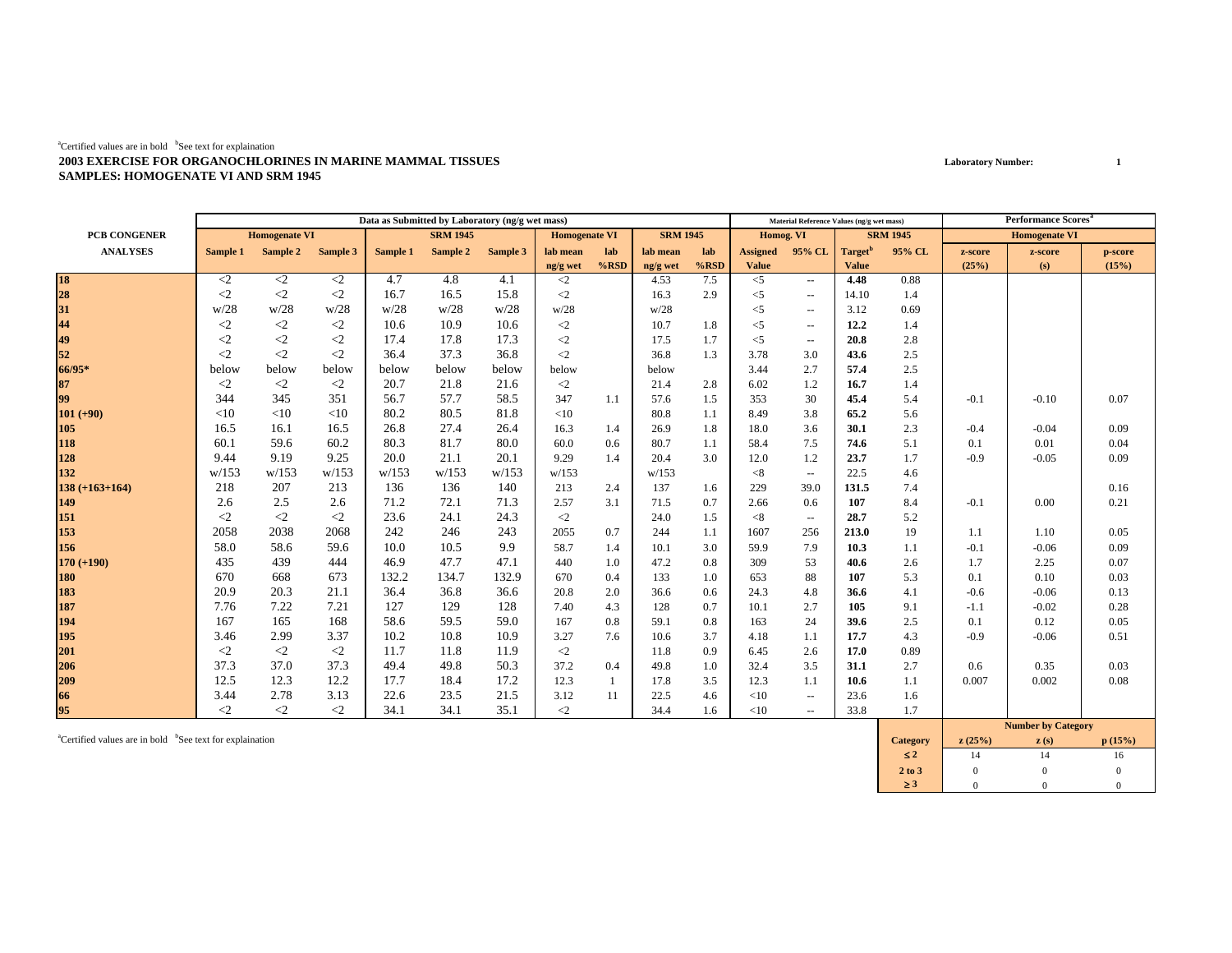#### **2003 EXERCISE FOR ORGANOCHLORINES IN MARINE MAMMAL TISSUESSAMPLES: HOMOGENATE VI AND SRM 1945**

|                           |          |                      |          |          | data are reported as if three figures are significant |          |                      |         |                 |         |                 |                                           |                     |                 |              |                                        |          |
|---------------------------|----------|----------------------|----------|----------|-------------------------------------------------------|----------|----------------------|---------|-----------------|---------|-----------------|-------------------------------------------|---------------------|-----------------|--------------|----------------------------------------|----------|
|                           |          |                      |          |          | Data as Submitted by Laboratory (ng/g wet mass)       |          |                      |         |                 |         |                 | Material Reference Values (ng/g wet mass) |                     |                 |              | <b>Performance Scores</b> <sup>a</sup> |          |
| <b>PESTICIDE AND</b>      |          | <b>Homogenate VI</b> |          |          | <b>SRM 1945</b>                                       |          | <b>Homogenate VI</b> |         | <b>SRM 1945</b> |         | Homog. VI       |                                           |                     | <b>SRM 1945</b> |              | <b>Homogenate VI</b>                   |          |
| <b>LIPID ANALYSES</b>     | Sample 1 | Sample 2             | Sample 3 | Sample 1 | Sample 2                                              | Sample 3 | lab mean             | lab     | lab mean        | lab     | <b>Assigned</b> | 95% CL                                    | Target <sup>t</sup> | 95% CL          | z-score      | z-score                                | p-score  |
|                           |          |                      |          |          |                                                       |          | ng/g wet             | $%$ RSD | ng/g wet        | $%$ RSD | <b>Value</b>    |                                           | <b>Value</b>        |                 | (25%)        | (s)                                    | (15%)    |
| $2,4'$ -DDT               | $<$ 5    | $\leq$               | $\leq$ 5 | 95.1     | 92.6                                                  | 96.7     | $<$ 5                |         | 94.8            | 2.2     | $<$ 5           | $\overline{\phantom{a}}$                  | 106                 | 14              |              |                                        |          |
| $4,4'$ -DDT               | 5.44     | 5.36                 | 5.41     | 222      | 230                                                   | 227      | 5                    | 0.7     | 226             | 1.8     | 8.83            | 2.2                                       | 245                 | 15              | $-1.6$       | $-0.1$                                 | 0.05     |
| $2,4'$ -DDE               | $<$ 5    | $\leq$ 5             | $<$ 5    | 12.7     | 12.3                                                  | 12.4     | $<$ 5                |         | 12.5            | 1.7     | $<$ 5           | $\sim$                                    | 12.3                | 0.87            |              |                                        |          |
| $4.4'$ -DDE               | 58.2     | 61.1                 | 60.4     | 475      | 457                                                   | 463      | 59.9                 | 2.5     | 465             | 2.0     | 72.3            | 8.0                                       | 445                 | 37              | $-0.7$       | $-0.001$                               | 0.17     |
| $2,4'$ -DDD               | $<$ 5    | $<$ 5                | $<$ 5    | 18.6     | 18.3                                                  | 18.7     | $<$ 5                |         | 18.5            | 1.1     | $<$ 5           | $\overline{\phantom{a}}$                  | 18.1                | 2.8             |              |                                        |          |
| $4,4'$ -DDD               | 4.26     | 4.55                 | 4.32     | 136      | 142                                                   | 133      | 4.38                 | 3.5     | 137             | 3.3     | 3.71            | 1.6                                       | 133                 | 10              | 0.7          | 0.003                                  | 0.23     |
| <b>HCB</b>                | 278      | 280                  | 272      | 31.8     | 32.6                                                  | 32.9     | 277                  | 1.5     | 32.4            | 1.8     | 242             | 36                                        | 32.9                | 1.7             | 0.6          | 20.3                                   | 0.10     |
| $\alpha$ -HCH             | 68.3     | 64.6                 | 68.8     | 16.9     | 16.1                                                  | 16.7     | 67.2                 | 3.4     | 16.6            | 2.5     | 65.4            | 11                                        | 16.2                | 3.4             | 0.1          | 1.0                                    | 0.23     |
| $B-HCH$                   | 862      | 888                  | 857      | 6.53     | 6.12                                                  | 5.88     | 869                  | 1.9     | 6.18            | 5.3     | 1102            | 184                                       | 8.00                | 1.4             | $-0.8$       | $-3.1$                                 | 0.13     |
| $\gamma$ -HCH             | <15      | $\leq$ 15            | <15      | <10      | $<$ 10                                                | <10      | <15                  |         | <10             |         | $\leq$ 5        | $\overline{\phantom{a}}$                  | 3.30                | 0.81            |              |                                        |          |
| <b>Heptachlor Epoxide</b> | 78.6     | 78.4                 | 75.6     | <10      | <10                                                   | <10      | 77.5                 | 2.2     | <10             |         | 95.5            | 15                                        | 10.8                | 1.3             | $-0.8$       | $-0.6$                                 | 0.14     |
| <b>Cis-Chlordane</b>      | 24.8     | 26.7                 | 25.2     | 49.6     | 43.7                                                  | 46.8     | 25.6                 | 3.9     | 46.7            | 6.3     | 22.1            | 29                                        | 46.9                | 2.8             | 0.6          | 0.3                                    | 0.26     |
| <b>Trans-Chlordane</b>    | $<$ 5    | $<$ 5                | $<$ 5    | 11.0     | 11.1                                                  | 10.9     | $<$ 5                |         | 11.0            | 0.9     | 6.02            | 10                                        | 12.1                | 1.4             |              |                                        |          |
| <b>Oxychlordane</b>       | 407      | 393                  | 407      | 19.6     | 20.1                                                  | 20.6     | 402                  | 2.0     | 20.1            | 2.5     | 534             | 113                                       | 19.8                | 1.9             | $-1.0$       | $-10.1$                                | 0.13     |
| <b>Cis-Nonachlor</b>      | 6.01     | 6.12                 | 6.14     | 45.2     | 47.9                                                  | 45.1     | 6.09                 | 1.1     | 46.1            | 3.4     | 5.25            | 0.8                                       | 48.7                | 7.6             | 0.6          | 0.03                                   | 0.08     |
| <b>Trans-Nonachlor</b>    | 148      | 163                  | 156      | 198      | 189                                                   | 201      | 156                  | 4.8     | 196             | 3.2     | 157             | 19                                        | 231                 | 11              | 0.0          | $-0.01$                                | 0.32     |
| <b>Dieldrin</b>           | 147      | 156                  | 151      | 36.4     | 41.1                                                  | 38.0     | 151                  | 3.0     | 38.5            | 6.2     | 214             | 27                                        | 37.5                | 3.9             | $-1.2$       | $-0.7$                                 | 0.20     |
| <b>Mirex</b>              | 15.6     | 14.1                 | 15.4     | 29.7     | 26.8                                                  | 27.9     | 15.0                 | 5.4     | 28.1            | 5.2     | 11.0            | 2.5                                       | 18.9                | 2.8             | 1.5          | 0.3                                    | 0.36     |
|                           |          |                      |          |          |                                                       |          |                      |         |                 |         |                 |                                           |                     |                 |              | <b>Number by Category</b>              |          |
|                           |          |                      |          |          |                                                       |          |                      |         |                 |         |                 |                                           |                     | <b>Category</b> | z(25%)       | $\mathbf{z}(s)$                        | p(15%)   |
|                           |          |                      |          |          |                                                       |          |                      |         |                 |         |                 |                                           |                     | $\leq 2$        | 13           | 10                                     | 13       |
|                           |          |                      |          |          |                                                       |          |                      |         |                 |         |                 |                                           |                     | 2 to 3          | $\mathbf{0}$ | $\Omega$                               | $\Omega$ |
|                           |          |                      |          |          |                                                       |          |                      |         |                 |         |                 |                                           |                     | $\geq$ 3        | $\Omega$     | $\overline{3}$                         | $\Omega$ |
|                           |          |                      |          |          |                                                       |          |                      |         |                 |         |                 |                                           |                     |                 | z(25%)       | z(s)                                   | p(15%)   |
| Lipid (mass fraction (%)) | 73.0     | 73.1                 | 71.7     | 76.3     | 73.0                                                  | 75.5     | 72.6                 | 1.11    | 74.9            | 2.31    | 73.1            | 1.87                                      | 74.3                | 0.45            | 0.0          | $-0.2$                                 | 0.07     |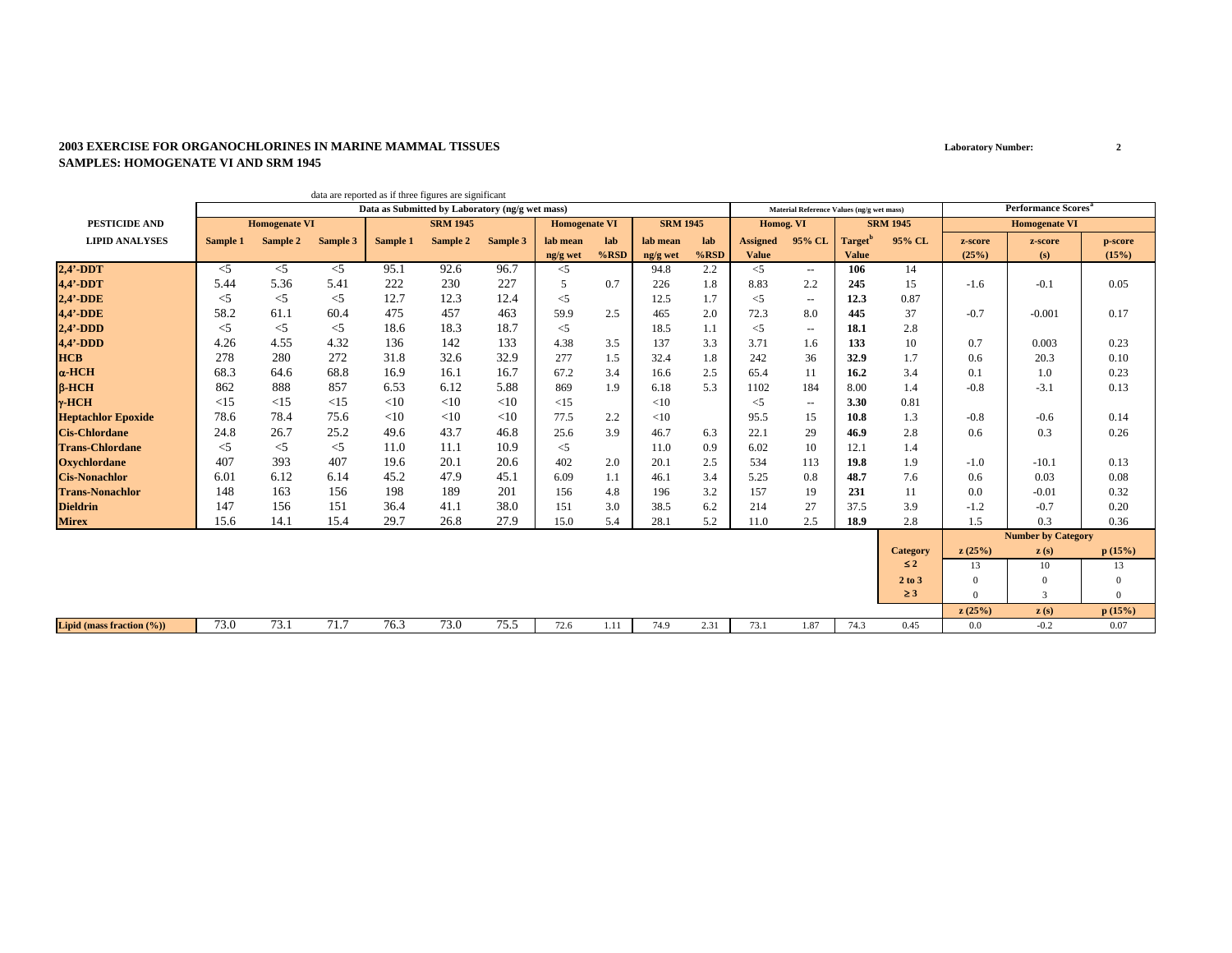#### ${}^{a}$ Certified values are in bold  ${}^{b}$ See text for explaination **2003 EXERCISE FOR ORGANOCHLORINES IN MARINE MAMMAL TISSUESSAMPLES: HOMOGENATE VI AND SRM 1945**

|                                  |           |                      |           |           | data are reported as if three figures are significant |                                                 |                      |         |                 |         |                 |                                           |                     |                 |         |                                        |         |
|----------------------------------|-----------|----------------------|-----------|-----------|-------------------------------------------------------|-------------------------------------------------|----------------------|---------|-----------------|---------|-----------------|-------------------------------------------|---------------------|-----------------|---------|----------------------------------------|---------|
|                                  |           |                      |           |           |                                                       | Data as Submitted by Laboratory (ng/g wet mass) |                      |         |                 |         |                 | Material Reference Values (ng/g wet mass) |                     |                 |         | <b>Performance Scores</b> <sup>a</sup> |         |
| PCB CONGENER                     |           | <b>Homogenate VI</b> |           |           | <b>SRM 1945</b>                                       |                                                 | <b>Homogenate VI</b> |         | <b>SRM 1945</b> |         | Homog. VI       |                                           |                     | <b>SRM 1945</b> |         | <b>Homogenate VI</b>                   |         |
| <b>ANALYSES</b>                  | Sample 1  | Sample 2             | Sample 3  | Sample 1  | Sample 2                                              | Sample 3                                        | lab mean             | lab     | lab mean        | lab     | <b>Assigned</b> | 95% CL                                    | Target <sup>b</sup> | 95% CL          | z-score | z-score                                | p-score |
|                                  |           |                      |           |           |                                                       |                                                 | ng/g wet             | $%$ RSD | ng/g wet        | $%$ RSD | <b>Value</b>    |                                           | <b>Value</b>        |                 | (25%)   | (s)                                    | (15%)   |
| 18<br>28<br>31<br>44<br>49<br>52 | $<$ 5     | $<$ 5                | $<$ 5     | $<$ 5     | $<$ 5                                                 | $<$ 5                                           | $<$ 5                |         | $\leq$          |         | $<$ 5           | $\sim$ $\sim$                             | 4.48                | 0.88            |         |                                        |         |
|                                  | <6        | <6                   | $<$ 6     | 14.9      | 14.8                                                  | 13.9                                            | $<$ 6                |         | 14.5            | 3.8     | $<$ 5           | $\mathbf{u}$                              | 14.10               | 1.4             |         |                                        |         |
|                                  | $<$ 5     | $<$ 5                | $<$ 5     | 3.50      | 3.64                                                  | 3.65                                            | $<$ 5                |         | 3.60            | 2.3     | $<$ 5           | $\overline{\phantom{a}}$                  | 3.12                | 0.69            |         |                                        |         |
|                                  | $<$ 5     | $<$ 5                | $<$ 5     | 14.0      | 13.8                                                  | 14.4                                            | $<$ 5                |         | 14.1            | 2.2     | $<$ 5           | $\overline{\phantom{a}}$                  | 12.2                | 1.4             |         |                                        |         |
|                                  | 21.8      | 21.7                 | 22.7      | 18.7      | 18.7                                                  | 19.3                                            | 22.1                 | 2.5     | 18.9            | 1.8     | $<$ 5           | $\overline{\phantom{a}}$                  | 20.8                | 2.8             |         |                                        | 0.17    |
|                                  | 8.24      | 8.53                 | 8.11      | 43.1      | 45.1                                                  | 45.6                                            | 8.29                 | 2.6     | 44.6            | 3.0     | 3.78            | 3.0                                       | 43.6                | 2.5             | 4.8     | 0.26                                   | 0.17    |
| 66/95*                           | below     | below                | below     | below     | below                                                 | below                                           | below                |         | below           |         | 3.44            | 2.7                                       | 57.4                | 2.5             |         |                                        |         |
| 87                               | <10       | <10                  | <10       | 19.0      | 19.7                                                  | 20.1                                            | <10                  |         | 19.6            | 2.8     | 6.02            | 1.2                                       | 16.7                | 1.4             |         |                                        |         |
| 99                               | 321       | 309                  | 307       | 51.9      | 51.5                                                  | 52.4                                            | 312                  | 2.4     | 51.9            | 0.9     | 353             | 30                                        | 45.4                | 5.4             | $-0.5$  | $-0.62$                                | 0.16    |
| $101 (+90)$                      | 4.97      | 5.01                 | 4.89      | 72.1      | 70.7                                                  | 71.4                                            | 4.96                 | 1.2     | 71.4            | 1.0     | 8.49            | 3.8                                       | 65.2                | 5.6             | $-1.7$  | $-0.03$                                | 0.08    |
| 105                              | <b>NA</b> | <b>NA</b>            | <b>NA</b> | <b>NA</b> | <b>NA</b>                                             | <b>NA</b>                                       | <b>NA</b>            |         | <b>NA</b>       |         | 18.0            | 3.6                                       | 30.1                | 2.3             |         |                                        |         |
| 118                              | 73.7      | 71.3                 | 75.3      | 74.0      | 75.7                                                  | 79.8                                            | 73.4                 | 2.7     | 76.5            | 3.9     | 58.4            | 7.5                                       | 74.6                | 5.1             | 1.0     | 0.12                                   | 0.18    |
| 128                              | 11.3      | 10.8                 | 11.5      | 21.6      | 22.3                                                  | 21.7                                            | 11.2                 | 3.2     | 21.9            | 1.7     | 12.0            | 1.2                                       | 23.7                | 1.7             | $-0.3$  | $-0.02$                                | 0.21    |
| 132                              | < 8       | < 8                  | < 8       | 19.1      | 20.3                                                  | 20.7                                            | $<\!\!8$             |         | 20.0            | 4.2     | < 8             | $\overline{\phantom{a}}$                  | 22.5                | 4.6             |         |                                        |         |
| $138 (+163+164)$                 | see notes | see notes            | see notes | see notes | see notes                                             | see notes                                       | see notes            |         | see notes       |         | 229             | 39.0                                      | 131.5               | 7.4             |         |                                        |         |
| 149                              | < 8       | $< \!\! 8$           | < 8       | 89.4      | 93.4                                                  | 93.6                                            | < 8                  |         | 92.1            | 2.6     | 2.66            | 0.6                                       | 107                 | 8.4             |         |                                        |         |
| 151                              | < 8       | $< \!\! 8$           | < 8       | 29.3      | 26.5                                                  | 27.8                                            | < 8                  |         | 27.9            | 5.0     | < 8             | $\mathbf{u}$                              | 28.7                | 5.2             |         |                                        |         |
| 153                              | 2011      | 1955                 | 2008      | 224       | 256                                                   | 235                                             | 1991                 | 1.6     | 238             | 6.8     | 1607            | 256                                       | 213.0               | 19              | 1.0     | 0.95                                   | 0.11    |
| 156                              | 66.3      | 63.8                 | 66.5      | 9.92      | 10.4                                                  | 10.2                                            | 65.5                 | 2.3     | 10.2            | 2.4     | 59.9            | 7.9                                       | 10.3                | 1.1             | 0.4     | 0.30                                   | 0.15    |
| $170 (+190)$                     | 354       | 344                  | 338       | 40.5      | 40.9                                                  | 40.3                                            | 345                  | 2.3     | 40.6            | 0.8     | 309             | 53                                        | 40.6                | 2.6             | 0.5     | 0.62                                   | 0.16    |
| 180                              | see notes | see notes            | see notes | see notes | see notes                                             | see notes                                       | see notes            |         | see notes       |         | 653             | 88                                        | 107                 | 5.3             |         |                                        |         |
| 183                              | 21.6      | 22.0                 | 22.3      | 35.5      | 36.2                                                  | 36.3                                            | 22.0                 | 1.6     | 36.0            | 1.2     | 24.3            | 4.8                                       | 36.6                | 4.1             | $-0.4$  | $-0.04$                                | 0.11    |
| 187                              | <10       | <10                  | <10       | 112       | 115                                                   | 109                                             | <10                  |         | 112             | 2.7     | 10.1            | 2.7                                       | 105                 | 9.1             |         |                                        |         |
| 194<br>195                       | 147       | 139                  | 140       | 49.9      | 42.1                                                  | 47.0                                            | 142                  | 3.1     | 46.3            | 8.5     | 163             | 24                                        | 39.6                | 2.5             | $-0.5$  | $-0.69$                                | 0.20    |
|                                  | <15       | <15                  | <15       | <15       | <15                                                   | <15                                             | <15                  |         | <15             |         | 4.18            | 1.1                                       | 17.7                | 4.3             |         |                                        |         |
| 201                              | <b>NA</b> | NA                   | NA        | <b>NA</b> | NA                                                    | <b>NA</b>                                       | <b>NA</b>            |         | <b>NA</b>       |         | 6.45            | 2.6                                       | 17.0                | 0.89            |         |                                        |         |
| 206                              | 36.7      | 33.9                 | 34.8      | 45.7      | 44.1                                                  | 40.7                                            | 35.1                 | 4.1     | 43.5            | 5.9     | 32.4            | 3.5                                       | 31.1                | 2.7             | 0.3     | 0.20                                   | 0.27    |
| 209                              | 12.5      | 11.9                 | 12.6      | 14.4      | 14.4                                                  | 13.8                                            | 12.3                 | 3.1     | 14.2            | 2.4     | 12.3            | 1.1                                       | 10.6                | 1.1             | 0.013   | 0.003                                  | 0.20    |
| 66                               | <10       | <10                  | <10       | 21.5      | 22.5                                                  | 23.5                                            | <10                  |         | 22.5            | 4.4     | <10             | $\mathbf{u}$                              | 23.6                | 1.6             |         |                                        |         |
| 95                               | <10       | <10                  | <10       | 33.1      | 33.8                                                  | 34.6                                            | <10                  |         | 33.8            | 2.2     | <10             | $\overline{\phantom{a}}$                  | 33.8                | 1.7             |         |                                        |         |

acertified values are in bold bSee text for explaination **p** (15%) **c** (15%) **c** (15%) **c** (15%) ≤ **2**2 10 11 13  $13$ **2 to 3**3 0 0 0 0 ≥ **3**3 1 0 0  $\overline{0}$ **Number by Category**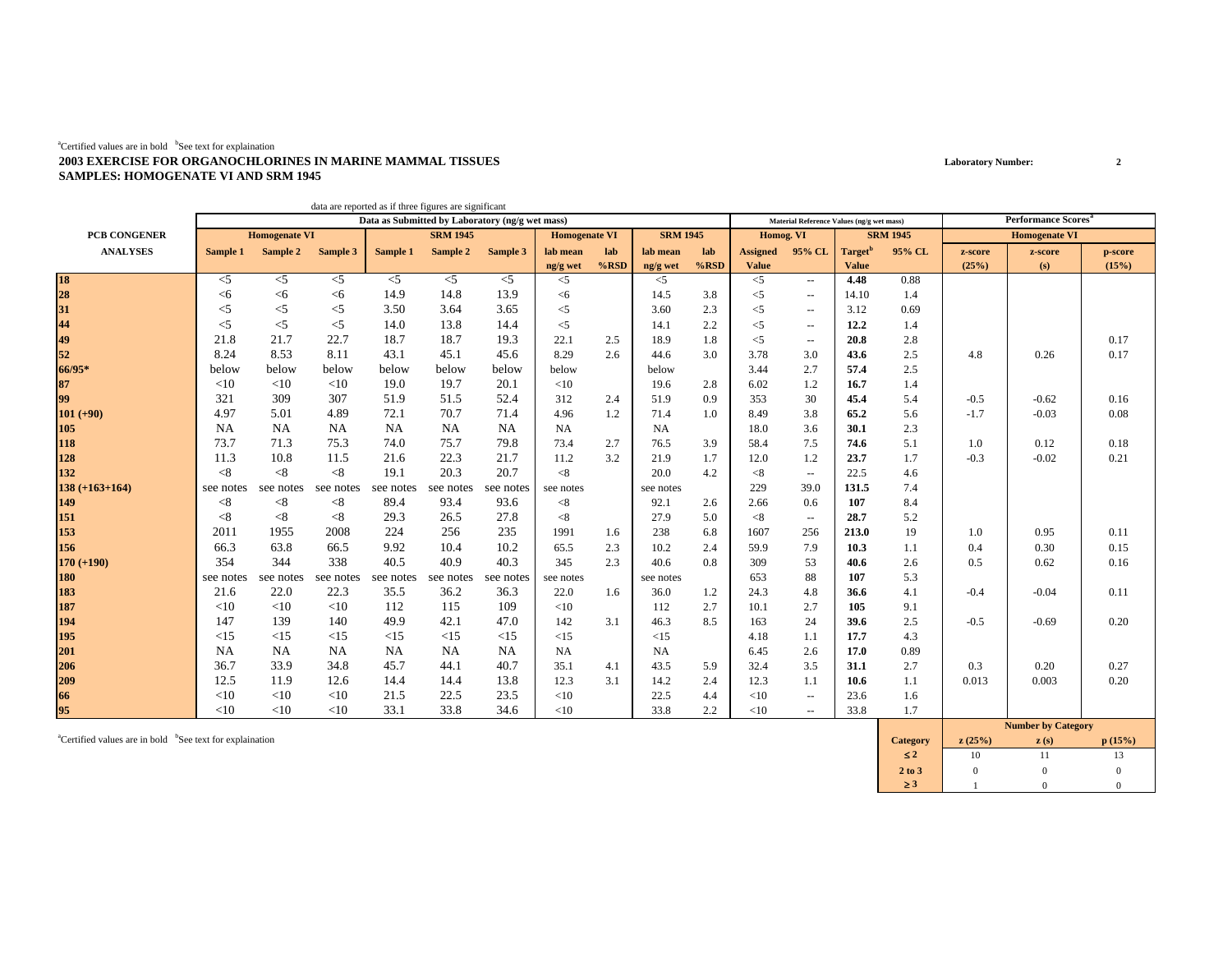#### **2003 EXERCISE FOR ORGANOCHLORINES IN MARINE MAMMAL TISSUESSAMPLES: HOMOGENATE VI AND SRM 1945**

|                           |           |                      | data are reported as if three figures are significant |                                                 |                 |           |                      |         |                 |         |                 |                                           |                     |                 |          |                                        |              |
|---------------------------|-----------|----------------------|-------------------------------------------------------|-------------------------------------------------|-----------------|-----------|----------------------|---------|-----------------|---------|-----------------|-------------------------------------------|---------------------|-----------------|----------|----------------------------------------|--------------|
|                           |           |                      |                                                       | Data as Submitted by Laboratory (ng/g wet mass) |                 |           |                      |         |                 |         |                 | Material Reference Values (ng/g wet mass) |                     |                 |          | <b>Performance Scores</b> <sup>a</sup> |              |
| <b>PESTICIDE AND</b>      |           | <b>Homogenate VI</b> |                                                       |                                                 | <b>SRM 1945</b> |           | <b>Homogenate VI</b> |         | <b>SRM 1945</b> |         | Homog. VI       |                                           |                     | <b>SRM 1945</b> |          | <b>Homogenate VI</b>                   |              |
| <b>LIPID ANALYSES</b>     | Sample 1  | Sample 2             | Sample 3                                              | Sample 1                                        | Sample 2        | Sample 3  | lab mean             | lab     | lab mean        | lab     | <b>Assigned</b> | 95% CL                                    | Target <sup>b</sup> | 95% CL          | z-score  | z-score                                | p-score      |
|                           |           |                      |                                                       |                                                 |                 |           | ng/g wet             | $%$ RSD | ng/g wet        | $%$ RSD | <b>Value</b>    |                                           | <b>Value</b>        |                 | (25%)    | (s)                                    | (15%)        |
| $2,4'$ -DDT               | 43        | 36.8                 | 38.8                                                  | 70.4                                            | 70.3            | 66.6      | 40                   | 8.0     | 69.1            | 3.1     | $<$ 5           | $\sim$                                    | 106                 | 14              |          |                                        |              |
| $4,4'$ -DDT               | <137      | <137                 | < 137                                                 | 141                                             | 143             | 139       | <137                 |         | 141             | 1.4     | 8.83            | 2.2                                       | 245                 | 15              |          |                                        |              |
| $2,4'$ -DDE               | < 7.40    | < 7.40               | < 7.40                                                | 9.3                                             | 9.6             | 9.3       | < 7.40               |         | 9.40            | 1.8     | $<$ 5           | $\sim$                                    | 12.3                | 0.87            |          |                                        |              |
| 4,4'-DDE                  | 87.6      | 82.3                 | 85.7                                                  | 445                                             | 442             | 438       | 85.2                 | 3.2     | 442             | 0.8     | 72              | 8.0                                       | 445                 | 37              | 0.7      | 0.001                                  | 0.21         |
| $2,4'$ -DDD               | <15.3     | <15.3                | <15.3                                                 | <15.3                                           | <15.3           | <15.3     | <15.3                |         | <15.3           |         | $<$ 5           | $\sim$                                    | 18.1                | 2.8             |          |                                        |              |
| $4,4'$ -DDD               | $<$ 44.5  | $<$ 44.5             | $<$ 44.5                                              | 64.1                                            | 63.3            | 65.9      | $<$ 44.5             |         | 64.4            | 2.1     | 3.71            | 1.6                                       | 133                 | 10              |          |                                        |              |
| <b>HCB</b>                | 207       | 200                  | 184                                                   | 17.6                                            | 18.4            | 17.6      | 197                  | 6.0     | 17.9            | 2.6     | 242             | 36                                        | 32.9                | 1.7             | $-0.7$   | $-25.9$                                | 0.40         |
| $\alpha$ -HCH             | 58.4      | 54.7                 | 51.3                                                  | 17.9                                            | 15.2            | 17.7      | 54.8                 | 6.5     | 16.9            | 8.9     | 65.4            | 11                                        | 16.2                | 3.4             | $-0.6$   | $-6.1$                                 | 0.43         |
| $\beta$ -HCH              | 1200      | 1190                 | 1200                                                  | $<$ 59.4                                        | $<$ 59.4        | $<$ 59.4  | 1197                 | 0.5     | $<$ 59.4        |         | 1102            | 184                                       | 8.00                | 1.4             | 0.3      | 1.3                                    | 0.03         |
| $\gamma$ -HCH             | $<$ 1     | $\leq$ 1             | $<$ 1                                                 | $\leq$ 1                                        | $\leq$ 1        | $\leq$ 1  | $\leq$ 1             |         | $\leq$ 1        |         | $<$ 5           | $\sim$                                    | 3.30                | 0.81            |          |                                        |              |
| <b>Heptachlor Epoxide</b> | 102       | 102                  | 98.7                                                  | 10.4                                            | 9.1             | 9.6       | 101                  | 1.9     | 9.70            | 6.8     | 95.5            | 15                                        | 10.8                | 1.3             | 0.2      | 0.2                                    | 0.13         |
| <b>Cis-Chlordane</b>      | < 10.6    | < 10.6               | < 10.6                                                | 40.3                                            | 40.5            | 40.3      | < 10.6               |         | 40.4            | 0.3     | 22.1            | 29                                        | 46.9                | 2.8             |          |                                        |              |
| <b>Trans-Chlordane</b>    | < 41.4    | < 41.4               | < 41.4                                                | $<$ 41.4                                        | < 41.4          | < 41.4    | < 41.4               |         | < 41.4          |         | 6.02            | 10                                        | 12.1                | 4.6             |          |                                        |              |
| <b>Oxychlordane</b>       | <b>NA</b> | <b>NA</b>            | <b>NA</b>                                             | NA                                              | NA              | <b>NA</b> | NA                   |         | <b>NA</b>       |         | 534             | 113                                       | 19.8                | 1.9             |          |                                        |              |
| <b>Cis-Nonachlor</b>      | < 7.20    | < 7.20               | < 7.20                                                | 31.4                                            | 32.9            | 33.1      | < 7.20               |         | 32.5            | 2.9     | 5.25            | 0.8                                       | 48.7                | 7.6             |          |                                        |              |
| <b>Trans-Nonachlor</b>    | 182       | 175                  | 180                                                   | 170                                             | 170             | 169       | 179                  | 2.0     | 170             | 0.3     | 157             | 19                                        | 231                 | 11              | 0.6      | 0.1                                    | 0.13         |
| <b>Dieldrin</b>           | 217       | 222                  | 220                                                   | < 61.9                                          | < 61.9          | < 61.9    | 220                  | 1.1     | < 61.9          |         | 214             | 27                                        | 37.5                | 3.9             | 0.1      | 0.1                                    | 0.08         |
| <b>Mirex</b>              | < 10.4    | < 10.4               | < 10.4                                                | 21.4                                            | 21              | 21.5      | < 10.4               |         | 21.3            | 1.2     | 11.0            | 2.5                                       | 18.9                | 2.8             |          |                                        |              |
|                           |           |                      |                                                       |                                                 |                 |           |                      |         |                 |         |                 |                                           |                     |                 |          | <b>Number by Category</b>              |              |
|                           |           |                      |                                                       |                                                 |                 |           |                      |         |                 |         |                 |                                           |                     | <b>Category</b> | z(25%)   | $\mathbf{z}(s)$                        | p(15%)       |
|                           |           |                      |                                                       |                                                 |                 |           |                      |         |                 |         |                 |                                           |                     | $\leq 2$        | 7        | 5.                                     |              |
|                           |           |                      |                                                       |                                                 |                 |           |                      |         |                 |         |                 |                                           |                     | 2 to 3          | $\Omega$ | $\Omega$                               | $\mathbf{0}$ |
|                           |           |                      |                                                       |                                                 |                 |           |                      |         |                 |         |                 |                                           |                     | $\geq$ 3        | $\Omega$ | 2                                      | $\Omega$     |
|                           |           |                      |                                                       |                                                 |                 |           |                      |         |                 |         |                 |                                           |                     |                 | z(25%)   | $\mathbf{z}(s)$                        | p(15%)       |
| Lipid (mass fraction (%)) | 71.0      | 71.0                 | 71.0                                                  | 71.0                                            | 71.0            | 71.0      | 71.0                 | 0.00    | 71.0            | 0.00    | 73.1            | 1.87                                      | 74.3                | 0.45            | $-0.1$   | $-1.0$                                 | 0.00         |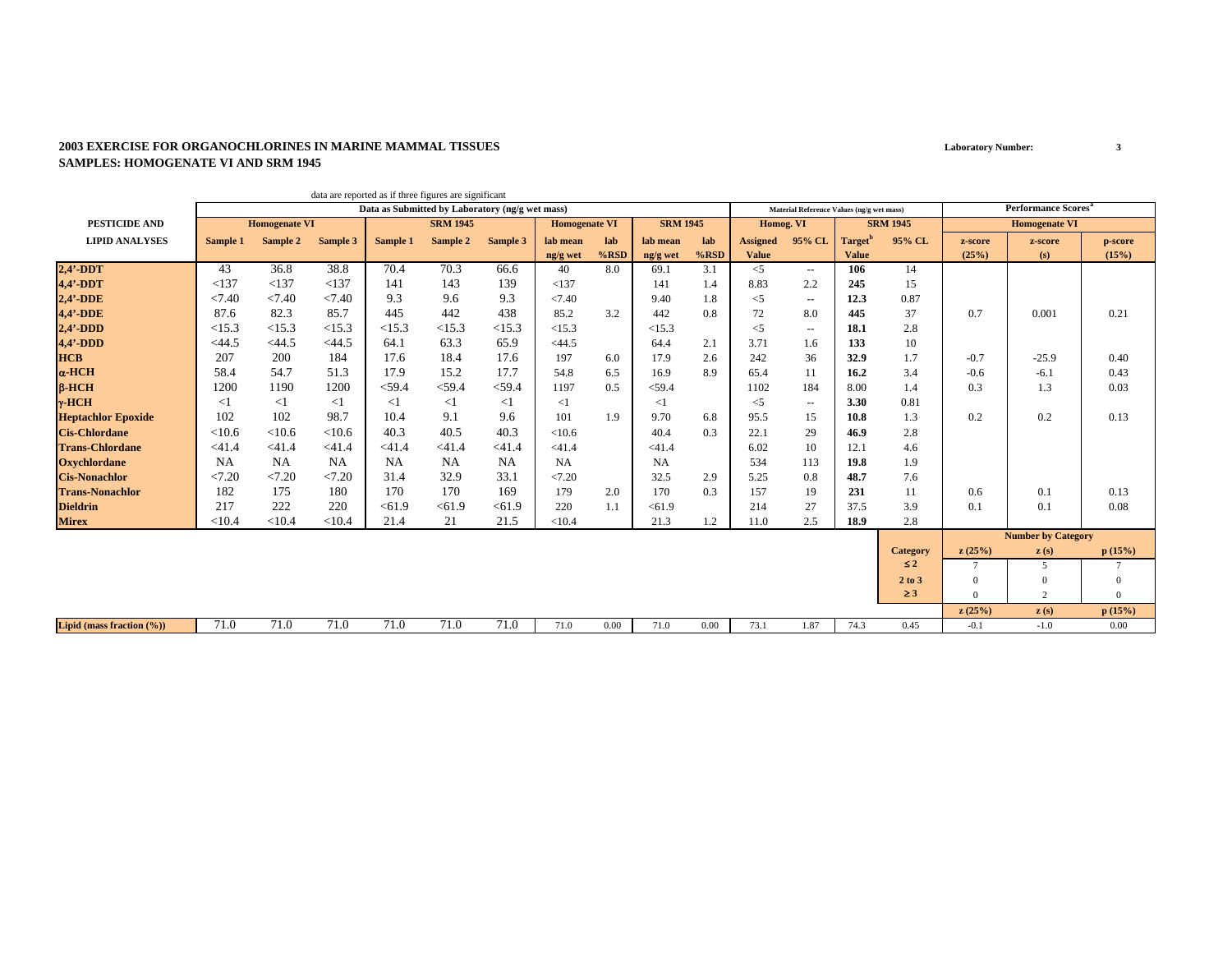#### ${}^{a}$ Certified values are in bold  ${}^{b}$ See text for explaination **2003 EXERCISE FOR ORGANOCHLORINES IN MARINE MAMMAL TISSUESSAMPLES: HOMOGENATE VI AND SRM 1945**

|                      |          |                      |          |          | Data as Submitted by Laboratory (ng/g wet mass) |          |                      |         |                 |         |                 | Material Reference Values (ng/g wet mass) |                     |                 |         | <b>Performance Scores</b> |         |
|----------------------|----------|----------------------|----------|----------|-------------------------------------------------|----------|----------------------|---------|-----------------|---------|-----------------|-------------------------------------------|---------------------|-----------------|---------|---------------------------|---------|
| <b>PCB CONGENER</b>  |          | <b>Homogenate VI</b> |          |          | <b>SRM 1945</b>                                 |          | <b>Homogenate VI</b> |         | <b>SRM 1945</b> |         | Homog. VI       |                                           |                     | <b>SRM 1945</b> |         | <b>Homogenate VI</b>      |         |
| <b>ANALYSES</b>      | Sample 1 | Sample 2             | Sample 3 | Sample 1 | Sample 2                                        | Sample 3 | lab mean             | lab     | lab mean        | lab     | <b>Assigned</b> | 95% CL                                    | Target <sup>o</sup> | 95% CL          | z-score | z-score                   | p-score |
|                      |          |                      |          |          |                                                 |          | ng/g wet             | $%$ RSD | ng/g wet        | $%$ RSD | <b>Value</b>    |                                           | <b>Value</b>        |                 | (25%)   | (s)                       | (15%)   |
| 18<br>28<br>31<br>44 | < 8.20   | < 8.20               | < 8.20   | < 8.20   | < 8.20                                          | < 8.20   | < 8.20               |         | < 8.20          |         | $<$ 5           | $\sim$                                    | 4.48                | 0.88            |         |                           |         |
|                      | <11.3    | <11.3                | <11.3    | 11.8     | 12.6                                            | 12.9     | <11.3                |         | 12.4            | 4.6     | $<$ 5           | $\overline{\phantom{a}}$                  | 14.10               | 1.4             |         |                           |         |
|                      | nd       | nd                   | nd       | nd       | nd                                              | nd       | nd                   |         | nd              |         | $<$ 5           | $\hspace{0.05cm} -$                       | 3.12                | 0.69            |         |                           |         |
|                      | <10.5    | <10.5                | <10.5    | <10.5    | <10.5                                           | <10.5    | <10.5                |         | <10.5           |         | $<$ 5           | $\sim$                                    | 12.2                | 1.4             |         |                           |         |
| 49                   | 13.5     | 13.4                 | 13.0     | 14.5     | 13.7                                            | 14.1     | 13.3                 | 2.0     | 14.1            | 2.8     | $<$ 5           | $\overline{\phantom{a}}$                  | 20.8                | 2.8             |         |                           | 0.13    |
| 52                   | < 10.8   | < 10.8               | < 10.8   | 35.0     | 34.7                                            | 35.6     | < 10.8               |         | 35.1            | 1.3     | 3.78            | 3.0                                       | 43.6                | 2.5             |         |                           |         |
| 66/95*               | below    | below                | below    | below    | below                                           | below    | below                |         | below           |         | 3.44            | 2.7                                       | 57.4                | 2.5             |         |                           |         |
| 87                   | < 9.4    | < 9.4                | < 9.4    | 19.9     | 19.3                                            | 19.5     | < 9.4                |         | 19.6            | 1.6     | 6.02            | 1.2                                       | 16.7                | 1.4             |         |                           |         |
| 99                   | 311      | 314                  | 310      | 48.1     | 48.2                                            | 48.3     | 312                  | 0.7     | 48.2            | 0.2     | 353             | 30                                        | 45,4                | 5.4             | $-0.5$  | $-0.63$                   | 0.04    |
| $101 (+90)$          | 19.4     | 16.8                 | 17.5     | 53.6     | 52.2                                            | 50.3     | 17.9                 | 7.5     | 52.0            | 3.2     | 8.49            | 3.8                                       | 65.2                | 5.6             | 4.4     | 0.09                      | 0.50    |
| 105                  | <15.4    | <15.4                | <15.4    | 20.4     | 18.7                                            | 19.4     | <15.4                |         | 19.5            | 4.4     | 18.0            | 3.6                                       | 30.1                | 2.3             |         |                           |         |
| 118                  | 49.6     | 48.4                 | 45.0     | 69.7     | 66.4                                            | 66.3     | 47.7                 | 5.0     | 67.5            | 2.9     | 58.4            | 7.5                                       | 74.6                | 5.1             | $-0.7$  | $-0.08$                   | 0.33    |
| 128                  | $<$ 55   | $<$ 55               | $<$ 55   | $<$ 55   | $<$ 55                                          | $<$ 55   | $<$ 55               |         | $<$ 55          |         | 12.0            | 1.2                                       | 23.7                | 1.7             |         |                           |         |
| 132                  | nd       | nd                   | nd       | nd       | nd                                              | nd       | nd                   |         | nd              |         | < 8             | $\sim$                                    | 22.2                | 4.6             |         |                           |         |
| $138 (+163+164)$     | 89.2     | 84.8                 | 83.2     | 61.7     | 59.3                                            | 57.2     | 85.7                 | 3.6     | 59.4            | 3.8     | 229             | 39.0                                      | 131.5               | 7.4             | $-2.5$  | $-0.33$                   | 0.24    |
| 149                  | <11.3    | <11.3                | <11.3    | 73.9     | 67.8                                            | 71.2     | <11.3                |         | 71.0            | 4.3     | 2.66            | 0.6                                       | 107                 | 8.4             |         |                           |         |
| 151                  | < 8.90   | < 8.90               | < 8.90   | 32.0     | 29.5                                            | 29.1     | < 8.90               |         | 30.2            | 5.2     | < 8             | $\overline{\phantom{a}}$                  | 28.7                | 5.2             |         |                           |         |
| 153                  | 1940     | 1920                 | 1860     | 216      | 203                                             | 208      | 1907                 | 2.2     | 209             | 3.1     | 1607            | 256                                       | 213.0               | 19              | 0.7     | 0.74                      | 0.15    |
| 156                  | 51.5     | 50.2                 | 45.3     | < 11.1   | < 11.1                                          | <11.1    | 49.0                 | 6.7     | <11.1           |         | 59.9            | 7.9                                       | 10.3                | 1.1             | $-0.7$  | $-0.58$                   | 0.44    |
| $170 (+190)$         | 174      | 171                  | 171      | 31.9     | 31.5                                            | 29.5     | 172                  | 1.0     | 31.0            | 4.2     | 309             | 53                                        | 40.6                | 2.6             | $-1.8$  | $-2.37$                   | 0.07    |
| 180                  | 579      | 562                  | 542      | 116      | 107                                             | 105      | 561                  | 3.3     | 109             | 5.4     | 653             | 88                                        | 107                 | 5.3             | $-0.6$  | $-0.54$                   | 0.22    |
| 183                  | < 18.9   | < 18.9               | < 18.9   | 33.1     | 29.6                                            | 30.9     | < 18.9               |         | 31.2            | 5.7     | 24.3            | 4.8                                       | 36.6                | 4.1             |         |                           |         |
| 187                  | $<$ 14.6 | $<$ 14.6             | $<$ 14.6 | 96.5     | 93.8                                            | 92.2     | $<$ 14.6             |         | 94.2            | 2.3     | 10.1            | 2.7                                       | 105                 | 9.1             |         |                           |         |
| 194                  | 125      | 124                  | 122      | 42.9     | 42.4                                            | 41.8     | 124                  | 1.2     | 42.4            | 1.3     | 163             | 24                                        | 39.6                | 2.5             | $-1.0$  | $-1.28$                   | 0.08    |
| 195                  | < 7.3    | < 7.3                | < 7.3    | < 7.3    | < 7.3                                           | < 7.3    | < 7.3                |         | < 7.3           |         | 4.18            | 1.1                                       | 17.7                | 4.3             |         |                           |         |
| 201                  | < 5.6    | < 5.6                | < 5.6    | 10.9     | 9.70                                            | 10.0     | < 5.6                |         | 10.2            | 6.1     | 6.45            | 2.6                                       | 17.0                | 0.89            |         |                           |         |
| 206                  | 27.4     | 26.1                 | 25.1     | 35.3     | 34.1                                            | 33.4     | 26.2                 | 4.4     | 34.3            | 2.8     | 32.4            | 3.5                                       | 31.1                | 2.7             | $-0.8$  | $-0.45$                   | 0.29    |
| 209                  | 9.40     | 8.80                 | 8.70     | 12.4     | 12.8                                            | 12.9     | 8.97                 | 4.2     | 12.7            | 2.1     | 12.3            | 1.1                                       | 10.6                | 1.1             | $-1.1$  | $-0.26$                   | 0.28    |
| 66                   | <11.7    | <11.7                | <11.7    | 18.4     | 17.2                                            | 17.3     | <11.7                |         | 17.6            | 3.8     | <10             | $\overline{\phantom{a}}$                  | 23.6                | 1.6             |         |                           |         |
| 95                   | < 9.70   | < 9.70               | < 9.70   | 30.7     | 28.9                                            | 30.9     | < 9.70               |         | 30.2            | 3.7     | <10             | $\overline{\phantom{a}}$                  | 33.8                | 1.7             |         |                           |         |
|                      |          |                      |          |          |                                                 |          |                      |         |                 |         |                 |                                           |                     |                 |         | March on the Cat-         |         |

acertified values are in bold bSee text for explaination **p** (15%) **c** (s) **c** (15%) **c** (s) **p** (15%) ≤ **2** 8 10 12 $12$ **2 to 3**3 1 0 0 ≥ **3**3 1 0 0  $\overline{0}$ **Number by Category**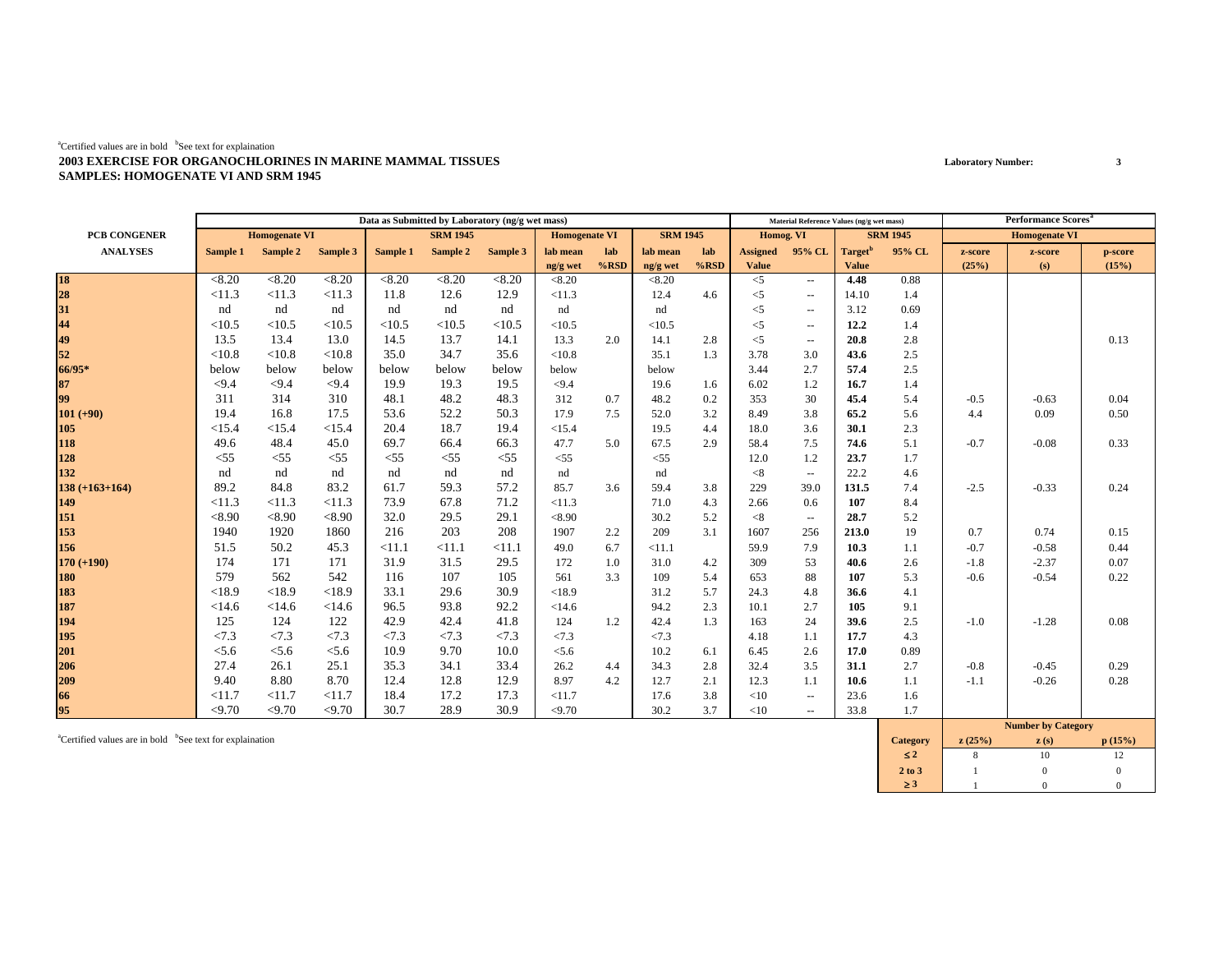#### **2003 EXERCISE FOR ORGANOCHLORINES IN MARINE MAMMAL TISSUESSAMPLES: HOMOGENATE VI AND SRM 1945**

|                           |          |                      |          | Data as Submitted by Laboratory (ng/g wet mass) |                 |          |                      |         |                 |         |                 | Material Reference Values (ng/g wet mass) |                     |                 |          | <b>Performance Scores</b> <sup>a</sup> |                |
|---------------------------|----------|----------------------|----------|-------------------------------------------------|-----------------|----------|----------------------|---------|-----------------|---------|-----------------|-------------------------------------------|---------------------|-----------------|----------|----------------------------------------|----------------|
| <b>PESTICIDE AND</b>      |          | <b>Homogenate VI</b> |          |                                                 | <b>SRM 1945</b> |          | <b>Homogenate VI</b> |         | <b>SRM 1945</b> |         | Homog. VI       |                                           |                     | <b>SRM 1945</b> |          | <b>Homogenate VI</b>                   |                |
| <b>LIPID ANALYSES</b>     | Sample 1 | Sample 2             | Sample 3 | Sample 1                                        | Sample 2        | Sample 3 | lab mean             | lab     | lab mean        | lab     | <b>Assigned</b> | 95% CL                                    | Target <sup>'</sup> | 95% CL          | z-score  | z-score                                | p-score        |
|                           |          |                      |          |                                                 |                 |          | ng/g wet             | $%$ RSD | ng/g wet        | $%$ RSD | <b>Value</b>    |                                           | <b>Value</b>        |                 | (25%)    | (s)                                    | (15%)          |
| $2,4'$ -DDT               | 1.74     | 1.85                 | 1.81     | 89.1                                            | 88.4            | 88.6     | 1.80                 | 3.1     | 89              | 0.4     | $\leq$ 5        | $\overline{\phantom{a}}$                  | 106                 | 14              |          |                                        | 0.21           |
| $4,4'$ -DDT               | 6.87     | 7.29                 | 6.91     | 259                                             | 257             | 256      | 7.02                 | 3.3     | 257             | 0.6     | 8.83            | 2.2                                       | 245                 | 15              | $-0.8$   | $-0.044$                               | 0.22           |
| $2,4'$ -DDE               | < 1.54   | < 1.58               | <1.32    | 14.6                                            | 14.4            | 15.0     | < 1.54               |         | 14.7            | 2.1     | $<$ 5           | $\sim$                                    | 12.3                | 0.87            |          |                                        |                |
| 4,4'-DDE                  | 84.3     | 84.4                 | 82.7     | 487                                             | 485             | 492      | 84                   | 1.1     | 488             | 0.7     | 72              | 8.0                                       | 445                 | 37              | 0.6      | 0.001                                  | 0.08           |
| $2,4'$ -DDD               | < 1.54   | < 1.58               | <1.32    | 21.6                                            | 21.6            | 22.0     | < 1.54               |         | 21.7            | 1.1     | $<$ 5           | $\sim$                                    | 18.1                | 2.8             |          |                                        |                |
| $4,4'$ -DDD               | 2.62     | 2.68                 | 2.59     | 135                                             | 133             | 133      | 2.63                 | 1.7     | 134             | 0.9     | 3.71            | 1.6                                       | 133                 | 10              | $-1.2$   | 0.0                                    | 0.12           |
| <b>HCB</b>                | 273      | 271                  | 265      | 27.2                                            | 26.9            | 27.5     | 270                  | 1.5     | 27.2            | 1.1     | 242             | 36                                        | 32.9                | 1.7             | 0.5      | 16.3                                   | 0.10           |
| $\alpha$ -HCH             | 72.7     | 73.8                 | 70.8     | 16.3                                            | 15.9            | 16.4     | 72.4                 | 2.1     | 16.2            | 1.6     | 65.4            | 11                                        | 16.2                | 3.4             | 0.4      | 4.0                                    | 0.14           |
| $B-HCH$                   | 1190     | 1230                 | 1150     | < 1.81                                          | < 1.73          | < 1.66   | 1190                 | 3.4     | < 1.81          |         | 1102            | 184                                       | 8.00                | 1.4             | 0.3      | 1.2                                    | 0.22           |
| $\gamma$ -HCH             | 2.60     | 2.26                 | 3.09     | 3.14                                            | 3.28            | 2.94     | 2.65                 | 15.7    | 3.12            | 5.5     | $<$ 5           | $\sim$                                    | 3.30                | 0.81            |          |                                        | 1.05           |
| <b>Heptachlor Epoxide</b> | 97.4     | 103                  | 99.2     | 12.4                                            | 12.3            | 12.4     | 100                  | 2.9     | 12.4            | 0.5     | 95.5            | 15                                        | 10.8                | 1.3             | 0.2      | 0.1                                    | 0.19           |
| <b>Cis-Chlordane</b>      | < 1.54   | < 1.58               | <1.32    | 56.8                                            | 56.4            | 57.5     | < 1.54               |         | 56.9            | 1.0     | 22.1            | 29                                        | 46.9                | 2.8             |          |                                        | 0.00           |
| <b>Trans-Chlordane</b>    | 2.25     | 2.32                 | 2.24     | 13.0                                            | 12.8            | 13.0     | 2.27                 | 1.9     | 12.9            | 0.9     | 6.02            | 10                                        | 12.1                | 1.4             | $-2.5$   | $-0.3$                                 | 0.13           |
| <b>Oxychlordane</b>       | 483      | 476                  | 467      | 24.0                                            | 22.2            | 22.9     | 475                  | 1.7     | 23.0            | 3.9     | 534             | 113                                       | 19.8                | 1.9             | $-0.4$   | $-4.5$                                 | 0.11           |
| <b>Cis-Nonachlor</b>      | 6.43     | 6.35                 | 6.16     | 58.7                                            | 58.1            | 58.4     | 6.31                 | 2.2     | 58.4            | 0.5     | 5.25            | 0.8                                       | 48.7                | 7.6             | 0.8      | 0.0                                    | 0.15           |
| <b>Trans-Nonachlor</b>    | 184      | 184                  | 179      | 182                                             | 181             | 183      | 182                  | 1.6     | 182             | 0.5     | 157             | 19                                        | 231                 | 11              | 0.6      | 0.1                                    | 0.11           |
| <b>Dieldrin</b>           | 228      | 233                  | 221      | 56.6                                            | 55.0            | 54.7     | 227                  | 2.7     | 55.4            | 1.8     | 214             | 27                                        | 37.5                | 3.9             | 0.2      | 0.1                                    | 0.18           |
| <b>Mirex</b>              | 11.8     | 12.2                 | 11.5     | 38.4                                            | 38.1            | 38.5     | 11.8                 | 3.0     | 38.3            | 0.5     | 11.0            | 2.5                                       | 18.9                | 2.8             | 0.3      | 0.1                                    | 0.20           |
|                           |          |                      |          |                                                 |                 |          |                      |         |                 |         |                 |                                           |                     |                 |          | <b>Number by Category</b>              |                |
|                           |          |                      |          |                                                 |                 |          |                      |         |                 |         |                 |                                           |                     | <b>Category</b> | z(25%)   | $\mathbf{z}(s)$                        | p(15%)         |
|                           |          |                      |          |                                                 |                 |          |                      |         |                 |         |                 |                                           |                     | $\leq 2$        | 12       | 10                                     | 16             |
|                           |          |                      |          |                                                 |                 |          |                      |         |                 |         |                 |                                           |                     | 2 to 3          |          | $\Omega$                               | $\Omega$       |
|                           |          |                      |          |                                                 |                 |          |                      |         |                 |         |                 |                                           |                     | $\geq$ 3        | $\Omega$ | 3                                      | $\overline{0}$ |
|                           |          |                      |          |                                                 |                 |          |                      |         |                 |         |                 |                                           |                     |                 | z(25%)   | $\mathbf{z}(s)$                        | p(15%)         |
| Lipid (mass fraction (%)) | 72.8     | 68.6                 | 72.0     | 73.6                                            | 73.2            | 73.8     | 71.1                 | 3.14    | 73.5            | 0.42    | 73.1            | 1.87                                      | 74.3                | 0.45            | $-0.1$   | $-0.9$                                 | 0.21           |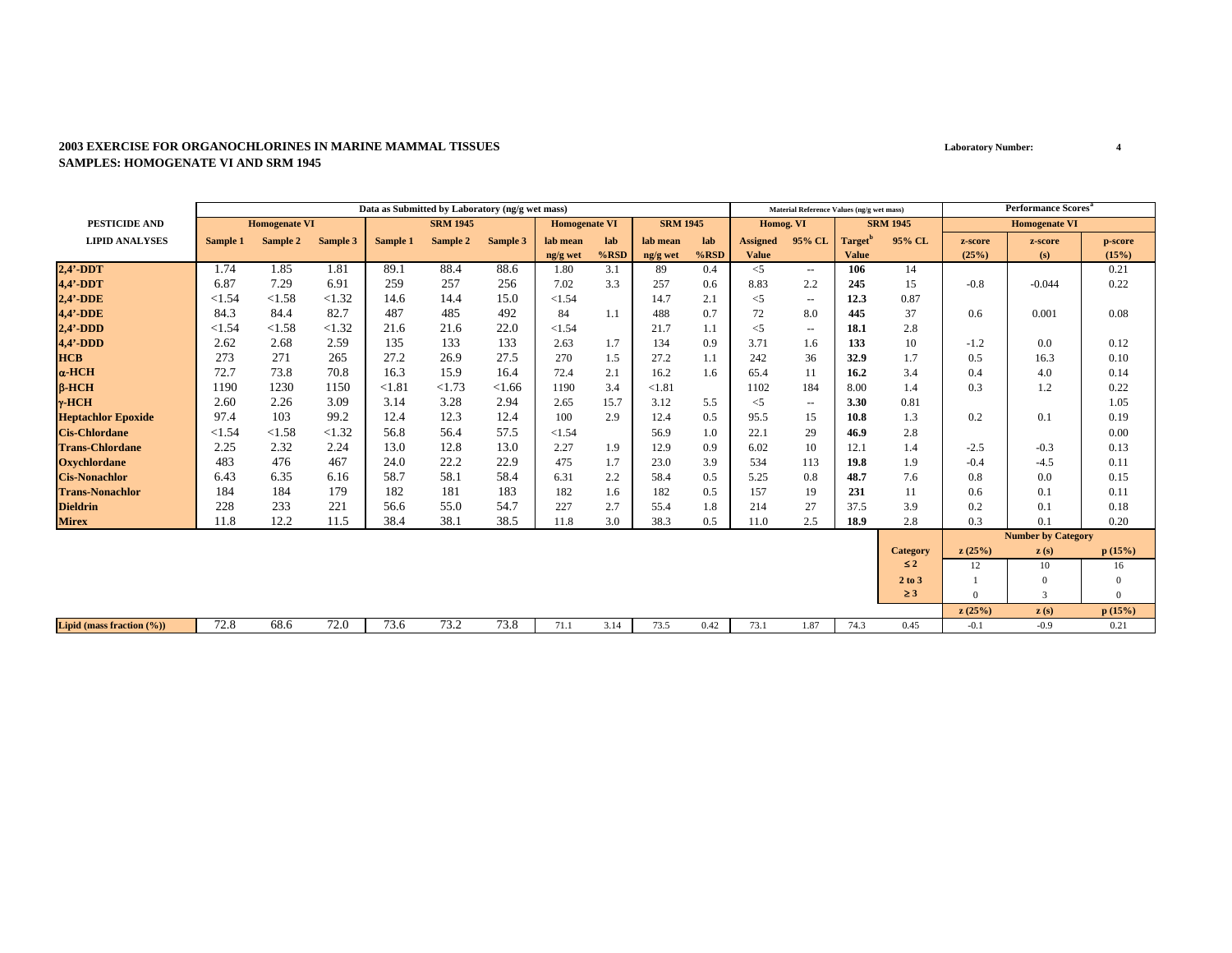#### ${}^{a}$ Certified values are in bold  ${}^{b}$ See text for explaination **2003 EXERCISE FOR ORGANOCHLORINES IN MARINE MAMMAL TISSUESSAMPLES: HOMOGENATE VI AND SRM 1945**

|                  |           |                      |          |          | Data as Submitted by Laboratory (ng/g wet mass) |           |                      |         |                 |                  |                 | Material Reference Values (ng/g wet mass) |                     |                 |         | <b>Performance Scores</b> <sup>a</sup> |         |
|------------------|-----------|----------------------|----------|----------|-------------------------------------------------|-----------|----------------------|---------|-----------------|------------------|-----------------|-------------------------------------------|---------------------|-----------------|---------|----------------------------------------|---------|
| PCB CONGENER     |           | <b>Homogenate VI</b> |          |          | <b>SRM 1945</b>                                 |           | <b>Homogenate VI</b> |         | <b>SRM 1945</b> |                  | Homog. VI       |                                           |                     | <b>SRM 1945</b> |         | <b>Homogenate VI</b>                   |         |
| <b>ANALYSES</b>  | Sample 1  | Sample 2             | Sample 3 | Sample 1 | Sample 2                                        | Sample 3  | lab mean             | lab     | lab mean        | lab              | <b>Assigned</b> | 95% CL                                    | Target <sup>"</sup> | 95% CL          | z-score | z-score                                | p-score |
|                  |           |                      |          |          |                                                 |           | ng/g wet             | $%$ RSD | ng/g wet        | $%$ RSD          | <b>Value</b>    |                                           | <b>Value</b>        |                 | (25%)   | (s)                                    | (15%)   |
| 18<br>28<br>31   | < 1.55    | < 1.59               | <1.33    | 3.14     | 3.08                                            | 3.04      | < 1.55               |         | 3.1             | $\overline{2}$   | $<$ 5           | $\sim$ $\sim$                             | 4.48                | 0.88            |         |                                        |         |
|                  | < 1.56    | < 1.60               | < 1.34   | 9.84     | 9.74                                            | 9.96      | < 1.56               |         | 9.8             |                  | $<$ 5           | $\sim$ $\sim$                             | 14.10               | 1.4             |         |                                        |         |
|                  | <1.17     | < 1.20               | < 1.00   | 4.38     | 4.26                                            | 4.25      | <1.17                |         | 4.3             | 2                | $<$ 5           | $\overline{\phantom{a}}$                  | 3.12                | 0.69            |         |                                        |         |
| 44               | < 1.55    | < 1.59               | <1.33    | 11.8     | 11.6                                            | 11.7      | < 1.55               |         | 11.7            |                  | $<$ 5           | $\overline{\phantom{a}}$                  | 12.2                | 1.4             |         |                                        |         |
| 49               | < 1.55    | < 1.59               | < 1.33   | 16.9     | 16.8                                            | 17.0      | <1.55                |         | 16.9            | $\mathbf{1}$     | $<$ 5           | $\sim$                                    | 20.8                | 2.8             |         |                                        |         |
| 52               | 1.78      | 1.80                 | 1.84     | 38.2     | 38.0                                            | 38.2      | 1.8                  | 1.7     | 38.1            | $\overline{0}$   | 3.78            | 3.0                                       | 43.6                | 2.5             | $-2.1$  | $-0.11$                                | 0.11    |
| 66/95*           | below     | below                | below    | below    | below                                           | below     | below                |         | below           | #DIV/0           | 3.44            | 2.7                                       | 57.4                | 2.5             |         |                                        |         |
| 87               | 7.87      | 7.84                 | 7.75     | 25.5     | 25.0                                            | 25.5      | 7.82                 | 0.8     | 25.3            | -1               | 6.02            | 1.2                                       | 16.7                | 1.4             | 1.2     | 0.06                                   | 0.05    |
| 99               | 320       | 319                  | 317      | 54.9     | 54.5                                            | 55.1      | 319                  | 0.5     | 54.8            |                  | 353             | 30                                        | 45.4                | 5.4             | $-0.4$  | $-0.53$                                | 0.03    |
| $101 (+90)$      | 4.81      | 4.86                 | 4.92     | 77.5     | 76.9                                            | 78.1      | 4.86                 | 1.1     | 77.5            |                  | 8.49            | 3.8                                       | 65.2                | 5.6             | $-1.7$  | $-0.03$                                | 0.08    |
| 105              | 16.7      | 16.8                 | 16.5     | 27.2     | 26.9                                            | 27.2      | 16.7                 | 0.9     | 27.1            |                  | 18.0            | 3.6                                       | 30.1                | 2.3             | $-0.3$  | $-0.03$                                | 0.06    |
| 118              | 62.0      | 59.7                 | 59.6     | 84.3     | 83.5                                            | 83.5      | 60.4                 | 2.2     | 83.8            | -1               | 58.4            | 7.5                                       | 74.6                | 5.1             | 0.1     | 0.02                                   | 0.15    |
| 128              | 11.9      | 12.0                 | 11.7     | 24.4     | 24.5                                            | 24.6      | 11.9                 | 1.3     | 24.5            | $\mathbf{0}$     | 12.0            | 1.2                                       | 23.7                | 1.7             | $-0.03$ | $-0.002$                               | 0.09    |
| 132              | <b>NA</b> | NA                   | NA       | NA       | NA                                              | <b>NA</b> | <b>NA</b>            |         | <b>NA</b>       |                  | < 8             | $\overline{\phantom{a}}$                  | 22.5                | 4.6             |         |                                        |         |
| $138 (+163+164)$ | 288       | 288                  | 282      | 183      | 182                                             | 185       | 286                  | 1.2     | 183             | $\mathbf{1}$     | 229             | 39.0                                      | 131.5               | 7.4             | 1.0     | 0.13                                   | 0.08    |
| 149              | 2.59      | 2.53                 | 2.65     | 85.6     | 84.5                                            | 85.5      | 2.59                 | 2.3     | 85.2            | -1               | 2.66            | 0.6                                       | 107                 | 8.4             | $-0.1$  | 0.00                                   | 0.15    |
| 151              | < 1.56    | < 1.60               | < 1.34   | 27.4     | 27.2                                            | 27.8      | < 1.56               |         | 27.5            | -1               | < 8             | $\overline{\phantom{a}}$                  | 28.7                | 5.2             |         |                                        |         |
| 153              | 1890      | 1890                 | 1880     | 244      | 242                                             | 243       | 1887                 | 0.3     | 243             | $\mathbf{0}$     | 1607            | 256                                       | 213.0               | 19              | 0.7     | 0.69                                   | 0.02    |
| 156              | 64.1      | 64.7                 | 63.0     | 12.6     | 12.5                                            | 12.7      | 63.9                 | 1.3     | 12.6            | -1               | 59.9            | 7.9                                       | 10.3                | 1.1             | 0.3     | 0.22                                   | 0.09    |
| $170 (+190)$     | 411       | 414                  | 404      | 50.1     | 50                                              | 50.7      | 409.7                | 1.3     | 50.3            | -1               | 309             | 53                                        | 40.6                | 2.6             | 1.3     | 1.73                                   | 0.08    |
| 180              | 733       | 739                  | 731      | 144      | 143                                             | 144       | 734.3                | 0.6     | 144             | $\boldsymbol{0}$ | 653             | 88                                        | 107                 | 5.3             | 0.5     | 0.47                                   | 0.04    |
| 183              | 23.4      | 23.7                 | 23.1     | 39.8     | 39.3                                            | 39.8      | 23.4                 | 1.3     | 39.6            | -1               | 24.3            | 4.8                                       | 36.6                | 4.1             | $-0.1$  | $-0.02$                                | 0.09    |
| 187              | 8.72      | 8.87                 | 8.65     | 115      | 113                                             | 115       | 8.75                 | 1.3     | 114             | -1               | 10.1            | 2.7                                       | 105                 | 9.1             | $-0.5$  | $-0.01$                                | 0.09    |
| 194              | 155       | 158                  | 155      | 60.7     | 60.6                                            | 61.1      | 156                  | 1.1     | 60.8            | $\mathbf{0}$     | 163             | 24                                        | 39.6                | 2.5             | $-0.2$  | $-0.23$                                | 0.07    |
| 195              | 2.57      | 2.67                 | 2.54     | 11.7     | 11.6                                            | 11.6      | 2.59                 | 2.6     | 11.6            | $\overline{0}$   | 4.18            | 1.1                                       | 17.7                | 4.3             | $-1.5$  | $-0.10$                                | 0.17    |
| 201              | <b>NA</b> | NA                   | NA       | NA       | NA                                              | <b>NA</b> | <b>NA</b>            |         | <b>NA</b>       |                  | 6.45            | 2.6                                       | 17.0                | 0.89            |         |                                        |         |
| 206              | 38.8      | 39.2                 | 38.1     | 50.3     | 50.6                                            | 50.8      | 38.7                 | 1.4     | 50.6            | $\mathbf{0}$     | 32.4            | 3.5                                       | 31.1                | 2.7             | 0.8     | 0.46                                   | 0.10    |
| 209              | 12.9      | 12.9                 | 12.8     | 18.4     | 18.4                                            | 18.6      | 12.9                 | 0.4     | 18.5            | -1               | 12.3            | 1.1                                       | 10.6                | 1.1             | 0.2     | 0.05                                   | 0.03    |
| 66               | < 1.55    | < 1.59               | < 1.33   | 21.9     | 22.1                                            | 22.8      | < 1.55               |         | 22.3            | 2                | <10             | $\overline{\phantom{a}}$                  | 23.6                | 1.6             |         |                                        |         |
| 95               | 0.960     | 0.984                | 1.01     | 40.0     | 39.7                                            | 40.1      | 0.98                 | 2.5     | 39.9            |                  | <10             | $\sim$                                    | 33.8                | 1.7             |         |                                        | 0.17    |
|                  |           |                      |          |          |                                                 |           |                      |         |                 |                  |                 |                                           |                     |                 |         | Number by Cotons                       |         |

acertified values are in bold bSee text for explaination **p** (15%) **c** (15%) **c** (15%) **c** (15%) ≤ **2**2 17 18 20  $20\,$ **2 to 3**3 1 0 0 ≥ **3**3 0 0 0  $\overline{0}$ **Number by Category**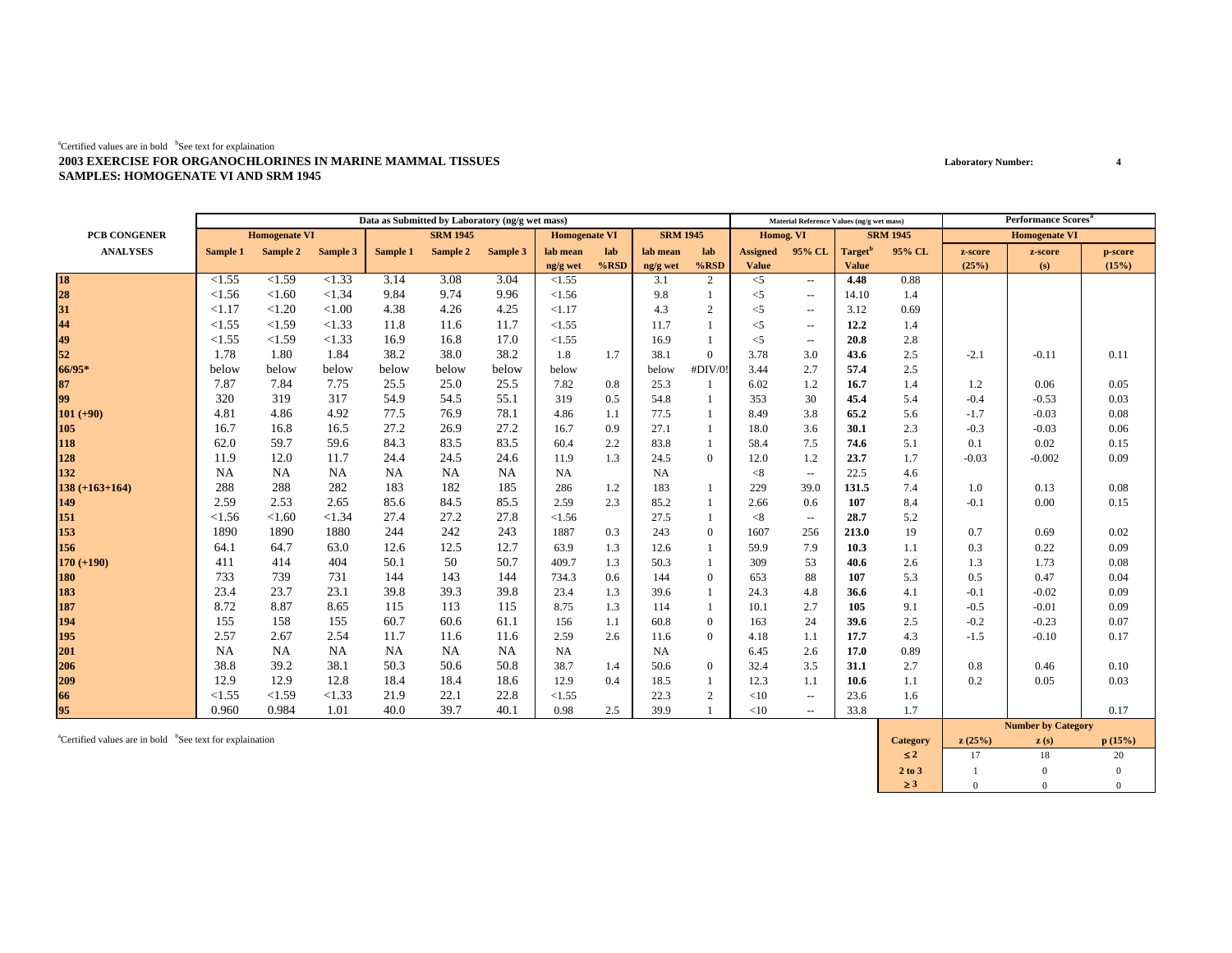#### **2003 EXERCISE FOR ORGANOCHLORINES IN MARINE MAMMAL TISSUESSAMPLES: HOMOGENATE VI AND SRM 1945**

|                               |           |                      |           |           | Data as Submitted by Laboratory (ng/g wet mass) |           |                      |         |                 |       |                 | Material Reference Values (ng/g wet mass) |                     |                 |                | <b>Performance Scores<sup>a</sup></b> |                |
|-------------------------------|-----------|----------------------|-----------|-----------|-------------------------------------------------|-----------|----------------------|---------|-----------------|-------|-----------------|-------------------------------------------|---------------------|-----------------|----------------|---------------------------------------|----------------|
| PESTICIDE AND                 |           | <b>Homogenate VI</b> |           |           | <b>SRM 1945</b>                                 |           | <b>Homogenate VI</b> |         | <b>SRM 1945</b> |       | Homog. VI       |                                           |                     | <b>SRM 1945</b> |                | <b>Homogenate VI</b>                  |                |
| <b>LIPID ANALYSES</b>         | Sample 1  | Sample 2             | Sample 3  | Sample 1  | Sample 2                                        | Sample 3  | lab mean             | lab     | lab mean        | lab   | <b>Assigned</b> | 95% CL                                    | Target <sup>'</sup> | 95% CL          | z-score        | z-score                               | p-score        |
|                               |           |                      |           |           |                                                 |           | ng/g wet             | $%$ RSD | ng/g wet        | %RSD  | <b>Value</b>    |                                           | <b>Value</b>        |                 | (25%)          | (s)                                   | (15%)          |
| $2,4'$ -DDT                   | <b>NA</b> | NA                   | <b>NA</b> | 39.7      | 36.7                                            | 39.5      | <b>NA</b>            |         | 38.6            | 4.3   | $\leq$ 5        | $  \,$                                    | 106                 | 14              |                |                                       |                |
| 4,4'-DDT                      | <2.2      | < 2.3                | < 2.0     | 209       | 183                                             | 180       | <2.2                 |         | 191             | 8.4   | 8.83            | 2.2                                       | 245                 | 15              |                |                                       |                |
| $2,4'$ -DDE                   | <b>NA</b> | <b>NA</b>            | <b>NA</b> | <b>NA</b> | <b>NA</b>                                       | <b>NA</b> | <b>NA</b>            |         | <b>NA</b>       |       | $<$ 5           | $\overline{\phantom{a}}$                  | 12.3                | 0.87            |                |                                       |                |
| 4,4'-DDE                      | 88.2      | 89.6                 | 85.9      | 574       | 548                                             | 507       | 87.9                 | 2.1     | 543             | 6.2   | 72.3            | 8.0                                       | 445                 | 37              | 0.9            | 0.001                                 | 0.14           |
| $2,4'$ -DDD                   | <1.7      | <1.9                 | < 1.6     | 24.9      | 27.1                                            | 23.8      | <1.7                 |         | 25.3            | 6.7   | $<$ 5           | $\sim$ $\sim$                             | 18.1                | 2.8             |                |                                       |                |
| $4,4'$ -DDD                   | <3.5      | < 3.8                | <3.3      | 119       | 106                                             | 112       | <3.5                 |         | 112             | 5.8   | 3.71            | 1.6                                       | 133                 | 10              |                |                                       |                |
| <b>HCB</b>                    | 313       | 327                  | 322       | 32.0      | 31.0                                            | 29.0      | 321                  | 2.2     | 30.7            | 5.0   | 242             | 36                                        | 32.9                | 1.7             | 1.3            | 45.9                                  | 0.15           |
| $\alpha$ -HCH                 | <b>NA</b> | <b>NA</b>            | NA        | <b>NA</b> | <b>NA</b>                                       | <b>NA</b> | <b>NA</b>            |         | NA              |       | 65.4            | 11                                        | 16.2                | 3.4             |                |                                       |                |
| $\beta$ -HCH                  | <b>NA</b> | NA                   | <b>NA</b> | <b>NA</b> | <b>NA</b>                                       | <b>NA</b> | <b>NA</b>            |         | NA              |       | 1102            | 184                                       | 8.00                | 1.4             |                |                                       |                |
| $\gamma$ -HCH                 | <b>NA</b> | <b>NA</b>            | <b>NA</b> | <b>NA</b> | <b>NA</b>                                       | <b>NA</b> | <b>NA</b>            |         | <b>NA</b>       |       | $<$ 5           | $\overline{\phantom{a}}$                  | 3.30                | 0.81            |                |                                       |                |
| <b>Heptachlor Epoxide</b>     | <b>NA</b> | <b>NA</b>            | <b>NA</b> | NA        | <b>NA</b>                                       | <b>NA</b> | <b>NA</b>            |         | <b>NA</b>       |       | 95.5            | 15                                        | 10.8                | 1.3             |                |                                       |                |
| <b>Cis-Chlordane</b>          | <b>NA</b> | <b>NA</b>            | NA        | <b>NA</b> | <b>NA</b>                                       | <b>NA</b> | NA                   |         | <b>NA</b>       |       | 22.1            | 29                                        | 46.9                | 2.8             |                |                                       |                |
| <b>Trans-Chlordane</b>        | NA        | <b>NA</b>            | NA        | <b>NA</b> | <b>NA</b>                                       | <b>NA</b> | NA                   |         | NA              |       | 6.02            | 10                                        | 12.2                | 1.4             |                |                                       |                |
| <b>Oxychlordane</b>           | <b>NA</b> | <b>NA</b>            | <b>NA</b> | NA        | <b>NA</b>                                       | <b>NA</b> | <b>NA</b>            |         | <b>NA</b>       |       | 534             | 113                                       | 19.8                | 1.9             |                |                                       |                |
| <b>Cis-Nonachlor</b>          | <b>NA</b> | <b>NA</b>            | <b>NA</b> | NA        | NA                                              | <b>NA</b> | <b>NA</b>            |         | <b>NA</b>       |       | 5.25            | 0.8                                       | 48.7                | 7.6             |                |                                       |                |
| <b>Trans-Nonachlor</b>        | <b>NA</b> | <b>NA</b>            | NA        | NA        | <b>NA</b>                                       | <b>NA</b> | <b>NA</b>            |         | <b>NA</b>       |       | 157             | 19                                        | 231                 | 11              |                |                                       |                |
| <b>Dieldrin</b>               | <b>NA</b> | <b>NA</b>            | <b>NA</b> | <b>NA</b> | NA                                              | <b>NA</b> | <b>NA</b>            |         | NA              |       | 214             | 27                                        | 37.5                | 3.9             |                |                                       |                |
| <b>Mirex</b>                  | <b>NA</b> | <b>NA</b>            | <b>NA</b> | <b>NA</b> | NA                                              | <b>NA</b> | <b>NA</b>            |         | NA              |       | 11.0            | 2.5                                       | 18.9                | 2.8             |                |                                       |                |
|                               |           |                      |           |           |                                                 |           |                      |         |                 |       |                 |                                           |                     |                 |                | <b>Number by Category</b>             |                |
|                               |           |                      |           |           |                                                 |           |                      |         |                 |       |                 |                                           |                     | <b>Category</b> | z(25%)         | $\mathbf{z}(s)$                       | p(15%)         |
|                               |           |                      |           |           |                                                 |           |                      |         |                 |       |                 |                                           |                     | $\leq 2$        | $\overline{c}$ |                                       | 2              |
|                               |           |                      |           |           |                                                 |           |                      |         |                 |       |                 |                                           |                     | 2 to 3          | $\Omega$       | $\Omega$                              | $\mathbf{0}$   |
|                               |           |                      |           |           |                                                 |           |                      |         |                 |       |                 |                                           |                     | $\geq 3$        | $\Omega$       |                                       | $\overline{0}$ |
|                               |           |                      |           |           |                                                 |           |                      |         |                 |       |                 |                                           |                     |                 | z(25%)         | z(s)                                  | p(15%)         |
| Lipid (mass fraction $(\%)$ ) | 54.3      | 57.2                 | 62.2      | 67.4      | 56.3                                            | 55.8      | 57.9                 | 6.90    | 59.8            | 10.96 | 73.1            | 1.87                                      | 74.3                | 0.45            | $-0.8$         | $-7.3$                                | 0.46           |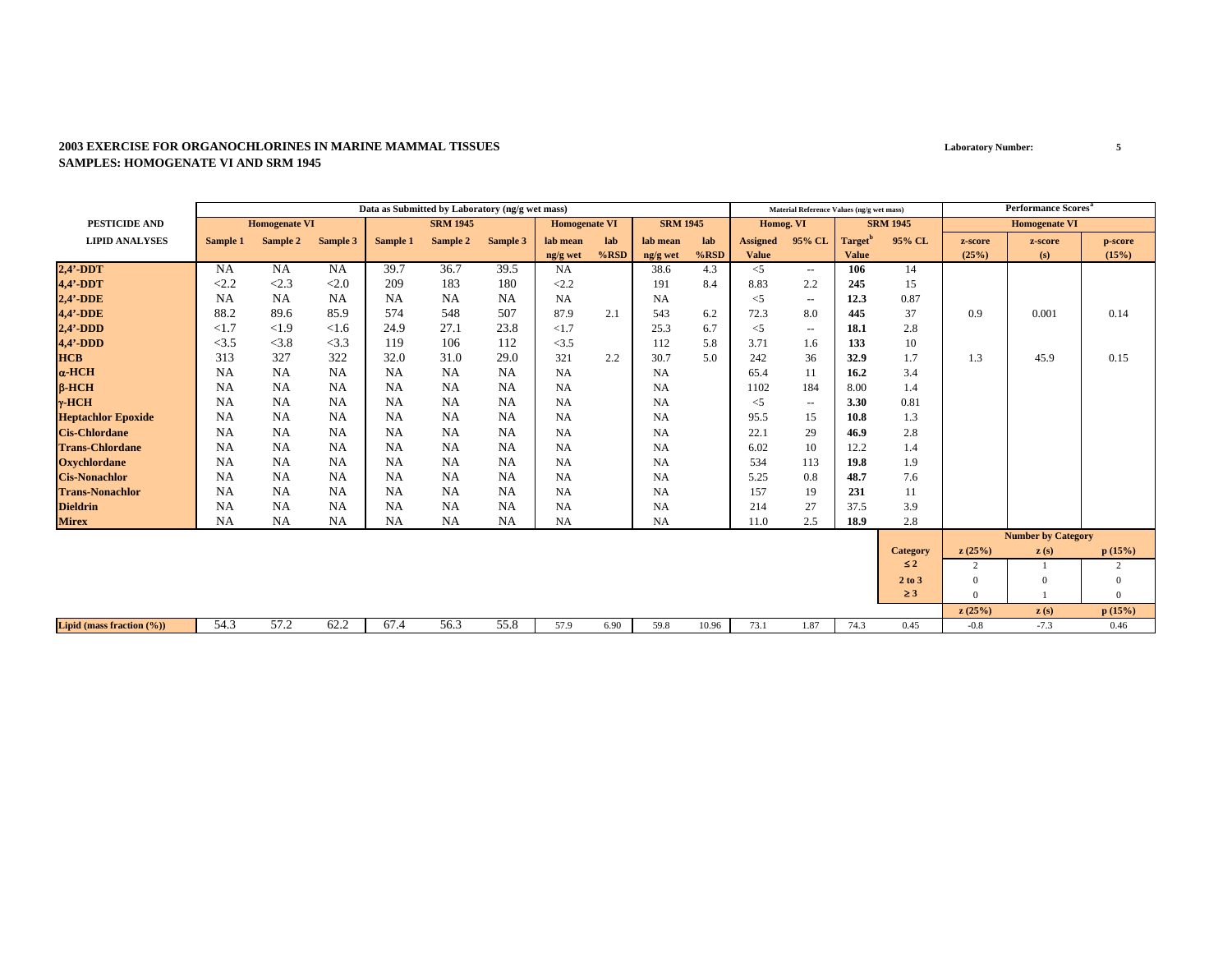#### ${}^{a}$ Certified values are in bold  ${}^{b}$ See text for explaination **2003 EXERCISE FOR ORGANOCHLORINES IN MARINE MAMMAL TISSUESSAMPLES: HOMOGENATE VI AND SRM 1945**

|                  |           |                      |           |           | Data as Submitted by Laboratory (ng/g wet mass) |           |                      |         |                 |                |                 | Material Reference Values (ng/g wet mass) |                     |                 |         | <b>Performance Scores<sup>a</sup></b> |         |
|------------------|-----------|----------------------|-----------|-----------|-------------------------------------------------|-----------|----------------------|---------|-----------------|----------------|-----------------|-------------------------------------------|---------------------|-----------------|---------|---------------------------------------|---------|
| PCB CONGENER     |           | <b>Homogenate VI</b> |           |           | <b>SRM 1945</b>                                 |           | <b>Homogenate VI</b> |         | <b>SRM 1945</b> |                | Homog. VI       |                                           |                     | <b>SRM 1945</b> |         | <b>Homogenate VI</b>                  |         |
| <b>ANALYSES</b>  | Sample 1  | Sample 2             | Sample 3  | Sample 1  | Sample 2                                        | Sample 3  | lab mean             | lab     | lab mean        | lab            | <b>Assigned</b> | 95% CL                                    | Target <sup>b</sup> | 95% CL          | z-score | z-score                               | p-score |
|                  |           |                      |           |           |                                                 |           | ng/g wet             | $%$ RSD | ng/g wet        | $%$ RSD        | <b>Value</b>    |                                           | <b>Value</b>        |                 | (25%)   | (s)                                   | (15%)   |
| 18<br>28<br>31   | <b>NA</b> | <b>NA</b>            | NA        | <b>NA</b> | <b>NA</b>                                       | NA        | NA                   |         | <b>NA</b>       |                | $<$ 5           | $\sim$                                    | 4.48                | 0.88            |         |                                       |         |
|                  | <b>NA</b> | <b>NA</b>            | NA        | NA        | NA                                              | NA        | <b>NA</b>            |         | <b>NA</b>       |                | $<$ 5           | $\overline{\phantom{a}}$                  | 14.10               | 1.4             |         |                                       |         |
|                  | <b>NA</b> | NA                   | NA        | NA        | NA                                              | NA        | <b>NA</b>            |         | <b>NA</b>       |                | $<$ 5           | $\overline{\phantom{a}}$                  | 3.12                | 0.69            |         |                                       |         |
| 44               | <b>NA</b> | NA                   | NA        | NA        | NA                                              | NA        | <b>NA</b>            |         | NA              |                | $<$ 5           | $\overline{\phantom{a}}$                  | 12.2                | 1.4             |         |                                       |         |
| 49               | <b>NA</b> | <b>NA</b>            | NA        | NA        | NA                                              | <b>NA</b> | <b>NA</b>            |         | NA              |                | $<$ 5           | $\overline{\phantom{a}}$                  | 20.8                | 2.8             |         |                                       |         |
| 52               | <b>NA</b> | NA                   | NA        | NA        | NA                                              | <b>NA</b> | <b>NA</b>            |         | NA              |                | 3.78            | 3.0                                       | 43.6                | 2.5             |         |                                       |         |
| 66/95*           | NA        | <b>NA</b>            | NA        | NA        | NA                                              | NA.       | <b>NA</b>            |         | <b>NA</b>       |                | 3.44            | 2.7                                       | 57.4                | 2.5             |         |                                       |         |
| 87               | <b>NA</b> | NA                   | NA        | NA        | NA                                              | NA        | <b>NA</b>            |         | NA              |                | 6.02            | 1.2                                       | 16.7                | 1.4             |         |                                       |         |
| 99               | <b>NA</b> | <b>NA</b>            | NA        | NA        | NA                                              | NA        | <b>NA</b>            |         | NA              |                | 353             | 30                                        | 45.4                | 5.4             |         |                                       |         |
| $101 (+90)$      | <b>NA</b> | <b>NA</b>            | NA        | NA        | NA                                              | NA        | <b>NA</b>            |         | <b>NA</b>       |                | 8.49            | 3.8                                       | 65.2                | 5.6             |         |                                       |         |
| 105              | 24.4      | 25.8                 | 24.8      | 33.3      | 36.6                                            | 34.7      | 25.0                 | 2.9     | 34.9            | 5              | 18.0            | 3.6                                       | 30.1                | 2.3             | 1.6     | 0.17                                  | 0.19    |
| 118              | 71.0      | 69.2                 | 66.6      | 125       | 121                                             | 115       | 68.9                 | 3.2     | 120.3           | $\overline{4}$ | 58.4            | 7.5                                       | 74.6                | 5.1             | 0.7     | 0.08                                  | 0.21    |
| 128              | <b>NA</b> | <b>NA</b>            | NA        | NA        | <b>NA</b>                                       | <b>NA</b> | <b>NA</b>            |         | <b>NA</b>       |                | 12.0            | 1.2                                       | 23.7                | 1.7             |         |                                       |         |
| 132              | <b>NA</b> | <b>NA</b>            | <b>NA</b> | NA        | NA                                              | <b>NA</b> | NA                   |         | <b>NA</b>       |                | < 8             | $\sim$                                    | 22.5                | 4.6             |         |                                       |         |
| $138 (+163+164)$ | 211       | 217                  | 215       | 130       | 135                                             | 138       | 214                  | 1.4     | 134.3           | 3              | 229             | 39.0                                      | 131.5               | 7.4             | $-0.3$  | $-0.03$                               | 0.10    |
| 149              | NA        | NA                   | NA        | NA        | NA                                              | NA.       | NA                   |         | <b>NA</b>       |                | 2.66            | 0.6                                       | 107                 | 8.4             |         |                                       |         |
| 151              | <b>NA</b> | NA                   | NA        | <b>NA</b> | NA                                              | <b>NA</b> | NA                   |         | NA              |                | < 8             | $\overline{\phantom{a}}$                  | 28.7                | 5.2             |         |                                       |         |
| 153              | 2270      | 2350                 | 2330      | 298       | 300                                             | 292       | 2317                 | 1.8     | 297             | $\mathbf{1}$   | 1607            | 256                                       | 213.0               | 19              | 1.8     | 1.75                                  | 0.12    |
| 156              | 74.2      | 79.1                 | 77.1      | 6.90      | 7.40                                            | 9.32      | 76.8                 | 3.2     | 7.9             | 16             | 59.9            | 7.9                                       | 10.3                | 1.1             | 1.1     | 0.90                                  | 0.21    |
| $170 (+190)$     | 513       | 536                  | 529       | 101       | 103                                             | 94.1      | 526                  | 2.2     | 99.4            | 5              | 309             | 53                                        | 40.6                | 2.6             | 2.8     | 3.74                                  | 0.15    |
| 180              | 777       | 820                  | 809       | 140       | 141                                             | 136       | 802                  | 2.8     | 139             | 2              | 653             | 88                                        | 107                 | 5.3             | 0.9     | 0.87                                  | 0.19    |
| 183              | <b>NA</b> | <b>NA</b>            | <b>NA</b> | NA        | NA                                              | <b>NA</b> | NA                   |         | NA              |                | 24.3            | 4.8                                       | 36.6                | 4.1             |         |                                       |         |
| 187              | <b>NA</b> | <b>NA</b>            | NA        | <b>NA</b> | <b>NA</b>                                       | NA        | <b>NA</b>            |         | <b>NA</b>       |                | 10.1            | 2.7                                       | 105                 | 9.1             |         |                                       |         |
| 194              | NA        | <b>NA</b>            | NA        | NA        | NA                                              | NA.       | <b>NA</b>            |         | <b>NA</b>       |                | 163             | 24                                        | 39.6                | 2.5             |         |                                       |         |
| 195              | <b>NA</b> | <b>NA</b>            | NA        | NA        | NA                                              | NA        | <b>NA</b>            |         | NA              |                | 4.18            | 1.1                                       | 17.7                | 4.3             |         |                                       |         |
| 201              | NA        | <b>NA</b>            | NA        | NA        | NA                                              | NA        | <b>NA</b>            |         | NA              |                | 6.45            | 2.6                                       | 17.0                | 0.89            |         |                                       |         |
| 206              | NA        | <b>NA</b>            | NA        | NA        | NA                                              | NA        | <b>NA</b>            |         | NA              |                | 32.4            | 3.5                                       | 31.1                | 2.7             |         |                                       |         |
| 209              | <b>NA</b> | <b>NA</b>            | NA        | NA        | NA                                              | NA        | <b>NA</b>            |         | <b>NA</b>       |                | 12.3            | 1.1                                       | 10.6                | 1.1             |         |                                       |         |
| 66               | <b>NA</b> | NA                   | NA        | NA        | NA                                              | NA        | <b>NA</b>            |         | <b>NA</b>       |                | <10             | $\overline{\phantom{a}}$                  | 23.6                | 1.6             |         |                                       |         |
| 95               | <b>NA</b> | <b>NA</b>            | NA        | <b>NA</b> | <b>NA</b>                                       | <b>NA</b> | <b>NA</b>            |         | NA              |                | <10             | $\overline{\phantom{a}}$                  | 33.8                | 1.7             |         |                                       |         |
|                  |           |                      |           |           |                                                 |           |                      |         |                 |                |                 |                                           |                     |                 |         | <b>Number by Category</b>             |         |

**Laboratory Number: 5**

acertified values are in bold bSee text for explaination **p** (15%) **category z** (s) **c c c p** (15%) **p** (15%) ≤ **2**2 6 6 7 **2 to 3**3 0 0 0 0 ≥ **3**3 0 0 0  $\overline{0}$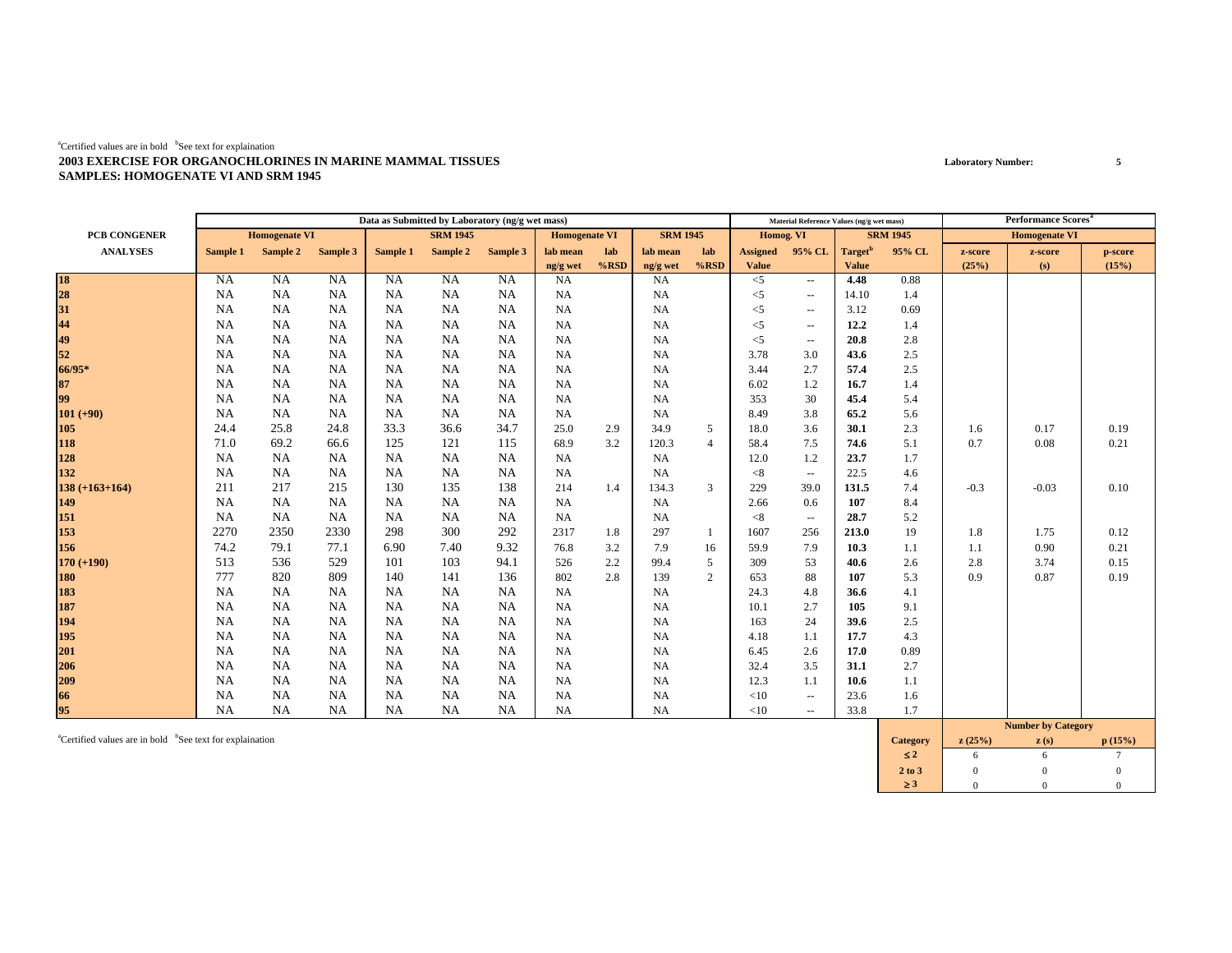#### **2003 EXERCISE FOR ORGANOCHLORINES IN MARINE MAMMAL TISSUESSAMPLES: HOMOGENATE VI AND SRM 1945**

|                           |           |                      |           |           | Data as Submitted by Laboratory (ng/g wet mass) |           |                      |         |                 |         |                 | Material Reference Values (ng/g wet mass) |                     |                 |               | <b>Performance Scores</b> <sup>a</sup> |         |
|---------------------------|-----------|----------------------|-----------|-----------|-------------------------------------------------|-----------|----------------------|---------|-----------------|---------|-----------------|-------------------------------------------|---------------------|-----------------|---------------|----------------------------------------|---------|
| <b>PESTICIDE AND</b>      |           | <b>Homogenate VI</b> |           |           | <b>SRM 1945</b>                                 |           | <b>Homogenate VI</b> |         | <b>SRM 1945</b> |         | Homog. VI       |                                           |                     | <b>SRM 1945</b> |               | <b>Homogenate VI</b>                   |         |
| <b>LIPID ANALYSES</b>     | Sample 1  | Sample 2             | Sample 3  | Sample 1  | Sample 2                                        | Sample 3  | lab mean             | lab     | lab mean        | lab     | <b>Assigned</b> | 95% CL                                    | Target <sup>'</sup> | 95% CL          | z-score       | z-score                                | p-score |
| Date(s) of measurements   |           |                      |           |           |                                                 |           | ng/g wet             | $%$ RSD | ng/g wet        | $%$ RSD | <b>Value</b>    |                                           | <b>Value</b>        |                 | (25%)         | (s)                                    | (15%)   |
| $2,4'$ -DDT               | 14.7      | 24.9                 | 16.9      | 150       | 96.6                                            | 102       | 18.9                 | 29      | 116             | 25      | $<$ 5           | $\overline{\phantom{a}}$                  | 106                 | 14              |               |                                        | 1.91    |
| 4,4'-DDT                  | 14.7      | 26.8                 | 6.53      | 353       | 434                                             | 418       | 16.0                 | 64      | 402             | 11      | 8.83            | 2.2                                       | 245                 | 15              | 3.3           | 0.2                                    | 4.26    |
| $2,4'$ -DDE               | 3.20      | DL                   | DL        | 22.1      | 28.3                                            | 30.4      | 3.20                 |         | 26.9            | 16      | $<$ 5           | $\sim$                                    | 12.3                | 0.87            |               |                                        |         |
| $4,4'$ -DDE               | 85.4      | 106                  | 55.7      | 565       | 488                                             | 489       | 82.2                 | 31      | 514             | 8.6     | 72              | 8.0                                       | 445                 | 37              | 0.5           | 0.001                                  | 2.03    |
| $2,4'$ -DDD               | 5.93      | DL                   | DL        | 35.5      | 28.6                                            | 28.8      | 5.93                 |         | 31.0            | 13      | $<$ 5           | $\overline{\phantom{a}}$                  | 18.1                | 2.8             |               |                                        |         |
| $4,4'$ -DDD               | see notes | see notes            | see notes | see notes | see notes                                       | see notes | see notes            |         | see notes       |         | 3.71            | 1.6                                       | 133                 | 10              |               |                                        |         |
| <b>HCB</b>                | 150       | 199                  | 196       | 38.1      | 38.8                                            | 26.4      | 182                  | 15      | 34.4            | 20      | 242             | 36                                        | 32.9                | 1.7             | $-1.0$        | $-34.8$                                | 1.01    |
| $\alpha$ -HCH             | see notes | see notes            | see notes | see notes | see notes                                       | see notes | see notes            |         | see notes       |         | 65.4            | 11                                        | 16.2                | 3.4             |               |                                        |         |
| $B-HCH$                   | 1060      | 1450                 | 765       | 25.6      | 24.7                                            | 4.35      | 1092                 | 31      | 18.2            | 66      | 1102            | 184                                       | 8.00                | 1.4             | 0.0           | $-0.1$                                 | 2.10    |
| $v$ -HCH                  | 4.11      | 6.85                 | 3.06      | 24.4      | 21.7                                            | 6.31      | 4.67                 | 42      | 17.5            | 56      | $<$ 5           | $\sim$ $\sim$                             | 3.30                | 0.81            |               |                                        | 2.79    |
| <b>Heptachlor Epoxide</b> | 83.4      | 119                  | 42.3      | 7.11      | 19.1                                            | 23.9      | 81.4                 | 47      | 16.7            | 52      | 95.5            | 15                                        | 10.8                | 1.3             | $-0.6$        | $-0.5$                                 | 3.12    |
| <b>Cis-Chlordane</b>      | DL        | DL                   | DL.       | 62.5      | 69.0                                            | 50.2      |                      |         | 60.5            | 16      | 22.1            | 29                                        | 46.9                | 2.8             | $-4.0$        | $-2.2$                                 |         |
| <b>Trans-Chlordane</b>    | 8.43      | 15.9                 | 6.22      | 19.0      | 30.8                                            | 31.9      | 10.2                 | 50      | 27.3            | 26      | 6.02            | 10                                        | 12.1                | 1.4             | 2.8           | 0.3                                    | 3.32    |
| <b>Oxychlordane</b>       | 438       | 618                  | 272       | 23.7      | 25.7                                            | 19.5      | 443                  | 39      | 22.9            | 14      | 534             | 113                                       | 19.8                | 1.9             | $-0.7$        | $-7.0$                                 | 2.61    |
| <b>Cis-Nonachlor</b>      | see notes | see notes            | see notes | see notes | see notes                                       | see notes | see notes            |         | see notes       |         | 5.25            | 0.8                                       | 48.7                | 7.6             |               |                                        | 0.00    |
| <b>Trans-Nonachlor</b>    | 158       | 219                  | 72.4      | 197       | 201                                             | 160       | 150                  | 49      | 186             | 12      | 157             | 19                                        | 231                 | 11              | $-0.2$        | $-0.026$                               | 3.28    |
| <b>Dieldrin</b>           | see notes | see notes            | see notes | see notes | see notes                                       | see notes | see notes            |         | see notes       |         | 214             | 27                                        | 37.5                | 3.9             |               |                                        |         |
| <b>Mirex</b>              | 16.3      | 23.6                 | 6.71      | 62.4      | 52.0                                            | 37.4      | 15.5                 | 55      | 50.6            | 25      | 11.0            | 2.5                                       | 18.9                | 2.8             | 1.6           | 0.4                                    | 3.64    |
|                           |           |                      |           |           |                                                 |           |                      |         |                 |         |                 |                                           |                     |                 |               | <b>Number by Category</b>              |         |
|                           |           |                      |           |           |                                                 |           |                      |         |                 |         |                 |                                           |                     | <b>Category</b> | z(25%)        | $\mathbf{z}(s)$                        | p(15%)  |
|                           |           |                      |           |           |                                                 |           |                      |         |                 |         |                 |                                           |                     | $\leq 2$        |               |                                        | 3       |
|                           |           |                      |           |           |                                                 |           |                      |         |                 |         |                 |                                           |                     | 2 to 3          |               |                                        |         |
|                           |           |                      |           |           |                                                 |           |                      |         |                 |         |                 |                                           |                     | $\geq$ 3        | $\mathcal{L}$ | $\overline{c}$                         | 5       |
|                           |           |                      |           |           |                                                 |           |                      |         |                 |         |                 |                                           |                     |                 | z(25%)        | $\mathbf{z}(s)$                        | p(15%)  |
| Lipid (mass fraction (%)) | 65.4      | 79.8                 | 79.5      | 79.6      | 73.6                                            | 67.8      | 74.9                 | 11.04   | 73.6            | 8.03    | 73.1            | 1.87                                      | 74.3                | 0.45            | 0.1           | 0.9                                    | 0.74    |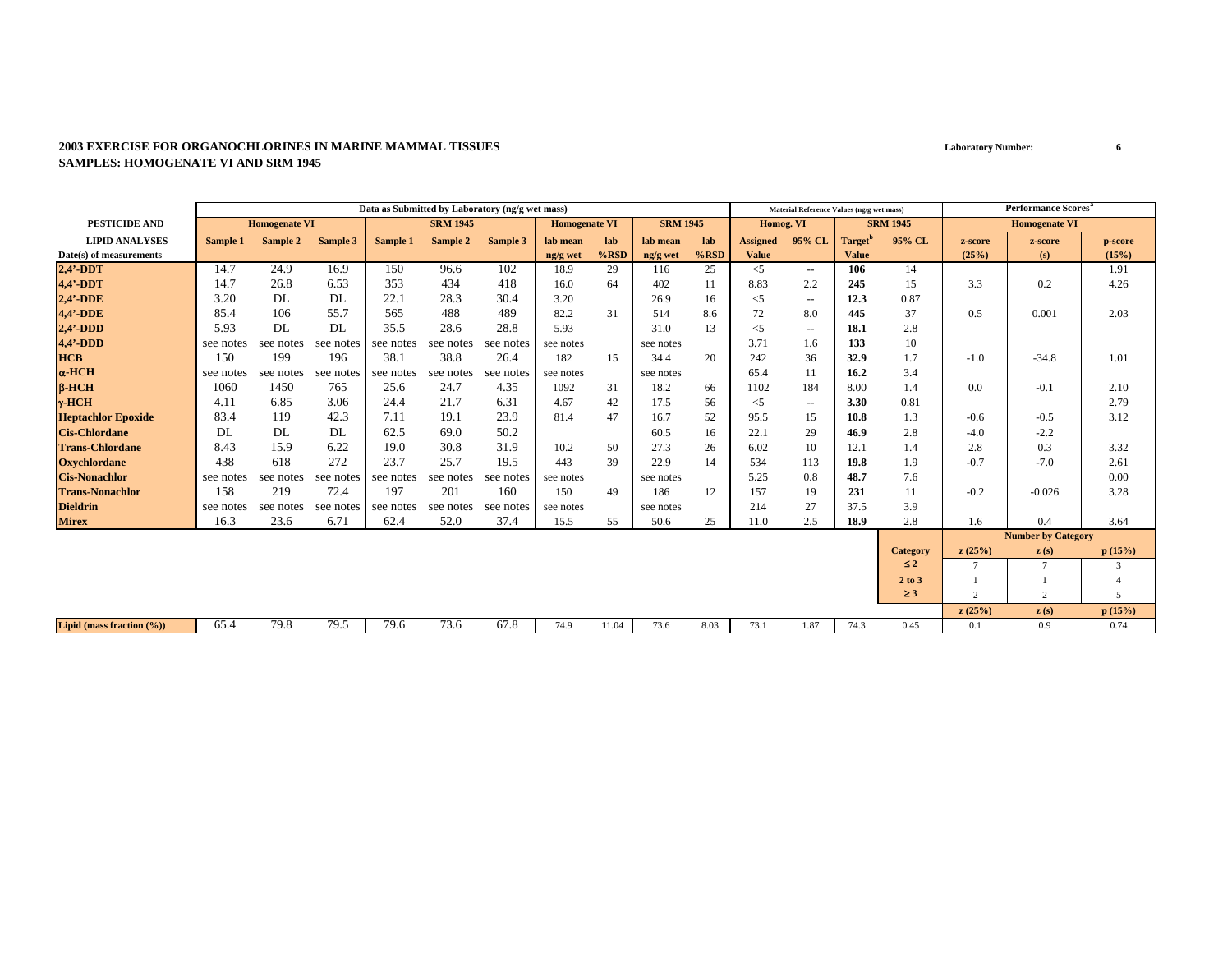#### ${}^{a}$ Certified values are in bold  ${}^{b}$ See text for explaination **2003 EXERCISE FOR ORGANOCHLORINES IN MARINE MAMMAL TISSUESSAMPLES: HOMOGENATE VI AND SRM 1945**

|                     | Data as Submitted by Laboratory (ng/g wet mass) |           |           |                 |           |                      |           |                 | Material Reference Values (ng/g wet mass) |                |                 |                          | <b>Performance Scores</b> <sup>a</sup> |                      |         |                                                     |         |
|---------------------|-------------------------------------------------|-----------|-----------|-----------------|-----------|----------------------|-----------|-----------------|-------------------------------------------|----------------|-----------------|--------------------------|----------------------------------------|----------------------|---------|-----------------------------------------------------|---------|
| <b>PCB CONGENER</b> | <b>Homogenate VI</b>                            |           |           | <b>SRM 1945</b> |           | <b>Homogenate VI</b> |           | <b>SRM 1945</b> |                                           | Homog. VI      |                 | <b>SRM 1945</b>          |                                        | <b>Homogenate VI</b> |         |                                                     |         |
| <b>ANALYSES</b>     | Sample 1                                        | Sample 2  | Sample 3  | Sample 1        | Sample 2  | Sample 3             | lab mean  | lab             | lab mean                                  | lab            | <b>Assigned</b> | 95% CL                   | Target <sup>"</sup>                    | 95% CL               | z-score | z-score                                             | p-score |
|                     |                                                 |           |           |                 |           |                      | ng/g wet  | $%$ RSD         | ng/g wet                                  | $%$ RSD        | <b>Value</b>    |                          | <b>Value</b>                           |                      | (25%)   | (s)                                                 | (15%)   |
| 18<br>28<br>31      | 6.76                                            | 9.81      | 3.35      | DL              | DL        | 9.17                 | 6.64      | 49              | 9.2                                       |                | $<$ 5           | $\sim$ $\sim$            | 4.48                                   | 0.88                 |         |                                                     | 3.25    |
|                     | 2.74                                            | 5.27      | 2.47      | 24.1            | 16.3      | 28.6                 | 3.49      | 44              | 23.0                                      | 27             | $<$ 5           | $\sim$ $\sim$            | 14.10                                  | 1.4                  |         |                                                     | 2.94    |
|                     | DL                                              | DL        | DL        | 13.8            | 14.6      | 16.9                 | DL        |                 | 15.1                                      | 11             | $<$ 5           | $\sim$                   | 3.12                                   | 0.69                 |         |                                                     | 0.00    |
| 44                  | 8.51                                            | 9.33      | 2.89      | 20.6            | 22.2      | 18.9                 | 6.91      | 51              | 20.5                                      | 8.0            | $<$ 5           | $\sim$ $\sim$            | 12.2                                   | 1.4                  |         |                                                     | 3.38    |
| 49                  | 7.48                                            | 6.83      | 6.48      | 5.56            | 11.6      | 24.5                 | 6.93      | $7\phantom{.0}$ | 13.9                                      | 70             | $<$ 5           | $\sim$ $\sim$            | 20.8                                   | 2.8                  |         |                                                     | 0.49    |
| 52                  | 11.3                                            | 14.3      | 6.19      | 51.1            | 44.0      | 37.5                 | 10.6      | 39              | 44.2                                      | 15             | 3.78            | 3.0                      | 43.6                                   | 2.5                  | 7.2     | 0.39                                                | 2.58    |
| 66/95*              | 7.81                                            | 9.93      | 6.67      | 67.8            | 74.0      | 69.7                 | 8.14      | 20              | 70.5                                      | 4.5            | 3.44            | 2.7                      | 57.4                                   | 2.5                  | 5.5     | 0.12                                                | 1.35    |
| 87                  | see notes                                       | see notes | see notes | see notes       | see notes | see notes            | see notes |                 | see notes                                 |                | 6.02            | 1.2                      | 16.7                                   | 1.4                  |         |                                                     |         |
| 99                  | 311                                             | 427       | 377       | 63.8            | 72.0      | 64.6                 | 372       | 16              | 66.8                                      | 6.7            | 353             | 30                       | 45.4                                   | 5.4                  | 0.2     | 0.30                                                | 1.04    |
| $101 (+90)$         | 10.1                                            | 17.1      | 10.3      | 112             | 130       | 119                  | 12.5      | 32              | 120                                       | 7.7            | 8.49            | 3.8                      | 65.2                                   | 5.6                  | 1.9     | 0.04                                                | 2.15    |
| 105                 | 16.5                                            | 22.1      | 17.3      | 46.0            | 66.3      | 65.6                 | 18.6      | 16              | 59.3                                      | 19             | 18.0            | 3.6                      | 30.1                                   | 2.3                  | 0.2     | 0.02                                                | 1.07    |
| 118                 | 62.8                                            | 87.4      | 59.3      | 99.8            | 106       | 98.0                 | 69.8      | 22              | 101                                       | $\overline{4}$ | 58.4            | 7.5                      | 74.6                                   | 5.1                  | 0.8     | 0.09                                                | 1.47    |
| 128                 | 11.9                                            | 15.0      | 11.5      | 37.7            | 52.1      | 35.6                 | 12.8      | 15              | 41.8                                      | 22             | 12.0            | 1.2                      | 23.7                                   | 1.7                  | 0.3     | 0.02                                                | 1.00    |
| 132                 | see notes                                       | see notes | see notes | see notes       | see notes | see notes            | see notes |                 | see notes                                 |                | < 8             | $\overline{\phantom{a}}$ | 22.5                                   | 4.6                  |         |                                                     |         |
| $138 (+163+164)$    | 266                                             | 356       | 342       | 195             | 208       | 187                  | 322       | 15              | 197                                       | 5.4            | 229             | 39.0                     | 131.5                                  | 7.4                  | 1.6     | 0.21                                                | 1.00    |
| 149                 | 3.03                                            | 5.03      | 5.60      | 91.3            | 83.1      | 76.9                 | 4.6       | 30              | 83.8                                      | 8.7            | 2.66            | 0.6                      | 107                                    | 8.4                  | 2.8     | 0.02                                                | 1.98    |
| 151                 | DL                                              | DL        | DL        | 33.4            | 29.8      | 25.3                 | DL        |                 | 29.5                                      | 14             | < 8             | $\sim$ $\sim$            | 28.7                                   | 5.2                  |         |                                                     |         |
| 153                 | 1380                                            | 1880      | 2130      | 246             | 255       | 232                  | 1797      | 21              | 245                                       | 4.7            | 1607            | 256                      | 213.0                                  | 19                   | 0.5     | 0.47                                                | 1.42    |
| 156                 | 72.7                                            | 99.4      | 64.6      | 17.8            | 19.5      | 20.2                 | 78.9      | 23              | 19.1                                      | 6.4            | 59.9            | 7.9                      | 10.3                                   | 1.1                  | 1.3     | 1.01                                                | 1.54    |
| $170 (+190)$        | 524                                             | 463       | 528       | 56.6            | 67.0      | 51.4                 | 505       | $\overline{7}$  | 58.3                                      | 14             | 309             | 53                       | 40.6                                   | 2.6                  | 2.5     | 3.38                                                | 0.48    |
| 180                 | 664                                             | 894       | 972       | 192             | 222       | 186                  | 843       | 19              | 200                                       | 10             | 653             | 88                       | 107                                    | 5.3                  | 1.2     | 1.11                                                | 1.27    |
| 183                 | 27.0                                            | 36.5      | 35.3      | 50.4            | 47.1      | 40.8                 | 33.0      | 16              | 46.1                                      | -11            | 24.3            | 4.8                      | 36.6                                   | 4.1                  | 1.4     | 0.15                                                | 1.05    |
| 187                 | 12.0                                            | 16.2      | 15.6      | 309             | 155       | 132                  | 14.6      | 16              | 199                                       | 48             | 10.1            | 2.7                      | 105                                    | 9.1                  | 1.8     | 0.04                                                | 1.05    |
| 194                 | 190                                             | 259       | 232       | 81.2            | 86.8      | 84.9                 | 227       | 15              | 84.3                                      | 3.4            | 163             | 24                       | 39.6                                   | 2.5                  | 1.6     | 2.08                                                | 1.02    |
| 195                 | 7.27                                            | 6.50      | 5.09      | 54.1            | 36.2      | 32.9                 | 6.29      | 18              | 41.1                                      | 28             | 4.18            | 1.1                      | 17.7                                   | 4.3                  | 2.0     | 0.13                                                | 1.18    |
| 201                 | 10.1                                            | 14.5      | 15.3      | 101             | 83.8      | 79.2                 | 13.3      | 21              | 87.9                                      | 13             | 6.45            | 2.6                      | 17.0                                   | 0.89                 | 4.2     | 0.09                                                | 1.39    |
| 206                 | see notes                                       | see notes | see notes | see notes       | see notes | see notes            | see notes |                 | see notes                                 |                | 32.4            | 3.5                      | 31.1                                   | 2.7                  |         |                                                     | 0.00    |
| 209                 | 37.4                                            | 51.7      | 45.6      | 25.8            | 21.4      | 21.7                 | 44.9      | 16              | 23.0                                      | 11             | 12.3            | 1.1                      | 10.6                                   | 1.1                  | 10.6    | 2.58                                                | 1.07    |
| 66                  | <b>NA</b>                                       | <b>NA</b> | NA        | <b>NA</b>       | NA        | NA                   | <b>NA</b> |                 | <b>NA</b>                                 |                | <10             | $\overline{\phantom{a}}$ | 23.6                                   | 1.6                  |         |                                                     |         |
| 95                  | <b>NA</b>                                       | NA        | NA.       | NA              | <b>NA</b> | NA                   | NA        |                 | NA                                        |                | <10             | $\sim$ $\sim$            | 33.8                                   | 1.7                  |         | $\mathbf{M}$ $\mathbf{I}$ $\mathbf{M}$ $\mathbf{M}$ |         |

<sup>**aCertified values are in bold <sup>b</sup>See text for explaination</sup>** 

|                 | <b>Number by Category</b> |      |        |  |  |  |  |  |
|-----------------|---------------------------|------|--------|--|--|--|--|--|
| <b>Category</b> | z(25%)                    | z(s) | p(15%) |  |  |  |  |  |
| $\leq 2$        |                           | 16   | 20     |  |  |  |  |  |
| 2 to 3          |                           |      |        |  |  |  |  |  |
| >3              |                           |      |        |  |  |  |  |  |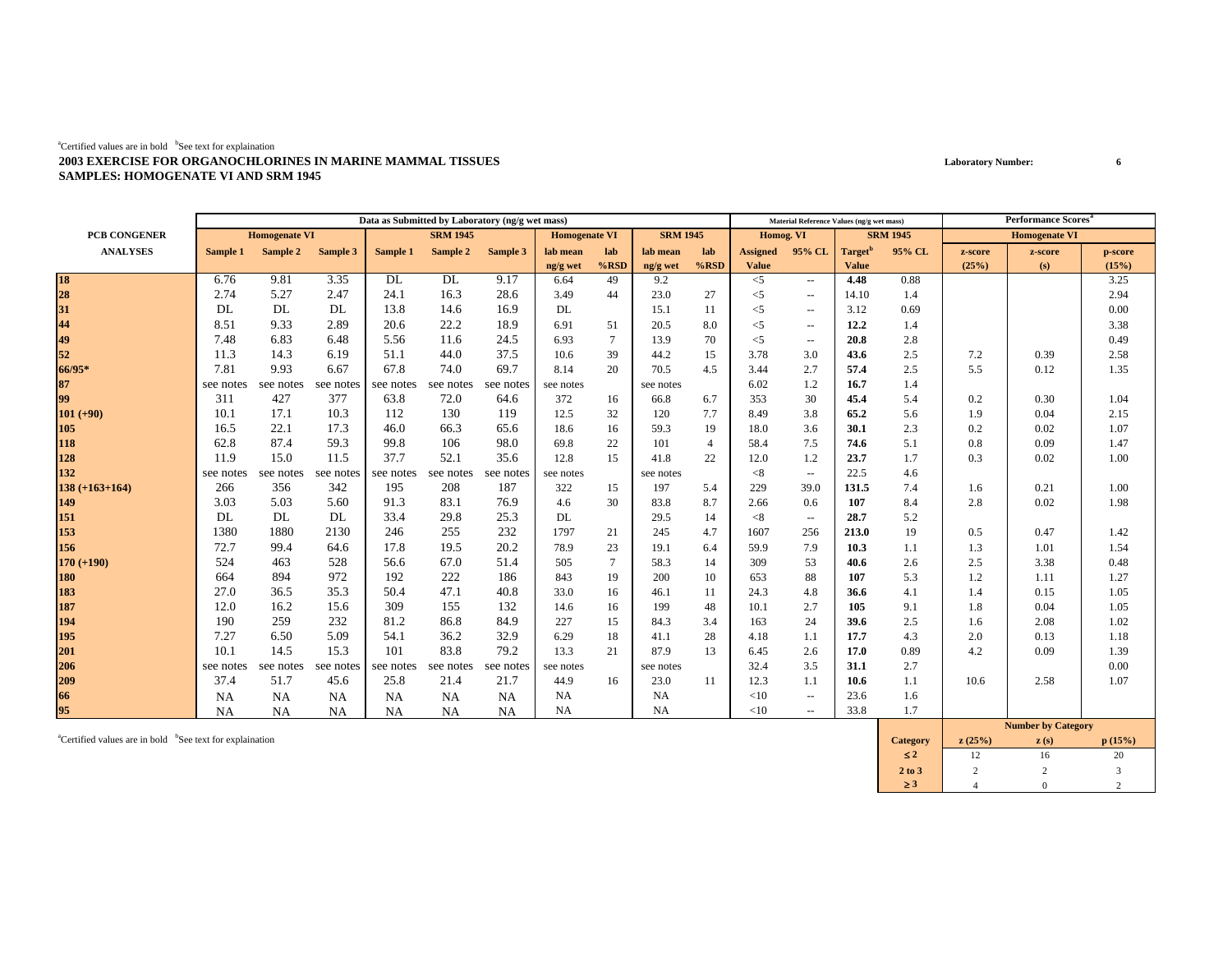|                           | Data as Submitted by Laboratory (ng/g wet mass) |                      |           |          |                 |          |                      |         |                 |         |                 | Material Reference Values (ng/g wet mass) |                     |                 |                          | <b>Performance Scores<sup>a</sup></b> |                |
|---------------------------|-------------------------------------------------|----------------------|-----------|----------|-----------------|----------|----------------------|---------|-----------------|---------|-----------------|-------------------------------------------|---------------------|-----------------|--------------------------|---------------------------------------|----------------|
| <b>PESTICIDE AND</b>      |                                                 | <b>Homogenate VI</b> |           |          | <b>SRM 1945</b> |          | <b>Homogenate VI</b> |         | <b>SRM 1945</b> |         | Homog. VI       |                                           |                     | <b>SRM 1945</b> |                          | <b>Homogenate VI</b>                  |                |
| <b>LIPID ANALYSES</b>     | Sample 1                                        | Sample 2             | Sample 3  | Sample 1 | Sample 2        | Sample 3 | lab mean             | lab     | lab mean        | lab     | <b>Assigned</b> | 95% CL                                    | Target <sup>'</sup> | 95% CL          | z-score                  | z-score                               | p-score        |
|                           |                                                 |                      |           |          |                 |          | ng/g wet             | $%$ RSD | ng/g wet        | $%$ RSD | <b>Value</b>    |                                           | <b>Value</b>        |                 | (25%)                    | (s)                                   | (15%)          |
| $2,4'$ -DDT               | 5.19                                            | 5.90                 | 5.60      | 153      | 156             | 136      | 5.56                 | 6.4     | 148             | 7.0     | $\leq$ 5        | $\overline{\phantom{a}}$                  | 106                 | 14              |                          |                                       | 0.43           |
| $4,4'$ -DDT               | 7.72                                            | 8.61                 | 8.72      | 449      | 460             | 337      | 8.35                 | 6.6     | 415             | 16.4    | 8.83            | 2.2                                       | 245                 | 15              | $-0.2$                   | $-0.01$                               | 0.44           |
| $2,4'$ -DDE               | <b>ND</b>                                       | ND                   | ND        | 14.7     | 13.0            | 12.3     | ND                   |         | 13.3            | 9.5     | $<$ 5           | $\sim$                                    | 12.3                | 0.87            |                          |                                       |                |
| 4,4'-DDE                  | 152                                             | 167                  | 159       | 829      | 792             | 712      | 159                  | 4.8     | 778             | 7.7     | 72.3            | 8.0                                       | 445                 | 37              | 4.8                      | 0.01                                  | 0.32           |
| $2,4'$ -DDD               | <b>ND</b>                                       | ND                   | <b>ND</b> | 33.7     | 30.3            | 28.0     | ND                   |         | 30.7            | 9.4     | $<$ 5           | $\sim$                                    | 18.1                | 2.8             |                          |                                       |                |
| $4,4'$ -DDD               | 3.52                                            | 3.60                 | 3.75      | 177      | 226             | 190      | 3.62                 | 3.2     | 198             | 13      | 3.71            | 1.6                                       | 133                 | 10              | $-0.1$                   | $-0.0003$                             | 0.21           |
| <b>HCB</b>                | 400                                             | 418                  | 478       | 44.6     | 45.9            | 41.8     | 432                  | 9.4     | 44.1            | 4.8     | 242             | 36                                        | 32.9                | 1.7             | 3.2                      | 110.4                                 | 0.63           |
| a-HCH                     | 105                                             | 97                   | 124       | 21.8     | 20.4            | 18.1     | 109                  | 13      | 20.1            | 9.3     | 65.4            | 11                                        | 16.2                | 3.4             | 2.6                      | 24.7                                  | 0.83           |
| <b>b-HCH</b>              | 1865                                            | 2019                 | 2007      | 2.01     | 3.26            | 1.42     | 1964                 | 4.4     | 2.23            | 42      | 1102            | 184                                       | 8.00                | 1.4             | 3.1                      | 11.5                                  | 0.29           |
| g-HCH                     | 2.72                                            | 2.83                 | 3.01      | 3.655    | 3.639           | 3.149    | 2.86                 | 5.2     | 3.48            | 8.3     | $<$ 5           | $\sim$                                    | 3.30                | 0.81            |                          |                                       | 0.34           |
| <b>Heptachlor Epoxide</b> | 144                                             | 143                  | 143       | 15.2     | 15.8            | 14.2     | 143                  | 0.4     | 15.1            | 5.2     | 95.5            | 15                                        | 10.8                | 1.3             | 2.0                      | 1.5                                   | 0.02           |
| <b>Cis-Chlordane</b>      | <b>ND</b>                                       | ND                   | <b>ND</b> | 81.4     | 79.8            | 69.0     | ND                   |         | 76.7            | 8.8     | 22.1            | 29                                        | 46.9                | 2.8             |                          |                                       |                |
| <b>Trans-Chlordane</b>    | 5.19                                            | 6.52                 | 7.00      | 20.7     | 21.9            | 19.5     | 6.24                 | 15.0    | 20.7            | 5.9     | 6.02            | 10                                        | 12.2                | 1.4             | 0.1                      | 0.0                                   | 1.00           |
| <b>Oxychlordane</b>       | 618                                             | 675                  | 676       | 25.4     | 24.8            | 21.6     | 656                  | 5.1     | 24.0            | 8.6     | 534             | 113                                       | 19.8                | 1.9             | 0.9                      | 9.4                                   | 0.34           |
| <b>Cis-Nonachlor</b>      | 7.40                                            | 7.14                 | 8.40      | 57.6     | 57.8            | 48.7     | 7.65                 | 8.7     | 54.7            | 9.5     | 5.25            | 0.8                                       | 48.7                | 7.6             | 1.8                      | 0.1                                   | 0.58           |
| <b>Trans-Nonachlor</b>    | 298                                             | 309                  | 346       | 307      | 316             | 268      | 318                  | 8.0     | 297             | 8.7     | 157             | 19                                        | 231                 | 11              | 4.1                      | 0.6                                   | 0.53           |
| <b>Dieldrin</b>           | 271                                             | 295                  | 307       | 52.9     | 55.7            | 49.3     | 291                  | 6.3     | 52.6            | 6.0     | 214             | 27                                        | 37.5                | 3.9             | 1.4                      | 0.8                                   | 0.42           |
| <b>Mirex</b>              | 152                                             | 146                  | 168       | 34.7     | 34.1            | 24.0     | 155                  | 7.5     | 30.9            | 19.5    | 11.0            | 2.5                                       | 18.9                | 2.8             | 52.5                     | 11.9                                  | 0.50           |
|                           |                                                 |                      |           |          |                 |          |                      |         |                 |         |                 |                                           |                     |                 |                          | <b>Number by Category</b>             |                |
|                           |                                                 |                      |           |          |                 |          |                      |         |                 |         |                 |                                           |                     | <b>Category</b> | z(25%)                   | $\mathbf{z}(s)$                       | p(15%)         |
|                           |                                                 |                      |           |          |                 |          |                      |         |                 |         |                 |                                           |                     | $\leq 2$        | 6                        | 8                                     | 15             |
|                           |                                                 |                      |           |          |                 |          |                      |         |                 |         |                 |                                           |                     | 2 to 3          | $\overline{2}$           | $\Omega$                              | $\Omega$       |
|                           |                                                 |                      |           |          |                 |          |                      |         |                 |         |                 |                                           |                     | $\geq$ 3        | $\overline{\phantom{0}}$ | 5                                     | $\overline{0}$ |
|                           |                                                 |                      |           |          |                 |          |                      |         |                 |         |                 |                                           |                     |                 | z(25%)                   | $\mathbf{z}(s)$                       | p(15%)         |
| Lipid (mass fraction (%)) | 71.7                                            | 69.3                 | 73.9      | 74.0     | 66.9            | 69.3     | 71.6                 | 3.21    | 70.1            | 5.15    | 73.1            | 1.87                                      | 74.3                | 0.45            | $-0.1$                   | $-0.7$                                | 0.21           |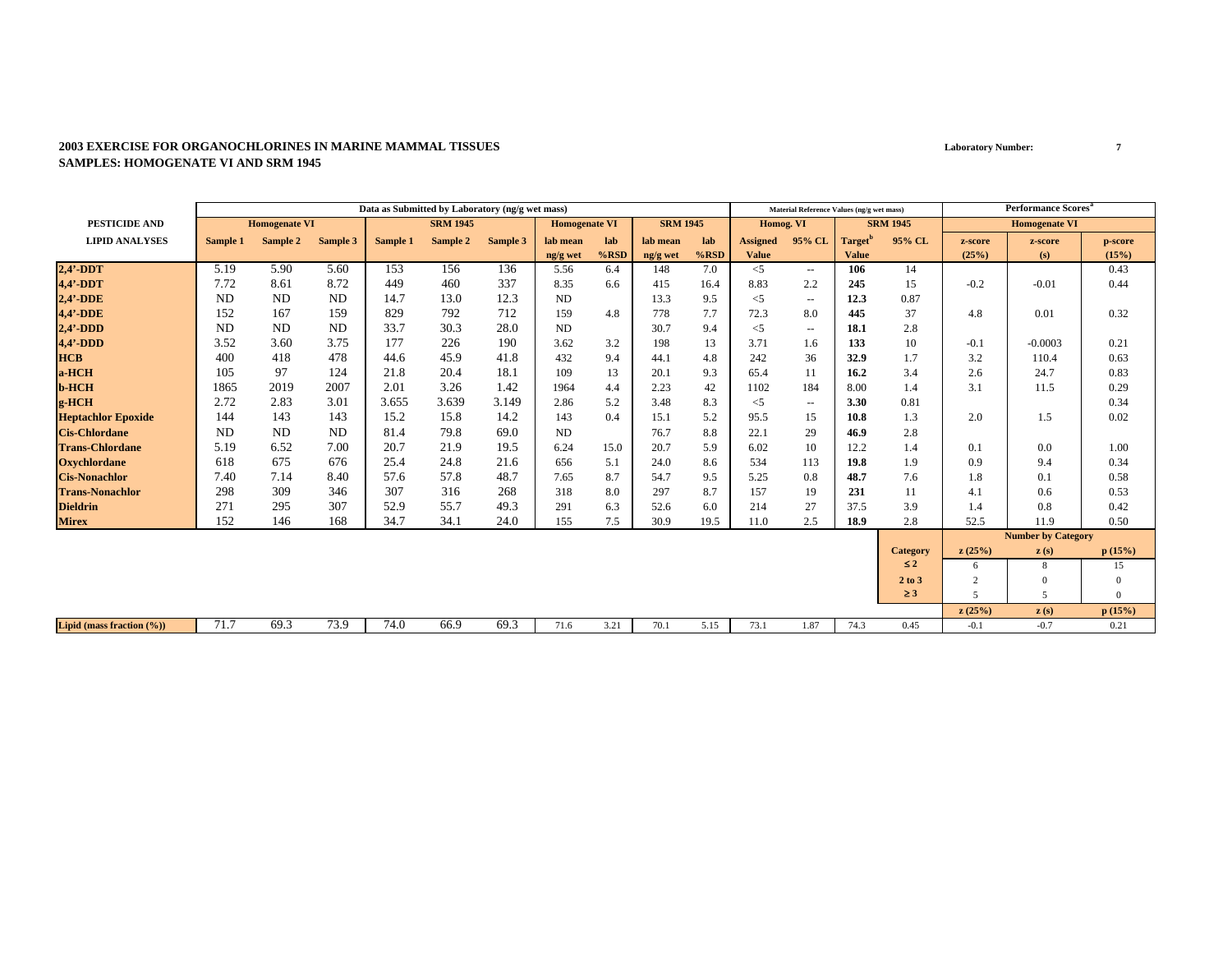|                      |           |                                                   |           | Data as Submitted by Laboratory (ng/g wet mass) |                 |           |                      |         |                 |                 |                 | Material Reference Values (ng/g wet mass) |                     |                 |         | <b>Performance Scores</b> <sup>a</sup> |         |
|----------------------|-----------|---------------------------------------------------|-----------|-------------------------------------------------|-----------------|-----------|----------------------|---------|-----------------|-----------------|-----------------|-------------------------------------------|---------------------|-----------------|---------|----------------------------------------|---------|
| PCB CONGENER         |           | <b>Homogenate VI</b>                              |           |                                                 | <b>SRM 1945</b> |           | <b>Homogenate VI</b> |         | <b>SRM 1945</b> |                 | Homog. VI       |                                           |                     | <b>SRM 1945</b> |         | <b>Homogenate VI</b>                   |         |
| <b>ANALYSES</b>      | Sample 1  | Sample 2                                          | Sample 3  | Sample 1                                        | Sample 2        | Sample 3  | lab mean             | lab     | lab mean        | lab             | <b>Assigned</b> | 95% CL                                    | Target <sup>"</sup> | 95% CL          | z-score | z-score                                | p-score |
|                      |           |                                                   |           |                                                 |                 |           | ng/g wet             | $%$ RSD | ng/g wet        | $%$ RSD         | <b>Value</b>    |                                           | <b>Value</b>        |                 | (25%)   | (s)                                    | (15%)   |
| 18<br>28<br>31<br>44 | ND        | ND                                                | ND        | 4.30                                            | 3.25            | 1.71      | <b>ND</b>            |         | 3.09            | 42              | $<$ 5           | $\sim$                                    | 4.48                | 0.88            |         |                                        | 0.00    |
|                      | 7.15      | 10.6                                              | 7.71      | 15.9                                            | 16.3            | 13.2      | 8.50                 | 22      | 15.1            | 11              | $<$ 5           | $\overline{\phantom{a}}$                  | 14.10               | 1.4             |         |                                        | 1.47    |
|                      | <b>ND</b> | <b>ND</b>                                         | ND        | <b>ND</b>                                       | N <sub>D</sub>  | ND        | ND                   |         | <b>ND</b>       |                 | $<$ 5           | $\sim$                                    | 3.12                | 0.69            |         |                                        |         |
|                      | 5.93      | 4.91                                              | 6.08      | 13.4                                            | 9.62            | 10.8      | 5.64                 | 11      | 11.3            | 17              | $<$ 5           | $\sim$                                    | 12.2                | 1.4             |         |                                        | 0.75    |
| 49                   | 11.6      | 10.3                                              | 5.41      | 35.1                                            | 41.0            | 31.3      | 9.13                 | 36      | 35.8            | 14              | $<$ 5           | $\overline{\phantom{a}}$                  | 20.8                | 2.8             |         |                                        | 2.40    |
| 52                   | 9.18      | 11.9                                              | 9.39      | 55.8                                            | 58.9            | 52.6      | 10.2                 | 15      | 55.8            | 5.6             | 3.78            | 3.0                                       | 43.6                | 2.5             | 6.8     | 0.37                                   | 0.99    |
| 66/95*               | 13.6      | 16.6                                              | 11.1      | 91.2                                            | 88.1            | 81.7      | 13.8                 | 20      | 87.0            | 5.6             | 3.44            | 2.7                                       | 57.4                | 2.5             | 12.0    | 0.26                                   | 1.32    |
| 87                   | <b>ND</b> | <b>ND</b>                                         | ND        | 34.9                                            | 35.8            | 30.7      | ND                   |         | 33.8            | 8.0             | 6.02            | 1.2                                       | 16.7                | 1.4             |         |                                        | 0.00    |
| 99                   | 434       | 489                                               | 475       | 70.2                                            | 69.7            | 64.0      | 466                  | 6.1     | 68.0            | 5.1             | 353             | 30                                        | 45.4                | 5.4             | 1.3     | 1.75                                   | 0.41    |
| $101 (+90)$          | 26.0      | 29.3                                              | 28.5      | 98.3                                            | 97.5            | 89.6      | 27.9                 | 6.1     | 95.2            | 5.1             | 8.49            | 3.8                                       | 65.2                | 5.6             | 9.2     | 0.18                                   | 0.41    |
| 105                  | 33.5      | 39.7                                              | 33.3      | 32.7                                            | 37.9            | 17.5      | 35.5                 | 10      | 29.3            | 36              | 18.0            | 3.6                                       | 30.1                | 2.3             | 3.9     | 0.42                                   | 0.68    |
| 118                  | 96.0      | 103                                               | 104       | 179                                             | 186             | 105       | 101                  | 4.4     | 157             | 29              | 58.4            | 7.5                                       | 74.6                | 5.1             | 2.9     | 0.34                                   | 0.29    |
| 128                  | 16.0      | 18.6                                              | 15.7      | 28.7                                            | 32.1            | 10.7      | 16.8                 | 10      | 23.8            | 48              | 12.0            | 1.2                                       | 23.7                | 1.7             | 1.6     | 0.10                                   | 0.64    |
| 132                  | <b>ND</b> | <b>ND</b>                                         | ND.       | 31.5                                            | 34.2            | 16.5      | ND                   |         | 27.4            | 35              | < 8             | $\overline{\phantom{a}}$                  | 22.5                | 4.6             |         |                                        | 0.00    |
| $138 (+163+164)$     | 503       | 579                                               | 537       | 290                                             | 311             | 219       | 540                  | 7.0     | 273             | 18              | 229             | 39.0                                      | 131.5               | 7.4             | 5.4     | 0.71                                   | 0.47    |
| 149                  | 245       | 273                                               | 264       | 156                                             | 155             | 101       | 261                  | 5.6     | 137             | 23              | 2.66            | 0.6                                       | 107                 | 8.4             | 388     | 3.02                                   | 0.38    |
| 151                  | <b>ND</b> | <b>ND</b>                                         | ND        | 59.0                                            | 80.8            | 47.3      | ND                   |         | 62.4            | 27              | < 8             | $\sim$                                    | 28.7                | 5.2             |         |                                        | 0.00    |
| 153                  | 3603      | 3897                                              | 4332      | 370                                             | 378             | 278       | 3944                 | 9.3     | 342             | 16              | 1607            | 256                                       | 213.0               | 19              | 5.8     | 5.76                                   | 0.62    |
| 156                  | 73.3      | 86.3                                              | 78.1      | 17.5                                            | 18.3            | 13.7      | 79.2                 | 8.3     | 16.5            | 15              | 59.9            | 7.9                                       | 10.3                | 1.1             | 1.3     | 1.03                                   | 0.55    |
| $170 (+190)$         | 445       | 476                                               | 515       | 71.8                                            | 80.5            | 66.9      | 479                  | 7.3     | 73.0            | 9.4             | 309             | 53                                        | 40.6                | 2.6             | 2.2     | 2.93                                   | 0.49    |
| 180                  | 1380      | 1476                                              | 1597      | 222                                             | 249             | 207       | 1484                 | 7.3     | 226             | 9.4             | 653             | 88                                        | 107                 | 5.3             | 5.1     | 4.85                                   | 0.49    |
| 183                  | 46.9      | 52.2                                              | 51.7      | 81.9                                            | 85.9            | 76.2      | 50.3                 | 5.9     | 81.3            | 6.0             | 24.3            | 4.8                                       | 36.6                | 4.1             | 4.3     | 0.46                                   | 0.39    |
| 187                  | 8.50      | 9.51                                              | 8.84      | 118                                             | 127             | 108       | 8.95                 | 5.7     | 117.7           | 7.8             | 10.1            | 2.7                                       | 105                 | 9.1             | $-0.5$  | $-0.01$                                | 0.38    |
| 194                  | 279       | 323                                               | 301       | 87.1                                            | 101             | 68.6      | 301                  | 7.2     | 85.5            | 19              | 163             | 24                                        | 39.6                | 2.5             | 3.4     | 4.49                                   | 0.48    |
| 195                  | 6.72      | 8.65                                              | 6.49      | 19.6                                            | 21.9            | 10.8      | 7.29                 | 16      | 17.4            | 33              | 4.18            | 1.1                                       | 17.7                | 4.3             | 3.0     | 0.20                                   | 1.08    |
| 201                  | 81.4      | 94.6                                              | 84.7      | 24.1                                            | 26.8            | 23.5      | 86.9                 | 7.9     | 24.8            | $7\phantom{.0}$ | 6.45            | 2.6                                       | 17.0                | 0.89            | 49.9    | 1.02                                   | 0.53    |
| 206                  | 65.0      | 74.0                                              | 67.5      | 85.0                                            | 92.1            | 62.6      | 68.8                 | 6.8     | 79.9            | 19              | 32.4            | 3.5                                       | 31.1                | 2.7             | 4.5     | 2.66                                   | 0.45    |
| 209                  | 25.8      | 28.9                                              | 28.5      | 32.4                                            | 35.1            | 26.9      | 27.8                 | 6.2     | 31.5            | 13              | 12.3            | 1.1                                       | 10.6                | 1.1             | 5.0     | 1.22                                   | 0.41    |
| 66                   | see above | see above                                         | see above | see above                                       | see above       | see above | see above            |         | see above       |                 | <10             | $\sim$                                    | 23.6                | 1.6             |         |                                        |         |
| 95                   | see above | see above see above see above see above see above |           |                                                 |                 |           | see above            |         | see above       |                 | $<$ 10          | $\sim$ $\sim$                             | 33.8                | 1.7             |         |                                        |         |
|                      |           |                                                   |           |                                                 |                 |           |                      |         |                 |                 |                 |                                           |                     |                 |         | Number by Category                     |         |

<sup>**aCertified values are in bold <sup>b</sup>See text for explaination</sup>** 

|                 |        | <b>Number by Category</b> |        |
|-----------------|--------|---------------------------|--------|
| <b>Category</b> | z(25%) | z(s)                      | p(15%) |
| $\leq 2$        |        | 14                        | 26     |
| 2 to 3          |        |                           |        |
| $\geq 3$        |        |                           |        |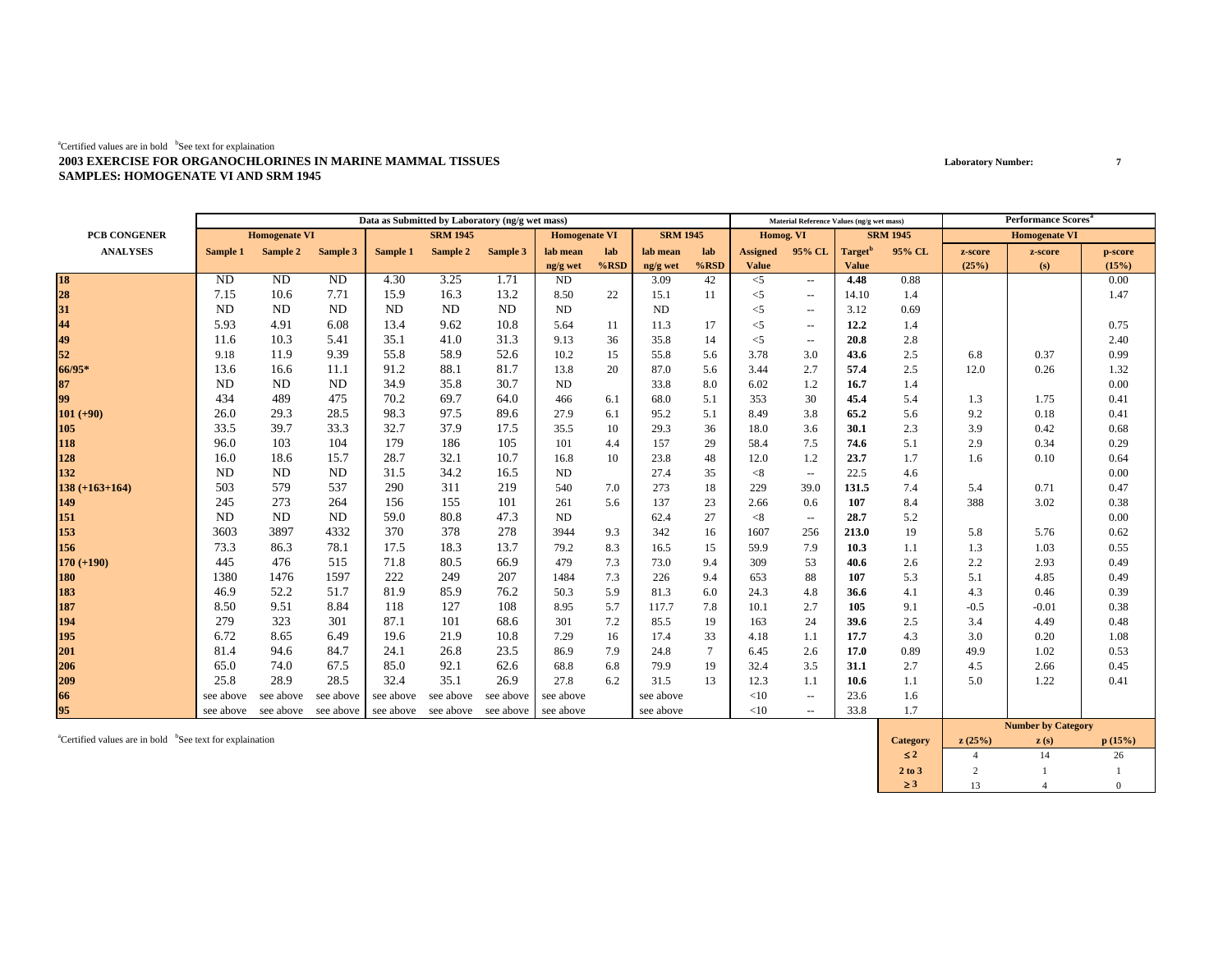|                               | Data as Submitted by Laboratory (ng/g wet mass) |                      |          |          |                 |          |                      |         |                 |         |                 | Material Reference Values (ng/g wet mass) |                     |                 |                | <b>Performance Scores</b> <sup>a</sup> |          |
|-------------------------------|-------------------------------------------------|----------------------|----------|----------|-----------------|----------|----------------------|---------|-----------------|---------|-----------------|-------------------------------------------|---------------------|-----------------|----------------|----------------------------------------|----------|
| <b>PESTICIDE AND</b>          |                                                 | <b>Homogenate VI</b> |          |          | <b>SRM 1945</b> |          | <b>Homogenate VI</b> |         | <b>SRM 1945</b> |         | Homog. VI       |                                           |                     | <b>SRM 1945</b> |                | <b>Homogenate VI</b>                   |          |
| <b>LIPID ANALYSES</b>         | Sample 1                                        | Sample 2             | Sample 3 | Sample 1 | Sample 2        | Sample 3 | lab mean             | lab     | lab mean        | lab     | <b>Assigned</b> | 95% CL                                    | Target <sup>'</sup> | 95% CL          | z-score        | z-score                                | p-score  |
| Date(s) of measurements       |                                                 |                      |          |          |                 |          | ng/g wet             | $%$ RSD | ng/g wet        | $%$ RSD | <b>Value</b>    |                                           | <b>Value</b>        |                 | (25%)          | (s)                                    | (15%)    |
| $2,4'$ -DDT                   | 2.44                                            | 4.17                 | 2.15     | 91.9     | 92.6            | 93.5     | 2.92                 | 37      | 92.6            | 0.9     | $\leq$ 5        | $\overline{\phantom{a}}$                  | 106                 | 14              |                |                                        | 2.50     |
| 4,4'-DDT                      | 5.80                                            | 8.82                 | 5.73     | 219      | 216             | 213      | 6.79                 | 26      | 216             | 1.4     | 8.83            | 2.2                                       | 245                 | 15              | $-0.9$         | $-0.050$                               | 1.73     |
| $2,4'$ -DDE                   | 0.165                                           | 0.151                | 0.115    | 13.6     | 12.5            | 13.4     | 0.144                | 18      | 13.1            | 4.5     | $<$ 5           | $\sim$ $\sim$                             | 12.3                | 0.87            |                |                                        | 1.20     |
| <b>4,4'-DDE</b>               | 86.4                                            | 95.4                 | 78.2     | 527      | 525             | 537      | 86.6                 | 9.9     | 530             | 1.1     | 72.3            | 8.0                                       | 445                 | 37              | 0.8            | 0.001                                  | 0.66     |
| $2,4'$ -DDD                   | 0.233                                           | 0.230                | 0.285    | 17.1     | 14.0            | 16.4     | 0.249                | 12      | 15.8            | 10      | $<$ 5           | $\sim$                                    | 18.1                | 2.8             |                |                                        | 0.83     |
| $4,4'$ -DDD                   | 1.72                                            | 2.35                 | 2.31     | 82.6     | 81.3            | 91.6     | 2.13                 | 16      | 85.2            | 6.6     | 3.71            | 1.6                                       | 133                 | 10              | $-1.7$         | 0.0                                    | 1.10     |
| <b>HCB</b>                    | 297                                             | 316                  | 273      | 26.2     | 26.7            | 25.9     | 295                  | 7.3     | 26.3            | 1.5     | 242             | 36                                        | 32.9                | 1.7             | 0.9            | 31.2                                   | 0.49     |
| a-HCH                         | 112                                             | 129                  | 119      | 21.8     | 22.7            | 24.6     | 120                  | 6.9     | 23.0            | 6.4     | 65.4            | 11                                        | 16.2                | 3.4             | 3.3            | 31.2                                   | 0.46     |
| <b>b-HCH</b>                  | 2900                                            | 3238                 | 2615     | 4.36     | 2.81            | 2.51     | 2918                 | 11      | 3.23            | 31      | 1102            | 184                                       | 8.00                | 1.4             | 6.6            | 24.1                                   | 0.71     |
| g-HCH                         | 1.90                                            | <b>NA</b>            | 1.72     | 3.11     | 3.79            | 4.15     | 1.81                 | 7.1     | 3.68            | 14      | $<$ 5           | $\sim$                                    | 3.30                | 0.81            |                |                                        | 0.47     |
| <b>Heptachlor Epoxide</b>     | 134                                             | 138                  | 167      | 20.3     | 16.6            | 13.7     | 146                  | 12      | 16.9            | 20      | 95.5            | 15                                        | 10.8                | 1.3             | 2.1            | 1.6                                    | 0.82     |
| <b>Cis-Chlordane</b>          | 92.0                                            | 101                  | 95.4     | 125      | 106             | 87.2     | 96.3                 | 4.9     | 106             | 18      | 22.1            | 29                                        | 46.9                | 2.8             | 13.4           | 7.4                                    | 0.33     |
| <b>Trans-Chlordane</b>        | 9.60                                            | 9.76                 | 8.54     | 20.9     | 16.7            | 14.2     | 9.30                 | 7.1     | 17.3            | 20      | 6.02            | 10                                        | 12.1                | 1.4             | 2.2            | 0.2                                    | 0.47     |
| <b>Oxychlordane</b>           | 665                                             | 708                  | 786      | 34.6     | 26.9            | 22.4     | 720                  | 8.5     | 28.0            | 22      | 534             | 113                                       | 19.8                | 1.9             | 1.4            | 14.3                                   | 0.57     |
| <b>Cis-Nonachlor</b>          | 5.17                                            | 8.08                 | 7.68     | 78.9     | 70.3            | 56.7     | 6.98                 | 23      | 68.7            | 16      | 5.25            | 0.8                                       | 48.7                | 7.6             | 1.3            | 0.1                                    | 1.51     |
| <b>Trans-Nonachlor</b>        | 212                                             | 223                  | 208      | 292      | 245             | 213      | 214                  | 3.6     | 250             | 16      | 157             | 19                                        | 231                 | 11              | 1.4            | 0.2                                    | 0.24     |
| <b>Dieldrin</b>               | 165                                             | 183                  | 183      | 47.8     | 38.6            | 32.0     | 177                  | 5.8     | 39.4            | 20      | 214             | 27                                        | 37.5                | 3.9             | $-0.7$         | $-0.4$                                 | 0.39     |
| <b>Mirex</b>                  | 6.34                                            | 9.48                 | 10.5     | 33.7     | 30.6            | 25.5     | 8.79                 | 25      | 29.9            | 14      | 11.0            | 2.5                                       | 18.9                | 2.8             | $-0.8$         | $-0.2$                                 | 1.66     |
|                               |                                                 |                      |          |          |                 |          |                      |         |                 |         |                 |                                           |                     |                 |                | <b>Number by Category</b>              |          |
|                               |                                                 |                      |          |          |                 |          |                      |         |                 |         |                 |                                           |                     | <b>Category</b> | z(25%)         | $\mathbf{z}(s)$                        | p(15%)   |
|                               |                                                 |                      |          |          |                 |          |                      |         |                 |         |                 |                                           |                     | $\leq 2$        | 9              | 9                                      | 17       |
|                               |                                                 |                      |          |          |                 |          |                      |         |                 |         |                 |                                           |                     | 2 to 3          | $\overline{2}$ | $\Omega$                               |          |
|                               |                                                 |                      |          |          |                 |          |                      |         |                 |         |                 |                                           |                     | $\geq 3$        | $\mathcal{R}$  | $\sim$                                 | $\Omega$ |
|                               |                                                 |                      |          |          |                 |          |                      |         |                 |         |                 |                                           |                     |                 | z(25%)         | z(s)                                   | p(15%)   |
| Lipid (mass fraction $(\%)$ ) | 72.5                                            | 71.9                 | 72.3     | 71.4     | 72.1            | 71.4     | 72.2                 | 0.46    | 71.6            | 0.59    | 73.1            | 1.87                                      | 74.3                | 0.45            | 0.0            | $-0.4$                                 | 0.03     |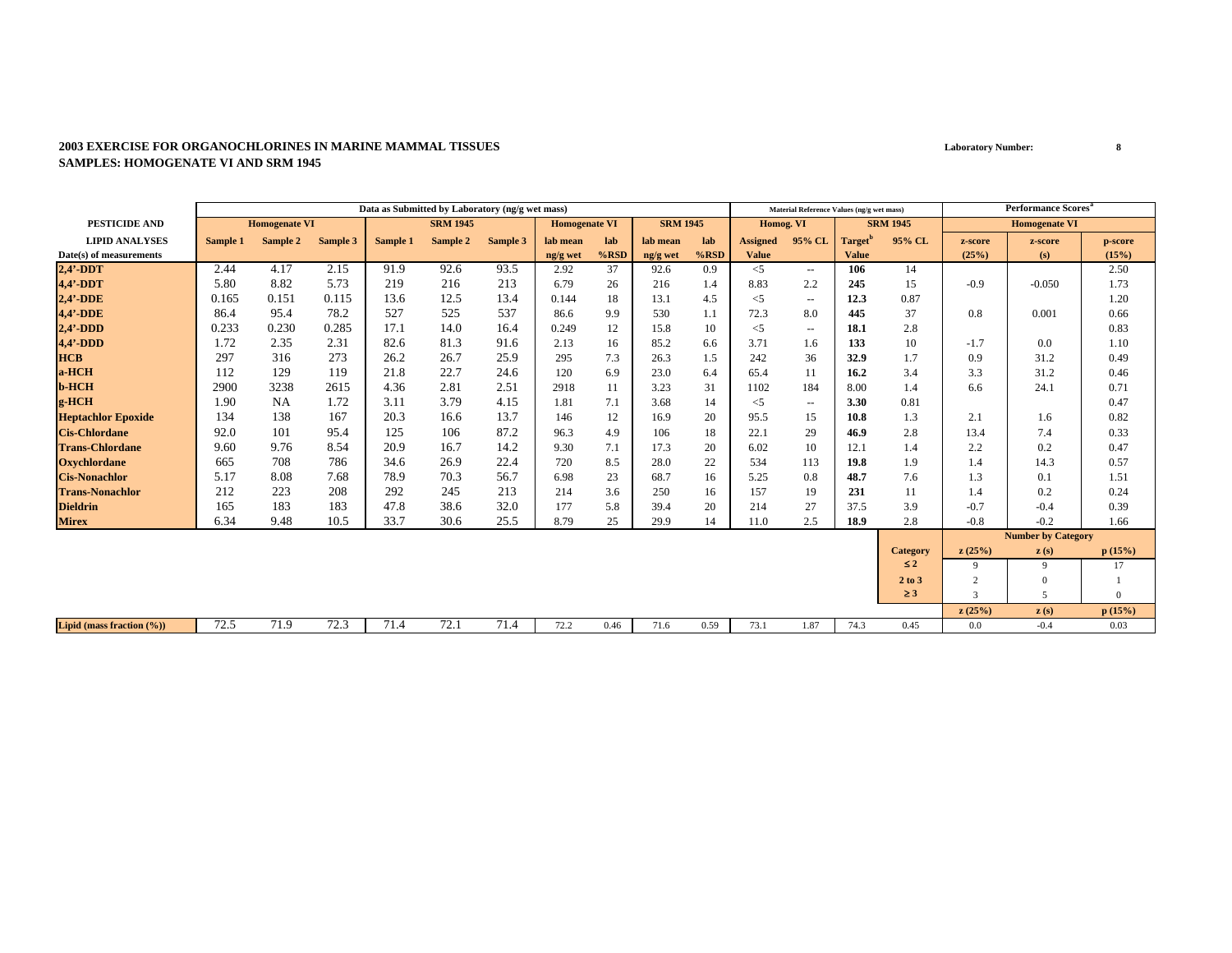|                    |           |                      |           |           | Data as Submitted by Laboratory (ng/g wet mass) |           |                      |         |                 |         |                 | Material Reference Values (ng/g wet mass) |                     |                 |         | <b>Performance Scores</b> <sup>a</sup> |         |
|--------------------|-----------|----------------------|-----------|-----------|-------------------------------------------------|-----------|----------------------|---------|-----------------|---------|-----------------|-------------------------------------------|---------------------|-----------------|---------|----------------------------------------|---------|
| PCB CONGENER       |           | <b>Homogenate VI</b> |           |           | <b>SRM 1945</b>                                 |           | <b>Homogenate VI</b> |         | <b>SRM 1945</b> |         | Homog. VI       |                                           |                     | <b>SRM 1945</b> |         | <b>Homogenate VI</b>                   |         |
| <b>ANALYSES</b>    | Sample 1  | Sample 2             | Sample 3  | Sample 1  | Sample 2                                        | Sample 3  | lab mean             | lab     | lab mean        | lab     | <b>Assigned</b> | 95% CL                                    | Target <sup>t</sup> | 95% CL          | z-score | z-score                                | p-score |
|                    |           |                      |           |           |                                                 |           | ng/g wet             | $%$ RSD | ng/g wet        | $%$ RSD | <b>Value</b>    |                                           | <b>Value</b>        |                 | (25%)   | (s)                                    | (15%)   |
| 18<br>28           | DL        | DL                   | 0.1       | 2.30      | 1.64                                            | 1.72      | DL                   |         | 1.89            | 19      | $<$ 5           | $\sim$ $\sim$                             | 4.48                | 0.88            |         |                                        |         |
|                    | 0.336     | 0.248                | 0.257     | 9.33      | 8.78                                            | 9.24      | 0.280                | 17      | 9.1             | 3.3     | $<$ 5           | $\sim$ $\sim$                             | 14.10               | 1.4             |         |                                        | 1.15    |
| 31                 | 0.186     | 0.158                | 0.084     | 2.82      | 2.37                                            | 2.26      | 0.143                | 37      | 2.5             | 12      | $<$ 5           | $\sim$ $\sim$                             | 3.12                | 0.69            |         |                                        | 2.46    |
| 44                 | 0.279     | 0.216                | 0.209     | 12.2      | 12.45                                           | 12.1      | 0.235                | 16      | 12.2            | 1.5     | $<$ 5           | $\sim$ $\sim$                             | 12.2                | 1.4             |         |                                        | 1.10    |
| 49                 | 0.763     | 0.725                | 0.647     | 17.0      | 16.0                                            | 15.8      | 0.712                | 8.3     | 16.3            | 3.8     | $<$ 5           | $\overline{\phantom{a}}$                  | 20.8                | 2.8             |         |                                        | 0.55    |
| 52                 | 1.77      | 1.76                 | 1.65      | 38.6      | 36.9                                            | 36.5      | 1.73                 | 4.1     | 37.3            | 3.0     | 3.78            | 3.0                                       | 43.6                | 2.5             | $-2.2$  | $-0.12$                                | 0.27    |
| 66/95*             | <b>NA</b> | <b>NA</b>            | <b>NA</b> | <b>NA</b> | NA                                              | <b>NA</b> | <b>NA</b>            |         | NA              |         | 3.44            | 2.7                                       | 57.4                | 2.5             |         |                                        | 0.00    |
| 87                 | 5.40      | 6.83                 | 6.05      | 23.0      | 24.8                                            | 23.2      | 6.09                 | 12      | 23.6            | 4.3     | 6.02            | 1.2                                       | 16.7                | 1.4             | 0.047   | 0.002                                  | 0.78    |
| 99                 | 386       | 410                  | 395       | 60.8      | 63.6                                            | 59.4      | 397                  | 3.0     | 61.3            | 3.5     | 353             | 30                                        | 45.4                | 5.4             | 0.5     | 0.69                                   | 0.20    |
| $101 (+90)$        | 4.33      | 4.23                 | 4.32      | 88.4      | 91.1                                            | 85.9      | 4.29                 | 1.3     | 88.5            | 2.9     | 8.49            | 3.8                                       | 65.2                | 5.6             | $-2.0$  | $-0.04$                                | 0.09    |
| 105                | 16.0      | 15.8                 | 15.3      | 27.0      | 26.0                                            | 26.0      | 15.7                 | 2.3     | 26.3            | 2.1     | 18.0            | 3.6                                       | 30.1                | 2.3             | $-0.5$  | $-0.05$                                | 0.15    |
| 118                | 58.2      | 57.0                 | 58.6      | 79.1      | 75.1                                            | 76.6      | 57.9                 | 1.4     | 77              | 2.7     | 58.4            | 7.5                                       | 74.6                | 5.1             | $-0.03$ | $-0.003$                               | 0.10    |
| 128                | 12.1      | 10.8                 | 11.2      | 21.9      | 21.5                                            | 21.0      | 11.3                 | 5.9     | 21.5            | 2.2     | 12.0            | 1.2                                       | 23.7                | 1.7             | $-0.2$  | $-0.01$                                | 0.39    |
| 132                | 2951      | 2708                 | 3071      | 305       | 286                                             | 297       | 2910                 | 6.4     | 296.3           | 3.2     | < 8             | $\overline{\phantom{a}}$                  | 22.5                | 4.6             |         |                                        | 0.42    |
| $138 (+163 + 164)$ | 350       | 331                  | 357       | 219       | 213                                             | 209       | 346                  | 4.0     | 214             | 2.3     | 229             | 39.0                                      | 131.5               | 7.4             | 2.0     | 0.27                                   | 0.27    |
| 149                | 2.51      | 2.44                 | 2.46      | 107       | 95                                              | 101       | 2.47                 | 1.3     | 101             | 6.1     | 2.66            | 0.6                                       | 107                 | 8.4             | $-0.3$  | 0.00                                   | 0.09    |
| 151                | 0.835     | 0.782                | 0.844     | 33.1      | 29.4                                            | 31.6      | 0.82                 | 4.1     | 31.4            | 6.0     | < 8             | $\sim$                                    | 28.7                | 5.2             |         |                                        | 0.27    |
| 153                | <b>NA</b> | NA                   | NA        | NA        | NA                                              | <b>NA</b> | <b>NA</b>            |         | <b>NA</b>       |         | 1607            | 256                                       | 213.0               | 19              |         |                                        |         |
| 156                | 58.5      | 62.1                 | 59.7      | 9.95      | 10.2                                            | 9.84      | 60.1                 | 3.1     | 10.0            | 1.6     | 59.9            | 7.9                                       | 10.3                | 1.1             | 0.016   | 0.01                                   | 0.21    |
| $170 (+190)$       | 338       | 392                  | 388       | 38.7      | 41.1                                            | 37.8      | 373                  | 8.0     | 39.2            | 4.4     | 309             | 53                                        | 40.6                | 2.6             | 0.8     | 1.09                                   | 0.53    |
| 180                | 882       | 862                  | 862       | 150       | 162                                             | 147       | 869                  | 1.4     | 153             | 5.0     | 653             | 88                                        | 107                 | 5.3             | 1.3     | 1.26                                   | 0.09    |
| 183                | 26.8      | 28.0                 | 24.8      | 51.1      | 46.1                                            | 45.3      | 26.5                 | 6.0     | 47.5            | 6.7     | 24.3            | 4.8                                       | 36.6                | 4.1             | 0.4     | 0.04                                   | 0.40    |
| 187                | 9.63      | 10.00                | 8.84      | 159       | 154                                             | 156       | 9.49                 | 6.3     | 156.5           | 1.5     | 10.1            | 2.7                                       | 105                 | 9.1             | $-0.2$  | $-0.01$                                | 0.42    |
| 194                | 180       | 165                  | 165       | 61.2      | 63.1                                            | 56.1      | 170                  | 5.1     | 60.1            | 6.0     | 163             | 24                                        | 39.6                | 2.5             | 0.2     | 0.22                                   | 0.34    |
| 195                | 3.52      | 3.64                 | 2.97      | 16.0      | 15.2                                            | 14.4      | 3.37                 | 11      | 15.2            | 5.2     | 4.18            | 1.1                                       | 17.7                | 4.3             | $-0.8$  | $-0.05$                                | 0.71    |
| 201                | 5.01      | 4.94                 | 4.82      | 91.6      | 89.7                                            | 85.3      | 4.92                 | 2.0     | 88.9            | 3.6     | 6.45            | 2.6                                       | 17.0                | 0.89            | $-0.9$  | $-0.02$                                | 0.13    |
| 206                | 36.1      | 35.6                 | 36.9      | 44.9      | 45.4                                            | 47.1      | 36.2                 | 1.7     | 45.8            | 2.6     | 32.4            | 3.5                                       | 31.1                | 2.7             | 0.5     | 0.28                                   | 0.12    |
| 209                | 14.0      | 13.1                 | 12.8      | 17.8      | 17.7                                            | 17.7      | 13.3                 | 4.8     | 17.8            | 0.3     | 12.3            | 1.1                                       | 10.6                | 1.1             | 0.3     | 0.08                                   | 0.32    |
| 66                 | 1.07      | 1.06                 | 1.06      | 24.2      | 22.8                                            | 23.2      | 1.06                 | 0.5     | 23.4            | 3.1     | <10             | $\sim$ $\sim$                             | 23.6                | 1.6             |         |                                        | 0.03    |
| 95                 | 0.878     | 0.946                | 0.836     | 39.7      | 38.4                                            | 38.1      | 0.887                | 6.3     | 38.7            | 2.2     | <10             | $\sim$ $\sim$                             | 33.8                | 1.7             |         |                                        | 0.42    |
|                    |           |                      |           |           |                                                 |           |                      |         |                 |         |                 |                                           |                     |                 |         | Number by Cotogory                     |         |

acertified values are in bold bSee text for explaination **p** (15%) **c** (15%) **c** (15%) **c** (15%) ≤ **2**2 16 18 27  $27\,$ **2 to 3**3 | 2 0 1 ≥ **3**3 0 0 0  $\overline{0}$ **Number by Category**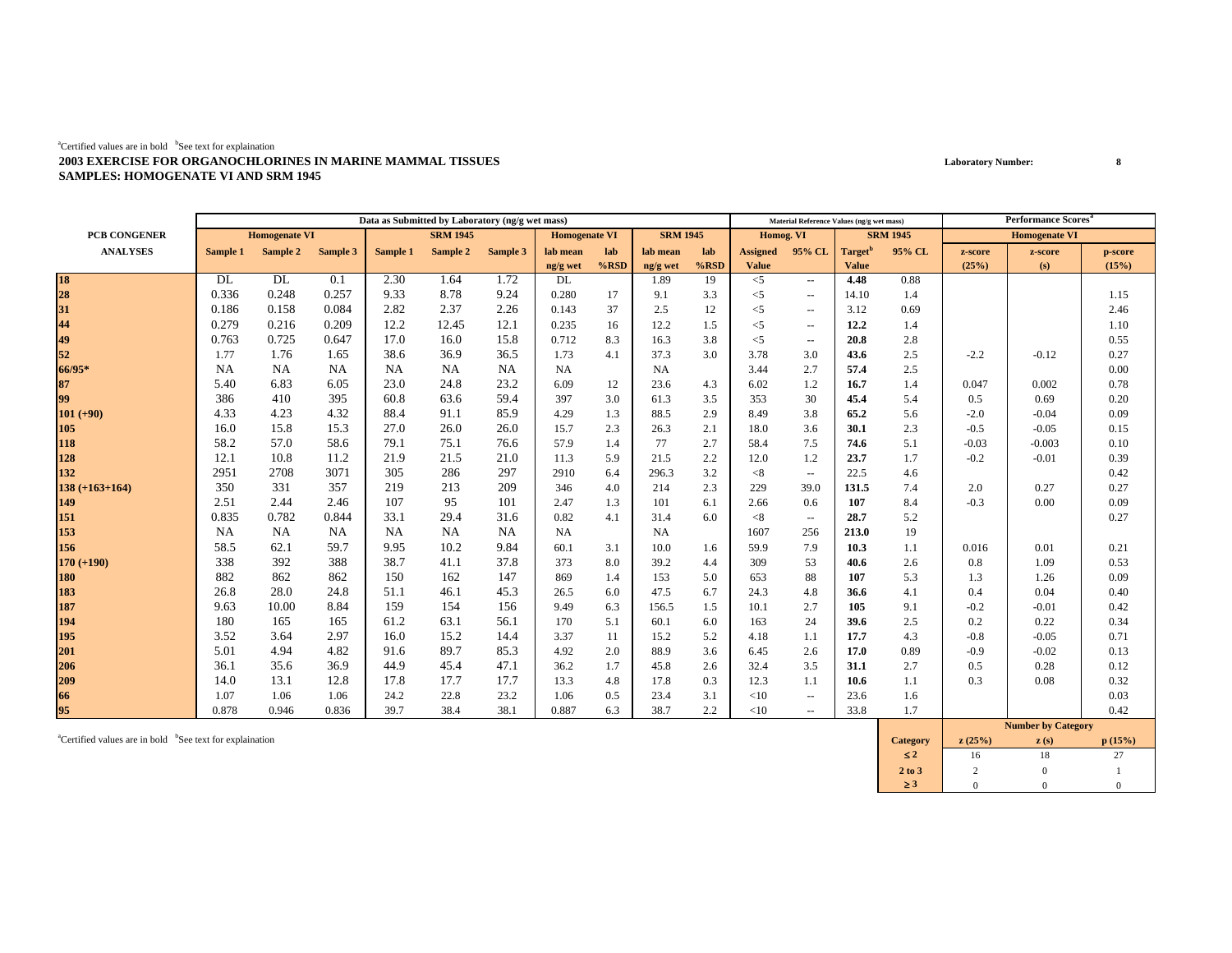|                           | Data as Submitted by Laboratory (ng/g wet mass) |                      |           |           |                 |           |                      |         |                 |         |                 | Material Reference Values (ng/g wet mass) |                     |                 |                | <b>Performance Scores<sup>a</sup></b> |                |
|---------------------------|-------------------------------------------------|----------------------|-----------|-----------|-----------------|-----------|----------------------|---------|-----------------|---------|-----------------|-------------------------------------------|---------------------|-----------------|----------------|---------------------------------------|----------------|
| <b>PESTICIDE AND</b>      |                                                 | <b>Homogenate VI</b> |           |           | <b>SRM 1945</b> |           | <b>Homogenate VI</b> |         | <b>SRM 1945</b> |         | Homog. VI       |                                           |                     | <b>SRM 1945</b> |                | <b>Homogenate VI</b>                  |                |
| <b>LIPID ANALYSES</b>     | Sample 1                                        | Sample 2             | Sample 3  | Sample 1  | Sample 2        | Sample 3  | lab mean             | lab     | lab mean        | lab     | <b>Assigned</b> | 95% CL                                    | Target <sup>'</sup> | 95% CL          | z-score        | z-score                               | p-score        |
| Date(s) of measurements   |                                                 |                      |           |           |                 |           | ng/g wet             | $%$ RSD | ng/g wet        | $%$ RSD | <b>Value</b>    |                                           | <b>Value</b>        |                 | (25%)          | (s)                                   | (15%)          |
| $2,4'$ -DDT               | <b>NA</b>                                       | NA                   | <b>NA</b> | <b>NA</b> | <b>NA</b>       | NA        | NA                   |         | <b>NA</b>       |         | $\leq$ 5        | $\overline{\phantom{a}}$                  | 106                 | 14              |                |                                       | 0.00           |
| 4,4'-DDT                  | 6.78                                            | 6.53                 | 5.07      | 183       | 241             | 305       | 6.13                 | 15      | 243             | 25      | 8.83            | 2.2                                       | 245                 | 15              | $-1.2$         | $-0.066$                              | 1.01           |
| $2,4'$ -DDE               | <b>NA</b>                                       | <b>NA</b>            | NA        | NA        | <b>NA</b>       | <b>NA</b> | NA                   |         | NA              |         | $<$ 5           | $\sim$                                    | 12.3                | 0.87            |                |                                       | 0.00           |
| <b>4,4'-DDE</b>           | 92.6                                            | 95.8                 | 78.4      | 329       | 376             | 479       | 88.9                 | 10      | 395             | 19      | 72.3            | 8.0                                       | 445                 | 37              | 0.9            | 0.001                                 | 0.69           |
| $2,4'$ -DDD               | <b>NA</b>                                       | <b>NA</b>            | NA        | NA        | <b>NA</b>       | NA        | NA                   |         | <b>NA</b>       |         | $<$ 5           | $\sim$                                    | 18.1                | 2.8             |                |                                       | 0.00           |
| $4,4'$ -DDD               | 4.37                                            | 3.91                 | 3.39      | 69.8      | 113.0           | 130.0     | 3.89                 | 13      | 104             | 30      | 3.71            | 1.6                                       | 133                 | 10              | 0.2            | 0.001                                 | 0.84           |
| <b>HCB</b>                | 212                                             | 236                  | 205       | 18.3      | 21.4            | 25.2      | 218                  | 7.5     | 21.6            | 16      | 242             | 36                                        | 32.9                | 1.7             | $-0.4$         | $-13.9$                               | 0.50           |
| a-HCH                     | 73.3                                            | 76.6                 | 60.7      | 11.1      | 13.4            | 16.3      | 70                   | 12.0    | 13.6            | 19      | 65.4            | 11                                        | 16.2                | 3.4             | 0.3            | 2.7                                   | 0.80           |
| <b>b-HCH</b>              | 1000                                            | 1000                 | 892       | 1.45      | 1.73            | 2.02      | 964                  | 6       | 1.73            | 16      | 1102            | 184                                       | 8.00                | 1.4             | $-0.5$         | $-1.8$                                | 0.43           |
| g-HCH                     | 2.43                                            | 2.51                 | 2.08      | 2.12      | 2.49            | 2.90      | 2.34                 | 9.8     | 2.50            | 16      | $<$ 5           | $\sim$ $\sim$                             | 3.30                | 0.81            |                |                                       | 0.65           |
| <b>Heptachlor Epoxide</b> | 78.0                                            | 67.7                 | 70.1      | 7.29      | 7.16            | 10.5      | 71.9                 | 7.5     | 8.3             | 23      | 95.5            | 15                                        | 10.8                | 1.3             | $-1.0$         | $-0.8$                                | 0.50           |
| <b>Cis-Chlordane</b>      | 1.98                                            | 1.50                 | 1.20      | 34.0      | 43.7            | 54.1      | 1.56                 | 25      | 43.9            | 23      | 22.1            | 29                                        | 46.9                | 2.8             | $-3.7$         | $-2.0$                                | 1.68           |
| <b>Trans-Chlordane</b>    | 45.4                                            | 47.0                 | 38.8      | 10.8      | 14.0            | 18.6      | 43.7                 | 9.9     | 14.5            | 27      | 6.02            | 10                                        | 12.2                | 1.4             | 25.1           | 2.8                                   | 0.66           |
| <b>Oxychlordane</b>       | 517                                             | 491                  | 342       | 14.2      | 12.3            | 23.3      | 450                  | 21      | 16.6            | 35      | 534             | 113                                       | 19.8                | 1.9             | $-0.6$         | $-6.4$                                | 1.40           |
| <b>Cis-Nonachlor</b>      | 7.26                                            | 7.10                 | 6.17      | 28.4      | 51.0            | 55.1      | 6.84                 | 9       | 44.8            | 32      | 5.25            | 0.8                                       | 48.7                | 7.6             | 1.2            | 0.1                                   | 0.57           |
| <b>Trans-Nonachlor</b>    | 181                                             | 181                  | 141       | 114       | 130             | 182       | 168                  | 14      | 142             | 25      | 157             | 19                                        | 231                 | 11              | 0.3            | 0.0                                   | 0.92           |
| <b>Dieldrin</b>           | 240                                             | 233                  | 195       | 36.0      | 46.4            | 57.6      | 223                  | 11      | 46.7            | 23      | 214             | 27                                        | 37.5                | 3.9             | 0.2            | 0.1                                   | 0.72           |
| <b>Mirex</b>              | 11.1                                            | 12.3                 | 10.3      | 23.2      | 27.9            | 34.2      | 11.2                 | 9       | 28.4            | 19      | 11.0            | 2.5                                       | 18.9                | 2.8             | 0.1            | 0.0                                   | 0.60           |
|                           |                                                 |                      |           |           |                 |           |                      |         |                 |         |                 |                                           |                     |                 |                | <b>Number by Category</b>             |                |
|                           |                                                 |                      |           |           |                 |           |                      |         |                 |         |                 |                                           |                     | <b>Category</b> | z(25%)         | $\mathbf{z}(s)$                       | p(15%)         |
|                           |                                                 |                      |           |           |                 |           |                      |         |                 |         |                 |                                           |                     | $\leq 2$        | 12             | 9                                     | 18             |
|                           |                                                 |                      |           |           |                 |           |                      |         |                 |         |                 |                                           |                     | 2 to 3          | $\Omega$       | 3                                     | $\Omega$       |
|                           |                                                 |                      |           |           |                 |           |                      |         |                 |         |                 |                                           |                     | $\geq 3$        | $\overline{2}$ | 2                                     | $\overline{0}$ |
|                           |                                                 |                      |           |           |                 |           |                      |         |                 |         |                 |                                           |                     |                 | z(25%)         | z(s)                                  | p(15%)         |
| Lipid (mass fraction (%)) | 65.2                                            | 69.4                 | 67.0      | 59.2      | 68.6            | 70.5      | 67.2                 | 3.14    | 66.1            | 9.10    | 73.1            | 1.87                                      | 74.3                | 0.45            | $-0.3$         | $-2.8$                                | 0.21           |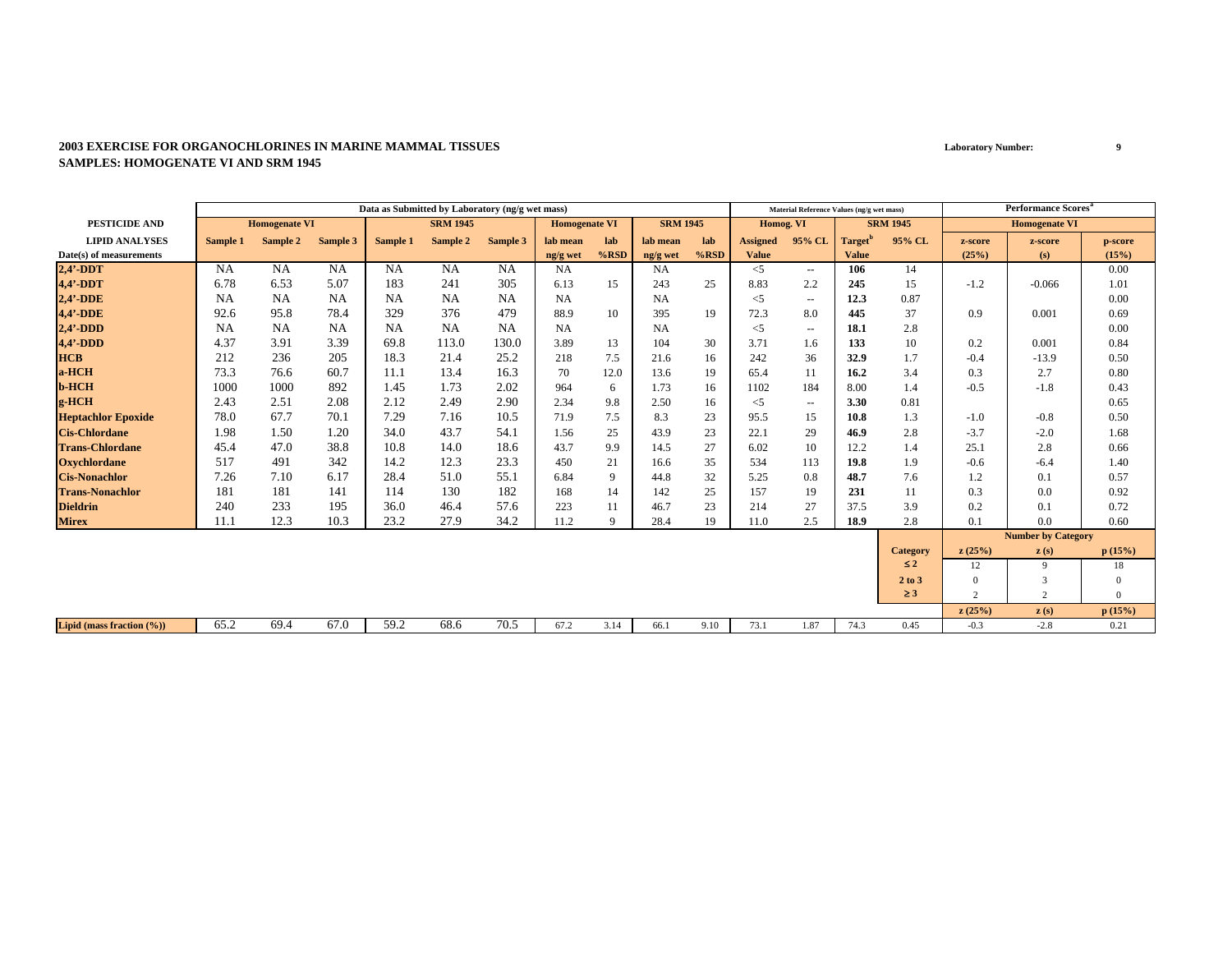|                  |           |                      |           |           | Data as Submitted by Laboratory (ng/g wet mass) |           |                      |         |                 |         |                 | Material Reference Values (ng/g wet mass) |                     |                 |         | <b>Performance Scores</b> <sup>a</sup>              |         |
|------------------|-----------|----------------------|-----------|-----------|-------------------------------------------------|-----------|----------------------|---------|-----------------|---------|-----------------|-------------------------------------------|---------------------|-----------------|---------|-----------------------------------------------------|---------|
| PCB CONGENER     |           | <b>Homogenate VI</b> |           |           | <b>SRM 1945</b>                                 |           | <b>Homogenate VI</b> |         | <b>SRM 1945</b> |         | Homog. VI       |                                           |                     | <b>SRM 1945</b> |         | <b>Homogenate VI</b>                                |         |
| <b>ANALYSES</b>  | Sample 1  | Sample 2             | Sample 3  | Sample 1  | Sample 2                                        | Sample 3  | lab mean             | lab     | lab mean        | lab     | <b>Assigned</b> | 95% CL                                    | Target <sup>t</sup> | 95% CL          | z-score | z-score                                             | p-score |
|                  |           |                      |           |           |                                                 |           | ng/g wet             | $%$ RSD | ng/g wet        | $%$ RSD | <b>Value</b>    |                                           | <b>Value</b>        |                 | (25%)   | (s)                                                 | (15%)   |
| 18<br>28         | NA        | <b>NA</b>            | NA        | <b>NA</b> | <b>NA</b>                                       | NA        | <b>NA</b>            |         | <b>NA</b>       |         | $<$ 5           | $\sim$ $\sim$                             | 4.48                | 0.88            |         |                                                     |         |
|                  | NA        | <b>NA</b>            | NA        | <b>NA</b> | NA                                              | <b>NA</b> | <b>NA</b>            |         | <b>NA</b>       |         | $<$ 5           | $\sim$ $\sim$                             | 14.10               | 1.4             |         |                                                     |         |
| 31               | <b>NA</b> | <b>NA</b>            | NA        | <b>NA</b> | NA                                              | <b>NA</b> | <b>NA</b>            |         | <b>NA</b>       |         | $<$ 5           | $\overline{\phantom{a}}$                  | 3.12                | 0.69            |         |                                                     |         |
| 44               | 0.750     | 1.40                 | 1.13      | 8.17      | 9.10                                            | 11.0      | 1.09                 | 30      | 9.4             | 15      | $<$ 5           | $\sim$ $\sim$                             | 12.2                | 1.4             |         |                                                     | 1.99    |
| 49               | ND        | ND                   | ND        | 12.4      | 13.8                                            | 17.2      | ND                   |         | 14.5            | 17      | $<$ 5           | $\overline{\phantom{a}}$                  | 20.8                | 2.8             |         |                                                     | 0.00    |
| 52               | 4.09      | 4.62                 | 3.86      | 25.8      | 29.4                                            | 36.5      | 4.19                 | 9.3     | 30.6            | 18      | 3.78            | 3.0                                       | 43.6                | 2.5             | 0.4     | 0.02                                                | 0.62    |
| 66/95*           | below     | below                | below     | below     | below                                           | below     | below                |         | below           |         | 3.44            | 2.7                                       | 57.4                | 2.5             |         |                                                     |         |
| 87               | <b>NA</b> | NA                   | NA        | NA        | NA                                              | NA        | <b>NA</b>            |         | NA              |         | 6.02            | 1.2                                       | 16.7                | 1.4             |         |                                                     |         |
| 99               | 259       | 284                  | 243       | 46.3      | 51.1                                            | 65.0      | 262                  | 7.9     | 54.1            | 18      | 353             | 30                                        | 45.4                | 5.4             | $-1.0$  | $-1.40$                                             | 0.53    |
| $101 (+90)$      | 187       | 201                  | 141       | 82.5      | 87.5                                            | 119       | 176                  | 18      | 96.3            | 21      | 8.49            | 3.8                                       | 65.2                | 5.6             | 79.1    | 1.56                                                | 1.19    |
| 105              | 13.5      | 16.7                 | 13.7      | 17.0      | 21.1                                            | 26.9      | 14.6                 | 12      | 21.7            | 23      | 18.0            | 3.6                                       | 30.1                | 2.3             | $-0.7$  | $-0.08$                                             | 0.82    |
| 118              | 60.4      | 67.9                 | 57.3      | 58.3      | 71.3                                            | 84.1      | 61.9                 | 8.8     | 71.2            | 18      | 58.4            | 7.5                                       | 74.6                | 5.1             | 0.2     | 0.03                                                | 0.59    |
| 128              | 10.4      | 12.4                 | 10.3      | 14.6      | 18.4                                            | 21.8      | 11.0                 | 10.7    | 18.3            | 20      | 12.0            | 1.2                                       | 23.7                | 1.7             | $-0.3$  | $-0.02$                                             | 0.72    |
| 132              | <b>NA</b> | <b>NA</b>            | NA        | 11.3      | 14.1                                            | 16.3      | <b>NA</b>            |         | 13.9            | 18      | < 8             | $\overline{\phantom{a}}$                  | 22.5                | 4.6             |         |                                                     |         |
| $138 (+163+164)$ | 234       | 258                  | 219       | 113       | 134                                             | 162       | 237                  | 8.3     | 136             | 18      | 229             | 39.0                                      | 131.5               | 7.4             | 0.1     | 0.02                                                | 0.55    |
| 149              | NA        | <b>NA</b>            | <b>NA</b> | 56.2      | 64.8                                            | 79.8      | <b>NA</b>            |         | 66.9            | 18      | 2.66            | 0.6                                       | 107                 | 8.4             |         |                                                     |         |
| 151              | 0.870     | 1.110                | 0.930     | 18.3      | 20.6                                            | 25.2      | 0.970                | 12.9    | 21.4            | 16      | < 8             | $\sim$ $\sim$                             | 28.7                | 5.2             |         |                                                     | 0.86    |
| 153              | 1301      | 1413                 | 1195      | 143       | 167                                             | 204       | 1303                 | 8.4     | 171.3           | 18      | 1607            | 256                                       | 213.0               | 19              | $-0.8$  | $-0.75$                                             | 0.56    |
| 156              | 69.2      | 78.0                 | 64.8      | 7.44      | 10.3                                            | 11.5      | 70.7                 | 9.5     | 9.75            | 21      | 59.9            | 7.9                                       | 10.3                | 1.1             | 0.722   | 0.58                                                | 0.63    |
| $170 (+190)$     | 358       | 397                  | 334       | 33.0      | 39.6                                            | 49.6      | 363                  | 8.8     | 40.7            | 21      | 309             | 53                                        | 40.6                | 2.6             | 0.7     | 0.93                                                | 0.58    |
| 180              | 592       | 649                  | 548       | 95.9      | 115                                             | 142       | 596                  | 8.5     | 118             | 20      | 653             | 88                                        | 107                 | 5.3             | $-0.3$  | $-0.33$                                             | 0.57    |
| 183              | 27.6      | 30.3                 | 37.6      | 20.7      | 23.6                                            | 19.7      | 31.8                 | 16      | 21.3            | 9.5     | 24.3            | 4.8                                       | 36.6                | 4.1             | 1.2     | 0.13                                                | 1.08    |
| 187              | <b>NA</b> | NA                   | NA        | NA        | NA                                              | <b>NA</b> | <b>NA</b>            |         | <b>NA</b>       |         | 10.1            | 2.7                                       | 105                 | 9.1             |         |                                                     |         |
| 194              | 138       | 156                  | 132       | 38.7      | 39                                              | 59.2      | 142                  | 8.8     | 45.6            | 26      | 163             | 24                                        | 39.6                | 2.5             | $-0.5$  | $-0.69$                                             | 0.59    |
| 195              | 3.34      | 3.75                 | 3.15      | 21.1      | 21.9                                            | 31.6      | 3.41                 | 9.0     | 24.9            | 24      | 4.18            | 1.1                                       | 17.7                | 4.3             | $-0.7$  | $-0.05$                                             | 0.60    |
| 201              | 5.27      | 5.95                 | 4.96      | 54.6      | 62.2                                            | 80.9      | 5.39                 | 9.4     | 65.9            | 21      | 6.45            | 2.6                                       | 17.0                | 0.89            | $-0.7$  | $-0.01$                                             | 0.63    |
| 206              | 33.5      | 37.5                 | 31.8      | 32.6      | 33.2                                            | 49.8      | 34.3                 | 8.5     | 38.5            | 25      | 32.4            | 3.5                                       | 31.1                | 2.7             | 0.2     | 0.13                                                | 0.57    |
| 209              | 11.6      | 12.8                 | 10.9      | 12.7      | 10.9                                            | 19.0      | 11.8                 | 8.2     | 14.2            | 30      | 12.3            | 1.1                                       | 10.6                | 1.1             | $-0.2$  | $-0.04$                                             | 0.54    |
| 66               | 1.99      | 2.01                 | 1.91      | 11.7      | 14.8                                            | 20.0      | 1.97                 | 2.7     | 15.5            | 27      | <10             | $\sim$ $\sim$                             | 23.6                | 1.6             |         |                                                     | 0.18    |
| 95               | 1.09      | 1.61                 | 1.27      | 21.8      | 23.9                                            | 28.5      | 1.32                 | 20      | 24.7            | 14      | <10             | $\sim$ $\sim$                             | 33.8                | 1.7             |         | $\mathbf{M}$ $\mathbf{I}$ $\mathbf{I}$ $\mathbf{M}$ | 1.33    |

acertified values are in bold bSee text for explaination **p** (15%) **c** (s) **c** (15%) **c** (s) **p** (15%) ≤ **2**2 15 16 22  $22\,$ **2 to 3**3 0 0 0 0 ≥ **3**3 1 0 0  $\overline{0}$ **Number by Category**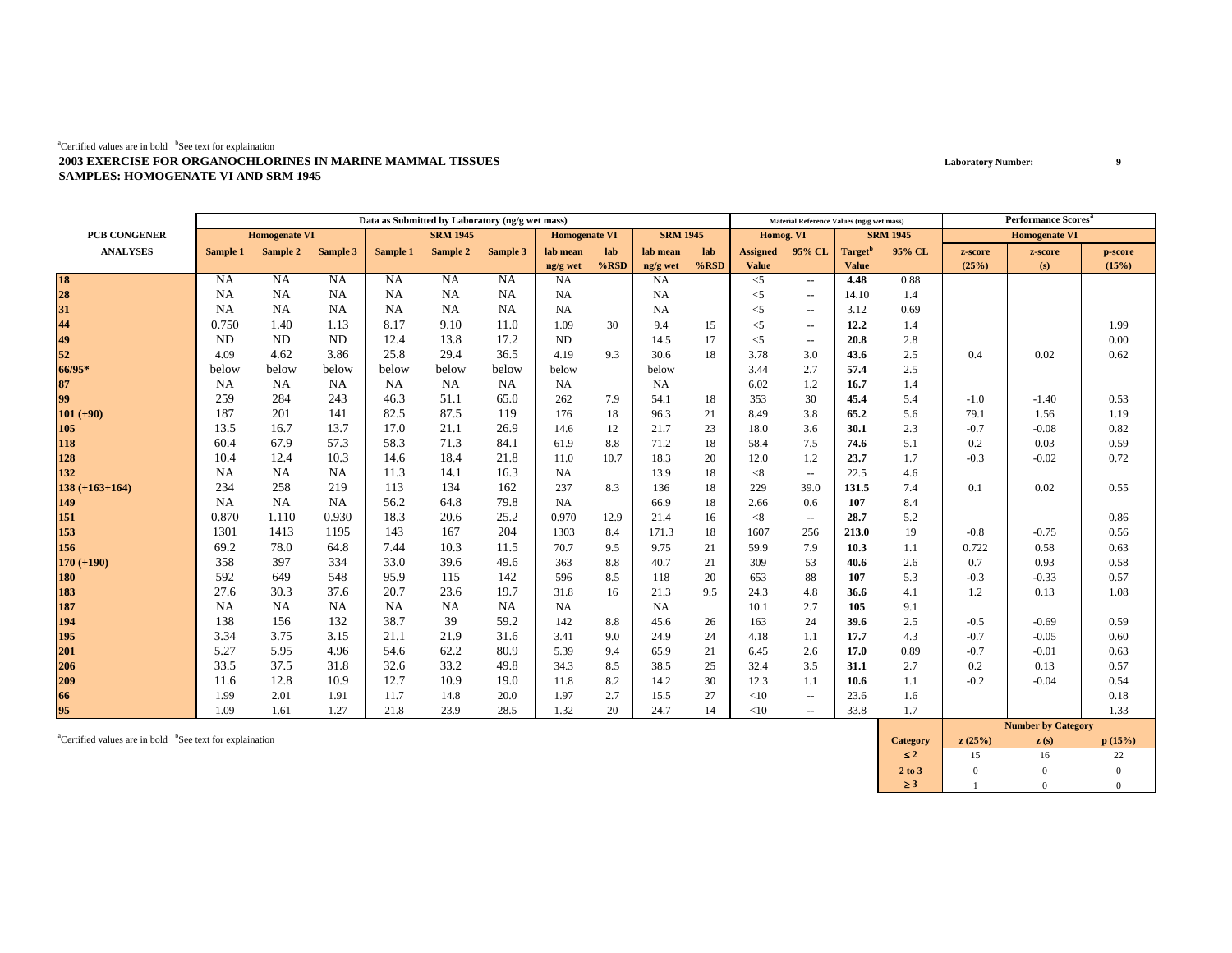|                               | Data as Submitted by Laboratory (ng/g wet mass) |                      |             |            |                 |            |                      |         |                 |         |                 | Material Reference Values (ng/g wet mass) |                     |                 |          | <b>Performance Scores<sup>a</sup></b> |          |
|-------------------------------|-------------------------------------------------|----------------------|-------------|------------|-----------------|------------|----------------------|---------|-----------------|---------|-----------------|-------------------------------------------|---------------------|-----------------|----------|---------------------------------------|----------|
| PESTICIDE AND                 |                                                 | <b>Homogenate VI</b> |             |            | <b>SRM 1945</b> |            | <b>Homogenate VI</b> |         | <b>SRM 1945</b> |         | Homog. VI       |                                           |                     | <b>SRM 1945</b> |          | <b>Homogenate VI</b>                  |          |
| <b>LIPID ANALYSES</b>         | Sample 1                                        | Sample 2             | Sample 3    | Sample 1   | Sample 2        | Sample 3   | lab mean             | lab     | lab mean        | lab     | <b>Assigned</b> | 95% CL                                    | Target <sup>'</sup> | 95% CL          | z-score  | z-score                               | p-score  |
| Date(s) of measurements       |                                                 |                      |             |            |                 |            | ng/g wet             | $%$ RSD | ng/g wet        | $%$ RSD | <b>Value</b>    |                                           | <b>Value</b>        |                 | (25%)    | (s)                                   | (15%)    |
| $2,4'$ -DDT                   | < 2.60                                          | < 2.60               | < 2.60      | 120        | 140             | 153        | < 2.60               |         | 138             | 12.1    | $\leq$ 5        | $  \,$                                    | 106                 | 14              |          |                                       |          |
| 4,4'-DDT                      | $\leq 516$                                      | $\leq$ =480          | $\leq 468$  | $<< = 636$ | $\leq 506$      | $\leq 555$ | $\leq 516$           |         | << 636          |         | 8.83            | 2.2                                       | 245                 | 15              |          |                                       |          |
| $2,4'$ -DDE                   | 24.4                                            | 22.5                 | 22.4        | 14.5       | 13.8            | 15         | 23                   | 4.9     | 14.4            | 4.2     | $<$ 5           | $\overline{\phantom{a}}$                  | 12.3                | 0.87            |          |                                       | 0.33     |
| 4,4'-DDE                      | 7.85                                            | 7.47                 | 7.47        | 455        | 444             | 478        | 7.6                  | 2.9     | 459             | 3.8     | 72.3            | 8.0                                       | 445                 | 37              | $-3.6$   | $-0.01$                               | 0.19     |
| $2,4'$ -DDD                   | 10.7                                            | 10.4                 | 11.5        | 21.1       | 25.2            | 24.8       | 10.9                 | 5.2     | 23.7            | 9.5     | $<$ 5           | $\overline{a}$                            | 18.1                | 2.8             |          |                                       | 0.35     |
| $4,4'$ -DDD                   | 3.33                                            | 4.4                  | $\leq 2.60$ | 89.8       | 150.1           | 163.8      | 3.87                 | 20      | 135             | 29      | 3.71            | 1.6                                       | 133                 | 10              | 0.2      | 0.0                                   | 1.31     |
| <b>HCB</b>                    | 333                                             | 326                  | 312         | 31.3       | 31.9            | 34         | 324                  | 3.3     | 32.4            | 4.4     | 242             | 36                                        | 32.9                | 1.7             | 1.4      | 47.6                                  | 0.22     |
| $\alpha$ -HCH                 | 9.10                                            | 12.2                 | 6.22        | 17.0       | 16.8            | 16.8       | 9.2                  | 33      | 16.9            | 0.7     | 65.4            | 11                                        | 16.2                | 3.4             | $-3.4$   | $-32.2$                               | 2.17     |
| $B$ -HCH                      | 1240                                            | 1210                 | 1000        | < 9.99     | < 9.99          | <9.99      | 1150                 | 11      | < 9.99          |         | 1102            | 184                                       | 8.00                | 1.4             | 0.2      | 0.6                                   | 0.76     |
| $\gamma$ -HCH                 | 2.46                                            | 2.42                 | 1.63        | 2.97       | 2.41            | 2.37       | 2.17                 | 22      | 2.58            | 13      | $<$ 5           | $\overline{\phantom{a}}$                  | 3.30                | 0.81            |          |                                       | 1.44     |
| <b>Heptachlor Epoxide</b>     | 117                                             | 108                  | 95.0        | 12.7       | 11.4            | 12.5       | 107                  | 10      | 12.2            | 5.7     | 95.5            | 15                                        | 10.8                | 1.3             | 0.5      | 0.4                                   | 0.69     |
| <b>Cis-Chlordane</b>          | 23.2                                            | 23.6                 | 21.8        | 64.2       | 68.6            | 66.6       | 22.9                 | 4.1     | 66.5            | 3.3     | 22.1            | 29                                        | 46.9                | 2.8             | 0.1      | 0.1                                   | 0.28     |
| <b>Trans-Chlordane</b>        | 150                                             | 147                  | 128         | 49.6       | 51.0            | 50.1       | 142                  | 8.4     | 50.2            | 1.4     | 6.02            | 10                                        | 12.2                | 1.4             | 90.1     | 10.2                                  | 0.56     |
| <b>Oxychlordane</b>           | 788                                             | 725                  | 606         | 24.3       | 20.4            | 24         | 706                  | 13      | 22.9            | 9.5     | 534             | 113                                       | 19.8                | 1.9             | 1.3      | 13.3                                  | 0.87     |
| <b>Cis-Nonachlor</b>          | 2.96                                            | 3.65                 | 3.68        | 30.2       | 46.3            | 50.4       | 3.43                 | 12      | 42.3            | 25      | 5.25            | 0.8                                       | 48.7                | 7.6             | $-1.4$   | $-0.1$                                | 0.79     |
| <b>Trans-Nonachlor</b>        | 200                                             | 186                  | 189         | 205        | 213             | 227        | 192                  | 3.8     | 215             | 5.2     | 157             | 19                                        | 231                 | 11              | 0.9      | 0.1                                   | 0.26     |
| <b>Dieldrin</b>               | 287                                             | 316                  | 221         | 51.5       | 51.4            | 50.0       | 275                  | 18      | 51.0            | 1.6     | 214             | 27                                        | 37.5                | 3.9             | 1.1      | 0.6                                   | 1.18     |
| <b>Mirex</b>                  | 69.9                                            | 63.2                 | 65.2        | 37.9       | 39.7            | 32.5       | 66.1                 | 5.2     | 36.7            | 10      | 11.0            | 2.5                                       | 18.9                | 2.8             | 20.0     | 4.5                                   | 0.35     |
|                               |                                                 |                      |             |            |                 |            |                      |         |                 |         |                 |                                           |                     |                 |          | <b>Number by Category</b>             |          |
|                               |                                                 |                      |             |            |                 |            |                      |         |                 |         |                 |                                           |                     | <b>Category</b> | z(25%)   | $\mathbf{z}(s)$                       | p(15%)   |
|                               |                                                 |                      |             |            |                 |            |                      |         |                 |         |                 |                                           |                     | $\leq 2$        | 9        | 8                                     | 15       |
|                               |                                                 |                      |             |            |                 |            |                      |         |                 |         |                 |                                           |                     | 2 to 3          | $\Omega$ | $\Omega$                              |          |
|                               |                                                 |                      |             |            |                 |            |                      |         |                 |         |                 |                                           |                     | $\geq 3$        |          | $\sim$                                | $\Omega$ |
|                               |                                                 |                      |             |            |                 |            |                      |         |                 |         |                 |                                           |                     |                 | z(25%)   | z(s)                                  | p(15%)   |
| Lipid (mass fraction $(\%)$ ) | 76.8                                            | 73.8                 | 71.1        | 81.2       | 75.3            | 86.4       | 73.9                 | 3.88    | 81.0            | 6.85    | 73.1            | 1.87                                      | 74.3                | 0.45            | 0.0      | 0.4                                   | 0.26     |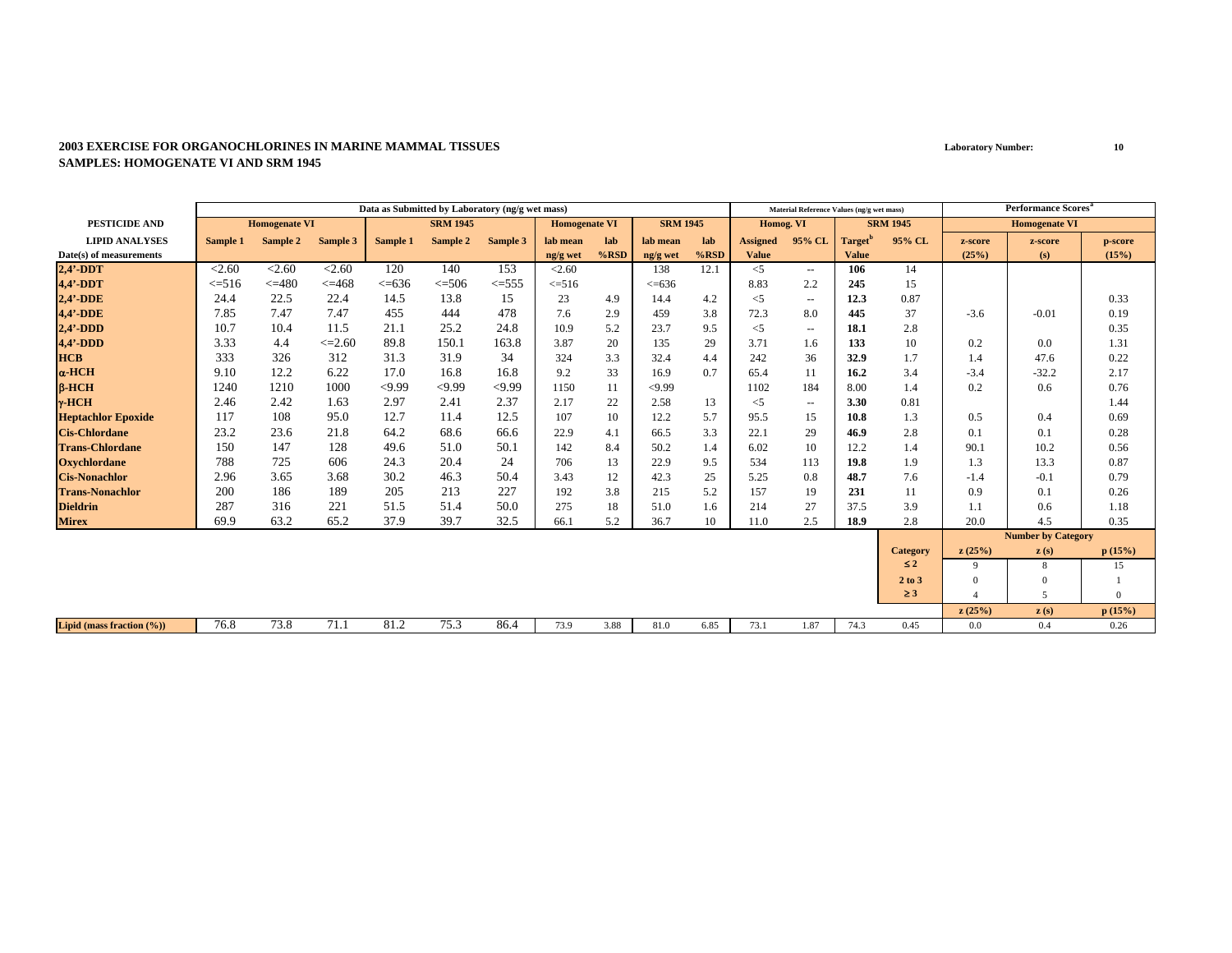|                     |            |                      |            |             | Data as Submitted by Laboratory (ng/g wet mass) |            |                      |         |                 |      |                 | Material Reference Values (ng/g wet mass) |                     |                 |         | <b>Performance Scores</b> <sup>a</sup> |         |
|---------------------|------------|----------------------|------------|-------------|-------------------------------------------------|------------|----------------------|---------|-----------------|------|-----------------|-------------------------------------------|---------------------|-----------------|---------|----------------------------------------|---------|
| <b>PCB CONGENER</b> |            | <b>Homogenate VI</b> |            |             | <b>SRM 1945</b>                                 |            | <b>Homogenate VI</b> |         | <b>SRM 1945</b> |      | Homog. VI       |                                           |                     | <b>SRM 1945</b> |         | <b>Homogenate VI</b>                   |         |
| <b>ANALYSES</b>     | Sample 1   | Sample 2             | Sample 3   | Sample 1    | Sample 2                                        | Sample 3   | lab mean             | lab     | lab mean        | lab  | <b>Assigned</b> | 95% CL                                    | Target <sup>b</sup> | 95% CL          | z-score | z-score                                | p-score |
|                     |            |                      |            |             |                                                 |            | ng/g wet             | $%$ RSD | ng/g wet        | %RSD | <b>Value</b>    |                                           | <b>Value</b>        |                 | (25%)   | (s)                                    | (15%)   |
| 18<br>28<br>31      | < 9.69     | < 9.69               | < 9.69     | < 9.69      | < 9.69                                          | <9.69      | < 9.69               |         | < 9.69          |      | $\leq$ 5        | $\sim$ $\sim$                             | 4.48                | 0.88            |         |                                        |         |
|                     | < 9.69     | < 9.69               | < 9.69     | 8.36        | 8.99                                            | 9.51       | < 9.69               |         | 8.95            | 6.4  | $<$ 5           | $\overline{\phantom{a}}$                  | 14.10               | 1.4             |         |                                        |         |
|                     | <b>NA</b>  | <b>NA</b>            | NA         | NA          | <b>NA</b>                                       | <b>NA</b>  | NA                   |         | <b>NA</b>       |      | $<$ 5           | $\overline{\phantom{a}}$                  | 3.12                | 0.69            |         |                                        |         |
| 44                  | 26.8       | 22.3                 | 30.5       | 13.5        | 15.2                                            | 12.3       | 26.5                 | 15      | 13.7            | 11   | $<$ 5           | $\overline{\phantom{a}}$                  | 12.2                | 1.4             |         |                                        | 1.032   |
| 49                  | <b>NA</b>  | <b>NA</b>            | NA         | <b>NA</b>   | NA                                              | NA         | <b>NA</b>            |         | <b>NA</b>       |      | $<$ 5           | $\overline{\phantom{a}}$                  | 20.8                | 2.8             |         |                                        |         |
| 52                  | 19.1       | 22.7                 | 25.0       | 49.6        | 45.7                                            | 45.3       | 22.3                 | 13      | 46.9            | 5.1  | 3.78            | 3.0                                       | 43.6                | 2.5             | 19.6    | 1.07                                   | 0.890   |
| 66/95*              | NA         | <b>NA</b>            | <b>NA</b>  | NA          | <b>NA</b>                                       | <b>NA</b>  | <b>NA</b>            |         | <b>NA</b>       |      | 3.44            | 2.7                                       | 57.4                | 2.5             |         |                                        |         |
| 87                  | $\leq$ 105 | $\leq$ = 101         | $\leq$ 105 | $\leq$ =455 | $\leq$ =443                                     | $\leq$ 478 | $\leq$ 105           |         | $<=455$         |      | 6.02            | 1.2                                       | 16.7                | 1.4             |         |                                        |         |
| 99                  | <b>NA</b>  | <b>NA</b>            | <b>NA</b>  | NA          | <b>NA</b>                                       | <b>NA</b>  | NA                   |         | <b>NA</b>       |      | 353             | 30                                        | 45.4                | 5.4             |         |                                        |         |
| $101 (+90)$         | 12.4       | 16.0                 | 6.01       | 60.7        | 57.6                                            | 60.4       | 11.5                 | 44      | 59.6            | 2.9  | 8.49            | 3.8                                       | 65.2                | 5.6             | 1.4     | 0.03                                   | 2.941   |
| 105                 | 32.4       | 33.4                 | 32.1       | 25.7        | 26.8                                            | 27.6       | 32.6                 | 2.1     | 26.7            | 3.6  | 18.0            | 3.6                                       | 30.1                | 2.3             | 3.3     | 0.35                                   | 0.139   |
| 118                 | 51.9       | 50.2                 | 49.8       | 92.2        | 97.4                                            | 107        | 50.6                 | 2.2     | 98.9            | 7.6  | 58.4            | 7.5                                       | 74.6                | 5.1             | $-0.5$  | $-0.06$                                | 0.147   |
| 128                 | 13.4       | 17.4                 | 17.2       | 60.3        | 62.1                                            | 63.6       | 16.0                 | 14      | 62.0            | 2.7  | 12.0            | 1.2                                       | 23.7                | 1.7             | 1.3     | 0.08                                   | 0.939   |
| 132                 | <b>NA</b>  | <b>NA</b>            | NA         | <b>NA</b>   | NA                                              | <b>NA</b>  | <b>NA</b>            |         | <b>NA</b>       |      | < 8             | $\overline{\phantom{a}}$                  | 22.5                | 4.6             |         |                                        |         |
| $138 (+163+164)$    | 307        | 278                  | 243        | 209         | 207                                             | 211        | 276                  | 12      | 209             | 1.0  | 229             | 39.0                                      | 131.5               | 7.4             | 0.8     | 0.11                                   | 0.774   |
| 149                 | <b>NA</b>  | <b>NA</b>            | <b>NA</b>  | <b>NA</b>   | <b>NA</b>                                       | <b>NA</b>  | <b>NA</b>            |         | <b>NA</b>       |      | 2.66            | 0.6                                       | 107                 | 8.4             |         |                                        |         |
| 151                 | <b>NA</b>  | <b>NA</b>            | <b>NA</b>  | NA          | NA                                              | NA         | NA                   |         | <b>NA</b>       |      | < 8             | $\overline{\phantom{a}}$                  | 28.7                | 5.2             |         |                                        |         |
| 153                 | 2100       | 2010                 | 1880       | 258         | 267                                             | 301        | 1997                 | 5.5     | 275             | 8.2  | 1607            | 256                                       | 213.0               | 19              | 1.0     | 0.96                                   | 0.369   |
| 156                 | NA         | <b>NA</b>            | NA         | NA          | NA                                              | <b>NA</b>  | <b>NA</b>            |         | <b>NA</b>       |      | 59.9            | 7.9                                       | 10.3                | 1.1             |         |                                        | 0.000   |
| $170 (+190)$        | 296        | 270                  | 268        | 32          | 32.3                                            | 33.5       | 278                  | 5.6     | 32.6            | 2.4  | 309             | 53                                        | 40.6                | 2.6             | $-0.4$  | $-0.54$                                | 0.375   |
| 180                 | 655        | 592                  | 572        | 127         | 128                                             | 132        | 606                  | 7.1     | 129             | 2.1  | 653             | 88                                        | 107                 | 5.3             | $-0.3$  | $-0.27$                                | 0.476   |
| 183                 | <b>NA</b>  | NA                   | NA         | <b>NA</b>   | NA                                              | NA         | NA                   |         | <b>NA</b>       |      | 24.3            | 4.8                                       | 36.6                | 4.1             |         |                                        |         |
| 187                 | 16.0       | 13.1                 | 11.5       | 151         | 159                                             | 165        | 13.5                 | 17      | 158             | 4.4  | 10.1            | 2.7                                       | 105                 | 9.1             | 1.4     | 0.03                                   | 1.124   |
| 194                 | 237        | 220                  | 226        | 70          | 81                                              | 77.1       | 228                  | 3.8     | 76.0            | 7.3  | 163             | 24                                        | 39.6                | 2.5             | 1.6     | 2.10                                   | 0.252   |
| 195                 | 4.16       | 6.07                 | 3.72       | 13.8        | 14                                              | 14.2       | 4.65                 | 27      | 14.0            | 1.4  | 4.18            | 1.1                                       | 17.7                | 4.3             | 0.5     | 0.03                                   | 1.791   |
| 201                 | < 2.40     | < 2.40               | < 2.40     | 15.6        | 15.8                                            | 16.5       | < 2.40               |         | 16.0            | 3.0  | 6.45            | 2.6                                       | 17.0                | 0.89            |         |                                        |         |
| 206                 | 46.1       | 45.4                 | 44.6       | 63.7        | 71.1                                            | 71.2       | 45.4                 | 1.7     | 68.7            | 6.3  | 32.4            | 3.5                                       | 31.1                | 2.7             | 1.6     | 0.94                                   | 0.110   |
| 209                 | 16.6       | 16.3                 | 13.9       | 20.4        | 22.4                                            | 21.6       | 15.6                 | 9.5     | 21.5            | 4.7  | 12.3            | 1.1                                       | 10.6                | 1.1             | 1.1     | 0.26                                   | 0.632   |
| 66                  | < 9.69     | < 9.69               | < 9.69     | 41.7        | 39.5                                            | 44         | < 9.69               |         | 41.7            | 5.4  | <10             | $\overline{\phantom{a}}$                  | 23.6                | 1.6             |         |                                        |         |
| 95                  | NA         | <b>NA</b>            | <b>NA</b>  | <b>NA</b>   | <b>NA</b>                                       | <b>NA</b>  | NA                   |         | NA              |      | <10             | $\overline{a}$                            | 33.8                | 1.7             |         | $\mathbf{M}$ $\mathbf{M}$ $\mathbf{M}$ |         |

<sup>**aCertified values are in bold <sup>b</sup>See text for explaination</sup>** 

|                 |        | <b>Number by Category</b> |        |
|-----------------|--------|---------------------------|--------|
| <b>Category</b> | z(25%) | z(s)                      | p(15%) |
| $\overline{52}$ |        | 12                        | 15     |
| 2 to 3          |        |                           |        |
|                 |        |                           |        |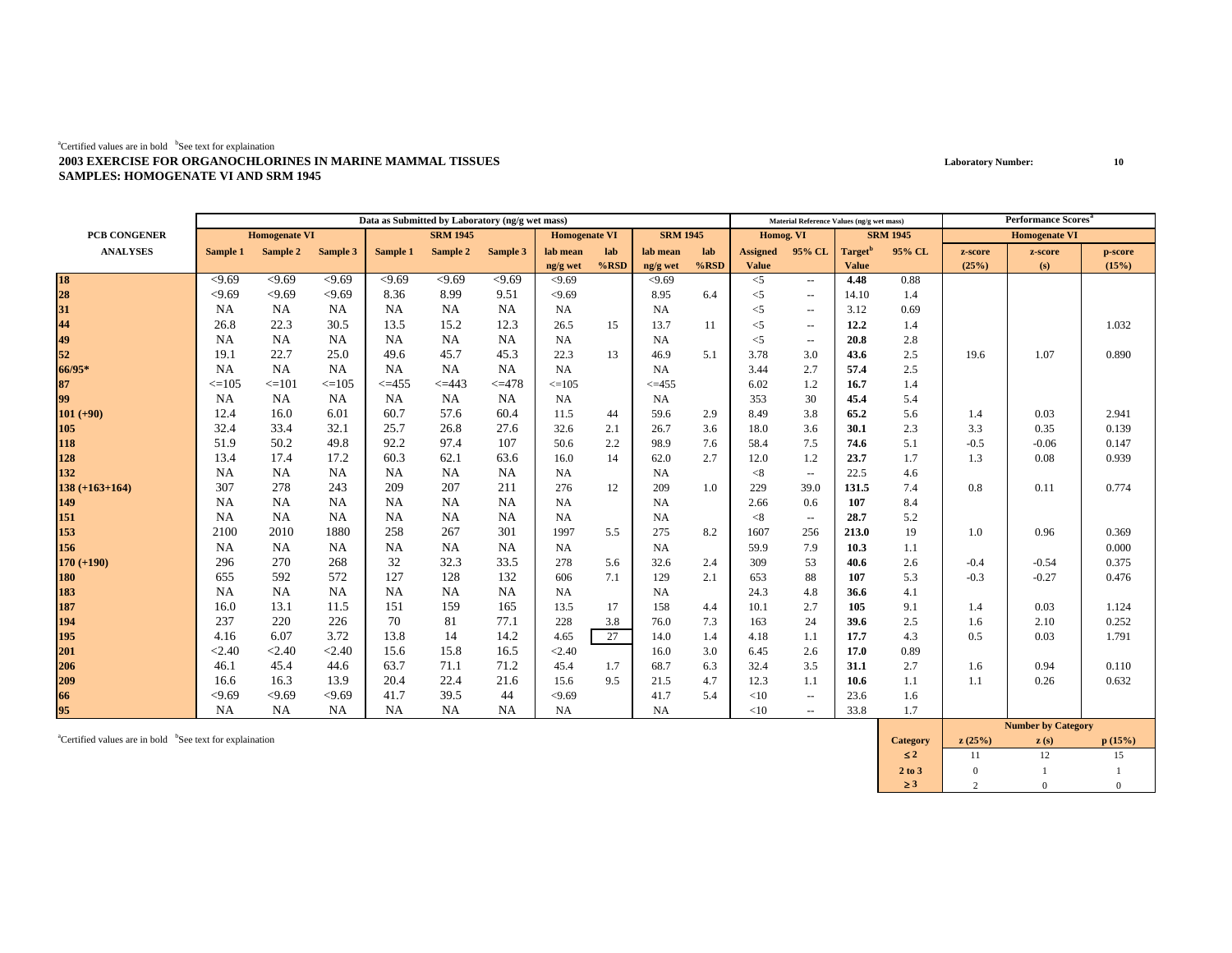|                           | Data as Submitted by Laboratory (ng/g wet mass) |                      |          |          |                 |          |                      |         |                 |         |                 | Material Reference Values (ng/g wet mass) |                     |                 |                | <b>Performance Scores<sup>a</sup></b> |          |
|---------------------------|-------------------------------------------------|----------------------|----------|----------|-----------------|----------|----------------------|---------|-----------------|---------|-----------------|-------------------------------------------|---------------------|-----------------|----------------|---------------------------------------|----------|
| <b>PESTICIDE AND</b>      |                                                 | <b>Homogenate VI</b> |          |          | <b>SRM 1945</b> |          | <b>Homogenate VI</b> |         | <b>SRM 1945</b> |         | Homog. VI       |                                           |                     | <b>SRM 1945</b> |                | <b>Homogenate VI</b>                  |          |
| <b>LIPID ANALYSES</b>     | Sample 1                                        | Sample 2             | Sample 3 | Sample 1 | Sample 2        | Sample 3 | lab mean             | lab     | lab mean        | lab     | <b>Assigned</b> | 95% CL                                    | Target <sup>'</sup> | 95% CL          | z-score        | z-score                               | p-score  |
| Date(s) of measurements   |                                                 |                      |          |          |                 |          | ng/g wet             | $%$ RSD | ng/g wet        | $%$ RSD | <b>Value</b>    |                                           | <b>Value</b>        |                 | (25%)          | (s)                                   | (15%)    |
| $2,4'$ -DDT               | 3.50                                            | 1.10                 | 1.80     | 70.2     | 63.5            | 48.1     | 2.13                 | 58      | 60.6            | 19      | $\leq$          | $\overline{\phantom{a}}$                  | 106                 | 14              |                |                                       | 3.86     |
| 4,4'-DDT                  | 9.7                                             | 10.1                 | 9.9      | 148      | 94              | 88       | 9.90                 | 2.0     | 110             | 30      | 8.83            | 2.2                                       | 245                 | 15              | 0.5            | 0.03                                  | 0.13     |
| $2,4'$ -DDE               | 5.30                                            | 5.80                 | 6.00     | 10.4     | 7.4             | 9.1      | 5.70                 | 6       | 9.0             | 17      | $<$ 5           | $\sim$                                    | 12.3                | 0.87            |                |                                       | 0.42     |
| <b>4,4'-DDE</b>           | 43.4                                            | 42.8                 | 41.5     | 396      | 351             | 297      | 42.6                 | 2.3     | 348             | 14      | 72.3            | 8.0                                       | 445                 | 37              | $-1.6$         | $-0.002$                              | 0.15     |
| $2,4'$ -DDD               | $<$ 1                                           | $<$ 1                | $<$ 1    | 45.5     | 43.2            | 33.8     | <1                   |         | 40.8            | 15      | $<$ 5           | $\sim$                                    | 18.1                | 2.8             |                |                                       |          |
| $4,4'$ -DDD               | 1.20                                            | 1.10                 | $<$ 1    | 87.2     | 71.6            | 54.9     | 1.15                 | 6.1     | 71.2            | 23      | 3.71            | 1.6                                       | 133                 | 10              | $-2.8$         | $-0.01$                               | 0.41     |
| <b>HCB</b>                | 179                                             | 173                  | 189      | 23.6     | 20.0            | 19.8     | 180                  | 4.5     | 21.1            | 10      | 242             | 36                                        | 32.9                | 1.7             | $-1.0$         | $-35.5$                               | 0.30     |
| $\alpha$ -HCH             | 44.4                                            | 43.0                 | 45.4     | 10.4     | 8.4             | 9.0      | 44.3                 | 2.7     | 9.3             | 11      | 65.4            | 11                                        | 16.2                | 3.4             | $-1.3$         | $-12.1$                               | 0.18     |
| $B-HCH$                   | 672                                             | 671                  | 720      | 2.30     | 2.00            | 1.70     | 688                  | 4.1     | 2.00            | 15      | 1102            | 184                                       | 8.00                | 1.4             | $-1.5$         | $-5.5$                                | 0.27     |
| $\gamma$ -HCH             | 2.60                                            | 2.90                 | 2.10     | 2.80     | 1.90            | 1.4      | 2.53                 | 16      | 2.03            | 35      | $<$ 5           | $\sim$ $\sim$                             | 3.30                | 0.81            |                |                                       | 1.06     |
| <b>Heptachlor Epoxide</b> | 49.2                                            | 48.0                 | 51.0     | 8.80     | 8.4             | 7.4      | 49.4                 | 3.1     | 8.20            | 8.8     | 95.5            | 15                                        | 10.8                | 1.3             | $-1.9$         | $-1.5$                                | 0.20     |
| <b>Cis-Chlordane</b>      | 8.50                                            | 9.00                 | 8.80     | 35.1     | 31.5            | 27.2     | 8.77                 | 3       | 31.3            | 13      | 22.1            | 29                                        | 46.9                | 2.8             | $-2.4$         | $-1.3$                                | 0.19     |
| <b>Trans-Chlordane</b>    | 1.50                                            | 1.20                 | 1.60     | $\leq$ 1 | $\leq$ 1        | $<$ 1    | 1.43                 | 15      | $<$ 1           |         | 6.02            | 10                                        | 12.1                | 1.4             | $-3.0$         | $-0.3$                                | 0.97     |
| <b>Oxychlordane</b>       | 309                                             | 298                  | 316      | 15.8     | 14.4            | 13.0     | 308                  | 2.9     | 14.4            | 9.7     | 534             | 113                                       | 19.8                | 1.9             | $-1.7$         | $-17.4$                               | 0.20     |
| <b>Cis-Nonachlor</b>      | 4.10                                            | 4.20                 | 3.80     | 39.2     | 37.0            | 29.2     | 4.03                 | 5.2     | 35.1            | 15      | 5.25            | 0.8                                       | 48.7                | 7.6             | $-0.9$         | $-0.04$                               | 0.34     |
| <b>Trans-Nonachlor</b>    | 97.9                                            | 95.2                 | 98.6     | 118      | 105             | 92       | 97.2                 | 1.8     | 105             | 12      | 157             | 19                                        | 231                 | 11              | $-1.5$         | $-0.2$                                | 0.12     |
| <b>Dieldrin</b>           | 122                                             | 118                  | 126      | 34.4     | 30.1            | 23.1     | 122                  | 3.3     | 29.2            | 20      | 214             | 27                                        | 37.5                | 3.9             | $-1.7$         | $-1.0$                                | 0.22     |
| <b>Mirex</b>              | 8.50                                            | 9.00                 | 7.20     | 20.7     | 19.7            | 22.2     | 8.23                 | 11      | 20.9            | 6.0     | 11.0            | 2.5                                       | 18.9                | 2.8             | $-1.0$         | $-0.2$                                | 0.75     |
|                           |                                                 |                      |          |          |                 |          |                      |         |                 |         |                 |                                           |                     |                 |                | <b>Number by Category</b>             |          |
|                           |                                                 |                      |          |          |                 |          |                      |         |                 |         |                 |                                           |                     | <b>Category</b> | z(25%)         | $\mathbf{z}(s)$                       | p(15%)   |
|                           |                                                 |                      |          |          |                 |          |                      |         |                 |         |                 |                                           |                     | $\leq 2$        | 11             | 10                                    | 16       |
|                           |                                                 |                      |          |          |                 |          |                      |         |                 |         |                 |                                           |                     | 2 to 3          | $\overline{2}$ | $\Omega$                              | $\Omega$ |
|                           |                                                 |                      |          |          |                 |          |                      |         |                 |         |                 |                                           |                     | $\geq 3$        |                |                                       |          |
|                           |                                                 |                      |          |          |                 |          |                      |         |                 |         |                 |                                           |                     |                 | z(25%)         | z(s)                                  | p(15%)   |
| Lipid (mass fraction (%)) | 74.0                                            | 74.1                 | 75.4     | 75.6     | 72.1            | 73.8     | 74.5                 | 1.05    | 73.8            | 2.37    | 73.1            | 1.87                                      | 74.3                | 0.45            | 0.1            | 0.7                                   | 0.07     |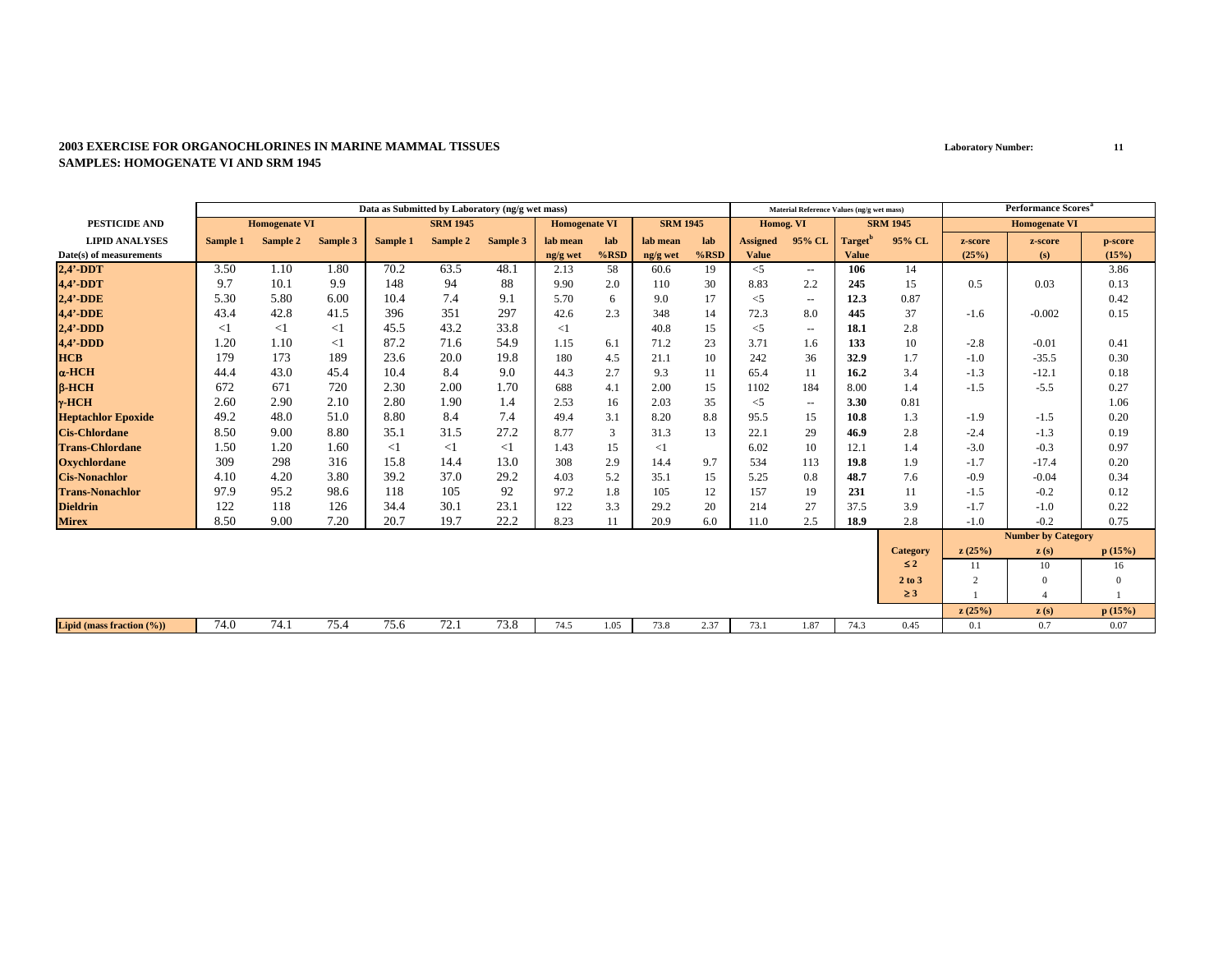|                    |           |                      |           |           | Data as Submitted by Laboratory (ng/g wet mass) |           |                      |         |                 |         |                 | Material Reference Values (ng/g wet mass) |                     |                 |         | Performance Scores <sup>a</sup> |         |
|--------------------|-----------|----------------------|-----------|-----------|-------------------------------------------------|-----------|----------------------|---------|-----------------|---------|-----------------|-------------------------------------------|---------------------|-----------------|---------|---------------------------------|---------|
| PCB CONGENER       |           | <b>Homogenate VI</b> |           |           | <b>SRM 1945</b>                                 |           | <b>Homogenate VI</b> |         | <b>SRM 1945</b> |         | Homog. VI       |                                           |                     | <b>SRM 1945</b> |         | <b>Homogenate VI</b>            |         |
| <b>ANALYSES</b>    | Sample 1  | Sample 2             | Sample 3  | Sample 1  | Sample 2                                        | Sample 3  | lab mean             | lab     | lab mean        | lab     | <b>Assigned</b> | 95% CL                                    | Target <sup>"</sup> | 95% CL          | z-score | z-score                         | p-score |
|                    |           |                      |           |           |                                                 |           | ng/g wet             | $%$ RSD | ng/g wet        | $%$ RSD | <b>Value</b>    |                                           | <b>Value</b>        |                 | (25%)   | (s)                             | (15%)   |
| 18<br>28           | 5.10      | 8.50                 | 6.90      | 2.30      | 2.60                                            | 1.80      | 6.83                 | 25      | 2.23            | 18.1    | $<$ 5           | $\sim$                                    | 4.48                | 0.88            |         |                                 | 1.66    |
|                    | 10.4      | 11.1                 | 13.1      | 6.90      | 5.40                                            | 5.80      | 11.5                 | 12      | 6.0             | 12.9    | $<$ 5           | $\sim$                                    | 14.10               | 1.4             |         |                                 | 0.81    |
| 31                 | NA        | NA                   | NA        | NA        | NA                                              | <b>NA</b> | <b>NA</b>            |         | <b>NA</b>       |         | $<$ 5           | $\sim$                                    | 3.12                | 0.69            |         |                                 | 0.00    |
| 44                 | 7.40      | 8.10                 | 6.50      | 7.60      | 5.80                                            | 5.30      | 7.33                 | 11      | 6.2             | 19.4    | $<$ 5           | $\overline{\phantom{a}}$                  | 12.2                | 1.4             |         |                                 | 0.73    |
| 49                 | <b>NA</b> | <b>NA</b>            | NA        | <b>NA</b> | NA                                              | <b>NA</b> | <b>NA</b>            |         | <b>NA</b>       |         | $<$ 5           | $\overline{\phantom{a}}$                  | 20.8                | 2.8             |         |                                 | 0.00    |
| 52                 | 57.3      | 63.8                 | 64.0      | 90.8      | 93.5                                            | 106.0     | 61.7                 | 6       | 96.8            | 8.4     | 3.78            | 3.0                                       | 43.6                | 2.5             | 61.4    | 3.35                            | 0.41    |
| 66/95*             | 3.60      | 3.20                 | 2.30      | 22.8      | 22.4                                            | 18.3      | 3.03                 | 22      | 21.2            | 11.8    | 3.44            | 2.7                                       | 57.4                | 2.5             | $-0.5$  | $-0.01$                         | 1.46    |
| 87                 | <b>NA</b> | <b>NA</b>            | NA        | NA        | NA                                              | <b>NA</b> | <b>NA</b>            |         | <b>NA</b>       |         | 6.02            | 1.2                                       | 16.7                | 1.4             |         |                                 | 0.00    |
| 99                 | <b>NA</b> | <b>NA</b>            | NA        | NA        | NA                                              | <b>NA</b> | <b>NA</b>            |         | <b>NA</b>       |         | 353             | 30                                        | 45.4                | 5.4             |         |                                 | 0.00    |
| $101 (+90)$        | 11.3      | 10.3                 | 11.0      | 77.5      | 64.0                                            | 76.1      | 10.9                 | 4.7     | 72.5            | 10      | 8.49            | 3.8                                       | 65.2                | 5.6             | 1.1     | 0.02                            | 0.31    |
| 105                | 10.5      | 12.3                 | 14.7      | 25.7      | 29.2                                            | 26.4      | 12.5                 | 17      | 27.1            | 6.8     | 18.0            | 3.6                                       | 30.1                | 2.3             | $-1.2$  | $-0.13$                         | 1.12    |
| 118                | 42.1      | 38.0                 | 43.0      | 53.7      | 53.9                                            | 42.5      | 41.0                 | 6.5     | 50.0            | 13      | 58.4            | 7.5                                       | 74.6                | 5.1             | $-1.2$  | $-0.14$                         | 0.43    |
| 128                | 8.80      | 8.60                 | 9.00      | 19.2      | 19.1                                            | 15.6      | 8.80                 | 2.3     | 18.0            | 11      | 12.0            | 1.2                                       | 23.7                | 1.7             | $-1.1$  | $-0.06$                         | 0.15    |
| 132                | <b>NA</b> | NA                   | NA        | NA        | NA                                              | NA        | <b>NA</b>            |         | <b>NA</b>       |         | < 8             | $\overline{\phantom{a}}$                  | 22.5                | 4.6             |         |                                 | 0.00    |
| $138 (+163 + 164)$ | 110       | 107                  | 116       | 124       | 86                                              | 75        | 111                  | 4.1     | 94.9            | 27      | 229             | 39.0                                      | 131.5               | 7.4             | $-2.1$  | $-0.27$                         | 0.28    |
| 149                | <b>NA</b> | <b>NA</b>            | NA        | <b>NA</b> | <b>NA</b>                                       | NA        | NA                   |         | NA              |         | 2.66            | 0.6                                       | 107                 | 8.4             |         |                                 | 0.00    |
| 151                | <b>NA</b> | <b>NA</b>            | <b>NA</b> | <b>NA</b> | NA                                              | <b>NA</b> | <b>NA</b>            |         | <b>NA</b>       |         | < 8             | $\sim$                                    | 28.7                | 5.2             |         |                                 | 0.00    |
| 153                | 952       | 898                  | 958       | 149       | 137                                             | 117       | 936                  | 3.5     | 134             | 12      | 1607            | 256                                       | 213.0               | 19              | $-1.7$  | $-1.66$                         | 0.24    |
| 156                | <b>NA</b> | <b>NA</b>            | <b>NA</b> | NA        | NA                                              | <b>NA</b> | <b>NA</b>            |         | <b>NA</b>       |         | 59.9            | 7.9                                       | 10.3                | 1.1             |         |                                 | 0.00    |
| $170 (+190)$       | 233       | 232                  | 229       | 27.8      | 23.7                                            | 18.2      | 231                  | 0.9     | 23.2            | 21      | 309             | 53                                        | 40.6                | 2.6             | $-1.0$  | $-1.35$                         | 0.06    |
| 180                | 460       | 450                  | 460       | 98.2      | 86.9                                            | 75.4      | 457                  | 1.3     | 86.8            | 13      | 653             | 88                                        | 107                 | 5.3             | $-1.2$  | $-1.15$                         | 0.08    |
| 183                | <b>NA</b> | <b>NA</b>            | <b>NA</b> | <b>NA</b> | NA                                              | <b>NA</b> | <b>NA</b>            |         | <b>NA</b>       |         | 24.3            | 4.8                                       | 36.6                | 4.1             |         |                                 | 0.00    |
| 187                | 5.40      | 5.60                 | 6.10      | 92        | 90                                              | 66        | 5.70                 | 6.3     | 83              | 17      | 10.1            | 2.7                                       | 105                 | 9.1             | $-1.7$  | $-0.04$                         | 0.42    |
| 194                | <b>NA</b> | NA                   | NA        | <b>NA</b> | NA                                              | NA        | <b>NA</b>            |         | NA              |         | 163             | 24                                        | 39.6                | 2.5             |         |                                 | 0.00    |
| 195                | 9.50      | 8.10                 | 9.20      | 13.9      | 14.2                                            | 10.2      | 8.93                 | 8.3     | 12.8            | 17      | 4.18            | 1.1                                       | 17.7                | 4.3             | 4.6     | 0.30                            | 0.55    |
| 201                | <b>NA</b> | NA                   | NA        | NA        | NA                                              | <b>NA</b> | <b>NA</b>            |         | <b>NA</b>       |         | 6.45            | 2.6                                       | 17.0                | 0.89            |         |                                 | 0.00    |
| 206                | 25.9      | 26.3                 | 25.3      | 31.9      | 32.1                                            | 30.3      | 25.8                 | 1.9     | 31.4            | 3.1     | 32.4            | 3.5                                       | 31.1                | 2.7             | $-0.8$  | $-0.48$                         | 0.13    |
| 209                | 21.4      | 14.8                 | 13.1      | 14.5      | 14.8                                            | 15.6      | 16.4                 | 27      | 15.0            | 3.8     | 12.3            | 1.1                                       | 10.6                | 1.1             | 1.3     | 0.33                            | 1.78    |
| 66                 | <b>NA</b> | NA                   | NA        | NA        | NA                                              | NA        | <b>NA</b>            |         | <b>NA</b>       |         | <10             | $\overline{\phantom{a}}$                  | 23.6                | 1.6             |         |                                 | 0.00    |
| 95                 | <b>NA</b> | <b>NA</b>            | <b>NA</b> | <b>NA</b> | <b>NA</b>                                       | <b>NA</b> | NA                   |         | NA              |         | <10             | $\sim$                                    | 33.8                | 1.7             |         |                                 | 0.00    |
|                    |           |                      |           |           |                                                 |           |                      |         |                 |         |                 |                                           |                     |                 |         | Number by Cotogo                |         |

acertified values are in bold bSee text for explaination **p** (15%) **c** (15%) **c** (15%) **c** (15%) ≤ **2**2 10 12 30  $30\,$ **2 to 3**3 1 0 0 ≥ **3**3 1 2 1 0  $\overline{0}$ **Number by Category**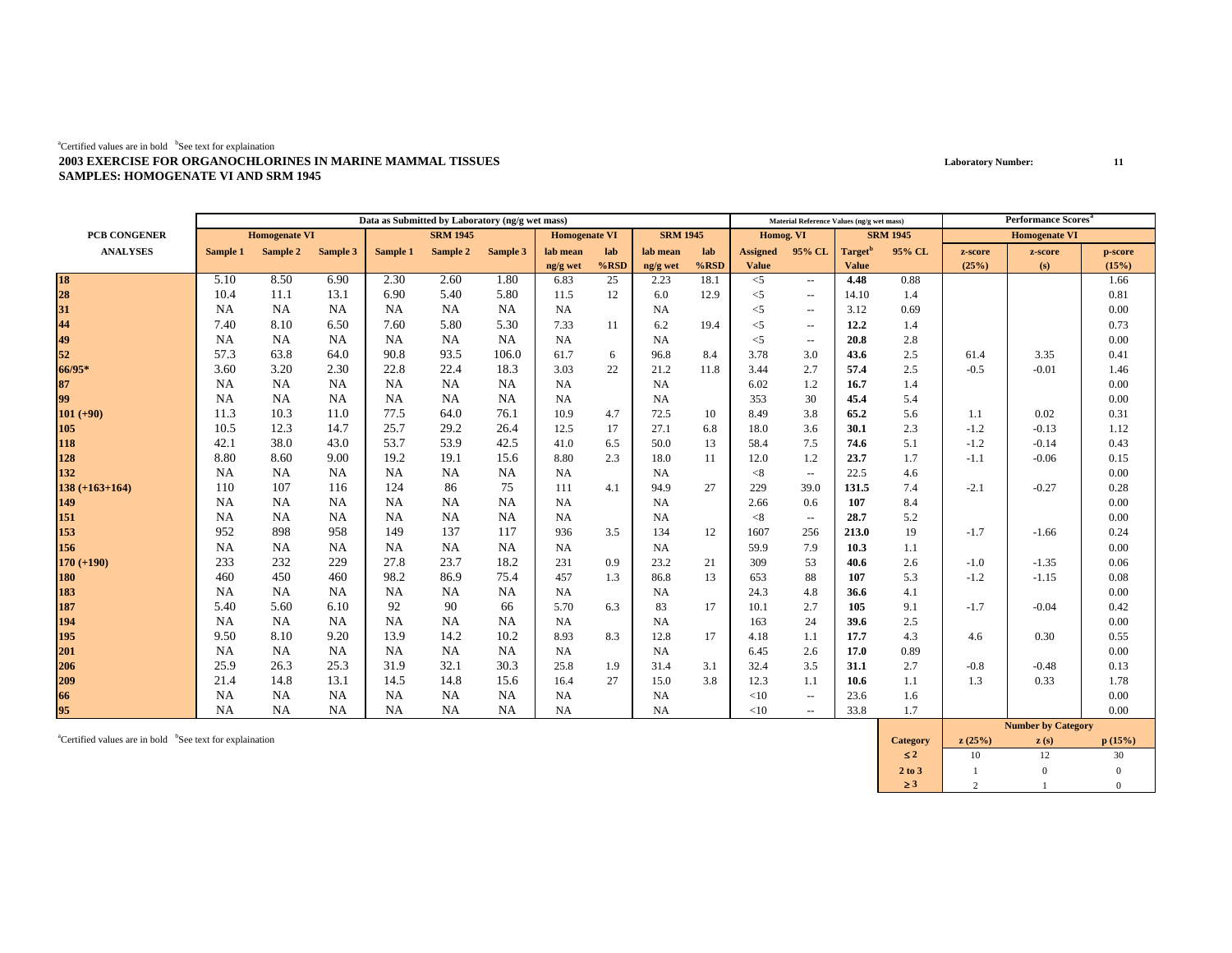|                           |           |                      |          |           | Data as Submitted by Laboratory (ng/g wet mass) |           |                      |         |                 |         |                 | Material Reference Values (ng/g wet mass) |              |                 |          | <b>Performance Scores<sup>a</sup></b> |              |
|---------------------------|-----------|----------------------|----------|-----------|-------------------------------------------------|-----------|----------------------|---------|-----------------|---------|-----------------|-------------------------------------------|--------------|-----------------|----------|---------------------------------------|--------------|
| <b>PESTICIDE AND</b>      |           | <b>Homogenate VI</b> |          |           | <b>SRM 1945</b>                                 |           | <b>Homogenate VI</b> |         | <b>SRM 1945</b> |         | Homog. VI       |                                           |              | <b>SRM 1945</b> |          | <b>Homogenate VI</b>                  |              |
| <b>LIPID ANALYSES</b>     | Sample 1  | Sample 2             | Sample 3 | Sample 1  | Sample 2                                        | Sample 3  | lab mean             | lab     | lab mean        | lab     | <b>Assigned</b> | 95% CL                                    | Target"      | 95% CL          | z-score  | z-score                               | p-score      |
| Date(s) of measurements   |           |                      |          |           |                                                 |           | ng/g wet             | $%$ RSD | ng/g wet        | $%$ RSD | <b>Value</b>    |                                           | <b>Value</b> |                 | (25%)    | (s)                                   | (15%)        |
| $2,4'$ -DDT               | $<$ 5     | $<$ 5                | $<$ 5    | $\leq$ 5  | $<$ 5                                           | $<$ 5     | $<$ 5                |         | $<$ 5           |         | $<$ 5           | $\sim$                                    | 106          | 14              |          |                                       |              |
| $4.4'$ -DDT               | $<$ 5     | $<$ 5                | $<$ 5    | 137       | 139                                             | 139       | $\leq$ 5             |         | 138             | 0.83    | 8.83            | 2.2                                       | 245          | 15              |          |                                       |              |
| $2,4'$ -DDE               | $<$ 5     | $<$ 5                | $<$ 5    | $<$ 5     | $<$ 5                                           | $<$ 5     | $<$ 5                |         | $<$ 5           |         | $<$ 5           | $\sim$ $\sim$                             | 12.3         | 0.87            |          |                                       |              |
| 4,4'-DDE                  | 68.8      | 73.1                 | 60.0     | 321       | 366                                             | 390       | 67.3                 | 9.9     | 359             | 9.8     | 72.3            | 8.0                                       | 445          | 37              | $-0.3$   | $-0.0004$                             | 0.66         |
| $2.4'$ -DDD               | $<$ 5     | $<$ 5                | $<$ 5    | $<$ 5     | $\leq$ 5                                        | $<$ 5     | $\leq$ 5             |         | $<$ 5           |         | $<$ 5           | $\overline{\phantom{a}}$                  | 18.1         | 2.8             |          |                                       |              |
| $4,4'$ -DDD               | $<$ 5     | $<$ 5                | $<$ 5    | 728       | 803                                             | 738       | $<$ 5                |         | 756             | 5.4     | 3.71            | 1.6                                       | 133          | 10              |          |                                       |              |
| <b>HCB</b>                | <b>NA</b> | NA                   | NA       | <b>NA</b> | <b>NA</b>                                       | <b>NA</b> | NA                   |         | <b>NA</b>       |         | 242             | 36                                        | 32.9         | 1.7             |          |                                       |              |
| $\alpha$ -HCH             | $<$ 5     | $<$ 5                | $<$ 5    | $<$ 5     | $\leq$ 5                                        | $<$ 5     | $<$ 5                |         | $<$ 5           |         | 65.4            | 11                                        | 16.2         | 3.4             |          |                                       |              |
| $B-HCH$                   | 864       | 1100                 | 1230     | <10       | <10                                             | <10       | 1065                 | 17      | 1230.0          |         | 1102            | 184                                       | 8.00         | 1.4             | $-0.1$   | $-0.5$                                | 1.16         |
| $\gamma$ -HCH             | $<$ 5     | $<$ 5                | $<$ 5    | $<$ 5     | $<$ 5                                           | $<$ 5     | $\leq$ 5             |         | $<$ 5           |         | $<$ 5           | $\sim$ $\sim$                             | 3.30         | 0.81            |          |                                       |              |
| <b>Heptachlor Epoxide</b> | 68.9      | 98.8                 | 110      | $<$ 5     | $<$ 5                                           | $<$ 5     | 93                   | 23      | 110.0           |         | 95.5            | 15                                        | 10.8         | 1.3             | $-0.1$   | $-0.1$                                | 1.53         |
| <b>Cis-Chlordane</b>      | $<$ 5     | $<$ 5                | $<$ 5    | 37.3      | 35.0                                            | 41.4      | $\leq$ 5             |         | 37.9            | 8.6     | 22.1            | 29                                        | 46.9         | 2.8             |          |                                       |              |
| <b>Trans-Chlordane</b>    | <b>NA</b> | <b>NA</b>            | NA       | <b>NA</b> | <b>NA</b>                                       | <b>NA</b> | <b>NA</b>            |         | <b>NA</b>       |         | 6.02            | 10                                        | 12.1         | 1.4             |          |                                       |              |
| <b>Oxychlordane</b>       | 358       | 424                  | 506      | $<$ 10    | 18.7                                            | 29.8      | 429                  | 17      | 24.3            | 32      | 534             | 113                                       | 19.8         | 1.9             | $-0.8$   | $-8.0$                                | 1.15         |
| <b>Cis-Nonachlor</b>      | $<$ 5     | $<$ 5                | $<$ 5    | 37.2      | 35.4                                            | 36.4      | $<$ 5                |         | 36.3            | 2.5     | 5.25            | 0.8                                       | 48.7         | 7.6             |          |                                       |              |
| <b>Trans-Nonachlor</b>    | 172       | 185                  | 130      | 169       | 191                                             | 154       | 162                  | 18      | 171             | 11      | 157             | 19                                        | 231          | 11              | 0.1      | 0.02                                  | 1.18         |
| <b>Dieldrin</b>           | 197       | 199                  | 232      | 569       | 434                                             | 555       | 209                  | 9.4     | 519             | 14      | 214             | 27                                        | 37.5         | 3.9             | $-0.1$   | $-0.1$                                | 0.63         |
| <b>Mirex</b>              | $<$ 5     | $<$ 5                | $<$ 5    | $<$ 5     | $<$ 5                                           | $<$ 5     | $<$ 5                |         | $<$ 5           |         | 11.0            | 2.5                                       | 18.9         | 2.8             |          |                                       |              |
|                           |           |                      |          |           |                                                 |           |                      |         |                 |         |                 |                                           |              |                 |          | <b>Number by Category</b>             |              |
|                           |           |                      |          |           |                                                 |           |                      |         |                 |         |                 |                                           |              | <b>Category</b> | z(25%)   | z(s)                                  | p(15%)       |
|                           |           |                      |          |           |                                                 |           |                      |         |                 |         |                 |                                           |              | $\leq 2$        | 6        | 5                                     | 6            |
|                           |           |                      |          |           |                                                 |           |                      |         |                 |         |                 |                                           |              | 2 to 3          | $\Omega$ | $\theta$                              | $\mathbf{0}$ |
|                           |           |                      |          |           |                                                 |           |                      |         |                 |         |                 |                                           |              | $\geq$ 3        | $\Omega$ |                                       | $\Omega$     |
|                           |           |                      |          |           |                                                 |           |                      |         |                 |         |                 |                                           |              |                 | z(25%)   | z(s)                                  | p(15%)       |
| Lipid (mass fraction (%)) | 69.5      | 73.4                 | 73.6     | 71.2      | 73.4                                            | 75.6      | 72.2                 | 3.2     | 73.4            | 3.0     | 73.1            | 1.87                                      | 74.3         | 0.45            | 0.0      | $-0.4$                                | 0.21         |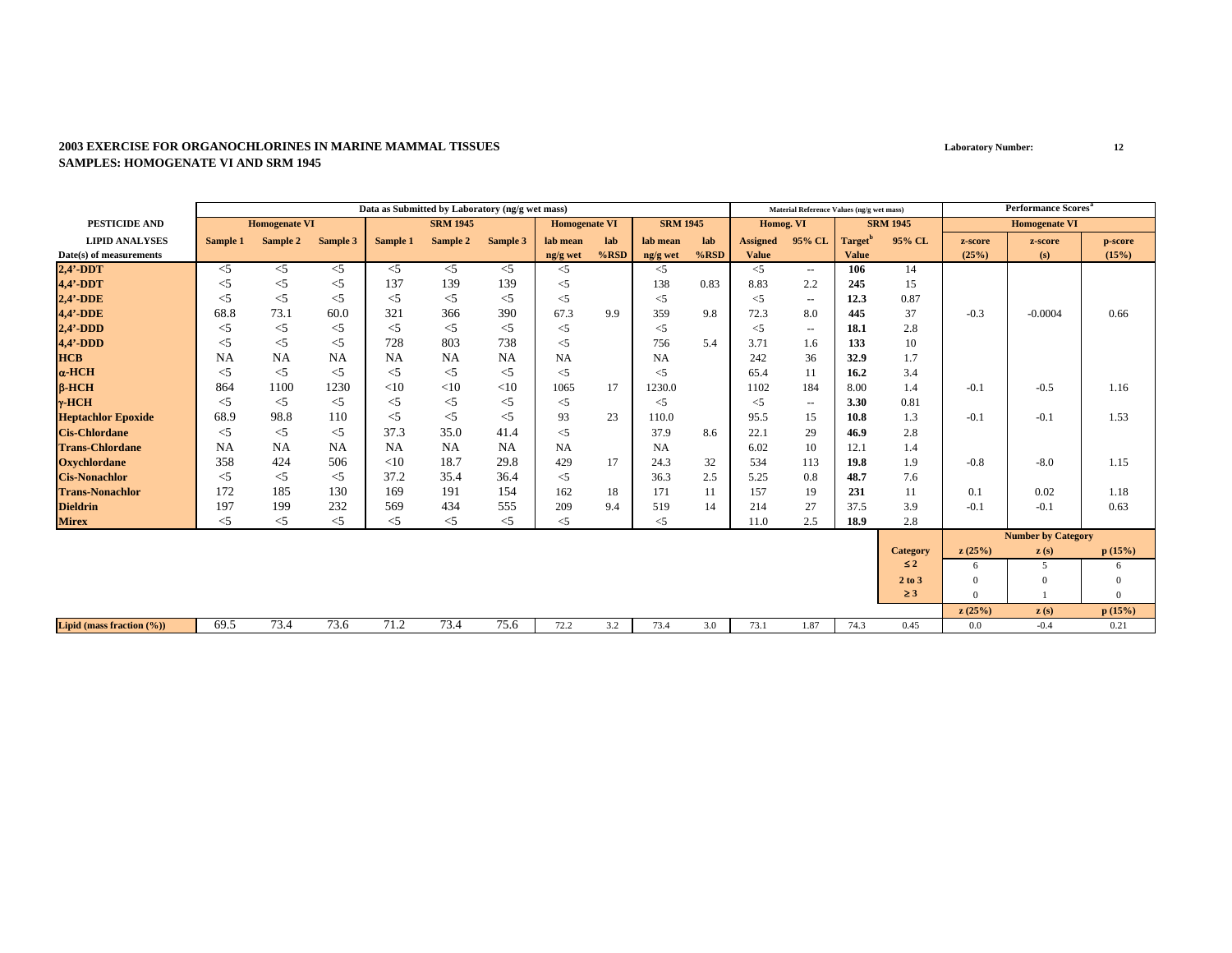|                                  |           |                      |           |           | Data as Submitted by Laboratory (ng/g wet mass) |           |                      |         |                 |         |                 | Material Reference Values (ng/g wet mass) |                     |                 |         | <b>Performance Scores</b> <sup>a</sup> |         |
|----------------------------------|-----------|----------------------|-----------|-----------|-------------------------------------------------|-----------|----------------------|---------|-----------------|---------|-----------------|-------------------------------------------|---------------------|-----------------|---------|----------------------------------------|---------|
| PCB CONGENER                     |           | <b>Homogenate VI</b> |           |           | <b>SRM 1945</b>                                 |           | <b>Homogenate VI</b> |         | <b>SRM 1945</b> |         | Homog. VI       |                                           |                     | <b>SRM 1945</b> |         | <b>Homogenate VI</b>                   |         |
| <b>ANALYSES</b>                  | Sample 1  | Sample 2             | Sample 3  | Sample 1  | Sample 2                                        | Sample 3  | lab mean             | lab     | lab mean        | lab     | <b>Assigned</b> | 95% CL                                    | Target <sup>b</sup> | 95% CL          | z-score | z-score                                | p-score |
|                                  |           |                      |           |           |                                                 |           | ng/g wet             | $%$ RSD | ng/g wet        | $%$ RSD | <b>Value</b>    |                                           | <b>Value</b>        |                 | (25%)   | (s)                                    | (15%)   |
|                                  | <b>NA</b> | NA                   | NA        | <b>NA</b> | NA                                              | <b>NA</b> | <b>NA</b>            |         | NA              |         | $\leq$ 5        | $\sim$                                    | 4.48                | 0.88            |         |                                        |         |
| 18<br>28<br>31<br>44<br>49<br>52 | <b>NA</b> | <b>NA</b>            | <b>NA</b> | <b>NA</b> | NA                                              | NA        | <b>NA</b>            |         | NA              |         | $<$ 5           | $\overline{\phantom{a}}$                  | 14.10               | 1.4             |         |                                        |         |
|                                  | <b>NA</b> | <b>NA</b>            | <b>NA</b> | NA        | NA                                              | NA        | <b>NA</b>            |         | <b>NA</b>       |         | $<$ 5           | $\hspace{0.05cm} -$                       | 3.12                | 0.69            |         |                                        |         |
|                                  | <b>NA</b> | <b>NA</b>            | <b>NA</b> | <b>NA</b> | NA                                              | <b>NA</b> | <b>NA</b>            |         | NA              |         | $<$ 5           | $\overline{\phantom{a}}$                  | 12.2                | 1.4             |         |                                        |         |
|                                  | <b>NA</b> | <b>NA</b>            | NA        | NA        | <b>NA</b>                                       | <b>NA</b> | <b>NA</b>            |         | NA              |         | $<$ 5           | $- -$                                     | 20.8                | 2.8             |         |                                        |         |
|                                  | <b>NA</b> | <b>NA</b>            | <b>NA</b> | NA        | NA                                              | NA        | <b>NA</b>            |         | <b>NA</b>       |         | 3.78            | 3.0                                       | 43.6                | 2.5             |         |                                        |         |
| 66/95*                           | <b>NA</b> | <b>NA</b>            | <b>NA</b> | NA        | NA                                              | NA        | <b>NA</b>            |         | <b>NA</b>       |         | 3.44            | 2.7                                       | 57.4                | 2.5             |         |                                        |         |
| 87<br>99                         | <b>NA</b> | <b>NA</b>            | <b>NA</b> | NA        | NA                                              | NA        | <b>NA</b>            |         | NA              |         | 6.02            | 1.2                                       | 16.7                | 1.4             |         |                                        |         |
|                                  | <b>NA</b> | <b>NA</b>            | <b>NA</b> | <b>NA</b> | <b>NA</b>                                       | NA        | <b>NA</b>            |         | NA              |         | 353             | 30                                        | 45.4                | 5.4             |         |                                        |         |
| $101 (+90)$                      | <b>NA</b> | <b>NA</b>            | <b>NA</b> | NA        | NA                                              | NA        | <b>NA</b>            |         | NA              |         | 8.49            | 3.8                                       | 65.2                | 5.6             |         |                                        |         |
|                                  | <b>NA</b> | <b>NA</b>            | NA        | NA        | NA                                              | NA        | <b>NA</b>            |         | NA              |         | 18.0            | 3.6                                       | 30.1                | 2.3             |         |                                        |         |
| 105<br>118<br>128                | <b>NA</b> | <b>NA</b>            | NA        | NA        | NA                                              | NA        | <b>NA</b>            |         | NA              |         | 58.4            | 7.5                                       | 74.6                | 5.1             |         |                                        |         |
|                                  | <b>NA</b> | <b>NA</b>            | NA        | <b>NA</b> | <b>NA</b>                                       | <b>NA</b> | <b>NA</b>            |         | NA              |         | 12.0            | 1.2                                       | 23.7                | 1.7             |         |                                        |         |
| 132                              | NA        | NA                   | <b>NA</b> | NA        | NA                                              | NA        | <b>NA</b>            |         | NA              |         | < 8             | $\overline{\phantom{a}}$                  | 22.5                | 4.6             |         |                                        |         |
| $138 (+163+164)$                 | NA        | <b>NA</b>            | <b>NA</b> | NA        | NA                                              | NA        | NA                   |         | NA              |         | 229             | 39.0                                      | 131.5               | 7.4             |         |                                        |         |
| 149                              | NA        | NA                   | <b>NA</b> | NA        | NA                                              | NA        | <b>NA</b>            |         | NA              |         | 2.66            | 0.6                                       | 107                 | 8.4             |         |                                        |         |
| 151                              | <b>NA</b> | <b>NA</b>            | NA.       | NA        | NA                                              | NA        | <b>NA</b>            |         | NA              |         | < 8             | $\sim$                                    | 28.7                | 5.2             |         |                                        |         |
| 153                              | <b>NA</b> | NA                   | NA        | NA        | NA                                              | NA        | <b>NA</b>            |         | NA              |         | 1607            | 256                                       | 213.0               | 19              |         |                                        |         |
| 156                              | <b>NA</b> | <b>NA</b>            | <b>NA</b> | NA        | NA                                              | <b>NA</b> | <b>NA</b>            |         | NA              |         | 59.9            | 7.9                                       | 10.3                | 1.1             |         |                                        |         |
| $170 (+190)$                     | <b>NA</b> | <b>NA</b>            | NA        | NA        | NA                                              | NA        | <b>NA</b>            |         | NA              |         | 309             | 53                                        | 40.6                | 2.6             |         |                                        |         |
| <b>180</b>                       | NA        | <b>NA</b>            | <b>NA</b> | NA        | NA                                              | NA        | <b>NA</b>            |         | <b>NA</b>       |         | 653             | 88                                        | 107                 | 5.3             |         |                                        |         |
| 183<br>187                       | <b>NA</b> | <b>NA</b>            | <b>NA</b> | NA        | NA                                              | NA        | <b>NA</b>            |         | NA              |         | 24.3            | 4.8                                       | 36.6                | 4.1             |         |                                        |         |
|                                  | NA        | NA                   | <b>NA</b> | NA        | NA                                              | NA        | <b>NA</b>            |         | NA              |         | 10.1            | 2.7                                       | 105                 | 9.1             |         |                                        |         |
| 194                              | <b>NA</b> | <b>NA</b>            | NA        | <b>NA</b> | NA                                              | NA        | <b>NA</b>            |         | NA              |         | 163             | 24                                        | 39.6                | 2.5             |         |                                        |         |
| 195                              | <b>NA</b> | <b>NA</b>            | NA        | NA        | <b>NA</b>                                       | <b>NA</b> | <b>NA</b>            |         | NA              |         | 4.18            | 1.1                                       | 17.7                | 4.3             |         |                                        |         |
| 201                              | <b>NA</b> | <b>NA</b>            | NA        | NA        | NA                                              | NA.       | <b>NA</b>            |         | NA              |         | 6.45            | 2.6                                       | 17.0                | 0.89            |         |                                        |         |
|                                  | <b>NA</b> | <b>NA</b>            | <b>NA</b> | NA        | NA                                              | <b>NA</b> | <b>NA</b>            |         | NA              |         | 32.4            | 3.5                                       | 31.1                | 2.7             |         |                                        |         |
|                                  | <b>NA</b> | <b>NA</b>            | NA        | <b>NA</b> | NA                                              | NA        | <b>NA</b>            |         | NA              |         | 12.3            | 1.1                                       | 10.6                | 1.1             |         |                                        |         |
|                                  | <b>NA</b> | NA                   | <b>NA</b> | NA        | NA                                              | <b>NA</b> | <b>NA</b>            |         | NA              |         | <10             | $\overline{\phantom{a}}$                  | 23.6                | 1.6             |         |                                        |         |
| $\frac{206}{209}$<br>66<br>95    | <b>NA</b> | <b>NA</b>            | <b>NA</b> | <b>NA</b> | NA                                              | <b>NA</b> | <b>NA</b>            |         | NA              |         | <10             | $\overline{\phantom{a}}$                  | 33.8                | 1.7             |         |                                        |         |
|                                  |           |                      |           |           |                                                 |           |                      |         |                 |         |                 |                                           |                     |                 |         | <b>Number by Category</b>              |         |

acertified values are in bold <sup>b</sup>See text for explaination **p** (15%) **category z** (25%) **z** (s) **p** (15%) ≤ **2**2 0 0 0  $\overline{0}$ **2 to 3**3 0 0 0 0 ≥ **3**3 0 0 0  $\overline{0}$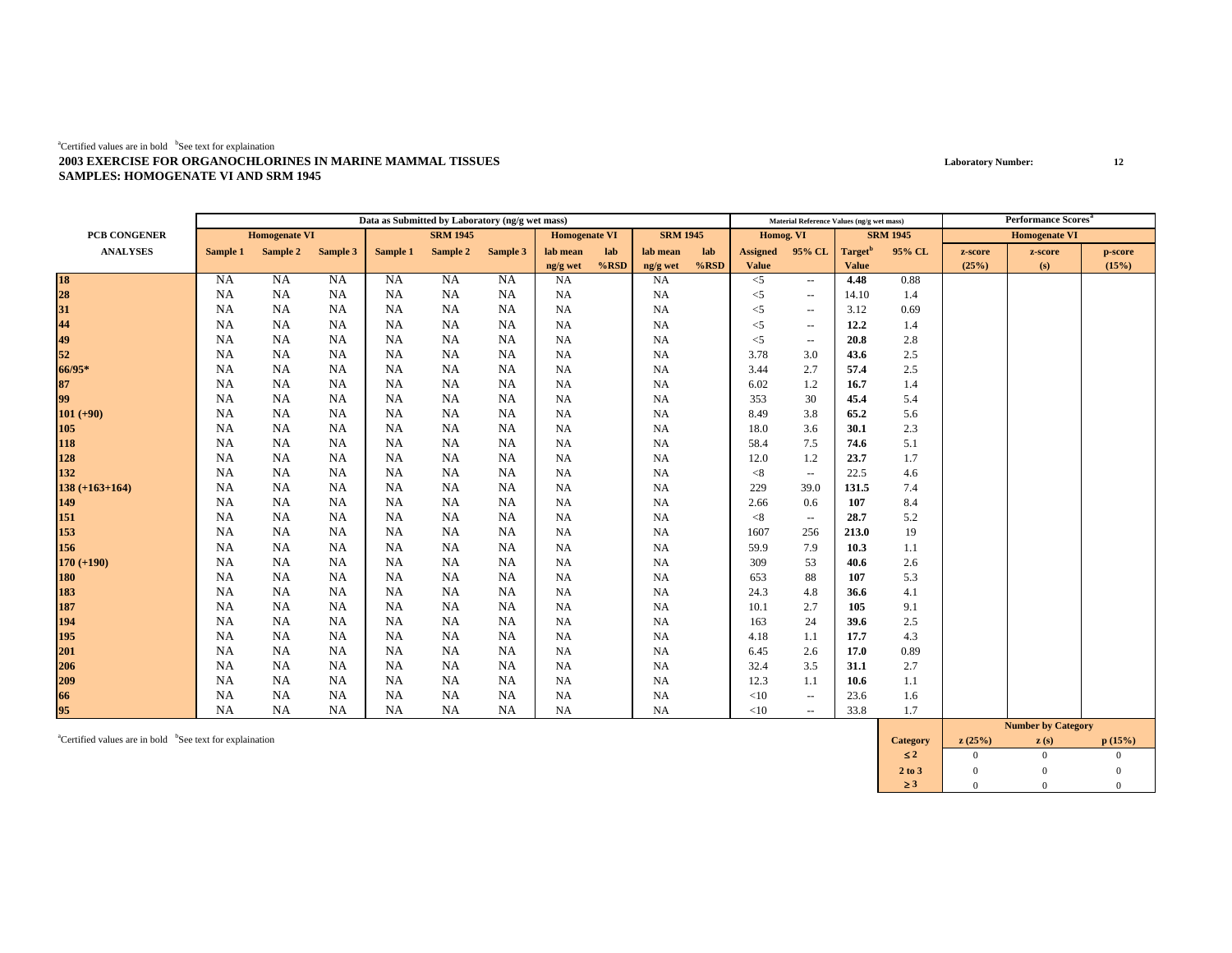|                           |          |                      |          | Data as Submitted by Laboratory (ng/g wet mass) |                 |          |                      |         |                 |         |                 | Material Reference Values (ng/g wet mass) |                     |                 |          | <b>Performance Scores</b> <sup>a</sup> |          |
|---------------------------|----------|----------------------|----------|-------------------------------------------------|-----------------|----------|----------------------|---------|-----------------|---------|-----------------|-------------------------------------------|---------------------|-----------------|----------|----------------------------------------|----------|
| PESTICIDE AND             |          | <b>Homogenate VI</b> |          |                                                 | <b>SRM 1945</b> |          | <b>Homogenate VI</b> |         | <b>SRM 1945</b> |         | Homog. VI       |                                           |                     | <b>SRM 1945</b> |          | <b>Homogenate VI</b>                   |          |
| <b>LIPID ANALYSES</b>     | Sample 1 | Sample 2             | Sample 3 | Sample 1                                        | Sample 2        | Sample 3 | lab mean             | lab     | lab mean        | lab     | <b>Assigned</b> | 95% CL                                    | Target <sup>'</sup> | 95% CL          | z-score  | z-score                                | p-score  |
| Date(s) of measurements   |          |                      |          |                                                 |                 |          | ng/g wet             | $%$ RSD | ng/g wet        | $%$ RSD | <b>Value</b>    |                                           | <b>Value</b>        |                 | (25%)    | (s)                                    | (15%)    |
| $2,4'$ -DDT               | < 2.0    | < 2.0                | < 2.0    | 105                                             | 114             | 102      | <2.0                 |         | 107             | 5.8     | $<$ 5           | $\sim$ $\sim$                             | 106                 | 14              |          |                                        |          |
| 4,4'-DDT                  | 8.94     | 8.12                 | 14.6     | 249                                             | 241             | 245      | 10.6                 | 33.4    | 245             | 1.6     | 8.83            | 2.2                                       | 245                 | 15              | 0.8      | 0.04                                   | 2.23     |
| $2,4'$ -DDE               | < 2.0    | < 2.0                | < 2.0    | 17.1                                            | 15.7            | 15.5     | <2.0                 |         | 16.1            | 5.4     | $<$ 5           | $\overline{\phantom{a}}$                  | 12.3                | 0.87            |          |                                        |          |
| 4,4'-DDE                  | 100      | 104                  | 83.9     | 444                                             | 432             | 420      | 96.0                 | 11      | 432             | 2.8     | 72.3            | 8.0                                       | 445                 | 37              | 1.3      | 0.002                                  | 0.74     |
| $2.4'$ -DDD               | < 2.0    | < 2.0                | < 2.0    | 18.8                                            | 18.6            | 16.4     | <2.0                 |         | 17.9            | 7.4     | $<$ 5           | $\overline{\phantom{a}}$                  | 18.1                | 2.8             |          |                                        |          |
| $4,4'$ -DDD               | 3.21     | 3.52                 | 3.36     | 142                                             | 142             | 137      | 3.36                 | 4.6     | 140             | 2.1     | 3.71            | 1.6                                       | 133                 | 10              | $-0.4$   | $-0.001$                               | 0.31     |
| <b>HCB</b>                | 167      | 193                  | 161      | 23.5                                            | 24.6            | 22.5     | 174                  | 9.8     | 23.5            | 4.5     | 242             | 36                                        | 32.9                | 1.7             | $-1.1$   | $-39.4$                                | 0.65     |
| $\alpha$ -HCH             | 61.0     | 65.9                 | 55.7     | 16.8                                            | 16.3            | 15.5     | 60.9                 | 8.4     | 16.2            | 4.0     | 65.4            | 11                                        | 16.2                | 3.4             | $-0.3$   | $-2.6$                                 | 0.56     |
| $B-HCH$                   | 1148     | 1129                 | 966      | 9.34                                            | 8.32            | 7.22     | 1081                 | 9.3     | 8.29            | 13      | 1102            | 184                                       | 8.00                | 1.4             | $-0.1$   | $-0.3$                                 | 0.62     |
| $\gamma$ -HCH             | 2.60     | 3.15                 | 2.78     | 3.49                                            | 3.32            | 2.98     | 2.84                 | 10      | 3.26            | 8.0     | $<$ 5           | $\sim$ $\sim$                             | 3.30                | 0.81            |          |                                        | 0.66     |
| <b>Heptachlor Epoxide</b> | 124      | 127                  | 103      | 16.4                                            | 16.4            | 14.2     | 118                  | 11      | 15.7            | 8.1     | 95.5            | 15                                        | 10.8                | 1.3             | 0.9      | 0.7                                    | 0.74     |
| <b>Cis-Chlordane</b>      | < 2.0    | < 2.0                | < 2.0    | 59.3                                            | 54.8            | 51.8     | <2.0                 |         | 55.3            | 6.8     | 22.1            | 29                                        | 46.9                | 2.8             |          |                                        |          |
| <b>Trans-Chlordane</b>    | < 2.0    | < 2.0                | < 2.0    | 10.7                                            | 10.3            | 9.5      | <2.0                 |         | 10.2            | 6.0     | 6.02            | 10                                        | 12.1                | 1.4             |          |                                        |          |
| <b>Oxychlordane</b>       | 461      | 505                  | 434      | 23.3                                            | 22.1            | 19.2     | 467                  | 7.7     | 21.5            | 9.8     | 534             | 113                                       | 19.8                | 1.9             | $-0.5$   | $-5.2$                                 | 0.51     |
| <b>Cis-Nonachlor</b>      | 8.00     | 7.87                 | 6.82     | 46.8                                            | 50.3            | 42.6     | 7.56                 | 8.6     | 46.6            | 8       | 5.25            | 0.8                                       | 48.7                | 7.6             | 1.8      | 0.1                                    | 0.57     |
| <b>Trans-Nonachlor</b>    | 186      | 218                  | 174      | 194                                             | 186             | 178      | 193                  | 12      | 186             | 4.3     | 157             | 19                                        | 231                 | 11              | 0.9      | 0.1                                    | 0.79     |
| <b>Dieldrin</b>           | Lost     | 200                  | 195      | 39.4                                            | 44.1            | 47.4     | 198                  | 1.8     | 43.6            | 9.2     | 214             | 27                                        | 37.5                | 3.9             | $-0.3$   | $-0.2$                                 | 0.12     |
| <b>Mirex</b>              | 12.0     | 14.0                 | 17.1     | 27.4                                            | 29.7            | 28.4     | 14.37                | 18      | 28.5            | 4.0     | 11.0            | 2.5                                       | 18.9                | 2.8             | 1.2      | 0.3                                    | 1.19     |
|                           |          |                      |          |                                                 |                 |          |                      |         |                 |         |                 |                                           |                     |                 |          | <b>Number by Category</b>              |          |
|                           |          |                      |          |                                                 |                 |          |                      |         |                 |         |                 |                                           |                     | <b>Category</b> | z(25%)   | $\mathbf{z}(s)$                        | p(15%)   |
|                           |          |                      |          |                                                 |                 |          |                      |         |                 |         |                 |                                           |                     | $\leq 2$        | 12       | $\mathbf Q$                            | 12       |
|                           |          |                      |          |                                                 |                 |          |                      |         |                 |         |                 |                                           |                     | 2 to 3          | $\Omega$ |                                        |          |
|                           |          |                      |          |                                                 |                 |          |                      |         |                 |         |                 |                                           |                     | $\geq$ 3        | $\Omega$ | $\overline{c}$                         | $\Omega$ |
|                           |          |                      |          |                                                 |                 |          |                      |         |                 |         |                 |                                           |                     |                 | z(25%)   | $\mathbf{z}(s)$                        | p(15%)   |
| Lipid (mass fraction (%)) | 68.4     | 68.2                 | 63.9     | 70.3                                            | 70.1            | 70.4     | 66.8                 | 3.80    | 70.3            | 0.22    | 73.1            | 1.87                                      | 74.3                | 0.45            | $-0.3$   | $-3.0$                                 | 0.25     |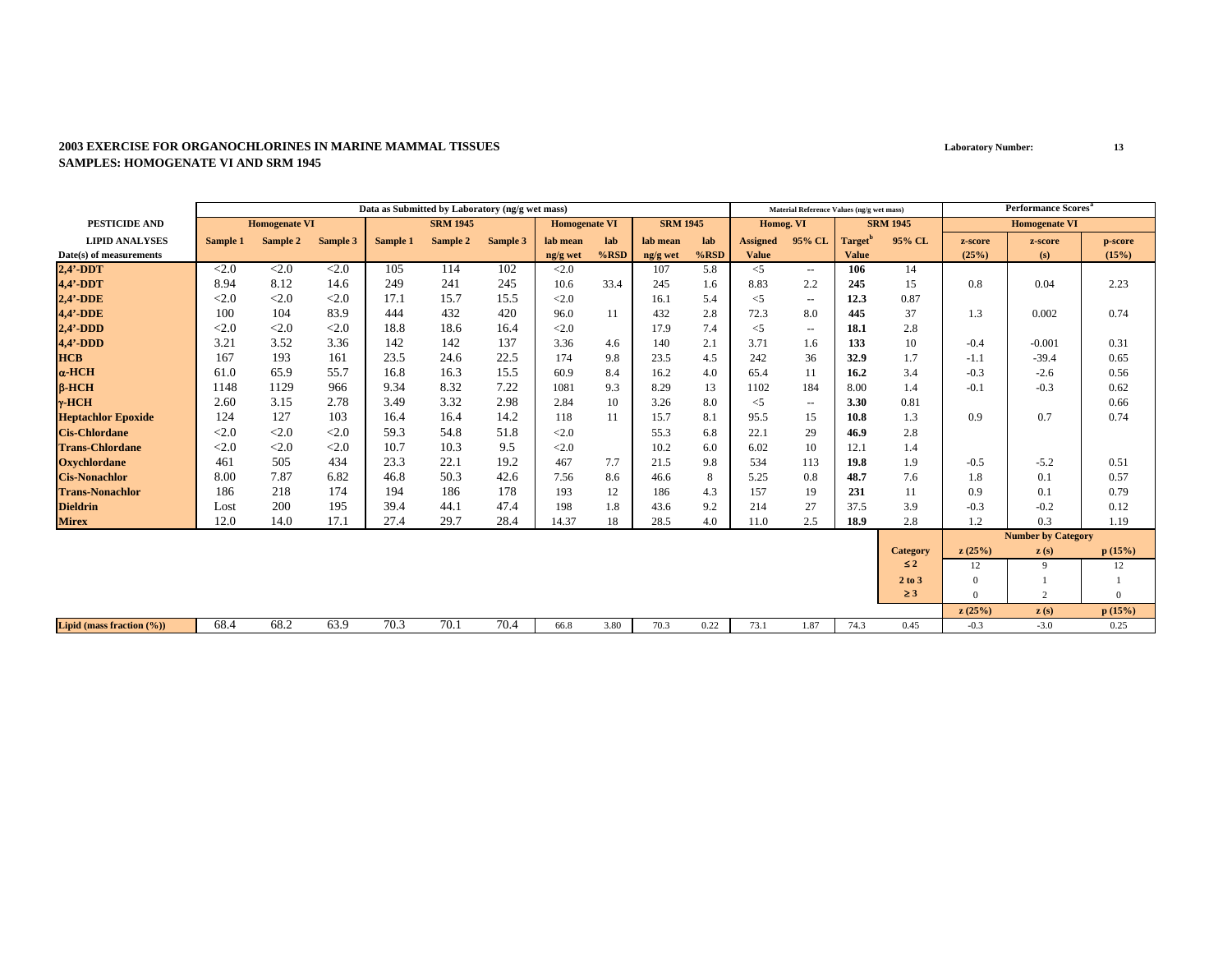|                     |          |                      |          |          | Data as Submitted by Laboratory (ng/g wet mass) |          |                      |         |                 |         |                 | Material Reference Values (ng/g wet mass) |                     |                 |         | <b>Performance Scores</b> <sup>a</sup>                                   |         |
|---------------------|----------|----------------------|----------|----------|-------------------------------------------------|----------|----------------------|---------|-----------------|---------|-----------------|-------------------------------------------|---------------------|-----------------|---------|--------------------------------------------------------------------------|---------|
| <b>PCB CONGENER</b> |          | <b>Homogenate VI</b> |          |          | <b>SRM 1945</b>                                 |          | <b>Homogenate VI</b> |         | <b>SRM 1945</b> |         | Homog. VI       |                                           |                     | <b>SRM 1945</b> |         | <b>Homogenate VI</b>                                                     |         |
| <b>ANALYSES</b>     | Sample 1 | Sample 2             | Sample 3 | Sample 1 | Sample 2                                        | Sample 3 | lab mean             | lab     | lab mean        | lab     | <b>Assigned</b> | 95% CL                                    | Target <sup>t</sup> | 95% CL          | z-score | z-score                                                                  | p-score |
|                     |          |                      |          |          |                                                 |          | ng/g wet             | $%$ RSD | ng/g wet        | $%$ RSD | <b>Value</b>    |                                           | <b>Value</b>        |                 | (25%)   | (s)                                                                      | (15%)   |
| 18<br>28            | 0.230    | 0.230                | 0.153    | 3.78     | 3.81                                            | 3.86     | 0.204                | 22      | 3.82            | 1.1     | $< 5$           | $\sim$ $\sim$                             | 4.48                | 0.88            |         |                                                                          | 1.45    |
|                     | 0.934    | 1.19                 | 0.920    | 10.2     | 10.4                                            | 10.3     | 1.01                 | 15      | 10.3            | 1.0     | $<$ 5           | $\overline{\phantom{a}}$                  | 14.10               | 1.4             |         |                                                                          | 1.00    |
| 31                  | 0.262    | 0.278                | 0.278    | 4.66     | 4.97                                            | 4.86     | 0.273                | 3.4     | 4.83            | 3.3     | $<$ 5           | $\overline{\phantom{a}}$                  | 3.12                | 0.69            |         |                                                                          | 0.23    |
| 44                  | < 0.100  | < 0.100              | < 0.100  | 11.4     | 10.9                                            | 11.7     | < 0.100              |         | 11.3            | 3.6     | $<$ 5           | $\overline{\phantom{a}}$                  | 12.2                | 1.4             |         |                                                                          |         |
| 49                  | 0.296    | 0.333                | 0.333    | 15.8     | 15.6                                            | 15.2     | 0.321                | 6.7     | 15.5            | 2.0     | $<$ 5           | $\sim$                                    | 20.8                | 2.8             |         |                                                                          | 0.44    |
| 52                  | 0.324    | 0.278                | 0.278    | 41.7     | 42.3                                            | 41.1     | 0.293                | 9.1     | 41.7            | 1.4     | 3.78            | 3.0                                       | 43.6                | 2.5             | $-3.7$  | $-0.20$                                                                  | 0.60    |
| 66/95*              | below    | below                | below    | below    | below                                           | below    | below                |         | below           |         | 3.44            | 2.7                                       | 57.4                | 2.5             |         |                                                                          |         |
| 87                  | < 0.1    | < 0.1                | < 0.1    | 24.0     | 26.1                                            | 23.0     | < 0.1                |         | 24.4            | 6.5     | 6.02            | 1.2                                       | 16.7                | 1.4             |         |                                                                          |         |
| 99                  | 311      | 388                  | 379      | 126      | 118                                             | 126      | 359                  | 12      | 123             | 3.7     | 353             | 30                                        | 45.4                | 5.4             | 0.1     | 0.10                                                                     | 0.78    |
| $101 (+90)$         | 1.29     | 1.55                 | 1.68     | 163      | 171                                             | 145      | 1.51                 | 13      | 160             | 8.3     | 8.49            | 3.8                                       | 65.2                | 5.6             | $-3.3$  | $-0.06$                                                                  | 0.88    |
| 105                 | 20.4     | 19.9                 | 18.2     | 49.7     | 49.5                                            | 48.0     | 19.5                 | 5.9     | 49.1            | 1.9     | 18.0            | 3.6                                       | 30.1                | 2.3             | 0.3     | 0.04                                                                     | 0.39    |
| 118                 | 68.4     | 84.0                 | 80.6     | 103      | 101                                             | 105      | 77.7                 | 11      | 103             | 1.9     | 58.4            | 7.5                                       | 74.6                | 5.1             | 1.3     | 0.15                                                                     | 0.70    |
| 128                 | 12.4     | 13.8                 | 12.6     | 33.1     | 30.4                                            | 27.9     | 12.9                 | 5.9     | 30.5            | 8.5     | 12.0            | 1.2                                       | 23.7                | 1.7             | 0.3     | 0.02                                                                     | 0.39    |
| 132                 | < 1.0    | < 1.0                | < 1.0    | 2.99     | 2.68                                            | 3.16     | < 1.0                |         | 2.9             | 8.3     | < 8             | $\overline{\phantom{a}}$                  | 22.5                | 4.6             |         |                                                                          |         |
| $138 (+163+164)$    | 180      | 218                  | 216      | 168      | 136                                             | 178      | 205                  | 10      | 161             | 14      | 229             | 39.0                                      | 131.5               | 7.4             | $-0.4$  | $-0.06$                                                                  | 0.70    |
| 149                 | 3.63     | 4.44                 | 3.67     | 94.6     | 93.1                                            | 93.2     | 3.91                 | 12      | 93.6            | 0.9     | 2.66            | 0.6                                       | 107                 | 8.4             | 1.9     | 0.01                                                                     | 0.78    |
| 151                 | 0.182    | 0.220                | 0.244    | 24.4     | 24.7                                            | 23.9     | 0.215                | 15      | 24.3            | 1.7     | < 8             | $\sim$ $\sim$                             | 28.7                | 5.2             |         |                                                                          | 0.97    |
| 153                 | 2078     | 1968                 | 2042     | 245      | 234                                             | 240      | 2029                 | 2.8     | 240             | 2.3     | 1607            | 256                                       | 213.0               | 19              | 1.0     | 1.04                                                                     | 0.18    |
| 156                 | 70.5     | 85.2                 | 81.3     | 23.8     | 24.2                                            | 22.2     | 79.0                 | 9.6     | 23.4            | 4.5     | 59.9            | 7.9                                       | 10.3                | 1.1             | 1.3     | 1.02                                                                     | 0.64    |
| $170 (+190)$        | 306      | 379                  | 357      | 43.3     | 48.8                                            | 35.7     | 347                  | 11      | 42.6            | 15      | 309             | 53                                        | 40.6                | 2.6             | 0.5     | 0.65                                                                     | 0.72    |
| 180                 | 964      | 918                  | 947      | 163      | 164                                             | 159      | 943                  | 2.5     | 162             | 1.6     | 653             | 88                                        | 107                 | 5.3             | 1.8     | 1.69                                                                     | 0.16    |
| 183                 | 20.6     | 22.7                 | 20.3     | 54.8     | 55.4                                            | 50.6     | 21.2                 | 6.2     | 53.6            | 4.9     | 24.3            | 4.8                                       | 36.6                | 4.1             | $-0.5$  | $-0.05$                                                                  | 0.41    |
| 187                 | 9.13     | 10.30                | 9.37     | 134      | 131                                             | 132      | 9.60                 | 6.4     | 132             | 1.2     | 10.1            | 2.7                                       | 105                 | 9.1             | $-0.2$  | $-0.004$                                                                 | 0.43    |
| 194                 | 154      | 178                  | 169      | 54.9     | 70.8                                            | 38.1     | 167                  | 7.3     | 54.6            | 30      | 163             | 24                                        | 39.6                | 2.5             | 0.1     | 0.13                                                                     | 0.48    |
| 195                 | 3.95     | 3.92                 | 3.94     | 12.7     | 12.5                                            | 10.4     | 3.94                 | 0.39    | 11.9            | 11      | 4.18            | 1.1                                       | 17.7                | 4.3             | $-0.2$  | $-0.02$                                                                  | 0.03    |
| 201                 | 6.17     | 5.86                 | 5.25     | 125      | 124                                             | 129      | 5.76                 | 8.1     | 126.0           | 2.1     | 6.45            | 2.6                                       | 17.0                | 0.89            | $-0.4$  | $-0.01$                                                                  | 0.54    |
| 206                 | 37.4     | 29.7                 | 35.4     | 52.7     | 65.1                                            | 36.7     | 34.2                 | 12      | 51.5            | 28      | 32.4            | 3.5                                       | 31.1                | 2.7             | 0.2     | 0.13                                                                     | 0.78    |
| 209                 | 14.0     | 11.3                 | 13.7     | 14.8     | 18.2                                            | 10.8     | 13.0                 | 11      | 14.6            | 25      | 12.3            | 1.1                                       | 10.6                | 1.1             | 0.2     | 0.06                                                                     | 0.76    |
| 66                  | 0.306    | 0.306                | 0.278    | 29.1     | 31.1                                            | 27.9     | 0.297                | 5.4     | 29.4            | 5.5     | <10             | $\sim$ $\sim$                             | 23.6                | 1.6             |         |                                                                          | 0.36    |
| 95                  | < 0.125  | < 0.125              | < 0.125  | 41.5     | 40.9                                            | 41.7     | < 0.125              |         | 41.4            | 1.0     | <10             | $\sim$                                    | 33.8                | 1.7             |         | $\mathbf{v}$ , $\mathbf{v}$ , $\mathbf{v}$ , $\mathbf{v}$ , $\mathbf{v}$ |         |

<sup>**aCertified values are in bold <sup>b</sup>See text for explaination</sup>** 

|                      |        | <b>Number by Category</b> |        |
|----------------------|--------|---------------------------|--------|
| Category<br>$\leq 2$ | z(25%) | z(s)                      | p(15%) |
|                      | 16     | 18                        | 25     |
| 2 to 3               |        |                           |        |
| $\geq 3$             |        |                           |        |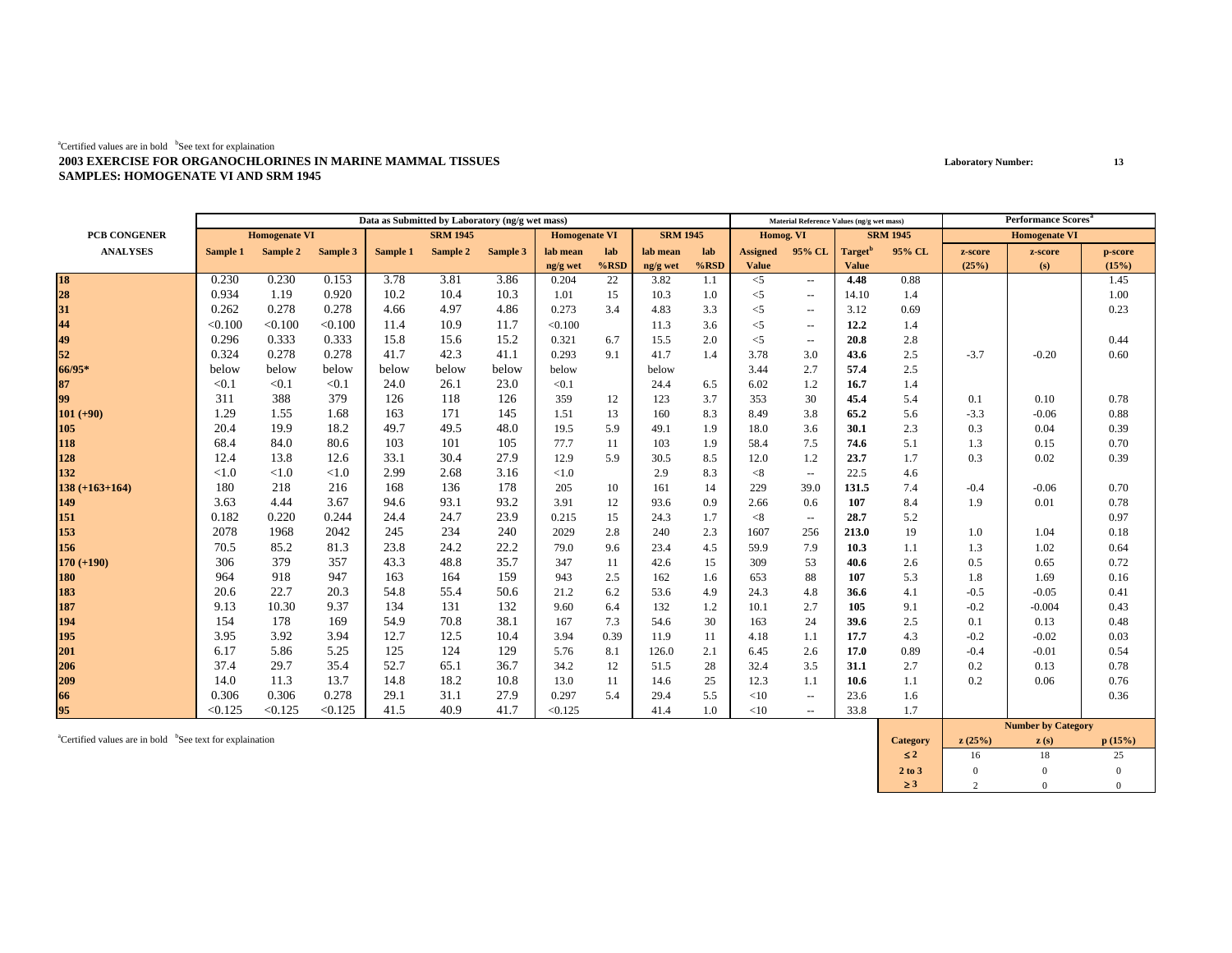|                           |           |                      |           | Data as Submitted by Laboratory (ng/g wet mass) |                 |           |                      |         |                 |         |                 | Material Reference Values (ng/g wet mass) |                     |                 |                | <b>Performance Scores<sup>a</sup></b> |          |
|---------------------------|-----------|----------------------|-----------|-------------------------------------------------|-----------------|-----------|----------------------|---------|-----------------|---------|-----------------|-------------------------------------------|---------------------|-----------------|----------------|---------------------------------------|----------|
| <b>PESTICIDE AND</b>      |           | <b>Homogenate VI</b> |           |                                                 | <b>SRM 1945</b> |           | <b>Homogenate VI</b> |         | <b>SRM 1945</b> |         | Homog. VI       |                                           |                     | <b>SRM 1945</b> |                | <b>Homogenate VI</b>                  |          |
| <b>LIPID ANALYSES</b>     | Sample 1  | Sample 2             | Sample 3  | Sample 1                                        | Sample 2        | Sample 3  | lab mean             | lab     | lab mean        | lab     | <b>Assigned</b> | 95% CL                                    | Target <sup>'</sup> | 95% CL          | z-score        | z-score                               | p-score  |
| Date(s) of measurements   |           |                      |           |                                                 |                 |           | ng/g wet             | $%$ RSD | ng/g wet        | $%$ RSD | <b>Value</b>    |                                           | <b>Value</b>        |                 | (25%)          | (s)                                   | (15%)    |
| $2,4'$ -DDT               | <b>NA</b> | <b>NA</b>            | <b>NA</b> | <b>NA</b>                                       | <b>NA</b>       | <b>NA</b> | <b>NA</b>            |         | NA              |         | $<$ 5           | $\overline{\phantom{a}}$                  | 106                 | 14              |                |                                       |          |
| 4,4'-DDT                  | 76.1      | 69.2                 | 81.0      | 178                                             | 176             | 234       | 75.4                 | 7.9     | 196             | 17      | 8.83            | 2.2                                       | 245                 | 15              | 30.2           | 1.6                                   | 0.52     |
| $2,4'$ -DDE               | <b>NA</b> | <b>NA</b>            | <b>NA</b> | <b>NA</b>                                       | <b>NA</b>       | <b>NA</b> | <b>NA</b>            |         | NA              |         | $<$ 5           | $\sim$                                    | 12.3                | 0.87            |                |                                       |          |
| 4,4'-DDE                  | 58.9      | 58.1                 | 52.9      | 342                                             | 320             | 257       | 56.6                 | 5.8     | 306             | 14      | 72.3            | 8.0                                       | 445                 | 37              | $-0.9$         | $-0.001$                              | 0.38     |
| $2,4'$ -DDD               | <b>NA</b> | <b>NA</b>            | <b>NA</b> | <b>NA</b>                                       | <b>NA</b>       | <b>NA</b> | NA                   |         | NA              |         | $<$ 5           | $\overline{\phantom{a}}$                  | 18.1                | 2.8             |                |                                       |          |
| $4,4'$ -DDD               | 13.1      | 13.1                 | 14.5      | 138                                             | 122             | 143       | 13.6                 | 6.0     | 134             | 8.2     | 3.71            | 1.6                                       | 133                 | 10              | 10.6           | 0.04                                  | 0.40     |
| <b>HCB</b>                | NA        | <b>NA</b>            | <b>NA</b> | <b>NA</b>                                       | <b>NA</b>       | <b>NA</b> | NA                   |         | <b>NA</b>       |         | 242             | 36                                        | 32.9                | 1.7             |                |                                       |          |
| $\alpha$ -HCH             | 44.5      | 44.6                 | 44.8      | 11.0                                            | 10.4            | 9.3       | 44.6                 | 0.3     | 10.2            | 8.4     | 65.4            | 11                                        | 16.2                | 3.4             | $-1.3$         | $-11.9$                               | 0.02     |
| $B-HCH$                   | 606       | 650                  | 634       | 10.8                                            | 8.90            | 7.30      | 630                  | 3.5     | 9.00            | 19      | 1102            | 184                                       | 8.00                | 1.4             | $-1.7$         | $-6.3$                                | 0.24     |
| $\gamma$ -HCH             | <b>NA</b> | <b>NA</b>            | NA        | NA                                              | <b>NA</b>       | NA        | NA                   |         | <b>NA</b>       |         | $<$ 5           | $\sim$                                    | 3.30                | 0.81            |                |                                       |          |
| <b>Heptachlor Epoxide</b> | 62.1      | 57.7                 | 80.9      | 12.1                                            | 10.4            | 9.4       | 66.9                 | 18      | 10.6            | 13      | 95.5            | 15                                        | 10.8                | 1.3             | $-1.2$         | $-0.9$                                | 1.23     |
| <b>Cis-Chlordane</b>      | 9.40      | 13.2                 | 7.70      | 44.5                                            | 50.7            | 36.5      | 10.1                 | 28      | 43.9            | 16      | 22.1            | 29                                        | 46.9                | 2.8             | $-2.2$         | $-1.2$                                | 1.85876  |
| <b>Trans-Chlordane</b>    | <b>NA</b> | NA.                  | NA        | NA                                              | <b>NA</b>       | <b>NA</b> | NA                   |         | <b>NA</b>       |         | 6.02            | 10                                        | 12.1                | 1.4             |                |                                       |          |
| <b>Oxychlordane</b>       | 654       | 644                  | 627       | 28.3                                            | 25.6            | 25.5      | 642                  | 2.1     | 26.5            | 6.0     | 534             | 113                                       | 19.8                | 1.9             | 0.8            | 8.3                                   | 0.14     |
| <b>Cis-Nonachlor</b>      | <b>NA</b> | <b>NA</b>            | NA        | <b>NA</b>                                       | <b>NA</b>       | <b>NA</b> | <b>NA</b>            |         | NA              |         | 5.25            | 0.8                                       | 48.7                | 7.6             |                |                                       |          |
| <b>Trans-Nonachlor</b>    | <b>NA</b> | <b>NA</b>            | <b>NA</b> | NA                                              | <b>NA</b>       | NA        | NA                   |         | NA              |         | 157             | 19                                        | 231                 | 11              |                |                                       |          |
| <b>Dieldrin</b>           | 63.3      | 90.3                 | 41.4      | 37.4                                            | 41.8            | 33.6      | 65.0                 | 38      | 37.6            | 11      | 214             | 27                                        | 37.5                | 3.9             | $-2.8$         | $-1.6$                                | 2.51     |
| <b>Mirex</b>              | <b>NA</b> | <b>NA</b>            | NA        | <b>NA</b>                                       | NA              | NA        | <b>NA</b>            |         | <b>NA</b>       |         | 11.0            | 2.5                                       | 18.9                | 2.8             |                |                                       |          |
|                           |           |                      |           |                                                 |                 |           |                      |         |                 |         |                 |                                           |                     |                 |                | <b>Number by Category</b>             |          |
|                           |           |                      |           |                                                 |                 |           |                      |         |                 |         |                 |                                           |                     | <b>Category</b> | z(25%)         | z(s)                                  | p(15%)   |
|                           |           |                      |           |                                                 |                 |           |                      |         |                 |         |                 |                                           |                     | $\leq 2$        | 5              | 6                                     | 8        |
|                           |           |                      |           |                                                 |                 |           |                      |         |                 |         |                 |                                           |                     | 2 to 3          | 2              | $\Omega$                              |          |
|                           |           |                      |           |                                                 |                 |           |                      |         |                 |         |                 |                                           |                     | $\geq 3$        | $\overline{2}$ | 3                                     | $\Omega$ |
|                           |           |                      |           |                                                 |                 |           |                      |         |                 |         |                 |                                           |                     |                 | z(25%)         | $\mathbf{z}(s)$                       | p(15%)   |
| Lipid (mass fraction (%)) | <b>NA</b> | <b>NA</b>            | <b>NA</b> | <b>NA</b>                                       | <b>NA</b>       | <b>NA</b> |                      |         |                 |         | 73.1            | 1.87                                      | 74.3                | 0.45            |                |                                       |          |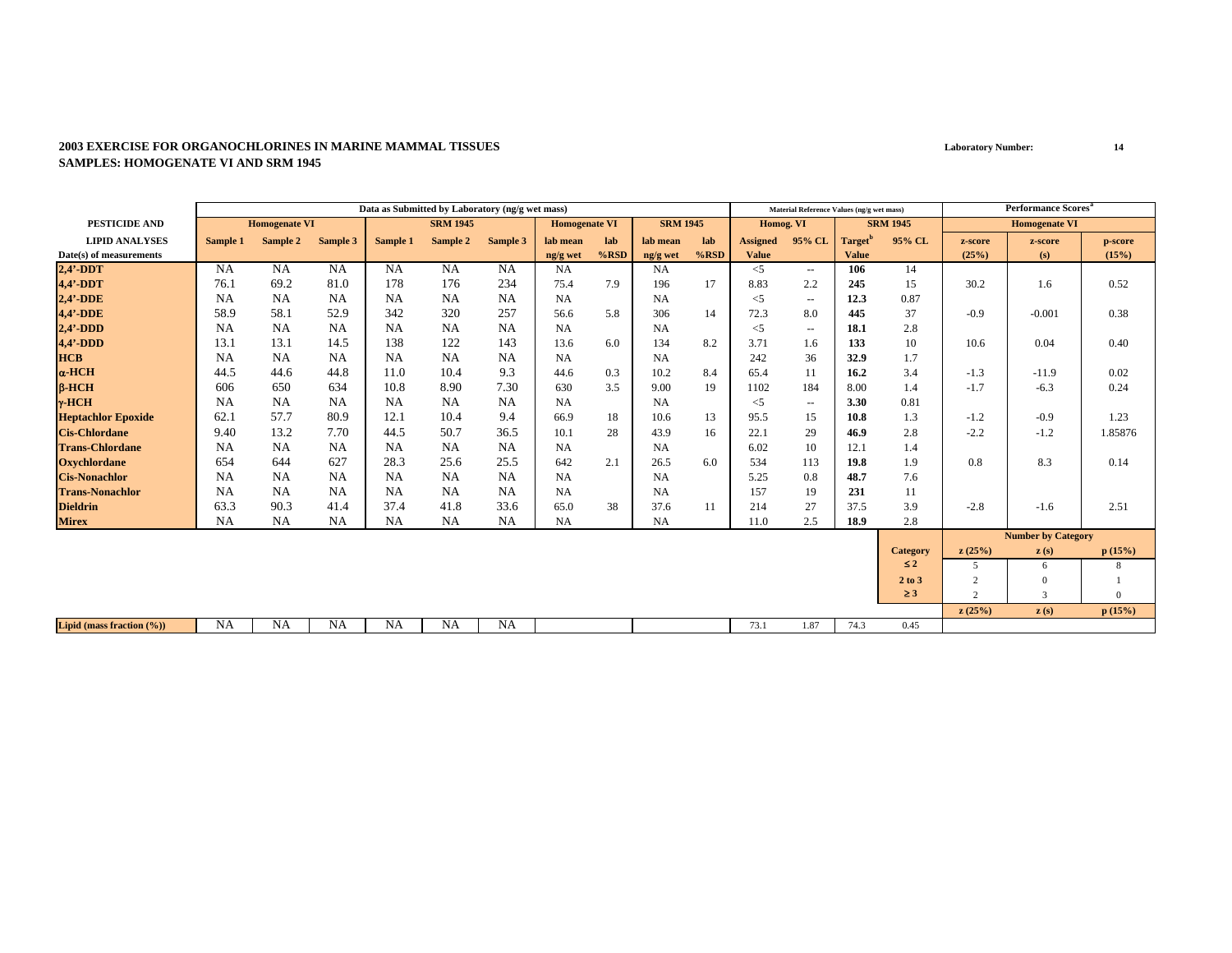|                                         |           |                      |           |           | Data as Submitted by Laboratory (ng/g wet mass) |           |                      |         |                 |         |                 | Material Reference Values (ng/g wet mass) |                     |                 |         | <b>Performance Scores</b> <sup>a</sup> |         |
|-----------------------------------------|-----------|----------------------|-----------|-----------|-------------------------------------------------|-----------|----------------------|---------|-----------------|---------|-----------------|-------------------------------------------|---------------------|-----------------|---------|----------------------------------------|---------|
| PCB CONGENER                            |           | <b>Homogenate VI</b> |           |           | <b>SRM 1945</b>                                 |           | <b>Homogenate VI</b> |         | <b>SRM 1945</b> |         | Homog. VI       |                                           |                     | <b>SRM 1945</b> |         | <b>Homogenate VI</b>                   |         |
| <b>ANALYSES</b>                         | Sample 1  | Sample 2 Sample 3    |           | Sample 1  | Sample 2                                        | Sample 3  | lab mean             | lab     | lab mean        | lab     | <b>Assigned</b> | 95% CL                                    | Target <sup>b</sup> | 95% CL          | z-score | z-score                                | p-score |
|                                         |           |                      |           |           |                                                 |           | ng/g wet             | $%$ RSD | ng/g wet        | $%$ RSD | Value           |                                           | <b>Value</b>        |                 | (25%)   | (s)                                    | (15%)   |
| 18<br>28<br>31                          | <b>NA</b> | <b>NA</b>            | NA        | NA        | <b>NA</b>                                       | NA        | <b>NA</b>            |         | $_{\rm NA}$     |         | $<$ 5           | $\sim$                                    | 4.48                | 0.88            |         |                                        |         |
|                                         | <b>NA</b> | <b>NA</b>            | <b>NA</b> | NA        | NA                                              | NA        | <b>NA</b>            |         | <b>NA</b>       |         | $<$ 5           | $\overline{\phantom{a}}$                  | 14.10               | 1.4             |         |                                        |         |
|                                         | <b>NA</b> | <b>NA</b>            | NA        | NA        | NA                                              | <b>NA</b> | <b>NA</b>            |         | NA              |         | $\leq$ 5        | $\overline{\phantom{a}}$                  | 3.12                | 0.69            |         |                                        |         |
| $44$<br>$49$<br>$52$                    | <b>NA</b> | <b>NA</b>            | NA        | NA        | NA                                              | NA        | <b>NA</b>            |         | NA              |         | $<$ 5           | $\overline{\phantom{a}}$                  | 12.2                | 1.4             |         |                                        |         |
|                                         | <b>NA</b> | <b>NA</b>            | <b>NA</b> | NA        | NA                                              | <b>NA</b> | <b>NA</b>            |         | <b>NA</b>       |         | $<$ 5           | $\sim$                                    | 20.8                | 2.8             |         |                                        |         |
|                                         | <b>NA</b> | NA                   | <b>NA</b> | NA        | NA                                              | NA        | <b>NA</b>            |         | NA              |         | 3.78            | 3.0                                       | 43.6                | 2.5             |         |                                        |         |
| 66/95*                                  | <b>NA</b> | <b>NA</b>            | <b>NA</b> | NA        | NA                                              | NA        | <b>NA</b>            |         | NA              |         | 3.44            | 2.7                                       | 57.4                | 2.5             |         |                                        |         |
| $\begin{array}{c} 87 \\ 99 \end{array}$ | <b>NA</b> | <b>NA</b>            | NA        | NA        | NA                                              | NA        | <b>NA</b>            |         | NA              |         | 6.02            | 1.2                                       | 16.7                | 1.4             |         |                                        |         |
|                                         | <b>NA</b> | NA                   | <b>NA</b> | NA        | NA                                              | NA        | <b>NA</b>            |         | NA              |         | 353             | 30                                        | 45.4                | 5.4             |         |                                        |         |
| $101 (+90)$                             | <b>NA</b> | <b>NA</b>            | NA        | NA        | NA                                              | NA        | <b>NA</b>            |         | NA              |         | 8.49            | 3.8                                       | 65.2                | 5.6             |         |                                        |         |
|                                         | <b>NA</b> | <b>NA</b>            | NA        | NA        | NA                                              | NA        | <b>NA</b>            |         | NA              |         | 18.0            | 3.6                                       | 30.1                | 2.3             |         |                                        |         |
| 105<br>118<br>128                       | <b>NA</b> | <b>NA</b>            | NA        | NA        | NA                                              | NA        | <b>NA</b>            |         | NA              |         | 58.4            | 7.5                                       | 74.6                | 5.1             |         |                                        |         |
|                                         | <b>NA</b> | <b>NA</b>            | NA        | <b>NA</b> | <b>NA</b>                                       | <b>NA</b> | <b>NA</b>            |         | NA              |         | 12.0            | 1.2                                       | 23.7                | 1.7             |         |                                        |         |
| 132                                     | NA        | NA                   | <b>NA</b> | NA        | NA                                              | NA        | <b>NA</b>            |         | NA              |         | < 8             | $\overline{\phantom{a}}$                  | 22.5                | 4.6             |         |                                        |         |
| $138 (+163+164)$                        | NA        | <b>NA</b>            | <b>NA</b> | NA        | NA                                              | NA        | NA                   |         | <b>NA</b>       |         | 229             | 39.0                                      | 131.5               | 7.4             |         |                                        |         |
| 149                                     | <b>NA</b> | NA                   | <b>NA</b> | NA        | NA                                              | NA        | <b>NA</b>            |         | NA              |         | 2.66            | 0.6                                       | 107                 | 8.4             |         |                                        |         |
| 151                                     | <b>NA</b> | <b>NA</b>            | NA        | NA        | <b>NA</b>                                       | NA        | <b>NA</b>            |         | NA              |         | < 8             | $\sim$                                    | 28.7                | 5.2             |         |                                        |         |
| 153                                     | <b>NA</b> | <b>NA</b>            | NA        | NA        | <b>NA</b>                                       | <b>NA</b> | <b>NA</b>            |         | NA              |         | 1607            | 256                                       | 213.0               | 19              |         |                                        |         |
| 156                                     | <b>NA</b> | <b>NA</b>            | NA        | NA        | NA                                              | NA        | <b>NA</b>            |         | NA              |         | 59.9            | 7.9                                       | 10.3                | 1.1             |         |                                        |         |
| $170 (+190)$                            | <b>NA</b> | <b>NA</b>            | NA        | NA        | NA                                              | NA        | <b>NA</b>            |         | NA              |         | 309             | 53                                        | 40.6                | 2.6             |         |                                        |         |
| <b>180</b>                              | <b>NA</b> | <b>NA</b>            | NA        | <b>NA</b> | <b>NA</b>                                       | NA        | <b>NA</b>            |         | <b>NA</b>       |         | 653             | 88                                        | 107                 | 5.3             |         |                                        |         |
| 183<br>187                              | <b>NA</b> | NA                   | <b>NA</b> | NA        | NA                                              | NA.       | <b>NA</b>            |         | <b>NA</b>       |         | 24.3            | 4.8                                       | 36.6                | 4.1             |         |                                        |         |
|                                         | <b>NA</b> | <b>NA</b>            | <b>NA</b> | NA        | NA                                              | NA        | <b>NA</b>            |         | NA              |         | 10.1            | 2.7                                       | 105                 | 9.1             |         |                                        |         |
| 194                                     | <b>NA</b> | <b>NA</b>            | <b>NA</b> | NA        | NA                                              | NA        | <b>NA</b>            |         | NA              |         | 163             | 24                                        | 39.6                | 2.5             |         |                                        |         |
| 195                                     | <b>NA</b> | <b>NA</b>            | NA        | NA        | <b>NA</b>                                       | <b>NA</b> | <b>NA</b>            |         | NA              |         | 4.18            | 1.1                                       | 17.7                | 4.3             |         |                                        |         |
| 201                                     | <b>NA</b> | <b>NA</b>            | NA        | NA        | NA                                              | NA        | <b>NA</b>            |         | NA              |         | 6.45            | 2.6                                       | 17.0                | 0.89            |         |                                        |         |
| 206                                     | <b>NA</b> | <b>NA</b>            | NA        | NA        | NA                                              | NA        | <b>NA</b>            |         | NA              |         | 32.4            | 3.5                                       | 31.1                | 2.7             |         |                                        |         |
| 209<br>66                               | <b>NA</b> | <b>NA</b>            | NA        | <b>NA</b> | NA                                              | NA        | <b>NA</b>            |         | NA              |         | 12.3            | 1.1                                       | 10.6                | 1.1             |         |                                        |         |
|                                         | <b>NA</b> | NA                   | <b>NA</b> | NA        | NA                                              | <b>NA</b> | <b>NA</b>            |         | NA              |         | <10             | $\sim$                                    | 23.6                | 1.6             |         |                                        |         |
| 95                                      | <b>NA</b> | NA                   | NA        | <b>NA</b> | NA                                              | NA        | <b>NA</b>            |         | NA              |         | <10             | $\overline{a}$                            | 33.8                | 1.7             |         |                                        |         |
|                                         |           |                      |           |           |                                                 |           |                      |         |                 |         |                 |                                           |                     |                 |         | <b>Number by Category</b>              |         |

acertified values are in bold <sup>b</sup>See text for explaination **p** (15%) **category z** (25%) **z** (s) **p** (15%) ≤ **2**2 0 0 0  $\overline{0}$ **2 to 3**3 0 0 0 0 ≥ **3**3 0 0 0  $\overline{0}$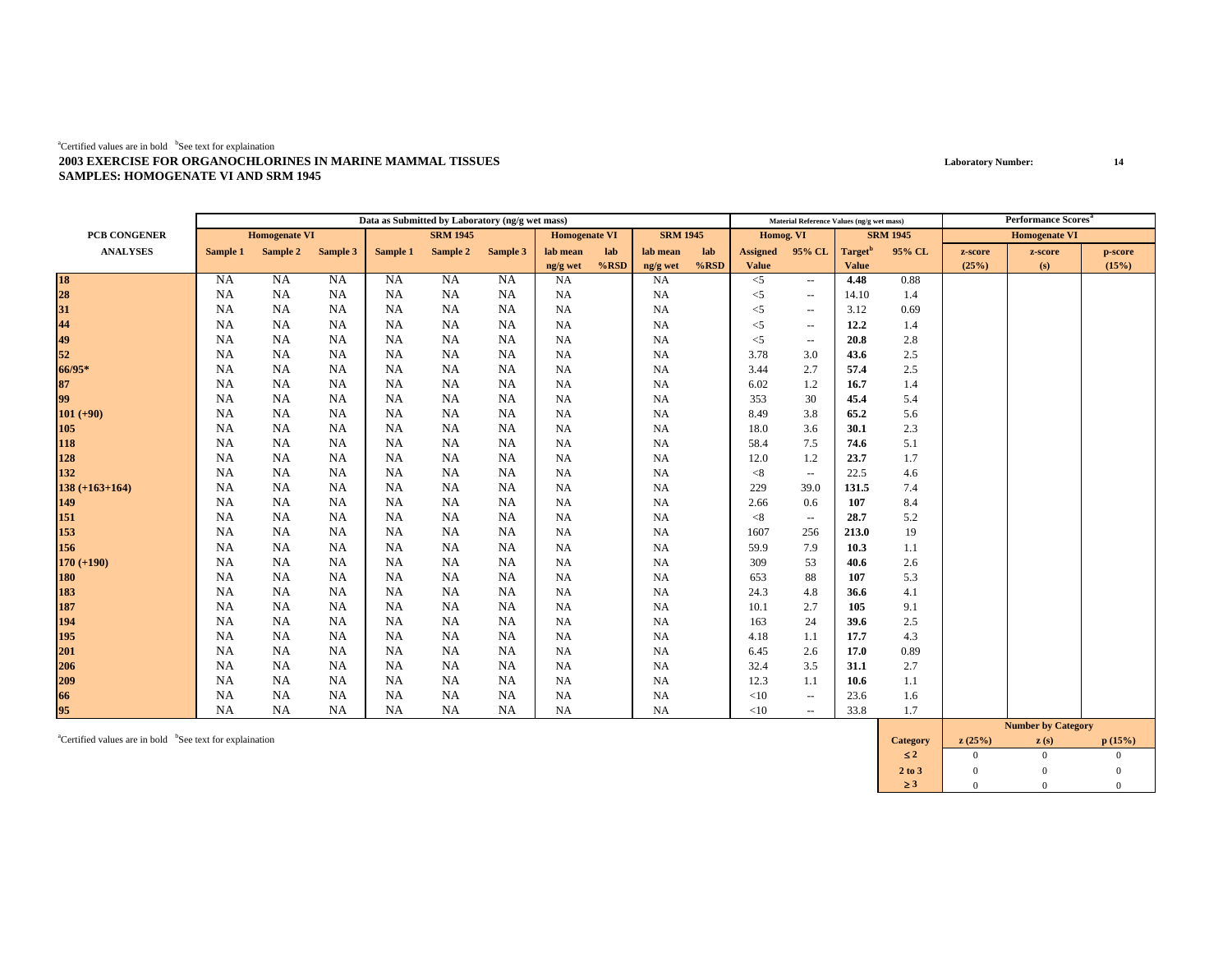|                           |           |                      |           |           | data are reported as if three figures are significant |           |                      |         |                 |         |                 |                                           |                     |                 |                |                                        |              |
|---------------------------|-----------|----------------------|-----------|-----------|-------------------------------------------------------|-----------|----------------------|---------|-----------------|---------|-----------------|-------------------------------------------|---------------------|-----------------|----------------|----------------------------------------|--------------|
|                           |           |                      |           |           | Data as Submitted by Laboratory (ng/g wet mass)       |           |                      |         |                 |         |                 | Material Reference Values (ng/g wet mass) |                     |                 |                | <b>Performance Scores</b> <sup>a</sup> |              |
| <b>PESTICIDE AND</b>      |           | <b>Homogenate VI</b> |           |           | <b>SRM 1945</b>                                       |           | <b>Homogenate VI</b> |         | <b>SRM 1945</b> |         | Homog. VI       |                                           |                     | <b>SRM 1945</b> |                | <b>Homogenate VI</b>                   |              |
| <b>LIPID ANALYSES</b>     | Sample 1  | Sample 2             | Sample 3  | Sample 1  | Sample 2                                              | Sample 3  | lab mean             | lab     | lab mean        | lab     | <b>Assigned</b> | 95% CL                                    | Target <sup>"</sup> | 95% CL          | z-score        | z-score                                | p-score      |
| Date(s) of measurements   |           |                      |           |           |                                                       |           | ng/g wet             | $%$ RSD | ng/g wet        | $%$ RSD | <b>Value</b>    |                                           | <b>Value</b>        |                 | (25%)          | (s)                                    | (15%)        |
| $2,4'$ -DDT               | <b>NA</b> | NA                   | <b>NA</b> | 117       | 129                                                   | 115       | <b>NA</b>            |         | 120             | 6.1     | $<$ 5           | $\sim$                                    | 106                 | 14              |                |                                        |              |
| $4.4'$ -DDT               | 13.7      | 15.8                 | 17.7      | 328       | 305                                                   | 292       | 15.73                | 13      | 309             | 5.9     | 8.83            | 2.2                                       | 245                 | 15              | 3.1            | 0.2                                    | 0.84         |
| $2.4'$ -DDE               | <b>NA</b> | NA                   | <b>NA</b> | NA        | <b>NA</b>                                             | <b>NA</b> | NA                   |         | <b>NA</b>       |         | $<$ 5           | $\sim$                                    | 12.3                | 0.87            |                |                                        | 0.00         |
| 4,4'-DDE                  | 72.1      | 81.8                 | 79.1      | 538       | 524                                                   | 513       | 77.7                 | 6.5     | 525             | 2.3     | 72.3            | 8.0                                       | 445                 | 37              | 0.3            | 0.0004                                 | 0.43         |
| $2.4' - DDD$              | <b>NA</b> | <b>NA</b>            | <b>NA</b> | <b>NA</b> | <b>NA</b>                                             | <b>NA</b> | <b>NA</b>            |         | <b>NA</b>       |         | $<$ 5           | $\overline{\phantom{a}}$                  | 18.1                | 2.8             |                |                                        |              |
| $4,4'$ -DDD               | 14.0      | 4.31                 | 4.60      | 126       | 130                                                   | 102       | 7.65                 | 72      | 119             | 13      | 3.71            | 1.6                                       | 133                 | 10              | 4.2            | 0.01                                   | 4.82         |
| <b>HCB</b>                | 245       | 239                  | 251       | 29.7      | 28.7                                                  | 28.3      | 245                  | 2.5     | 28.9            | 2.5     | 242             | 36                                        | 32.9                | 1.7             | 0.1            | 1.8                                    | 0.16         |
| a-HCH                     | 82.1      | 77.9                 | 77.1      | 12.0      | 12.4                                                  | 9.42      | 79.0                 | 3.4     | 11.3            | 14      | 65.4            | 11                                        | 16.2                | 3.4             | 0.8            | 7.8                                    | 0.22         |
| <b>b-HCH</b>              | <b>NA</b> | NA.                  | <b>NA</b> | NA        | <b>NA</b>                                             | <b>NA</b> | <b>NA</b>            |         | <b>NA</b>       |         | 1102            | 184                                       | 8.00                | 1.4             |                |                                        |              |
| g-HCH                     | 3.15      | 3.29                 | 2.98      | 2.33      | 2.41                                                  | 1.83      | 3.1                  | 5.0     | 2.19            | 14      | $<$ 5           | $\overline{\phantom{a}}$                  | 3.30                | 0.81            |                |                                        | 0.34         |
| <b>Heptachlor Epoxide</b> | <b>NA</b> | NA                   | <b>NA</b> | 8.91      | 9.68                                                  | 6.99      | <b>NA</b>            |         | 8.5             | 16      | 95.5            | 15                                        | 10.8                | 1.3             |                |                                        |              |
| <b>Cis-Chlordane</b>      | NA        | NA.                  | <b>NA</b> | 33.5      | 30.5                                                  | 25.4      | NA                   |         | 29.8            | 14      | 22.1            | 29                                        | 46.9                | 2.8             |                |                                        |              |
| <b>Trans-Chlordane</b>    | <b>NA</b> | <b>NA</b>            | <b>NA</b> | 17.4      | 20.2                                                  | 16.0      | <b>NA</b>            |         | 17.8            | 12      | 6.02            | 10                                        | 12.1                | 4.6             |                |                                        |              |
| <b>Oxychlordane</b>       | <b>NA</b> | NA                   | <b>NA</b> | <b>NA</b> | <b>NA</b>                                             | <b>NA</b> | <b>NA</b>            |         | <b>NA</b>       |         | 534             | 113                                       | 19.8                | 1.9             |                |                                        |              |
| <b>Cis-Nonachlor</b>      | NA        | <b>NA</b>            | <b>NA</b> | NA        | <b>NA</b>                                             | <b>NA</b> | <b>NA</b>            |         | <b>NA</b>       |         | 5.25            | 0.8                                       | 48.7                | 7.6             |                |                                        |              |
| <b>Trans-Nonachlor</b>    | <b>NA</b> | <b>NA</b>            | <b>NA</b> | NA        | <b>NA</b>                                             | <b>NA</b> | <b>NA</b>            |         | <b>NA</b>       |         | 157             | 19                                        | 231                 | 11              |                |                                        |              |
| <b>Dieldrin</b>           | 233       | 209                  | 214       | 32.4      | 39.1                                                  | 33.6      | 219                  | 5.7     | 35.0            | 10      | 214             | 27                                        | 37.5                | 3.9             | 0.1            | 0.05                                   | 0.38         |
| <b>Mirex</b>              | 15.4      | 22.5                 | 21.4      | 52.3      | 44.5                                                  | 43.3      | 19.77                | 19      | 46.7            | 10      | 11.0            | 2.5                                       | 18.9                | 2.8             | 3.2            | 0.7                                    | 1.28         |
|                           |           |                      |           |           |                                                       |           |                      |         |                 |         |                 |                                           |                     |                 |                | <b>Number by Category</b>              |              |
|                           |           |                      |           |           |                                                       |           |                      |         |                 |         |                 |                                           |                     | <b>Category</b> | z(25%)         | z(s)                                   | p(15%)       |
|                           |           |                      |           |           |                                                       |           |                      |         |                 |         |                 |                                           |                     | $\leq 2$        | $\overline{4}$ | 6                                      | 8            |
|                           |           |                      |           |           |                                                       |           |                      |         |                 |         |                 |                                           |                     | 2 to 3          | $\mathbf{0}$   | $\Omega$                               | $\mathbf{0}$ |
|                           |           |                      |           |           |                                                       |           |                      |         |                 |         |                 |                                           |                     | $\geq$ 3        | $\overline{2}$ |                                        |              |
|                           |           |                      |           |           |                                                       |           |                      |         |                 |         |                 |                                           |                     |                 | z(25%)         | $\mathbf{z}(s)$                        | p(15%)       |
| Lipid (mass fraction (%)) | 72.1      | 71.6                 | 73.7      | 71.7      | 71.9                                                  | 69.9      | 72.5                 | 1.46    | 71.1            | 1.54    | 73.1            | 1.87                                      | 74.3                | 0.45            | 0.0            | $-0.3$                                 | 0.10         |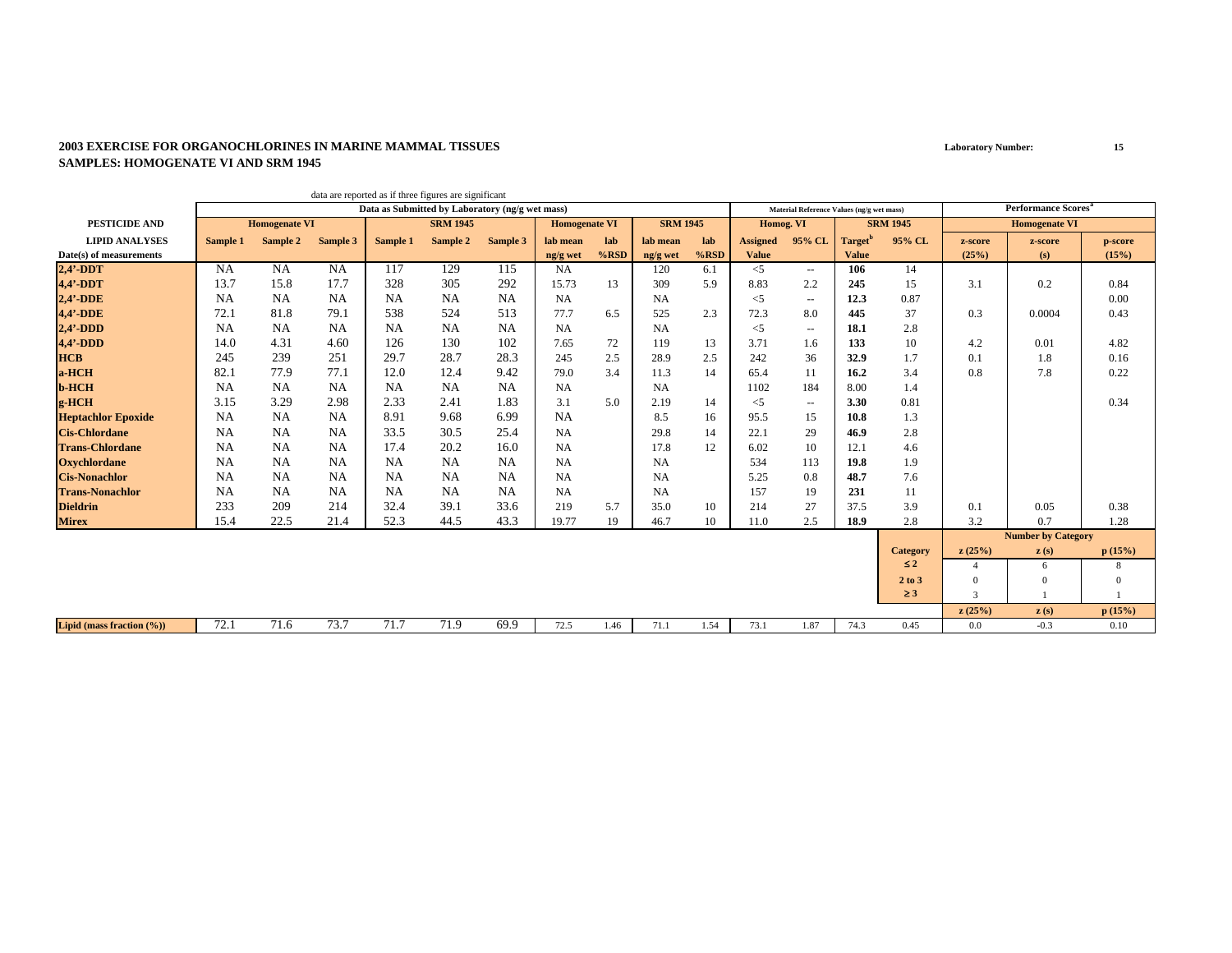|                     |           |                      |           | data are reported as if three figures are significant |                 |           |                      |         |                 |         |                 |                                           |                     |                 |         |                                       |         |
|---------------------|-----------|----------------------|-----------|-------------------------------------------------------|-----------------|-----------|----------------------|---------|-----------------|---------|-----------------|-------------------------------------------|---------------------|-----------------|---------|---------------------------------------|---------|
|                     |           |                      |           | Data as Submitted by Laboratory (ng/g wet mass)       |                 |           |                      |         |                 |         |                 | Material Reference Values (ng/g wet mass) |                     |                 |         | <b>Performance Scores<sup>a</sup></b> |         |
| <b>PCB CONGENER</b> |           | <b>Homogenate VI</b> |           |                                                       | <b>SRM 1945</b> |           | <b>Homogenate VI</b> |         | <b>SRM 1945</b> |         | Homog. VI       |                                           |                     | <b>SRM 1945</b> |         | <b>Homogenate VI</b>                  |         |
| <b>ANALYSES</b>     | Sample 1  | Sample 2             | Sample 3  | Sample 1                                              | Sample 2        | Sample 3  | lab mean             | lab     | lab mean        | lab     | <b>Assigned</b> | 95% CL                                    | Target <sup>b</sup> | 95% CL          | z-score | z-score                               | p-score |
|                     |           |                      |           |                                                       |                 |           | ng/g wet             | $%$ RSD | ng/g wet        | $%$ RSD | <b>Value</b>    |                                           | <b>Value</b>        |                 | (25%)   | (s)                                   | (15%)   |
| 18                  | NA        | NA                   | <b>NA</b> | 2.68                                                  | 2.73            | 2.65      | <b>NA</b>            |         | 2.69            | 1.5     | $<$ 5           | $\overline{\phantom{a}}$                  | 4.48                | 0.88            |         |                                       |         |
| 28                  | 0.333     | 0.284                | 0.231     | 9.59                                                  | 9.76            | 9.37      | 0.282                | 18      | 9.57            | 2.0     | $<$ 5           | $\overline{\phantom{a}}$                  | 14.10               | 1.4             |         |                                       | 1.20    |
|                     | 2.11      | 1.94                 | 1.74      | 3.83                                                  | 4.05            | 3.86      | 1.93                 | 10      | 3.92            | 3.1     | $<$ 5           | $\mathbf{u}$                              | 3.12                | 0.69            |         |                                       | 0.65    |
| 31<br>44<br>49      | 2.16      | 2.19                 | 1.94      | 10.3                                                  | 10.4            | 10.0      | 2.10                 | 6.6     | 10.2            | 1.7     | $<$ 5           | $\hspace{0.05cm} -$                       | 12.2                | 1.4             |         |                                       | 0.44    |
|                     | 2.44      | 2.22                 | 2.22      | 14.1                                                  | 14.1            | 13.6      | 2.29                 | 5.6     | 13.9            | 2.2     | $<$ 5           | $\hspace{0.05cm} -$                       | 20.8                | 2.8             |         |                                       | 0.38    |
| 52                  | 3.08      | 2.90                 | 2.70      | 26.4                                                  | 26.4            | 25.4      | 2.89                 | 6.5     | 26.1            | 2.3     | 3.78            | 3.0                                       | 43.6                | 2.5             | $-0.9$  | $-0.05$                               | 0.44    |
| 66/95*              | 3.14      | 2.91                 | 2.59      | 37.7                                                  | 38.1            | 36.3      | 2.88                 | 10      | 37.4            | 2.5     | 3.44            | 2.7                                       | 57.4                | 2.5             | $-0.7$  | $-0.01$                               | 0.64    |
| 87                  | 7.16      | 6.75                 | 6.84      | 24.2                                                  | 25.2            | 23.6      | 6.92                 | 3.1     | 24.3            | 3.3     | 6.02            | 1.2                                       | 16.7                | 1.4             | 0.6     | 0.03                                  | 0.21    |
| 99                  | 353       | 333                  | 318       | 93.5                                                  | 99.1            | 90.1      | 335                  | 5.3     | 94.3            | 4.8     | 353             | 30                                        | 45.4                | 5.4             | $-0.2$  | $-0.28$                               | 0.35    |
| $101 (+90)$         | 4.78      | 4.75                 | 4.41      | 54.9                                                  | 55.3            | 52.6      | 4.65                 | 4.5     | 54.3            | 2.6     | 8.49            | 3.8                                       | 65.2                | 5.6             | $-1.8$  | $-0.04$                               | 0.30    |
| 105                 | 12.6      | 11.8                 | 12.0      | 18.0                                                  | 19.2            | 18.4      | 12.1                 | 3.3     | 18.5            | 3.3     | 18.0            | 3.6                                       | 30.1                | 2.3             | $-1.3$  | $-0.14$                               | 0.22    |
| 118                 | 47.5      | 44.4                 | 44.2      | 60.3                                                  | 59.8            | 57.8      | 45.3                 | 4.1     | 59.3            | 2.2     | 58.4            | 7.5                                       | 74.6                | 5.1             | $-0.9$  | $-0.10$                               | 0.27    |
| 128                 | 18.0      | 16.9                 | NA        | 78.0                                                  | 82.8            | 69.1      | 17.5                 | 4.5     | 76.6            | 9.0     | 12.0            | 1.2                                       | 23.7                | 1.7             | 1.8     | 0.11                                  | 0.30    |
| 132                 | <b>NA</b> | <b>NA</b>            | NA        | 15.0                                                  | 14.9            | 13.9      | <b>NA</b>            |         | 14.6            | 4.1     | < 8             | $\mathbf{u}$                              | 22.5                | 4.6             |         |                                       |         |
| $138 (+163 + 164)$  | 183       | 169                  | 167       | 113                                                   | 113             | 109       | 173                  | 5.0     | 112             | 1.9     | 229             | 39.0                                      | 131.5               | 7.4             | $-1.0$  | $-0.13$                               | 0.33    |
| 149                 | 2.73      | 2.42                 | 2.78      | 60.9                                                  | 60.7            | 57.8      | 2.64                 | 7.4     | 59.8            | 2.9     | 2.66            | 0.6                                       | 107                 | 8.4             | $-0.02$ | $-0.0002$                             | 0.49    |
| 151                 | <b>NA</b> | <b>NA</b>            | <b>NA</b> | <b>NA</b>                                             | <b>NA</b>       | <b>NA</b> | <b>NA</b>            |         | <b>NA</b>       |         | $<$ 8           | $\mathbf{u}$                              | 28.7                | 5.2             |         |                                       |         |
| 153                 | 1064      | 983                  | 974       | 144                                                   | 142             | 136       | 1007                 | 4.9     | 141             | 2.9     | 1607            | 256                                       | 213.0               | 19              | $-1.5$  | $-1.48$                               | 0.33    |
| 156                 | <b>NA</b> | <b>NA</b>            | NA        | <b>NA</b>                                             | NA              | <b>NA</b> | <b>NA</b>            |         | NA              |         | 59.9            | 7.9                                       | 10.3                | 1.1             |         |                                       |         |
| $170 (+190)$        | 280       | 256                  | 257       | 34.5                                                  | 34.7            | 34.3      | 264                  | 5.1     | 34.5            | 0.7     | 309             | 53                                        | 40.6                | 2.6             | $-0.6$  | $-0.78$                               | 0.34    |
| 180                 | 465       | 427                  | 429       | 96.0                                                  | 95.6            | 92.8      | 440                  | 4.8     | 94.8            | 1.9     | 653             | 88                                        | 107                 | 5.3             | $-1.3$  | $-1.24$                               | 0.32    |
| 183                 | 18.8      | 17.3                 | 16.9      | 29.1                                                  | 27.9            | 27.0      | 17.7                 | 5.5     | 28.0            | 3.7     | 24.3            | 4.8                                       | 36.6                | 4.1             | $-1.1$  | $-0.12$                               | 0.37    |
| 187                 | 8.56      | 7.69                 | 7.28      | 82.5                                                  | 81.8            | 79.0      | 7.84                 | 8.3     | 81.1            | 2.3     | 10.1            | 2.7                                       | 105                 | 9.1             | $-0.9$  | $-0.02$                               | 0.56    |
| 194                 | 109       | 100                  | 101       | 46.4                                                  | 46.9            | 45.7      | 103                  | 5.1     | 46.3            | 1.3     | 163             | 24                                        | 39.6                | 2.5             | $-1.5$  | $-1.95$                               | 0.34    |
| 195                 | 2.47      | 2.36                 | 2.44      | 6.05                                                  | 5.43            | 5.86      | 2.42                 | 2.3     | 5.78            | 5.5     | 4.18            | 1.1                                       | 17.7                | 4.3             | $-1.7$  | $-0.11$                               | 0.15    |
| 201                 | 5.42      | 4.81                 | 4.90      | 55.4                                                  | 55.3            | 54.3      | 5.04                 | 6.6     | 55.0            | 1.2     | 6.45            | 2.6                                       | 17.0                | 0.89            | $-0.9$  | $-0.02$                               | 0.44    |
| 206                 | 27.1      | 25.4                 | 25.5      | 33.8                                                  | 35.1            | 34.4      | 26.0                 | 3.8     | 34.4            | 1.9     | 32.4            | 3.5                                       | 31.1                | 2.7             | $-0.8$  | $-0.47$                               | 0.25    |
| 209                 | 10.0      | 9.74                 | 10.0      | 14.4                                                  | 14.7            | 17.4      | 9.92                 | 1.6     | 15.5            | 10      | 12.3            | 1.1                                       | 10.6                | 1.1             | $-0.8$  | $-0.19$                               | 0.11    |
| 66                  | <b>NA</b> | <b>NA</b>            | NA        | <b>NA</b>                                             | <b>NA</b>       | <b>NA</b> | NA                   |         | <b>NA</b>       |         | <10             | $\overline{\phantom{a}}$                  | 23.6                | 1.6             |         |                                       |         |
| 95                  | NA        | <b>NA</b>            | <b>NA</b> | <b>NA</b>                                             | <b>NA</b>       | NA        | <b>NA</b>            |         | <b>NA</b>       |         | <10             | $\mathbf{u}$                              | 33.8                | 1.7             |         |                                       |         |

acertified values are in bold bSee text for explaination **p** (15%) **c** (15%) **c** (15%) **c** (15%) ≤ **2**2 19 19 24  $24\,$ **2 to 3**3 0 0 0 0 ≥ **3**3 0 0 0  $\overline{0}$ **Number by Category**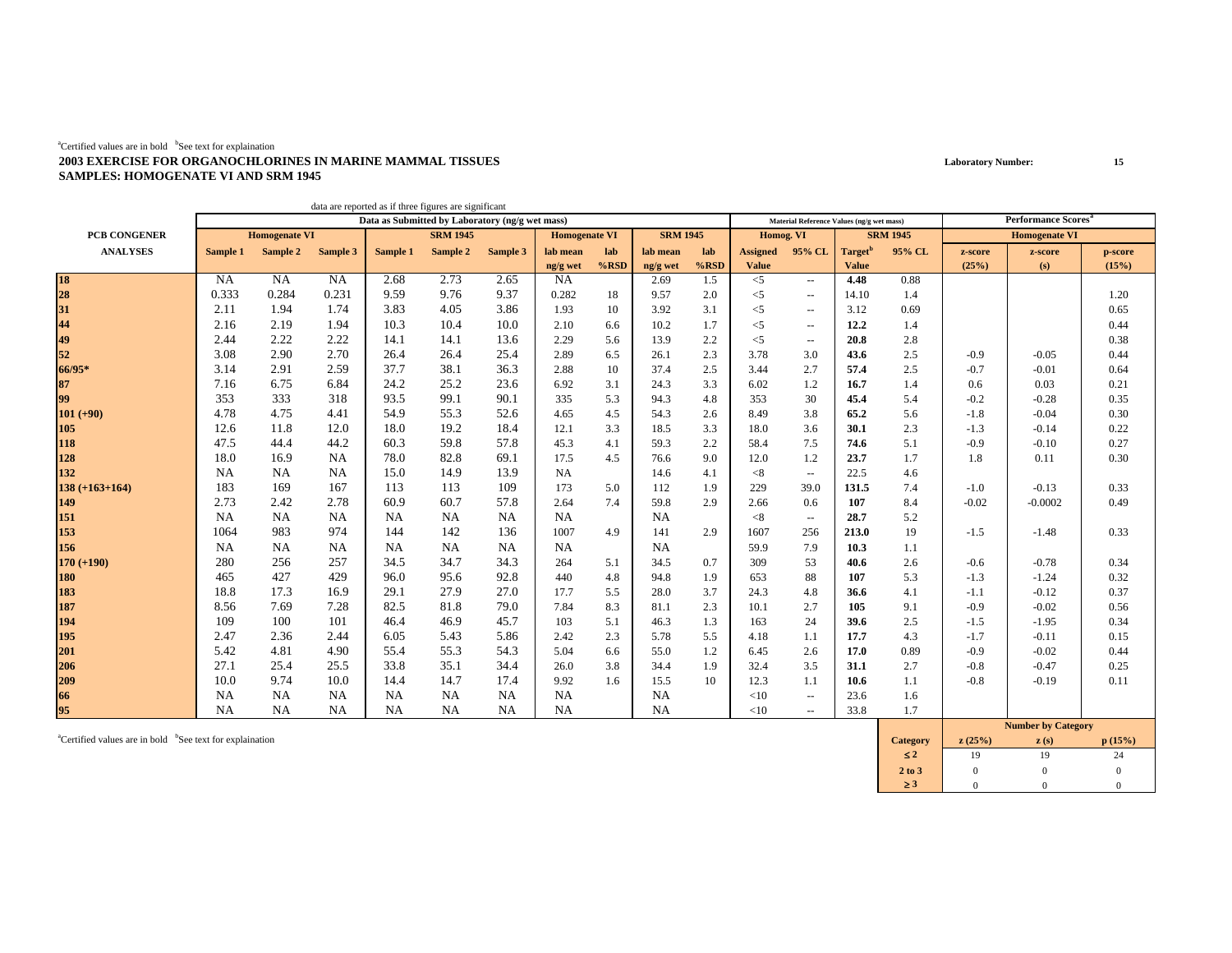|                           |           |                      |           | Data as Submitted by Laboratory (ng/g wet mass) |                 |           |                      |         |                 |         |                 | Material Reference Values (ng/g wet mass) |               |                 |         | Performance Scores <sup>a</sup> |                |
|---------------------------|-----------|----------------------|-----------|-------------------------------------------------|-----------------|-----------|----------------------|---------|-----------------|---------|-----------------|-------------------------------------------|---------------|-----------------|---------|---------------------------------|----------------|
| PESTICIDE AND             |           | <b>Homogenate VI</b> |           |                                                 | <b>SRM 1945</b> |           | <b>Homogenate VI</b> |         | <b>SRM 1945</b> |         | Homog. VI       |                                           |               | <b>SRM 1945</b> |         | <b>Homogenate VI</b>            |                |
| <b>LIPID ANALYSES</b>     | Sample 1  | Sample 2             | Sample 3  | Sample 1                                        | Sample 2        | Sample 3  | lab mean             | lab     | lab mean        | lab     | <b>Assigned</b> | 95% CL                                    | <b>Target</b> | 95% CL          | z-score | z-score                         | p-score        |
| Date(s) of measurements   |           |                      |           |                                                 |                 |           | ng/g wet             | $%$ RSD | ng/g wet        | $%$ RSD | <b>Value</b>    |                                           | <b>Value</b>  |                 | (25%)   | (s)                             | (15%)          |
| $2,4'$ -DDT               | < 0.15    | < 0.15               | < 0.15    | NA                                              | 79.2            | 75.8      | < 0.15               |         | 78              | 3.2     | $\leq$          | $\overline{a}$                            | 106           | 14              |         |                                 |                |
| $4,4'$ -DDT               | < 0.83    | < 0.83               | < 0.83    | 262                                             | 253             | 247       | < 0.83               |         | 254             | 3.1     | 8.83            | 2.2                                       | 245           | 15              |         |                                 |                |
| $2,4'$ -DDE               | <b>NA</b> | <b>NA</b>            | <b>NA</b> | <b>NA</b>                                       | <b>NA</b>       | <b>NA</b> | NA                   |         | NA              |         | $<$ 5           | $\overline{\phantom{a}}$                  | 12.3          | 0.87            |         |                                 |                |
| 4,4'-DDE                  | 63.6      | 62.2                 | 73.6      | 469                                             | 469             | 500       | 66.5                 | 9.4     | 479             | 3.8     | 72              | 8.0                                       | 445           | 37              | $-0.3$  | $-0.0005$                       | 0.63           |
| $2,4'$ -DDD               | < 0.14    | < 0.14               | < 0.14    | <b>NA</b>                                       | 33.5            | 27.6      | < 0.14               |         | 30.6            | 14      | $\leq$ 5        | $\sim$ $\sim$                             | 18.1          | 2.8             |         |                                 |                |
| $4,4'$ -DDD               | 1.29      | 1.10                 | 1.30      | 96.2                                            | 95.5            | 96.8      | 1.23                 | 9.2     | 96.1            | 0.7     | 3.71            | 1.6                                       | 133           | 10              | $-2.7$  | $-0.01$                         | 0.61           |
| <b>HCB</b>                | 241       | 231                  | 260       | 23.5                                            | 24.1            | 24.2      | 244                  | 6.0     | 23.9            | 1.6     | 242             | 36                                        | 32.9          | 1.7             | 0.0     | 1.5                             | 0.40           |
| $\alpha$ -HCH             | 51.4      | 50.0                 | 55.8      | 13.5                                            | 13.9            | 14.2      | 52.4                 | 5.7     | 14              | 2.7     | 65.4            | 11                                        | 16.2          | 3.4             | $-0.8$  | $-7.4$                          | 0.38           |
| $B-HCH$                   | 959       | 934                  | 1048      | 3.12                                            | 2.6             | 2.24      | 980                  | 6.1     | 2.7             | 17      | 1102            | 184                                       | 8.00          | 1.4             | $-0.4$  | $-1.6$                          | 0.41           |
| $\gamma$ -HCH             | 2.07      | 1.92                 | 1.91      | 2.23                                            | 2.29            | 2.19      | 1.97                 | 4.7     | 2.2             | 2.2     | $<$ 5           | $\overline{\phantom{a}}$                  | 3.30          | 0.81            |         |                                 | 0.31           |
| <b>Heptachlor Epoxide</b> | < 0.074   | < 0.074              | < 0.074   | < 0.074                                         | < 0.074         | < 0.074   | < 0.074              |         | < 0.074         |         | 95.5            | 15                                        | 10.8          | 1.3             |         |                                 |                |
| <b>Cis-Chlordane</b>      | 73.9      | 80.4                 | 89.6      | 60.5                                            | 62.2            | 61.4      | 81.3                 | 10      | 61.4            | 1.5     | 22.1            | 29                                        | 46.9          | 2.8             | 10.7    | 5.9                             | 0.65           |
| <b>Trans-Chlordane</b>    | 3.64      | 3.2                  | 3.41      | 12.3                                            | 13.4            | 13.8      | 3.41                 | 6.6     | 13.1            | 6.0     | 6.02            | 10                                        | 12.1          | 1.4             | $-1.7$  | $-0.2$                          | 0.44           |
| <b>Oxychlordane</b>       | 299       | 292                  | 325       | 11.7                                            | 12.7            | 12.4      | 305                  | 5.6     | 12.3            | 4.1     | 534             | 113                                       | 19.8          | 1.9             | $-1.7$  | $-17.6$                         | 0.38           |
| <b>Cis-Nonachlor</b>      | 5.26      | 4.62                 | 5.69      | <b>NA</b>                                       | 45.2            | 46.3      | 5.19                 | 10      | 46              | 1.7     | 5.25            | 0.8                                       | 48.7          | 7.6             | $-0.04$ | $-0.002$                        | 0.69           |
| <b>Trans-Nonachlor</b>    | 146       | 154                  | 181.1     | 162                                             | 167             | 168       | 160                  | 11      | 166             | 2.0     | 157             | 19                                        | 231           | 11              | 0.1     | 0.011                           | 0.76           |
| <b>Dieldrin</b>           | <b>NA</b> | <b>NA</b>            | <b>NA</b> | <b>NA</b>                                       | <b>NA</b>       | <b>NA</b> | <b>NA</b>            |         | <b>NA</b>       |         | 214             | 27                                        | 37.5          | 3.9             |         |                                 |                |
| <b>Mirex</b>              | 10.2      | 10.0                 | 10.53     | 35.8                                            | 35.4            | 33.8      | 10.3                 | 2.4     | 35.0            | 3.2     | 11.0            | 2.5                                       | 18.9          | 2.8             | $-0.3$  | $-0.1$                          | 0.16           |
|                           |           |                      |           |                                                 |                 |           |                      |         |                 |         |                 |                                           |               |                 |         | <b>Number by Category</b>       |                |
|                           |           |                      |           |                                                 |                 |           |                      |         |                 |         |                 |                                           |               | <b>Category</b> | z(25%)  | $\mathbf{z}(s)$                 | p(15%)         |
|                           |           |                      |           |                                                 |                 |           |                      |         |                 |         |                 |                                           |               | $\leq 2$        | 9       | 8                               | 12             |
|                           |           |                      |           |                                                 |                 |           |                      |         |                 |         |                 |                                           |               | 2 to 3          |         | $\Omega$                        | $\mathbf{0}$   |
|                           |           |                      |           |                                                 |                 |           |                      |         |                 |         |                 |                                           |               | $\geq 3$        |         | 3                               | $\overline{0}$ |
|                           |           |                      |           |                                                 |                 |           |                      |         |                 |         |                 |                                           |               |                 | z(25%)  | z(s)                            | p(15%)         |
| Lipid (mass fraction (%)) | 75.2      | 73.4                 | 78.9      | 73.5                                            | 71.2            | 78.0      | 75.8                 | 3.72    | 74.2            | 4.68    | 73.1            | 1.87                                      | 74.3          | 0.45            | 0.2     | 1.3                             | 0.25           |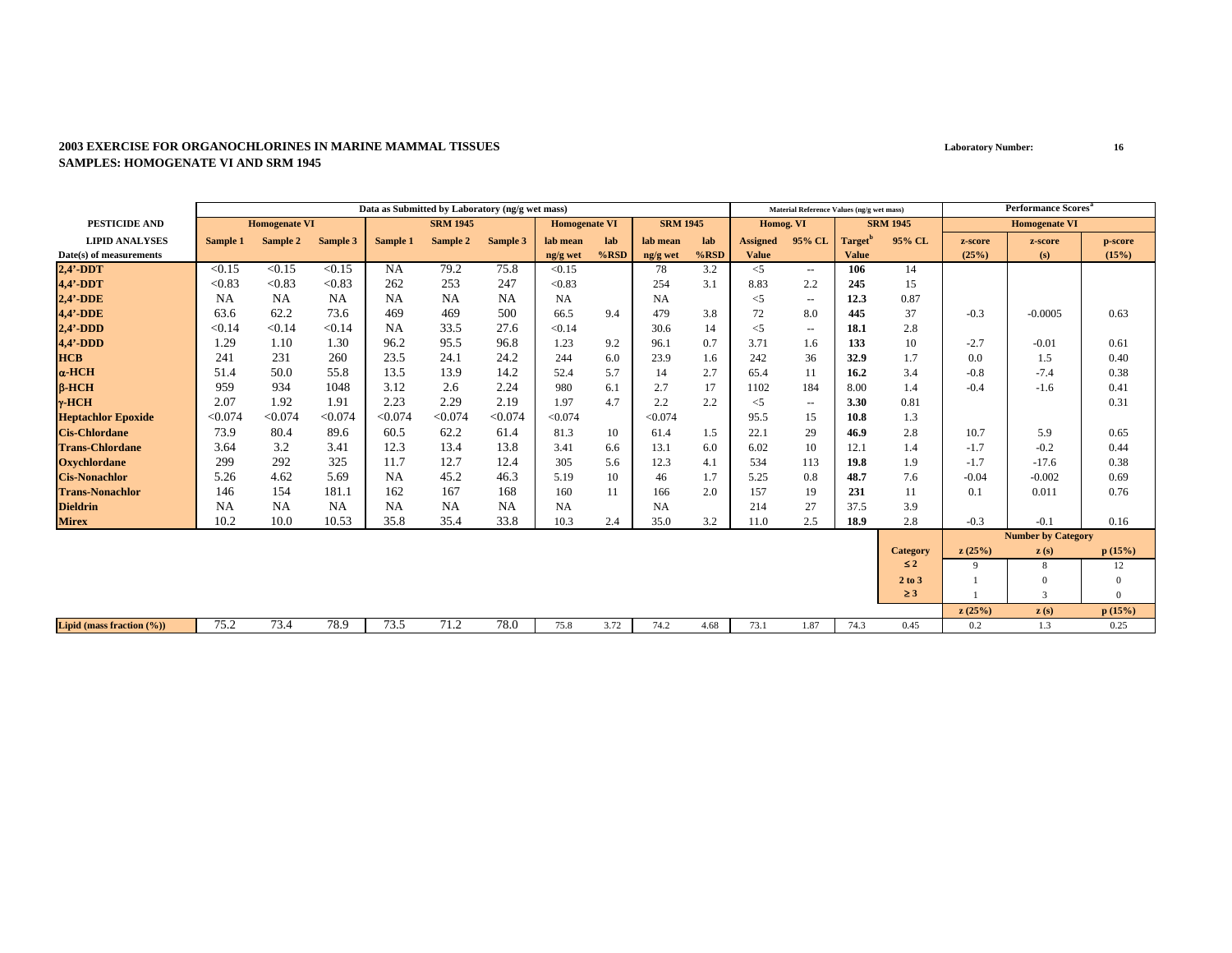|                      |           |                      |           |           | Data as Submitted by Laboratory (ng/g wet mass) |           |                      |           |                 |         |                 | Material Reference Values (ng/g wet mass) |                     |                 |         | Performance Scores <sup>a</sup> |         |
|----------------------|-----------|----------------------|-----------|-----------|-------------------------------------------------|-----------|----------------------|-----------|-----------------|---------|-----------------|-------------------------------------------|---------------------|-----------------|---------|---------------------------------|---------|
| <b>PCB CONGENER</b>  |           | <b>Homogenate VI</b> |           |           | <b>SRM 1945</b>                                 |           | <b>Homogenate VI</b> |           | <b>SRM 1945</b> |         | Homog. VI       |                                           |                     | <b>SRM 1945</b> |         | <b>Homogenate VI</b>            |         |
| <b>ANALYSES</b>      | Sample 1  | Sample 2             | Sample 3  | Sample 1  | Sample 2                                        | Sample 3  | lab mean             | lab       | lab mean        | lab     | <b>Assigned</b> | 95% CL                                    | Target <sup>"</sup> | 95% CL          | z-score | z-score                         | p-score |
|                      |           |                      |           |           |                                                 |           | ng/g wet             | $%$ RSD   | ng/g wet        | $%$ RSD | <b>Value</b>    |                                           | <b>Value</b>        |                 | (25%)   | (s)                             | (15%)   |
|                      | <b>NA</b> | <b>NA</b>            | <b>NA</b> | <b>NA</b> | NA                                              | NA        | <b>NA</b>            | NA        | <b>NA</b>       |         | $<$ 5           | $\sim$ $\sim$                             | 4.48                | 0.88            |         |                                 |         |
|                      | < 0.11    | < 0.11               | < 0.11    | 9.4       | 10.0                                            | 10.2      | < 0.11               | < 0.11    | 9.8             | 4.3     | $<$ 5           | $\sim$ $\sim$                             | 14.10               | 1.4             |         |                                 |         |
|                      | < 0.16    | < 0.16               | < 0.16    | < 0.16    | < 0.16                                          | < 0.16    | < 0.16               | < 0.16    | < 0.16          |         | $<$ 5           | $\overline{\phantom{a}}$                  | 3.12                | 0.69            |         |                                 |         |
| 18<br>28<br>31<br>44 | <b>NA</b> | NA                   | NA        | <b>NA</b> | NA                                              | <b>NA</b> | <b>NA</b>            | NA        | <b>NA</b>       |         | $<$ 5           | $\overline{\phantom{a}}$                  | 12.2                | 1.4             |         |                                 |         |
| 49                   | <b>NA</b> | NA                   | NA        | NA        | NA                                              | <b>NA</b> | <b>NA</b>            | <b>NA</b> | <b>NA</b>       |         | $<$ 5           | $\sim$ $\sim$                             | 20.8                | 2.8             |         |                                 |         |
| 52                   | 4.89      | 4.65                 | 4.81      | ***       | 36.8                                            | 36.4      | 4.8                  | 3         | 36.6            | 0.9     | 3.78            | 3.0                                       | 43.6                | 2.5             | 1.1     | 0.06                            | 0.17    |
| 66/95*               | < 0.13    | < 0.13               | < 0.13    | 20.4      | 21.7                                            | 21.3      | < 0.13               | < 0.13    | 21.1            | 3.0     | 3.44            | 2.7                                       | 57.4                | 2.5             |         |                                 |         |
| 87                   | < 0.10    | < 0.10               | < 0.10    | 17.0      | 18.2                                            | 15.2      | < 0.10               | < 0.10    | 16.8            | 9.0     | 6.02            | 1.2                                       | 16.7                | 1.4             |         |                                 |         |
| 99                   | 370       | 358                  | 403       | 70.6      | 75.5                                            | 70.5      | 377                  | 6.2       | 72.2            | 4.0     | 353             | 30                                        | 45.4                | 5.4             | 0.3     | 0.38                            | 0.41    |
| $101 (+90)$          | 23.6      | 20.5                 | 20.4      | 82        | 86                                              | 82        | 21.5                 | 8.5       | 83.2            | 3.0     | 8.49            | 3.8                                       | 65.2                | 5.6             | 6.1     | 0.12                            | 0.57    |
| 105                  | 21.2      | 20.3                 | 22.9      | 34.0      | 34.8                                            | 34.1      | 21.5                 | 6.3       | 34.3            | 1.3     | 18.0            | 3.6                                       | 30.1                | 2.3             | 0.8     | 0.08                            | 0.42    |
| 118                  | 57.5      | 55.3                 | 62.6      | 71.4      | 74                                              | 73.7      | 58.5                 | 6.4       | 72.9            | 1.8     | 58.4            | 7.5                                       | 74.6                | 5.1             | 0.01    | 0.001                           | 0.43    |
| 128                  | 13.6      | 13.5                 | 14.4      | ***       | 29.2                                            | 29.0      | 13.8                 | 3.5       | 29.1            | 0.6     | 12.0            | 1.2                                       | 23.7                | 1.7             | 0.6     | 0.04                            | 0.23    |
| 132                  | <b>NA</b> | NA                   | NA        | NA        | NA                                              | <b>NA</b> | <b>NA</b>            | <b>NA</b> | <b>NA</b>       |         | < 8             | $\overline{\phantom{a}}$                  | 22.5                | 4.6             |         |                                 |         |
| $138 (+163+164)$     | 273       | 267                  | 335       | 174       | 176                                             | 175       | 292                  | 13        | 175             | 0.5     | 229             | 39.0                                      | 131.5               | 7.4             | 1.1     | 0.14                            | 0.86    |
| 149                  | 1.84      | 1.65                 | 1.68      | ***       | 55.7                                            | 54.3      | 1.72                 | 5.7       | 55.0            | 1.8     | 2.66            | 0.6                                       | 107                 | 8.4             | $-1.4$  | $-0.01$                         | 0.38    |
| 151                  | 0.718     | 0.515                | 0.439     | 22.0      | 23.3                                            | 23.1      | 0.557                | 26        | 22.8            | 3.0     | < 8             | $\sim$                                    | 28.7                | 5.2             |         |                                 | 1.73    |
| 153                  | 2165      | 2150                 | 2434      | 232       | 236                                             | 230       | 2250                 | 7.1       | 233             | 1.2     | 1607            | 256                                       | 213.0               | 19              | 1.6     | 1.58                            | 0.47    |
| 156                  | 75.2      | 71.9                 | 81.7      | ***       | 12.8                                            | 12.7      | 76.3                 | 6.6       | 12.7            | 0.2     | 59.9            | 7.9                                       | 10.3                | 1.1             | 1.1     | 0.87                            | 0.44    |
| $170 (+190)$         | 410       | 406                  | 466       | 42.3      | 43.7                                            | 42.7      | 427                  | 7.8       | 42.9            | 1.7     | 309             | 53                                        | 40.6                | 2.6             | 1.5     | 2.04                            | 0.52    |
| 180                  | 924       | 901                  | 1049      | 169       | 164                                             | 158       | 958                  | 8.3       | 164             | 3.2     | 653             | 88                                        | 107                 | 5.3             | 1.9     | 1.78                            | 0.56    |
| 183                  | 22.0      | 21.0                 | 23.5      | 37.3      | 37.6                                            | 37.4      | 22.2                 | 5.7       | 37.4            | 0.4     | 24.3            | 4.8                                       | 36.6                | 4.1             | $-0.3$  | $-0.04$                         | 0.38    |
| 187                  | 5.72      | 5.38                 | 6.16      | 80.2      | 83.7                                            | 81.9      | 5.75                 | 6.8       | 81.9            | 2.1     | 10.1            | 2.7                                       | 105                 | 9.1             | $-1.7$  | $-0.04$                         | 0.45    |
| 194                  | 205       | 207                  | 245       | 83.2      | 88.1                                            | 90.7      | 219                  | 10        | 87.3            | 4.3     | 163             | 24                                        | 39.6                | 2.5             | 1.4     | 1.82                            | 0.68    |
| 195                  | <b>NA</b> | NA                   | NA        | <b>NA</b> | NA                                              | <b>NA</b> | <b>NA</b>            |           | NA              |         | 4.18            | 1.1                                       | 17.7                | 4.3             |         |                                 |         |
| 201                  | NA        | <b>NA</b>            | NA        | NA        | NA                                              | <b>NA</b> | <b>NA</b>            |           | <b>NA</b>       |         | 6.45            | 2.6                                       | 17.0                | 0.89            |         |                                 |         |
| 206                  | 35.2      | 33.6                 | 38.7      | 52.3      | 49.2                                            | 49.7      | 36                   | 7.3       | 50.4            | 3.4     | 32.4            | 3.5                                       | 31.1                | 2.7             | 0.4     | 0.25                            | 0.49    |
| 209                  | 11.6      | 11.4                 | 13.1      | 19.0      | 18.4                                            | 18.6      | 12.1                 | 7.8       | 18.6            | 1.5     | 12.3            | 1.1                                       | 10.6                | 1.1             | $-0.1$  | $-0.02$                         | 0.52    |
| 66                   | <b>NA</b> | NA                   | NA        | NA        | NA                                              | <b>NA</b> | <b>NA</b>            |           | <b>NA</b>       |         | <10             | $\overline{\phantom{a}}$                  | 23.6                | 1.6             |         |                                 |         |
| 95                   | <b>NA</b> | <b>NA</b>            | <b>NA</b> | <b>NA</b> | NA                                              | <b>NA</b> | <b>NA</b>            |           | <b>NA</b>       |         | <10             | $\sim$ $\sim$                             | 33.8                | 1.7             |         |                                 |         |
|                      |           |                      |           |           |                                                 |           |                      |           |                 |         |                 |                                           |                     |                 |         | Number by Cotogory              |         |

acertified values are in bold bSee text for explaination **p** (15%) **c** (15%) **c** (15%) **c** (15%) ≤ **2** 15 16 18 $18\,$ **2 to 3**3 0 0 0 0 ≥ **3**3 1 0 0  $\overline{0}$ **Dy**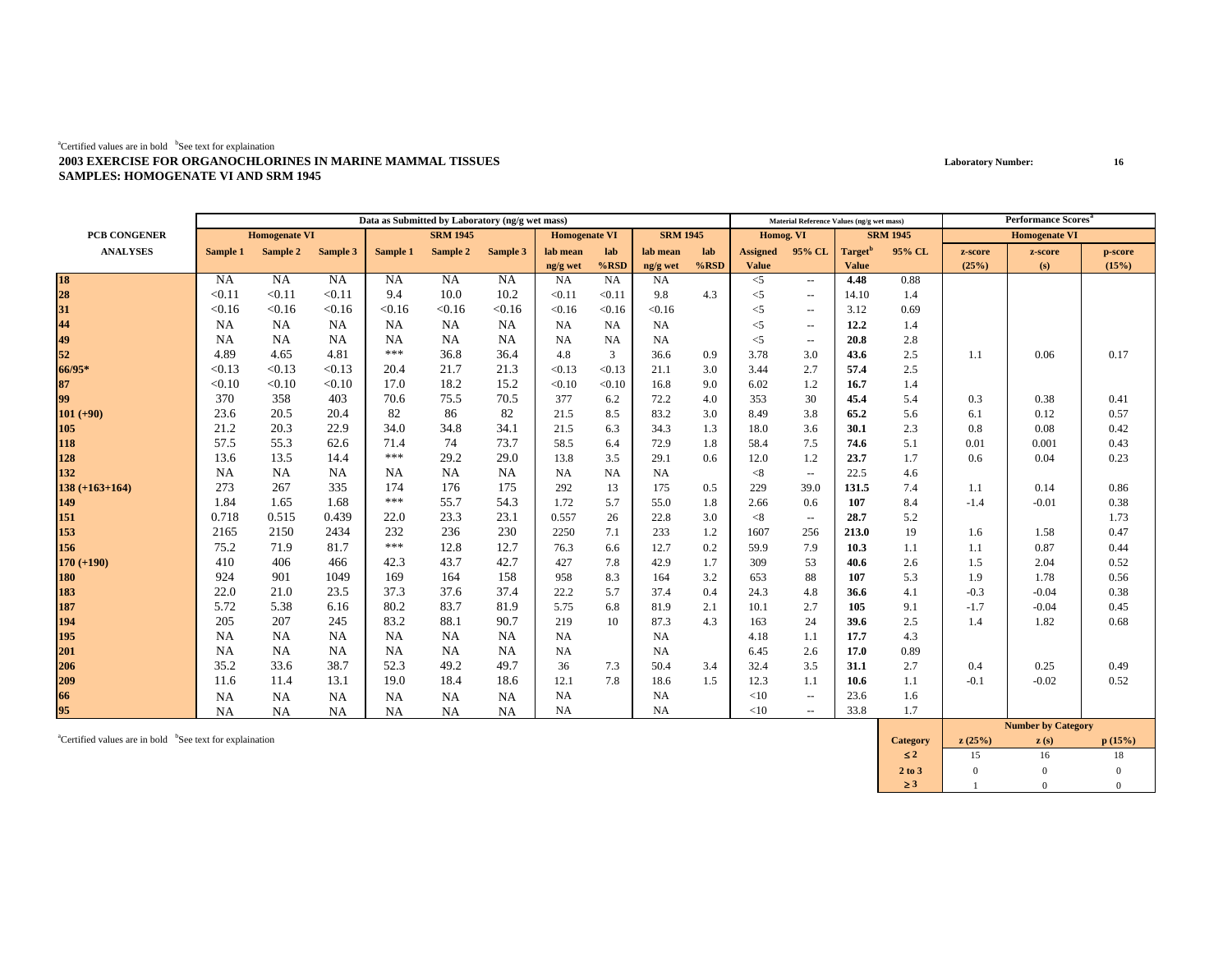|                           |           |                      |           | Data as Submitted by Laboratory (ng/g wet mass) |                 |           |                      |         |                 |      |                 | Material Reference Values (ng/g wet mass) |                     |                 |          | <b>Performance Scores</b> <sup>a</sup> |              |
|---------------------------|-----------|----------------------|-----------|-------------------------------------------------|-----------------|-----------|----------------------|---------|-----------------|------|-----------------|-------------------------------------------|---------------------|-----------------|----------|----------------------------------------|--------------|
| <b>PESTICIDE AND</b>      |           | <b>Homogenate VI</b> |           |                                                 | <b>SRM 1945</b> |           | <b>Homogenate VI</b> |         | <b>SRM 1945</b> |      | Homog. VI       |                                           |                     | <b>SRM 1945</b> |          | <b>Homogenate VI</b>                   |              |
| <b>LIPID ANALYSES</b>     | Sample 1  | Sample 2             | Sample 3  | Sample 1                                        | Sample 2        | Sample 3  | lab mean             | lab     | lab mean        | lab  | <b>Assigned</b> | 95% CL                                    | Target <sup>'</sup> | 95% CL          | z-score  | z-score                                | p-score      |
| Date(s) of measurements   |           |                      |           |                                                 |                 |           | ng/g wet             | $%$ RSD | ng/g wet        | %RSD | <b>Value</b>    |                                           | <b>Value</b>        |                 | (25%)    | (s)                                    | (15%)        |
| $2,4'$ -DDT               | 32.7      | 34.9                 | 34.4      | 93.1                                            | 118.8           | 84.4      | 34.0                 | 3.3     | 98.8            | 18   | $\leq$ 5        | $\overline{\phantom{a}}$                  | 106                 | 14              |          |                                        | 0.22         |
| 4,4'-DDT                  | 12.3      | 12.8                 | 12.90     | 191                                             | 257             | 179       | 12.7                 | 2.5     | 209             | 20   | 8.83            | 2.2                                       | 245                 | 15              | 1.7      | 0.1                                    | 0.17         |
| $2,4'$ -DDE               | 5.30      | 6.4                  | 5.2       | 7.44                                            | 9.60            | 8.56      | 5.64                 | 12      | 8.53            | 13   | $<$ 5           | $\sim$ $\sim$                             | 12.3                | 0.87            |          |                                        | 0.79         |
| $4,4'$ -DDE               | 110       | 112                  | 98.9      | 418                                             | 529             | 440       | 107                  | 6.6     | 462             | 13   | 72.3            | 8.0                                       | 445                 | 37              | 1.9      | 0.003                                  | 0.44         |
| $2.4' - DDD$              | <b>NA</b> | <b>NA</b>            | NA        | NA                                              | <b>NA</b>       | <b>NA</b> | <b>NA</b>            |         | <b>NA</b>       |      | $<$ 5           | $\sim$ $\sim$                             | 18.1                | 2.8             |          |                                        |              |
| $4,4'$ -DDD               | 4.75      | 4.02                 | 4.27      | 114                                             | 158             | 117       | 4.34                 | 8.5     | 129.6           | 19   | 3.71            | 1.6                                       | 133                 | 10              | 0.7      | 0.002                                  | 0.57         |
| <b>HCB</b>                | 185       | 196                  | 158       | 23.0                                            | 27.5            | 27.4      | 179                  | 11      | 26.0            | 10   | 242             | 36                                        | 32.9                | 1.7             | $-1.0$   | $-36.1$                                | 0.74         |
| $\alpha$ -HCH             | 63.8      | 67.3                 | 56.5      | 14.2                                            | 17.7            | 15.9      | 62.5                 | 8.8     | 15.9            | 11   | 65.4            | 11                                        | 16.2                | 3.4             | $-0.2$   | $-1.6$                                 | 0.59         |
| $B-HCH$                   | 657       | 736                  | 634       | 2.10                                            | 10.6            | 6.13      | 675                  | 8.0     | 6.28            | 68   | 1102            | 184                                       | 8.00                | 1.4             | $-1.5$   | $-5.7$                                 | 0.53         |
| $\gamma$ -HCH             | 5.10      | 6.50                 | 5.21      | 3.20                                            | 4.02            | 3.60      | 5.60                 | 14      | 3.61            | 11   | $<$ 5           | $\sim$ $\sim$                             | 3.30                | 0.81            |          |                                        | 0.93         |
| <b>Heptachlor Epoxide</b> | <b>NA</b> | <b>NA</b>            | <b>NA</b> | NA                                              | <b>NA</b>       | <b>NA</b> | <b>NA</b>            |         | NA              |      | 95.5            | 15                                        | 10.8                | 1.3             |          |                                        |              |
| <b>Cis-Chlordane</b>      | NA        | <b>NA</b>            | NA        | NA                                              | NA              | NA        | <b>NA</b>            |         | <b>NA</b>       |      | 22.1            | 29                                        | 46.9                | 2.8             |          |                                        |              |
| <b>Trans-Chlordane</b>    | <b>NA</b> | <b>NA</b>            | NA        | <b>NA</b>                                       | <b>NA</b>       | <b>NA</b> | <b>NA</b>            |         | <b>NA</b>       |      | 6.02            | 10                                        | 12.1                | 1.4             |          |                                        |              |
| <b>Oxychlordane</b>       | <b>NA</b> | <b>NA</b>            | NA        | <b>NA</b>                                       | <b>NA</b>       | <b>NA</b> | <b>NA</b>            |         | <b>NA</b>       |      | 534             | 113                                       | 19.8                | 1.9             |          |                                        |              |
| <b>Cis-Nonachlor</b>      | <b>NA</b> | <b>NA</b>            | NA        | <b>NA</b>                                       | <b>NA</b>       | <b>NA</b> | <b>NA</b>            |         | <b>NA</b>       |      | 5.25            | 0.8                                       | 48.7                | 7.6             |          |                                        |              |
| <b>Trans-Nonachlor</b>    | NA        | NA                   | NA        | NA                                              | <b>NA</b>       | <b>NA</b> | <b>NA</b>            |         | <b>NA</b>       |      | 157             | 19                                        | 231                 | 11              |          |                                        |              |
| <b>Dieldrin</b>           | <b>NA</b> | <b>NA</b>            | NA        | NA                                              | <b>NA</b>       | <b>NA</b> | <b>NA</b>            |         | <b>NA</b>       |      | 214             | 27                                        | 37.5                | 3.9             |          |                                        |              |
| <b>Mirex</b>              | <b>NA</b> | <b>NA</b>            | <b>NA</b> | <b>NA</b>                                       | NA              | <b>NA</b> | <b>NA</b>            |         | NA              |      | 11.0            | 2.5                                       | 18.9                | 2.8             |          |                                        |              |
|                           |           |                      |           |                                                 |                 |           |                      |         |                 |      |                 |                                           |                     |                 |          | <b>Number by Category</b>              |              |
|                           |           |                      |           |                                                 |                 |           |                      |         |                 |      |                 |                                           |                     | Category        | z(25%)   | $\mathbf{z}(s)$                        | p(15%)       |
|                           |           |                      |           |                                                 |                 |           |                      |         |                 |      |                 |                                           |                     | $\leq 2$        | 6        |                                        | 9            |
|                           |           |                      |           |                                                 |                 |           |                      |         |                 |      |                 |                                           |                     | 2 to 3          | $\Omega$ | $\Omega$                               | $\mathbf{0}$ |
|                           |           |                      |           |                                                 |                 |           |                      |         |                 |      |                 |                                           |                     | $\geq$ 3        | $\Omega$ | 2                                      | $\Omega$     |
|                           |           |                      |           |                                                 |                 |           |                      |         |                 |      |                 |                                           |                     |                 | z(25%)   | z(s)                                   | p(15%)       |
| Lipid (mass fraction (%)) | 70.2      | 74.7                 | 72.8      | 75.0                                            | 75.6            | 74.5      | 72.6                 | 3.08    | 75.0            | 0.69 | 73.1            | 1.87                                      | 74.3                | 0.45            | 0.0      | $-0.2$                                 | 0.21         |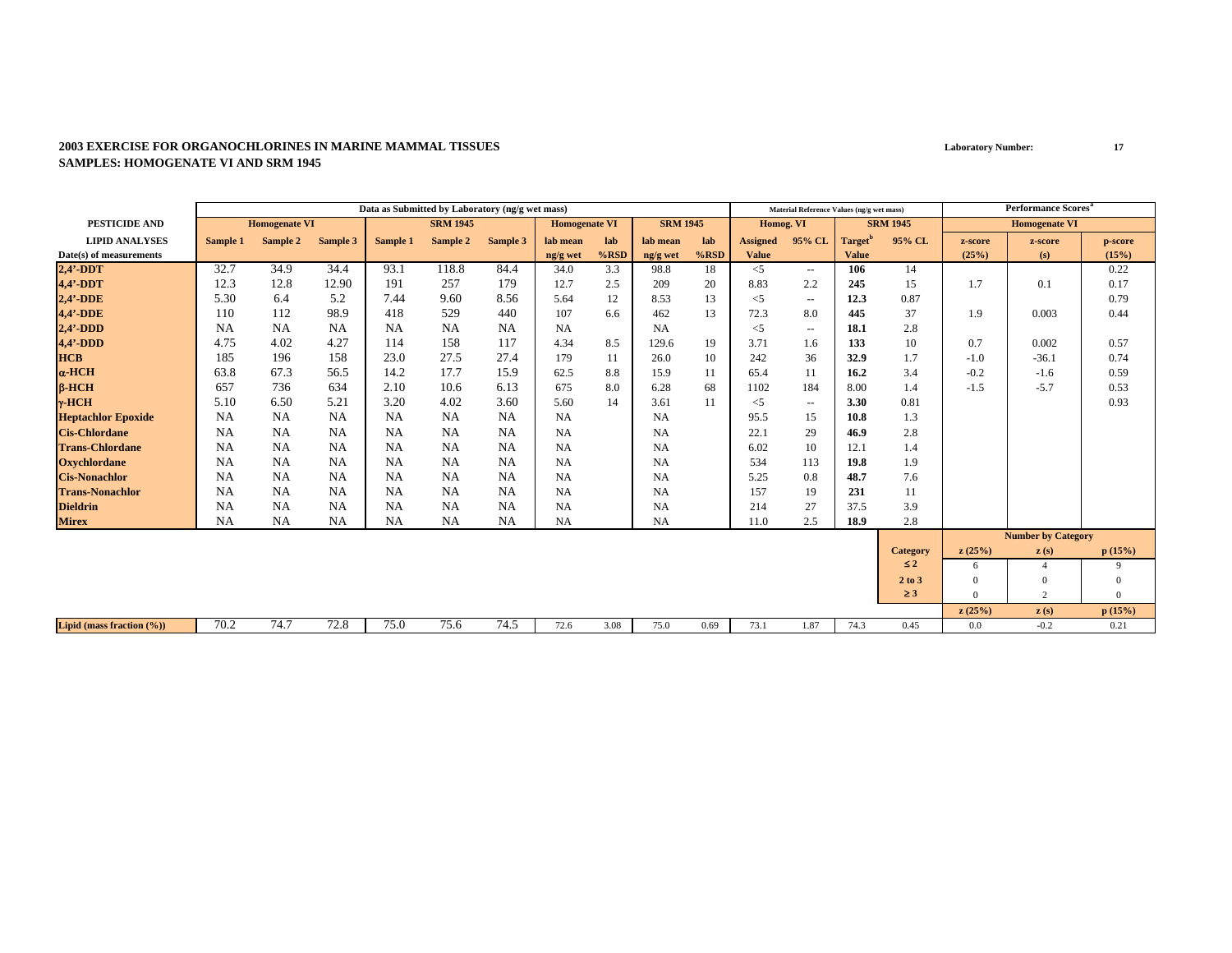|                  |           |                      |           |           | Data as Submitted by Laboratory (ng/g wet mass) |           |                      |         |                 |                |                 | Material Reference Values (ng/g wet mass) |                     |                 |         | <b>Performance Scores</b> <sup>a</sup> |         |
|------------------|-----------|----------------------|-----------|-----------|-------------------------------------------------|-----------|----------------------|---------|-----------------|----------------|-----------------|-------------------------------------------|---------------------|-----------------|---------|----------------------------------------|---------|
| PCB CONGENER     |           | <b>Homogenate VI</b> |           |           | <b>SRM 1945</b>                                 |           | <b>Homogenate VI</b> |         | <b>SRM 1945</b> |                | Homog. VI       |                                           |                     | <b>SRM 1945</b> |         | <b>Homogenate VI</b>                   |         |
| <b>ANALYSES</b>  | Sample 1  | Sample 2             | Sample 3  | Sample 1  | Sample 2                                        | Sample 3  | lab mean             | lab     | lab mean        | lab            | <b>Assigned</b> | 95% CL                                    | Target <sup>t</sup> | 95% CL          | z-score | z-score                                | p-score |
|                  |           |                      |           |           |                                                 |           | ng/g wet             | $%$ RSD | ng/g wet        | $%$ RSD        | <b>Value</b>    |                                           | <b>Value</b>        |                 | (25%)   | (s)                                    | (15%)   |
| 18<br>28<br>31   | <b>NA</b> | <b>NA</b>            | NA        | <b>NA</b> | <b>NA</b>                                       | NA        | <b>NA</b>            |         | <b>NA</b>       |                | $<$ 5           | $\sim$ $\sim$                             | 4.48                | 0.88            |         |                                        |         |
|                  | 13.5      | 12.8                 | 12.9      | 9.27      | 11.00                                           | 8.70      | 13.1                 | 2.9     | 9.66            | 12             | $\leq$          | $\sim$ $\sim$                             | 14.10               | 1.4             |         |                                        | 0.19    |
|                  | <b>NA</b> | NA                   | NA        | NA        | NA                                              | <b>NA</b> | <b>NA</b>            |         | <b>NA</b>       |                | $<$ 5           | $\sim$ $\sim$                             | 3.12                | 0.69            |         |                                        |         |
| 44               | <b>NA</b> | <b>NA</b>            | <b>NA</b> | <b>NA</b> | NA                                              | <b>NA</b> | <b>NA</b>            |         | <b>NA</b>       |                | $<$ 5           | $\overline{\phantom{a}}$                  | 12.2                | 1.4             |         |                                        |         |
| 49               | <b>NA</b> | <b>NA</b>            | NA        | <b>NA</b> | NA                                              | <b>NA</b> | <b>NA</b>            |         | <b>NA</b>       |                | $<$ 5           | $\sim$                                    | 20.8                | 2.8             |         |                                        |         |
| 52               | 4.90      | 4.16                 | 4.90      | 26.4      | 27.7                                            | 30.9      | 4.65                 | 9.2     | 28.3            | 8.1            | 3.78            | 3.0                                       | 43.6                | 2.5             | 0.9     | 0.05                                   | 0.61    |
| 66/95*           | <b>NA</b> | <b>NA</b>            | NA        | <b>NA</b> | NA                                              | <b>NA</b> | NA                   |         | <b>NA</b>       |                | 3.44            | 2.7                                       | 57.4                | 2.5             |         |                                        |         |
| 87               | <b>NA</b> | <b>NA</b>            | <b>NA</b> | <b>NA</b> | NA                                              | <b>NA</b> | <b>NA</b>            |         | <b>NA</b>       |                | 6.02            | 1.2                                       | 16.7                | 1.4             |         |                                        |         |
| 99               | <b>NA</b> | <b>NA</b>            | <b>NA</b> | <b>NA</b> | NA                                              | <b>NA</b> | <b>NA</b>            |         | <b>NA</b>       |                | 353             | 30                                        | 45.4                | 5.4             |         |                                        |         |
| $101 (+90)$      | 16.4      | 17.5                 | 16.0      | 48.3      | 59.7                                            | 54.4      | 16.6                 | 4.7     | 54              | 11             | 8.49            | 3.8                                       | 65.2                | 5.6             | 3.8     | 0.08                                   | 0.31    |
| 105              | 19.0      | 18.8                 | 18.1      | 29.8      | 37.4                                            | 25.2      | 18.6                 | 2.5     | 30.8            | 20             | 18.0            | 3.6                                       | 30.1                | 2.3             | 0.2     | 0.02                                   | 0.17    |
| 118              | 137       | 148                  | 134       | 82.2      | 102                                             | 82.0      | 139                  | 5.5     | 88.7            | 13             | 58.4            | 7.5                                       | 74.6                | 5.1             | 5.6     | 0.64                                   | 0.36    |
| 128              | 13.8      | 14.0                 | 13.8      | 25.7      | 29.4                                            | 24.2      | 13.9                 | 0.8     | 26.4            | 10             | 12.0            | 1.2                                       | 23.7                | 1.7             | 0.6     | 0.04                                   | 0.06    |
| 132              | NA        | <b>NA</b>            | <b>NA</b> | <b>NA</b> | NA                                              | <b>NA</b> | <b>NA</b>            |         | <b>NA</b>       |                | < 8             | $\overline{\phantom{a}}$                  | 22.5                | 4.6             |         |                                        |         |
| $138 (+163+164)$ | 241       | 246                  | 237       | 152       | 169                                             | 142       | 241                  | 2       | 154             | 9.0            | 229             | 39.0                                      | 131.5               | 7.4             | 0.2     | 0.03                                   | 0.14    |
| 149              | 0.600     | 3.20                 | 2.00      | 66.9      | 80.2                                            | 69.8      | 1.93                 | 67      | 72.3            | 9.7            | 2.66            | 0.6                                       | 107                 | 8.4             | $-1.1$  | $-0.01$                                | 4.49    |
| 151              | 2.80      | 3.90                 | 3.30      | 31.3      | 39.1                                            | 33.3      | 3.33                 | 17      | 34.6            | 12             | < 8             | $\sim$                                    | 28.7                | 5.2             |         |                                        | 1.10    |
| 153              | 1386      | 1423                 | 1225      | 206       | 245                                             | 197       | 1345                 | 7.8     | 216             | 12             | 1607            | 256                                       | 213.0               | 19              | $-0.7$  | $-0.65$                                | 0.52    |
| 156              | 65.3      | 63.3                 | 62.5      | 23.8      | 28.6                                            | 22.6      | 63.7                 | 2.3     | 25.0            | 13             | 59.9            | 7.9                                       | 10.3                | 1.1             | 0.3     | 0.20                                   | 0.15    |
| $170 (+190)$     | 251       | 252                  | 243       | 30.2      | 40.0                                            | 31.4      | 249                  | 2.1     | 33.9            | 16             | 309             | 53                                        | 40.6                | 2.6             | $-0.8$  | $-1.05$                                | 0.14    |
| 180              | 511       | 493                  | 471       | 124       | 144                                             | 113       | 492                  | 4.1     | 127             | 13             | 653             | 88                                        | 107                 | 5.3             | $-1.0$  | $-0.94$                                | 0.27    |
| 183              | 23.8      | 23.7                 | 23.2      | 34.6      | 38.8                                            | 32.3      | 23.6                 | 1.5     | 35.2            | 9              | 24.3            | 4.8                                       | 36.6                | 4.1             | $-0.1$  | $-0.01$                                | 0.10    |
| 187              | 20.2      | 19.3                 | 19.4      | 102       | 118                                             | 98        | 19.6                 | 2.5     | 106             | 10             | 10.1            | 2.7                                       | 105                 | 9.1             | 3.8     | 0.08                                   | 0.16    |
| 194              | 123       | 120                  | 117       | 50.3      | 78.8                                            | 60.6      | 120                  | 2.4     | 63.2            | 23             | 163             | 24                                        | 39.6                | 2.5             | $-1.1$  | $-1.40$                                | 0.16    |
| 195              | 4.70      | 4.30                 | 4.60      | 22.0      | 13.2                                            | 10.2      | 4.53                 | 5       | 15.1            | 40             | 4.18            | 1.1                                       | 17.7                | 4.3             | 0.3     | 0.02                                   | 0.31    |
| 201              | 6.30      | 6.20                 | 8.60      | 65.9      | 78.9                                            | 63.4      | 7.03                 | 19      | 69.4            | 12             | 6.45            | 2.6                                       | 17.0                | 0.89            | 0.4     | 0.01                                   | 1.29    |
| 206              | 32.4      | 32.3                 | 30.2      | 32.4      | 52.0                                            | 37.8      | 31.6                 | 3.9     | 40.7            | 25             | 32.4            | 3.5                                       | 31.1                | 2.7             | $-0.1$  | $-0.06$                                | 0.26    |
| 209              | 12.2      | 11.7                 | 11.7      | 15.7      | 26.6                                            | 18.0      | 11.9                 | 2.6     | 20.1            | 29             | 12.3            | 1.1                                       | 10.6                | 1.1             | $-0.1$  | $-0.04$                                | 0.17    |
| 66               | <b>NA</b> | <b>NA</b>            | NA        | <b>NA</b> | NA                                              | <b>NA</b> | <b>NA</b>            |         | <b>NA</b>       |                | <10             | $\overline{\phantom{a}}$                  | 23.6                | 1.6             |         |                                        |         |
| 95               | 94.0      | 85.2                 | 83.6      | 37.8      | 39.8                                            | 41.0      | 87.6                 | 6.4     | 39.5            | $\overline{4}$ | <10             | $\sim$                                    | 33.8                | 1.7             |         |                                        | 0.43    |
|                  |           |                      |           |           |                                                 |           |                      |         |                 |                |                 |                                           |                     |                 |         | Number by Category                     |         |

acertified values are in bold bSee text for explaination **p** (15%) **c** (15%) **c** (15%) **c** (15%) ≤ **2**2 14 17 20  $20\,$ **2 to 3**3 0 0 0 0 ≥ **3**3 0 1 **Dy**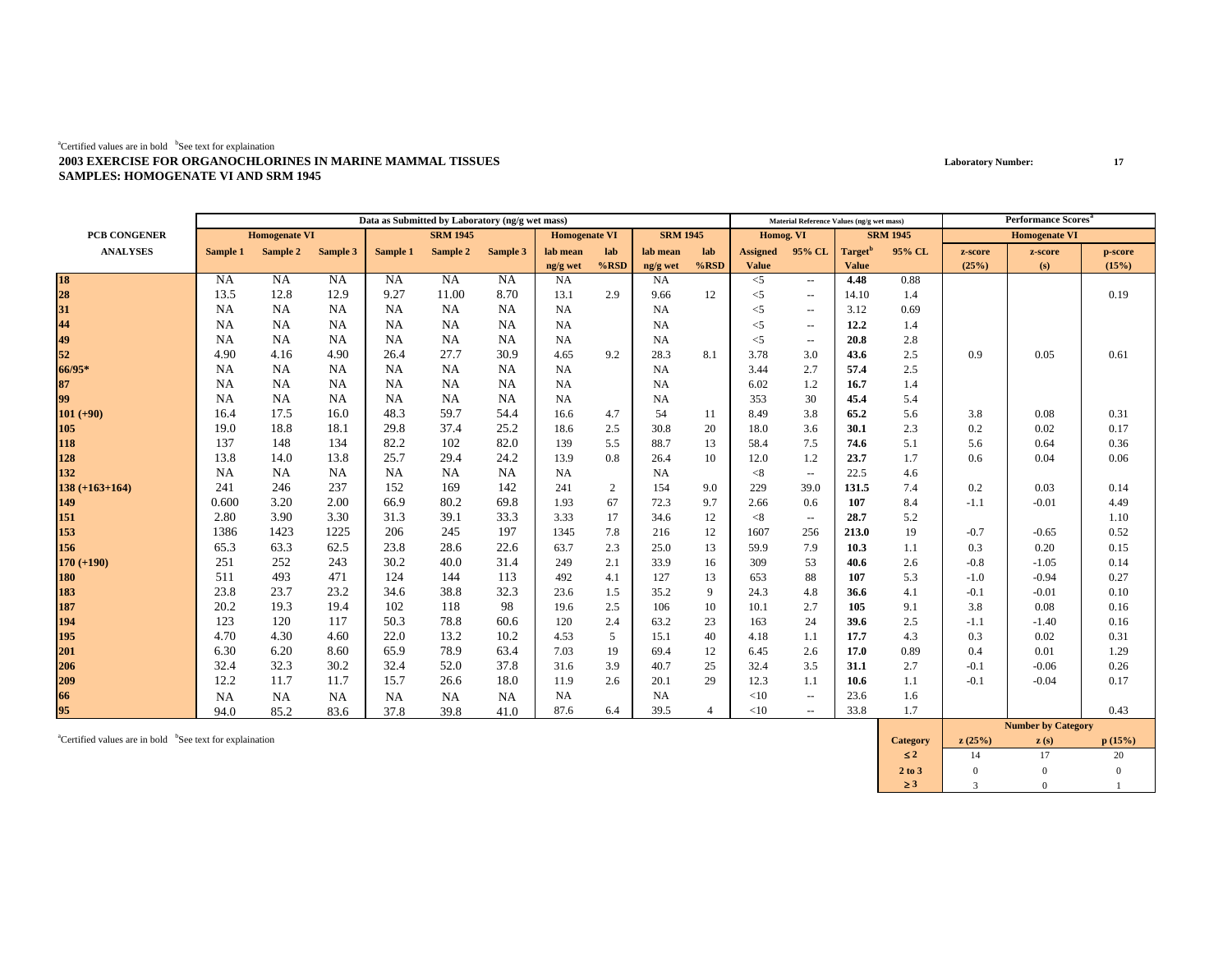|                               |           |                      |           |           | Data as Submitted by Laboratory (ng/g wet mass)<br><b>SRM 1945</b> |           |                      |                |                 |         |                 | Material Reference Values (ng/g wet mass) |                     |                 |          | <b>Performance Scores</b> <sup>a</sup> |          |
|-------------------------------|-----------|----------------------|-----------|-----------|--------------------------------------------------------------------|-----------|----------------------|----------------|-----------------|---------|-----------------|-------------------------------------------|---------------------|-----------------|----------|----------------------------------------|----------|
| PESTICIDE AND                 |           | <b>Homogenate VI</b> |           |           |                                                                    |           | <b>Homogenate VI</b> |                | <b>SRM 1945</b> |         | Homog. VI       |                                           |                     | <b>SRM 1945</b> |          | <b>Homogenate VI</b>                   |          |
| <b>LIPID ANALYSES</b>         | Sample 1  | Sample 2             | Sample 3  | Sample 1  | Sample 2                                                           | Sample 3  | lab mean             | lab            | lab mean        | lab     | <b>Assigned</b> | 95% CL                                    | Target <sup>'</sup> | 95% CL          | z-score  | z-score                                | p-score  |
| Date(s) of measurements       |           |                      |           |           |                                                                    |           | ng/g wet             | $%$ RSD        | ng/g wet        | $%$ RSD | <b>Value</b>    |                                           | <b>Value</b>        |                 | (25%)    | (s)                                    | (15%)    |
| $2,4'$ -DDT                   | ${<}1.0$  | < 1.0                | < 1.0     | 96.2      | 99.9                                                               | 93.2      | < 1.0                |                | 96.4            | 3.5     | $<$ 5           | $\sim$ $\sim$                             | 106                 | 14              |          |                                        |          |
| 4,4'-DDT                      | 11.5      | 11.9                 | 12.60     | 276       | 314                                                                | 301       | 12.0                 | 4.6            | 297             | 6.5     | 8.83            | 2.2                                       | 245                 | 15              | 1.4      | 0.1                                    | 0.31     |
| $2,4'$ -DDE                   | <b>NA</b> | <b>NA</b>            | <b>NA</b> | <b>NA</b> | NA                                                                 | <b>NA</b> | <b>NA</b>            |                | <b>NA</b>       |         | $<$ 5           | $\overline{\phantom{a}}$                  | 12.3                | 0.87            |          |                                        |          |
| 4,4'-DDE                      | 91        | 97                   | 101.4     | 552       | 556                                                                | 545       | 96.4                 | 5.2            | 551             | 1.0     | 72.3            | 8.0                                       | 445                 | 37              | 1.3      | 0.002                                  | 0.35     |
| $2,4'$ -DDD                   | ${<}1.0$  | ${<}1.0$             | < 1.0     | 7.6       | 6.9                                                                | 7.1       | < 1.0                |                | 7.20            | 5.0     | $<$ 5           | $\overline{\phantom{a}}$                  | 18.1                | 2.8             |          |                                        |          |
| $4,4'$ -DDD                   | 5.98      | 5.72                 | 5.88      | 133       | 148                                                                | 144       | 5.86                 | 2.2            | 142             | 5.6     | 3.71            | 1.6                                       | 133                 | 10              | 2.3      | 0.008                                  | 0.15     |
| <b>HCB</b>                    | 244       | 243                  | 259       | 28.3      | 28.3                                                               | 29.2      | 248                  | $\overline{4}$ | 28.6            | 1.8     | 242             | 36                                        | 32.9                | 1.7             | 0.1      | 4.0                                    | 0.25     |
| $\alpha$ -HCH                 | 56.3      | 58.2                 | 58.3      | 14.1      | 14.1                                                               | 14.5      | 57.6                 | 2.0            | 14.2            | 1.6     | 65.4            | 11                                        | 16.2                | 3.4             | $-0.5$   | $-4.5$                                 | 0.13     |
| $B-HCH$                       | 1606      | 1636                 | 1708      | 1.75      | 1.9                                                                | 1.80      | 1650                 | 3.2            | 1.81            | 3.3     | 1102            | 184                                       | 8.00                | 1.4             | 2.0      | 7.3                                    | 0.21     |
| $v$ -HCH                      | 1.05      | 2.17                 | 1.09      | 3.23      | 3.95                                                               | 2.92      | 1.44                 | 44             | 3.37            | 16      | $<$ 5           | $\sim$ $\sim$                             | 3.30                | 0.81            |          |                                        | 2.95     |
| <b>Heptachlor Epoxide</b>     | <b>NA</b> | <b>NA</b>            | <b>NA</b> | <b>NA</b> | NA                                                                 | <b>NA</b> | <b>NA</b>            |                | <b>NA</b>       |         | 95.5            | 15                                        | 10.8                | 1.3             |          |                                        |          |
| <b>Cis-Chlordane</b>          | <b>NA</b> | <b>NA</b>            | <b>NA</b> | <b>NA</b> | <b>NA</b>                                                          | <b>NA</b> | <b>NA</b>            |                | <b>NA</b>       |         | 22.1            | 29                                        | 46.9                | 2.8             |          |                                        |          |
| <b>Trans-Chlordane</b>        | <b>NA</b> | <b>NA</b>            | <b>NA</b> | NA        | NA                                                                 | <b>NA</b> | <b>NA</b>            |                | <b>NA</b>       |         | 6.02            | 10                                        | 12.1                | 1.4             |          |                                        |          |
| <b>Oxychlordane</b>           | 503       | 496                  | 526       | 23.1      | 20.5                                                               | 23.0      | 508                  | 3.1            | 22.2            | 6.6     | 534             | 113                                       | 19.8                | 1.9             | $-0.2$   | $-1.9$                                 | 0.21     |
| <b>Cis-Nonachlor</b>          | <b>NA</b> | <b>NA</b>            | <b>NA</b> | <b>NA</b> | NA                                                                 | <b>NA</b> | <b>NA</b>            |                | NA              |         | 5.25            | 0.8                                       | 48.7                | 7.6             |          |                                        |          |
| <b>Trans-Nonachlor</b>        | <b>NA</b> | <b>NA</b>            | <b>NA</b> | NA        | <b>NA</b>                                                          | <b>NA</b> | <b>NA</b>            |                | NA              |         | 157             | 19                                        | 231                 | 11              |          |                                        |          |
| <b>Dieldrin</b>               | <b>NA</b> | <b>NA</b>            | <b>NA</b> | <b>NA</b> | NA                                                                 | <b>NA</b> | <b>NA</b>            |                | <b>NA</b>       |         | 214             | 27                                        | 37.5                | 3.9             |          |                                        |          |
| <b>Mirex</b>                  | <b>NA</b> | <b>NA</b>            | <b>NA</b> | NA        | NA                                                                 | <b>NA</b> | <b>NA</b>            |                | <b>NA</b>       |         | 11.0            | 2.5                                       | 18.9                | 2.8             |          |                                        |          |
|                               |           |                      |           |           |                                                                    |           |                      |                |                 |         |                 |                                           |                     |                 |          | <b>Number by Category</b>              |          |
|                               |           |                      |           |           |                                                                    |           |                      |                |                 |         |                 |                                           |                     | Category        | z(25%)   | $\mathbf{z}(s)$                        | p(15%)   |
|                               |           |                      |           |           |                                                                    |           |                      |                |                 |         |                 |                                           |                     | $\leq 2$        | 6        |                                        |          |
|                               |           |                      |           |           |                                                                    |           |                      |                |                 |         |                 |                                           |                     | 2 to 3          |          | $\Omega$                               |          |
|                               |           |                      |           |           |                                                                    |           |                      |                |                 |         |                 |                                           |                     | $\geq$ 3        | $\Omega$ | 3                                      | $\Omega$ |
|                               |           |                      |           |           |                                                                    |           |                      |                |                 |         |                 |                                           |                     |                 | z(25%)   | z(s)                                   | p(15%)   |
| Lipid (mass fraction $(\%)$ ) | 82.5      | 82.1                 | 82.3      | 77.4      | 78.1                                                               | 78.7      | 82.3                 | 0.24           | 78.1            | 0.83    | 73.1            | 1.87                                      | 74.3                | 0.45            | 0.5      | 4.4                                    | 0.02     |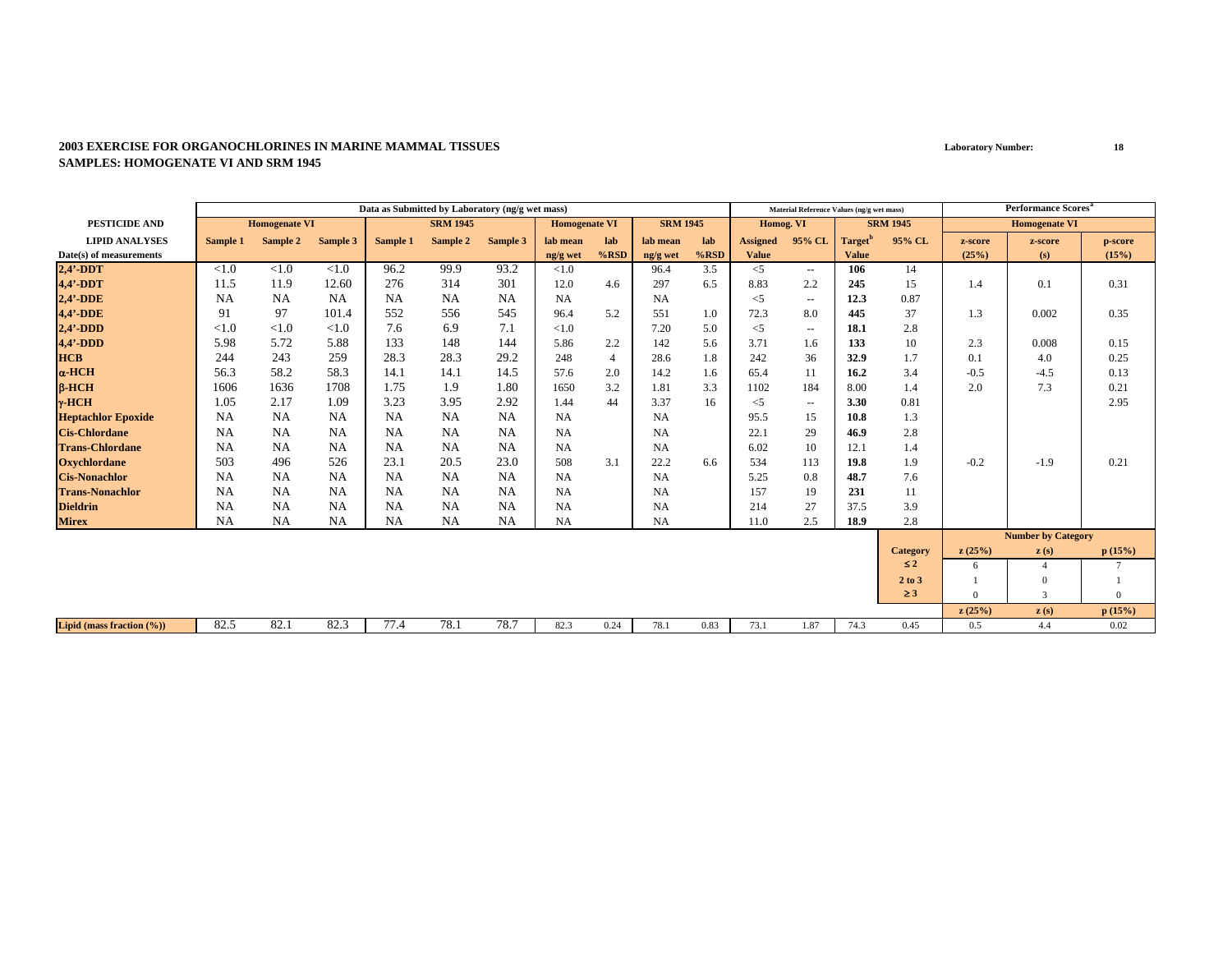|                    |           |                      |           |           | Data as Submitted by Laboratory (ng/g wet mass) |           |                      |         |                 |         |                 | Material Reference Values (ng/g wet mass) |                     |                 |         | Performance Scores <sup>a</sup> |         |
|--------------------|-----------|----------------------|-----------|-----------|-------------------------------------------------|-----------|----------------------|---------|-----------------|---------|-----------------|-------------------------------------------|---------------------|-----------------|---------|---------------------------------|---------|
| PCB CONGENER       |           | <b>Homogenate VI</b> |           |           | <b>SRM 1945</b>                                 |           | <b>Homogenate VI</b> |         | <b>SRM 1945</b> |         | Homog. VI       |                                           |                     | <b>SRM 1945</b> |         | <b>Homogenate VI</b>            |         |
| <b>ANALYSES</b>    | Sample 1  | Sample 2             | Sample 3  | Sample 1  | Sample 2                                        | Sample 3  | lab mean             | lab     | lab mean        | lab     | <b>Assigned</b> | 95% CL                                    | Target <sup>"</sup> | 95% CL          | z-score | z-score                         | p-score |
|                    |           |                      |           |           |                                                 |           | ng/g wet             | $%$ RSD | ng/g wet        | $%$ RSD | <b>Value</b>    |                                           | <b>Value</b>        |                 | (25%)   | (s)                             | (15%)   |
| 18<br>28           | < 0.5     | < 0.5                | < 0.5     | 2.30      | 2.24                                            | 2.33      | < 0.5                |         | 2.29            | 2.0     | $<$ 5           | $\sim$ $\sim$                             | 4.48                | 0.88            |         |                                 |         |
|                    | 0.260     | 0.670                | 0.370     | 10.3      | 14.1                                            | 10.4      | 0.433                | 49      | 11.6            | -19     | $<$ 5           | $\sim$ $\sim$                             | 14.10               | 1.4             |         |                                 | 3.26    |
| 31                 | < 0.5     | < 0.5                | < 0.5     | 3.1       | 2.1                                             | 3.4       | < 0.5                |         | 2.85            | 23      | $<$ 5           | $\sim$                                    | 3.12                | 0.69            |         |                                 |         |
| 44                 | < 0.5     | < 0.5                | < 0.5     | 11.6      | 11.8                                            | 12.7      | < 0.5                |         | 12.0            | 4.9     | $<$ 5           | $\sim$                                    | 12.2                | 1.4             |         |                                 |         |
| 49                 | 0.710     | 0.940                | 0.440     | 17.30     | 16.2                                            | 16.7      | 0.697                | 36      | 16.7            | 3.3     | $<$ 5           | $\sim$                                    | 20.8                | 2.8             |         |                                 | 2.39    |
| 52                 | 1.60      | 1.73                 | 1.55      | 37.5      | 39.4                                            | 37.3      | 1.63                 | 5.7     | 38.1            | 3.0     | 3.78            | 3.0                                       | 43.6                | 2.5             | $-2.3$  | $-0.12$                         | 0.38    |
| 66/95*             | below     | below                | below     | below     | below                                           | below     | below                |         | below           |         | 3.44            | 2.7                                       | 57.4                | 2.5             |         |                                 |         |
| 87                 | 6.16      | 5.32                 | 5.52      | 24.9      | 23.0                                            | 23.6      | 5.67                 | 7.7     | 23.8            | 4.1     | 6.02            | 1.2                                       | 16.7                | 1.4             | $-0.2$  | $-0.01$                         | 0.52    |
| 99                 | 324       | 344                  | 358       | 57.0      | 53.8                                            | 53.5      | 342                  | 5.0     | 54.8            | 3.5     | 353             | 30                                        | 45.4                | 5.4             | $-0.1$  | $-0.17$                         | 0.33    |
| $101 (+90)$        | 4.62      | 4.78                 | 5.32      | 76.8      | 76.8                                            | 79.0      | 4.91                 | 7.5     | 77.5            | 1.6     | 8.49            | 3.8                                       | 65.2                | 5.6             | $-1.7$  | $-0.03$                         | 0.50    |
| 105                | 15.0      | 16.1                 | 16.6      | 26.7      | 25.4                                            | 26.1      | 15.9                 | 5.1     | 26.1            | 2.5     | 18.0            | 3.6                                       | 30.1                | 2.3             | $-0.5$  | $-0.05$                         | 0.34    |
| 118                | 55.0      | 58.1                 | 60.6      | 76.0      | 72.2                                            | 74.1      | 57.9                 | 4.8     | 74.1            | 2.6     | 58.4            | 7.5                                       | 74.6                | 5.1             | $-0.03$ | 0.00                            | 0.32    |
| 128                | 10.7      | 11.3                 | 11.8      | 20.7      | 20.4                                            | 20.5      | 11.3                 | 4.9     | 20.5            | 0.7     | 12.0            | 1.2                                       | 23.7                | 1.7             | $-0.2$  | $-0.01$                         | 0.33    |
| 132                | 0.520     | 0.430                | 0.420     | 18.2      | 17.7                                            | 17.5      | 0.457                | 12      | 17.8            | 2.0     | < 8             | $\sim$                                    | 22.5                | 4.6             |         |                                 | 0.80    |
| $138 (+163 + 164)$ | 237       | 229                  | 238       | 136       | 131                                             | 134       | 235                  | 2.1     | 134             | 1.9     | 229             | 39.0                                      | 131.5               | 7.4             | 0.1     | 0.01                            | 0.14    |
| 149                | 2.49      | 2.58                 | 2.66      | 78.8      | 75.8                                            | 77.1      | 2.58                 | 3.3     | 77.2            | 1.9     | 2.66            | 0.6                                       | 107                 | 8.4             | $-0.1$  | $-0.001$                        | 0.22    |
| 151                | 0.89      | 0.94                 | 0.95      | 23.1      | 22.2                                            | 22.6      | 0.927                | 3.5     | 22.6            | 2.0     | < 8             | $\sim$ $\sim$                             | 28.7                | 5.2             |         |                                 | 0.23    |
| 153                | 1725      | 1815                 | 1885      | 191       | 190                                             | 195       | 1808                 | 4.4     | 192             | 1.4     | 1607            | 256                                       | 213.0               | 19              | 0.5     | 0.50                            | 0.30    |
| 156                | 65.5      | 69.5                 | 72.4      | 10.8      | 10.9                                            | 10.5      | 69.1                 | 5.0     | 10.7            | 1.9     | 59.9            | 7.9                                       | 10.3                | 1.1             | 0.6     | 0.49                            | 0.33    |
| $170 (+190)$       | 369       | 356                  | 367       | 36.4      | 37.6                                            | 37.0      | 364                  | 1.9     | 37.0            | 1.6     | 309             | 53                                        | 40.6                | 2.6             | 0.7     | 0.94                            | 0.13    |
| 180                | 759       | 737                  | 759       | 131       | 131                                             | 127       | 752                  | 1.7     | 130             | 1.8     | 653             | 88                                        | 107                 | 5.3             | 0.6     | 0.58                            | 0.11    |
| 183                | 23.7      | 22.9                 | 23.6      | 34.4      | 35.4                                            | 34.6      | 23.4                 | 1.9     | 34.8            | 1.5     | 24.3            | 4.8                                       | 36.6                | 4.1             | $-0.1$  | $-0.02$                         | 0.12    |
| 187                | 9.00      | 8.70                 | 8.90      | 117       | 118                                             | 115       | 8.87                 | 1.7     | 117             | 1.3     | 10.1            | 2.7                                       | 105                 | 9.1             | $-0.5$  | $-0.01$                         | 0.11    |
| 194                | 164       | 159                  | 165       | 53.1      | 53.6                                            | 54.2      | 163                  | 2.0     | 53.6            | 1.0     | 163             | 24                                        | 39.6                | 2.5             | 0.0     | $-0.01$                         | 0.13    |
| 195                | 2.88      | 3.18                 | 4.47      | 8.81      | 9.43                                            | 8.86      | 3.51                 | 24      | 9.03            | 3.8     | 4.18            | 1.1                                       | 17.7                | 4.3             | $-0.6$  | $-0.04$                         | 1.60    |
| 201                | <b>NA</b> | NA                   | <b>NA</b> | NA        | NA                                              | <b>NA</b> | <b>NA</b>            |         | <b>NA</b>       |         | 6.45            | 2.6                                       | 17.0                | 0.89            |         |                                 |         |
| 206                | <b>NA</b> | NA                   | NA        | <b>NA</b> | NA                                              | <b>NA</b> | <b>NA</b>            |         | <b>NA</b>       |         | 32.4            | 3.5                                       | 31.1                | 2.7             |         |                                 |         |
| 209                | <b>NA</b> | NA                   | NA        | NA        | NA                                              | <b>NA</b> | <b>NA</b>            |         | <b>NA</b>       |         | 12.3            | 1.1                                       | 10.6                | 1.1             |         |                                 |         |
| 66                 | 0.610     | 1.18                 | 0.800     | 20.6      | 20.9                                            | 20.8      | 0.863                | 34      | 20.8            | 0.736   | <10             | $\overline{\phantom{a}}$                  | 23.6                | 1.6             |         |                                 | 2.24    |
| 95                 | 1.49      | 1.54                 | 1.39      | 36.5      | 36.4                                            | 36.6      | 1.5                  | 5.2     | 36.5            | 0.274   | <10             | $\sim$ $\sim$                             | 33.8                | 1.7             |         |                                 | 0.35    |
|                    |           |                      |           |           |                                                 |           |                      |         |                 |         |                 |                                           |                     |                 |         | <b>Number by Category</b>       |         |

acertified values are in bold bSee text for explaination **p** (15%) **c** (15%) **c** (15%) **c** (15%) ≤ **2**2 15 16 20  $20\,$ **2 to 3**3 1 1 0 2 ≥ **3**3 0 0 1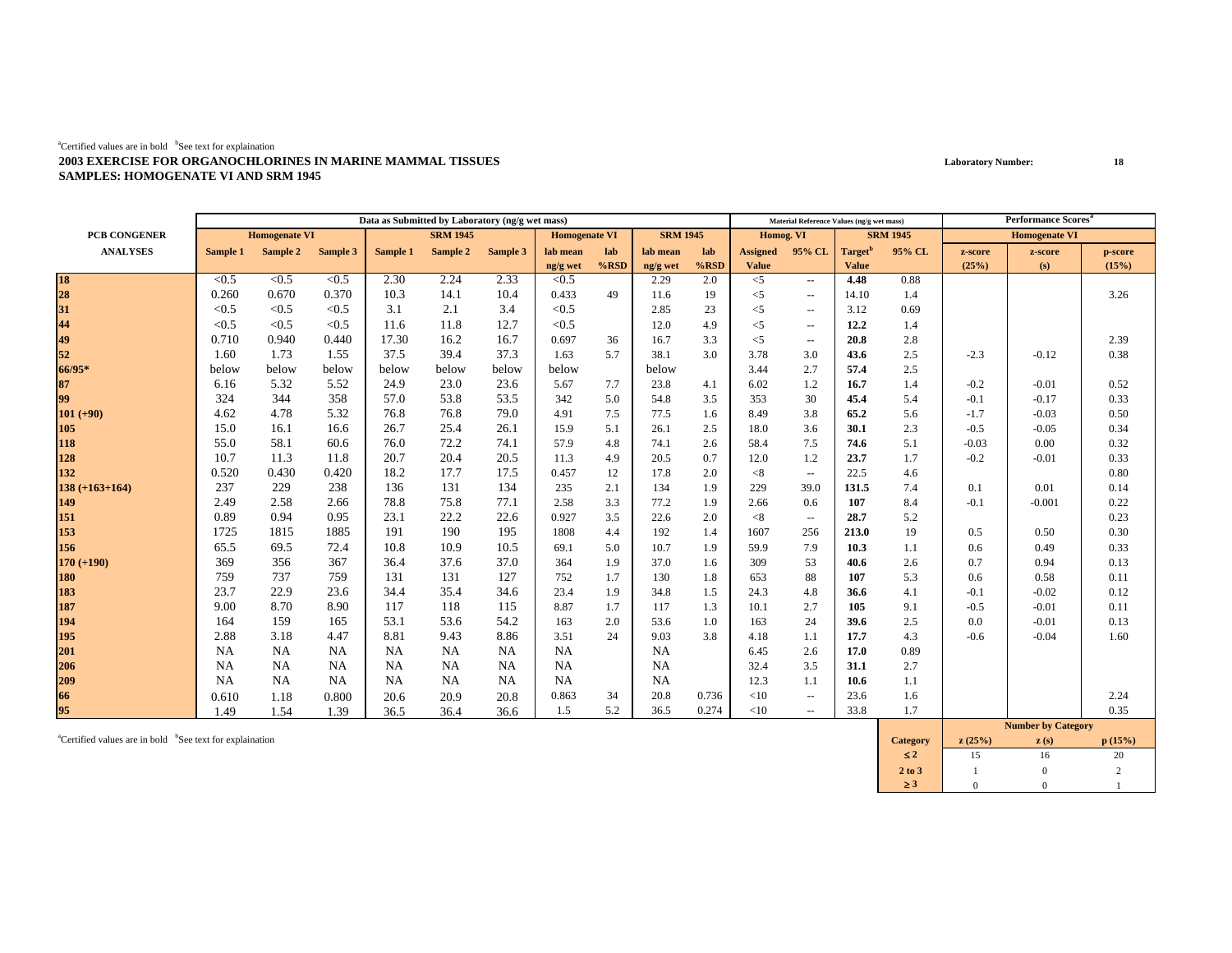|                               |           |                      |           |           | Data as Submitted by Laboratory (ng/g wet mass) |           |                      |         |                 |      |                 | Material Reference Values (ng/g wet mass) |                     |                 |          | <b>Performance Scores<sup>a</sup></b> |                |
|-------------------------------|-----------|----------------------|-----------|-----------|-------------------------------------------------|-----------|----------------------|---------|-----------------|------|-----------------|-------------------------------------------|---------------------|-----------------|----------|---------------------------------------|----------------|
| <b>PESTICIDE AND</b>          |           | <b>Homogenate VI</b> |           |           | <b>SRM 1945</b>                                 |           | <b>Homogenate VI</b> |         | <b>SRM 1945</b> |      | Homog. VI       |                                           |                     | <b>SRM 1945</b> |          | <b>Homogenate VI</b>                  |                |
| <b>LIPID ANALYSES</b>         | Sample 1  | Sample 2             | Sample 3  | Sample 1  | Sample 2                                        | Sample 3  | lab mean             | lab     | lab mean        | lab  | <b>Assigned</b> | 95% CL                                    | Target <sup>'</sup> | 95% CL          | z-score  | z-score                               | p-score        |
| Date(s) of measurements       |           |                      |           |           |                                                 |           | ng/g wet             | $%$ RSD | ng/g wet        | %RSD | <b>Value</b>    |                                           | <b>Value</b>        |                 | (25%)    | (s)                                   | (15%)          |
| $2,4'$ -DDT                   | <b>NA</b> | <b>NA</b>            | <b>NA</b> | <b>NA</b> | NA                                              | <b>NA</b> | <b>NA</b>            |         | NA              |      | $<$ 5           | $\sim$ $-$                                | 106                 | 14              |          |                                       |                |
| 4,4'-DDT                      | 6.83      | <b>NA</b>            | <b>NA</b> | 150       | NA                                              | <b>NA</b> | 6.83                 |         | 150             |      | 8.83            | 2.2                                       | 245                 | 15              | $-0.9$   | $-0.05$                               |                |
| $2,4'$ -DDE                   | <b>NA</b> | <b>NA</b>            | <b>NA</b> | <b>NA</b> | <b>NA</b>                                       | <b>NA</b> | <b>NA</b>            |         | NA              |      | $<$ 5           | $\sim$ $\sim$                             | 12.3                | 0.87            |          |                                       |                |
| 4,4'-DDE                      | 45.8      | <b>NA</b>            | NA        | 340       | <b>NA</b>                                       | <b>NA</b> | 45.8                 |         | 340             |      | 72.3            | 8.0                                       | 445                 | 37              | $-1.5$   | $-0.002$                              |                |
| $2,4'$ -DDD                   | NA        | <b>NA</b>            | NA        | <b>NA</b> | NA                                              | <b>NA</b> | <b>NA</b>            |         | NA              |      | $<$ 5           | $\sim$ $\sim$                             | 18.1                | 2.8             |          |                                       |                |
| $4,4'$ -DDD                   | 1.90      | <b>NA</b>            | <b>NA</b> | 126       | NA                                              | <b>NA</b> | 1.90                 |         | 126             |      | 3.71            | 1.6                                       | 133                 | 10              | $-1.9$   | $-0.01$                               |                |
| <b>HCB</b>                    | 136       | <b>NA</b>            | <b>NA</b> | 14.8      | <b>NA</b>                                       | <b>NA</b> | 136                  |         | 14.8            |      | 242             | 36                                        | 32.9                | 1.7             | $-1.7$   | $-61.1$                               |                |
| $\alpha$ -HCH                 | 48.0      | <b>NA</b>            | <b>NA</b> | 7.39      | <b>NA</b>                                       | <b>NA</b> | 48.0                 |         | 7.39            |      | 65.4            | 11                                        | 16.2                | 3.4             | $-1.1$   | $-10.0$                               |                |
| $B-HCH$                       | 1283      | <b>NA</b>            | <b>NA</b> | 4.79      | <b>NA</b>                                       | <b>NA</b> | 1283                 |         | 4.79            |      | 1102            | 184                                       | 8.00                | 1.4             | 0.7      | 2.4                                   |                |
| $\gamma$ -HCH                 | <b>NA</b> | <b>NA</b>            | NA        | <b>NA</b> | <b>NA</b>                                       | <b>NA</b> | <b>NA</b>            |         | NA              |      | $<$ 5           | $\sim$ $\sim$                             | 3.30                | 0.81            |          |                                       |                |
| <b>Heptachlor Epoxide</b>     | <b>NA</b> | <b>NA</b>            | NA        | <b>NA</b> | <b>NA</b>                                       | <b>NA</b> | <b>NA</b>            |         | NA              |      | 95.5            | 15                                        | 10.8                | 1.3             |          |                                       |                |
| <b>Cis-Chlordane</b>          | DL        | <b>NA</b>            | NA        | 25.6      | <b>NA</b>                                       | <b>NA</b> | DL                   |         | 25.6            |      | 22.1            | 29                                        | 46.9                | 2.8             |          |                                       |                |
| <b>Trans-Chlordane</b>        | DL        | <b>NA</b>            | NA        | 6.64      | <b>NA</b>                                       | <b>NA</b> | DL                   |         | 6.64            |      | 6.02            | 10                                        | 12.1                | 1.4             |          |                                       |                |
| <b>Oxychlordane</b>           | 1172      | <b>NA</b>            | <b>NA</b> | 44.2      | <b>NA</b>                                       | <b>NA</b> | 1172                 |         | 44.2            |      | 534             | 113                                       | 19.8                | 1.9             | 4.8      | 49.1                                  |                |
| <b>Cis-Nonachlor</b>          | 3.93      | <b>NA</b>            | NA        | 25.7      | <b>NA</b>                                       | <b>NA</b> | 3.93                 |         | 25.7            |      | 5.25            | 0.8                                       | 48.7                | 7.6             | $-1.0$   | 0.0                                   |                |
| <b>Trans-Nonachlor</b>        | 88.9      | <b>NA</b>            | NA        | 82.9      | NA                                              | <b>NA</b> | 88.9                 |         | 82.9            |      | 157             | 19                                        | 231                 | 11              | $-1.7$   | $-0.2$                                |                |
| <b>Dieldrin</b>               | <b>NA</b> | <b>NA</b>            | NA        | <b>NA</b> | <b>NA</b>                                       | <b>NA</b> | <b>NA</b>            |         | NA              |      | 214             | 27                                        | 37.5                | 3.9             |          |                                       |                |
| <b>Mirex</b>                  | NA        | <b>NA</b>            | <b>NA</b> | <b>NA</b> | NA                                              | <b>NA</b> | <b>NA</b>            |         | NA              |      | 11.0            | 2.5                                       | 18.9                | 2.8             |          |                                       |                |
|                               |           |                      |           |           |                                                 |           |                      |         |                 |      |                 |                                           |                     |                 |          | <b>Number by Category</b>             |                |
|                               |           |                      |           |           |                                                 |           |                      |         |                 |      |                 |                                           |                     | <b>Category</b> | z(25%)   | $\mathbf{z}(s)$                       | p(15%)         |
|                               |           |                      |           |           |                                                 |           |                      |         |                 |      |                 |                                           |                     | $\leq 2$        | 8        | 5                                     | $\mathbf{0}$   |
|                               |           |                      |           |           |                                                 |           |                      |         |                 |      |                 |                                           |                     | 2 to 3          | $\Omega$ |                                       | $\mathbf{0}$   |
|                               |           |                      |           |           |                                                 |           |                      |         |                 |      |                 |                                           |                     | $\geq 3$        |          | 3                                     | $\overline{0}$ |
|                               |           |                      |           |           |                                                 |           |                      |         |                 |      |                 |                                           |                     |                 | z(25%)   | z(s)                                  | p(15%)         |
| Lipid (mass fraction $(\%)$ ) | 78.7      | <b>NA</b>            | NA        | 74.6      | <b>NA</b>                                       | <b>NA</b> | 78.7                 |         | 74.6            |      | 73.1            | 1.87                                      | 74.3                | 0.45            | 0.3      | 2.7                                   | 0.00           |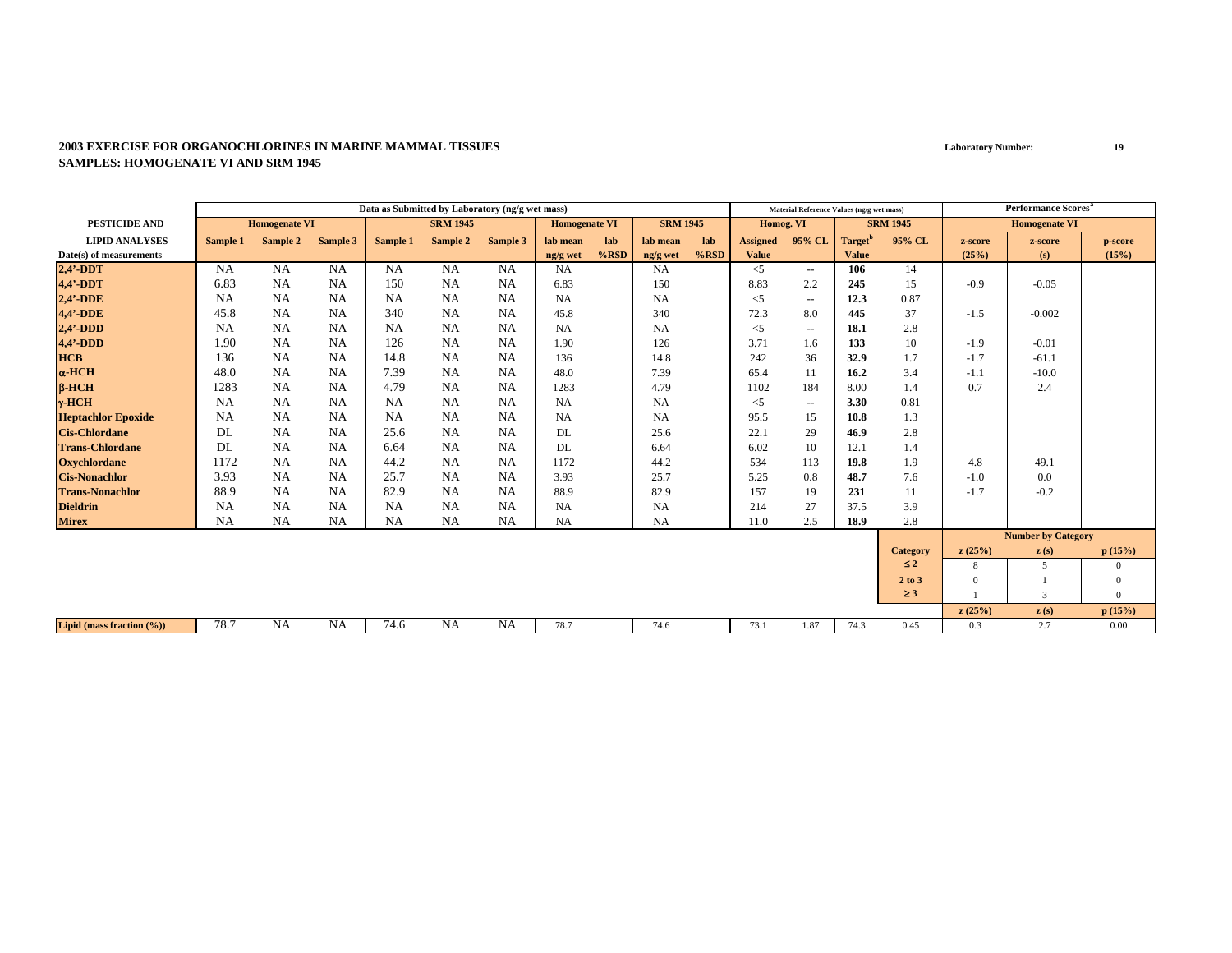|                       |           |                      |           |           | Data as Submitted by Laboratory (ng/g wet mass) |           |                      |         |                 |      |                 | Material Reference Values (ng/g wet mass) |                     |                 |         | <b>Performance Scores</b> <sup>a</sup> |         |
|-----------------------|-----------|----------------------|-----------|-----------|-------------------------------------------------|-----------|----------------------|---------|-----------------|------|-----------------|-------------------------------------------|---------------------|-----------------|---------|----------------------------------------|---------|
| PCB CONGENER          |           | <b>Homogenate VI</b> |           |           | <b>SRM 1945</b>                                 |           | <b>Homogenate VI</b> |         | <b>SRM 1945</b> |      | Homog. VI       |                                           |                     | <b>SRM 1945</b> |         | <b>Homogenate VI</b>                   |         |
| <b>ANALYSES</b>       | Sample 1  | Sample 2             | Sample 3  | Sample 1  | Sample 2                                        | Sample 3  | lab mean             | lab     | lab mean        | lab  | <b>Assigned</b> | 95% CL                                    | Target <sup>b</sup> | 95% CL          | z-score | z-score                                | p-score |
|                       |           |                      |           |           |                                                 |           | ng/g wet             | $%$ RSD | ng/g wet        | %RSD | <b>Value</b>    |                                           | <b>Value</b>        |                 | (25%)   | (s)                                    | (15%)   |
| 18<br>28<br>31        | <b>NA</b> | <b>NA</b>            | <b>NA</b> | <b>NA</b> | NA                                              | <b>NA</b> | <b>NA</b>            |         | <b>NA</b>       |      | $<$ 5           | $\sim$ $\sim$                             | 4.48                | 0.88            |         |                                        |         |
|                       | <b>NA</b> | <b>NA</b>            | <b>NA</b> | <b>NA</b> | <b>NA</b>                                       | <b>NA</b> | <b>NA</b>            |         | <b>NA</b>       |      | $<$ 5           | $\sim$                                    | 14.10               | 1.4             |         |                                        |         |
|                       | <b>NA</b> | NA                   | NA        | NA        | NA                                              | <b>NA</b> | <b>NA</b>            |         | <b>NA</b>       |      | $<$ 5           | $\overline{\phantom{a}}$                  | 3.12                | 0.69            |         |                                        |         |
| $\frac{44}{49}$<br>52 | 34.1      | NA                   | <b>NA</b> | <b>NA</b> | NA                                              | <b>NA</b> | 34.1                 |         | NA              |      | $<$ 5           | $\overline{\phantom{a}}$                  | 12.2                | 1.4             |         |                                        |         |
|                       | 45.9      | <b>NA</b>            | <b>NA</b> | 9.22      | NA                                              | <b>NA</b> | 45.9                 |         | 9.2             |      | $<$ 5           | $\overline{\phantom{a}}$                  | 20.8                | 2.8             |         |                                        |         |
|                       | 105       | NA                   | <b>NA</b> | 25.4      | NA                                              | <b>NA</b> | 105                  |         | 25.4            |      | 3.78            | 3.0                                       | 43.6                | 2.5             | 108     | 5.87                                   |         |
| 66/95*                | <b>NA</b> | <b>NA</b>            | NA        | <b>NA</b> | NA                                              | NA        | NA                   |         | NA              |      | 3.44            | 2.7                                       | 57.4                | 2.5             |         |                                        |         |
| 87                    | 30.7      | <b>NA</b>            | <b>NA</b> | 6.91      | NA                                              | <b>NA</b> | 31                   |         | 6.9             |      | 6.02            | 1.2                                       | 16.7                | 1.4             | 16.4    | 0.78                                   |         |
| 99                    | 75        | <b>NA</b>            | <b>NA</b> | 204       | NA                                              | <b>NA</b> | 75                   |         | 204             |      | 353             | 30                                        | 45.4                | 5.4             | $-3.2$  | $-4.29$                                |         |
| $101 (+90)$           | 113       | <b>NA</b>            | <b>NA</b> | 14.1      | NA                                              | NA        | 113                  |         | 14              |      | 8.49            | 3.8                                       | 65.2                | 5.6             | 49.4    | 0.97                                   |         |
|                       | 42.3      | <b>NA</b>            | NA        | 13.3      | NA                                              | <b>NA</b> | 42.3                 |         | 13.3            |      | 18.0            | 3.6                                       | 30.1                | 2.3             | 5.4     | 0.58                                   |         |
| 105<br>118<br>128     | 135       | <b>NA</b>            | <b>NA</b> | 52.6      | NA                                              | <b>NA</b> | 135                  |         | 53              |      | 58.4            | 7.5                                       | 74.6                | 5.1             | 5.3     | 0.60                                   |         |
|                       | <b>NA</b> | <b>NA</b>            | <b>NA</b> | <b>NA</b> | NA                                              | <b>NA</b> | <b>NA</b>            |         | NA              |      | 12.0            | 1.2                                       | 23.7                | 1.7             |         |                                        |         |
| 132                   | 92.5      | NA                   | <b>NA</b> | 30.6      | NA                                              | <b>NA</b> | 92.5                 |         | 30.6            |      | < 8             | $\overline{\phantom{a}}$                  | 22.5                | 4.6             |         |                                        |         |
| $138 (+163+164)$      | 412       | NA                   | NA        | 330       | NA                                              | NA        | 412                  |         | 330             |      | 229             | 39.0                                      | 131.5               | 7.4             | 3.2     | 0.42                                   |         |
| 149                   | 196       | NA                   | <b>NA</b> | 15.1      | NA                                              | <b>NA</b> | 196                  |         | 15.1            |      | 2.66            | 0.6                                       | 107                 | 8.4             | 291.6   | 2.27                                   |         |
| 151                   | 58.4      | <b>NA</b>            | <b>NA</b> | DL        | NA                                              | NA        | 58.4                 |         | NA              |      | < 8             | $\sim$                                    | 28.7                | 5.2             |         |                                        |         |
| 153                   | 548       | <b>NA</b>            | <b>NA</b> | 2442      | NA                                              | <b>NA</b> | 548                  |         | 2442            |      | 1607            | 256                                       | 213.0               | 19              | $-2.6$  | $-2.61$                                |         |
| 156                   | 30.4      | NA                   | NA        | 85.4      | NA                                              | <b>NA</b> | 30.4                 |         | 85.4            |      | 59.9            | 7.9                                       | 10.3                | 1.1             | $-2.0$  | $-1.57$                                |         |
| $170 (+190)$          | 72.5      | <b>NA</b>            | NA        | 345       | NA                                              | <b>NA</b> | 72.5                 |         | 345             |      | 309             | 53                                        | 40.6                | 2.6             | $-3.1$  | $-4.09$                                |         |
| <b>180</b>            | 318       | NA                   | <b>NA</b> | 854       | NA                                              | <b>NA</b> | 318                  |         | 854             |      | 653             | 88                                        | 107                 | 5.3             | $-2.1$  | $-1.96$                                |         |
| 183<br>187            | 87.0      | <b>NA</b>            | NA        | 27.6      | NA                                              | <b>NA</b> | 87.0                 |         | 27.6            |      | 24.3            | 4.8                                       | 36.6                | 4.1             | 10.3    | 1.10                                   |         |
|                       | 295       | NA                   | <b>NA</b> | 13        | NA                                              | <b>NA</b> | 295                  |         | 13              |      | 10.1            | 2.7                                       | 105                 | 9.1             | 112.6   | 2.33                                   |         |
| 194                   | 198       | <b>NA</b>            | <b>NA</b> | 263       | NA                                              | <b>NA</b> | 198                  |         | 263             |      | 163             | 24                                        | 39.6                | 2.5             | 0.9     | 1.13                                   |         |
| 195                   | 34.2      | NA                   | <b>NA</b> | 5.98      | NA                                              | <b>NA</b> | 34.2                 |         | 6.0             |      | 4.18            | 1.1                                       | 17.7                | 4.3             | 28.7    | 1.91                                   |         |
| 201                   | 81.0      | NA                   | NA        | NA        | NA                                              | <b>NA</b> | 81.0                 |         | <b>NA</b>       |      | 6.45            | 2.6                                       | 17.0                | 0.89            | 46.2    | 0.94                                   |         |
|                       | <b>NA</b> | <b>NA</b>            | <b>NA</b> | <b>NA</b> | NA                                              | <b>NA</b> | <b>NA</b>            |         | NA              |      | 32.4            | 3.5                                       | 31.1                | 2.7             |         |                                        |         |
| 206<br>209<br>66      | <b>NA</b> | <b>NA</b>            | NA        | <b>NA</b> | NA                                              | <b>NA</b> | <b>NA</b>            |         | NA              |      | 12.3            | 1.1                                       | 10.6                | 1.1             |         |                                        |         |
|                       | 79.3      | NA                   | NA        | 10.7      | NA                                              | <b>NA</b> | 79.3                 |         | 10.7            |      | <10             | $\sim$                                    | 23.6                | 1.6             |         |                                        |         |
| 95                    | 53.7      | <b>NA</b>            | NA        | 10.8      | NA                                              | <b>NA</b> | 53.7                 |         | 10.8            |      | <10             | $\sim$ $\sim$                             | 33.8                | 1.7             |         |                                        |         |
|                       |           |                      |           |           |                                                 |           |                      |         |                 |      |                 |                                           |                     |                 |         | <b>Number by Category</b>              |         |

acertified values are in bold <sup>b</sup>See text for explaination **p** (15%) **category z** (25%) **z** (s) **p** (15%) ≤ **2**2 11 0  $\overline{0}$ **2 to 33** 1 2 3 0 ≥ **33** 12 2 0  $\mathbf{0}$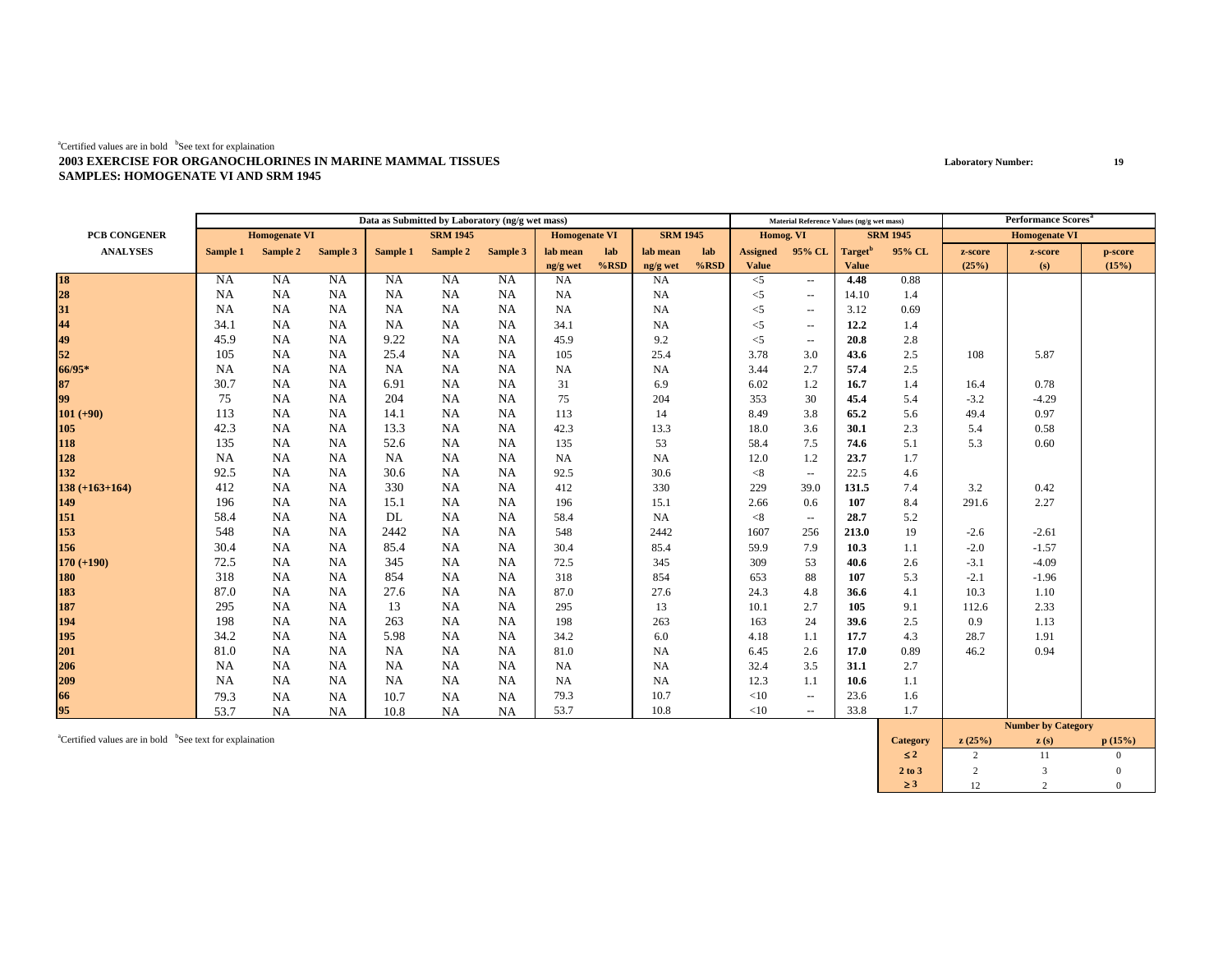|                               |           |                      |           |           | Data as Submitted by Laboratory (ng/g wet mass) |           |                      |         |                 |      |                 | Material Reference Values (ng/g wet mass) |                     |                 |          | <b>Performance Scores<sup>a</sup></b> |                |
|-------------------------------|-----------|----------------------|-----------|-----------|-------------------------------------------------|-----------|----------------------|---------|-----------------|------|-----------------|-------------------------------------------|---------------------|-----------------|----------|---------------------------------------|----------------|
| <b>PESTICIDE AND</b>          |           | <b>Homogenate VI</b> |           |           | <b>SRM 1945</b>                                 |           | <b>Homogenate VI</b> |         | <b>SRM 1945</b> |      | Homog. VI       |                                           |                     | <b>SRM 1945</b> |          | <b>Homogenate VI</b>                  |                |
| <b>LIPID ANALYSES</b>         | Sample 1  | Sample 2             | Sample 3  | Sample 1  | Sample 2                                        | Sample 3  | lab mean             | lab     | lab mean        | lab  | <b>Assigned</b> | 95% CL                                    | Target <sup>'</sup> | 95% CL          | z-score  | z-score                               | p-score        |
| Date(s) of measurements       |           |                      |           |           |                                                 |           | ng/g wet             | $%$ RSD | ng/g wet        | %RSD | <b>Value</b>    |                                           | <b>Value</b>        |                 | (25%)    | (s)                                   | (15%)          |
| $2,4'$ -DDT                   | <b>NA</b> | <b>NA</b>            | <b>NA</b> | NA        | NA                                              | <b>NA</b> | <b>NA</b>            |         | NA              |      | $<$ 5           | $\sim$ $-$                                | 106                 | 14              |          |                                       |                |
| 4,4'-DDT                      | 16.6      | <b>NA</b>            | <b>NA</b> | 40.4      | NA                                              | <b>NA</b> | 16.6                 |         | 40.4            |      | 8.83            | 2.2                                       | 245                 | 15              | 3.5      | 0.2                                   |                |
| $2,4'$ -DDE                   | <b>NA</b> | <b>NA</b>            | <b>NA</b> | <b>NA</b> | NA                                              | <b>NA</b> | <b>NA</b>            |         | NA              |      | $<$ 5           | $\sim$ $\sim$                             | 12.3                | 0.87            |          |                                       |                |
| 4,4'-DDE                      | 55.2      | <b>NA</b>            | NA        | 247       | <b>NA</b>                                       | <b>NA</b> | 55.2                 |         | 247             |      | 72.3            | 8.0                                       | 445                 | 37              | $-0.9$   | $-0.001$                              |                |
| $2,4'$ -DDD                   | <b>NA</b> | NA                   | NA        | <b>NA</b> | NA                                              | <b>NA</b> | <b>NA</b>            |         | NA              |      | $<$ 5           | $\sim$ $\sim$                             | 18.1                | 2.8             |          |                                       |                |
| $4.4'$ -DDD                   | 10.5      | <b>NA</b>            | <b>NA</b> | 6.17      | NA                                              | <b>NA</b> | 10.5                 |         | 6.17            |      | 3.71            | 1.6                                       | 133                 | 10              | 7.3      | 0.026                                 |                |
| <b>HCB</b>                    | <b>NA</b> | <b>NA</b>            | NA        | <b>NA</b> | <b>NA</b>                                       | <b>NA</b> | <b>NA</b>            |         | <b>NA</b>       |      | 242             | 36                                        | 32.9                | 1.7             |          |                                       |                |
| $\alpha$ -HCH                 | <b>NA</b> | <b>NA</b>            | <b>NA</b> | <b>NA</b> | <b>NA</b>                                       | <b>NA</b> | <b>NA</b>            |         | <b>NA</b>       |      | 65.4            | 11                                        | 16.2                | 3.4             |          |                                       |                |
| $\beta$ -HCH                  | <b>NA</b> | <b>NA</b>            | NA        | <b>NA</b> | <b>NA</b>                                       | <b>NA</b> | <b>NA</b>            |         | <b>NA</b>       |      | 1102            | 184                                       | 8.00                | 1.4             |          |                                       |                |
| $\gamma$ -HCH                 | <b>NA</b> | <b>NA</b>            | <b>NA</b> | <b>NA</b> | <b>NA</b>                                       | <b>NA</b> | <b>NA</b>            |         | NA              |      | $<$ 5           | $\sim$ $\sim$                             | 3.30                | 0.81            |          |                                       |                |
| <b>Heptachlor Epoxide</b>     | <b>NA</b> | <b>NA</b>            | NA        | <b>NA</b> | <b>NA</b>                                       | <b>NA</b> | <b>NA</b>            |         | <b>NA</b>       |      | 95.5            | 15                                        | 10.8                | 1.3             |          |                                       |                |
| <b>Cis-Chlordane</b>          | <b>NA</b> | <b>NA</b>            | NA        | <b>NA</b> | <b>NA</b>                                       | <b>NA</b> | <b>NA</b>            |         | NA              |      | 22.1            | 29                                        | 46.9                | 2.8             |          |                                       |                |
| <b>Trans-Chlordane</b>        | NA        | <b>NA</b>            | <b>NA</b> | <b>NA</b> | <b>NA</b>                                       | <b>NA</b> | <b>NA</b>            |         | NA              |      | 6.02            | 10                                        | 12.1                | 1.4             |          |                                       |                |
| <b>Oxychlordane</b>           | <b>NA</b> | <b>NA</b>            | NA        | <b>NA</b> | <b>NA</b>                                       | <b>NA</b> | <b>NA</b>            |         | <b>NA</b>       |      | 534             | 113                                       | 19.8                | 1.9             |          |                                       |                |
| <b>Cis-Nonachlor</b>          | <b>NA</b> | <b>NA</b>            | NA        | <b>NA</b> | <b>NA</b>                                       | <b>NA</b> | <b>NA</b>            |         | <b>NA</b>       |      | 5.25            | 0.8                                       | 48.7                | 7.6             |          |                                       |                |
| <b>Trans-Nonachlor</b>        | NA        | <b>NA</b>            | NA        | NA        | NA                                              | NA        | <b>NA</b>            |         | NA              |      | 157             | 19                                        | 231                 | 11              |          |                                       |                |
| <b>Dieldrin</b>               | <b>NA</b> | <b>NA</b>            | NA        | <b>NA</b> | <b>NA</b>                                       | NA        | <b>NA</b>            |         | <b>NA</b>       |      | 214             | 27                                        | 37.5                | 3.9             |          |                                       |                |
| <b>Mirex</b>                  | NA        | <b>NA</b>            | NA        | NA        | NA                                              | <b>NA</b> | <b>NA</b>            |         | NA              |      | 11.0            | 2.5                                       | 18.9                | 2.8             |          |                                       |                |
|                               |           |                      |           |           |                                                 |           |                      |         |                 |      |                 |                                           |                     |                 |          | <b>Number by Category</b>             |                |
|                               |           |                      |           |           |                                                 |           |                      |         |                 |      |                 |                                           |                     | <b>Category</b> | z(25%)   | $\mathbf{z}(s)$                       | p(15%)         |
|                               |           |                      |           |           |                                                 |           |                      |         |                 |      |                 |                                           |                     | $\leq 2$        |          | 3                                     | $\mathbf{0}$   |
|                               |           |                      |           |           |                                                 |           |                      |         |                 |      |                 |                                           |                     | 2 to 3          | $\Omega$ | $\Omega$                              | $\mathbf{0}$   |
|                               |           |                      |           |           |                                                 |           |                      |         |                 |      |                 |                                           |                     | $\geq$ 3        | 2        | $\mathbf{0}$                          | $\overline{0}$ |
|                               |           |                      |           |           |                                                 |           |                      |         |                 |      |                 |                                           |                     |                 | z(25%)   | z(s)                                  | p(15%)         |
| Lipid (mass fraction $(\%)$ ) | 80.0      | NA                   | <b>NA</b> | 91.0      | <b>NA</b>                                       | <b>NA</b> | 80.0                 |         | 91.0            |      | 73.1            | 1.87                                      | 74.3                | 0.45            | 0.4      | 3.3                                   | 0.00           |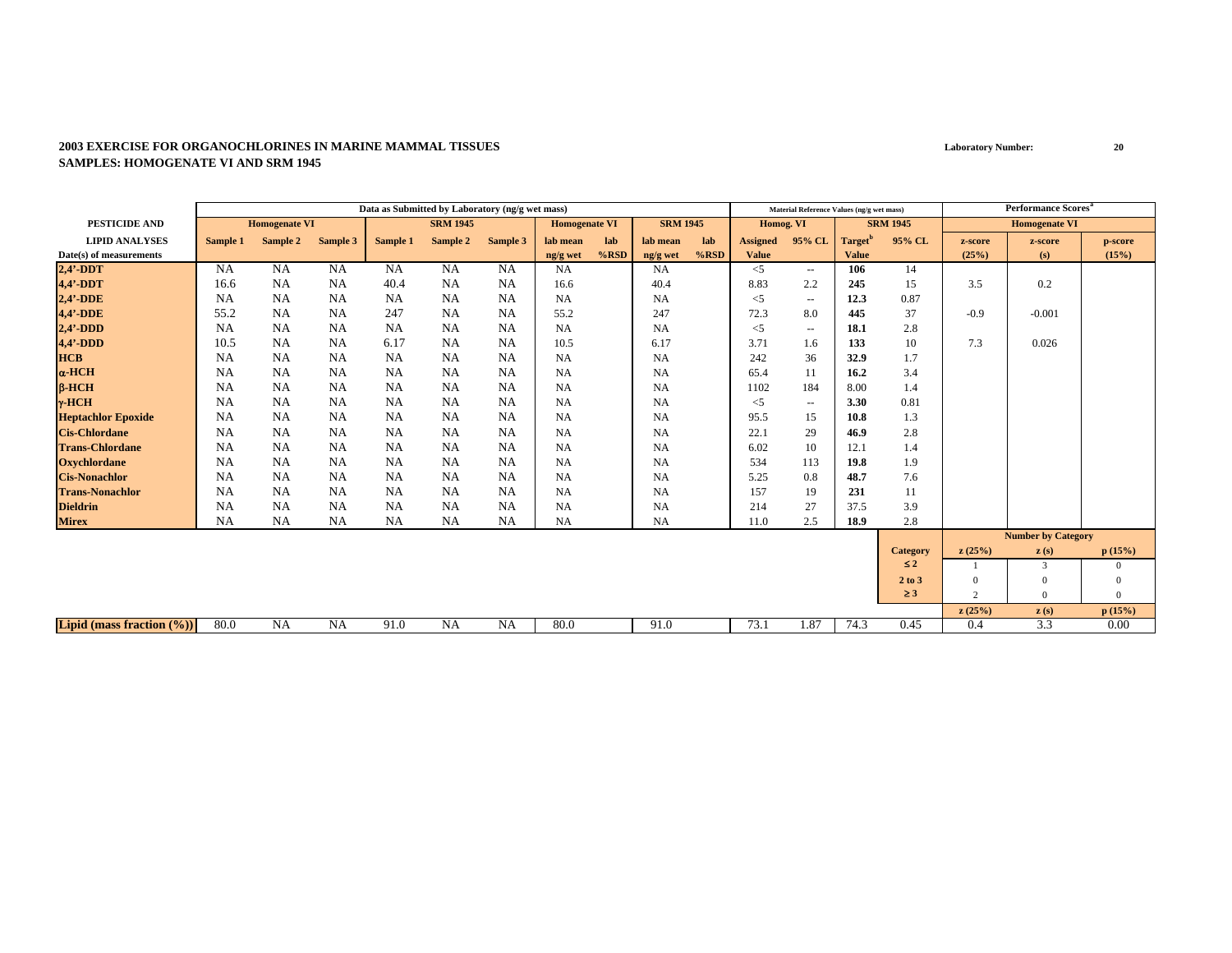|                                     |           |                      |          |           | Data as Submitted by Laboratory (ng/g wet mass) |           |                      |         |                 |         |                 | Material Reference Values (ng/g wet mass) |                     |                 |         | Performance Scores <sup>®</sup> |         |
|-------------------------------------|-----------|----------------------|----------|-----------|-------------------------------------------------|-----------|----------------------|---------|-----------------|---------|-----------------|-------------------------------------------|---------------------|-----------------|---------|---------------------------------|---------|
| PCB CONGENER                        |           | <b>Homogenate VI</b> |          |           | <b>SRM 1945</b>                                 |           | <b>Homogenate VI</b> |         | <b>SRM 1945</b> |         | Homog. VI       |                                           |                     | <b>SRM 1945</b> |         | <b>Homogenate VI</b>            |         |
| <b>ANALYSES</b>                     | Sample 1  | Sample 2             | Sample 3 | Sample 1  | Sample 2                                        | Sample 3  | lab mean             | lab     | lab mean        | lab     | <b>Assigned</b> | 95% CL                                    | Target <sup>b</sup> | 95% CL          | z-score | z-score                         | p-score |
|                                     |           |                      |          |           |                                                 |           | ng/g wet             | $%$ RSD | ng/g wet        | $%$ RSD | Value           |                                           | <b>Value</b>        |                 | (25%)   | (s)                             | (15%)   |
| 18<br>28<br>31<br>44<br>49<br>52    | <b>NA</b> | <b>NA</b>            | NA       | <b>NA</b> | NA                                              | <b>NA</b> | <b>NA</b>            |         | <b>NA</b>       |         | $<$ 5           | $\sim$                                    | 4.48                | 0.88            |         |                                 |         |
|                                     | 1.79      | <b>NA</b>            | NA       | 24.1      | NA                                              | NA        | 1.79                 |         | 24.1            |         | $<$ 5           | $\overline{\phantom{a}}$                  | 14.10               | 1.4             |         |                                 |         |
|                                     | <b>NA</b> | NA                   | NA       | NA        | NA                                              | NA        | <b>NA</b>            |         | <b>NA</b>       |         | $<$ 5           | $\sim$                                    | 3.12                | 0.69            |         |                                 |         |
|                                     | <b>NA</b> | <b>NA</b>            | NA       | <b>NA</b> | NA                                              | <b>NA</b> | <b>NA</b>            |         | <b>NA</b>       |         | $<$ 5           | $\overline{\phantom{a}}$                  | 12.2                | 1.4             |         |                                 |         |
|                                     | <b>NA</b> | <b>NA</b>            | NA       | <b>NA</b> | NA                                              | NA        | <b>NA</b>            |         | NA              |         | $<$ 5           | $\overline{\phantom{a}}$                  | 20.8                | 2.8             |         |                                 |         |
|                                     | 7.82      | <b>NA</b>            | NA       | 72.2      | NA                                              | <b>NA</b> | 7.82                 |         | 72.2            |         | 3.78            | 3.0                                       | 43.6                | 2.5             | 4.3     | 0.23                            |         |
| $66/95*$                            | 1.97      | <b>NA</b>            | NA       | 46.5      | NA                                              | <b>NA</b> | 1.97                 |         | 46.5            |         | 3.44            | 2.7                                       | 57.4                | 2.5             | $-1.7$  | $-0.04$                         |         |
| 87<br>99                            | <b>NA</b> | NA                   | NA       | NA        | NA                                              | NA        | <b>NA</b>            |         | NA              |         | 6.02            | 1.2                                       | 16.7                | 1.4             |         |                                 |         |
|                                     | <b>NA</b> | <b>NA</b>            | NA       | <b>NA</b> | NA                                              | <b>NA</b> | <b>NA</b>            |         | NA              |         | 353             | 30                                        | 45.4                | 5.4             |         |                                 |         |
| $101 (+90)$                         | 6.76      | <b>NA</b>            | NA       | 80.9      | NA                                              | <b>NA</b> | 6.76                 |         | 80.9            |         | 8.49            | 3.8                                       | 65.2                | 5.6             | $-0.8$  | $-0.02$                         |         |
| 105                                 | 8.05      | NA                   | NA       | 11.9      | NA                                              | <b>NA</b> | 8.05                 |         | 11.9            |         | 18.0            | 3.6                                       | 30.1                | 2.3             | $-2.2$  | $-0.24$                         |         |
| 118                                 | 38.9      | NA                   | NA       | 47.5      | NA                                              | <b>NA</b> | 38.9                 |         | 47.5            |         | 58.4            | 7.5                                       | 74.6                | 5.1             | $-1.3$  | $-0.15$                         |         |
| 128                                 | <b>NA</b> | NA                   | NA       | NA        | NA                                              | <b>NA</b> | <b>NA</b>            |         | <b>NA</b>       |         | 12.0            | 1.2                                       | 23.7                | 1.7             |         |                                 |         |
| 132                                 | <b>ND</b> | NA                   | NA       | 7.47      | NA                                              | NA        | <b>ND</b>            |         | 7.5             |         | < 8             | $\overline{\phantom{a}}$                  | 22.5                | 4.6             |         |                                 |         |
| $138 (+163+164)$                    | 250       | NA                   | NA       | 138       | NA                                              | NA        | 250                  |         | 138             |         | 229             | 39.0                                      | 131.5               | 7.4             | 0.4     | 0.05                            |         |
| 149                                 | <b>ND</b> | NA                   | NA       | 52.1      | NA                                              | NA        | ND                   |         | 52.1            |         | 2.66            | 0.6                                       | 107                 | 8.4             |         |                                 |         |
| 151                                 | <b>NA</b> | NA                   | NA       | NA        | NA                                              | <b>NA</b> | <b>NA</b>            |         | NA              |         | < 8             | $\overline{\phantom{a}}$                  | 28.7                | 5.2             |         |                                 |         |
| 153                                 | 2173      | <b>NA</b>            | NA       | 179       | NA                                              | <b>NA</b> | 2173                 |         | 179             |         | 1607            | 256                                       | 213.0               | 19              | 1.4     | 1.39                            |         |
| 156                                 | 49.8      | <b>NA</b>            | NA       | 3.85      | NA                                              | NA        | 49.8                 |         | 3.9             |         | 59.9            | 7.9                                       | 10.3                | 1.1             | $-0.7$  | $-0.54$                         |         |
| $170 (+190)$                        | 202       | <b>NA</b>            | NA       | 20.2      | NA                                              | <b>NA</b> | 202                  |         | 20.2            |         | 309             | 53                                        | 40.6                | 2.6             | $-1.4$  | $-1.85$                         |         |
| 180                                 | 791       | <b>NA</b>            | NA       | 110       | NA                                              | NA        | 791                  |         | 110             |         | 653             | 88                                        | 107                 | 5.3             | 0.8     | 0.81                            |         |
| 183                                 | 12.8      | NA                   | NA       | 20.8      | NA                                              | NA        | 12.8                 |         | 20.8            |         | 24.3            | 4.8                                       | 36.6                | 4.1             | $-1.9$  | $-0.20$                         |         |
| 187<br>194<br>195                   | <b>NA</b> | <b>NA</b>            | NA       | <b>NA</b> | NA                                              | <b>NA</b> | <b>NA</b>            |         | NA              |         | 10.1            | 2.7                                       | 105                 | 9.1             |         |                                 |         |
|                                     | 136       | <b>NA</b>            | NA       | 42.2      | NA                                              | NA        | 136                  |         | 42.2            |         | 163             | 24                                        | 39.6                | 2.5             | $-0.7$  | $-0.88$                         |         |
|                                     | <b>NA</b> | <b>NA</b>            | NA       | NA        | NA                                              | NA        | <b>NA</b>            |         | NA              |         | 4.18            | 1.1                                       | 17.7                | 4.3             |         |                                 |         |
|                                     | <b>NA</b> | NA                   | NA       | NA        | NA                                              | <b>NA</b> | <b>NA</b>            |         | NA              |         | 6.45            | 2.6                                       | 17.0                | 0.89            |         |                                 |         |
|                                     | NA        | <b>NA</b>            | NA       | <b>NA</b> | NA                                              | NA        | <b>NA</b>            |         | NA              |         | 32.4            | 3.5                                       | 31.1                | 2.7             |         |                                 |         |
| 201<br>206<br>209<br>66<br>66<br>95 | NA        | NA                   | NA       | NA        | NA                                              | NA        | <b>NA</b>            |         | <b>NA</b>       |         | 12.3            | 1.1                                       | 10.6                | 1.1             |         |                                 |         |
|                                     | <b>NA</b> | NA                   | NA       | NA        | NA                                              | NA        | <b>NA</b>            |         | <b>NA</b>       |         | <10             | $\overline{\phantom{a}}$                  | 23.6                | 1.6             |         |                                 |         |
|                                     | <b>NA</b> | <b>NA</b>            | NA       | <b>NA</b> | NA                                              | <b>NA</b> | NA                   |         | NA              |         | <10             | $\overline{\phantom{a}}$                  | 33.8                | 1.7             |         |                                 |         |
|                                     |           |                      |          |           |                                                 |           |                      |         |                 |         |                 |                                           |                     |                 |         | <b>Number by Category</b>       |         |

acertified values are in bold bSee text for explaination **p** (15%) **c** (15%) **c** (15%) **c** (15%) ≤ **2** 9 11 0 $\overline{0}$ **2 to 3**3 1 0 0 ≥ **3**3 1 0 0  $\overline{0}$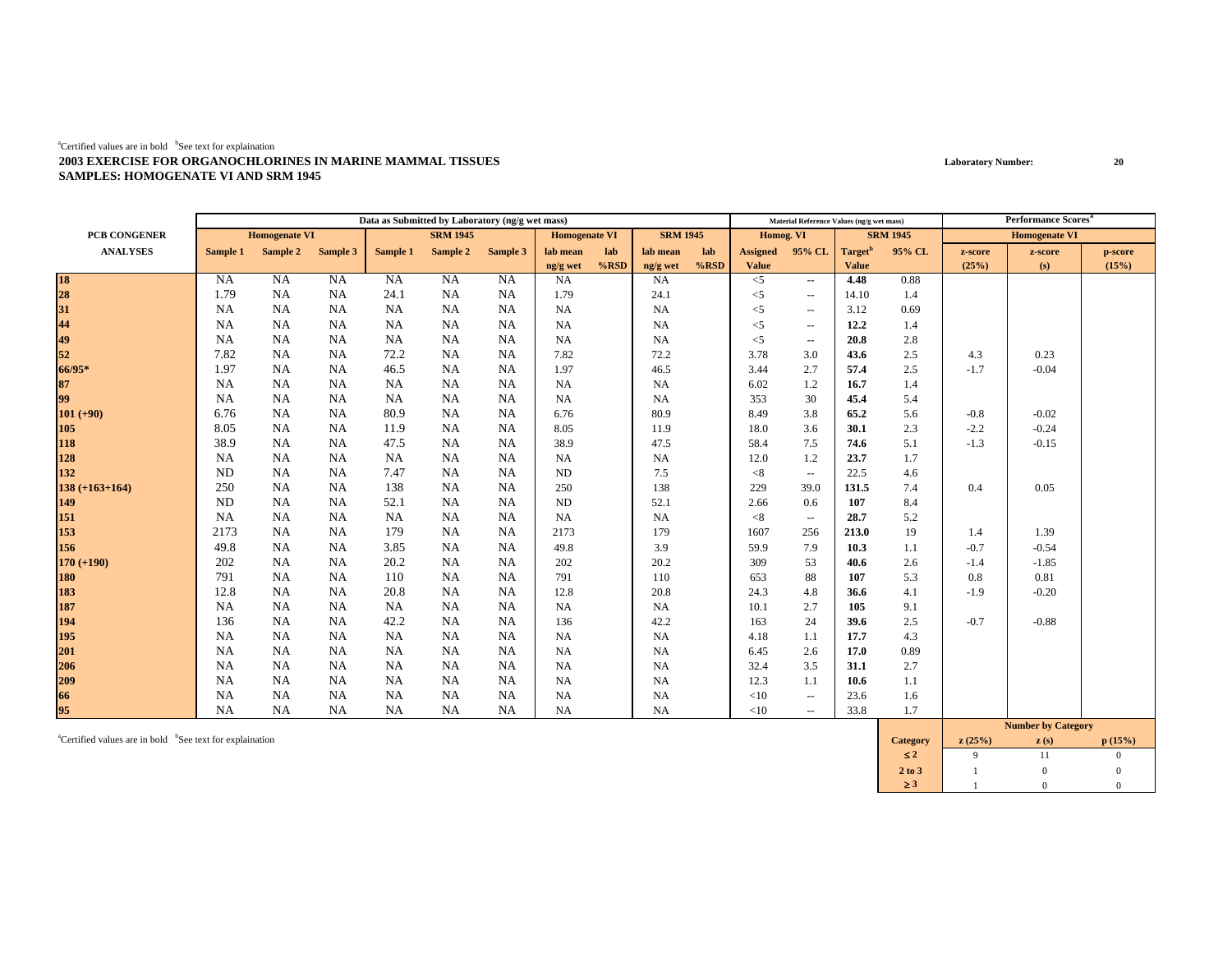|                              |           |                      |           |           | Data as Submitted by Laboratory (ng/g wet mass) |           |                      |         |                 |         |                 | Material Reference Values (ng/g wet mass) |                     |                 |          | <b>Performance Scores</b> <sup>a</sup> |                |
|------------------------------|-----------|----------------------|-----------|-----------|-------------------------------------------------|-----------|----------------------|---------|-----------------|---------|-----------------|-------------------------------------------|---------------------|-----------------|----------|----------------------------------------|----------------|
| PESTICIDE AND                |           | <b>Homogenate VI</b> |           |           | <b>SRM 1945</b>                                 |           | <b>Homogenate VI</b> |         | <b>SRM 1945</b> |         | Homog. VI       |                                           |                     | <b>SRM 1945</b> |          | <b>Homogenate VI</b>                   |                |
| <b>LIPID ANALYSES</b>        | Sample 1  | Sample 2             | Sample 3  | Sample 1  | Sample 2                                        | Sample 3  | lab mean             | lab     | lab mean        | lab     | <b>Assigned</b> | 95% CL                                    | Target <sup>t</sup> | 95% CL          | z-score  | z-score                                | p-score        |
| Date(s) of measurements      |           |                      |           |           |                                                 |           | ng/g wet             | $%$ RSD | ng/g wet        | $%$ RSD | Value           |                                           | <b>Value</b>        |                 | (25%)    | (s)                                    | (15%)          |
| $2,4'$ -DDT                  | <b>NA</b> | NA                   | <b>NA</b> | NA        | <b>NA</b>                                       | <b>NA</b> | NA                   |         | <b>NA</b>       |         | $<$ 5           | $\overline{\phantom{a}}$                  | 106                 | 14              |          |                                        |                |
| 4,4'-DDT                     | <b>NA</b> | <b>NA</b>            | <b>NA</b> | NA        | <b>NA</b>                                       | <b>NA</b> | <b>NA</b>            |         | <b>NA</b>       |         | 8.83            | 2.2                                       | 245                 | 15              |          |                                        |                |
| $2,4'$ -DDE                  | NA        | <b>NA</b>            | <b>NA</b> | <b>NA</b> | <b>NA</b>                                       | <b>NA</b> | <b>NA</b>            |         | <b>NA</b>       |         | $<$ 5           | $\sim$ $\sim$                             | 12.3                | 0.87            |          |                                        |                |
| 4,4'-DDE                     | <b>NA</b> | <b>NA</b>            | NA        | <b>NA</b> | NA                                              | <b>NA</b> | <b>NA</b>            |         | <b>NA</b>       |         | 72.3            | 8.0                                       | 445                 | 37              |          |                                        |                |
| $2,4'$ -DDD                  | <b>NA</b> | NA                   | <b>NA</b> | <b>NA</b> | NA                                              | NA        | <b>NA</b>            |         | NA              |         | $<$ 5           | $\sim$ $\sim$                             | 18.1                | 2.8             |          |                                        |                |
| $4,4'$ -DDD                  | <b>NA</b> | <b>NA</b>            | <b>NA</b> | NA        | <b>NA</b>                                       | <b>NA</b> | <b>NA</b>            |         | <b>NA</b>       |         | 3.71            | 1.6                                       | 133                 | 10              |          |                                        |                |
| <b>HCB</b>                   | <b>NA</b> | NA                   | <b>NA</b> | <b>NA</b> | <b>NA</b>                                       | <b>NA</b> | <b>NA</b>            |         | <b>NA</b>       |         | 242             | 36                                        | 32.9                | 1.7             |          |                                        |                |
| $\alpha$ -HCH                | <b>NA</b> | <b>NA</b>            | <b>NA</b> | <b>NA</b> | <b>NA</b>                                       | <b>NA</b> | <b>NA</b>            |         | <b>NA</b>       |         | 65.4            | 11                                        | 16.2                | 3.4             |          |                                        |                |
| $\beta$ -HCH                 | <b>NA</b> | <b>NA</b>            | <b>NA</b> | <b>NA</b> | <b>NA</b>                                       | <b>NA</b> | <b>NA</b>            |         | <b>NA</b>       |         | 1102            | 184                                       | 8.00                | 1.4             |          |                                        |                |
| $\gamma$ -HCH                | <b>NA</b> | <b>NA</b>            | <b>NA</b> | <b>NA</b> | <b>NA</b>                                       | <b>NA</b> | <b>NA</b>            |         | <b>NA</b>       |         | $<$ 5           | $\sim$ $\sim$                             | 3.30                | 0.81            |          |                                        |                |
| <b>Heptachlor Epoxide</b>    | <b>NA</b> | <b>NA</b>            | <b>NA</b> | <b>NA</b> | NA                                              | <b>NA</b> | <b>NA</b>            |         | <b>NA</b>       |         | 95.5            | 15                                        | 10.8                | 1.3             |          |                                        |                |
| <b>Cis-Chlordane</b>         | <b>NA</b> | NA                   | <b>NA</b> | NA        | NA                                              | <b>NA</b> | <b>NA</b>            |         | <b>NA</b>       |         | 22.1            | 29                                        | 46.9                | 2.8             |          |                                        |                |
| <b>Trans-Chlordane</b>       | <b>NA</b> | NA                   | NA        | NA        | <b>NA</b>                                       | <b>NA</b> | <b>NA</b>            |         | <b>NA</b>       |         | 6.02            | 10                                        | 12.1                | 1.4             |          |                                        |                |
| <b>Oxychlordane</b>          | <b>NA</b> | <b>NA</b>            | <b>NA</b> | <b>NA</b> | <b>NA</b>                                       | <b>NA</b> | <b>NA</b>            |         | <b>NA</b>       |         | 534             | 113                                       | 19.8                | 1.9             |          |                                        |                |
| <b>Cis-Nonachlor</b>         | <b>NA</b> | <b>NA</b>            | <b>NA</b> | NA        | <b>NA</b>                                       | <b>NA</b> | <b>NA</b>            |         | <b>NA</b>       |         | 5.25            | 0.8                                       | 48.7                | 7.6             |          |                                        |                |
| <b>Trans-Nonachlor</b>       | <b>NA</b> | NA                   | <b>NA</b> | NA        | <b>NA</b>                                       | <b>NA</b> | <b>NA</b>            |         | NA              |         | 157             | 19                                        | 231                 | 11              |          |                                        |                |
| <b>Dieldrin</b>              | <b>NA</b> | <b>NA</b>            | <b>NA</b> | <b>NA</b> | NA                                              | <b>NA</b> | <b>NA</b>            |         | NA              |         | 214             | 27                                        | 37.5                | 3.9             |          |                                        |                |
| <b>Mirex</b>                 | <b>NA</b> | <b>NA</b>            | <b>NA</b> | <b>NA</b> | NA                                              | <b>NA</b> | NA                   |         | NA              |         | 11.0            | 2.5                                       | 18.9                | 2.8             |          |                                        |                |
|                              |           |                      |           |           |                                                 |           |                      |         |                 |         |                 |                                           |                     |                 |          | <b>Number by Category</b>              |                |
|                              |           |                      |           |           |                                                 |           |                      |         |                 |         |                 |                                           |                     | <b>Category</b> | z(25%)   | $\mathbf{z}(s)$                        | p(15%)         |
|                              |           |                      |           |           |                                                 |           |                      |         |                 |         |                 |                                           |                     | $\leq 2$        | $\Omega$ | $\mathbf{0}$                           | $\mathbf{0}$   |
|                              |           |                      |           |           |                                                 |           |                      |         |                 |         |                 |                                           |                     | $2$ to $3$      | $\Omega$ | $\overline{0}$                         | $\mathbf{0}$   |
|                              |           |                      |           |           |                                                 |           |                      |         |                 |         |                 |                                           |                     | $\geq$ 3        | $\Omega$ | $\theta$                               | $\overline{0}$ |
|                              |           |                      |           |           |                                                 |           |                      |         |                 |         |                 |                                           |                     |                 | z(25%)   | $\mathbf{z}(s)$                        | p(15%)         |
| Lipid (mass fraction $(\%))$ |           |                      |           |           |                                                 |           | #DIV/0!              | #DIV/0! | #DIV/0!         | #DIV/0! | 73.1            | 1.87                                      | 74.3                | 0.45            | #DIV/0!  | #DIV/0!                                | #DIV/0!        |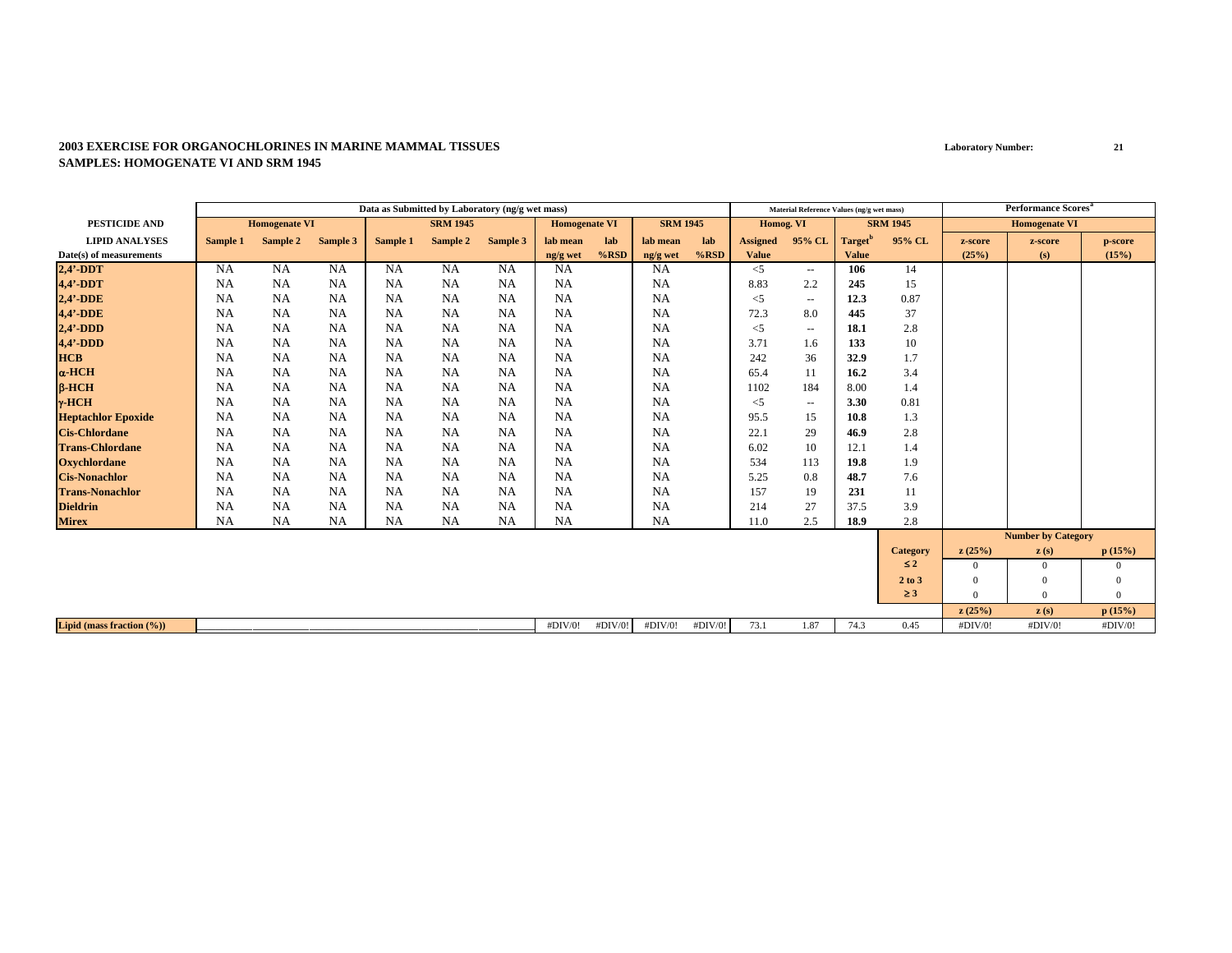|                                         |           |                      |           |           | Data as Submitted by Laboratory (ng/g wet mass) |           |                      |         |                 |         |                 | Material Reference Values (ng/g wet mass) |                     |                 |         | <b>Performance Scores<sup>a</sup></b> |         |
|-----------------------------------------|-----------|----------------------|-----------|-----------|-------------------------------------------------|-----------|----------------------|---------|-----------------|---------|-----------------|-------------------------------------------|---------------------|-----------------|---------|---------------------------------------|---------|
| PCB CONGENER                            |           | <b>Homogenate VI</b> |           |           | <b>SRM 1945</b>                                 |           | <b>Homogenate VI</b> |         | <b>SRM 1945</b> |         | Homog. VI       |                                           |                     | <b>SRM 1945</b> |         | <b>Homogenate VI</b>                  |         |
| <b>ANALYSES</b>                         | Sample 1  | Sample 2 Sample 3    |           | Sample 1  | Sample 2                                        | Sample 3  | lab mean             | lab     | lab mean        | lab     | <b>Assigned</b> | 95% CL                                    | Target <sup>b</sup> | 95% CL          | z-score | z-score                               | p-score |
|                                         |           |                      |           |           |                                                 |           | ng/g wet             | $%$ RSD | ng/g wet        | $%$ RSD | Value           |                                           | <b>Value</b>        |                 | (25%)   | (s)                                   | (15%)   |
| 18<br>28<br>31                          | <b>NA</b> | <b>NA</b>            | NA        | <b>NA</b> | <b>NA</b>                                       | NA        | <b>NA</b>            |         | <b>NA</b>       |         | $<$ 5           | $\overline{\phantom{a}}$                  | 4.48                | 0.88            |         |                                       |         |
|                                         | <b>NA</b> | <b>NA</b>            | NA        | <b>NA</b> | NA                                              | <b>NA</b> | <b>NA</b>            |         | <b>NA</b>       |         | $<$ 5           | $\overline{\phantom{a}}$                  | 14.10               | 1.4             |         |                                       |         |
|                                         | <b>NA</b> | NA                   | NA        | NA        | NA                                              | <b>NA</b> | NA                   |         | <b>NA</b>       |         | $<$ 5           | $\overline{\phantom{a}}$                  | 3.12                | 0.69            |         |                                       |         |
|                                         | <b>NA</b> | <b>NA</b>            | NA        | <b>NA</b> | NA                                              | <b>NA</b> | <b>NA</b>            |         | NA              |         | $<$ 5           | $\overline{\phantom{a}}$                  | 12.2                | 1.4             |         |                                       |         |
| $44$<br>$49$<br>$52$                    | <b>NA</b> | NA                   | <b>NA</b> | NA        | NA                                              | <b>NA</b> | <b>NA</b>            |         | NA              |         | $<$ 5           | $\sim$                                    | 20.8                | 2.8             |         |                                       |         |
|                                         | <b>NA</b> | NA                   | <b>NA</b> | NA        | NA                                              | <b>NA</b> | NA                   |         | NA              |         | 3.78            | 3.0                                       | 43.6                | 2.5             |         |                                       |         |
| 66/95*                                  | <b>NA</b> | <b>NA</b>            | <b>NA</b> | NA        | NA                                              | <b>NA</b> | <b>NA</b>            |         | NA              |         | 3.44            | 2.7                                       | 57.4                | 2.5             |         |                                       |         |
| $\begin{array}{c} 87 \\ 99 \end{array}$ | <b>NA</b> | <b>NA</b>            | <b>NA</b> | <b>NA</b> | NA                                              | <b>NA</b> | <b>NA</b>            |         | <b>NA</b>       |         | 6.02            | 1.2                                       | 16.7                | 1.4             |         |                                       |         |
|                                         | <b>NA</b> | <b>NA</b>            | <b>NA</b> | NA        | NA                                              | <b>NA</b> | <b>NA</b>            |         | NA              |         | 353             | 30                                        | 45.4                | 5.4             |         |                                       |         |
| $101 (+90)$                             | <b>NA</b> | <b>NA</b>            | NA        | NA        | NA                                              | <b>NA</b> | <b>NA</b>            |         | NA              |         | 8.49            | 3.8                                       | 65.2                | 5.6             |         |                                       |         |
| 105                                     | <b>NA</b> | <b>NA</b>            | <b>NA</b> | <b>NA</b> | NA                                              | <b>NA</b> | <b>NA</b>            |         | <b>NA</b>       |         | 18.0            | 3.6                                       | 30.1                | 2.3             |         |                                       |         |
| 118<br>128                              | <b>NA</b> | <b>NA</b>            | <b>NA</b> | NA        | NA                                              | NA        | <b>NA</b>            |         | NA              |         | 58.4            | 7.5                                       | 74.6                | 5.1             |         |                                       |         |
|                                         | <b>NA</b> | NA                   | <b>NA</b> | NA        | NA                                              | NA        | NA                   |         | NA              |         | 12.0            | 1.2                                       | 23.7                | 1.7             |         |                                       |         |
| 132                                     | <b>NA</b> | <b>NA</b>            | <b>NA</b> | NA        | NA                                              | <b>NA</b> | <b>NA</b>            |         | NA              |         | $<\!\!8$        | $\overline{\phantom{a}}$                  | 22.5                | 4.6             |         |                                       |         |
| $138 (+163 + 164)$                      | NA        | NA                   | <b>NA</b> | NA        | NA                                              | <b>NA</b> | NA                   |         | NA              |         | 229             | 39.0                                      | 131.5               | 7.4             |         |                                       |         |
| 149                                     | <b>NA</b> | <b>NA</b>            | NA        | NA        | NA                                              | <b>NA</b> | <b>NA</b>            |         | NA              |         | 2.66            | 0.6                                       | 107                 | 8.4             |         |                                       |         |
| 151                                     | <b>NA</b> | <b>NA</b>            | <b>NA</b> | NA        | NA                                              | NA        | <b>NA</b>            |         | <b>NA</b>       |         | $<\!\!8$        | $\sim$                                    | 28.7                | 5.2             |         |                                       |         |
| 153                                     | <b>NA</b> | <b>NA</b>            | NA        | NA        | NA                                              | NA        | <b>NA</b>            |         | <b>NA</b>       |         | 1607            | 256                                       | 213.0               | 19              |         |                                       |         |
| 156                                     | <b>NA</b> | <b>NA</b>            | <b>NA</b> | <b>NA</b> | NA                                              | <b>NA</b> | <b>NA</b>            |         | NA              |         | 59.9            | 7.9                                       | 10.3                | 1.1             |         |                                       |         |
| $170 (+190)$                            | <b>NA</b> | <b>NA</b>            | NA        | <b>NA</b> | NA                                              | <b>NA</b> | <b>NA</b>            |         | NA              |         | 309             | 53                                        | 40.6                | 2.6             |         |                                       |         |
|                                         | <b>NA</b> | NA                   | <b>NA</b> | NA        | NA                                              | NA        | <b>NA</b>            |         | <b>NA</b>       |         | 653             | 88                                        | 107                 | 5.3             |         |                                       |         |
| 180<br>183<br>187                       | <b>NA</b> | <b>NA</b>            | <b>NA</b> | NA        | NA                                              | <b>NA</b> | <b>NA</b>            |         | NA              |         | 24.3            | 4.8                                       | 36.6                | 4.1             |         |                                       |         |
|                                         | <b>NA</b> | <b>NA</b>            | NA        | <b>NA</b> | NA                                              | <b>NA</b> | <b>NA</b>            |         | NA              |         | 10.1            | 2.7                                       | 105                 | 9.1             |         |                                       |         |
| 194                                     | <b>NA</b> | <b>NA</b>            | NA        | NA        | NA                                              | NA        | <b>NA</b>            |         | <b>NA</b>       |         | 163             | 24                                        | 39.6                | 2.5             |         |                                       |         |
| 195                                     | <b>NA</b> | <b>NA</b>            | <b>NA</b> | NA        | NA                                              | <b>NA</b> | <b>NA</b>            |         | NA              |         | 4.18            | 1.1                                       | 17.7                | 4.3             |         |                                       |         |
| 201                                     | <b>NA</b> | NA                   | NA        | NA        | NA                                              | <b>NA</b> | <b>NA</b>            |         | <b>NA</b>       |         | 6.45            | 2.6                                       | 17.0                | 0.89            |         |                                       |         |
| 206                                     | <b>NA</b> | <b>NA</b>            | <b>NA</b> | NA        | NA                                              | <b>NA</b> | <b>NA</b>            |         | NA              |         | 32.4            | 3.5                                       | 31.1                | 2.7             |         |                                       |         |
| 209<br>66<br>95                         | <b>NA</b> | <b>NA</b>            | <b>NA</b> | NA        | NA                                              | NA        | <b>NA</b>            |         | NA              |         | 12.3            | 1.1                                       | 10.6                | 1.1             |         |                                       |         |
|                                         | <b>NA</b> | NA                   | <b>NA</b> | NA        | NA                                              | NA        | <b>NA</b>            |         | <b>NA</b>       |         | <10             | $\overline{\phantom{a}}$                  | 23.6                | 1.6             |         |                                       |         |
|                                         | <b>NA</b> | NA                   | <b>NA</b> | NA.       | NA                                              | <b>NA</b> | NA                   |         | NA              |         | <10             | $\overline{\phantom{a}}$                  | 33.8                | 1.7             |         |                                       |         |
|                                         |           |                      |           |           |                                                 |           |                      |         |                 |         |                 |                                           |                     |                 |         | <b>Number by Category</b>             |         |

acertified values are in bold bSee text for explaination **p** (15%) **c** (s) **c** (15%) **c** (s) **p** (15%) ≤ **2**2 0 0 0  $\overline{0}$ **2 to 3**3 0 0 0 0 ≥ **3**3 0 0 0  $\overline{0}$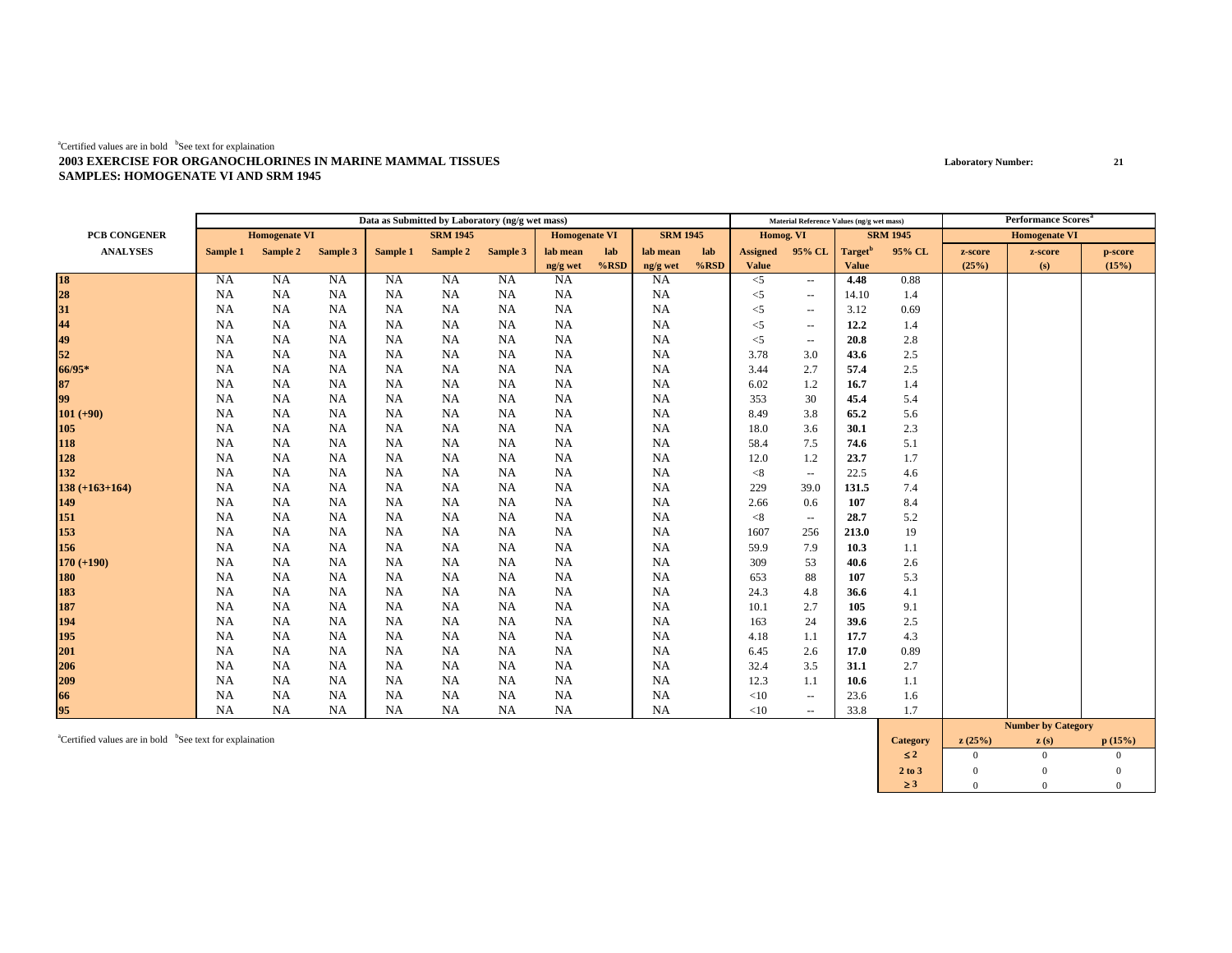|                               |           |                      |           | Data as Submitted by Laboratory (ng/g wet mass) |                 |           |                      |         |                 |         |                 | Material Reference Values (ng/g wet mass) |                     |                 |                | Performance Scores <sup>a</sup> |                |
|-------------------------------|-----------|----------------------|-----------|-------------------------------------------------|-----------------|-----------|----------------------|---------|-----------------|---------|-----------------|-------------------------------------------|---------------------|-----------------|----------------|---------------------------------|----------------|
| <b>PESTICIDE AND</b>          |           | <b>Homogenate VI</b> |           |                                                 | <b>SRM 1945</b> |           | <b>Homogenate VI</b> |         | <b>SRM 1945</b> |         | Homog. VI       |                                           |                     | <b>SRM 1945</b> |                | <b>Homogenate VI</b>            |                |
| <b>LIPID ANALYSES</b>         | Sample 1  | Sample 2             | Sample 3  | Sample 1                                        | Sample 2        | Sample 3  | lab mean             | lab     | lab mean        | lab     | <b>Assigned</b> | 95% CL                                    | Target <sup>'</sup> | 95% CL          | z-score        | z-score                         | p-score        |
| Date(s) of measurements       |           |                      |           |                                                 |                 |           | ng/g wet             | $%$ RSD | ng/g wet        | $%$ RSD | <b>Value</b>    |                                           | <b>Value</b>        |                 | (25%)          | (s)                             | (15%)          |
| $2,4'$ -DDT                   | <b>NA</b> | <b>NA</b>            | NA        | <b>NA</b>                                       | NA              | <b>NA</b> | <b>NA</b>            |         | <b>NA</b>       |         | $<$ 5           | $- -$                                     | 106                 | 14              |                |                                 |                |
| 4,4'-DDT                      | <b>NA</b> | <b>NA</b>            | NA        | <b>NA</b>                                       | NA              | <b>NA</b> | <b>NA</b>            |         | <b>NA</b>       |         | 8.83            | 2.2                                       | 245                 | 15              |                |                                 |                |
| $2,4'$ -DDE                   | NA        | <b>NA</b>            | NA        | <b>NA</b>                                       | NA              | <b>NA</b> | NA                   |         | <b>NA</b>       |         | $<$ 5           | $\sim$ $\sim$                             | 12.3                | 0.87            |                |                                 |                |
| 4,4'-DDE                      | <b>NA</b> | <b>NA</b>            | NA        | <b>NA</b>                                       | <b>NA</b>       | <b>NA</b> | <b>NA</b>            |         | <b>NA</b>       |         | 72.3            | 8.0                                       | 445                 | 37              |                |                                 |                |
| $2,4'$ -DDD                   | <b>NA</b> | <b>NA</b>            | NA        | NA                                              | <b>NA</b>       | <b>NA</b> | <b>NA</b>            |         | NA              |         | $<$ 5           | $\sim$                                    | 18.1                | 2.8             |                |                                 |                |
| $4,4'$ -DDD                   | <b>NA</b> | <b>NA</b>            | NA        | <b>NA</b>                                       | <b>NA</b>       | <b>NA</b> | <b>NA</b>            |         | NA              |         | 3.71            | 1.6                                       | 133                 | 10              |                |                                 |                |
| <b>HCB</b>                    | <b>NA</b> | <b>NA</b>            | NA        | <b>NA</b>                                       | <b>NA</b>       | <b>NA</b> | <b>NA</b>            |         | NA              |         | 242             | 36                                        | 32.9                | 1.7             |                |                                 |                |
| $\alpha$ -HCH                 | <b>NA</b> | <b>NA</b>            | NA        | <b>NA</b>                                       | <b>NA</b>       | <b>NA</b> | <b>NA</b>            |         | NA              |         | 65.4            | 11                                        | 16.2                | 3.4             |                |                                 |                |
| $B$ -HCH                      | <b>NA</b> | <b>NA</b>            | NA        | <b>NA</b>                                       | <b>NA</b>       | <b>NA</b> | <b>NA</b>            |         | NA              |         | 1102            | 184                                       | 8.00                | 1.4             |                |                                 |                |
| $\gamma$ -HCH                 | <b>NA</b> | <b>NA</b>            | NA        | <b>NA</b>                                       | <b>NA</b>       | <b>NA</b> | <b>NA</b>            |         | NA              |         | $\leq$ 5        | $\hspace{0.05cm} -$                       | 3.30                | 0.81            |                |                                 |                |
| <b>Heptachlor Epoxide</b>     | <b>NA</b> | <b>NA</b>            | NA        | <b>NA</b>                                       | <b>NA</b>       | <b>NA</b> | <b>NA</b>            |         | NA              |         | 95.5            | 15                                        | 10.8                | 1.3             |                |                                 |                |
| <b>Cis-Chlordane</b>          | <b>NA</b> | <b>NA</b>            | NA        | <b>NA</b>                                       | NA              | <b>NA</b> | <b>NA</b>            |         | <b>NA</b>       |         | 22.1            | 29                                        | 46.9                | 2.8             |                |                                 |                |
| <b>Trans-Chlordane</b>        | <b>NA</b> | <b>NA</b>            | NA        | <b>NA</b>                                       | NA              | <b>NA</b> | <b>NA</b>            |         | <b>NA</b>       |         | 6.02            | 10                                        | 12.1                | 1.4             |                |                                 |                |
| <b>Oxychlordane</b>           | <b>NA</b> | <b>NA</b>            | NA        | <b>NA</b>                                       | NA              | <b>NA</b> | <b>NA</b>            |         | NA              |         | 534             | 113                                       | 19.8                | 1.9             |                |                                 |                |
| <b>Cis-Nonachlor</b>          | <b>NA</b> | <b>NA</b>            | NA        | NA                                              | <b>NA</b>       | <b>NA</b> | <b>NA</b>            |         | NA              |         | 5.25            | 0.8                                       | 48.7                | 7.6             |                |                                 |                |
| <b>Trans-Nonachlor</b>        | <b>NA</b> | <b>NA</b>            | NA        | NA                                              | <b>NA</b>       | <b>NA</b> | <b>NA</b>            |         | NA              |         | 157             | 19                                        | 231                 | 11              |                |                                 |                |
| <b>Dieldrin</b>               | <b>NA</b> | <b>NA</b>            | <b>NA</b> | <b>NA</b>                                       | <b>NA</b>       | <b>NA</b> | <b>NA</b>            |         | NA              |         | 214             | 27                                        | 37.5                | 3.9             |                |                                 |                |
| <b>Mirex</b>                  | <b>NA</b> | <b>NA</b>            | NA        | <b>NA</b>                                       | <b>NA</b>       | NA        | <b>NA</b>            |         | <b>NA</b>       |         | 11.0            | 2.5                                       | 18.9                | 2.8             |                |                                 |                |
|                               |           |                      |           |                                                 |                 |           |                      |         |                 |         |                 |                                           |                     |                 |                | <b>Number by Category</b>       |                |
|                               |           |                      |           |                                                 |                 |           |                      |         |                 |         |                 |                                           |                     | <b>Category</b> | z(25%)         | $\mathbf{z}(s)$                 | p(15%)         |
|                               |           |                      |           |                                                 |                 |           |                      |         |                 |         |                 |                                           |                     | $\leq 2$        | $\overline{0}$ | $\overline{0}$                  | $\overline{0}$ |
|                               |           |                      |           |                                                 |                 |           |                      |         |                 |         |                 |                                           |                     | 2 to 3          | $\overline{0}$ | $\mathbf{0}$                    | $\mathbf{0}$   |
|                               |           |                      |           |                                                 |                 |           |                      |         |                 |         |                 |                                           |                     | $\geq 3$        | $\Omega$       | $\overline{0}$                  | $\mathbf{0}$   |
|                               |           |                      |           |                                                 |                 |           |                      |         |                 |         |                 |                                           |                     |                 | z(25%)         | z(s)                            | p(15%)         |
| Lipid (mass fraction $(\%)$ ) | <b>NA</b> | 85.0                 | 71.4      | 95.0                                            | 94.2            | 82.9      | 78.2                 | 12.30   | 90.7            | 7.46    | 73.1            | 1.87                                      | 74.3                | 0.45            | 0.3            | 2.5                             | 0.82           |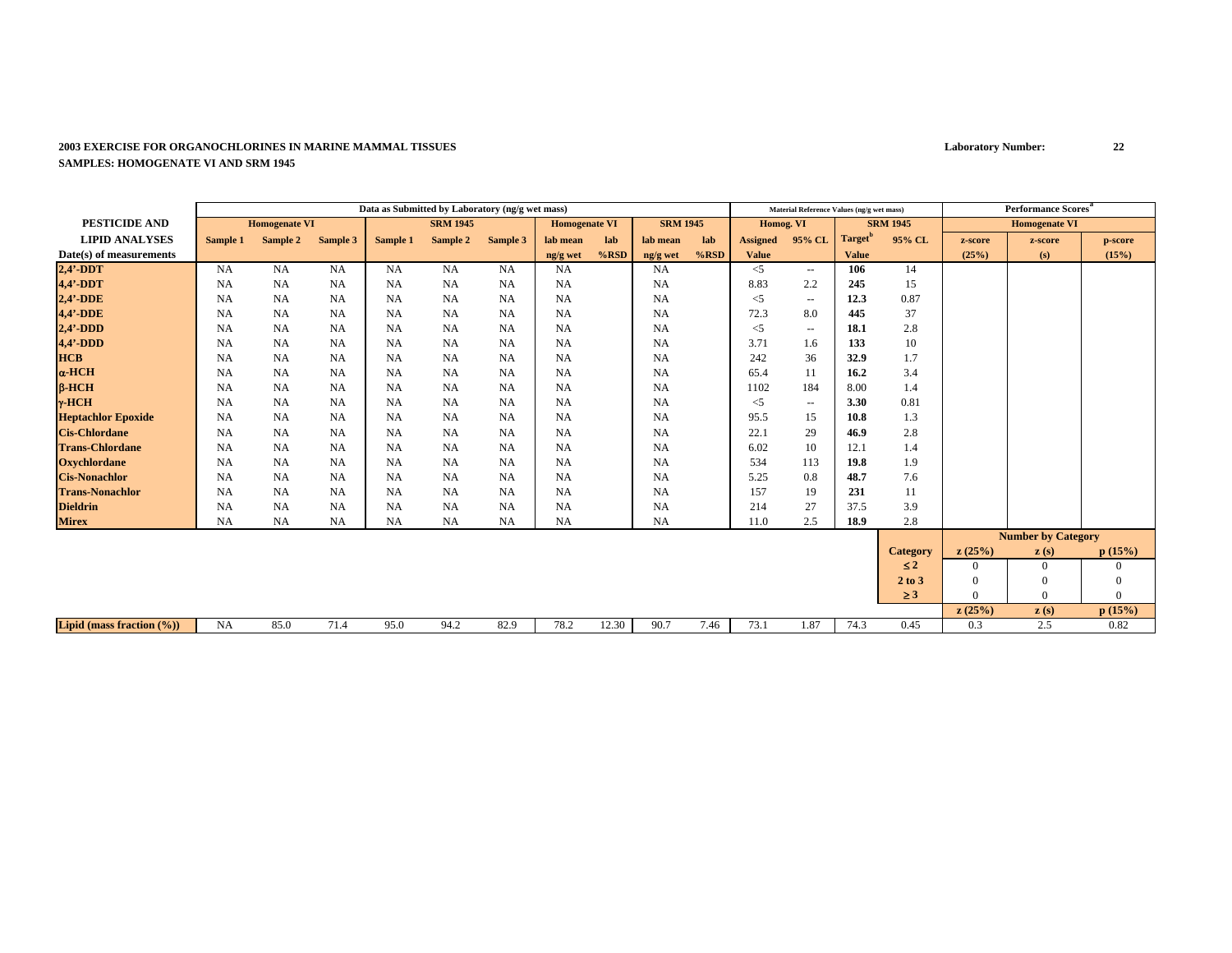|                      |           |                      |           |           | Data as Submitted by Laboratory (ng/g wet mass) |           |                      |         |                 |         |                 | Material Reference Values (ng/g wet mass) |                     |                 |         | <b>Performance Scores</b> <sup>*</sup> |         |
|----------------------|-----------|----------------------|-----------|-----------|-------------------------------------------------|-----------|----------------------|---------|-----------------|---------|-----------------|-------------------------------------------|---------------------|-----------------|---------|----------------------------------------|---------|
| PCB CONGENER         |           | <b>Homogenate VI</b> |           |           | <b>SRM 1945</b>                                 |           | <b>Homogenate VI</b> |         | <b>SRM 1945</b> |         | Homog. VI       |                                           |                     | <b>SRM 1945</b> |         | <b>Homogenate VI</b>                   |         |
| <b>ANALYSES</b>      | Sample 1  | Sample 2 Sample 3    |           | Sample 1  | Sample 2                                        | Sample 3  | lab mean             | lab     | lab mean        | lab     | <b>Assigned</b> | 95% CL                                    | Target <sup>b</sup> | 95% CL          | z-score | z-score                                | p-score |
|                      |           |                      |           |           |                                                 |           | ng/g wet             | $%$ RSD | ng/g wet        | $%$ RSD | <b>Value</b>    |                                           | <b>Value</b>        |                 | (25%)   | (s)                                    | (15%)   |
|                      | NA        | <b>NA</b>            | <b>NA</b> | <b>NA</b> | <b>NA</b>                                       | <b>NA</b> | <b>NA</b>            |         | <b>NA</b>       |         | $<$ 5           | $\sim$                                    | 4.48                | 0.88            |         |                                        |         |
| 18<br>28<br>31<br>44 | <b>NA</b> | <b>NA</b>            | NA        | <b>NA</b> | <b>NA</b>                                       | <b>NA</b> | <b>NA</b>            |         | <b>NA</b>       |         | $<$ 5           | $\overline{\phantom{a}}$                  | 14.10               | 1.4             |         |                                        |         |
|                      | <b>NA</b> | <b>NA</b>            | <b>NA</b> | NA        | NA                                              | NA        | <b>NA</b>            |         | <b>NA</b>       |         | $<$ 5           | $\sim$                                    | 3.12                | 0.69            |         |                                        |         |
|                      | <b>NA</b> | <b>NA</b>            | <b>NA</b> | NA        | NA                                              | <b>NA</b> | <b>NA</b>            |         | <b>NA</b>       |         | $<$ 5           | $\overline{\phantom{a}}$                  | 12.2                | 1.4             |         |                                        |         |
| 49<br>52             | <b>NA</b> | <b>NA</b>            | <b>NA</b> | NA        | <b>NA</b>                                       | <b>NA</b> | <b>NA</b>            |         | <b>NA</b>       |         | $<$ 5           | $\sim$                                    | 20.8                | 2.8             |         |                                        |         |
|                      | <b>NA</b> | <b>NA</b>            | NA.       | NA        | NA                                              | <b>NA</b> | <b>NA</b>            |         | <b>NA</b>       |         | 3.78            | 3.0                                       | 43.6                | 2.5             |         |                                        |         |
| 66/95*               | <b>NA</b> | NA                   | NA        | NA        | <b>NA</b>                                       | <b>NA</b> | <b>NA</b>            |         | <b>NA</b>       |         | 3.44            | 2.7                                       | 57.4                | 2.5             |         |                                        |         |
| 87                   | <b>NA</b> | <b>NA</b>            | <b>NA</b> | <b>NA</b> | <b>NA</b>                                       | <b>NA</b> | <b>NA</b>            |         | NA              |         | 6.02            | 1.2                                       | 16.7                | 1.4             |         |                                        |         |
| 99                   | <b>NA</b> | <b>NA</b>            | <b>NA</b> | NA        | NA                                              | <b>NA</b> | <b>NA</b>            |         | <b>NA</b>       |         | 353             | 30                                        | 45.4                | 5.4             |         |                                        |         |
| $101 (+90)$          | <b>NA</b> | <b>NA</b>            | <b>NA</b> | NA        | NA                                              | <b>NA</b> | <b>NA</b>            |         | <b>NA</b>       |         | 8.49            | 3.8                                       | 65.2                | 5.6             |         |                                        |         |
| 105                  | <b>NA</b> | <b>NA</b>            | <b>NA</b> | NA        | NA                                              | <b>NA</b> | <b>NA</b>            |         | <b>NA</b>       |         | 18.0            | 3.6                                       | 30.1                | 2.3             |         |                                        |         |
| 118                  | <b>NA</b> | <b>NA</b>            | NA        | <b>NA</b> | <b>NA</b>                                       | NA        | <b>NA</b>            |         | <b>NA</b>       |         | 58.4            | 7.5                                       | 74.6                | 5.1             |         |                                        |         |
| 128                  | <b>NA</b> | NA                   | <b>NA</b> | NA        | NA                                              | <b>NA</b> | <b>NA</b>            |         | <b>NA</b>       |         | 12.0            | 1.2                                       | 23.7                | 1.7             |         |                                        |         |
| 132                  | <b>NA</b> | NA                   | <b>NA</b> | <b>NA</b> | NA                                              | <b>NA</b> | NA                   |         | <b>NA</b>       |         | < 8             | $\overline{\phantom{a}}$                  | 22.5                | 4.6             |         |                                        |         |
| $138 (+163+164)$     | <b>NA</b> | <b>NA</b>            | <b>NA</b> | NA        | NA                                              | <b>NA</b> | NA                   |         | <b>NA</b>       |         | 229             | 39.0                                      | 131.5               | 7.4             |         |                                        |         |
| 149                  | <b>NA</b> | <b>NA</b>            | <b>NA</b> | NA        | <b>NA</b>                                       | <b>NA</b> | <b>NA</b>            |         | <b>NA</b>       |         | 2.66            | 0.6                                       | 107                 | 8.4             |         |                                        |         |
| 151                  | <b>NA</b> | <b>NA</b>            | <b>NA</b> | NA        | <b>NA</b>                                       | <b>NA</b> | <b>NA</b>            |         | <b>NA</b>       |         | < 8             | $\sim$                                    | 28.7                | 5.2             |         |                                        |         |
| 153                  | <b>NA</b> | <b>NA</b>            | <b>NA</b> | NA        | NA                                              | <b>NA</b> | <b>NA</b>            |         | <b>NA</b>       |         | 1607            | 256                                       | 213.0               | 19              |         |                                        |         |
| 156                  | <b>NA</b> | <b>NA</b>            | <b>NA</b> | NA        | <b>NA</b>                                       | <b>NA</b> | <b>NA</b>            |         | <b>NA</b>       |         | 59.9            | 7.9                                       | 10.3                | 1.1             |         |                                        |         |
| $170 (+190)$         | <b>NA</b> | <b>NA</b>            | NA        | <b>NA</b> | <b>NA</b>                                       | NA        | <b>NA</b>            |         | <b>NA</b>       |         | 309             | 53                                        | 40.6                | 2.6             |         |                                        |         |
| 180                  | NA        | <b>NA</b>            | NA.       | NA        | NA                                              | <b>NA</b> | <b>NA</b>            |         | <b>NA</b>       |         | 653             | 88                                        | 107                 | 5.3             |         |                                        |         |
| 183                  | <b>NA</b> | <b>NA</b>            | <b>NA</b> | NA        | <b>NA</b>                                       | <b>NA</b> | <b>NA</b>            |         | <b>NA</b>       |         | 24.3            | 4.8                                       | 36.6                | 4.1             |         |                                        |         |
| 187                  | <b>NA</b> | <b>NA</b>            | <b>NA</b> | NA        | NA                                              | <b>NA</b> | <b>NA</b>            |         | <b>NA</b>       |         | 10.1            | 2.7                                       | 105                 | 9.1             |         |                                        |         |
| 194                  | <b>NA</b> | <b>NA</b>            | <b>NA</b> | NA        | <b>NA</b>                                       | <b>NA</b> | <b>NA</b>            |         | <b>NA</b>       |         | 163             | 24                                        | 39.6                | 2.5             |         |                                        |         |
| 195                  | <b>NA</b> | <b>NA</b>            | <b>NA</b> | NA        | <b>NA</b>                                       | <b>NA</b> | <b>NA</b>            |         | <b>NA</b>       |         | 4.18            | 1.1                                       | 17.7                | 4.3             |         |                                        |         |
| 201                  | <b>NA</b> | <b>NA</b>            | <b>NA</b> | NA        | NA                                              | NA        | <b>NA</b>            |         | <b>NA</b>       |         | 6.45            | 2.6                                       | 17.0                | 0.89            |         |                                        |         |
| 206                  | <b>NA</b> | NA                   | <b>NA</b> | NA        | NA                                              | <b>NA</b> | <b>NA</b>            |         | <b>NA</b>       |         | 32.4            | 3.5                                       | 31.1                | 2.7             |         |                                        |         |
| 209                  | NA        | NA                   | <b>NA</b> | NA        | NA                                              | <b>NA</b> | NA                   |         | <b>NA</b>       |         | 12.3            | 1.1                                       | 10.6                | 1.1             |         |                                        |         |
| 66                   | NA        | NA                   | NA.       | NA        | NA                                              | <b>NA</b> | NA                   |         | <b>NA</b>       |         | <10             | $\sim$                                    | 23.6                | 1.6             |         |                                        |         |
| 95                   | NA        | NA                   | NA        | <b>NA</b> | NA                                              | NA        | <b>NA</b>            |         | NA              |         | $<10$           | $\sim$                                    | 33.8                | 1.7             |         |                                        |         |
|                      |           |                      |           |           |                                                 |           |                      |         |                 |         |                 |                                           |                     |                 |         | <b>Number by Category</b>              |         |

<sup>a</sup>Certified values are in bold <sup>b</sup>See text for explaination **Category z** (s) **Category z** (s) *z* (s) *p* (15%) ≤ $\leq 2$  0 0 0  $\overline{0}$ **2 to 3**3 0 0 0 ≥ $\geq 3$  0 0 0  $\mathbf{0}$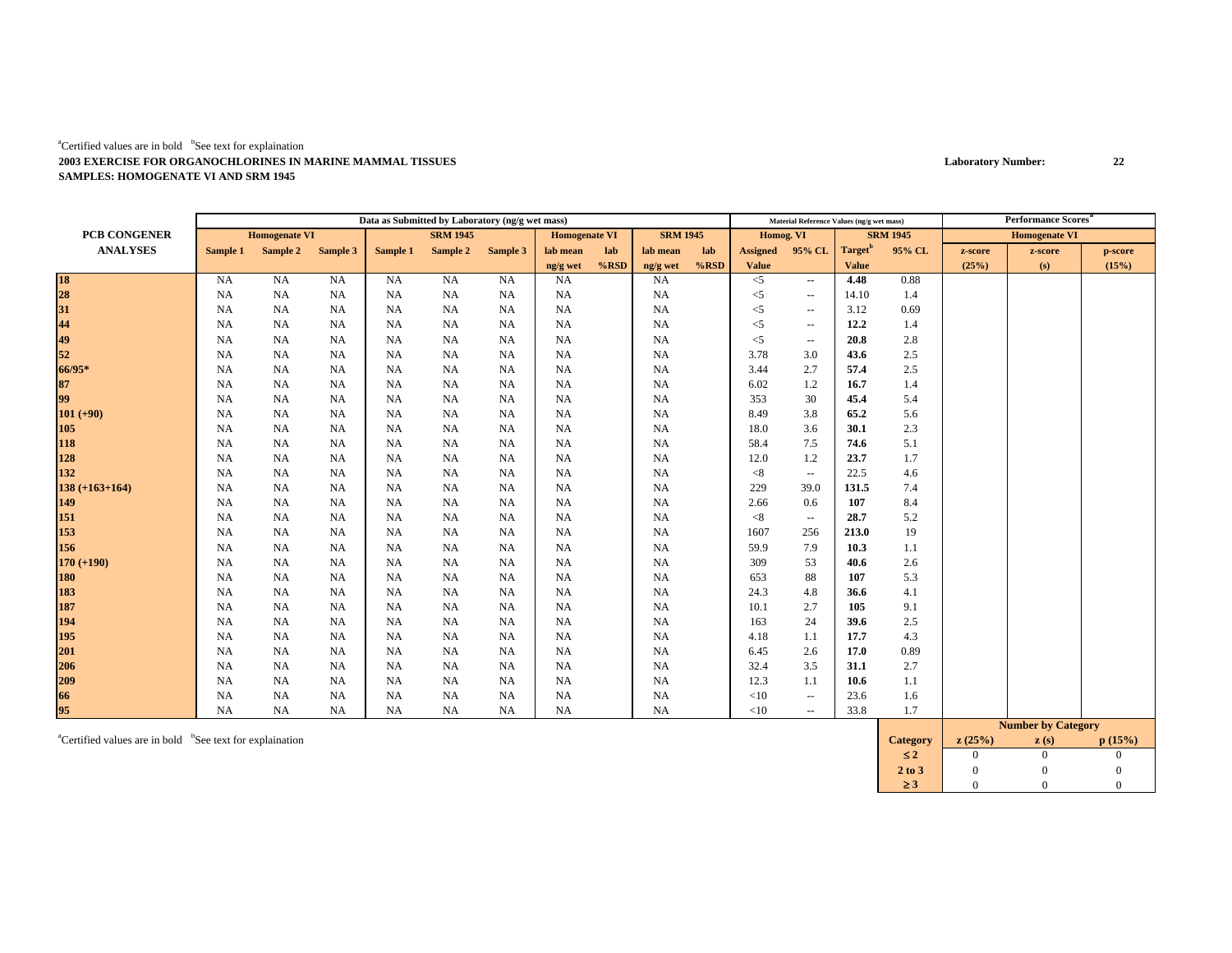|                                      |          |                      |          |          | Data as Submitted by Laboratory (ng/g wet mass) |          |                      |         |                 |      |                 | Material Reference Values (ng/g wet mass) |               |                 |                | <b>Performance Scores</b> <sup>ª</sup> |              |
|--------------------------------------|----------|----------------------|----------|----------|-------------------------------------------------|----------|----------------------|---------|-----------------|------|-----------------|-------------------------------------------|---------------|-----------------|----------------|----------------------------------------|--------------|
| <b>PESTICIDE AND</b>                 |          | <b>Homogenate VI</b> |          |          | <b>SRM 1945</b>                                 |          | <b>Homogenate VI</b> |         | <b>SRM 1945</b> |      | Homog. VI       |                                           |               | <b>SRM 1945</b> |                | <b>Homogenate VI</b>                   |              |
| <b>LIPID ANALYSES</b>                | Sample 1 | Sample 2             | Sample 3 | Sample 1 | Sample 2                                        | Sample 3 | lab mean             | lab     | lab mean        | lab  | <b>Assigned</b> | 95% CL                                    | <b>Target</b> | 95% CL          | z-score        | z-score                                | p-score      |
| Date(s) of measurements              |          |                      |          |          |                                                 |          | ng/g wet             | $%$ RSD | ng/g wet        | %RSD | <b>Value</b>    |                                           | <b>Value</b>  |                 | (25%)          | (s)                                    | (15%)        |
| $2,4'$ -DDT                          | 2.17     | 2.72                 | 3.14     | 54.3     | 55.3                                            | 55.8     | 2.68                 | 18      | 55.1            | 1.4  | $<$ 5           | $\sim$                                    | 106           | 14              |                |                                        | 1.22         |
| $4,4'$ -DDT                          | 7.27     | 5.93                 | 5.69     | 142      | 121                                             | 133      | 6.29                 | 14      | 132             | 7.9  | 8.83            | 2.2                                       | 245           | 15              | $-1.1$         | $-0.062$                               | 0.90         |
| $2,4'$ -DDE                          | 6.45     | 6.70                 | 8.20     | 8.04     | 7.77                                            | 8.09     | 7.12                 | 13      | 7.97            | 2.2  | $<$ 5           | $\sim$ $\sim$                             | 12.3          | 0.87            |                |                                        | 0.88         |
| 4,4'-DDE                             | 84.7     | 77.7                 | 73.7     | 481      | 400                                             | 511      | 78.7                 | 7.1     | 464             | 12   | 72.3            | 8.0                                       | 445           | 37              | 0.4            | 0.001                                  | 0.47         |
| $2,4'$ -DDD                          | 2.03     | 2.15                 | 2.38     | 13.3     | 10.4                                            | 12.3     | 2.19                 | 8.2     | 12.0            | 12   | $<$ 5           | $\sim$ $\sim$                             | 18.1          | 2.8             |                |                                        | 0.54         |
| $4,4'$ -DDD                          | 4.68     | 4.85                 | 7.43     | 79.1     | 76.3                                            | 80.8     | 5.65                 | 27      | 78.7            | 2.9  | 3.71            | 1.6                                       | 133           | 10              | 2.1            | 0.0                                    | 1.81         |
| <b>HCB</b>                           | 255      | 405                  | 414      | 33.1     | 34.3                                            | 37.8     | 358                  | 25      | 35.1            | 7.0  | 242             | 36                                        | 32.9          | 1.7             | 1.9            | 67.5                                   | 1.67         |
| a-HCH                                | 71.4     | 88.0                 | 93.3     | 8.96     | 9.22                                            | 9.83     | 84.2                 | 14      | 9.34            | 4.8  | 65.4            | 11                                        | 16.2          | 3.4             | 1.2            | 10.8                                   | 0.90         |
| <b>b-HCH</b>                         | 1113     | 1648                 | 1635     | 9.95     | 9.15                                            | 6.63     | 1465                 | 21      | 8.58            | 20   | 1102            | 184                                       | 8.00          | 1.4             | 1.3            | 4.8                                    | 1.39         |
| g-HCH                                | 4.46     | 8.83                 | 6.90     | 2.88     | 4.25                                            | 4.31     | 6.73                 | 33      | 3.82            | 21   | $<$ 5           | $\hspace{0.05cm} -$                       | 3.30          | 0.81            |                |                                        | 2.17         |
| <b>Heptachlor Epoxide</b>            | 101      | 106                  | 101      | 8.73     | 8.86                                            | 9.64     | 103                  | 2.9     | 9.08            | 5.4  | 95.5            | 15                                        | 10.8          | 1.3             | 0.3            | 0.2                                    | 0.19         |
| <b>Cis-Chlordane</b>                 | 89.1     | 87.4                 | 83.7     | 31.4     | 40.7                                            | 34.7     | 86.7                 | 3.2     | 35.6            | 13   | 22.1            | 29                                        | 46.9          | 2.8             | 11.7           | 6.5                                    | 0.21         |
| <b>Trans-Chlordane</b>               | 10.5     | 9.64                 | 8.70     | 3.07     | 1.38                                            | 2.28     | 9.61                 | 9.3     | 2.24            | 38   | 6.02            | 10                                        | 12.1          | 1.4             | 2.4            | 0.3                                    | 0.62         |
| <b>Oxychlordane</b>                  | 564      | 854                  | 833      | 23.0     | 23.0                                            | 23.6     | 750                  | 22      | 23.2            | 1.4  | 534             | 113                                       | 19.8          | 1.9             | 1.6            | 16.6                                   | 1.44         |
| <b>Cis-Nonachlor</b>                 | 5.73     | 4.66                 | 5.40     | 35.5     | 32.4                                            | 36.7     | 5.26                 | 10      | 34.9            | 6.3  | 5.25            | 0.8                                       | 48.7          | 7.6             | 0.0            | 0.0                                    | 0.69         |
| <b>Trans-Nonachlor</b>               | 179      | 162                  | 157      | 133      | 117                                             | 139      | 166                  | 7.0     | 129             | 8.9  | 157             | 19                                        | 231           | 11              | 0.2            | 0.0                                    | 0.47         |
| <b>Dieldrin</b>                      | 216      | 312                  | 311      | 43.0     | 37.3                                            | 42.6     | 280                  | 20      | 41.0            | 7.8  | 214             | 27                                        | 37.5          | 3.9             | 1.2            | 0.7                                    | 1.31         |
| <b>Mirex</b>                         | 8.20     | 5.90                 | 5.23     | 17.9     | 14.2                                            | 15.6     | 6.44                 | 24      | 15.9            | 12   | 11.0            | 2.5                                       | 18.9          | 2.8             | $-1.7$         | $-0.4$                                 | 1.61         |
|                                      |          |                      |          |          |                                                 |          |                      |         |                 |      |                 |                                           |               |                 |                | <b>Number by Category</b>              |              |
|                                      |          |                      |          |          |                                                 |          |                      |         |                 |      |                 |                                           |               | <b>Category</b> | z(25%)         | z(s)                                   | p(15%)       |
|                                      |          |                      |          |          |                                                 |          |                      |         |                 |      |                 |                                           |               | $\leq 2$        | 11             | 9                                      | 17           |
|                                      |          |                      |          |          |                                                 |          |                      |         |                 |      |                 |                                           |               | 2 to 3          | $\overline{c}$ | $\Omega$                               |              |
|                                      |          |                      |          |          |                                                 |          |                      |         |                 |      |                 |                                           |               | $\geq 3$        |                | $\overline{5}$                         | $\mathbf{0}$ |
|                                      |          |                      |          |          |                                                 |          |                      |         |                 |      |                 |                                           |               |                 | z(25%)         | z(s)                                   | p(15%)       |
| <b>Lipid</b> (mass fraction $(\%)$ ) | 64.8     | 67.7                 | 68.2     | 60.6     | 64.8                                            | 65.6     | 66.9                 | 2.74    | 63.7            | 4.22 | 73.1            | 1.87                                      | 74.3          | 0.45            | $-0.3$         | $-3.0$                                 | 0.18         |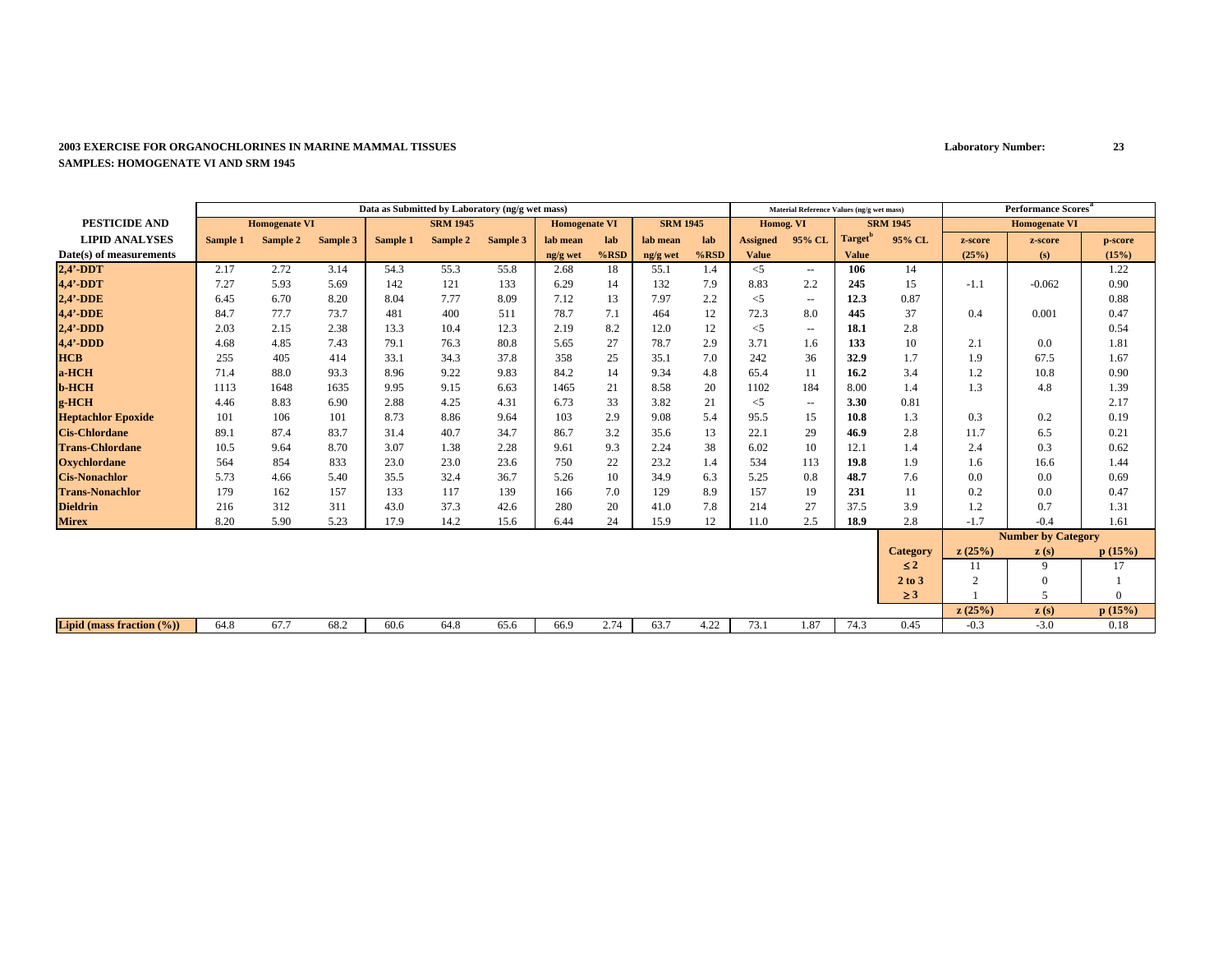|                     | Data as Submitted by Laboratory (ng/g wet mass) |           |           |                 |           |                      | Material Reference Values (ng/g wet mass) |                 |           |           | <b>Performance Scores</b> <sup>8</sup> |                          |                     |                      |          |                    |         |
|---------------------|-------------------------------------------------|-----------|-----------|-----------------|-----------|----------------------|-------------------------------------------|-----------------|-----------|-----------|----------------------------------------|--------------------------|---------------------|----------------------|----------|--------------------|---------|
| <b>PCB CONGENER</b> | <b>Homogenate VI</b>                            |           |           | <b>SRM 1945</b> |           | <b>Homogenate VI</b> |                                           | <b>SRM 1945</b> |           | Homog. VI |                                        | <b>SRM 1945</b>          |                     | <b>Homogenate VI</b> |          |                    |         |
| <b>ANALYSES</b>     | Sample 1                                        | Sample 2  | Sample 3  | Sample 1        | Sample 2  | Sample 3             | lab mean                                  | lab             | lab mean  | lab       | <b>Assigned</b>                        | 95% CL                   | Target <sup>b</sup> | 95% CL               | z-score  | z-score            | p-score |
|                     |                                                 |           |           |                 |           |                      | ng/g wet                                  | $%$ RSD         | ng/g wet  | $%$ RSD   | <b>Value</b>                           |                          | <b>Value</b>        |                      | (25%)    | (s)                | (15%)   |
| 18<br>28<br>31      | <b>NA</b>                                       | <b>NA</b> | NA        | <b>NA</b>       | <b>NA</b> | <b>NA</b>            | <b>NA</b>                                 |                 | <b>NA</b> |           | $<$ 5                                  | $\sim$ $\sim$            | 4.48                | 0.88                 |          |                    |         |
|                     | 3.33                                            | 6.41      | 5.90      | 12.4            | 16.7      | 16.4                 | 5.21                                      | 32              | 15.2      | 16        | $<$ 5                                  | $\overline{\phantom{a}}$ | 14.10               | 1.4                  |          |                    | 2.11    |
|                     | <b>NA</b>                                       | NA        | <b>NA</b> | 2.19            | 2.40      | 3.26                 | <b>NA</b>                                 |                 | 2.6       | 22        | $<$ 5                                  | $\overline{\phantom{a}}$ | 3.12                | 0.69                 |          |                    |         |
| 44<br>49            | 7.50                                            | 7.92      | 6.25      | 13.6            | 13.10     | 14.7                 | 7.22                                      | 12              | 13.8      | 5.9       | $<$ 5                                  | $\overline{\phantom{a}}$ | 12.2                | 1.4                  |          |                    | 0.80    |
|                     | 3.62                                            | 10.6      | 14.3      | 17.0            | 20.2      | 25.5                 | 9.52                                      | 57.1            | 20.9      | 21        | $<$ 5                                  | $\overline{\phantom{a}}$ | 20.8                | 2.8                  |          |                    | 3.81    |
| 52                  | 1.92                                            | 2.35      | 2.81      | 28.8            | 32.8      | 34.0                 | 2.4                                       | 19              | 31.9      | 8.4       | 3.78                                   | 3.0                      | 43.6                | 2.5                  | $-1.5$   | $-0.08$            | 1.26    |
| 66/95*              | below                                           | below     | below     | below           | below     | below                | below                                     |                 | below     |           | 3.44                                   | 2.7                      | 57.4                | 2.5                  |          |                    |         |
| 87                  | 4.24                                            | 3.96      | 3.67      | 17.8            | 15.1      | 19.5                 | $\overline{4}$                            | $\tau$          | 17.5      | 13        | 6.02                                   | 1.2                      | 16.7                | 1.4                  | $-1.373$ | $-0.066$           | 0.48    |
| 99                  | 338                                             | 471       | 496       | 52.5            | 41.5      | 50.1                 | 435                                       | 20              | 48.0      | 12        | 353                                    | 30                       | 45.4                | 5.4                  | 0.9      | 1.27               | 1.31    |
| $101 (+90)$         | 12.8                                            | 19.9      | 25.3      | 40.5            | 42.1      | 45.1                 | 19.3                                      | 33              | 42.6      | 5.5       | 8.49                                   | 3.8                      | 65.2                | 5.6                  | 5.1      | 0.10               | 2.17    |
| 105                 | 26.3                                            | 24.3      | 18.1      | 14.9            | 16.1      | 15.2                 | 22.9                                      | 19              | 15.4      | 4.1       | 18.0                                   | 3.6                      | 30.1                | 2.3                  | 1.1      | 0.12               | 1.24    |
| 118                 | 54.7                                            | 49.0      | 45.6      | 57.4            | 53.1      | 58.3                 | 50                                        | 9.3             | 56        | 4.9       | 58.4                                   | 7.5                      | 74.6                | 5.1                  | $-0.6$   | $-0.07$            | 0.62    |
| 128                 | 10.5                                            | 9.4       | 9.0       | 26.7            | 21.1      | 24.7                 | 9.6                                       | 7.8             | 24.2      | 12        | 12.0                                   | 1.2                      | 23.7                | 1.7                  | $-0.8$   | $-0.05$            | 0.52    |
| 132                 | <b>NA</b>                                       | <b>NA</b> | <b>NA</b> | <b>NA</b>       | NA        | <b>NA</b>            | <b>NA</b>                                 |                 | <b>NA</b> |           | < 8                                    | $\overline{\phantom{a}}$ | 22.5                | 4.6                  |          |                    |         |
| $138 (+163+164)$    | <b>NA</b>                                       | <b>NA</b> | <b>NA</b> | <b>NA</b>       | NA        | <b>NA</b>            | <b>NA</b>                                 |                 | <b>NA</b> |           | 229                                    | 39.0                     | 131.5               | 7.4                  |          |                    |         |
| 149                 | <b>NA</b>                                       | <b>NA</b> | <b>NA</b> | <b>NA</b>       | <b>NA</b> | <b>NA</b>            | <b>NA</b>                                 |                 | <b>NA</b> |           | 2.66                                   | 0.6                      | 107                 | 8.4                  |          |                    |         |
| 151                 | 7.65                                            | 6.94      | 6.12      | 20.0            | 19.6      | 23.2                 | $7\phantom{.0}$                           | 11              | 20.9      | 9.4       | < 8                                    | $\overline{\phantom{a}}$ | 28.7                | 5.2                  |          |                    | 0.74    |
| 153                 | <b>NA</b>                                       | NA        | <b>NA</b> | NA              | NA        | <b>NA</b>            | NA                                        |                 | <b>NA</b> |           | 1607                                   | 256                      | 213.0               | 19                   |          |                    |         |
| 156                 | 33.6                                            | 26.9      | 23.1      | 6.1             | 6.6       | 5.6                  | 27.9                                      | 19              | 6.1       | 8.5       | 59.9                                   | 7.9                      | 10.3                | 1.1                  | $-2.137$ | $-1.70$            | 1.27    |
| $170 (+190)$        | 278                                             | 374       | 366       | 24.7            | 21.1      | 20.3                 | 340                                       | 16              | 22.0      | -11       | 309                                    | 53                       | 40.6                | 2.6                  | 0.4      | 0.52               | 1.05    |
| 180                 | 593                                             | 797       | 779       | 122             | 91        | 103                  | 723                                       | 16              | 105       | 15        | 653                                    | 88                       | 107                 | 5.3                  | 0.4      | 0.41               | 1.04    |
| 183                 | 31.9                                            | 26.9      | 25.2      | 23.9            | 18.6      | 17.9                 | 28.0                                      | 13              | 20.1      | 16        | 24.3                                   | 4.8                      | 36.6                | 4.1                  | 0.6      | 0.07               | 0.84    |
| 187                 | 24.6                                            | 20.5      | 19.2      | 100             | 81.3      | 94                   | 21.4                                      | 13              | 91.7      | 11        | 10.1                                   | 2.7                      | 105                 | 9.1                  | 4.5      | 0.09               | 0.89    |
| 194                 | 155                                             | 107       | 98        | 34.5            | 26        | 29.0                 | 120                                       | 26              | 29.7      | 15        | 163                                    | 24                       | 39.6                | 2.5                  | $-1.1$   | $-1.40$            | 1.71    |
| 195                 | <b>NA</b>                                       | <b>NA</b> | <b>NA</b> | <b>NA</b>       | NA        | <b>NA</b>            | <b>NA</b>                                 |                 | <b>NA</b> |           | 4.18                                   | 1.1                      | 17.7                | 4.3                  |          |                    |         |
| 201                 | <b>NA</b>                                       | <b>NA</b> | NA        | NA              | NA        | <b>NA</b>            | NA                                        |                 | <b>NA</b> |           | 6.45                                   | 2.6                      | 17.0                | 0.89                 |          |                    |         |
| 206                 | 28.8                                            | 20.2      | 18.5      | 22.4            | 17.4      | 19.1                 | 22.5                                      | 24              | 19.7      | 13        | 32.4                                   | 3.5                      | 31.1                | 2.7                  | $-1.2$   | $-0.72$            | 1.63    |
| 209                 | 13.0                                            | 9.4       | 8.4       | 11.8            | 8.8       | 10.2                 | 10.3                                      | 24              | 10.3      | 15        | 12.3                                   | 1.1                      | 10.6                | 1.1                  | $-0.7$   | $-0.16$            | 1.59    |
| 66                  | 4.83                                            | 4.11      | 4.52      | 27.1            | 17.2      | 24.7                 | 4.49                                      | 8.1             | 23.0      | 22        | <10                                    | $\overline{\phantom{a}}$ | 23.6                | 1.6                  |          |                    | 0.54    |
| 95                  | 0.965                                           | 1.61      | 2.14      | 35.5            | 38.0      | 36.5                 | 1.572                                     | 37              | 36.7      | 3.5       | <10                                    | $\sim$ $\sim$            | 33.8                | 1.7                  |          |                    | 2.49    |
|                     |                                                 |           |           |                 |           |                      |                                           |                 |           |           |                                        |                          |                     |                      |          | Number by Category |         |

<sup>a</sup>Certified values are in bold <sup>b</sup>See text for explaination **Category Z** (S) **Category z** (S) **z** (S) **p** (15%) **p** (15%)  $≤ 2$ **2** 11 14 17  $17$ **2 to 33** 1 0 3 ≥**23** 1 2 0 1 **Number by Category**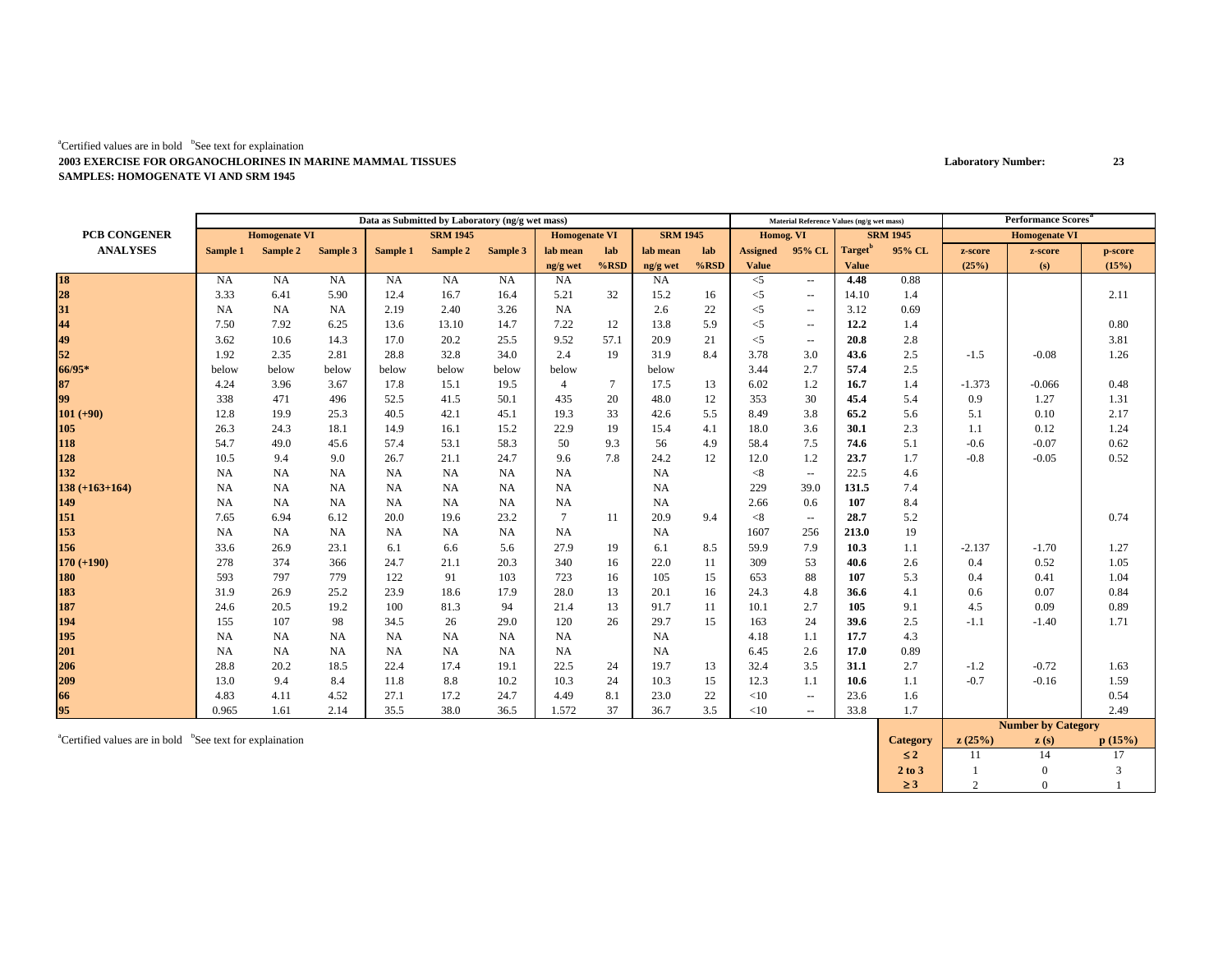|                              |                                                 |           |                 |                 |          |          |           |                | Lab A           |                |
|------------------------------|-------------------------------------------------|-----------|-----------------|-----------------|----------|----------|-----------|----------------|-----------------|----------------|
|                              | Data as Submitted by Laboratory (mg/g wet mass) |           |                 |                 |          |          |           |                |                 |                |
| <b>FATTY ACID</b>            | <b>Homogenate VI</b>                            |           |                 | <b>SRM 1945</b> |          |          | Homog. VI |                | <b>SRM 1945</b> |                |
| <b>ANALYSES</b>              | Sample 1                                        | Sample 2  | <b>Sample 3</b> | Sample 1        | Sample 2 | Sample 3 | lab mean  | lab<br>$%$ RSD | lab mean        | lab<br>$%$ RSD |
| C12:0                        | 0.492                                           | 0.478     | <b>NA</b>       | 1.83            | 1.84     | 1.83     | 0.485     | 2.0            | 1.83            | 0.3            |
| C14:0                        | 18.4                                            | 18.4      | NA              | 34.8            | 35.0     | 35.5     | 18.4      | 0.0            | 35.1            | 1.0            |
| C15:0                        | 2.25                                            | 2.23      | $_{\rm NA}$     | 3.37            | 3.40     | 3.49     | 2.24      | 0.6            | 3.42            | 1.8            |
| C16:0                        | 64.3                                            | 64.9      | NA              | 77.9            | 78.3     | 80.9     | 64.6      | 0.7            | 79.0            | 2.1            |
| C17:0                        | 2.47                                            | 2.46      | NA              | 2.45            | 2.45     | 2.53     | 2.47      | 0.3            | 2.48            | 1.9            |
| C18:0                        | 21.4                                            | 21.6      | NA              | 13.8            | 13.90    | 14.50    | 21.5      | 0.7            | 14.1            | 2.7            |
| C20:0                        | 0.958                                           | 0.921     | <b>NA</b>       | 1.29            | 1.27     | 1.32     | 0.940     | 2.8            | 1.29            | 1.9            |
| $C16:1(n-7)$                 | 93.0                                            | 93.5      | NA              | 63.5            | 63.5     | 65.2     | 93.3      | 0.4            | 64.1            | 1.5            |
| $C18:1(n-7)$                 | 55.7                                            | 55.6      | NA              | 19.4            | 19.7     | 20.3     | 55.65     | 0.1            | 19.8            | 2.3            |
| $C18:1(n-9)$                 | 165                                             | 167       | NA              | 150             | 150      | 155      | 166       | 0.9            | 152             | 1.9            |
| $C18:1(n-9)$                 | 20.4                                            | 20.5      | NA              | 2.56            | 2.54     | 2.70     | 20.5      | 0.3            | 2.60            | 3.4            |
| $C20:1(n-7)$                 | NA                                              | NA        | NA              | NA              | NA       | NA       | <b>NA</b> | <b>NA</b>      | <b>NA</b>       | NA             |
| $C20:1(n-9)$                 | 31.9                                            | 32.4      | NA              | 50.7            | 51.4     | 53.5     | 32.2      | 1.1            | 51.9            | 2.8            |
| $C:20:1(n-11)$               | 0.696                                           | 0.680     | NA              | 2.60            | 2.68     | 2.75     | 0.688     | 1.6            | 2.68            | 2.8            |
| $C22:1(n-9)$                 | 3.55                                            | 3.50      | <b>NA</b>       | 7.37            | 7.52     | 7.81     | 3.53      | 1.0            | 7.57            | 3.0            |
| $C22:1(n-11)$                | <b>NA</b>                                       | <b>NA</b> | <b>NA</b>       | $\rm NA$        | NA       | NA       | <b>NA</b> | <b>NA</b>      | <b>NA</b>       | NA             |
| $C24:1(n-9)$                 | NA                                              | NA        | NA              | NA              | NA       | NA       | <b>NA</b> | <b>NA</b>      | <b>NA</b>       | NA             |
| $C18:2(n-6)$                 | 7.59                                            | 7.60      | NA              | 8.80            | 8.84     | 8.97     | 7.60      | 0.1            | 8.87            | 1.0            |
| $C18:3(n-3)$                 | 1.72                                            | 1.70      | NA              | 3.88            | 3.93     | 3.95     | 1.71      | 0.8            | 3.92            | 0.9            |
| $C18:3(n-6)$                 | 0.651                                           | 0.629     | NA              | 0.212           | 0.215    | 0.206    | 0.64      | 2.4            | 0.211           | 2.2            |
| $C18:4(n-3)$                 | 1.81                                            | 1.78      | <b>NA</b>       | 1.87            | 1.87     | 1.79     | 1.80      | 1.2            | 1.84            | 2.5            |
| $C20:2(n-6)$                 | 3.10                                            | 3.09      | NA              | 2.58            | 2.67     | 2.72     | 3.10      | 0.2            | 2.66            | 2.7            |
| $C20:3(n-3)$                 | 0.536                                           | 0.523     | NA              | 1.84            | 1.75     | 1.84     | 0.530     | 1.7            | 1.81            | 2.9            |
| $C20:4(n-6)$                 | 3.90                                            | 3.84      | NA              | 2.69            | 2.66     | 2.66     | 3.87      | 1.1            | 2.67            | 0.6            |
| $C20:5(n-3)$                 | 16.6                                            | 16.8      | <b>NA</b>       | 12.4            | 12.6     | 12.6     | 16.70     | $0.8\,$        | 12.5            | 0.9            |
| $C22:2(n-6)$                 | 0.122                                           | 0.138     | <b>NA</b>       | 0.223           | 0.256    | 0.203    | 0.130     | 8.7            | 0.227           | 11.8           |
| $C22:5(n-3)$                 | 48.0                                            | 48.5      | NA              | 8.64            | 10.2     | 8.97     | 48.3      | 0.7            | 9.27            | 8.9            |
| $C22:6(n-3)$                 | 45.8                                            | 46.5      | NA              | 40.5            | 41.6     | 40.9     | 46.2      | 1.1            | 41.0            | 1.4            |
| Lipid (mass fraction $(\%))$ | 72.3                                            | 72.3      | <b>NA</b>       | 72.8            | 74.1     | 73.4     | 72.3      | 0.00           | 73.4            | 0.89           |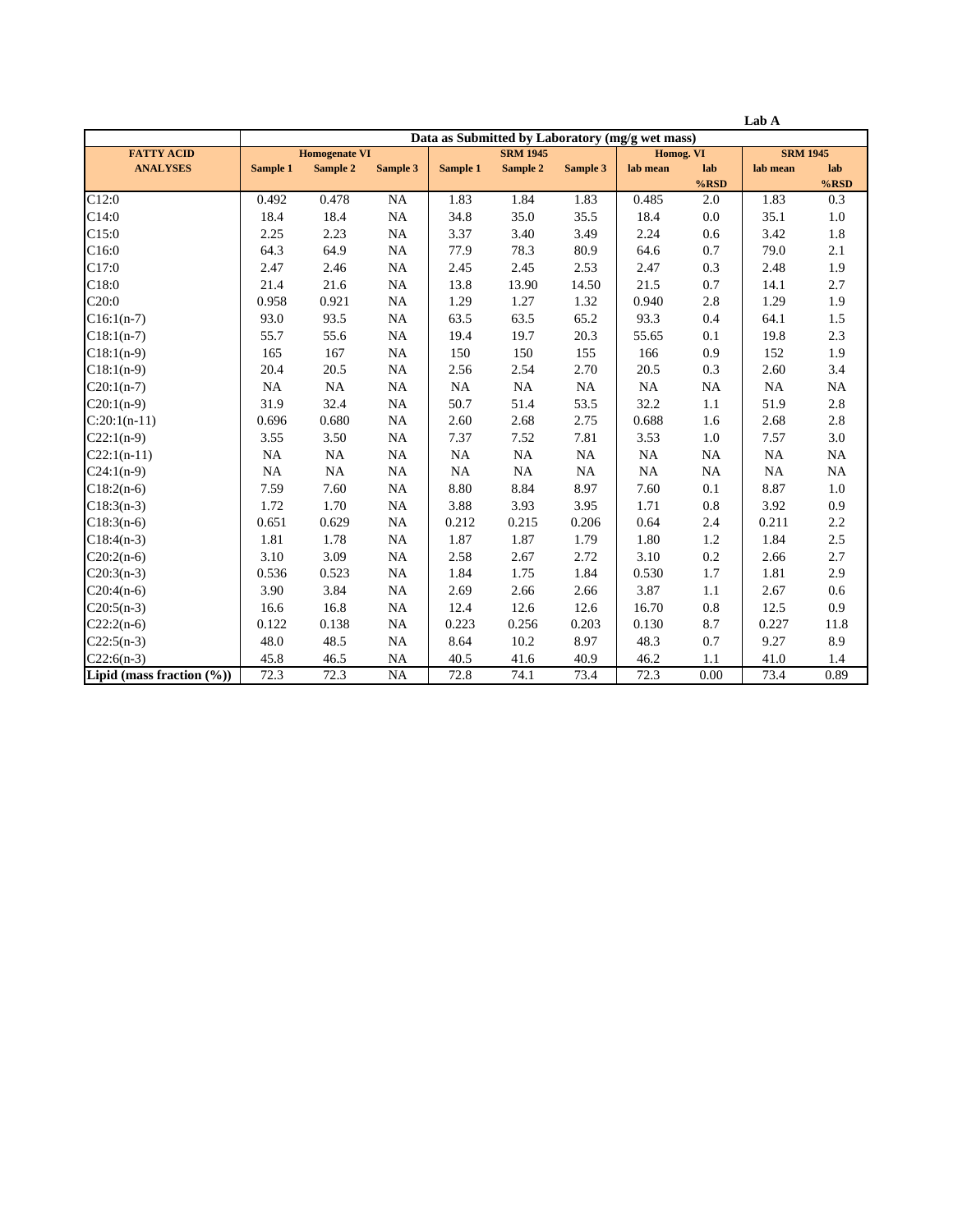|                              |                                                 |           |           |           |                 |           |          |                | Lab B           |                |
|------------------------------|-------------------------------------------------|-----------|-----------|-----------|-----------------|-----------|----------|----------------|-----------------|----------------|
|                              | Data as Submitted by Laboratory (mg/g wet mass) |           |           |           |                 |           |          |                |                 |                |
| <b>FATTY ACID</b>            | <b>Homogenate VI</b>                            |           |           |           | <b>SRM 1945</b> |           |          | Homog. VI      | <b>SRM 1945</b> |                |
| <b>ANALYSES</b>              | Sample 1                                        | Sample 2  | Sample 3  | Sample 1  | Sample 2        | Sample 3  | lab mean | lab<br>$%$ RSD | lab mean        | lab<br>$%$ RSD |
| C12:0                        | 0.295                                           | 0.279     | 0.297     | 1.55      | 1.07            | 1.02      | 0.295    | 3.4            | 1.21            | 24             |
| C14:0                        | 13.6                                            | 12.4      | 11.9      | 24.8      | 21.4            | 18.8      | 13.6     | 6.6            | 21.7            | 14             |
| C15:0                        |                                                 |           |           |           |                 |           |          | 5.7            |                 | 13             |
|                              | 1.73                                            | 1.55      | 1.57      | 2.96      | 2.29            | 2.25      | 1.73     |                | 2.96            |                |
| C16:0                        | 37.5                                            | 33.6      | 32.6      | 35.9      | 36.8            | 27.8      | 37.5     | 6.9            | 33.5            | 15             |
| C17:0                        | 1.65                                            | 1.52      | 1.45      | 1.93      | 1.46            | 1.46      | 1.65     | 6.0            | 1.62            | 17             |
| C18:0                        | 15.2                                            | 14.2      | 14.1      | 11.4      | 8.67            | 8.67      | 15.2     | 3.8            | 9.57            | 16             |
| C20:0                        | 0.497                                           | 0.493     | 0.501     | 0.870     | 0.657           | 0.671     | 0.497    | 0.8            | 0.870           | 14             |
| $C16:1(n-7)$                 | 70.5                                            | 63.6      | 62.4      | 56.7      | 42.0            | 41.1      | 70.5     | 6.2            | 46.6            | 19             |
| $C18:1(n-7)$                 | 43.2                                            | 39.5      | 40.1      | 16.4      | 12.9            | 12.9      | 40.9     | 4.9            | 14.1            | 14             |
| $C18:1(n-9)$                 | 180                                             | 169       | 165       | 181       | 140             | 138       | 180      | 4.4            | 153             | 16             |
| $C18:1(n-9)$                 | 6.12                                            | 6.06      | 5.80      | 2.69      | 2.28            | 2.36      | 5.99     | 2.8            | 2.4             | 9              |
| $C20:1(n-7)$                 | NA                                              | NA        | NA        | NA        | <b>NA</b>       | NA        | NA       | <b>NA</b>      | NA              | NA             |
| $C20:1(n-9)$                 | 22.6                                            | 21.2      | 20.5      | 37.8      | 27.1            | 26.6      | 21.4     | 4.8            | 30.5            | 21             |
| $C:20:1(n-11)$               | 8.94                                            | 8.46      | 9.01      | 25.6      | 22.1            | 21.7      | 8.94     | 3.3            | 25.6            | 8              |
| $C22:1(n-9)$                 | 2.39                                            | 2.24      | 2.09      | 5.19      | 4.56            | 4.63      | 2.24     | 6.6            | 4.79            | 7.2            |
| $C22:1(n-11)$                | 5.14                                            | 5.26      | 4.89      | 48.0      | 38.4            | 37.0      | 5.10     | 3.7            | 41.2            | 15             |
| $C24:1(n-9)$                 | NA                                              | NA        | NA        | NA        | NA              | NA        | NA       | NA             | <b>NA</b>       | NA             |
| $C18:2(n-6)$                 | 5.13                                            | 4.83      | 4.91      | 7.38      | 5.59            | 5.64      | 4.96     | 3.0            | 6.21            | 16             |
| $C18:3(n-3)$                 | 1.98                                            | 1.92      | 1.91      | 7.86      | 5.92            | 5.85      | 1.94     | 2.0            | 6.54            | 17             |
| $C18:3(n-6)$                 | 0.371                                           | 0.338     | 0.349     | 0.111     | 0.090           | 0.090     | 0.353    | 4.8            | 0.097           | 12             |
| $C18:4(n-3)$                 | <b>NA</b>                                       | <b>NA</b> | <b>NA</b> | <b>NA</b> | <b>NA</b>       | <b>NA</b> | NA       | <b>NA</b>      | <b>NA</b>       | NA             |
| $C20:2(n-6)$                 | 1.77                                            | 1.69      | 1.63      | 1.84      | 1.25            | 1.41      | 1.69     | 4.1            | 1.50            | 20             |
| $C20:3(n-3)$                 | NA                                              | NA        | NA        | NA        | <b>NA</b>       | NA        | NA       | NA             | NA              | NA             |
| $C20:4(n-6)$                 | NA                                              | NA        | NA        | NA        | NA              | NA        | NA       | NA             | <b>NA</b>       | NA             |
| $C20:5(n-3)$                 | 15.6                                            | 16.7      | 15.6      | 15.3      | 10.7            | 11.5      | 16.0     | 4.2            | 12.5            | 20             |
| $C22:2(n-6)$                 | 0.082                                           | 0.065     | 0.091     | 0.139     | 0.135           | 0.140     | 0.082    | 16             | 0.14            | 1.9            |
| $C22:5(n-3)$                 | 34.3                                            | 34.0      | 34.0      | 9.75      | 7.30            | 7.26      | 34.1     | 0.5            | 8.10            | 18             |
| $C22:6(n-3)$                 | 34.8                                            | 33.5      | 33.9      | 35.4      | 30.1            | 27.2      | 34.1     | 2              | 30.9            | 13             |
| Lipid (mass fraction $(\%))$ | 69.1                                            | 69.5      | 68.8      | 74.5      | 72.10           | 77.4      | 69.1     | 0.49           | 74.6            | 3.53           |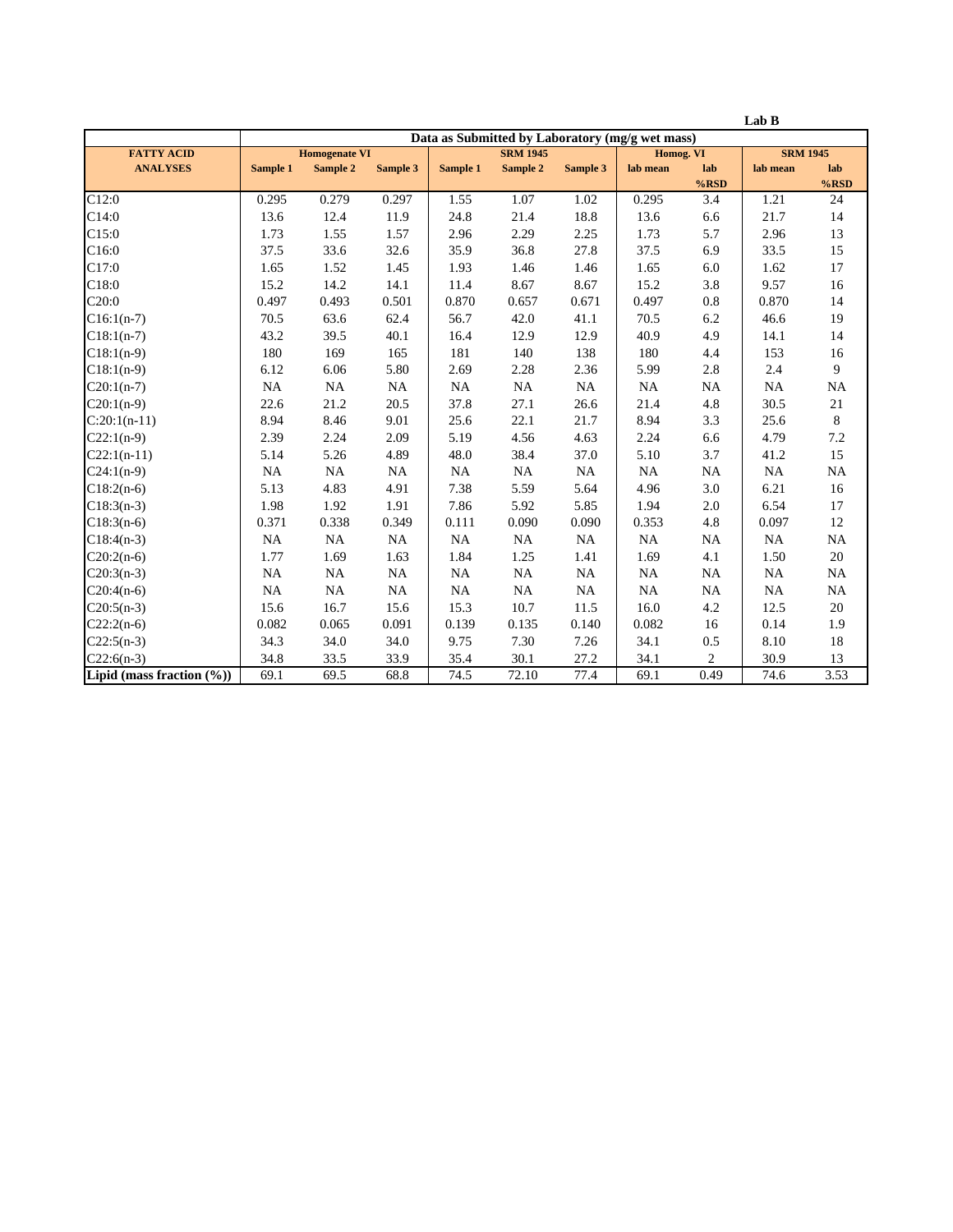|                   |           |                      |                 |           |                 |           |                                                 |                | Lab C           |                |
|-------------------|-----------|----------------------|-----------------|-----------|-----------------|-----------|-------------------------------------------------|----------------|-----------------|----------------|
|                   |           |                      |                 |           |                 |           | Data as Submitted by Laboratory (mg/g wet mass) |                |                 |                |
| <b>FATTY ACID</b> |           | <b>Homogenate VI</b> |                 |           | <b>SRM 1945</b> |           | Homog. VI                                       |                | <b>SRM 1945</b> |                |
| <b>ANALYSES</b>   | Sample 1  | Sample 2             | <b>Sample 3</b> | Sample 1  | Sample 2        | Sample 3  | lab mean                                        | lab<br>$%$ RSD | lab mean        | lab<br>$%$ RSD |
| C12:0             | 0.767     | 0.760                | 0.81            | 2.86      | 2.93            | 2.95      | 0.767                                           | 3.4            | 2.91            | 1.6            |
| C14:0             | 24.5      | 24.5                 | 25.0            | 45.4      | 46.7            | 46.9      | 24.5                                            | 1.0            | 46.3            | 1.8            |
| C15:0             | 3.23      | 3.23                 | 3.27            | 4.56      | 4.68            | 4.72      | 3.23                                            | 0.7            | 4.56            | 1.8            |
| C16:0             | 85.4      | 85.3                 | 86.7            | 99.1      | 102.2           | 102.5     | 85.4                                            | 1.0            | 101             | 1.9            |
| C17:0             | 3.14      | 3.13                 | 3.21            | 3.47      | 3.46            | 3.49      | 3.14                                            | 1.4            | 3.47            | 0.5            |
| C18:0             | 28.5      | 28.5                 | 29.1            | 17.0      | 17.12           | 17.29     | 28.5                                            | 1.2            | 17.1            | $1.0\,$        |
| C20:0             | 1.08      | 0.89                 | 0.89            | 1.08      | 1.15            | 1.11      | 1.08                                            | 10             | 1.08            | 3.4            |
| $C16:1(n-7)$      | 125       | 125                  | 128             | 82.5      | 83.8            | 84.3      | 125                                             | 1.1            | 83.5            | 1.1            |
| $C18:1(n-7)$      | 80.4      | 80.3                 | 81.7            | 26.9      | 27.6            | 27.7      | 80.8                                            | 1.0            | 27.4            | 1.6            |
| $C18:1(n-9)$      | 223       | 222                  | 227             | 191       | 196             | 197       | 223                                             | 1.3            | 195             | 1.6            |
| $C18:1(n-9)$      | 3.09      | 3.08                 | 3.25            | 1.14      | 1.24            | 1.14      | 3.14                                            | 3.2            | 1.18            | 5.0            |
| $C20:1(n-7)$      | NA        | NA                   | NA              | <b>NA</b> | NA              | NA        | <b>NA</b>                                       | <b>NA</b>      | <b>NA</b>       | NA             |
| $C20:1(n-9)$      | 46.3      | 46.3                 | 47.2            | 67.2      | 69.2            | 69.6      | 46.6                                            | 1.0            | 68.7            | 1.9            |
| $C:20:1(n-11)$    | NA        | <b>NA</b>            | NA              | <b>NA</b> | NA              | <b>NA</b> | <b>NA</b>                                       | <b>NA</b>      | <b>NA</b>       | <b>NA</b>      |
| $C22:1(n-9)$      | 4.54      | 4.71                 | 4.81            | 8.49      | 8.78            | 8.84      | 4.69                                            | 2.9            | 8.70            | 2.2            |
| $C22:1(n-11)$     | NA        | NA                   | NA              | <b>NA</b> | NA              | NA        | <b>NA</b>                                       | <b>NA</b>      | <b>NA</b>       | <b>NA</b>      |
| $C24:1(n-9)$      | 0.800     | 0.748                | 0.742           | 3.02      | 3.08            | 3.05      | 0.80                                            | 4.0            | 3.05            | 1.0            |
| $C18:2(n-6)$      | 11.0      | 11.0                 | 11.3            | 12.0      | 12.4            | 12.5      | 11.1                                            | 1.1            | 12.3            | 2.2            |
| $C18:3(n-3)$      | 30.6      | 30.7                 | 31.1            | 7.91      | 8.16            | 8.17      | 30.8                                            | 0.9            | 8.08            | 1.8            |
| $C18:3(n-6)$      | 0.692     | 0.713                | 0.722           | 0.223     | 0.231           | 0.205     | 0.71                                            | 2.2            | 0.220           | 6.0            |
| $C18:4(n-3)$      | <b>NA</b> | NA                   | NA              | <b>NA</b> | NA              | NA        | <b>NA</b>                                       | <b>NA</b>      | <b>NA</b>       | NA             |
| $C20:2(n-6)$      | 2.78      | 2.78                 | 2.76            | 3.21      | 3.15            | 3.14      | 2.77                                            | 0.4            | 3.16            | 1.2            |
| $C20:3(n-3)$      | NA        | NA                   | NA              | NA        | NA              | NA        | <b>NA</b>                                       | <b>NA</b>      | <b>NA</b>       | NA             |
| $C20:4(n-6)$      | 4.87      | 4.91                 | 4.97            | 3.32      | 3.42            | 3.44      | 4.91                                            | 1.0            | 3.39            | 1.8            |
| $C20:5(n-3)$      | 22.7      | 25.3                 | 25.9            | 17.8      | 18.2            | 18.2      | 24.7                                            | 6.9            | 18.1            | 1.5            |
| $C22:2(n-6)$      | <b>NA</b> | <b>NA</b>            | NA              | <b>NA</b> | <b>NA</b>       | NA        | <b>NA</b>                                       | <b>NA</b>      | <b>NA</b>       | <b>NA</b>      |
| $C22:5(n-3)$      | 78.0      | 78.0                 | 79.3            | 14.4      | 14.1            | 14.3      | 78.4                                            | 0.9            | 14.2            | 1.1            |
| $C22:6(n-3)$      | 68.4      | 68.1                 | 69.9            | 59.9      | 60.8            | 61.2      | 68.8                                            | 1.4            | 60.6            | 1.1            |
|                   |           |                      |                 |           |                 |           |                                                 |                |                 |                |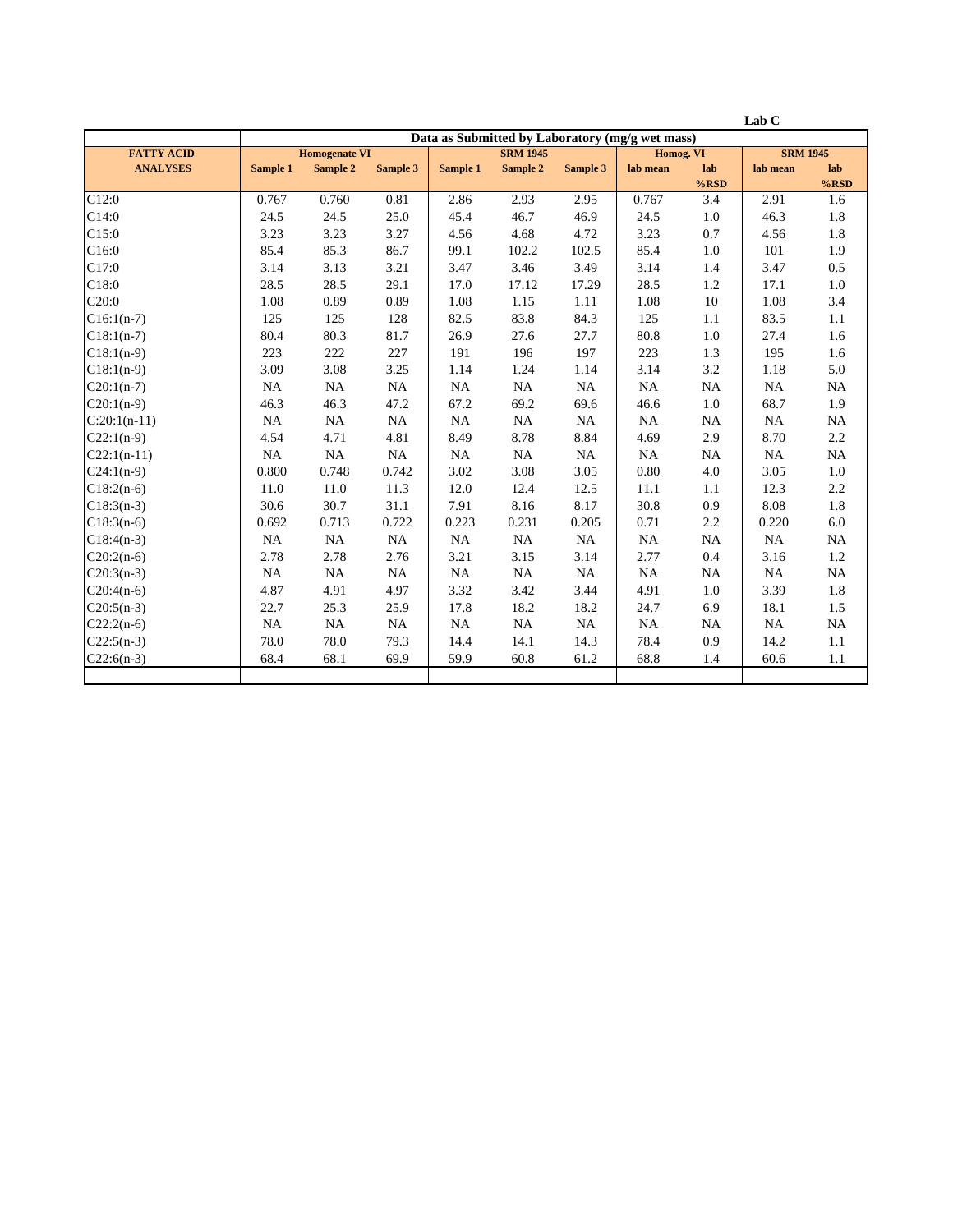|                               |           |                      |             |           |                 |           |                                                 |                | Lab D           |                |
|-------------------------------|-----------|----------------------|-------------|-----------|-----------------|-----------|-------------------------------------------------|----------------|-----------------|----------------|
|                               |           |                      |             |           |                 |           | Data as Submitted by Laboratory (ng/g wet mass) |                |                 |                |
| <b>FATTY ACID</b>             |           | <b>Homogenate VI</b> |             |           | <b>SRM 1945</b> |           | Homog. VI                                       |                | <b>SRM 1945</b> |                |
| <b>ANALYSES</b>               | Sample 1  | Sample 2             | Sample 3    | Sample 1  | Sample 2        | Sample 3  | lab mean                                        | lab<br>$%$ RSD | lab mean        | lab<br>$%$ RSD |
| C12:0                         | 0.520     | <b>NA</b>            | NA          | 0.464     | <b>NA</b>       | <b>NA</b> | 0.520                                           | <b>NA</b>      | 0.464           | NA             |
| C14:0                         | 3.45      | NA                   | NA          | 4.91      | NA              | <b>NA</b> | 3.45                                            | <b>NA</b>      | 4.91            | NA             |
| C15:0                         | 0.482     | NA                   | NA          | 0.511     | NA              | <b>NA</b> | 0.482                                           | NA             | 0.511           | NA             |
| C16:0                         | 10.2      | NA                   | NA          | 10.5      | NA              | <b>NA</b> | 10.2                                            | NA             | 10.5            | NA             |
| C17:0                         | 0.27      |                      |             | 0.37      |                 |           | 0.275                                           | NA             | 0.368           | NA             |
|                               |           | $\rm NA$             | $_{\rm NA}$ |           | <b>NA</b>       | <b>NA</b> |                                                 |                |                 |                |
| C18:0                         | 2.39      | NA                   | $_{\rm NA}$ | 1.98      | <b>NA</b>       | <b>NA</b> | 2.39                                            | <b>NA</b>      | 1.98            | NA             |
| C20:0                         | 0.235     | NA                   | NA          | 0.257     | NA              | <b>NA</b> | 0.23                                            | NA             | 0.257           | NA             |
| $C16:1(n-7)$                  | 9.68      | <b>NA</b>            | NA          | 8.30      | NA              | NA        | 9.68                                            | NA             | 8.30            | <b>NA</b>      |
| $C18:1(n-7)$                  | ND        | NA                   | NA          | ND        | NA              | <b>NA</b> | <b>NA</b>                                       | NA             |                 | NA             |
| $C18:1(n-9)$                  | 21.8      | NA                   | NA          | 17.1      | NA              | <b>NA</b> | 21.8                                            | NA             | 17.1            | NA             |
| $C18:1(n-9)$                  | 0.121     | NA                   | NA          | 0.15      | <b>NA</b>       | <b>NA</b> | 0.12                                            | NA             | 0.154           | NA             |
| $C20:1(n-7)$                  | NA        | NA                   | NA          | <b>NA</b> | NA              | <b>NA</b> | NA                                              | NA             |                 | NA             |
| $C20:1(n-9)$                  | 3.47      | NA                   | NA          | 5.47      | NA              | <b>NA</b> | 3.47                                            | NA             | 5.47            | NA             |
| $C:20:1(n-11)$                | NA        | NA                   | NA          | NA        | NA              | <b>NA</b> | <b>NA</b>                                       | NA             | NA              | NA             |
| $C22:1(n-9)$                  | 0.586     | NA                   | NA          | 0.544     | <b>NA</b>       | <b>NA</b> | 0.586                                           | $\rm NA$       | 0.544           | NA             |
| $C22:1(n-11)$                 | <b>NA</b> | NA                   | NA          | <b>NA</b> | NA              | <b>NA</b> | <b>NA</b>                                       | <b>NA</b>      |                 | NA             |
| $C24:1(n-9)$                  | 0.370     | NA                   | NA          | 0.27      | NA              | <b>NA</b> | 0.370                                           | NA             | 0.270           | <b>NA</b>      |
| $C18:2(n-6)$                  | 0.904     | <b>NA</b>            | <b>NA</b>   | 1.04      | <b>NA</b>       | <b>NA</b> | 0.904                                           | NA             | 1.04            | NA             |
| $C18:3(n-3)$                  | 0.445     | NA                   | NA          | 0.503     | NA              | <b>NA</b> | 0.445                                           | NA             | 0.503           | NA             |
| $C18:3(n-6)$                  | 0.091     | NA                   | NA          | 0.044     | <b>NA</b>       | <b>NA</b> | 0.091                                           | NA             | 0.044           | <b>NA</b>      |
| $C18:4(n-3)$                  | <b>NA</b> | NA                   | NA          | NA        | <b>NA</b>       | <b>NA</b> | NA                                              | NA             |                 | NA             |
| $C20:2(n-6)$                  | NA        | NA                   | NA          | NA        | <b>NA</b>       | <b>NA</b> | NA                                              | NA             |                 | NA             |
| $C20:3(n-3)$                  | 0.203     | NA                   | NA          | 0.228     | <b>NA</b>       | <b>NA</b> | 0.203                                           | NA             | 0.228           | NA             |
| $C20:4(n-6)$                  | 0.760     | NA                   | NA          | 0.607     | NA              | NA        | 0.760                                           | NA             | 0.607           | NA             |
| $C20:5(n-3)$                  | 2.23      | NA                   | NA          | 2.04      | <b>NA</b>       | <b>NA</b> | 2.23                                            | NA             | 2.04            | <b>NA</b>      |
| $C22:2(n-6)$                  | 0.010     | NA                   | NA          | 0.072     | <b>NA</b>       | <b>NA</b> | 0.010                                           | NA             | 0.072           | NA             |
| $C22:5(n-3)$                  | 0.799     | <b>NA</b>            | <b>NA</b>   | 1.33      | <b>NA</b>       | <b>NA</b> | 0.799                                           | NA             | 1.33            | NA             |
| $C22:6(n-3)$                  | 5.53      | <b>NA</b>            | <b>NA</b>   | 5.51      | <b>NA</b>       | <b>NA</b> | 5.53                                            | <b>NA</b>      | 5.51            | <b>NA</b>      |
| Lipid (mass fraction $(\%)$ ) | 76.0      | NA                   | NA          | 73.0      | <b>NA</b>       | <b>NA</b> | 76.0                                            |                | 73.0            |                |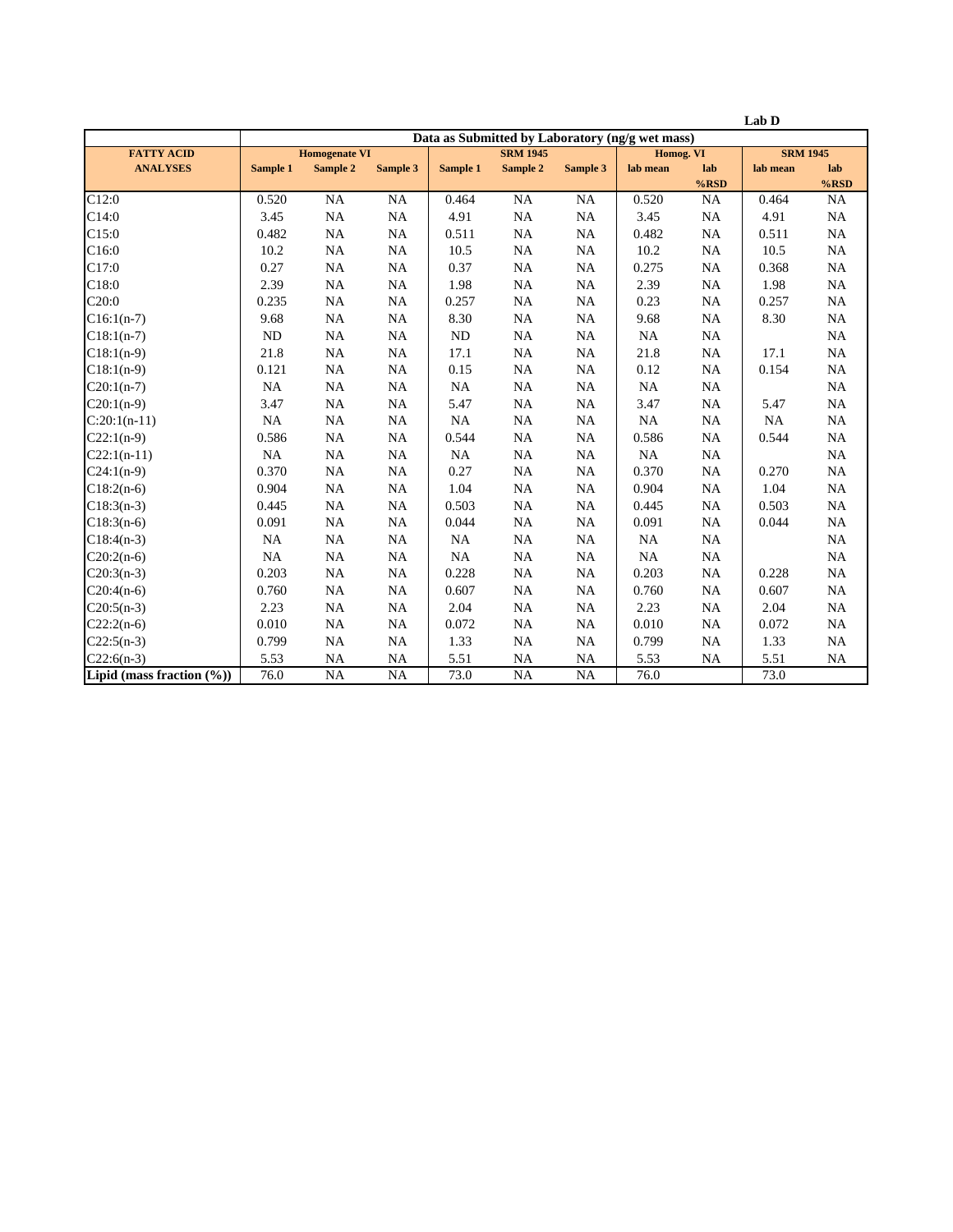|                   | Lab E    |                      |                 |          |                 |          |                                                                     |           |                 |         |
|-------------------|----------|----------------------|-----------------|----------|-----------------|----------|---------------------------------------------------------------------|-----------|-----------------|---------|
|                   |          |                      |                 |          |                 |          | Data as Submitted by Laboratory (fraction of total fatty acids (%)) |           |                 |         |
| <b>FATTY ACID</b> |          | <b>Homogenate VI</b> |                 |          | <b>SRM 1945</b> |          |                                                                     | Homog. VI | <b>SRM 1945</b> |         |
| <b>ANALYSES</b>   | Sample 1 | Sample 2             | <b>Sample 3</b> | Sample 1 | Sample 2        | Sample 3 | lab mean                                                            | lab       | lab mean        | lab     |
|                   |          |                      |                 |          |                 |          |                                                                     | $%$ RSD   |                 | $%$ RSD |
| C12:0             | 0.066    | 0.066                | 0.066           | 0.271    | 0.262           | 0.238    | 0.07                                                                | 0.0       | 0.26            | 6.6     |
| C14:0             | 2.63     | 2.62                 | 2.62            | 5.23     | 5.13            | 4.97     | 2.63                                                                | 0.2       | 5.11            | 2.6     |
| C15:0             | 0.314    | 0.313                | 0.313           | 0.487    | 0.478           | 0.474    | 0.31                                                                | 0.2       | 0.49            | 1.4     |
| C16:0             | 9.36     | 9.25                 | 9.24            | 11.7     | 12.0            | 11.6     | 9.4                                                                 | 0.7       | 11.8            | 1.8     |
| C17:0             | 0.305    | 0.304                | 0.306           | 0.317    | 0.314           | 0.319    | 0.31                                                                | 0.3       | 0.32            | $0.8\,$ |
| C18:0             | 3.11     | 3.09                 | 3.10            | 1.92     | 1.92            | 1.92     | 3.11                                                                | 0.3       | 1.92            | $0.0\,$ |
| C20:0             | 0.090    | 0.086                | 0.093           | 0.13     | 0.131           | 0.132    | 0.09                                                                | 3.9       | 0.13            | 0.8     |
| $C16:1(n-7)$      | 13.3     | 13.3                 | 13.3            | 9.31     | 9.19            | 9.06     | 13.3                                                                | 0.0       | 9.19            | 1.4     |
| $C18:1(n-7)$      | 7.87     | 7.85                 | 7.85            | 2.75     | 2.75            | 2.72     | 7.86                                                                | 0.1       | 2.74            | 0.6     |
| $C18:1(n-9)$      | 23.2     | 23.5                 | 23.8            | 22.5     | 22.8            | 21.3     | 23.2                                                                | 1.3       | 22.2            | 3.6     |
| $C18:1(n-9)$      | < 0.01   | < 0.01               | < 0.01          | < 0.01   | < 0.01          | < 0.01   | NA                                                                  | NA        | NA              | NA      |
| $C20:1(n-7)$      | 2.94     | 3.04                 | 3.00            | 0.341    | 0.346           | 0.359    | 2.99                                                                | 1.7       | 0.35            | $2.7\,$ |
| $C20:1(n-9)$      | 4.41     | 4.38                 | 4.42            | 6.93     | 6.93            | 7.06     | 4.40                                                                | 0.5       | 6.97            | 1.1     |
| $C:20:1(n-11)$    | 2.96     | 2.94                 | 2.98            | 4.49     | 4.55            | 4.51     | 2.96                                                                | 0.7       | 4.49            | 0.7     |
| $C22:1(n-9)$      | 0.379    | 0.372                | 0.376           | 0.764    | 0.758           | 0.782    | 0.38                                                                | 0.9       | 0.77            | 1.6     |
| $C22:1(n-11)$     | 0.782    | 0.779                | 0.781           | 6.68     | 6.77            | 7.02     | 0.78                                                                | 0.2       | 6.82            | 2.6     |
| $C24:1(n-9)$      | 0.0676   | 0.0635               | 0.064           | 0.289    | 0.292           | 0.318    | 0.07                                                                | 3.3       | 0.30            | 5.3     |
| $C18:2(n-6)$      | 0.946    | 0.939                | 0.942           | 1.18     | 1.17            | 1.20     | 0.94                                                                | 0.4       | 1.18            | 1.3     |
| $C18:3(n-3)$      | 0.105    | 0.103                | 0.104           | 0.421    | 0.424           | 0.429    | 0.10                                                                | 1.0       | 0.42            | $1.0\,$ |
| $C18:3(n-6)$      | < 0.01   | < 0.01               | < 0.01          | < 0.01   | < 0.01          | < 0.01   | NA                                                                  | NA        | NA              | NA      |
| $C18:4(n-3)$      | 0.190    | 0.190                | 0.190           | 0.324    | 0.331           | 0.333    | 0.19                                                                | 0.0       | 0.33            | 1.4     |
| $C20:2(n-6)$      | 0.330    | 0.351                | 0.291           | 0.261    | 0.259           | 0.267    | 0.32                                                                | 9.4       | 0.26            | 1.6     |
| $C20:3(n-3)$      | 0.036    | 0.042                | 0.04            | 0.194    | 0.187           | 0.188    | 0.04                                                                | 7.8       | 0.19            | $2.0\,$ |
| $C20:4(n-6)$      | 0.454    | 0.448                | 0.451           | 0.322    | 0.332           | 0.333    | 0.45                                                                | 0.7       | 0.33            | 1.8     |
| $C20:5(n-3)$      | 2.38     | 2.42                 | 2.38            | 1.64     | 1.70            | 1.68     | 2.39                                                                | 1.0       | 1.67            | 1.8     |
| $C22:2(n-6)$      | < 0.01   | < 0.01               | < 0.01          | < 0.01   | < 0.01          | < 0.01   | NA                                                                  | NA        | NA              | NA      |
| $C22:5(n-3)$      | 6.89     | 6.84                 | 6.86            | 1.25     | 1.25            | 1.34     | 6.86                                                                | 0.4       | 1.28            | 4.1     |
| $C22:6(n-3)$      | 6.02     | 5.99                 | 6.00            | 4.94     | 5.05            | 5.58     | 6.00                                                                | 0.3       | 5.19            | 6.6     |
|                   |          |                      |                 |          |                 |          |                                                                     |           |                 |         |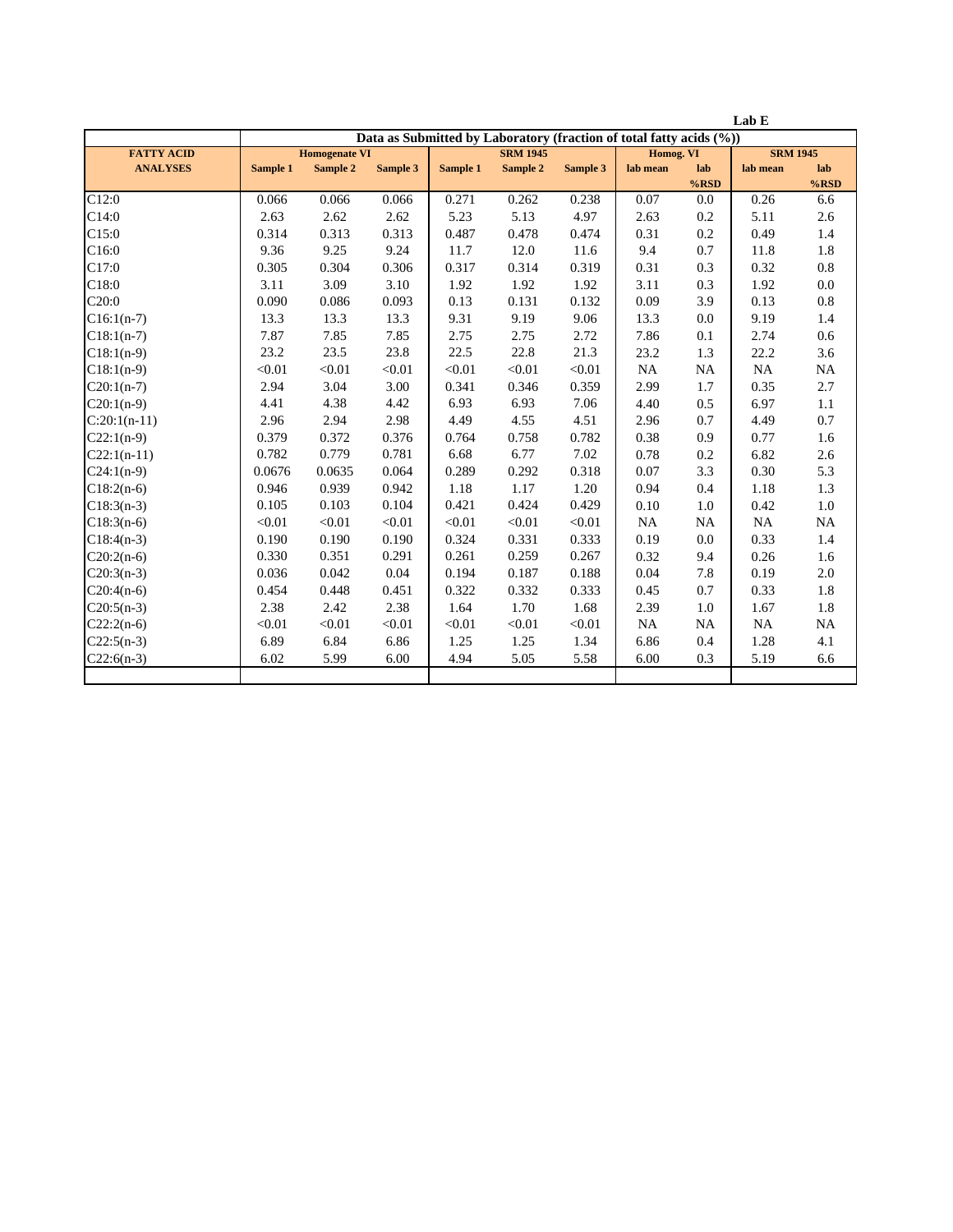|                               |                                                                     |                      |          |           |                 |             |           |                | Lab F           |                |
|-------------------------------|---------------------------------------------------------------------|----------------------|----------|-----------|-----------------|-------------|-----------|----------------|-----------------|----------------|
|                               | Data as Submitted by Laboratory (fraction of total fatty acids (%)) |                      |          |           |                 |             |           |                |                 |                |
| <b>FATTY ACID</b>             |                                                                     | <b>Homogenate VI</b> |          |           | <b>SRM 1945</b> |             | Homog. VI |                | <b>SRM 1945</b> |                |
| <b>ANALYSES</b>               | Sample 1                                                            | Sample 2             | Sample 3 | Sample 1  | Sample 2        | Sample 3    | lab mean  | lab<br>$%$ RSD | lab mean        | lab<br>$%$ RSD |
| C12:0                         | 0.061                                                               | 0.101                | 0.091    | 0.410     | 0.444           | 0.410       | 0.06      | 34.2           | 0.42            | 4.6            |
| C14:0                         | 3.05                                                                | 2.91                 | 3.14     | 5.94      | 5.46            | 5.98        | 3.05      | 3.8            | 5.79            | 5.0            |
| C15:0                         | 0.342                                                               | 0.385                | 0.337    | 0.600     | 0.537           | 0.565       | 0.34      | 7.8            | 0.60            | 5.2            |
| C16:0                         | 9.47                                                                | 10.6                 | 9.70     | 10.8      | 12.5            | 11.2        | 9.47      | 6.6            | 11.5            | 7.5            |
| C17:0                         | 0.376                                                               | 0.283                | 0.344    | 0.417     | 0.303           | 0.387       | 0.38      | 12.6           | 0.37            | 16.0           |
| C18:0                         | 3.87                                                                | 3.35                 | 4.22     | 2.60      | 2.32            | 2.39        | 3.87      | 11.4           | 2.44            | 6.1            |
| C20:0                         | $\rm NA$                                                            | $\rm NA$             | NA       | NA        | $\rm NA$        | $_{\rm NA}$ | $\rm NA$  | $\rm NA$       | NA              | $\rm NA$       |
| $C16:1(n-7)$                  | 12.4                                                                | 13.7                 | 13.4     | 8.89      | 10.3            | 9.05        | 12.4      | 5.5            | 9.42            | 8.3            |
| $C18:1(n-7)$                  | 10.5                                                                | 9.95                 | 9.09     | 4.50      | 4.23            | 4.03        | 9.83      | 7.0            | 4.25            | 5.6            |
| $C18:1(n-9)$                  | 24.1                                                                | 24.2                 | 26.1     | 21.3      | 20.6            | 21.8        | 24.1      | 4.6            | 21.3            | 2.8            |
| $C18:1(n-9)$                  | NA                                                                  | NA                   | NA       | NA        | NA              | <b>NA</b>   | NA        | NA             | NA              | NA             |
| $C20:1(n-7)$                  | NA                                                                  | NA                   | NA       | NA        | <b>NA</b>       | $_{\rm NA}$ | $\rm NA$  | <b>NA</b>      | NA              | <b>NA</b>      |
| $C20:1(n-9)$                  | 6.19                                                                | 6.48                 | 5.65     | 8.17      | 8.27            | 8.04        | 6.11      | 6.9            | 8.16            | 1.4            |
| $C:20:1(n-11)$                | 2.80                                                                | 2.58                 | 2.57     | 5.32      | 5.16            | 5.40        | 2.80      | 4.7            | 5.32            | 2.3            |
| $C22:1(n-9)$                  | 0.451                                                               | 0.366                | 0.350    | 1.40      | 1.42            | 1.41        | 0.39      | 13.9           | 1.41            | $0.8\,$        |
| $C22:1(n-11)$                 | 0.904                                                               | 0.778                | 0.787    | 7.26      | 8.16            | 7.59        | 0.82      | 8.5            | 7.67            | 5.9            |
| $C24:1(n-9)$                  | NA                                                                  | $\rm NA$             | $\rm NA$ | $\rm NA$  | $\rm NA$        | $\rm NA$    | $\rm NA$  | NA             | NA              | $\rm NA$       |
| $C18:2(n-6)$                  | NA                                                                  | NA                   | $\rm NA$ | $\rm NA$  | NA              | $_{\rm NA}$ | $\rm NA$  | $_{\rm NA}$    | NA              | NA             |
| $C18:3(n-3)$                  | NA                                                                  | NA                   | NA       | NA        | NA              | <b>NA</b>   | NA        | NA             | NA              | <b>NA</b>      |
| $C18:3(n-6)$                  | NA                                                                  | NA                   | NA       | <b>NA</b> | NA              | <b>NA</b>   | <b>NA</b> | <b>NA</b>      | <b>NA</b>       | NA             |
| $C18:4(n-3)$                  | NA                                                                  | NA                   | NA       | NA        | $\rm NA$        | $_{\rm NA}$ | NA        | NA             | NA              | NA             |
| $C20:2(n-6)$                  | NA                                                                  | $\rm NA$             | NA       | $\rm NA$  | <b>NA</b>       | $\rm NA$    | $\rm NA$  | NA             | NA              | NA             |
| $C20:3(n-3)$                  | NA                                                                  | NA                   | NA       | NA        | <b>NA</b>       | $\rm NA$    | NA        | $_{\rm NA}$    | NA              | NA             |
| $C20:4(n-6)$                  | NA                                                                  | NA                   | NA       | NA        | <b>NA</b>       | <b>NA</b>   | NA        | NA             | NA              | $\rm NA$       |
| $C20:5(n-3)$                  | 2.20                                                                | 2.17                 | 2.30     | 1.69      | 1.41            | 1.76        | 2.22      | 3.0            | 1.62            | 11.6           |
| $C22:2(n-6)$                  | NA                                                                  | NA                   | NA       | <b>NA</b> | <b>NA</b>       | NA          | <b>NA</b> | NA             | NA              | <b>NA</b>      |
| $C22:5(n-3)$                  | 6.78                                                                | 6.55                 | 5.17     | 1.81      | 1.53            | 1.88        | 6.17      | 14.1           | 1.74            | 10.6           |
| $C22:6(n-3)$                  | 4.15                                                                | 3.77                 | 3.89     | 3.92      | 3.49            | 3.90        | 3.94      | 4.9            | 3.77            | 6.5            |
| Lipid (mass fraction $(\%)$ ) | 72.0                                                                | 78.0                 | 54.3     | 73.6      | 62.84           | 74.1        | 68.1      | 18.06          | 70.2            | 9.06           |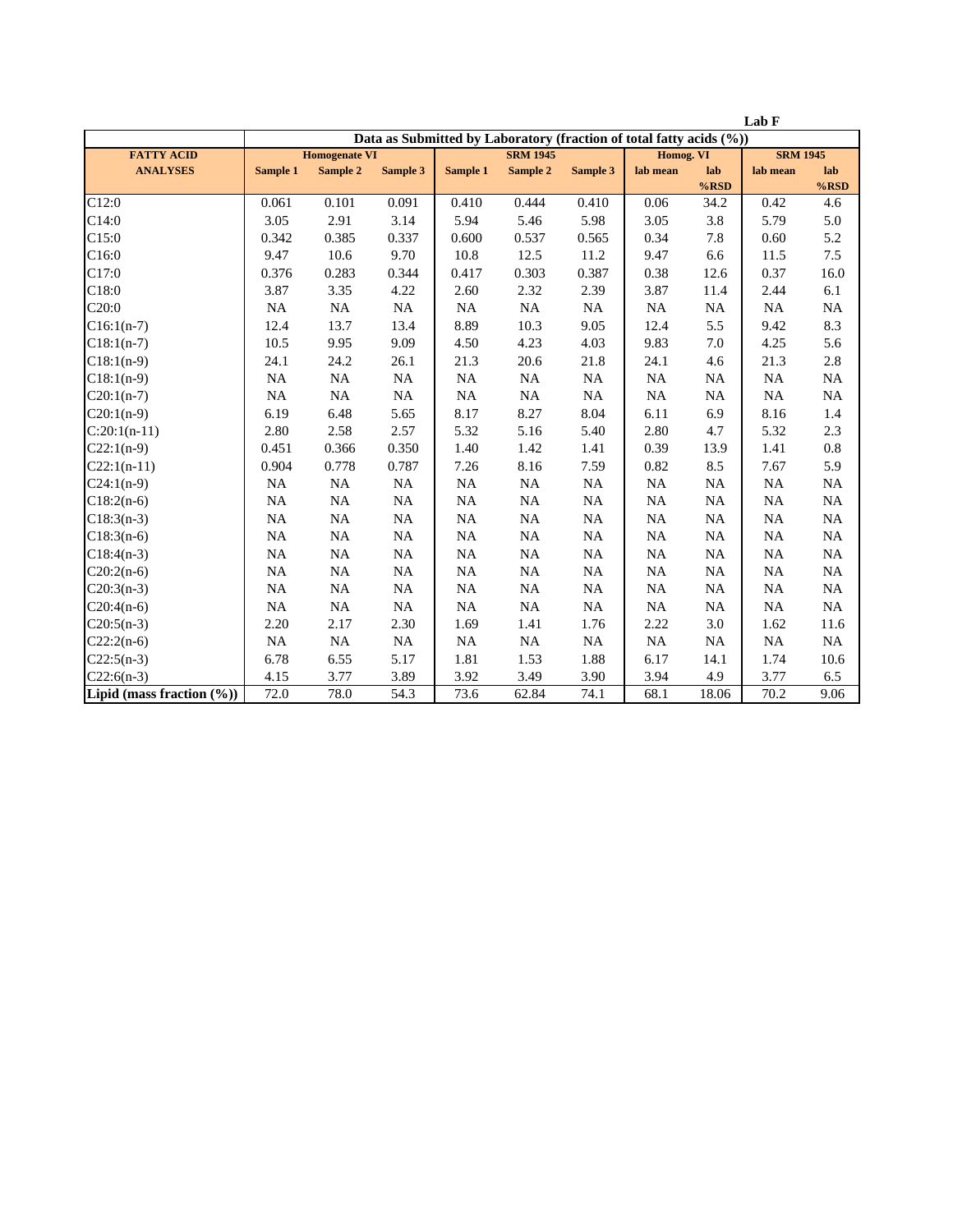## **Appendix B**

**Graphical results of PCB congener and lipid data reported by all laboratories. The z-scores for Homogenate VI represent 25% of the assigned**  value so that  $z = +1$  is the assigned value plus 25 %,  $z = -1$  is the assigned **value minus 25 % and so forth. Error bars are ± 1 standard deviation.**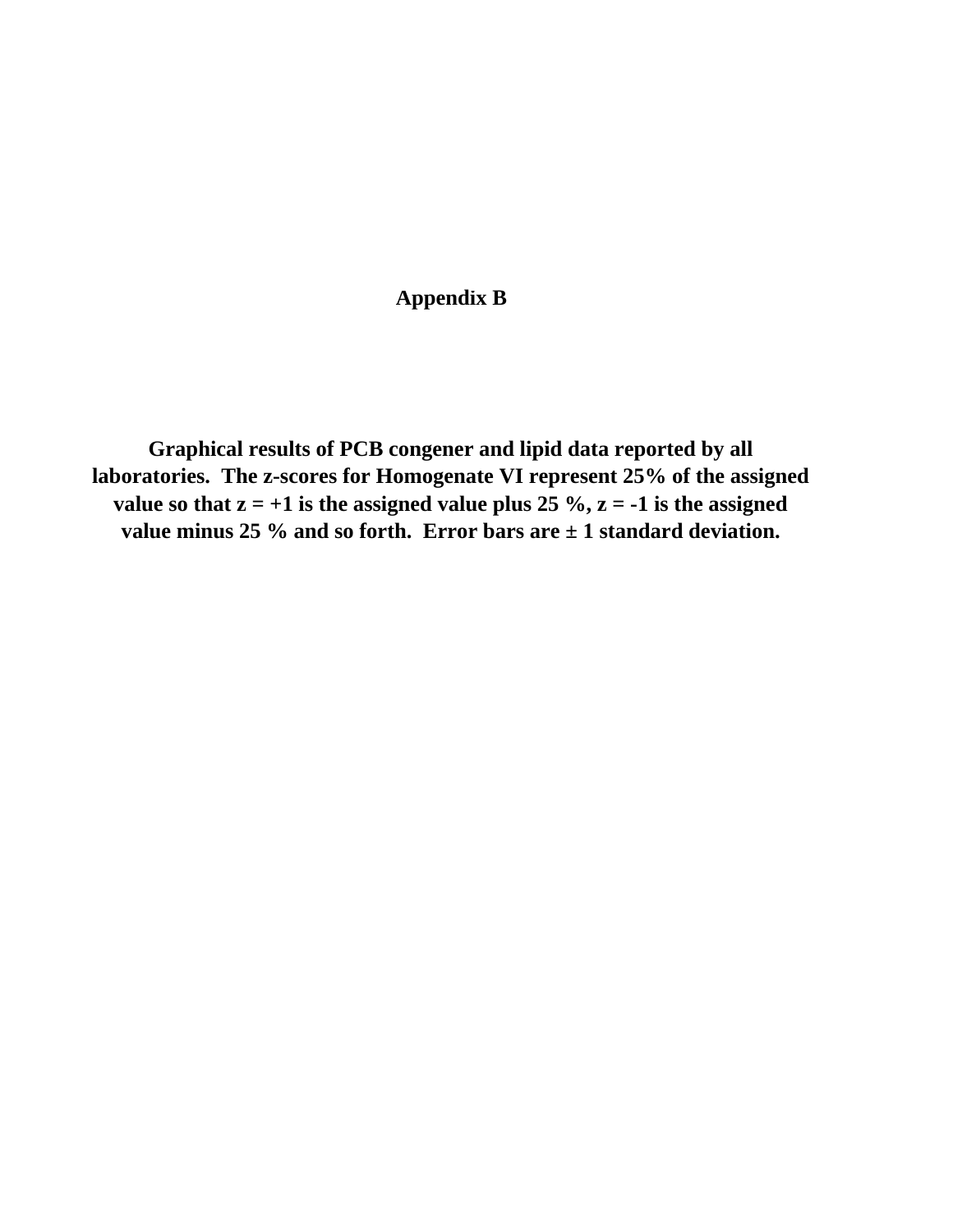## **PCB 18 Assigned value = <5 ng/g (wet basis) Reported Results: 3 Quantitative Results: 3 Homogenate VI (MMQAVI)**

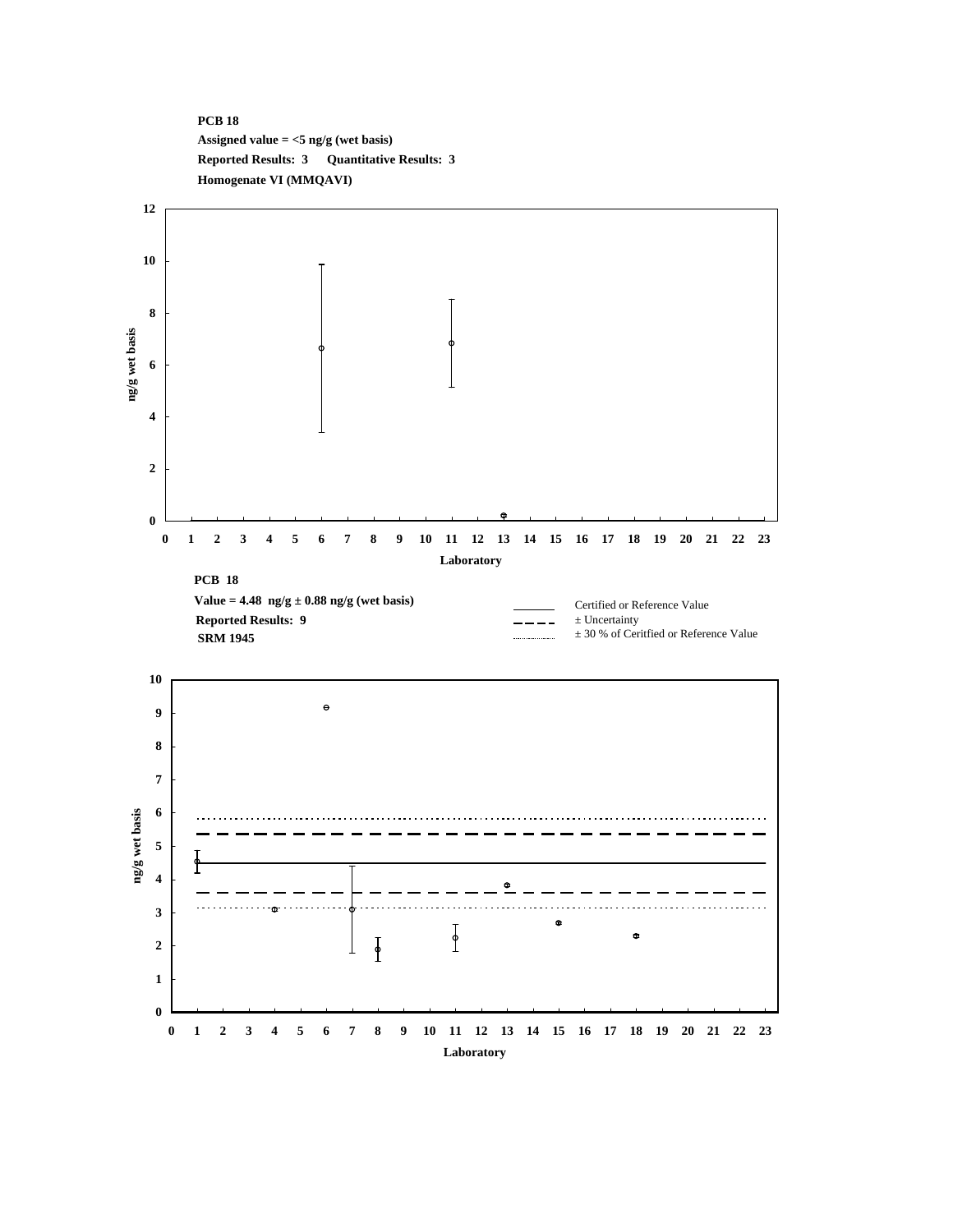## **PCB 28 Assigned value = <5 ng/g (wet basis) Reported Results: 10 Quantitative Results: 10 Homogenate VI (MMQAVI)**

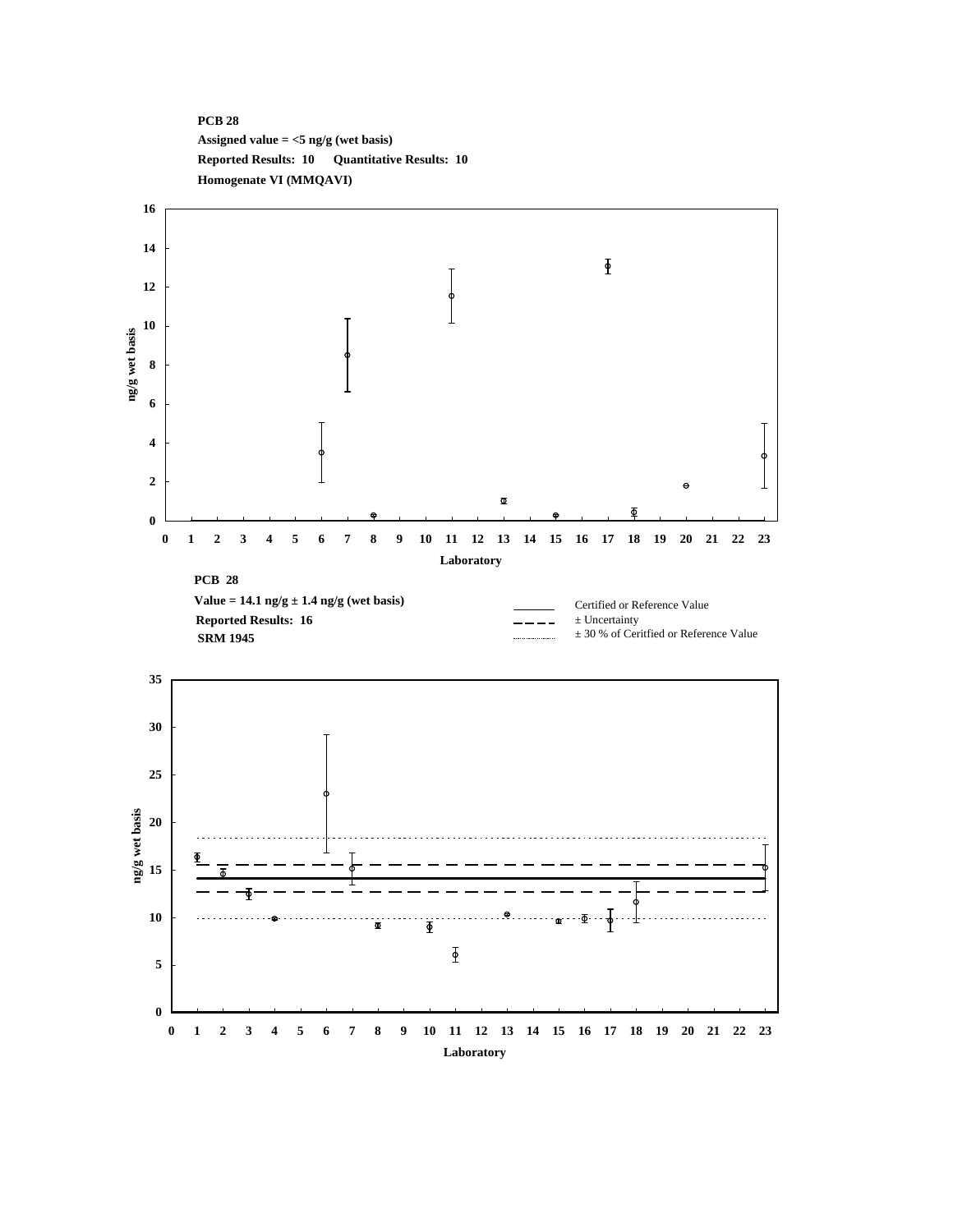#### **PCB 31 Assigned value = <5 ng/g (wet basis) Reported Results: 3 Quantitative Results: 3 Homogenate VI (MMQAVI)**

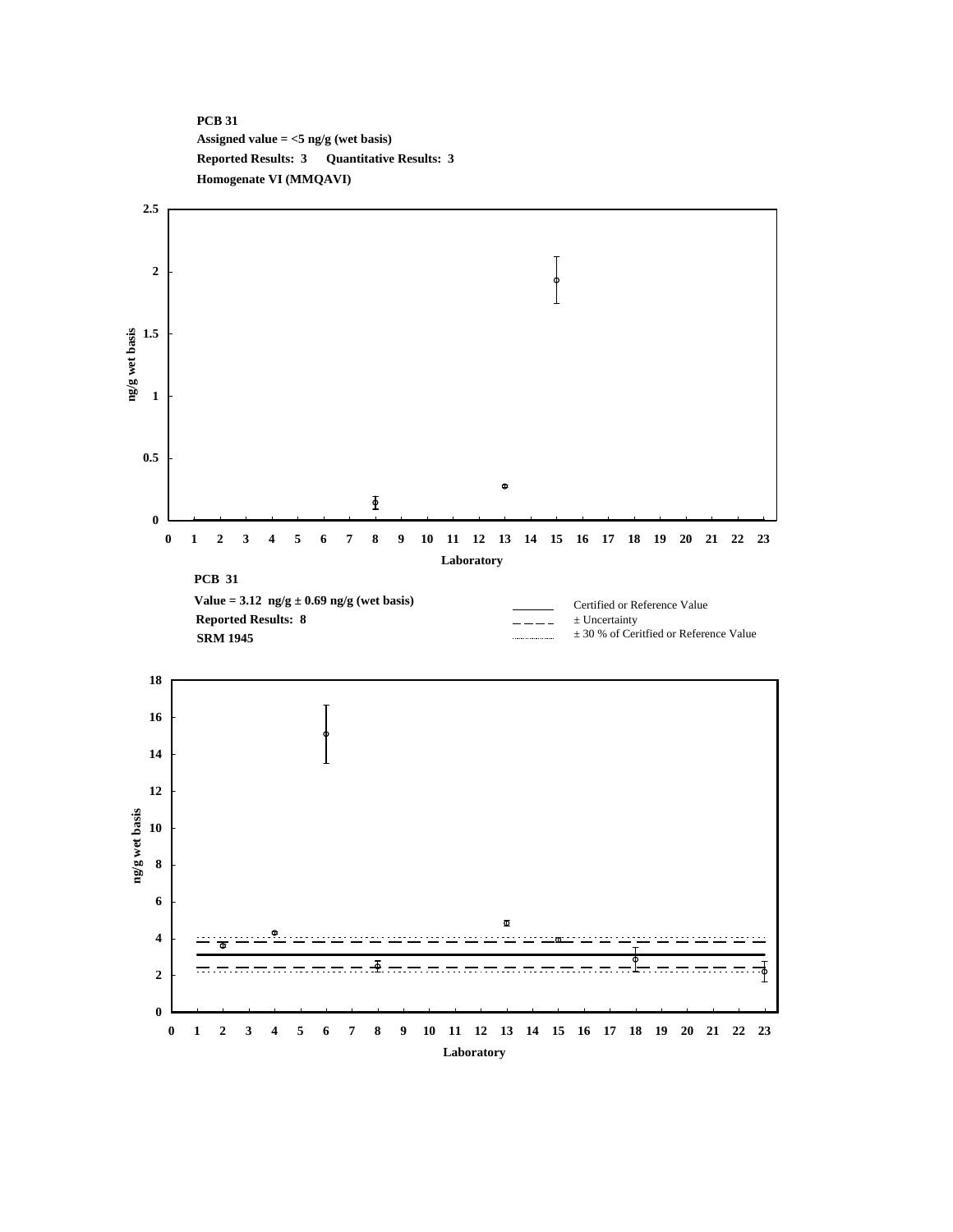#### **PCB 44 Assigned value = <5 ng/g (wet basis) Reported Results: 9 Quantitative Results: 7 Homogenate VI (MMQAVI)**

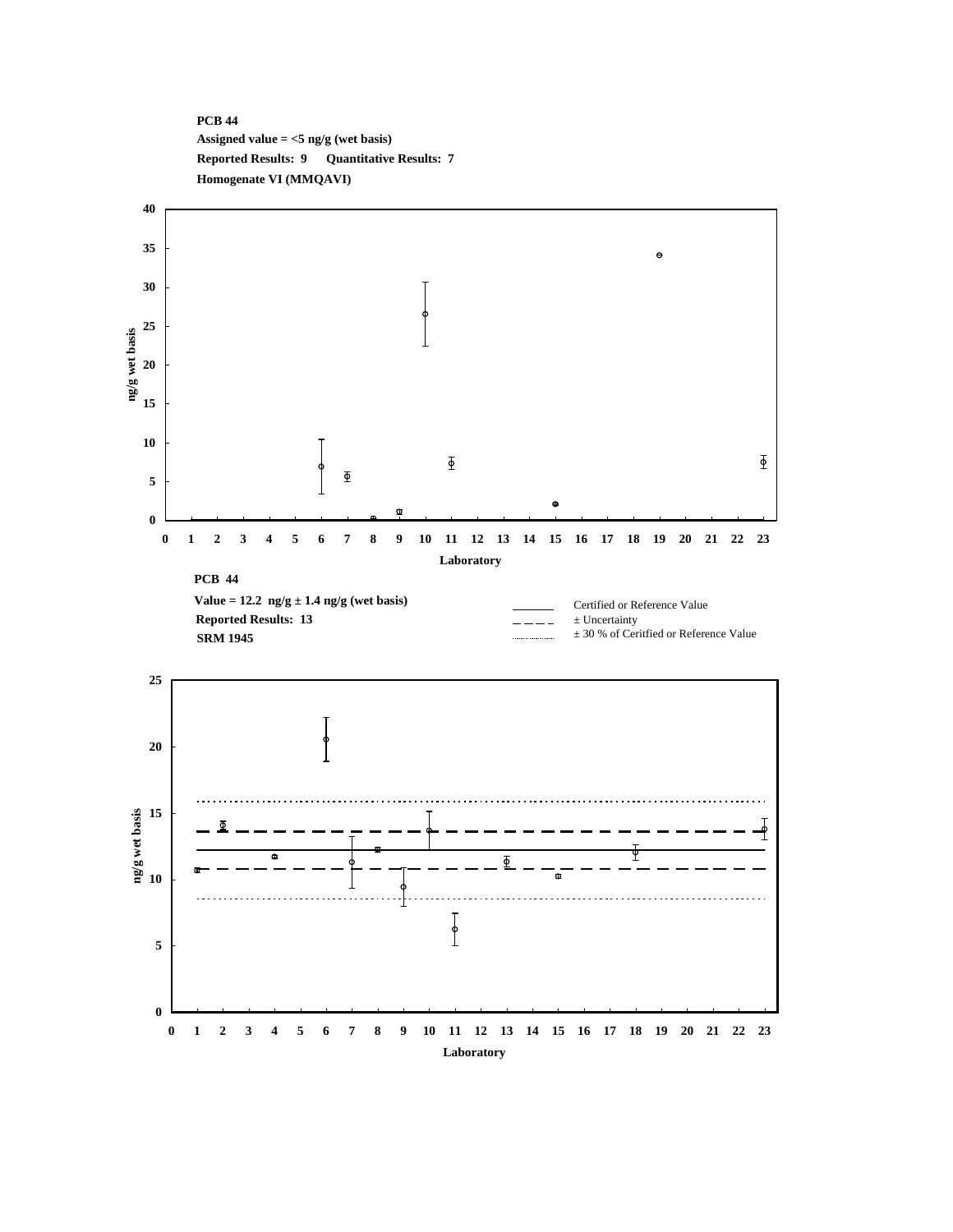#### **PCB 49 Assigned value = <5 ng/g (wet basis) Reported Results: 10 Quantitative Results: 9 Homogenate VI (MMQAVI)**

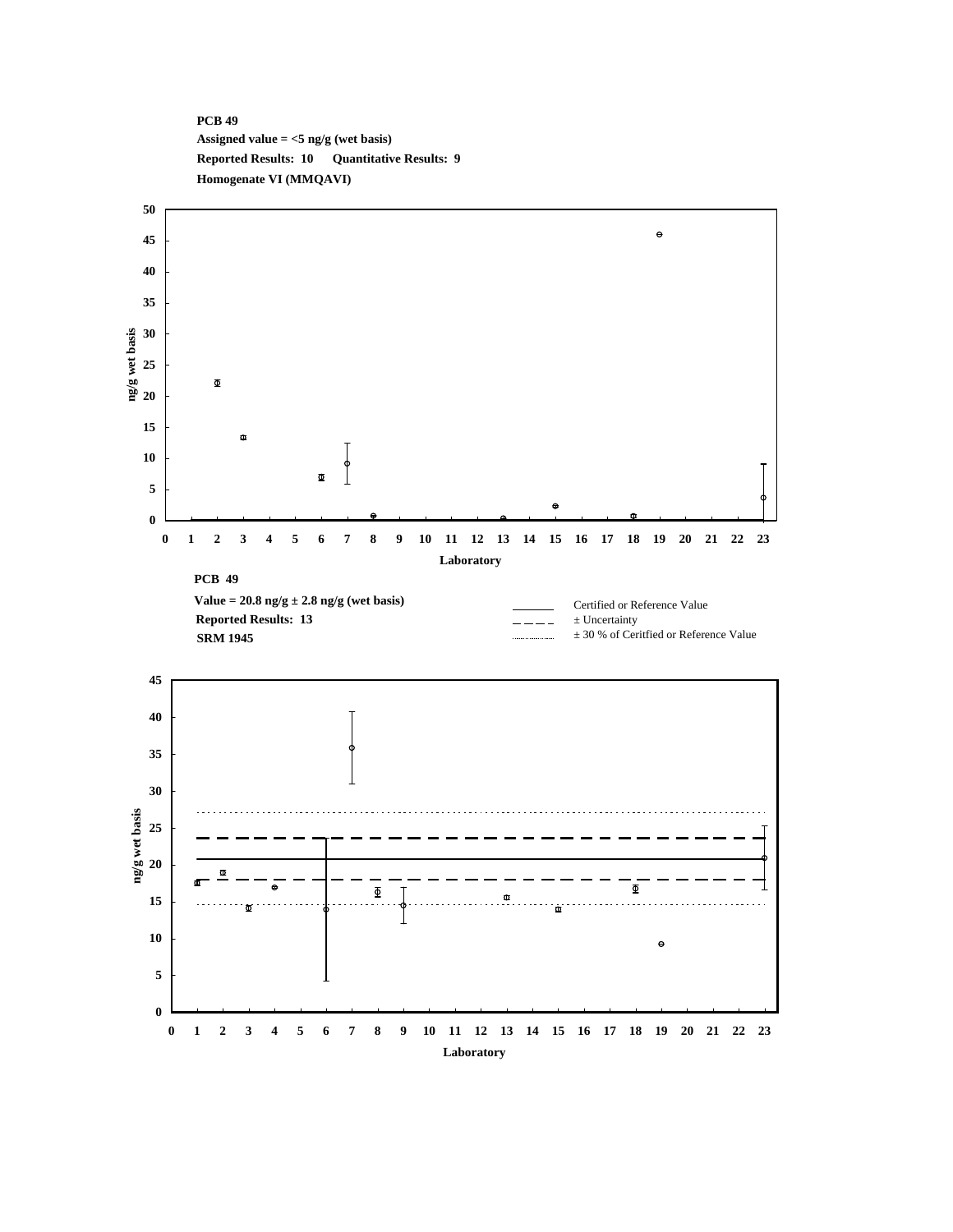



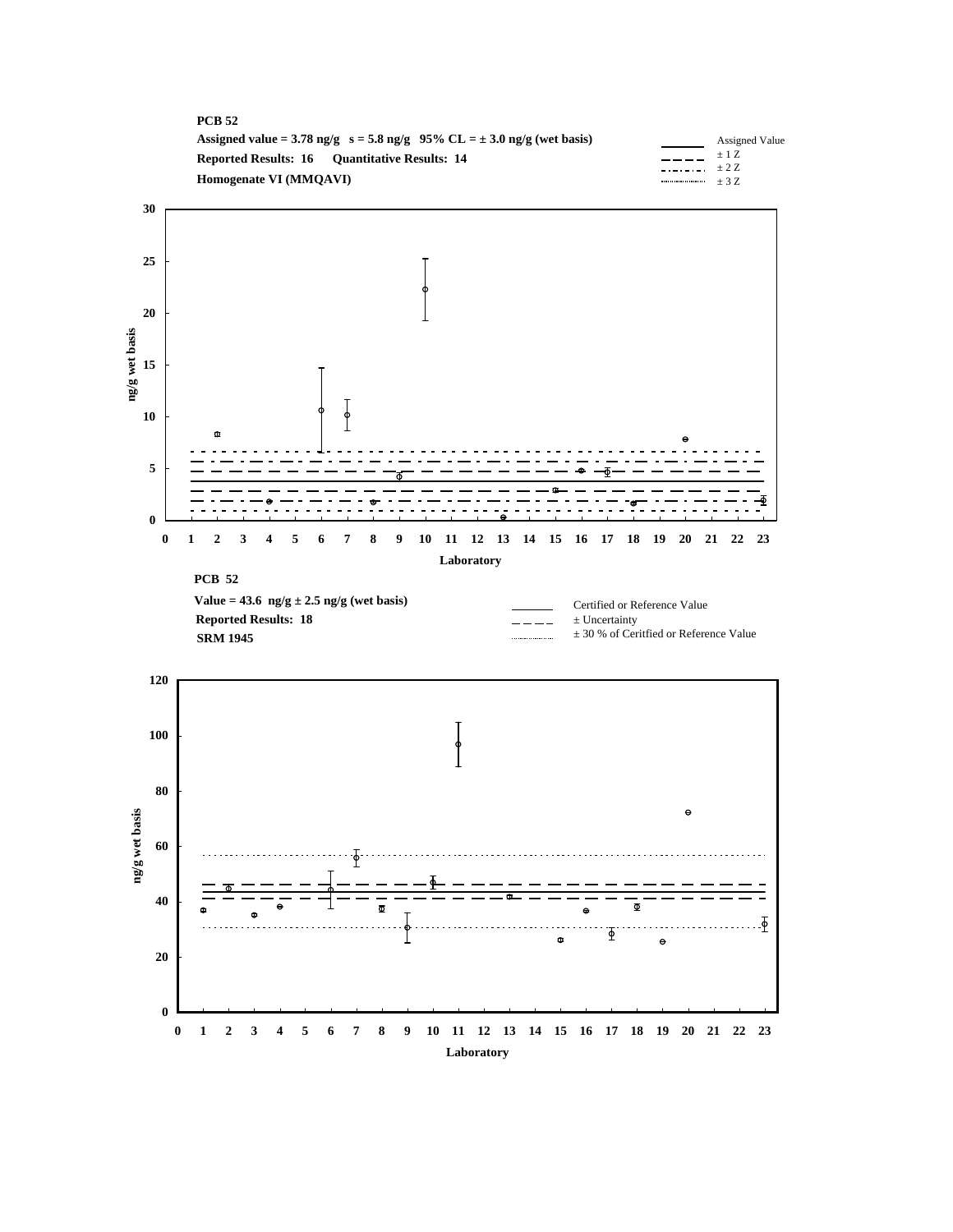

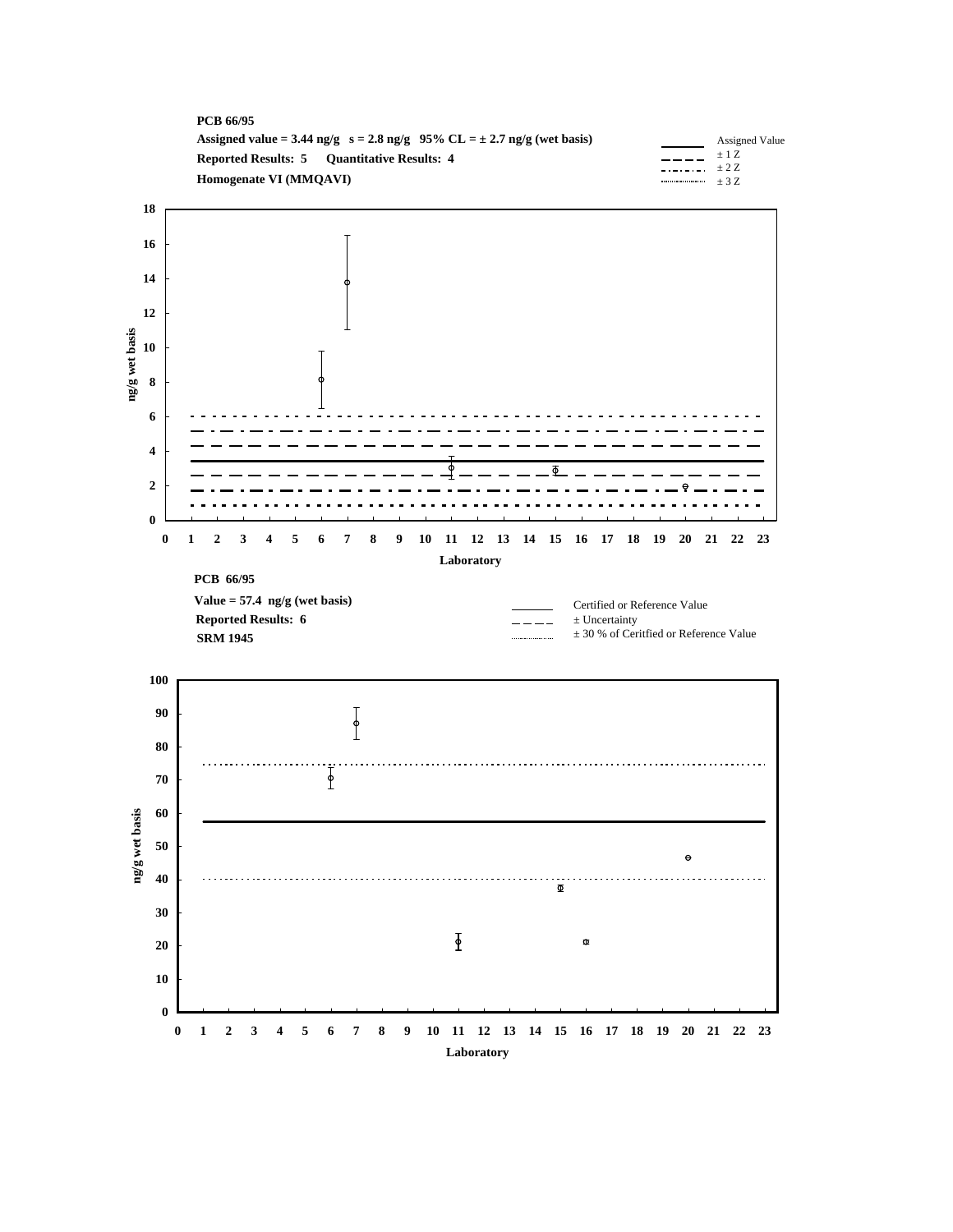

**Laboratory**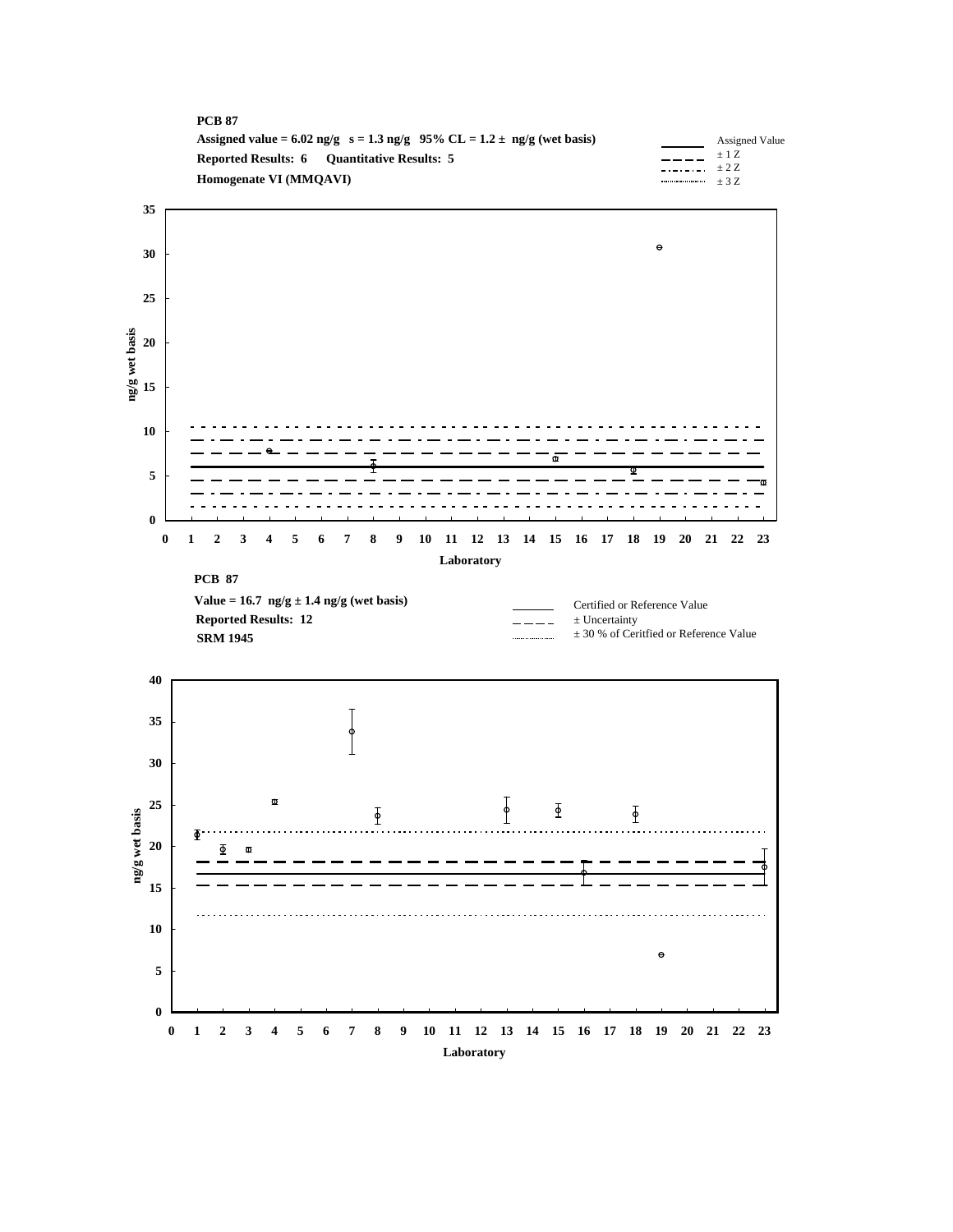



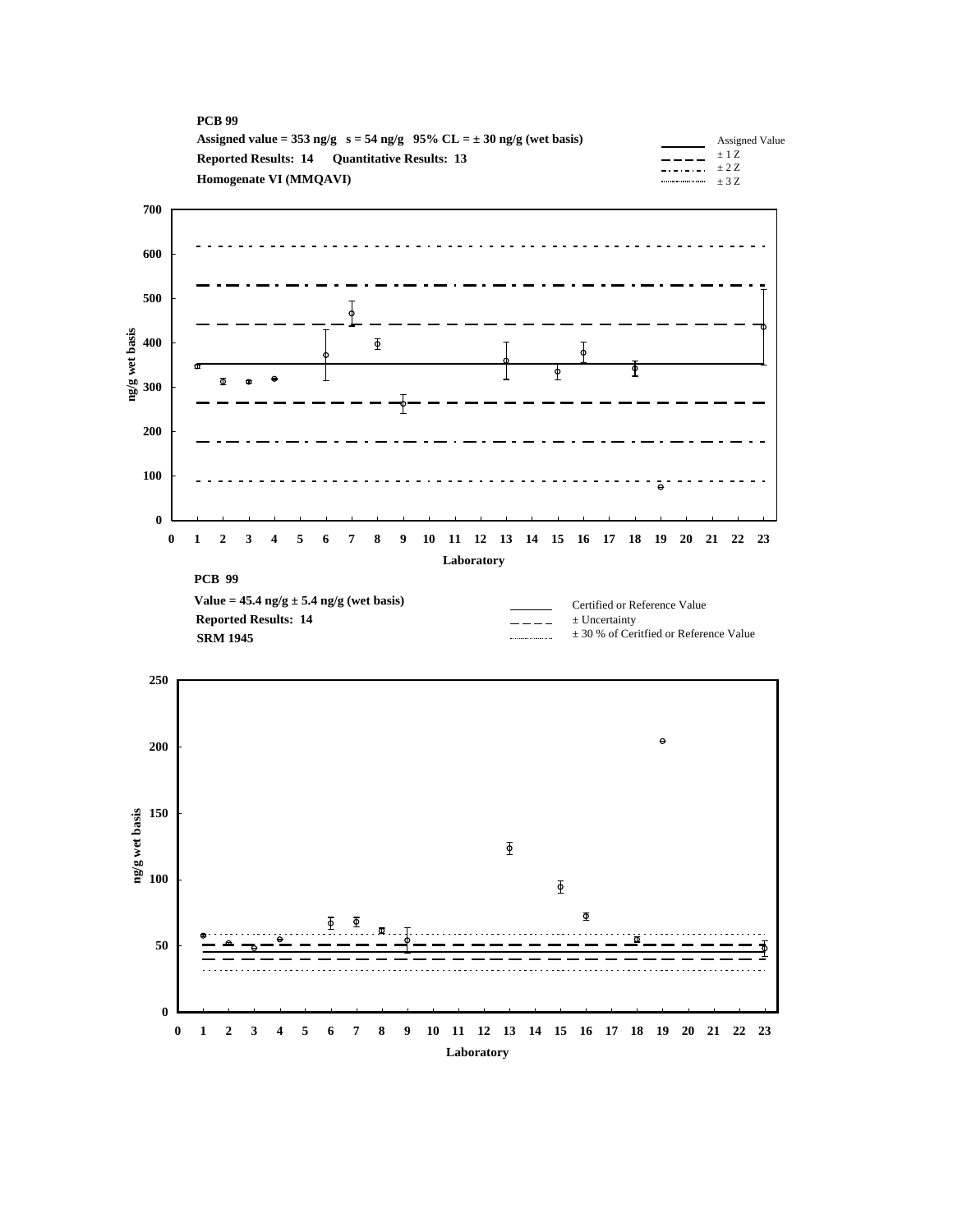



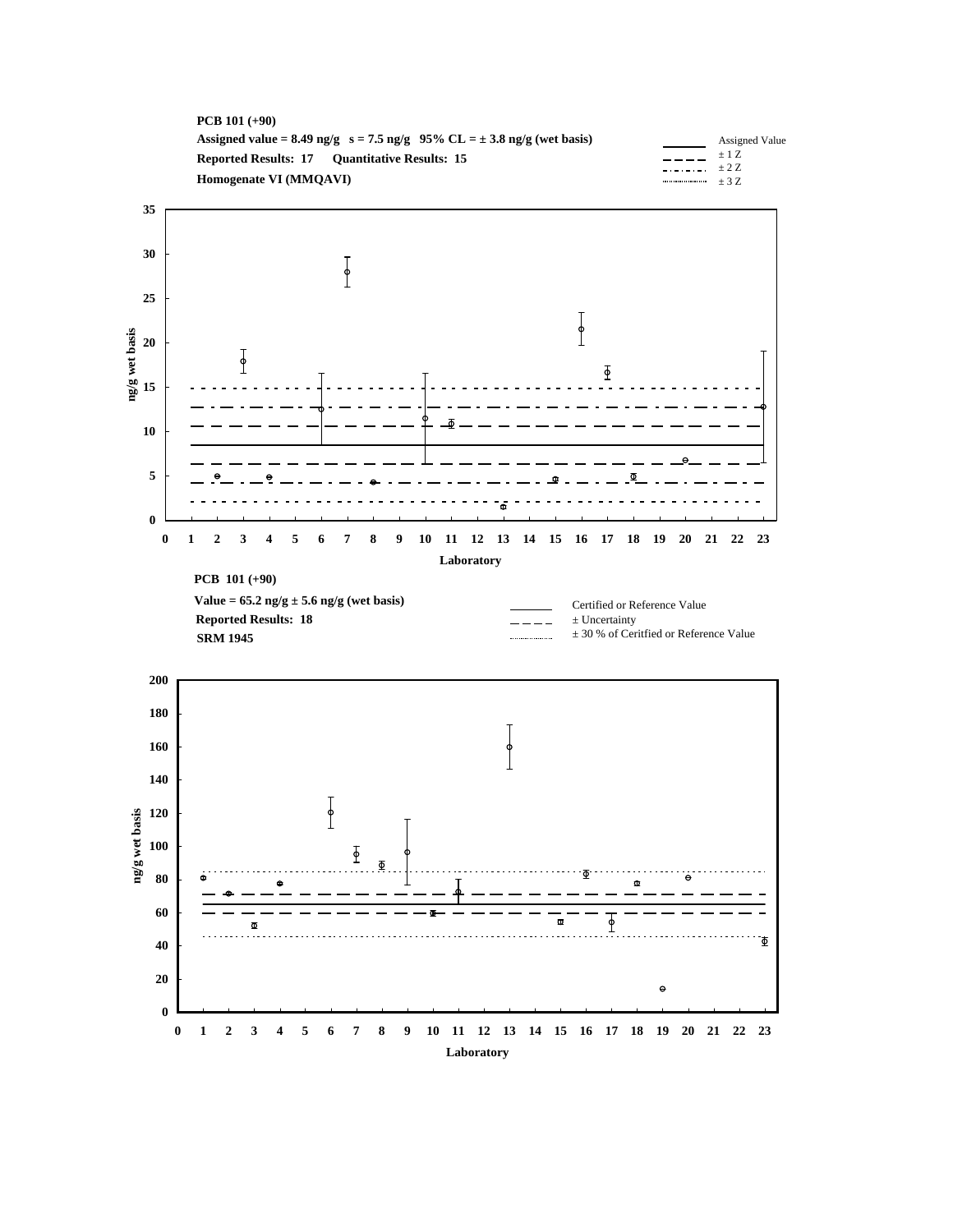



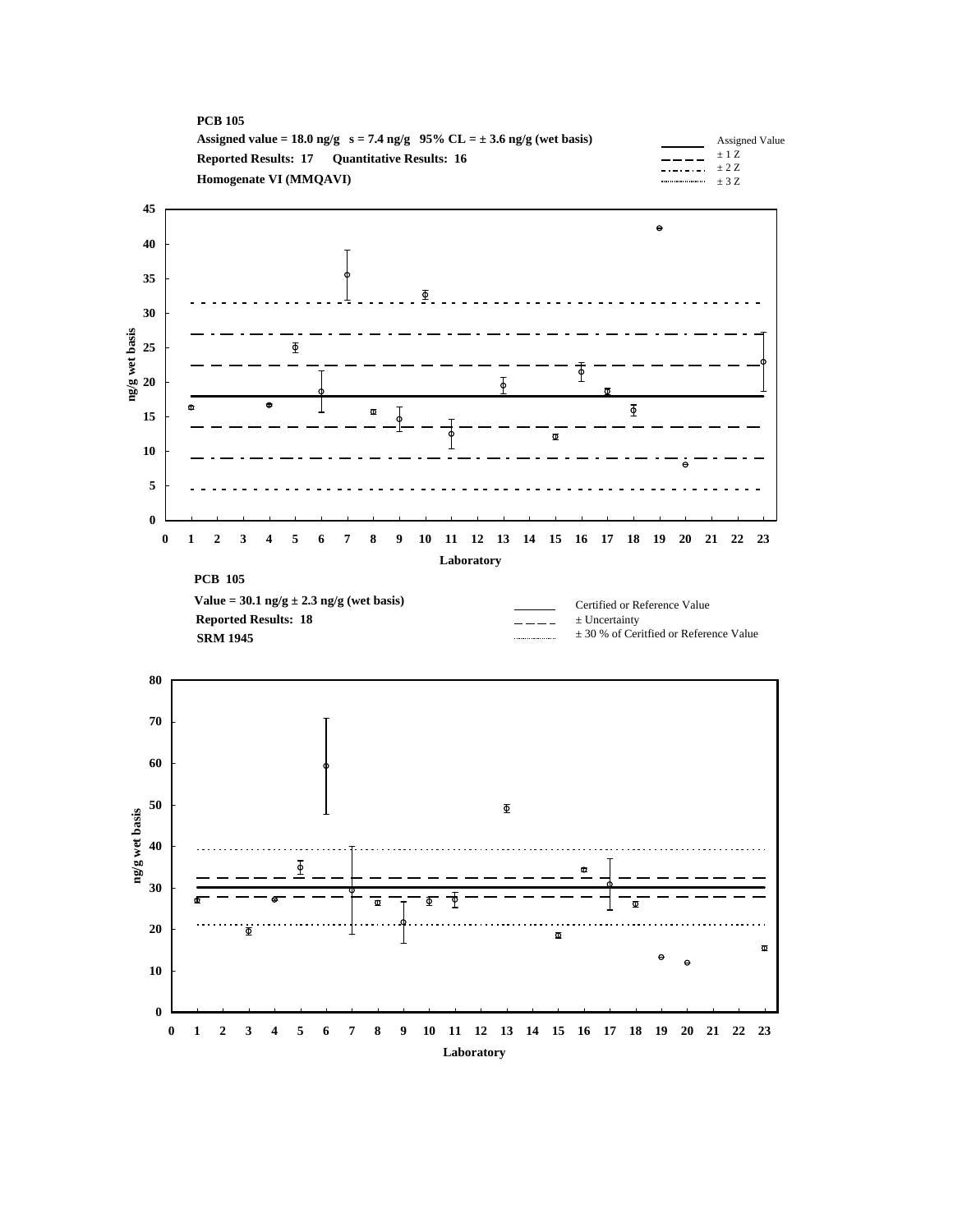



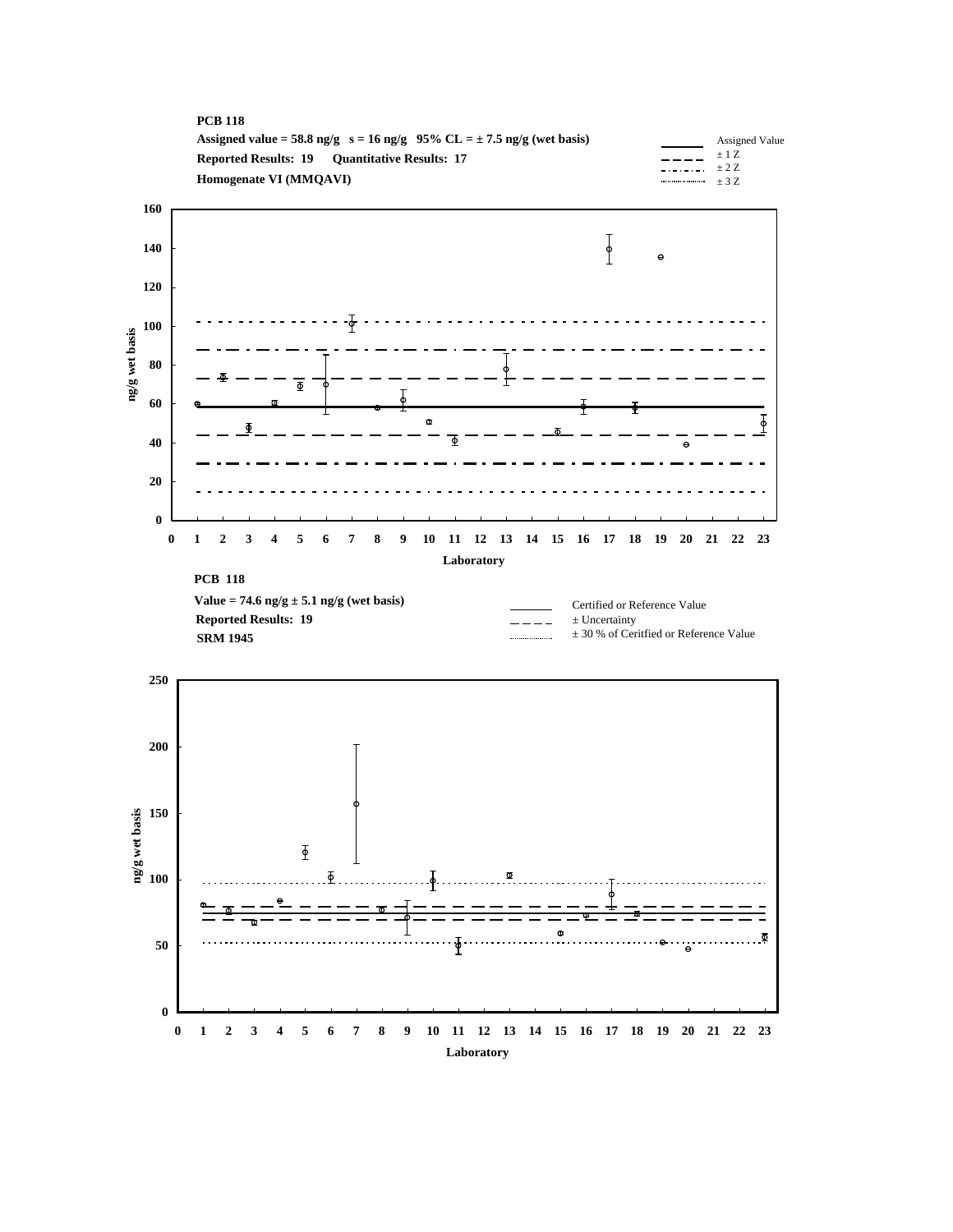| <b>PCB 128</b>                                                                |         |                |
|-------------------------------------------------------------------------------|---------|----------------|
| Assigned value = 12.0 ng/g $s = 2.3$ ng/g 95% CL = $\pm$ 1.2 ng/g (wet basis) |         | Assigned Value |
| <b>Reported Results: 15 Ouantitative Results: 15</b>                          | $-$ +2Z | $\pm$ 1 Z      |
| Homogenate VI (MMOAVI)                                                        |         |                |
|                                                                               |         |                |

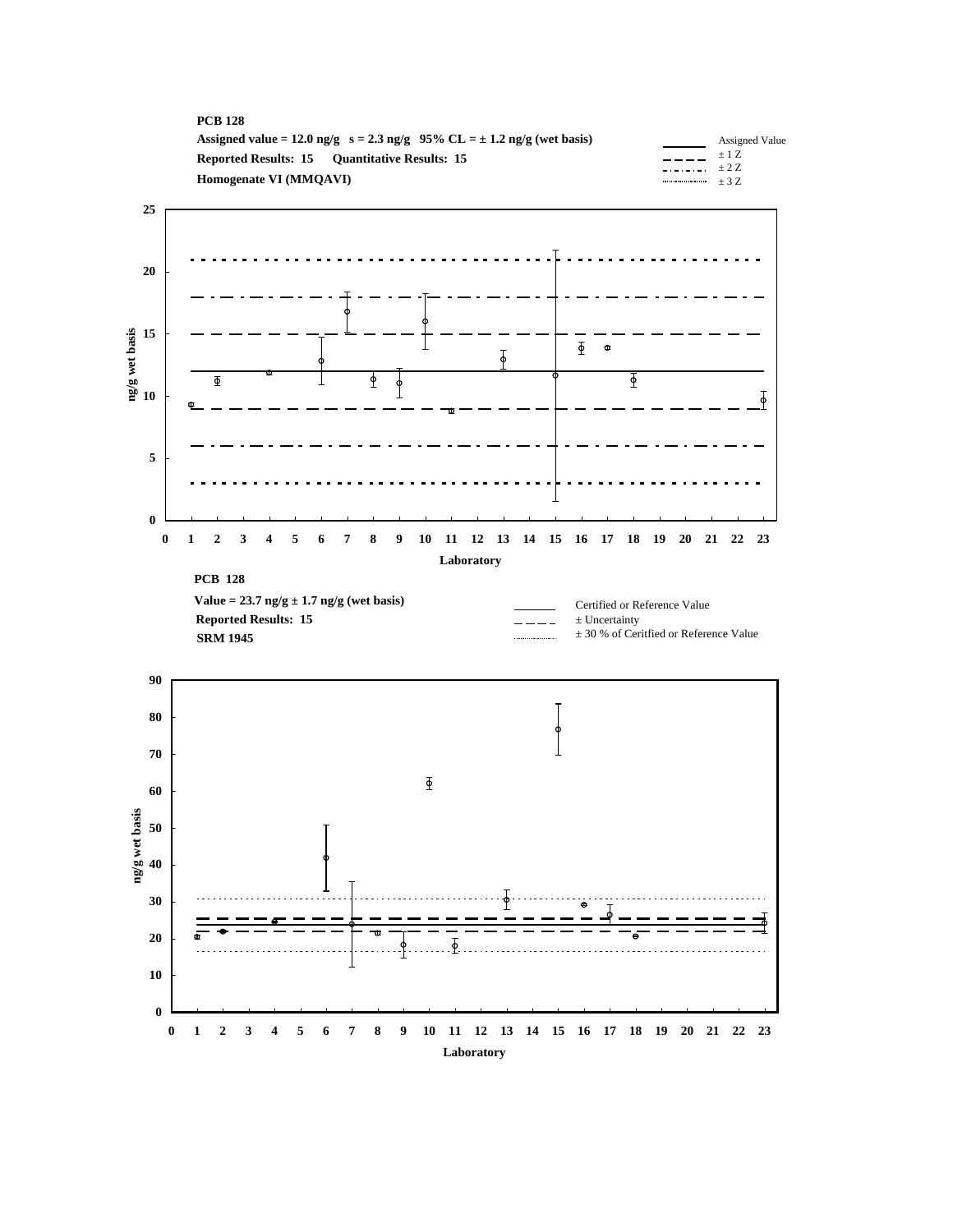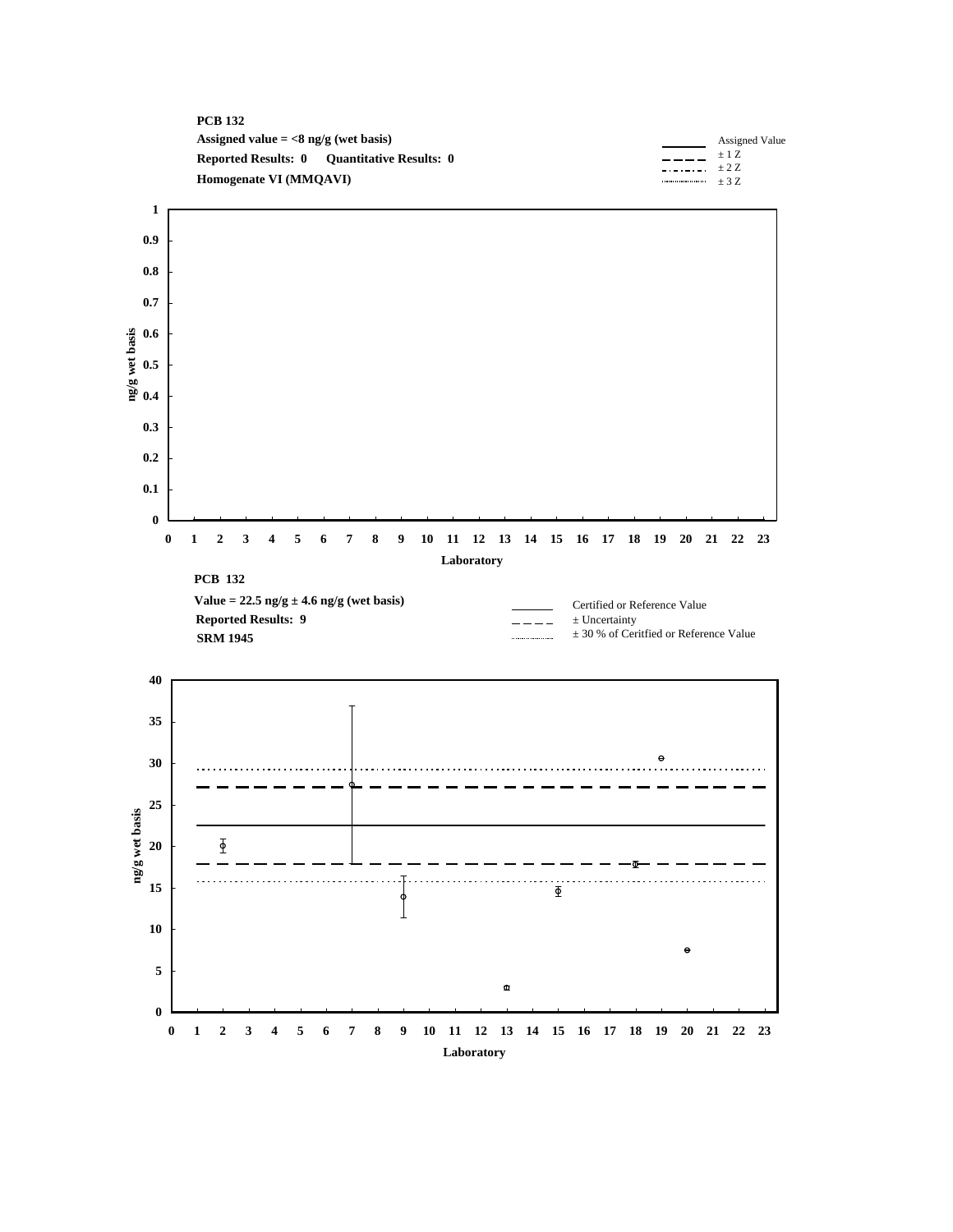





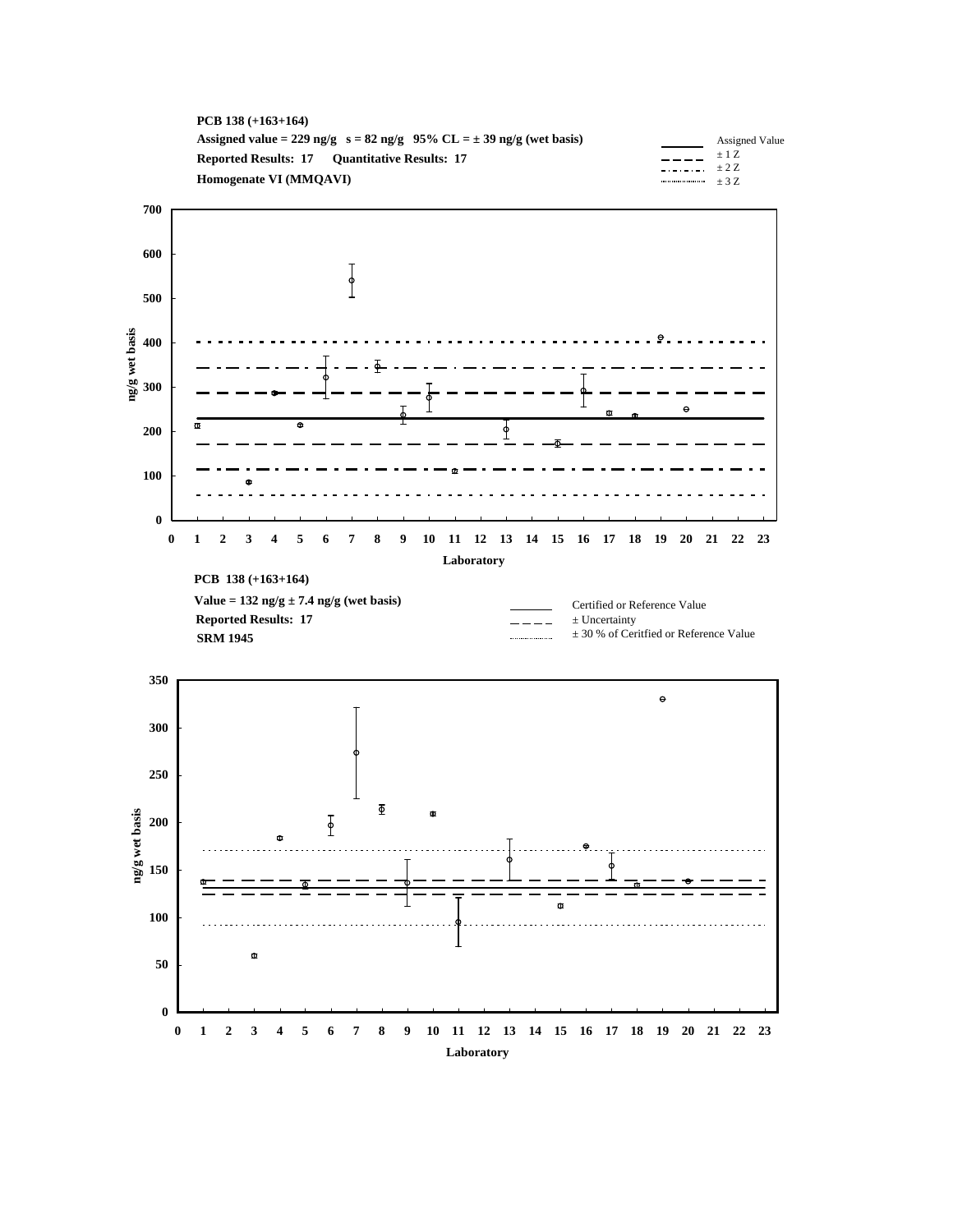| <b>PCB 149</b>                                                                     |                                                           |
|------------------------------------------------------------------------------------|-----------------------------------------------------------|
| Assigned value = 2.66 ng/g $s = 0.90$ ng/g $95\%$ CL = $\pm$ 0.59 ng/g (wet basis) | Assigned Value                                            |
| <b>Reported Results: 11 Ouantitative Results: 9</b>                                | $+1$ Z<br>$\frac{1}{2}$ . $\frac{1}{2}$ . $\frac{1}{2}$ . |
| Homogenate VI (MMOAVI)                                                             |                                                           |
|                                                                                    |                                                           |



**0 1 2 3 4 5 6 7 8 9 10 11 12 13 14 15 16 17 18 19 20 21 22 23 Laboratory**

**0**

**20**

**40**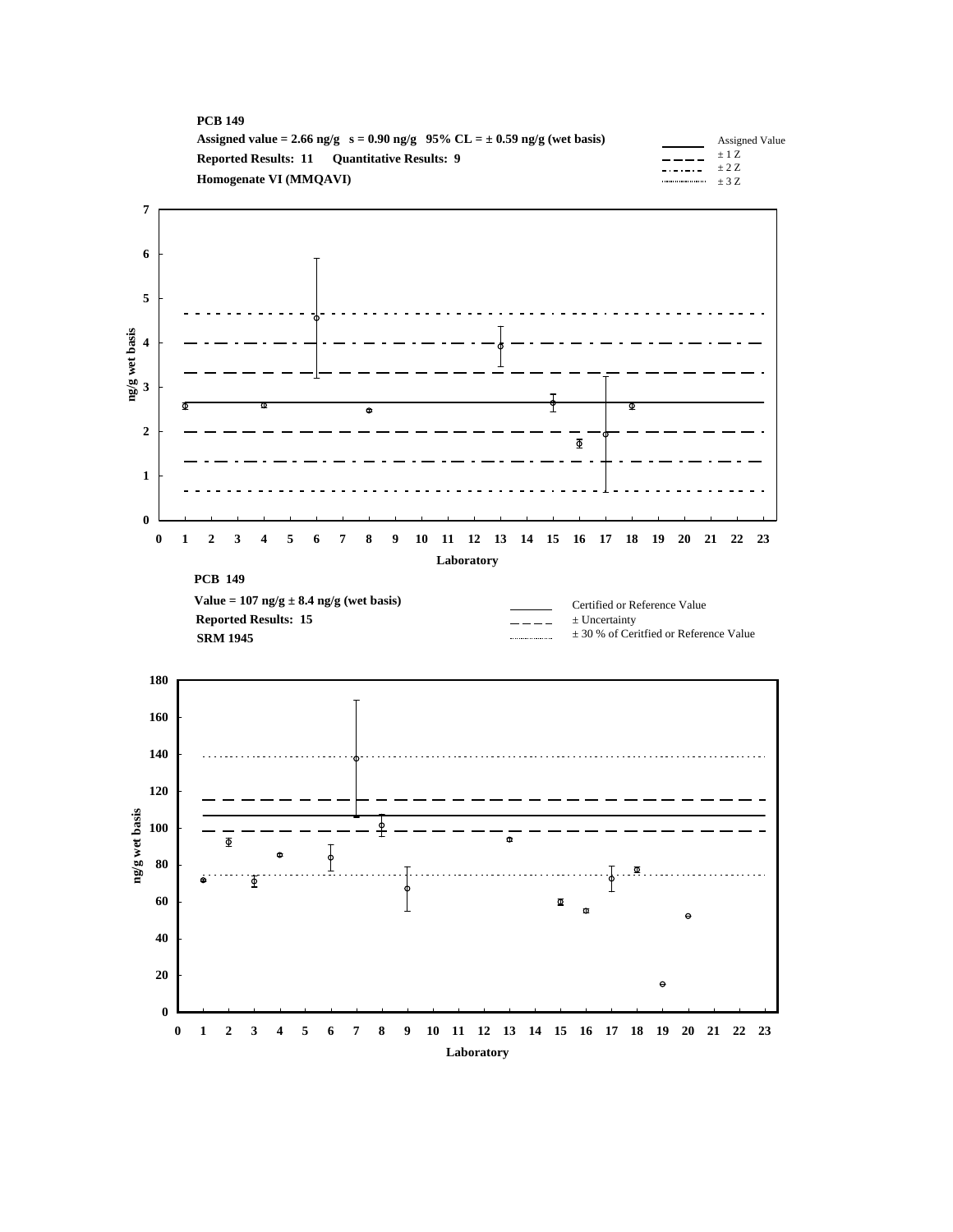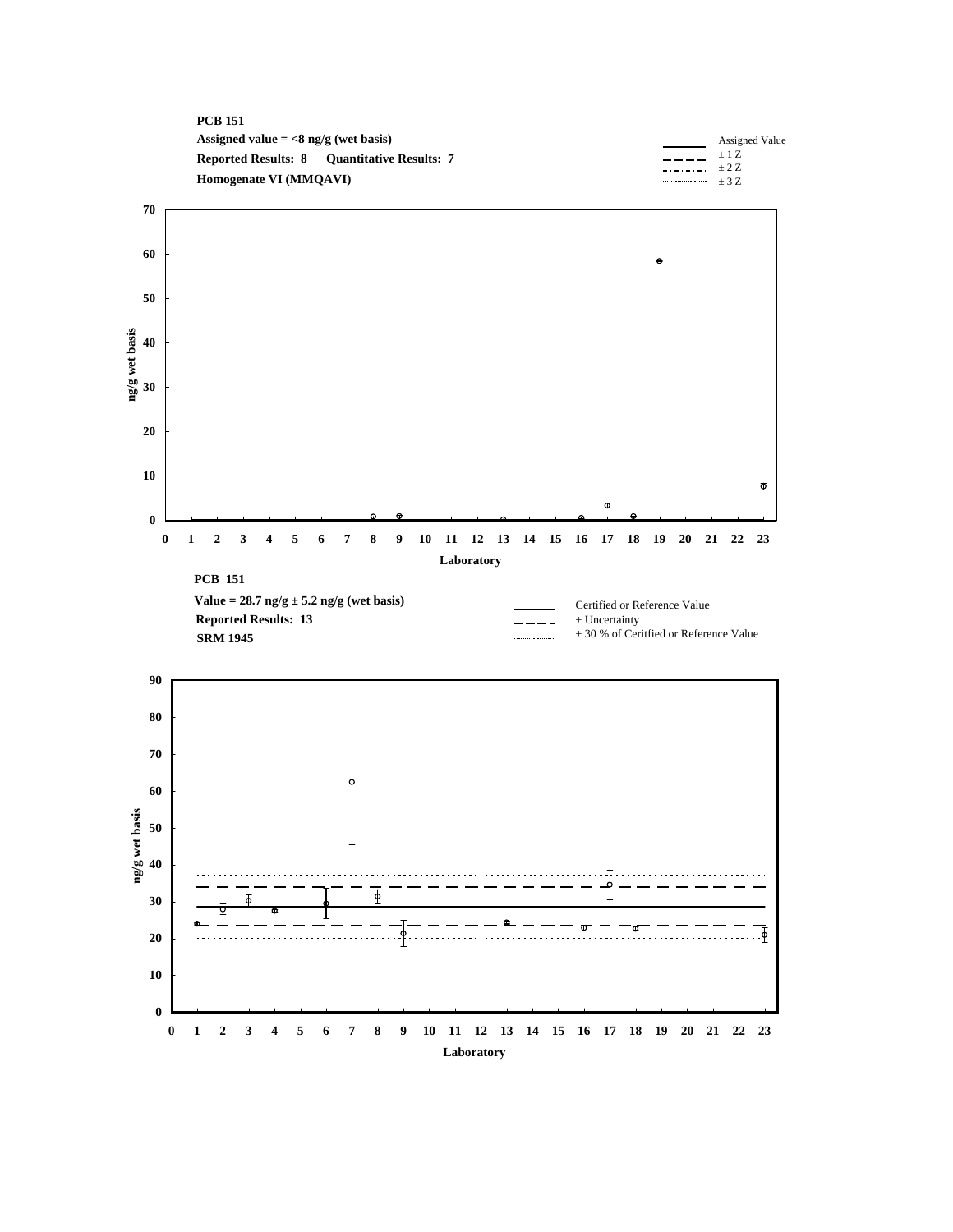



**0 1 2 3 4 5 6 7 8 9 10 11 12 13 14 15 16 17 18 19 20 21 22 23 Laboratory**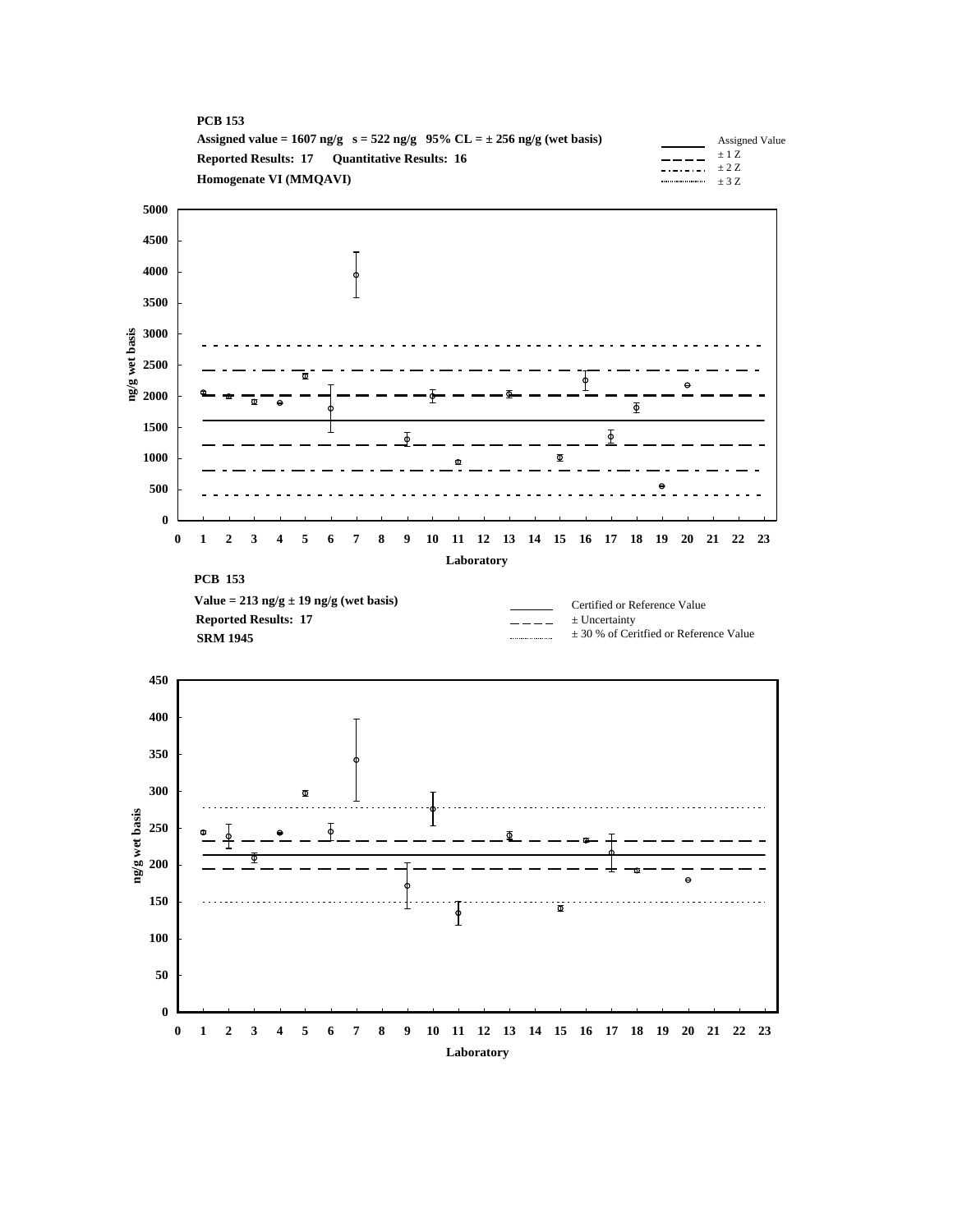





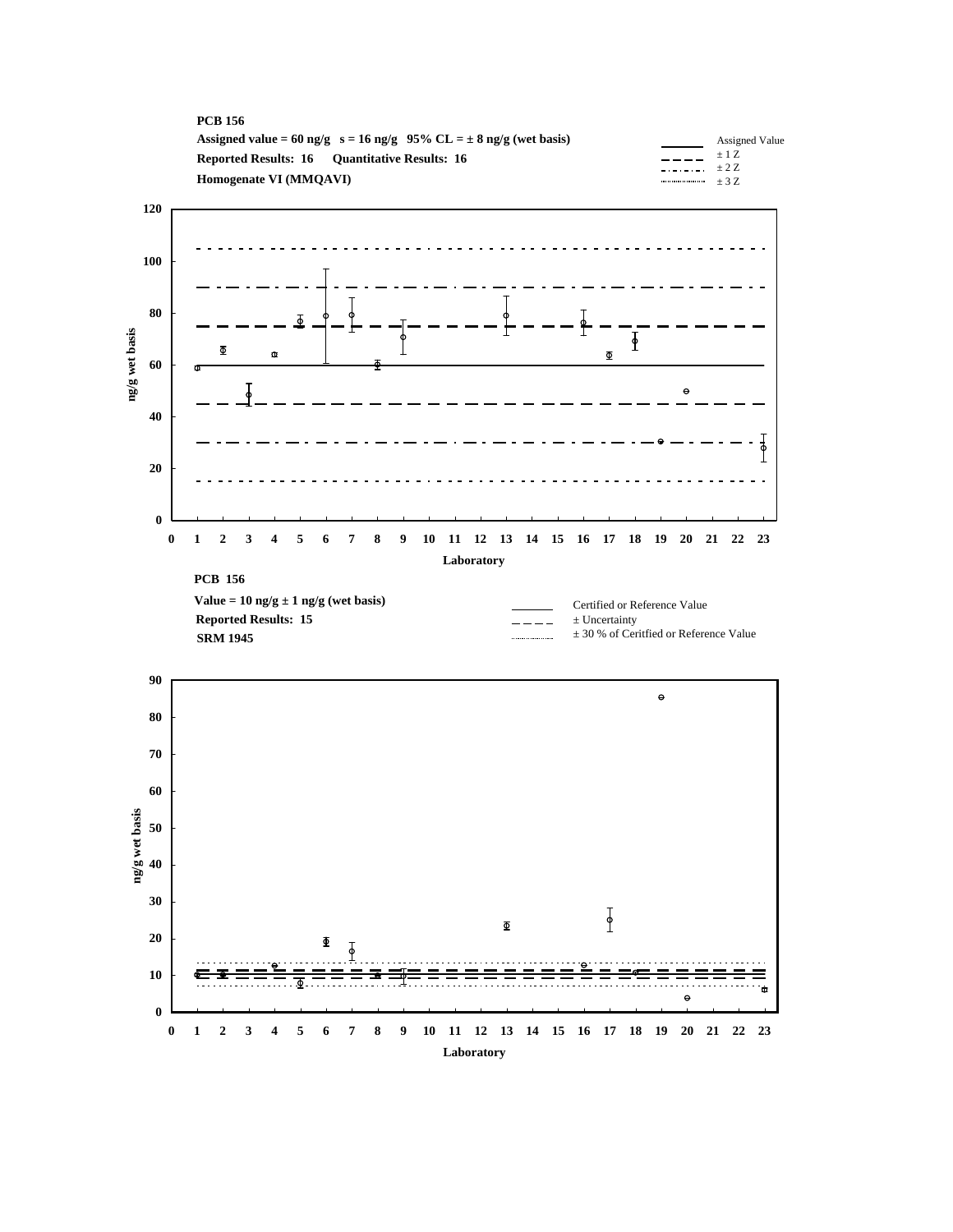



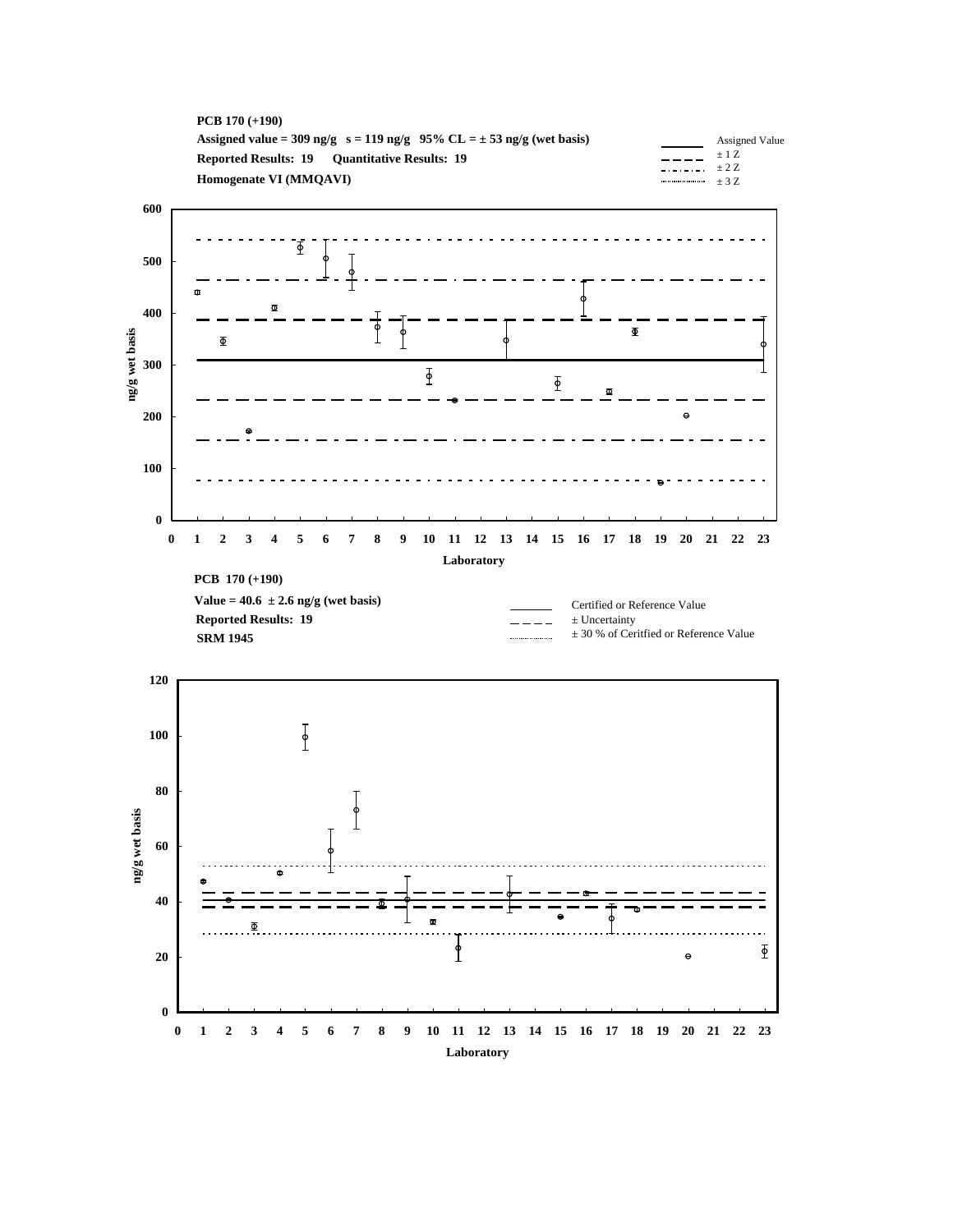



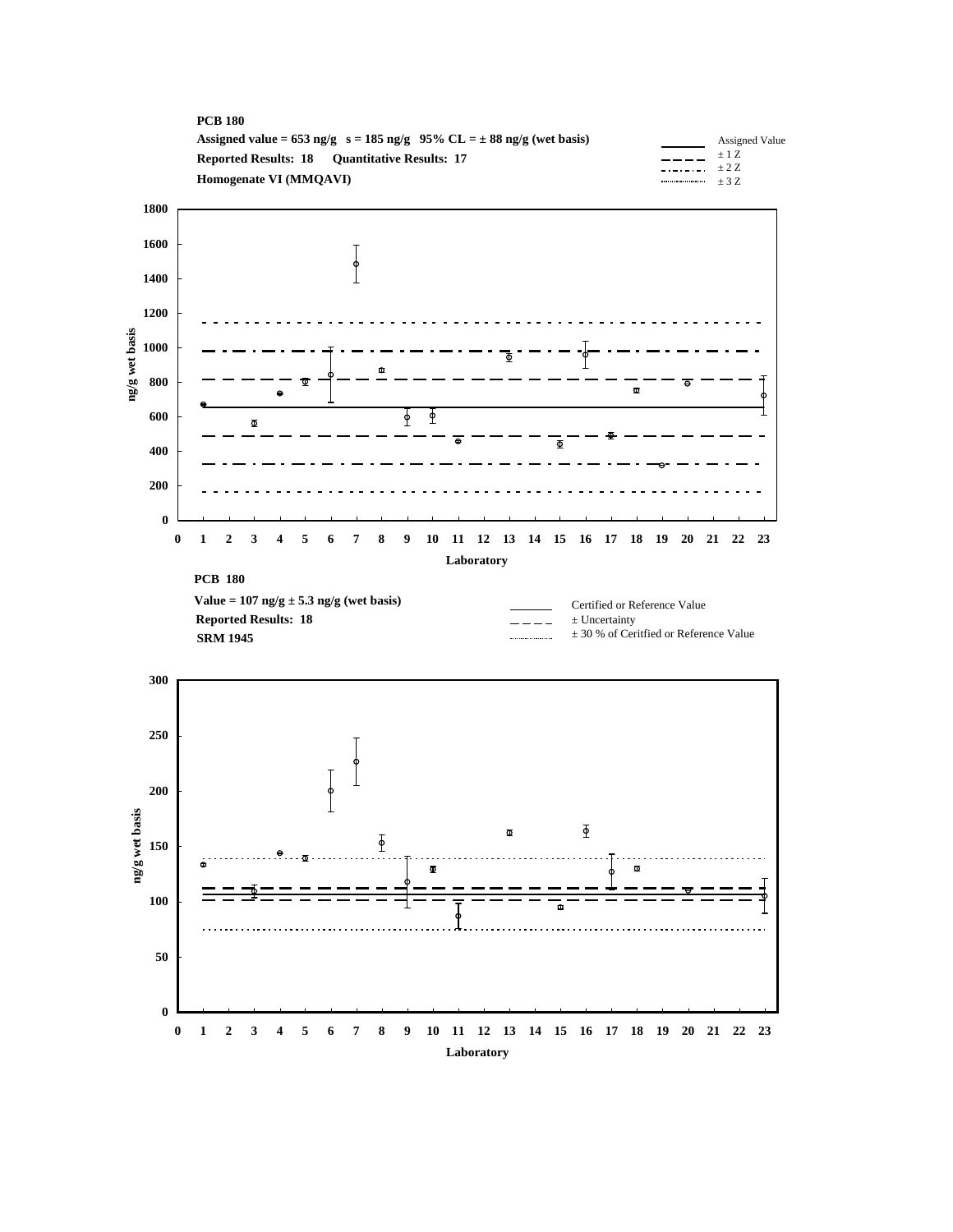



**0 1 2 3 4 5 6 7 8 9 10 11 12 13 14 15 16 17 18 19 20 21 22 23 Laboratory**

Φ

**0**

**PCB 183**

**10**

**20 30**

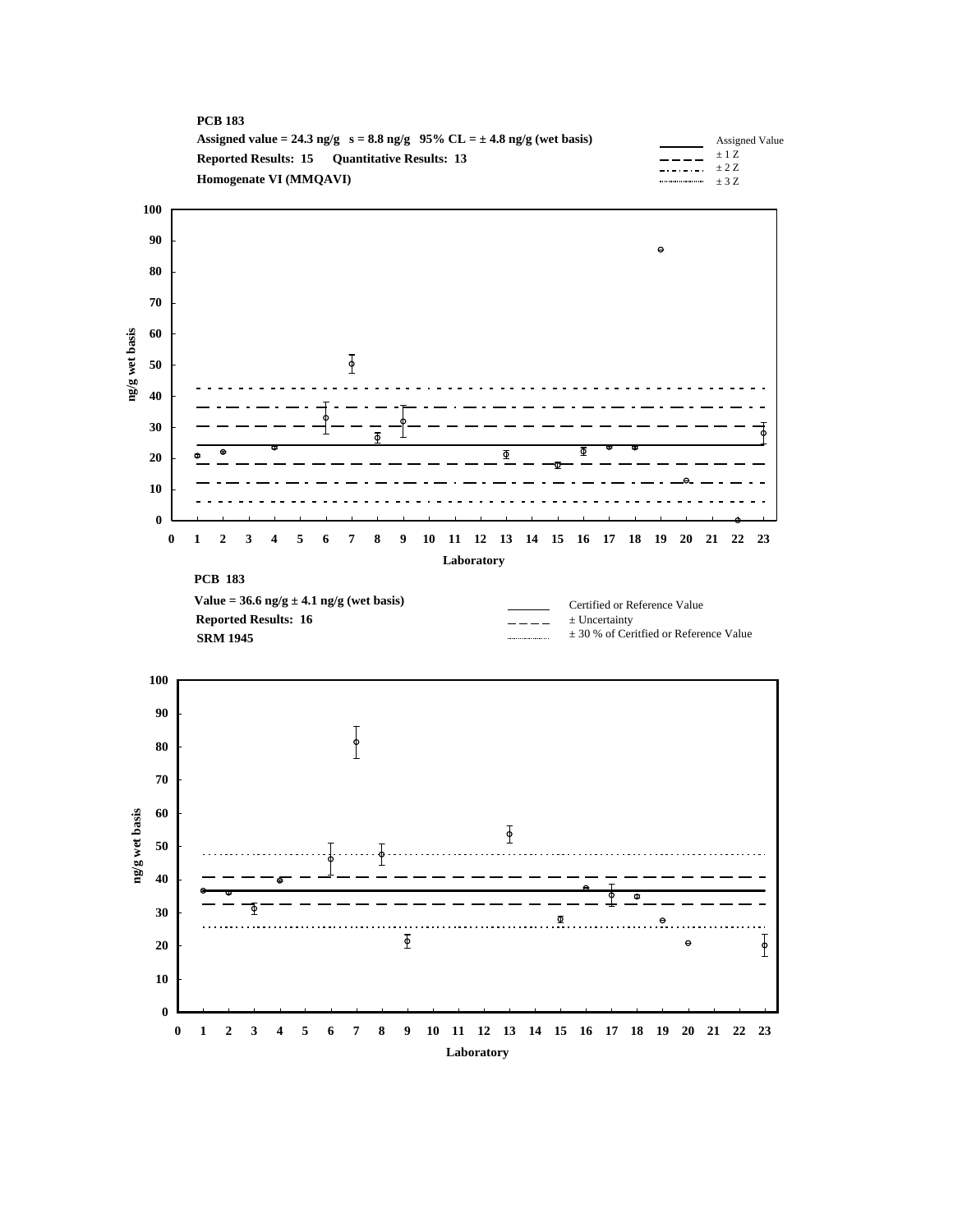| Assigned Value                 |
|--------------------------------|
| $+1Z$                          |
| $     +$ 2 Z<br>$\cdots$ + 3.7 |
|                                |



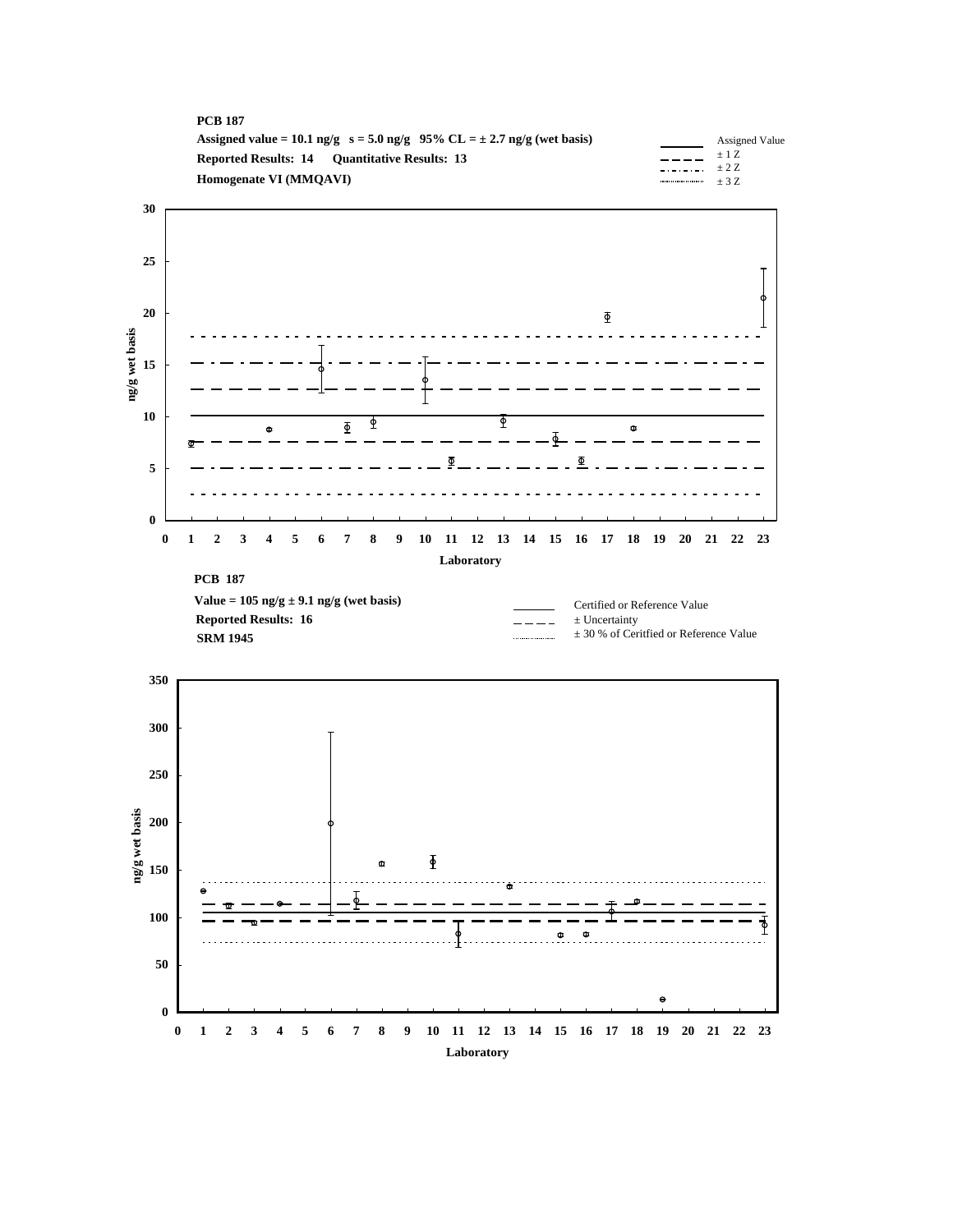



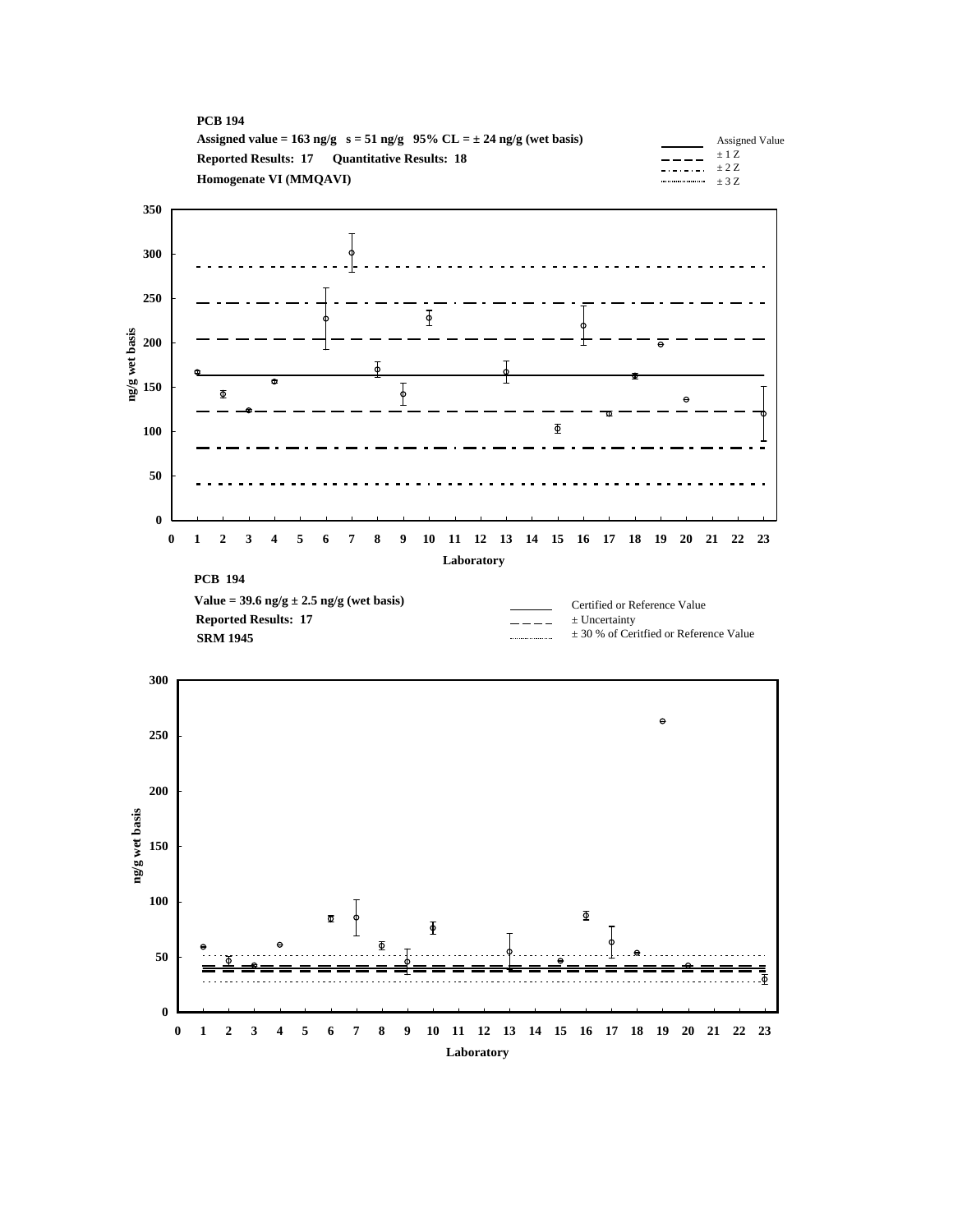



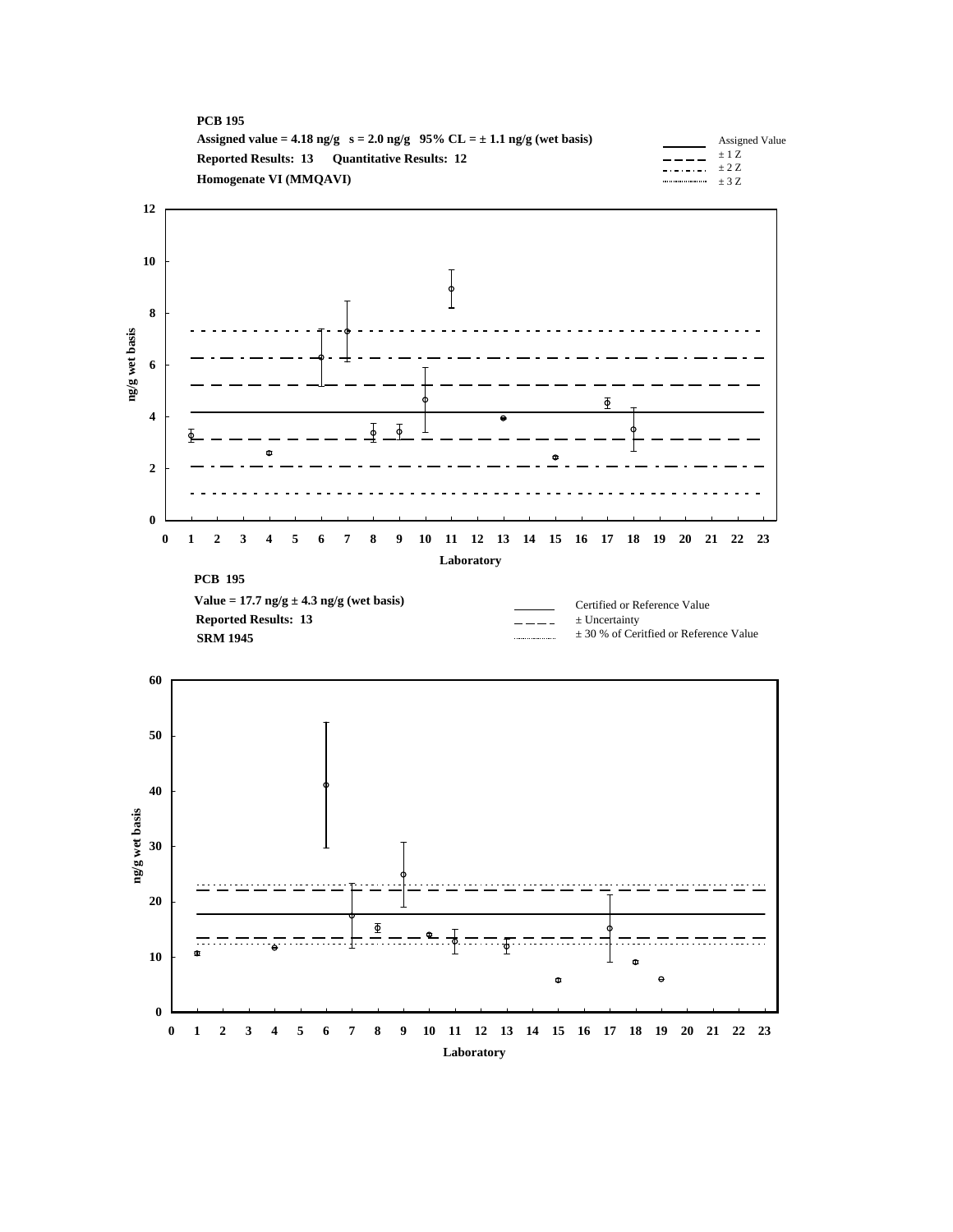



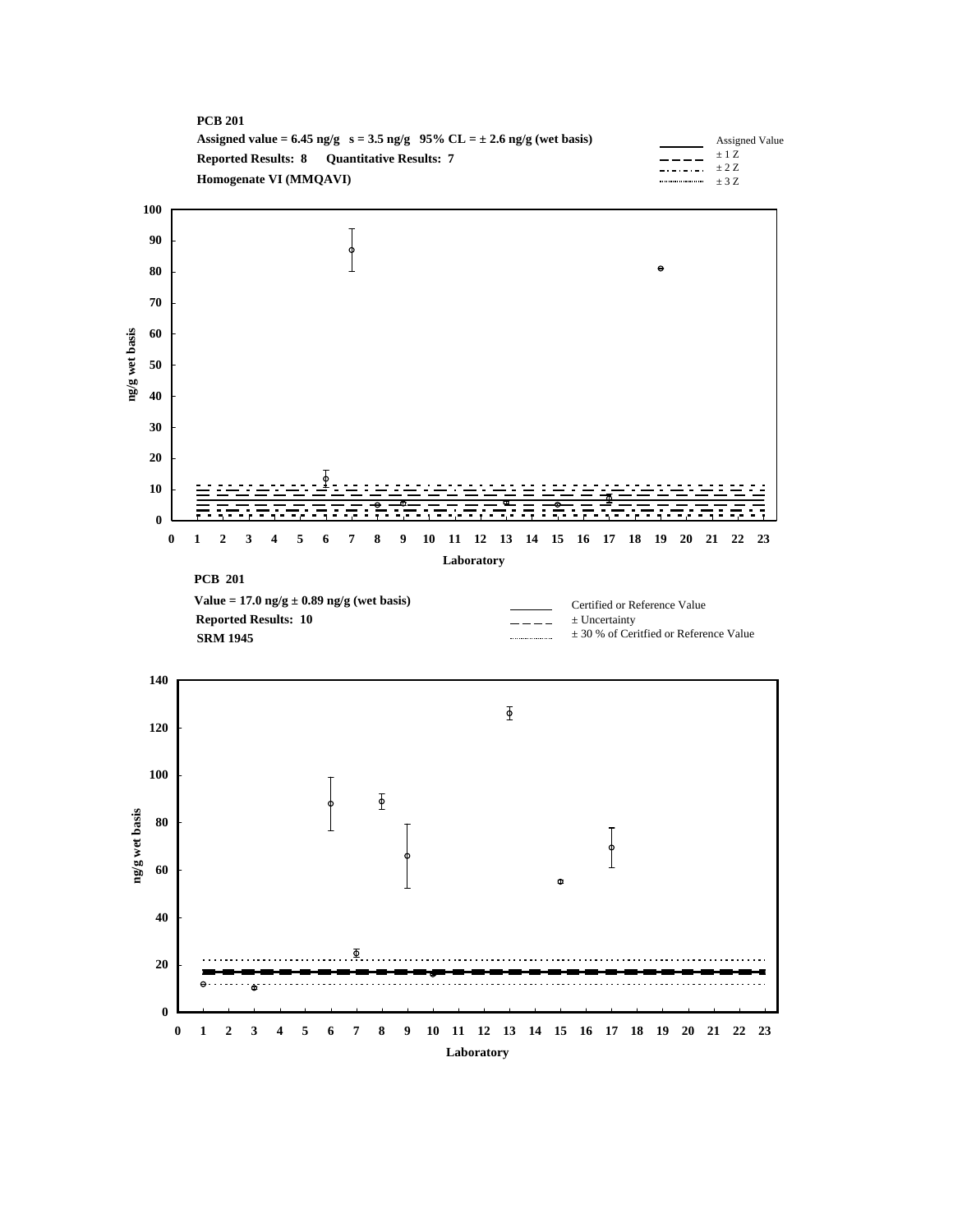| <b>PCB 206</b>                                                                |                                                                                   |                |
|-------------------------------------------------------------------------------|-----------------------------------------------------------------------------------|----------------|
| Assigned value = 32.4 ng/g $s = 6.4$ ng/g 95% CL = $\pm$ 3.5 ng/g (wet basis) |                                                                                   | Assigned Value |
| <b>Reported Results: 14 Ouantitative Results: 13</b>                          |                                                                                   | $+17$ .        |
| Homogenate VI (MMOAVI)                                                        | $\frac{1}{2}$ . $\frac{1}{2}$ . $\frac{1}{2}$ . $\frac{1}{2}$ .<br>$\cdots$ $+37$ |                |
|                                                                               |                                                                                   |                |



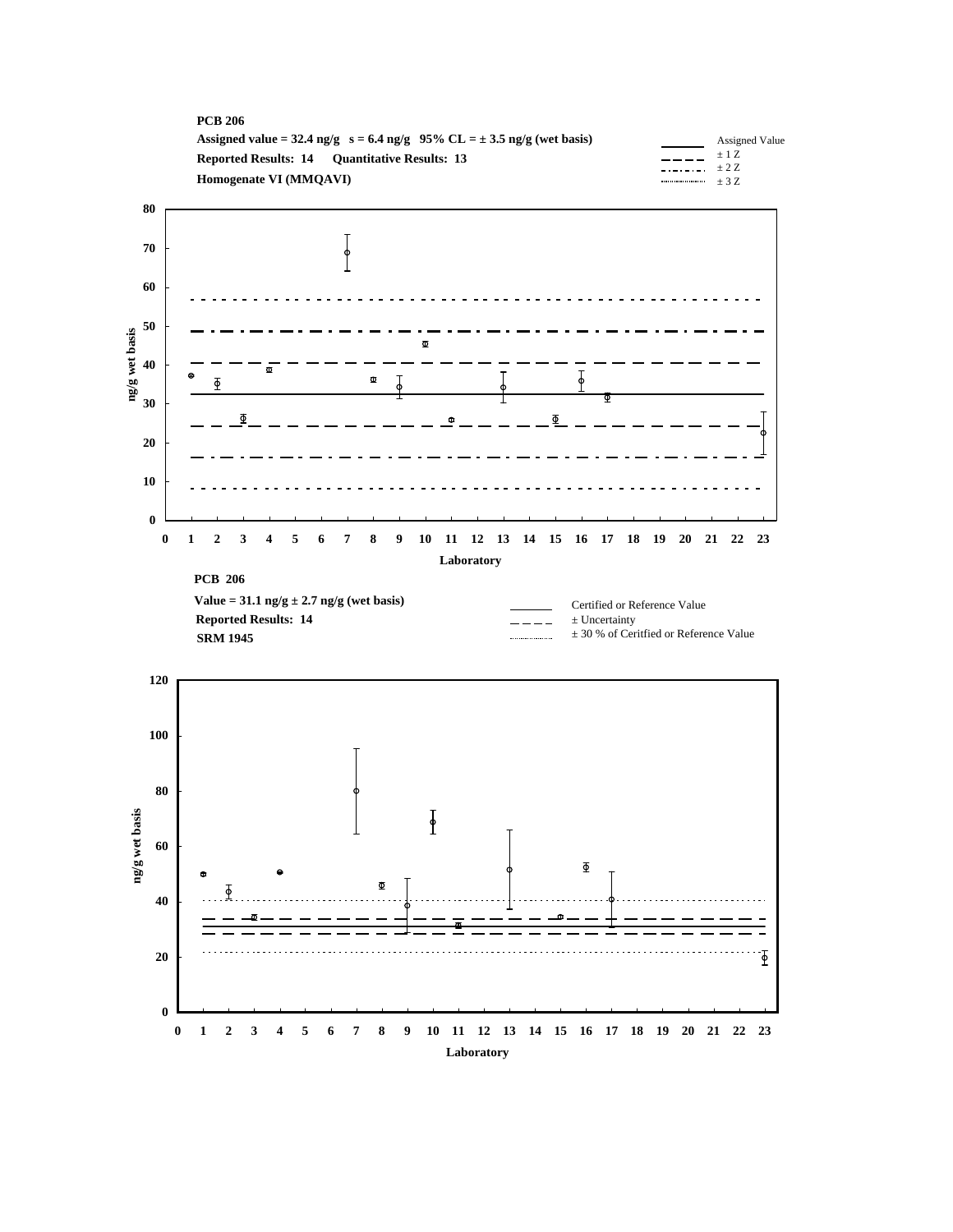| <b>PCB 209</b>                                                                   |                                                                                                 |                |
|----------------------------------------------------------------------------------|-------------------------------------------------------------------------------------------------|----------------|
| Assigned value = 12.3 ng/g $s = 2.1$ ng/g $95\%$ CL = $\pm$ 1.1 ng/g (wet basis) |                                                                                                 | Assigned Value |
| <b>Reported Results: 15 Ouantitative Results: 13</b>                             |                                                                                                 | ±1Z            |
| Homogenate VI (MMOAVI)                                                           | $\frac{1}{2}$ . $\frac{1}{2}$ . $\frac{1}{2}$ . $\frac{1}{2}$ . $\frac{1}{2}$<br>$\cdots$ $+37$ |                |
|                                                                                  |                                                                                                 |                |



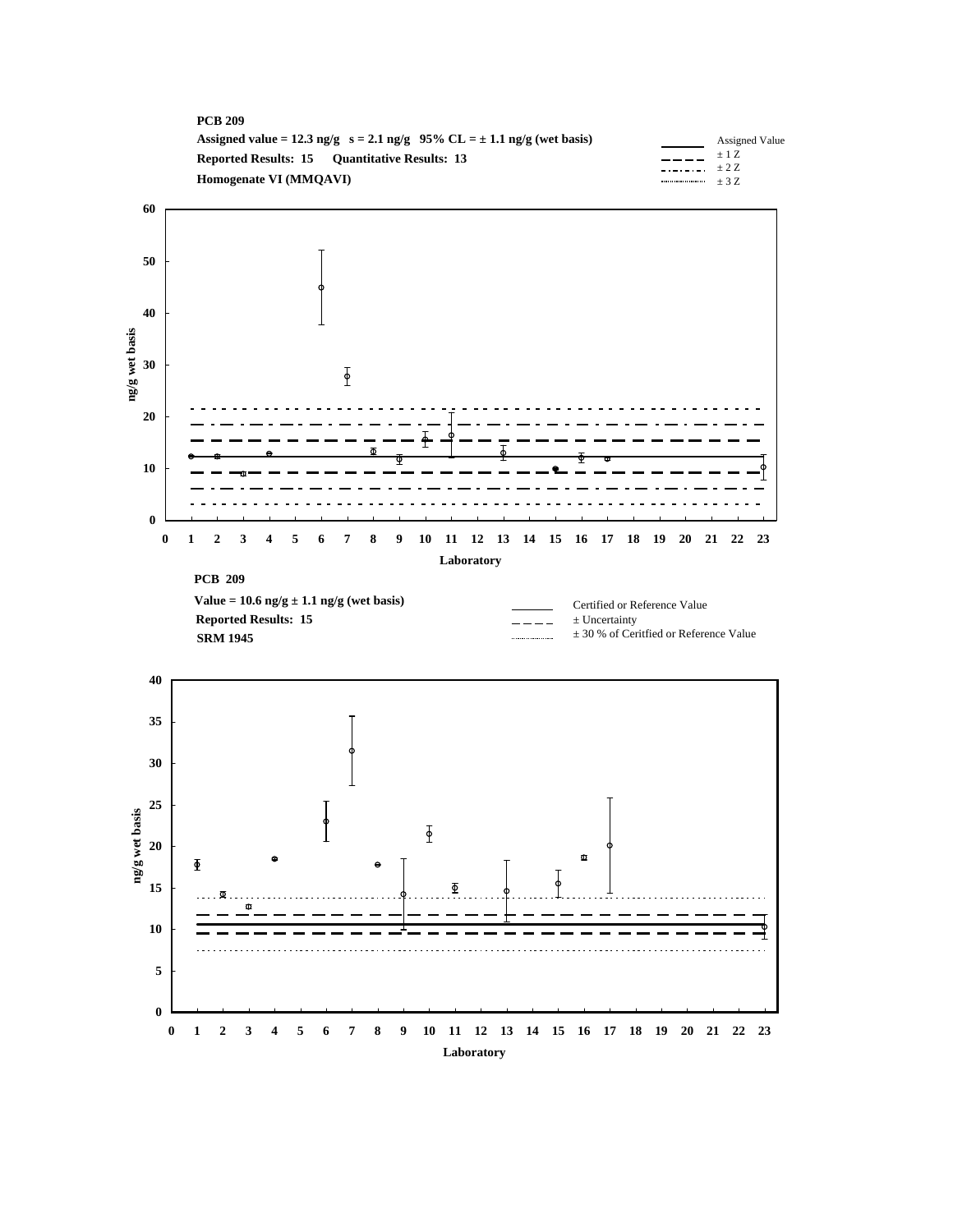#### **PCB 66 Assigned value = <10 ng/g (wet basis) Reported Results: 7 Quantitative Results: 6 Homogenate VI (MMQAVI)**

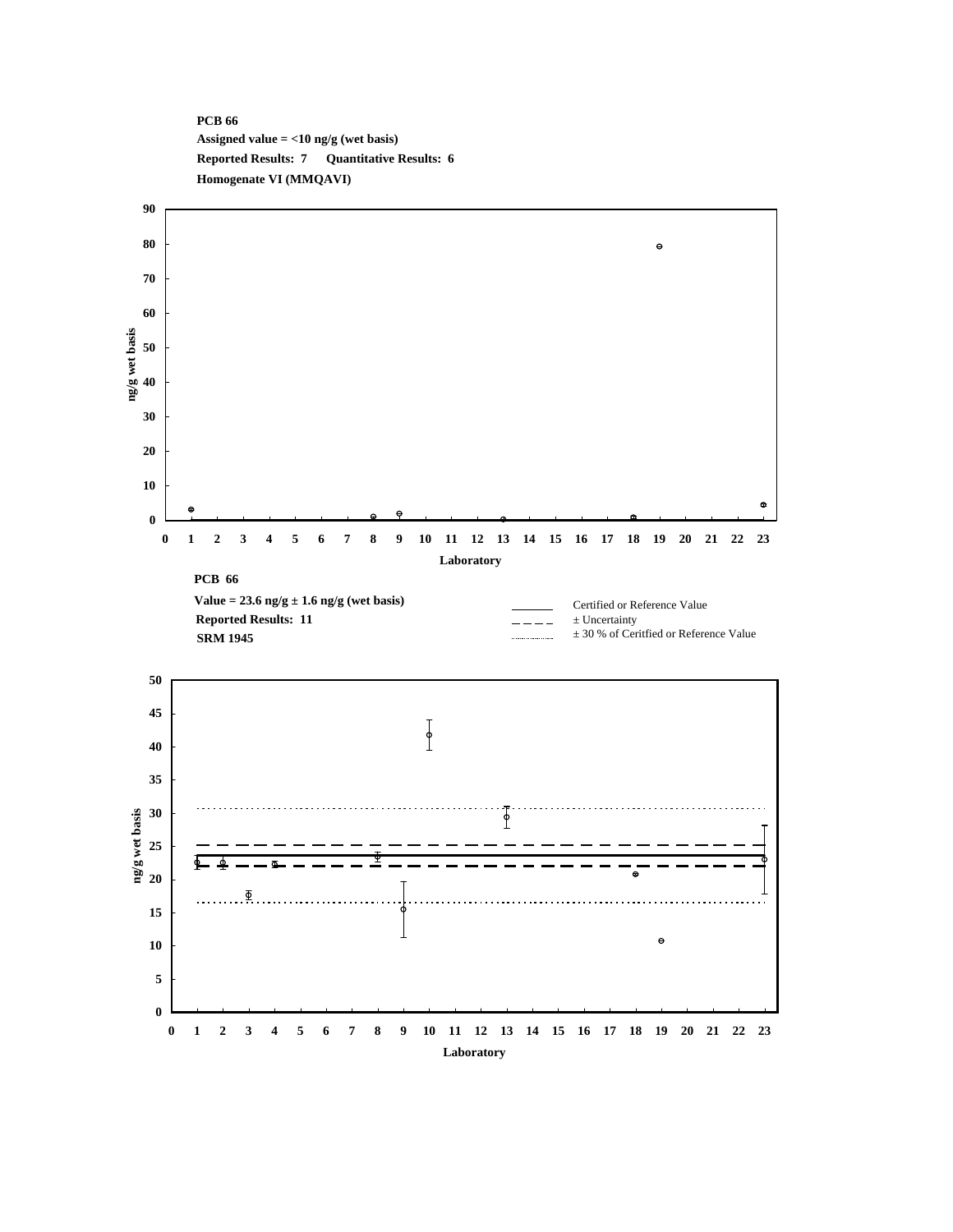

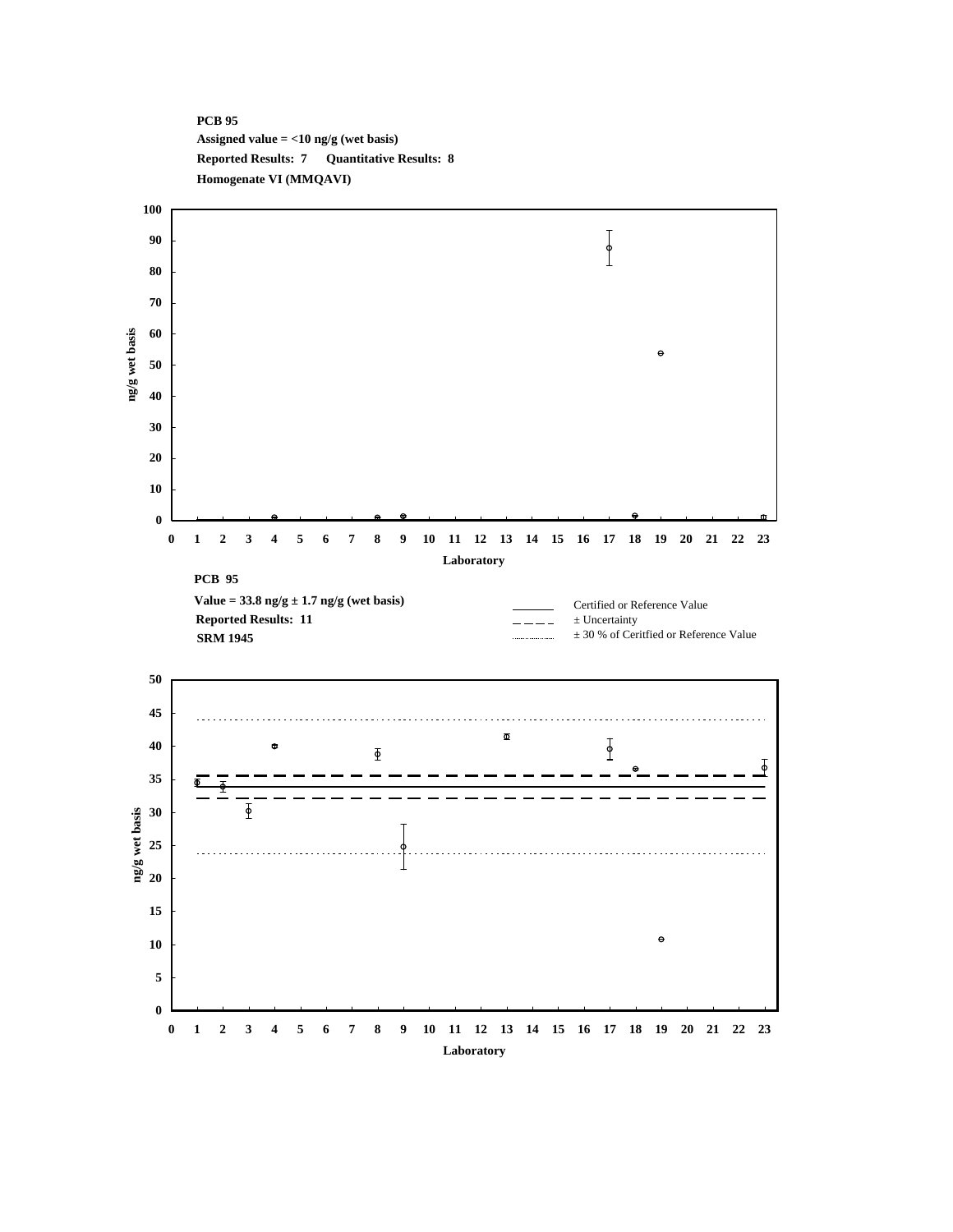# **Appendix C**

**Graphical results of pesticide and lipid data reported by all laboratories. The z-scores for Homogenate VI represent 25% of the assigned value so that z = +1 is the assigned value plus 25 %,**  $z = -1$  **is the assigned value minus 25 % and so forth. Error bars are ± 1 standard deviation.**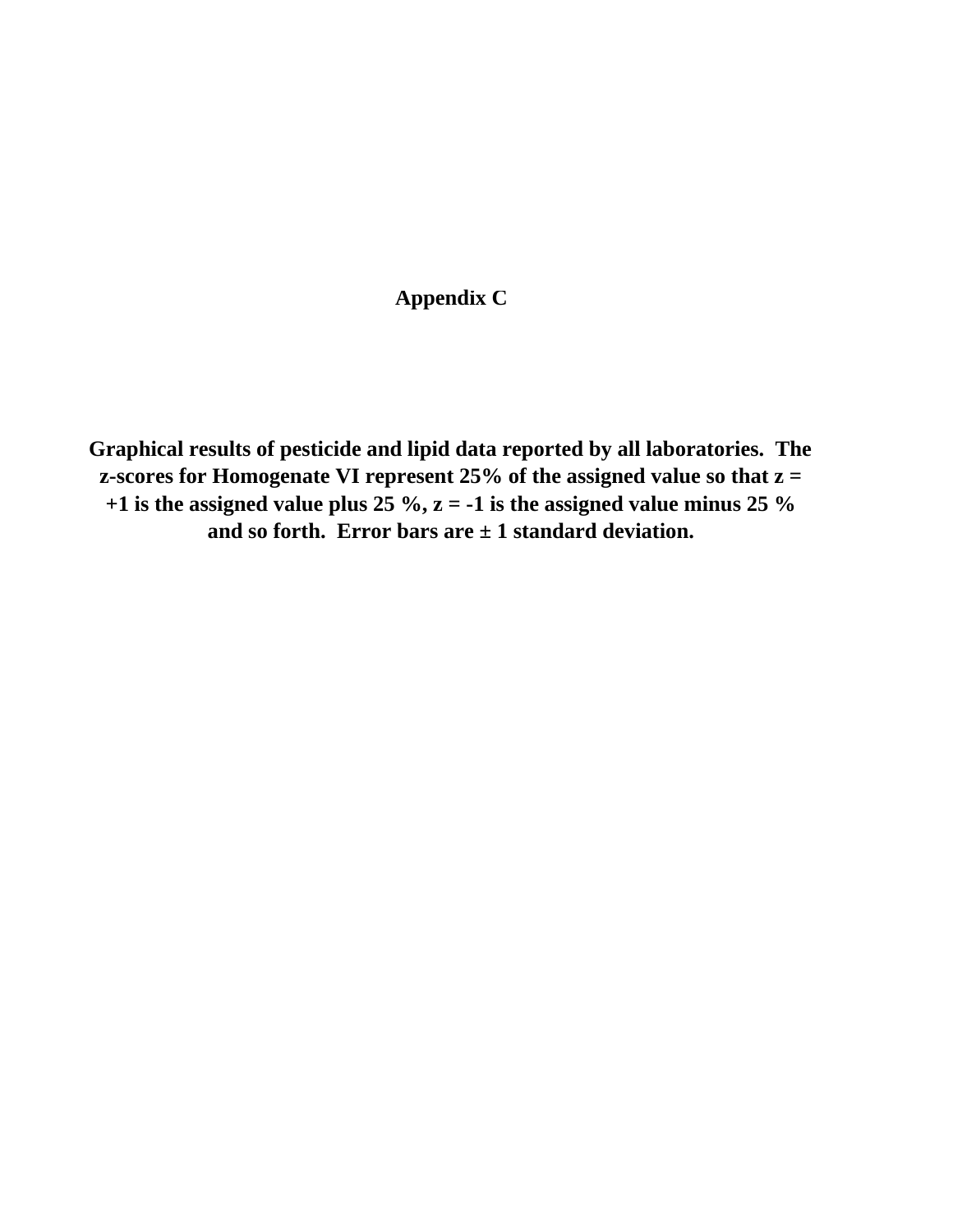**2,4'-DDT Assigned value = <5 ng/g (wet basis) Reported Results: 8 Quantitative Results: 8 Homogenate VI (MMQAVI)**

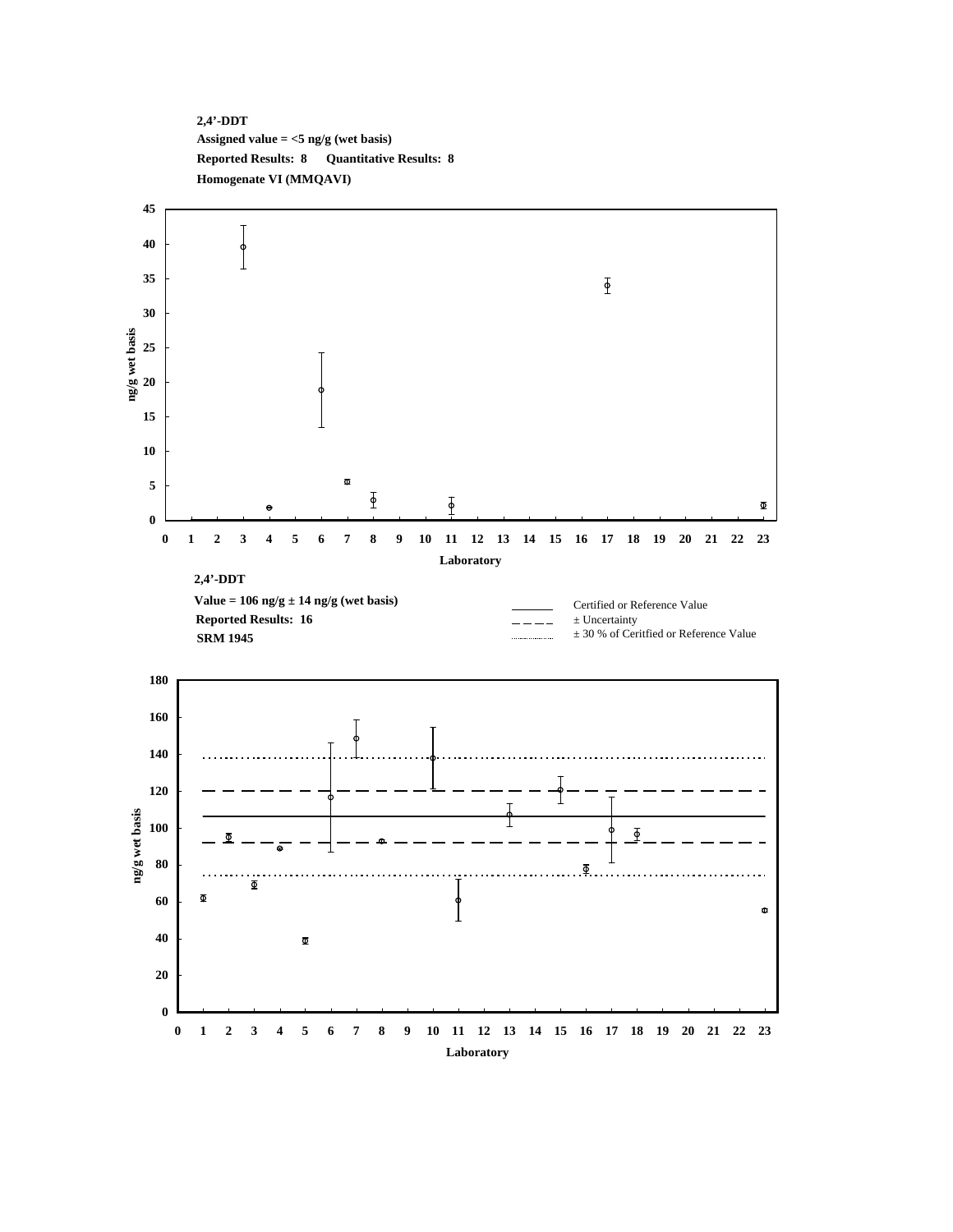



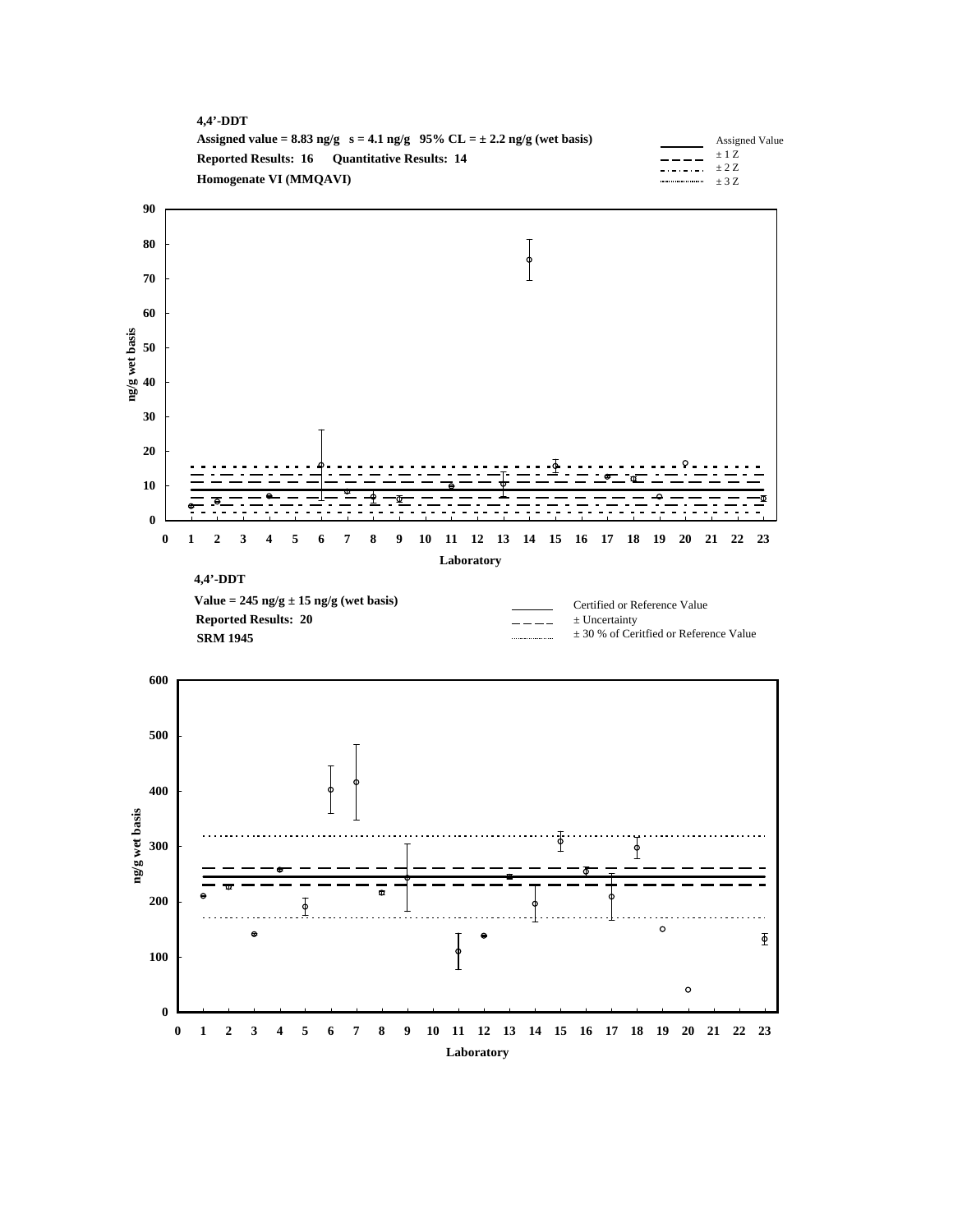



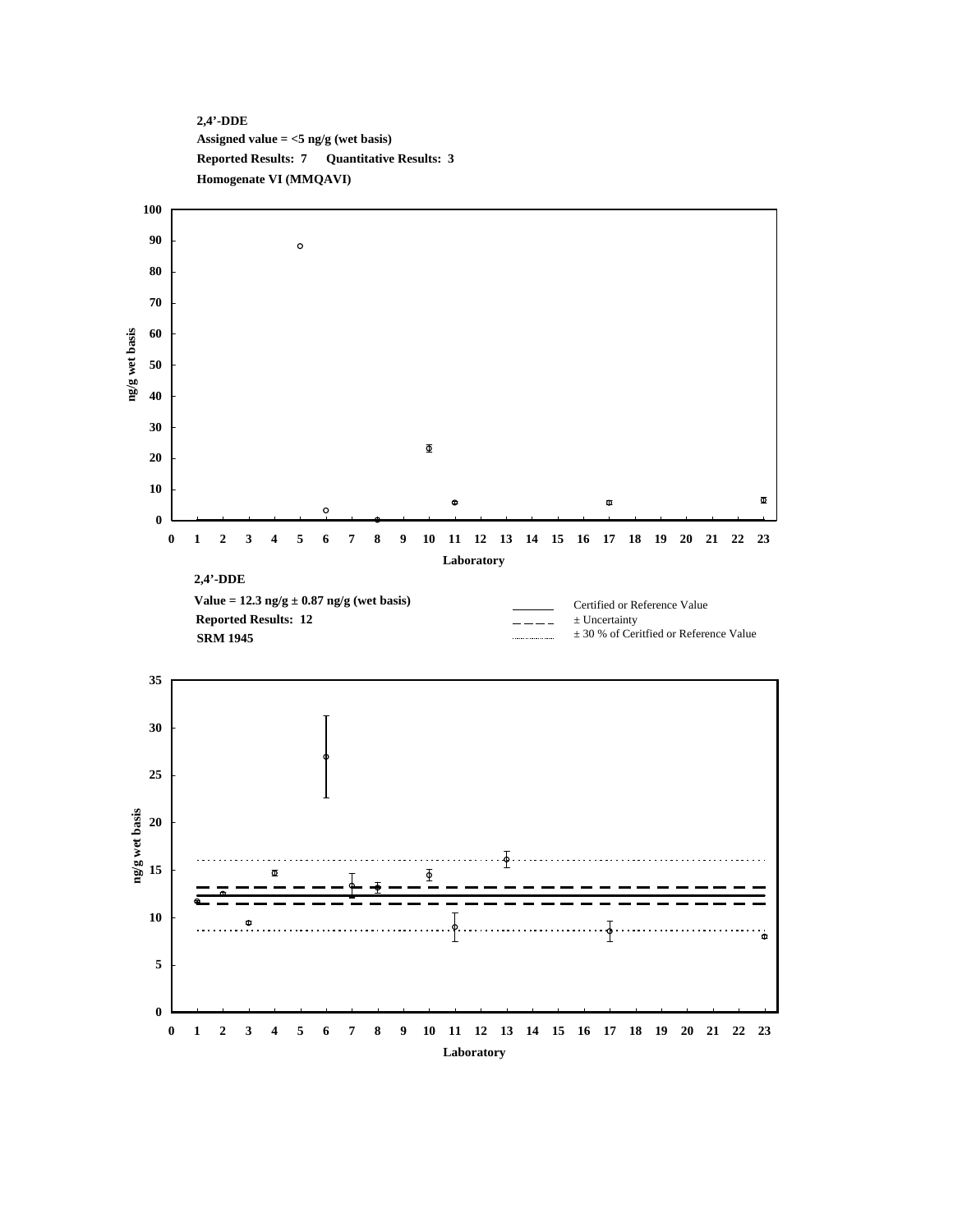| $4.4'$ -DDE                                                                     |                                           |                |
|---------------------------------------------------------------------------------|-------------------------------------------|----------------|
| Assigned value = 72.3 ng/g $s = 18$ ng/g $95\%$ CL = $\pm 8.0$ ng/g (wet basis) |                                           | Assigned Value |
| <b>Reported Results: 21 Ouantitative Results: 19</b>                            |                                           | $\pm$ 1 Z      |
| Homogenate VI (MMQAVI)                                                          | $-$ . $-$ . $-$ . $+2Z$<br>$\cdots$ $+37$ |                |
|                                                                                 |                                           |                |



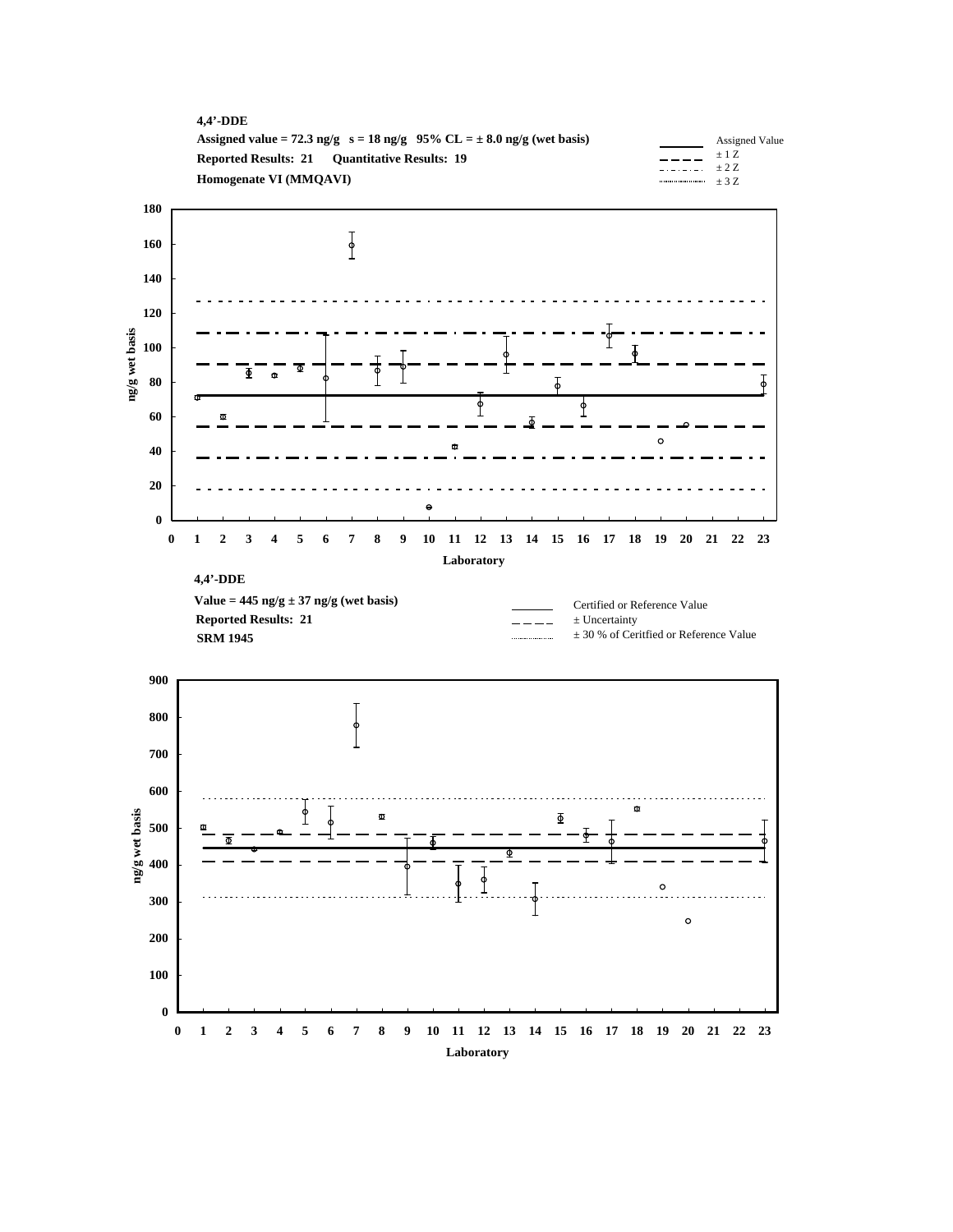## **2,4'-DDD Assigned value = <5 ng/g (wet basis) Reported Results: 5 Quantitative Results: 4 Homogenate VI (MMQAVI)**

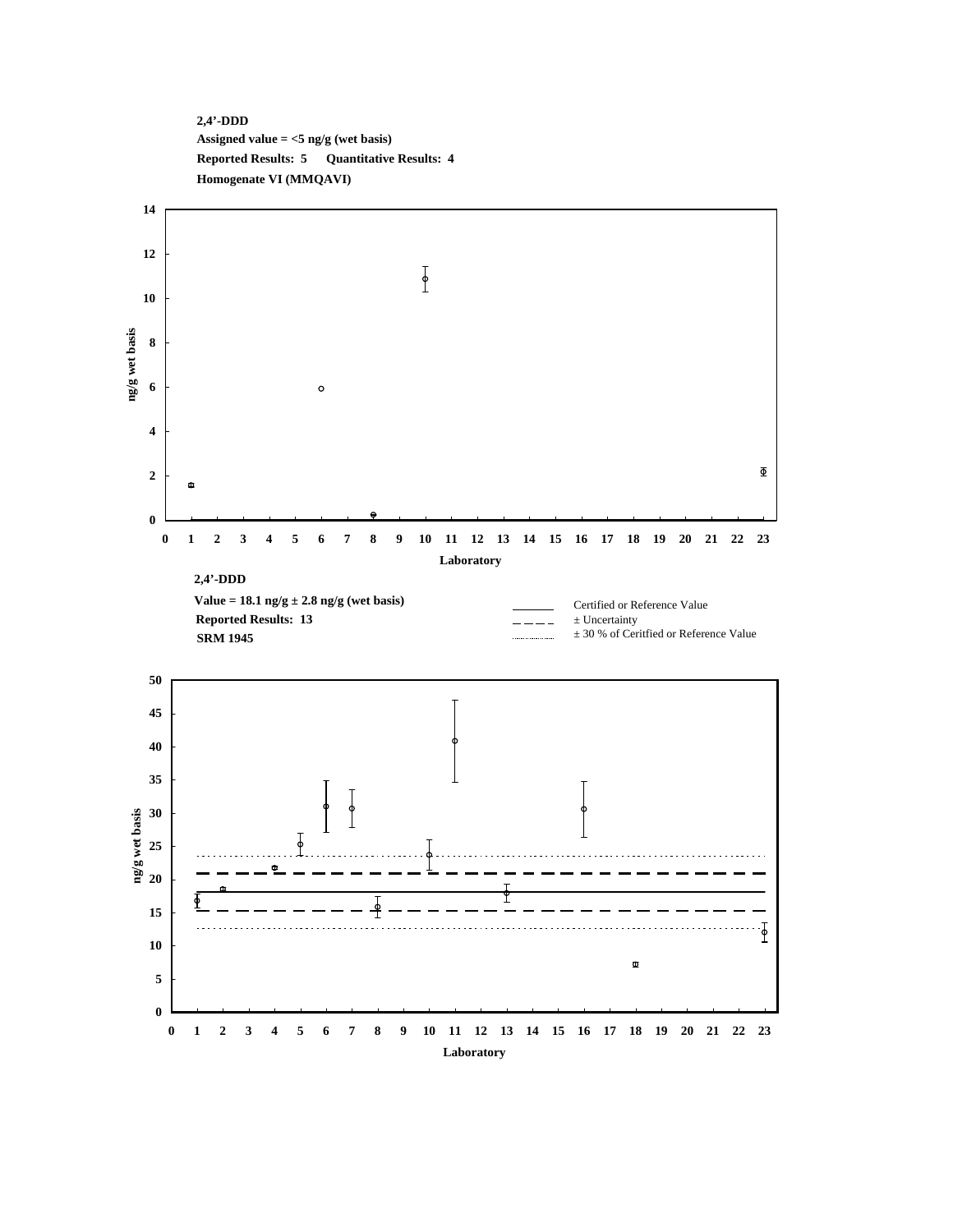



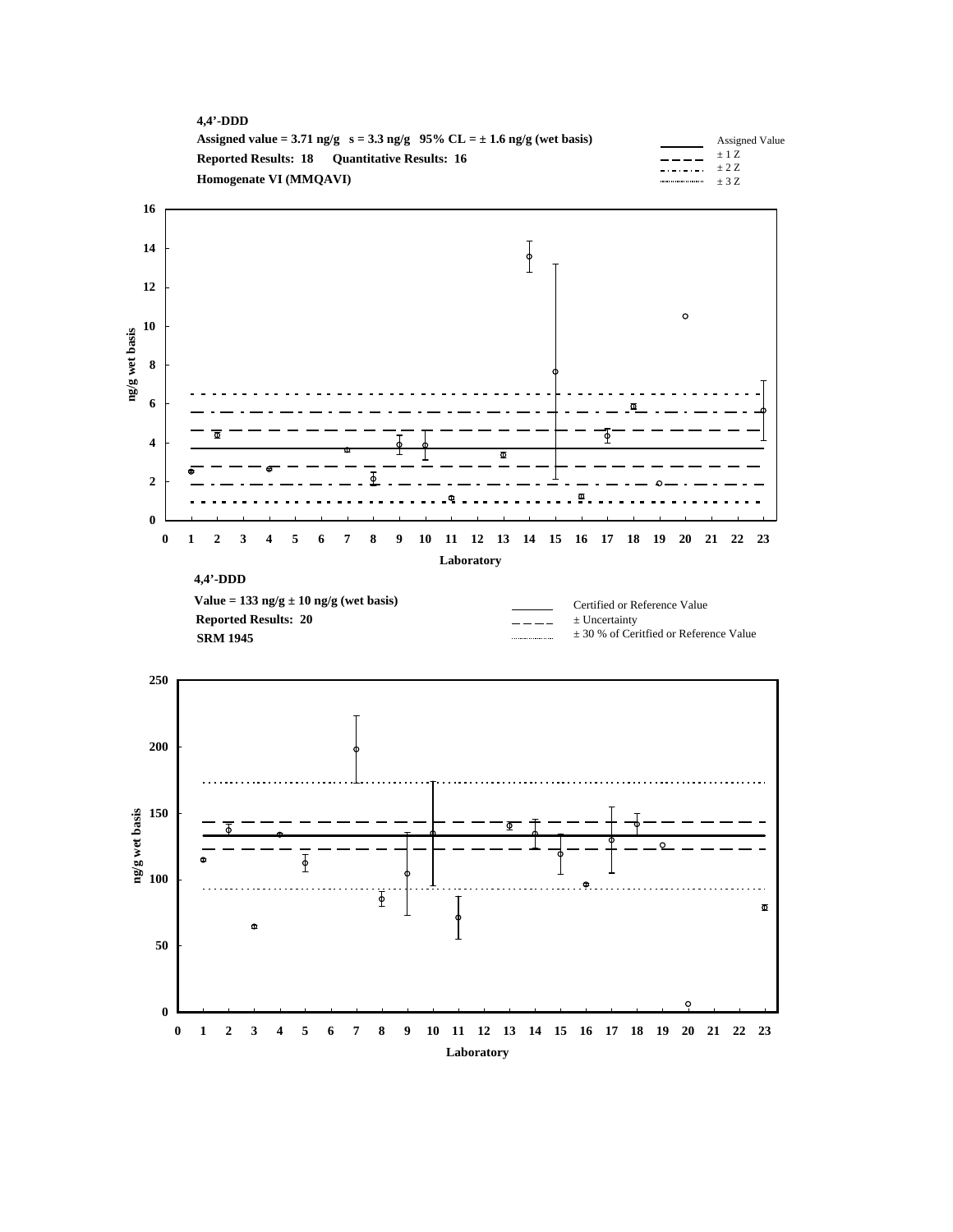





 $\circ$ 

**0**

**5**

**10**

**15**

**20**

 $\Phi$ 

**25**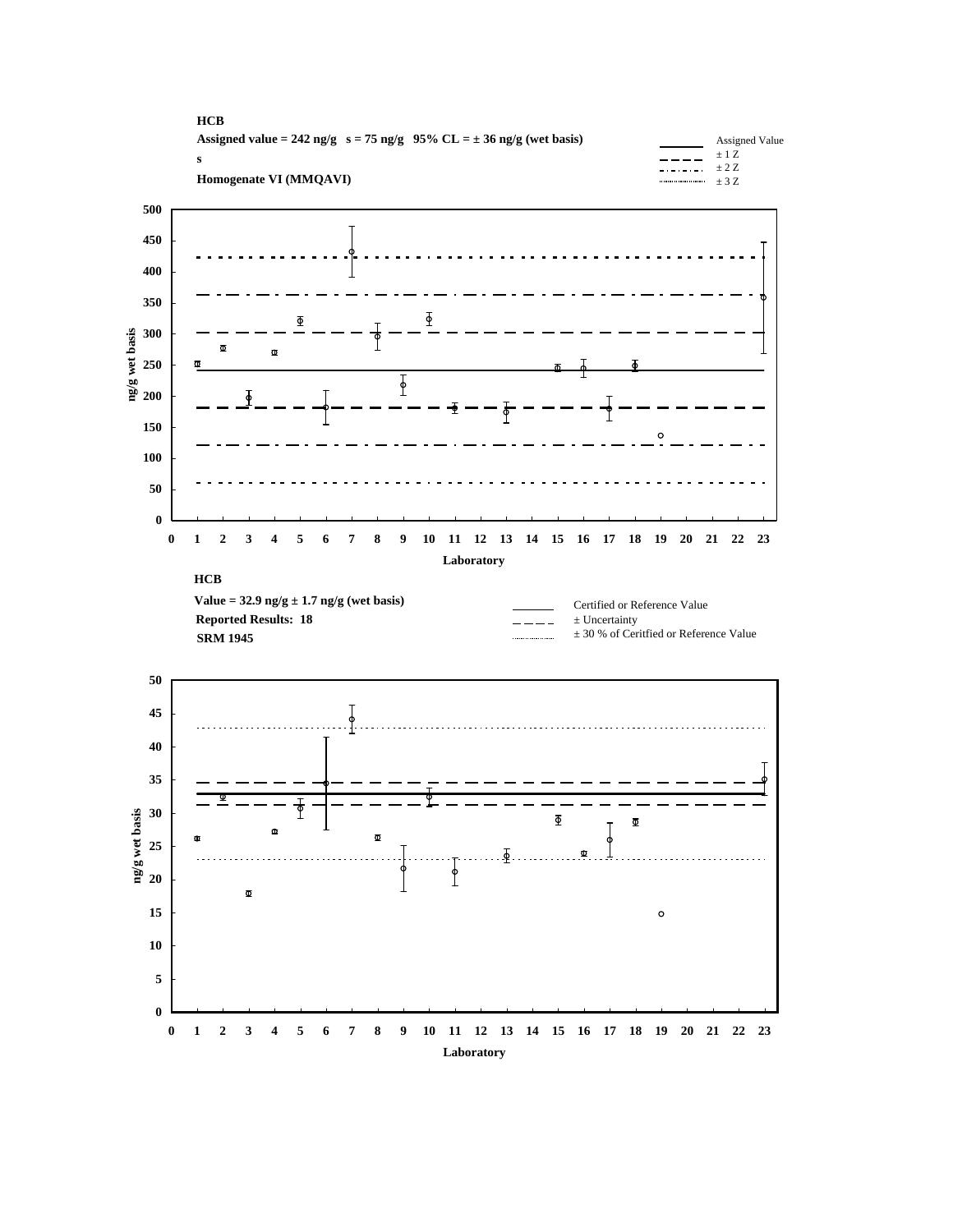



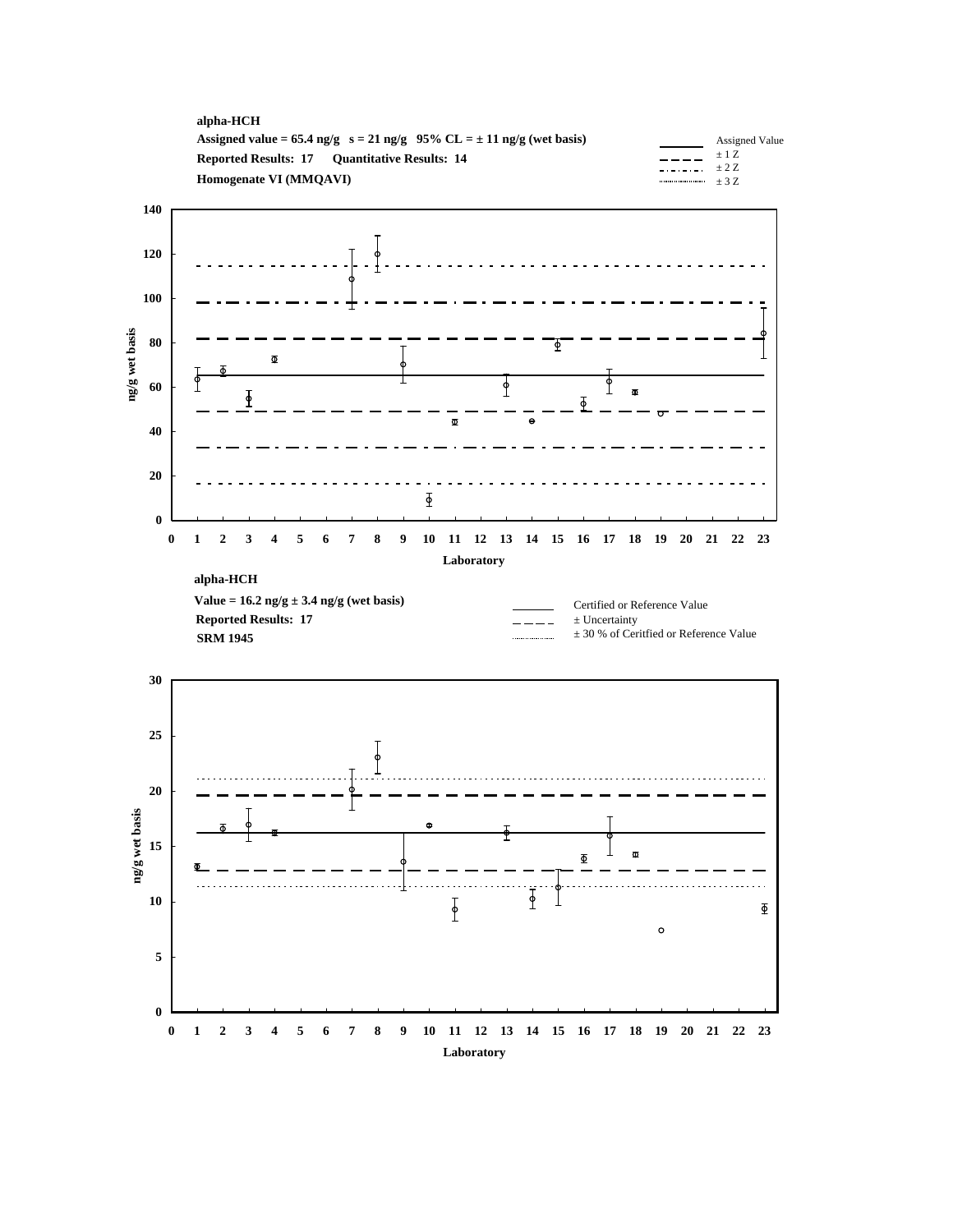



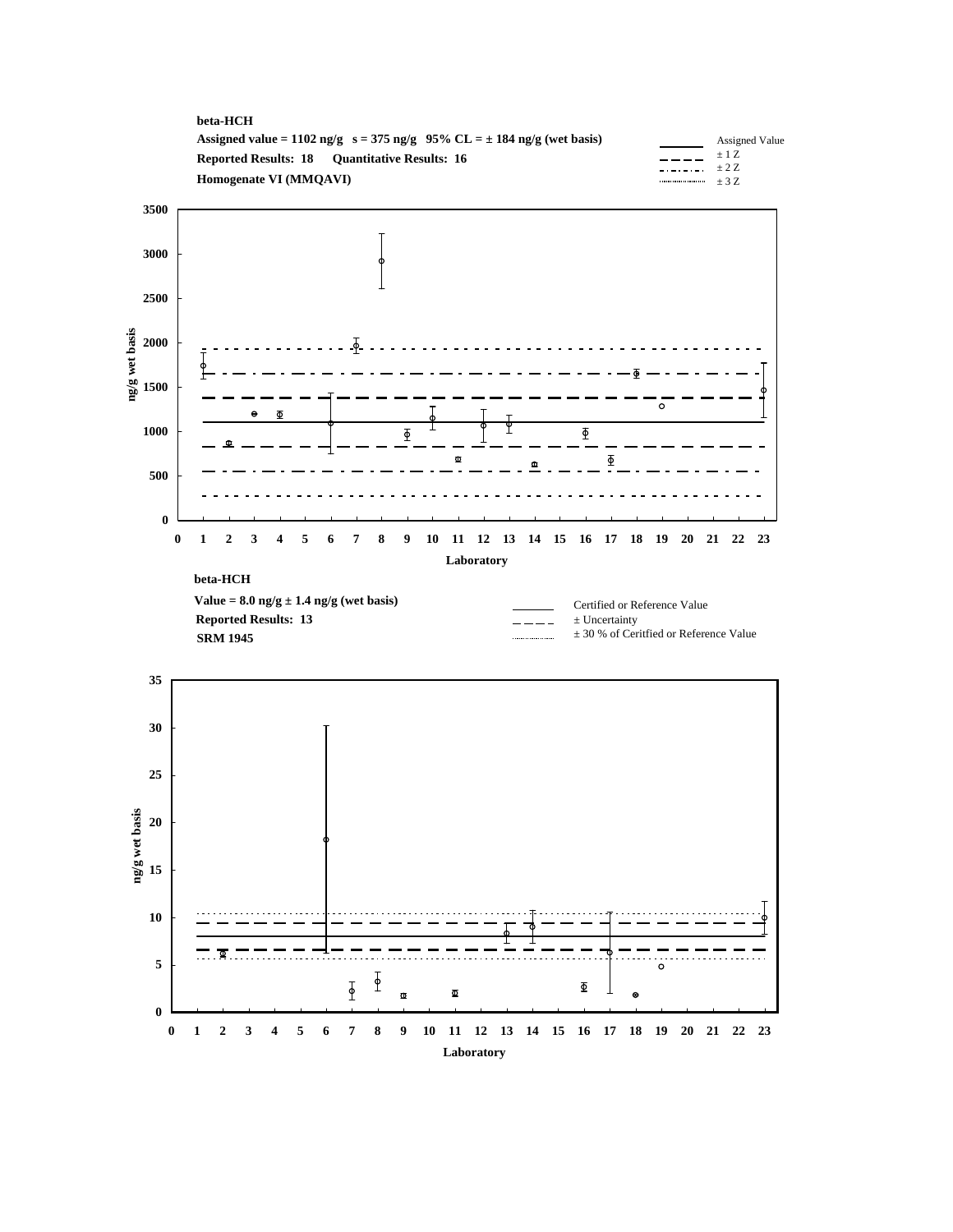**gamma-HCH Assigned value = <5 ng/g (wet basis) Reported Results: 13 Quantitative Results: 12 Homogenate VI (MMQAVI)**



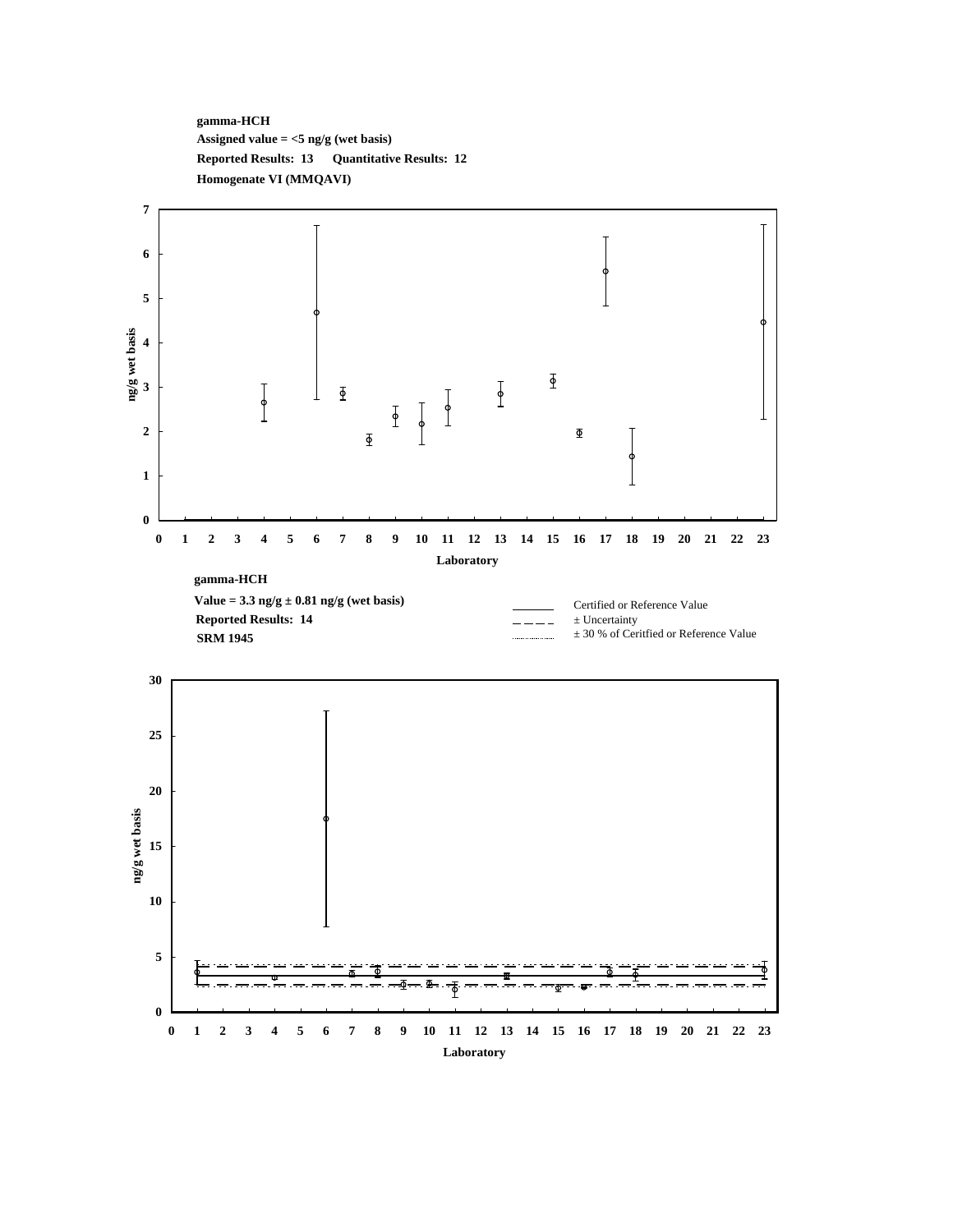



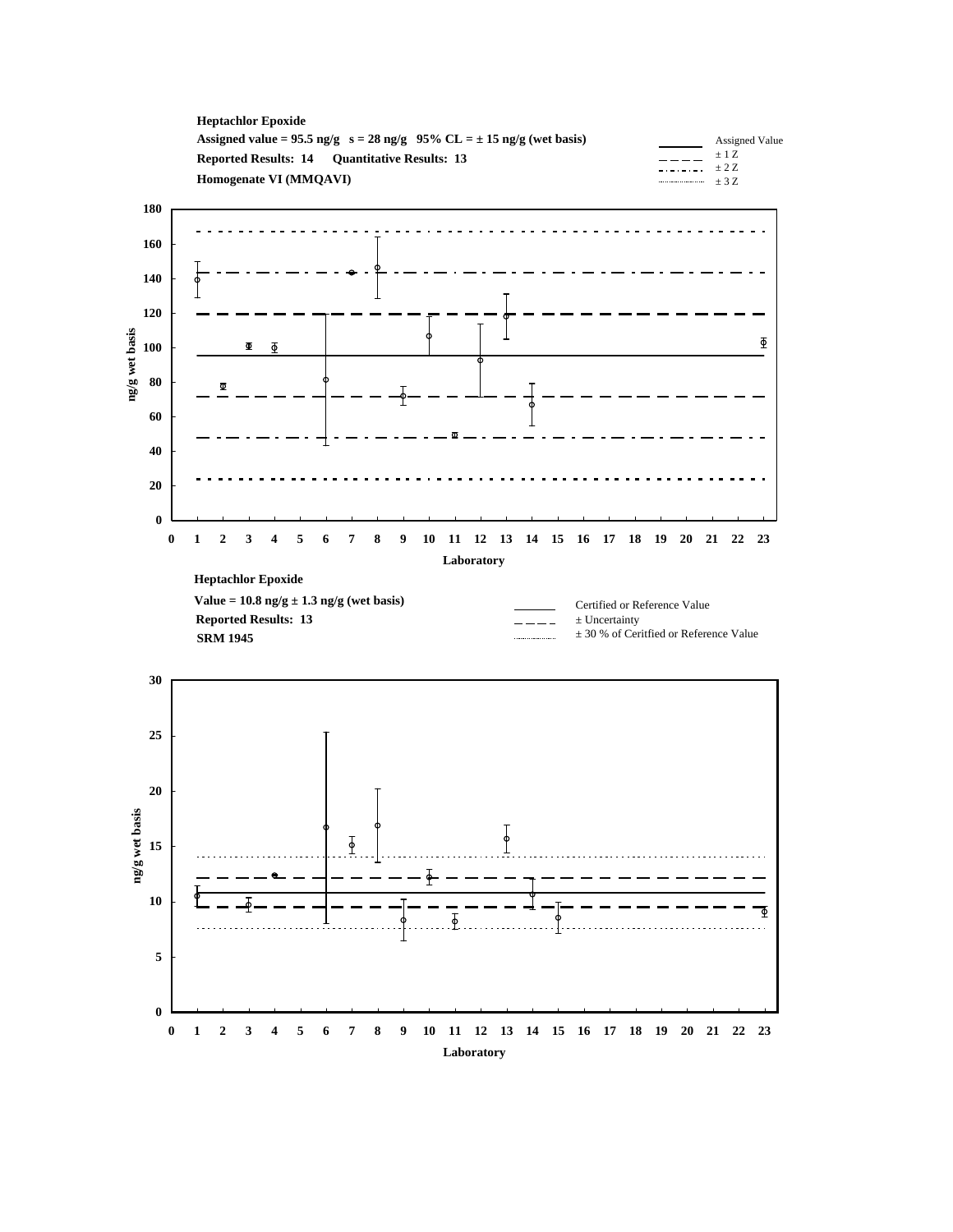



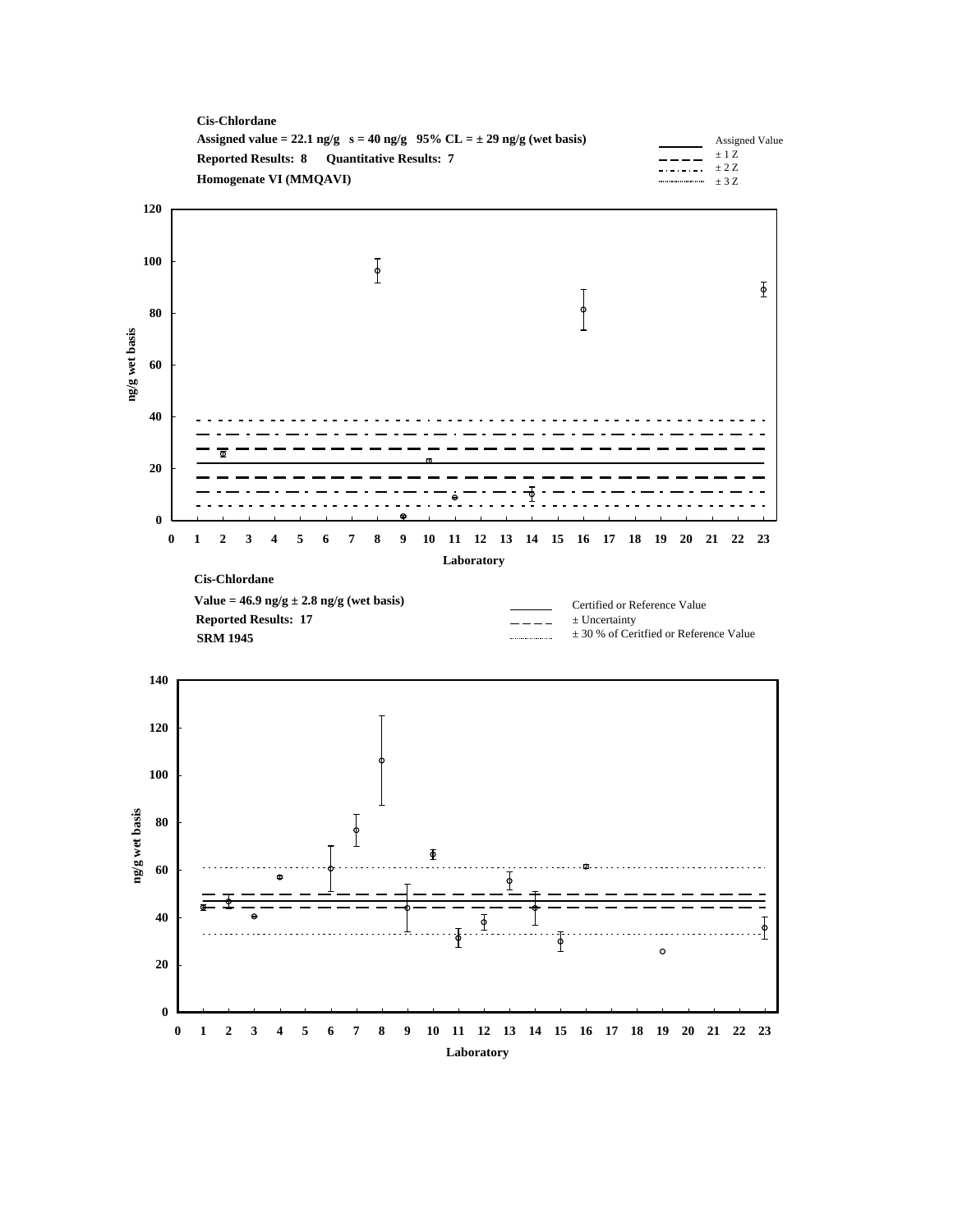



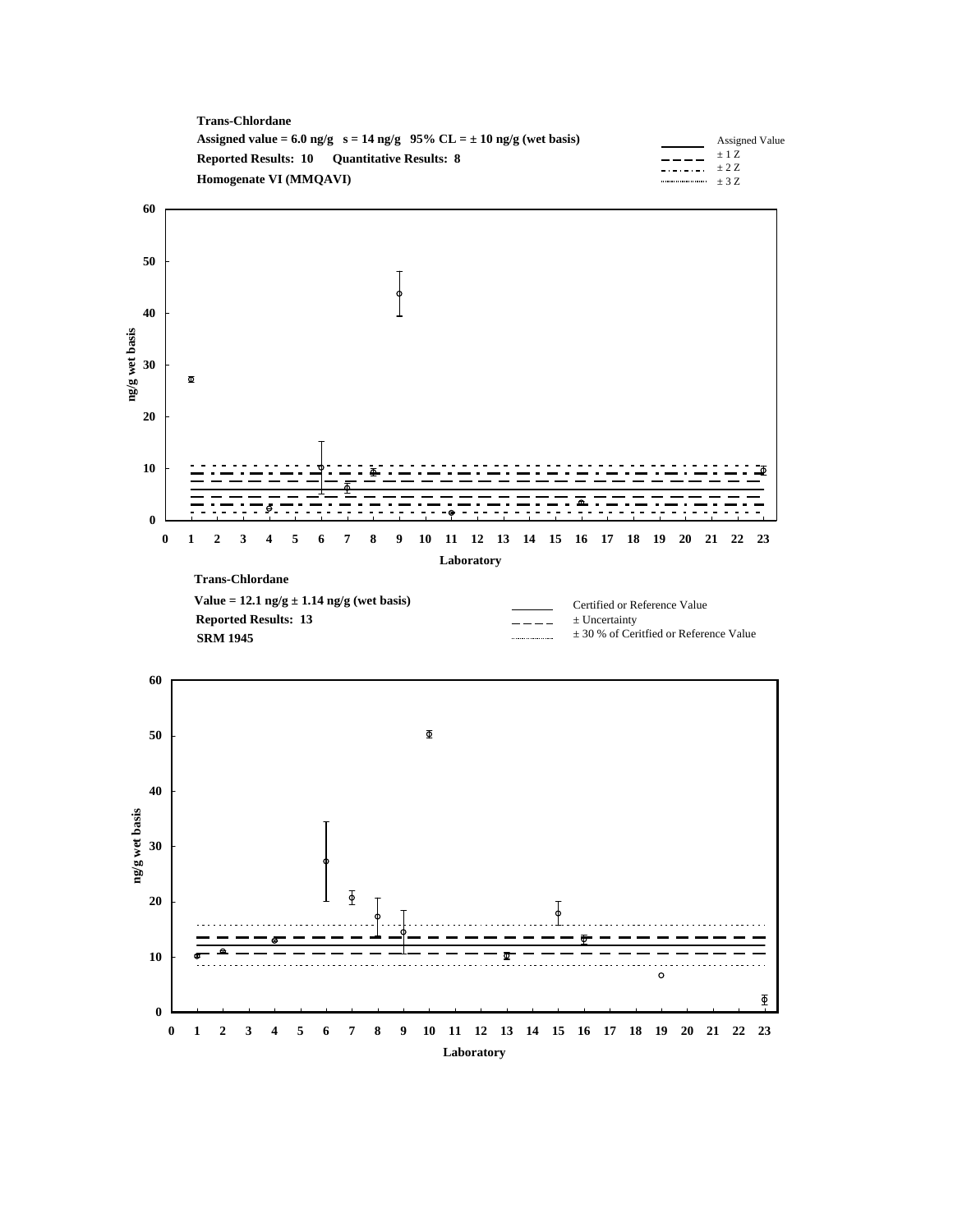





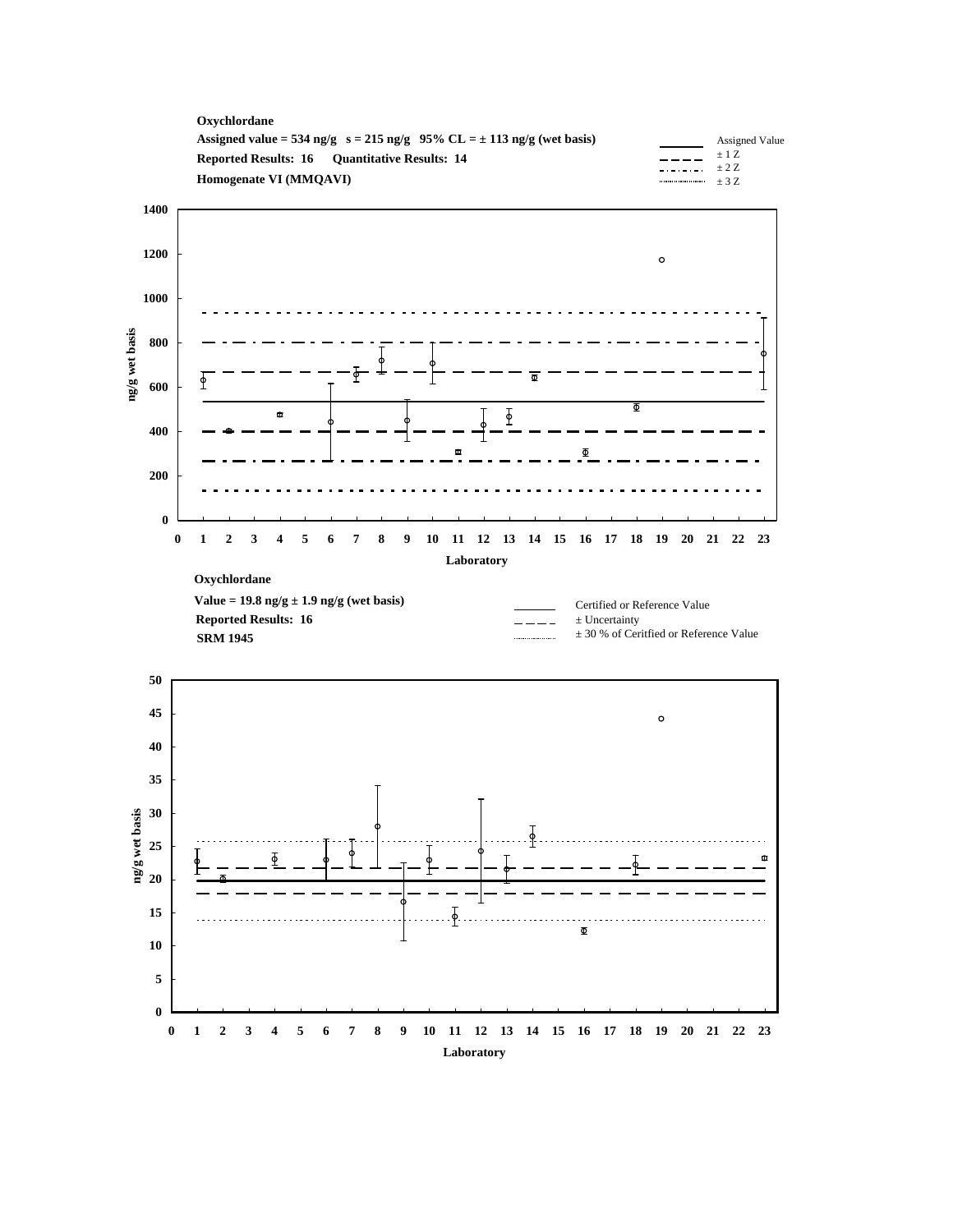



**Laboratory**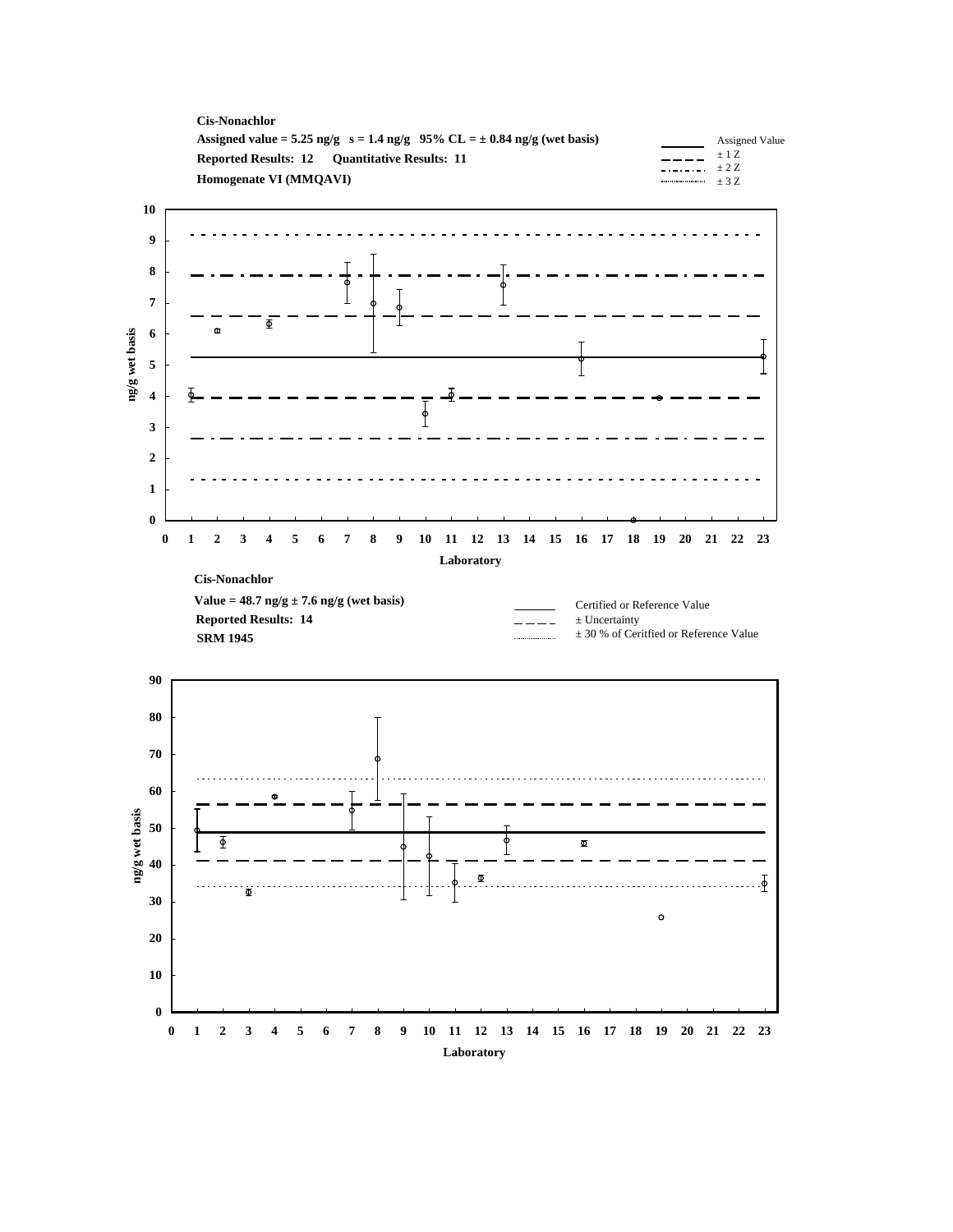



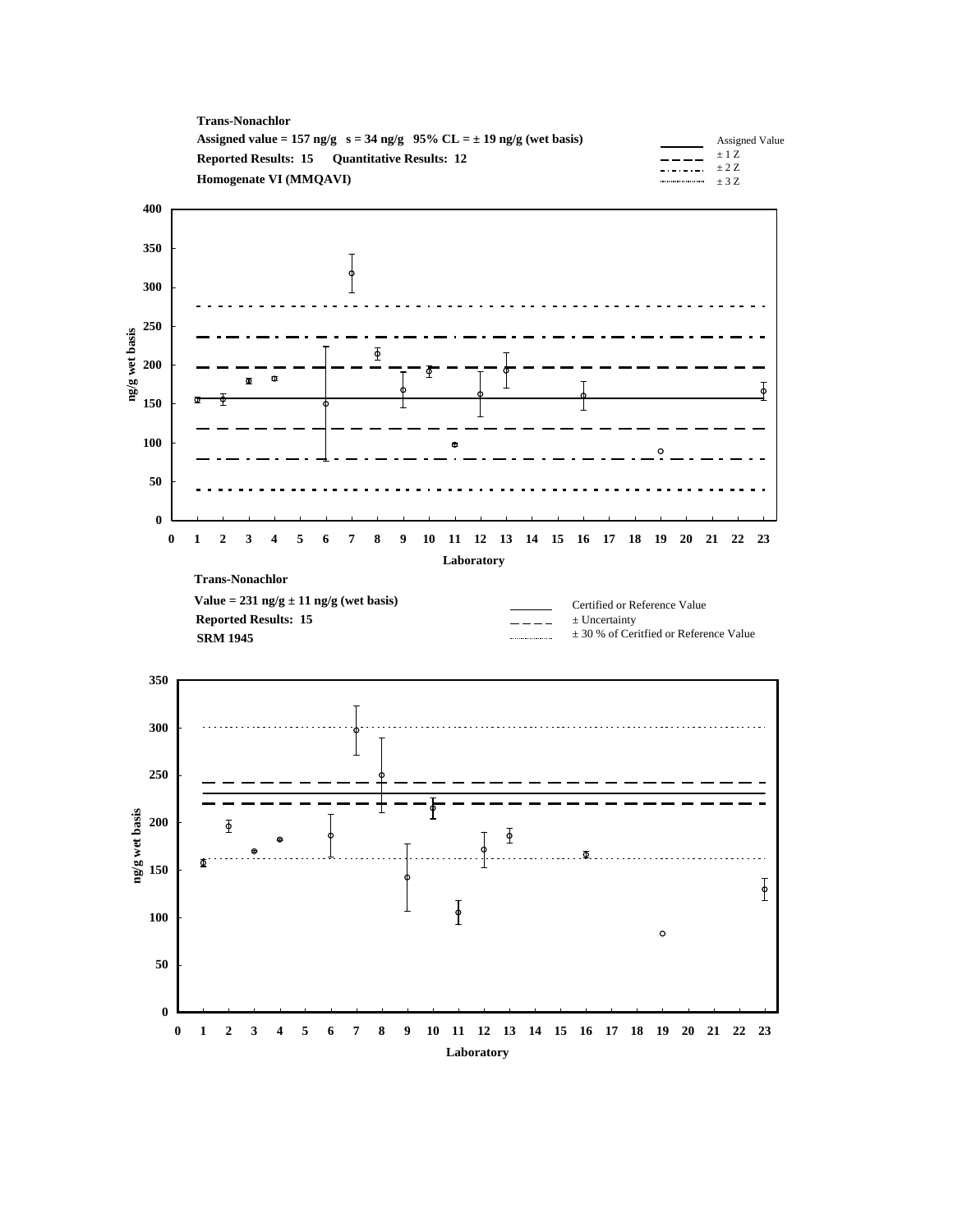



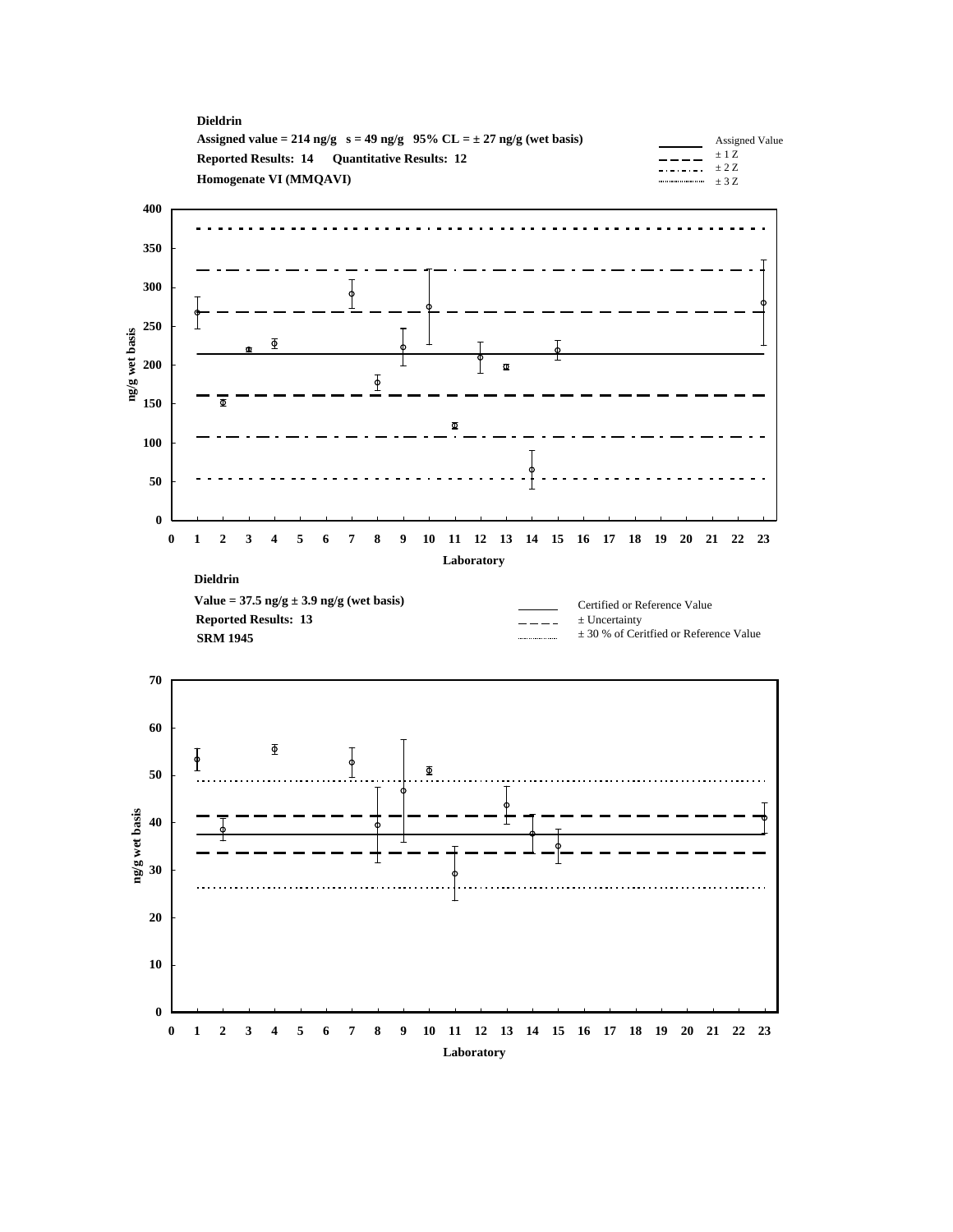| <b>Mirex</b>                                                                  |                         |
|-------------------------------------------------------------------------------|-------------------------|
| Assigned value = 11.0 ng/g $s = 4.2$ ng/g 95% CL = $\pm 2.5$ ng/g (wet basis) | Assigned Value          |
| <b>Reported Results: 13 Ouantitative Results: 11</b>                          | $+17$ .<br>$     +$ 2.7 |
| Homogenate VI (MMOAVI)                                                        | $\cdots$ + 3.7          |

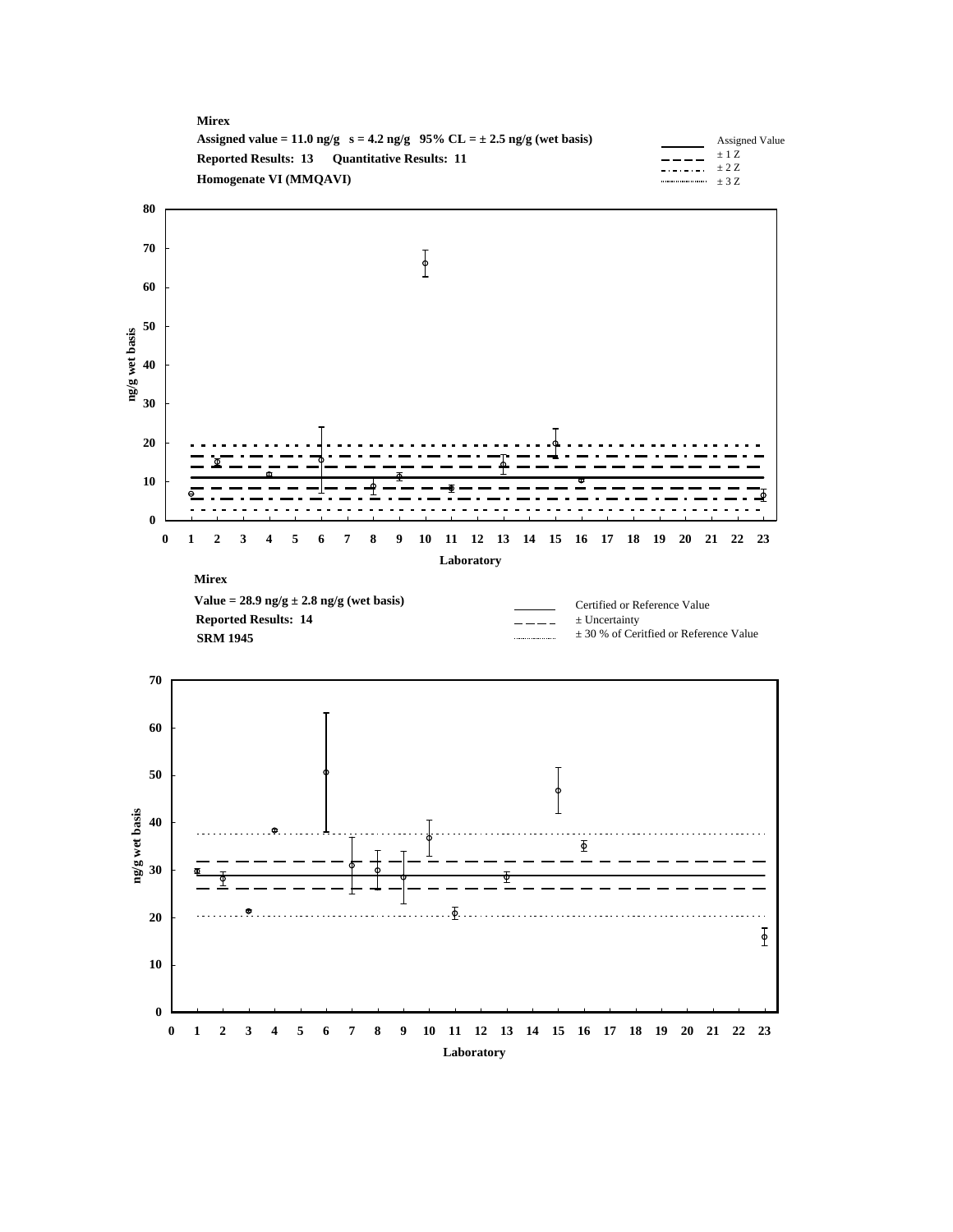



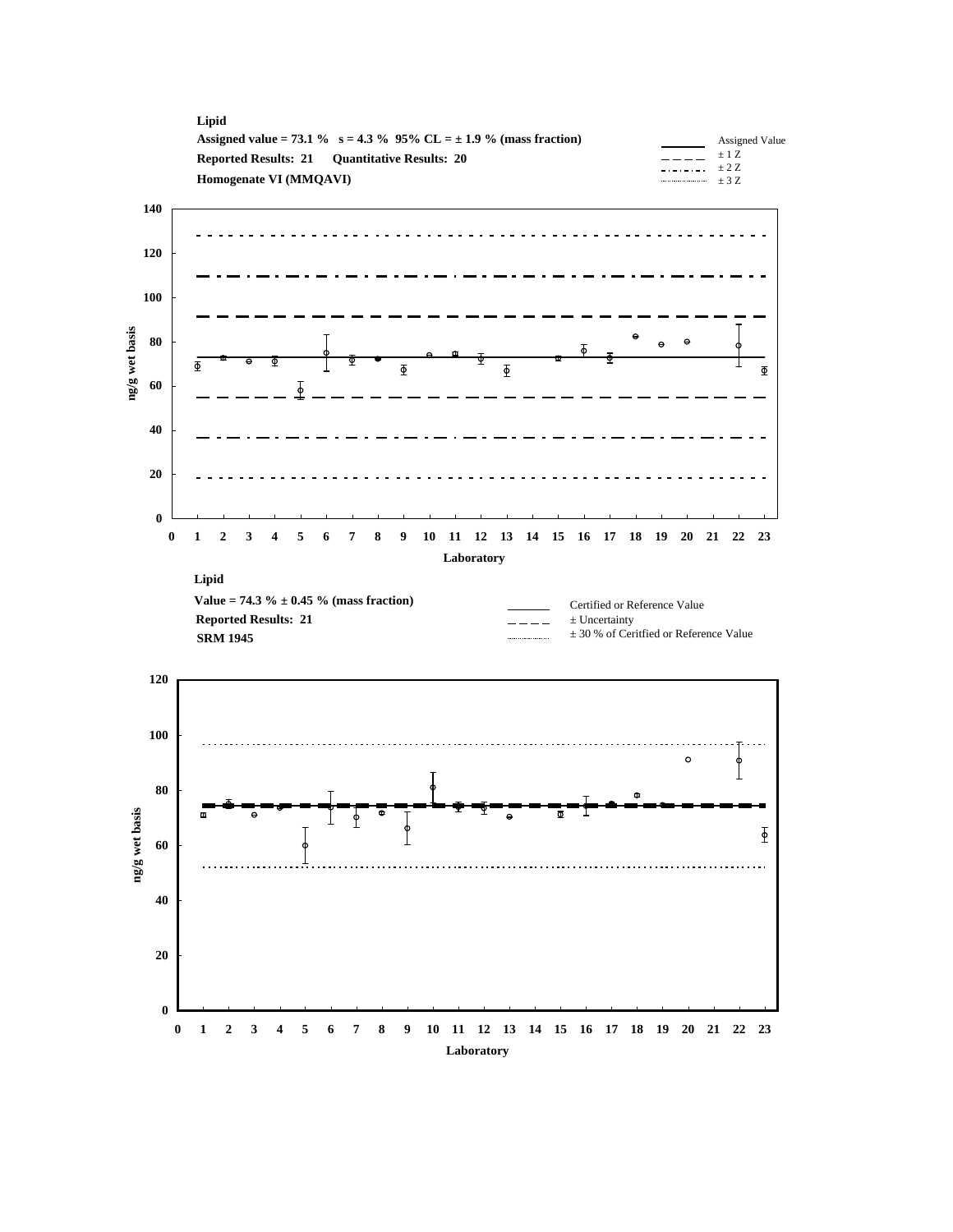**Appendix D**

**Tabular summary of methods used for analysis by each laboratory**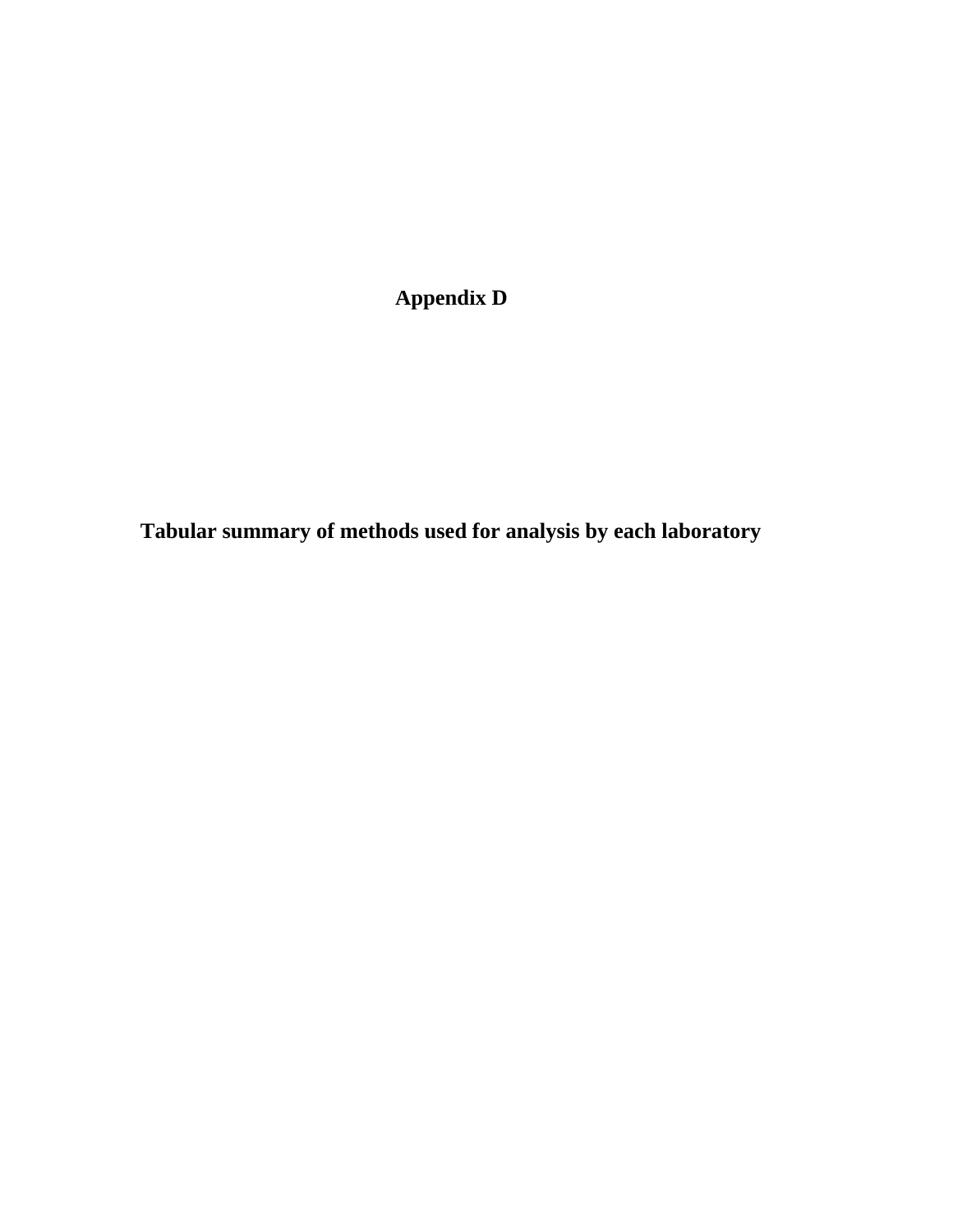| Laboratory     |                 | <b>Approximate mass of sample</b><br>extracted (g): | <b>Procedure used to measure Lipid</b>                       | extracted?      | Were "wet" or "dry" samples |
|----------------|-----------------|-----------------------------------------------------|--------------------------------------------------------------|-----------------|-----------------------------|
|                | <b>SRM 1945</b> | Homog. VI                                           |                                                              | <b>SRM 1945</b> | Homog. VI                   |
|                |                 |                                                     |                                                              |                 |                             |
|                |                 |                                                     | Subsampled the dichloromethane extract, evaporated the       |                 |                             |
| $\mathbf{1}$   | 1               | 1                                                   | solvent and weighed the remaining residue.                   | wet             | wet                         |
|                |                 |                                                     | PFE hexane:acetone 4:1; repeated extraction, combined        |                 |                             |
|                |                 |                                                     | extracts; repeat drying 30 min @ 100-101° C until            |                 |                             |
| $\overline{2}$ | 1               | 1                                                   | plateau.                                                     | wet             | wet                         |
|                |                 |                                                     | Gravimetric. After extraction, a 5 mL aliquote of a 100      |                 |                             |
| 3              | 1               | 1                                                   | mL volume is dried to determine lipid percent.               | wet             | wet                         |
|                |                 |                                                     |                                                              |                 |                             |
|                |                 |                                                     | Gravimetric; ASE extraction using dichloromethane,           |                 |                             |
|                |                 |                                                     | followed by evaporation of solvent. Lipid determined as      |                 |                             |
| 4              | 1               | 1                                                   | total extractable organics.                                  | wet             | wet                         |
|                |                 |                                                     | Pentane/hexane extraction and quantitation by thin-layer     |                 |                             |
|                |                 |                                                     | chromatagraphy<br>with flame ionization<br>detection         |                 |                             |
| 5              | 0.29            | 0.31                                                | (TLC/FID).                                                   | wet             | wet                         |
|                |                 |                                                     | After extraction with dichloromethane, each extract was      |                 |                             |
|                |                 |                                                     | concentrated to 10 mL. 2 mL of this extract was added to     |                 |                             |
|                |                 |                                                     | a previously weighed and dried aluminum pan.<br>The          |                 |                             |
|                |                 |                                                     | contents were allowed to evaporate, and the pan was          |                 |                             |
| 6              | 1.6 to 2.9      | 4.0 to 5.8                                          | reweighed.                                                   | dry             | dry                         |
| $\overline{7}$ | 1.37 to 1.40    | $1.31 - 1.50$                                       | Gravimetric, 10% of extract.                                 | wet             | wet                         |
|                |                 |                                                     | Determined % lipid in the process of sample extraction,      |                 |                             |
|                |                 |                                                     | i.e., did not use separate sample for lipid. Mortar pestle / |                 |                             |
|                |                 |                                                     | sodium sulfate / gravity column extraction with 1:1          |                 |                             |
|                |                 |                                                     | DCM:HEX collected extract / evaporated by roto vap and       |                 |                             |
| 8              | 0.3             | 0.2                                                 | nitrogen.                                                    | dry             | dry                         |
| 9              | 1               | 1                                                   | Gravimetric                                                  | wet             | wet                         |
|                |                 |                                                     |                                                              |                 |                             |
|                |                 |                                                     | Removed 1mL aliquot from 10 mL sample extract and            |                 |                             |
|                |                 |                                                     | placed in small preweighed glass vial. Evaporated DCM        |                 |                             |
|                |                 |                                                     | in the hood for a total of 24 hours. Weighed individual      |                 |                             |
|                |                 |                                                     | vials after 12 and 24 hours. Averaged the masses and         |                 |                             |
| <b>10</b>      | $0.9$ to $1$ g  | $0.8$ to $1$ g                                      | calculated a percent lipid (n=3 for each sample).            | wet             | wet                         |
| 11             | 0.9             | 0.9                                                 | An aliquot of total extract was dried and weighed            | wet             | wet                         |
|                |                 |                                                     | Sample extracted with ethyl ether/petroleum ether (1:1).     |                 |                             |
|                |                 |                                                     | Evaporate the solvent and record the weight that stays in    |                 |                             |
| 12             | 2               | 2                                                   | container.                                                   | wet             | wet                         |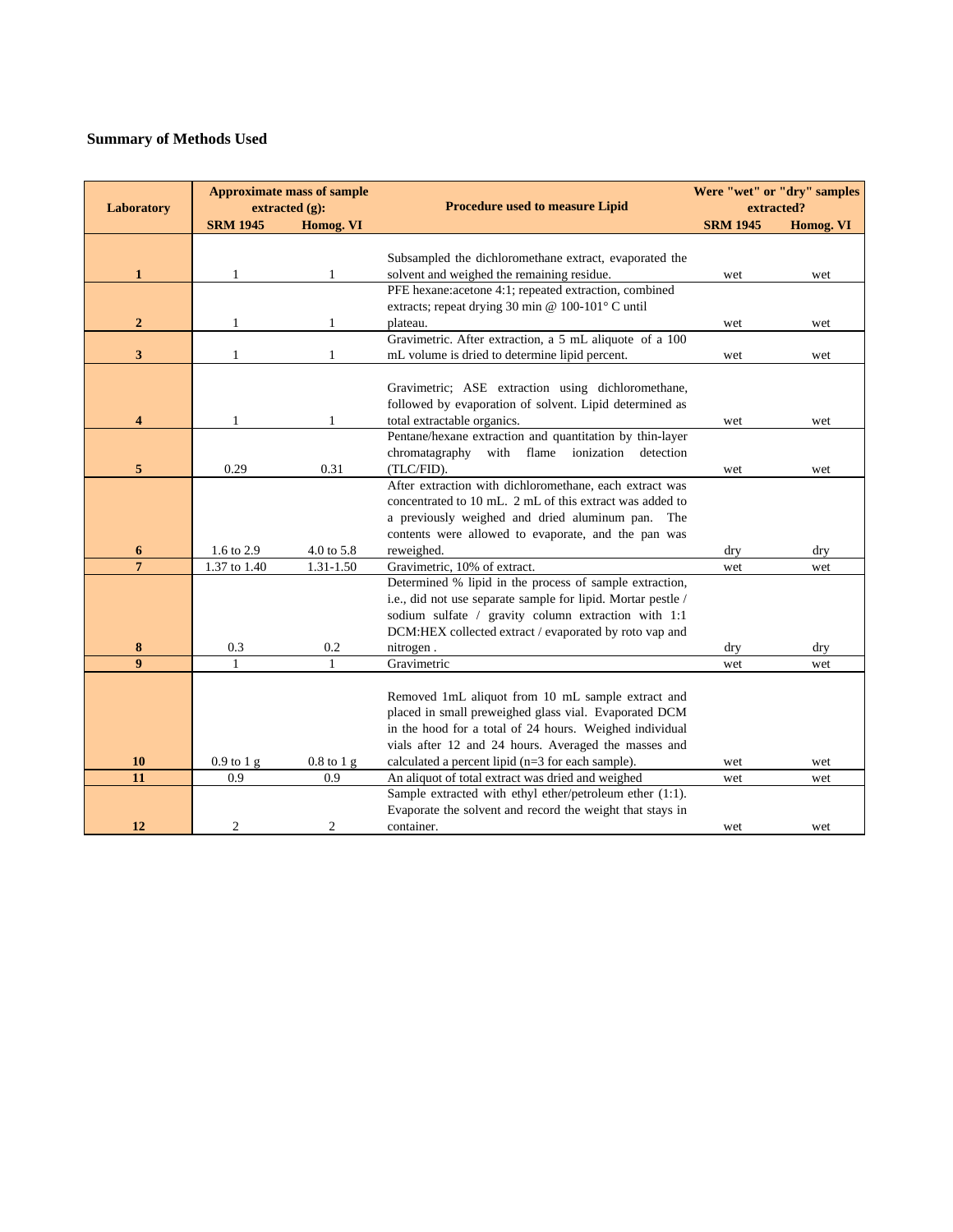| <b>Approximate mass of sample</b> |                 |                   |                                                                      | Were "wet" or "dry" samples |           |  |
|-----------------------------------|-----------------|-------------------|----------------------------------------------------------------------|-----------------------------|-----------|--|
| Laboratory                        |                 | extracted $(g)$ : | <b>Procedure used to measure Lipid</b>                               | extracted?                  |           |  |
|                                   | <b>SRM 1945</b> | Homog. VI         |                                                                      | <b>SRM 1945</b>             | Homog. VI |  |
| 13                                | $\mathfrak{2}$  | 2                 | Gravametric on whole sample                                          | wet                         | wet       |  |
| 14                                | $\mathbf{1}$    | 1                 | $*NA$                                                                | wet                         | wet       |  |
|                                   |                 |                   | Dionex PFE (ASE) method # 342. Preheat 1 min, heat 6                 |                             |           |  |
|                                   |                 |                   | min, static 3 min, methylene chloride, oven temp 125 °C              |                             |           |  |
|                                   |                 |                   | 2000 psi, 3 cycles, 60 % vol. flush, 120 sec. purge.                 |                             |           |  |
|                                   |                 |                   | Samples extracted for lipids, evaporated and extracts                |                             |           |  |
| 15                                | 0.55            | 0.51              | dried at 70 °C.                                                      | wet                         | wet       |  |
|                                   |                 |                   | Gravimetric<br>determination<br>after<br>extraction<br>with          |                             |           |  |
|                                   |                 |                   | cyclohexsane and acetone. The lipide xtract was dried at             |                             |           |  |
|                                   |                 |                   | least 24 hours at 40 $\degree$ C in a sand bath then weighted untill |                             |           |  |
| 16                                | 1.5 to 2.5      | 1.5 to 2.5        | constant weight.                                                     | wet                         | wet       |  |
|                                   |                 |                   | It was determined gravimetrically from an aliquot of the             |                             |           |  |
| 17                                | 2.2             | 3.1               | Soxhlet extraction.                                                  | wet                         | wet       |  |
|                                   |                 |                   |                                                                      |                             |           |  |
|                                   |                 |                   | Samples were mixed with sodium sulphate and Soxhlet                  |                             |           |  |
|                                   |                 |                   | extracted. Lipids were determined on an aliquot of the               |                             |           |  |
| 18                                | 0.27            | 0.3               | extract (~1/6) after solvent evaporation at 105 °C for 1h.           | wet                         | wet       |  |
| 19                                | 3               | 2.1               | Gravimetrc analysis                                                  | wet                         | wet       |  |
|                                   |                 |                   | see Smedes, Foppe. Determination of total lipid using                |                             |           |  |
|                                   |                 |                   | non-chlorinated solvents. Analyst (Cambridge, United                 |                             |           |  |
| <b>20</b>                         | 5.1             | 5.5               | Kingdom) (1999), 124(11), 1711-1718                                  | wet                         | wet       |  |
| 21                                | $\overline{2}$  | $\overline{2}$    | $*NA$                                                                | wet                         | wet       |  |
|                                   |                 |                   | Gravimetric determination from portion of the Soxhlet                |                             |           |  |
| 22                                | 1.04 to 1.8     | 1.6 to 2.1        | extraction.                                                          | wet                         | wet       |  |
| 23                                | 0.9             |                   | 1.0 weigh aliquat of extract                                         | wet                         | wet       |  |
|                                   |                 |                   |                                                                      |                             |           |  |
|                                   |                 |                   | Gravimetric; PFE extraction using dichloromethane,                   |                             |           |  |
|                                   |                 |                   | followed by evaporation of solvent. Lipid determined as              |                             |           |  |
| A                                 | 1               | 1                 | total extractable organics.                                          | wet                         | wet       |  |
| B                                 | $\overline{NA}$ | NA                | <b>NA</b>                                                            | <b>NA</b>                   | <b>NA</b> |  |
|                                   |                 |                   | ASE hexane:acetone 4:1, eepeated extraction, combined                |                             |           |  |
|                                   |                 |                   | extracts; Repeat drying 30 min @ 100 °C to 101 °C until              |                             |           |  |
| $\mathbf C$                       | 1.2             | 0.8               | plateau.                                                             | wet                         | wet       |  |
| $\overline{\mathbf{D}}$           | $\overline{NA}$ | $\overline{NA}$   | NA                                                                   | NA                          | <b>NA</b> |  |
|                                   |                 |                   | Sample extraction: tissue was macerated with anhydrous               |                             |           |  |
|                                   |                 |                   | sodium sulfate and extracted with hexane using sonication            |                             |           |  |
| E                                 | $\mathbf{1}$    | 1                 | at room temperature.                                                 | wet                         | wet       |  |
|                                   |                 |                   | NOAA Sampling an Analytical Method of the National                   |                             |           |  |
|                                   |                 |                   | and Trends Program NOAA<br><b>Status</b><br>Technical                |                             |           |  |
| F                                 | 2.6             | 3.9               | Memorandum NOS ORCA 130.                                             | wet                         | wet       |  |

**\*NA Not applicable or data not reported**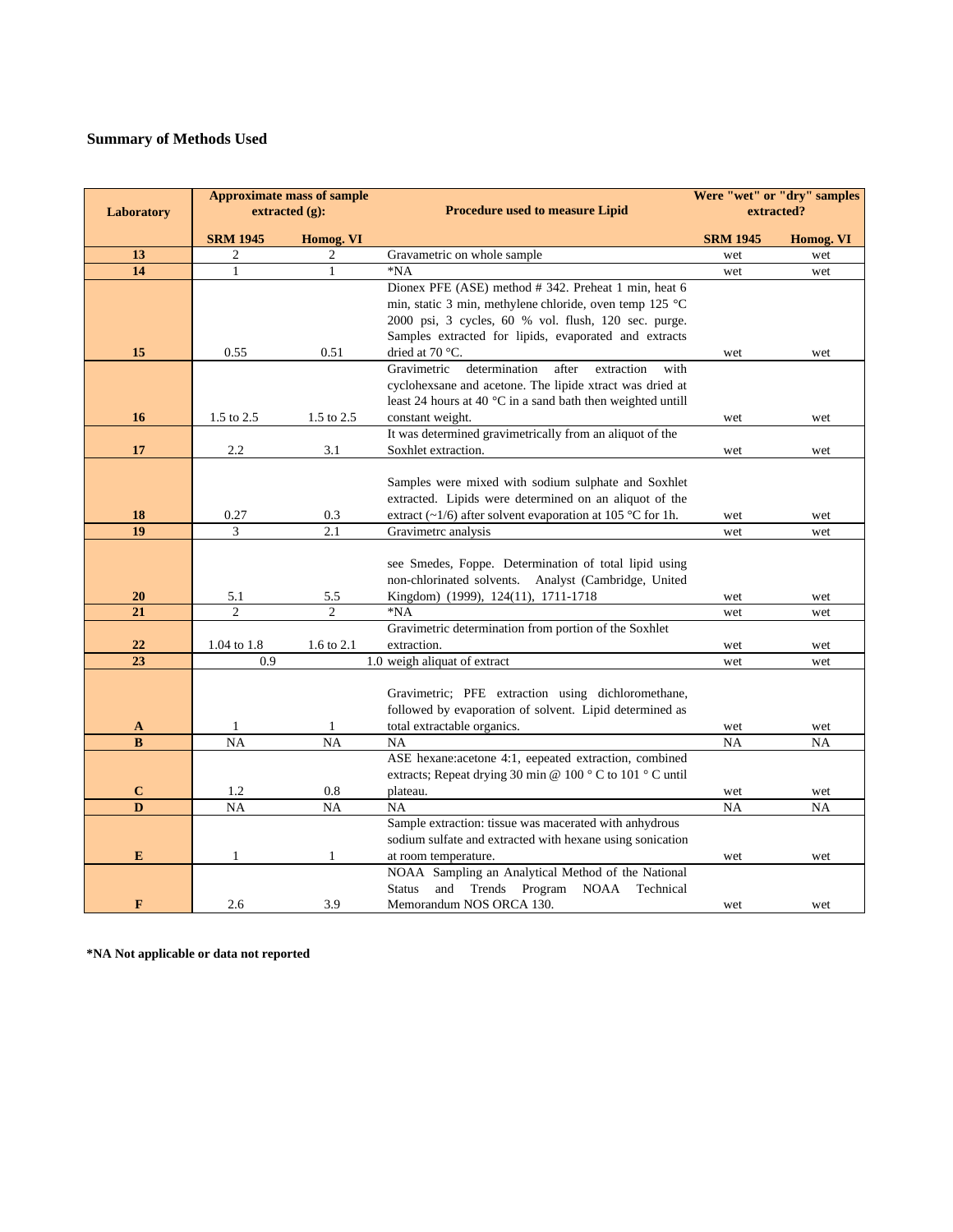| Laboratory     | <b>Extraction Method</b>                                                  | <b>Extraction Solvent Extraction Time</b> |                          | <b>Extraction Other</b>                                                                                                                                                 | <b>Sample Extract Cleanup</b><br><b>Method</b>                                                                                                                                                                                                                                                                                                                             |
|----------------|---------------------------------------------------------------------------|-------------------------------------------|--------------------------|-------------------------------------------------------------------------------------------------------------------------------------------------------------------------|----------------------------------------------------------------------------------------------------------------------------------------------------------------------------------------------------------------------------------------------------------------------------------------------------------------------------------------------------------------------------|
|                |                                                                           |                                           |                          | Sample dried with 45 g<br>sodium sulfate, then packed<br>into a 33 mL PFE cell. PFE<br>Conditions: cell temp 100<br>°C. equilibration 5 min,<br>static time 5 min, cell | Samples were first run through a<br>Permeation<br>Gel<br>chromatogramphy column (PL<br>Gel 600 mm) using DCM as the<br>mobile phase. Eluent containing                                                                                                                                                                                                                     |
| $\mathbf{1}$   | Pressurized Fluid<br>Extraction (Dionex,<br>ASE)                          | Dichloromethane                           | $15 \text{ min}$         | pressure 2000 psi and there<br>were three cylces. Samples<br>were first run through a Gel<br>Permeation chrom                                                           | orgaonochlorines was cleaned up<br>by automated SPE using a 1 g<br>Florisil column then fractionated<br>on a silicic acid colum                                                                                                                                                                                                                                            |
| $\overline{2}$ | Pressurized Fluid<br>Extraction (Dionex,<br>ASE)                          | Dichloromethane                           | $15 \text{ min}$         | 100 °C; 2000 psi, 3 cycles; 90 concentrate for GC/MS.                                                                                                                   | SEC - collect 70 mL fraction;<br>conc with solvent change to<br>hexane NH2 Sep Pak - condition<br>and elute with 15 mL of 10%<br>dichloromethane<br>in<br>hexane                                                                                                                                                                                                           |
| 3              | Pressurized Fluid<br>Extraction (Dionex,<br>ASE)                          | Dichloromethane                           | $40 \text{ min}$         |                                                                                                                                                                         | A 1 gram sample is extracted<br>using a Dionex Accelerated<br>Solvent Extractor at 110 degrees<br>Celsius and 1300 psi. The solvent<br>is reduced and the oil is removed<br>size<br>by<br>exclusion<br>chromatography using SX-3 Bio-<br>beads. The sample is then passed<br>through a florisil 1 gram<br>disposable cartridge on a Zymark<br>Rapid Trace SPE workstation. |
| 4              | Pressurized Fluid<br>Extraction (Dionex,<br>ASE)<br>See Krahn et al. 1994 | Dichloromethane<br>Pentane/hexane         | $16 \text{ min}$         | ASE Conditions: Pressure $=$<br>2000 psi, temp = $100 °C$                                                                                                               | Gravity flow column with silca<br>and neutral alumina, followed by<br>HPLC-SEC to elute AH/CH<br>fraction.<br>Acidic/basic/neutral<br>silica gel<br>column (see Krahn et al. 1994                                                                                                                                                                                          |
| 5<br>6         | Chemosphere<br>Soxhlet extraction                                         | (50:50; v/v)<br>dichloromethane           | 4 min<br>18 <sub>h</sub> |                                                                                                                                                                         | Chemosphere).<br>After lipid determination was<br>completed, each extract was<br>eluted<br>through<br>$\rm{a}$<br>glass<br>chromatography column packed<br>with florisil, alumina, and silica<br>and was concentrated to 10mL.<br>Two 1 mL portions of this eluate<br>were each diluted to 5 mL with<br>methylene chlo                                                     |
| 7              | <b>Ball Mill</b>                                                          | Hexane                                    | $2 \times 10$ min        |                                                                                                                                                                         | Florisil<br>(1.2%<br>deactivated)<br>fractionation and clean up for OC<br>Pesticides, PCBs F1-hexane, F2-<br>15/85 DCM/Hexane, F3-50/50<br>DCM/Hexane.                                                                                                                                                                                                                     |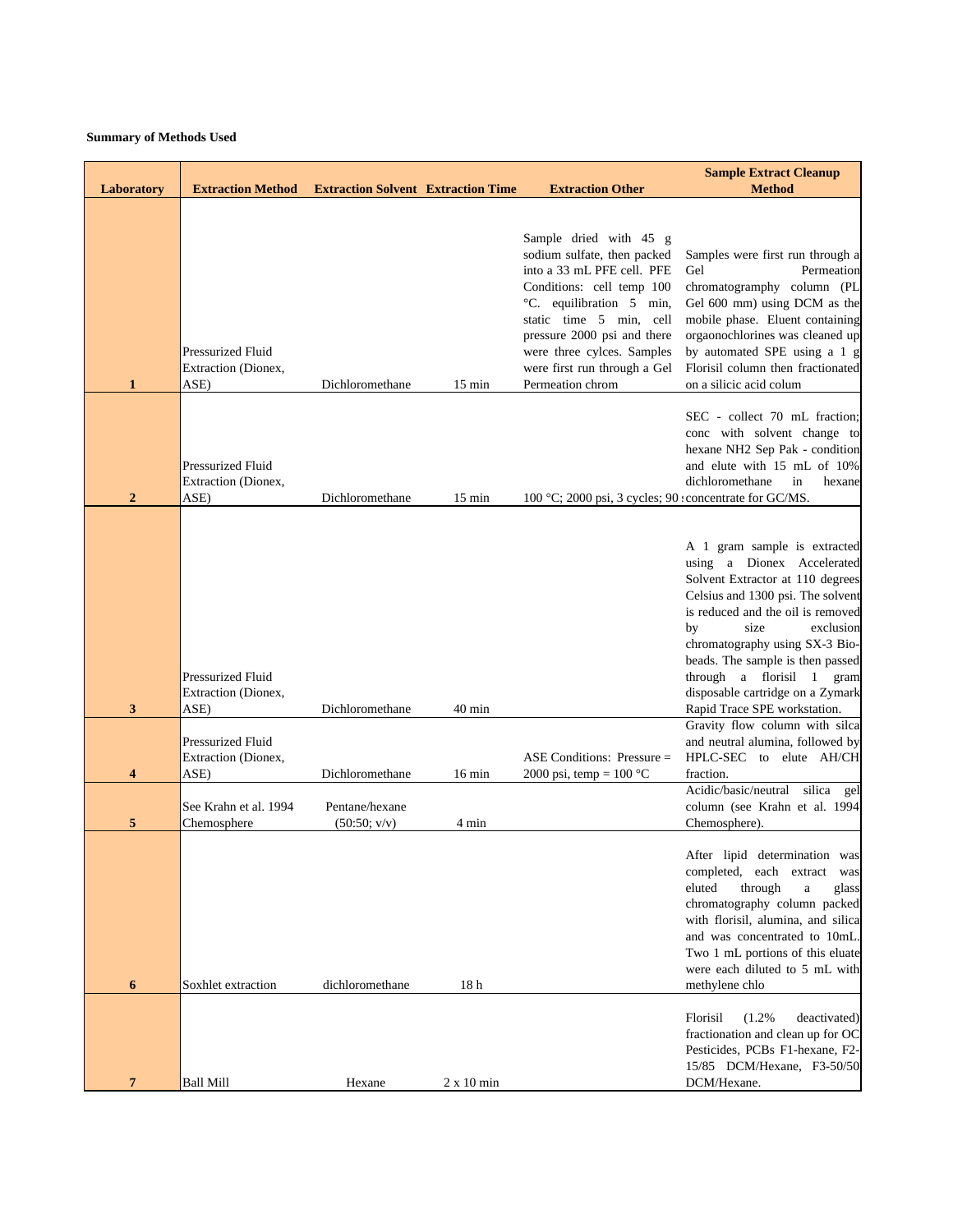|                  |                          |                 |                      | Sample<br>weighed,<br>was                     |                                                                    |
|------------------|--------------------------|-----------------|----------------------|-----------------------------------------------|--------------------------------------------------------------------|
|                  |                          |                 |                      | spiked with internal stds.,                   |                                                                    |
|                  |                          |                 |                      | pulverized with 50 g of                       | PCBs: Single column of layers;                                     |
|                  |                          |                 |                      | anhydrous sodium sulfate                      | from top (neutral silica / acidic                                  |
|                  |                          |                 |                      | using<br>mortar/pestle.<br>$\mathbf{a}$       | silica / neutral silica / basic silica)                            |
|                  |                          |                 |                      | transferred quantitatively to                 | (sample added in 1:1 DCM :                                         |
|                  |                          |                 |                      | column, 1:1<br>glass<br>DCM:HEX was added 325 | HEXANE and eluted with same)                                       |
|                  |                          |                 |                      | mL of solvent percolated                      | Further<br>cleanup<br>on<br>neutral<br>(sample added in<br>alumina |
|                  |                          | $1:1$ DCM:      |                      | through column (ie gravity                    | hexane, hexane added to column,                                    |
| 8                |                          | <b>HEXANE</b>   |                      | column extract                                | discar                                                             |
| $\boldsymbol{9}$ | Soxhlet                  | Dichloromethane | 12 <sub>h</sub>      |                                               | GPC, activated silica                                              |
|                  |                          |                 |                      |                                               |                                                                    |
|                  |                          |                 |                      |                                               |                                                                    |
|                  |                          |                 |                      |                                               | Gel Permeation Chromatography<br>(GPC) with Biobeads (SX-3)        |
|                  |                          |                 |                      |                                               | followed by florisil<br>column                                     |
|                  |                          |                 |                      |                                               | chromatography GPC-- F1 100                                        |
|                  |                          |                 |                      |                                               | ml 50 % DCM in Hexane                                              |
|                  |                          |                 |                      |                                               | (discard); F2 200 ml 50 % DCM                                      |
|                  | <b>Pressurized Fluid</b> |                 |                      |                                               | in Hexane. Evaporate to 1 ml for                                   |
|                  | Extraction (Dionex,      |                 |                      |                                               | florisil. Florisil-- 18 g deactivated                              |
| 10               | ASE)                     | Dichloromethane | 1 h 45 min           |                                               | florisil $(1%)$ wash                                               |
|                  | <b>Pressurized Fluid</b> |                 |                      |                                               |                                                                    |
|                  | Extraction (Dionex,      |                 |                      |                                               | Silica gel column followed by                                      |
| 11               | ASE)                     | Dichloromethane | $5 \text{ min } x 3$ | NaSO <sub>4</sub>                             | <b>GPC</b>                                                         |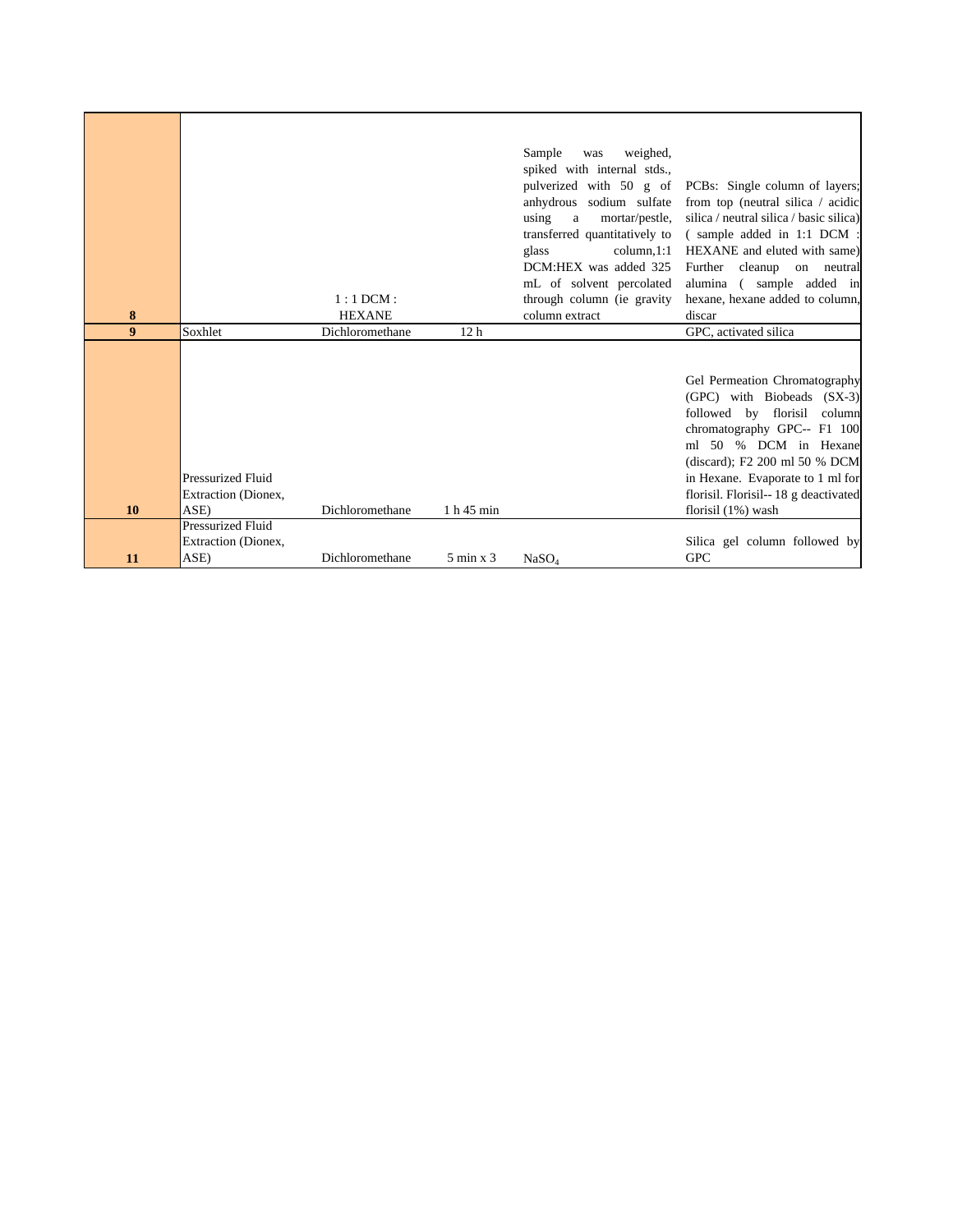|            |                                                     |                                           |                  |                               | <b>Sample Extract Cleanup</b>                                           |
|------------|-----------------------------------------------------|-------------------------------------------|------------------|-------------------------------|-------------------------------------------------------------------------|
| Laboratory | <b>Extraction Method</b><br>with<br>Sample<br>mixed | <b>Extraction Solvent Extraction Time</b> |                  | <b>Extraction Other</b>       | <b>Method</b>                                                           |
|            | sodium<br>anhydrous                                 |                                           |                  |                               |                                                                         |
|            | sulfate and extracted                               | ethyl                                     |                  |                               | Silica gel 60 column clean up.                                          |
|            | three times with organic                            | ether/petroleum                           |                  |                               | Elute with hexane first followed                                        |
| 12         | solvent                                             | ether $(1:1)$                             | 1 <sub>h</sub>   |                               | by benzene.                                                             |
|            |                                                     |                                           |                  |                               |                                                                         |
|            |                                                     |                                           |                  |                               | Preheat 0; Heat 5 min; Static 2                                         |
|            |                                                     |                                           |                  | 1/10 of the extracted fat was | min; Flush 100%; Purge 30 sec;                                          |
|            |                                                     |                                           |                  | used to go through cleanup    | Cycles 2; Pressure 1500 psi;                                            |
| 13         | ASE                                                 | Dichloromethane                           | 11 minues        | and analysis.                 | Temp 100C; Cell size 22 ml                                              |
|            |                                                     |                                           |                  |                               | Florisil SPE, sodium sulfate,<br>with<br>extract                        |
| 14         | Liquid/Liquid                                       | Pentane                                   | $15 \text{ min}$ |                               | dichoromethane/hexane.                                                  |
|            |                                                     |                                           |                  |                               |                                                                         |
|            |                                                     |                                           |                  |                               | Extract evaporated to 8 mL and                                          |
|            |                                                     |                                           |                  |                               | injected on gel permeation                                              |
|            |                                                     |                                           |                  |                               | chromatograph to remove lipids,                                         |
|            | Tissue lightly ground                               |                                           |                  |                               | using<br>1:1                                                            |
|            | with sodium sulfate, wet                            |                                           |                  |                               | dichloromethane:hexane.                                                 |
|            | packed in hexane in a<br>35cm long x 3.1cm ID       |                                           |                  |                               | Extract evaporated to 1 mL and<br>separated on a 8 g activated silica   |
|            | column with 300ml                                   | Dichloromethane:                          |                  |                               | gel column. 30 cm long column x                                         |
| 15         | reservoir.                                          | hexane 1:1                                | $30 \text{ min}$ | 100 °C, 2000 psi, 3 cycles    | 1 cm ID, with 250 mL reservoir                                          |
|            |                                                     | Cyclohexane and                           |                  |                               |                                                                         |
| 16         | Ultrasonication                                     | acetone                                   | 3 min            |                               | Sulfuric acid                                                           |
| 17         | Soxhlet                                             | Hexane                                    | 5 <sub>h</sub>   | Mixed with sulfuric acid      | Sulfuric acid                                                           |
|            |                                                     |                                           |                  |                               | chromatography<br>Column<br>on                                          |
|            |                                                     | Hexane: Acetone=3:                        |                  |                               | silica/acid silica elution with 15<br>10<br>ml<br>hexane<br>and<br>ml   |
| 18         | Hot Soxhlet                                         | 1 (v/v)                                   | 2 <sub>h</sub>   |                               | dichloromethane.                                                        |
|            |                                                     | dichloromethane &                         |                  |                               | Sulfuric acid treatment followed                                        |
| 19         | Soxhlet                                             | hexane $(3:1)$                            | 16 <sub>h</sub>  |                               | by Florisil cleanup.                                                    |
|            |                                                     |                                           |                  |                               |                                                                         |
|            |                                                     |                                           |                  |                               | (1) Multilayer: Silica gel // Silica                                    |
|            |                                                     |                                           |                  |                               | gel-H2SO4 (44 %, w:w) // Silica                                         |
|            |                                                     |                                           |                  |                               | gel-H <sub>2</sub> SO <sub>4</sub> (22 %, w:w); (2)                     |
|            |                                                     |                                           |                  |                               | Multilayer: Silica gel // Silica gel-<br>KOH // Silica gel-H2SO4 (44 %, |
|            |                                                     |                                           |                  |                               | w.w); and (3) Fractionation:                                            |
| 20         | Dialysis                                            | 300 mL hexane                             | 60 h             |                               | ENVI-Carb SPE.                                                          |
|            |                                                     |                                           |                  |                               |                                                                         |
|            |                                                     |                                           |                  |                               |                                                                         |
|            |                                                     |                                           |                  |                               | 25 g anyhydrous sodium sulfate +                                        |
|            |                                                     |                                           |                  |                               | 50 mL 5 % ethanol in ethyl                                              |
|            |                                                     |                                           |                  |                               | acetate were added to each                                              |
|            |                                                     |                                           |                  |                               | Following<br>sample.<br>homogenization, samples were                    |
|            |                                                     |                                           |                  |                               | centrifuged and the supernatant                                         |
|            |                                                     |                                           |                  |                               | was pulled off. A silica SPE                                            |
|            |                                                     |                                           |                  |                               | cartridge was used for sample                                           |
|            |                                                     |                                           |                  |                               | cleanup.<br>Following<br><b>SPE</b>                                     |
|            |                                                     |                                           |                  |                               | extraction, the samples were                                            |
|            |                                                     |                                           |                  |                               | evaporated under a stream of                                            |
|            |                                                     | 5% ethanol in ethyl homogenize for 2      |                  |                               | nitrogen, and then reconstituted                                        |
| 21         |                                                     | acetate, 50 mL                            | min              |                               | with 1mL of toluene.                                                    |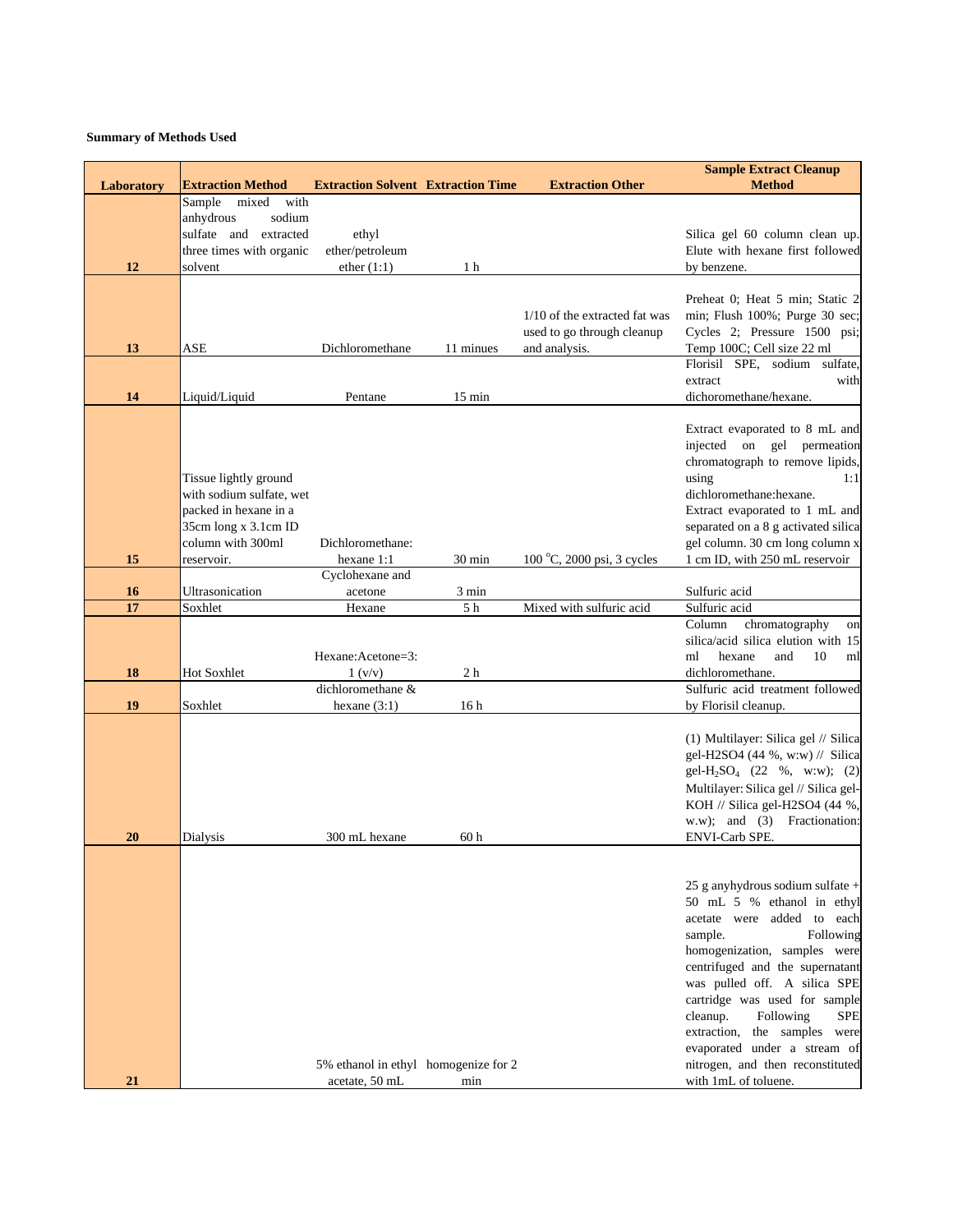| 22           | Soxhlet                                                                                    | Mixture of hexane:<br>diethylether (1:3) | 8h                 | Sample was ground with<br>anhydrous sodium sulfate. | Silica-gel<br>column<br>chromatography (activated by 3-<br>6hours at 130 $^{\circ}$ C., 1.5 g, cloumn<br>i.d.: 10mm.) after gel permeation<br>chromatography (GPC) (Gel: Bio-<br>bead S-X3, Column: 2 cm i.d. 50<br>cm length).                                                        |
|--------------|--------------------------------------------------------------------------------------------|------------------------------------------|--------------------|-----------------------------------------------------|----------------------------------------------------------------------------------------------------------------------------------------------------------------------------------------------------------------------------------------------------------------------------------------|
| 23           | grinding with sodium sul dichloromethane                                                   |                                          | $3x3$ min          |                                                     | Slica gel/alumina and phenogel;<br>aliquot of the extract was cleaned<br>up further in order to sparate the<br>planar PCBs from the other<br>anlytes on a charcoal column.                                                                                                             |
|              |                                                                                            |                                          |                    |                                                     |                                                                                                                                                                                                                                                                                        |
|              | Accelerated solvent                                                                        |                                          |                    | ASE Conditions: Pressure $=$                        |                                                                                                                                                                                                                                                                                        |
|              |                                                                                            |                                          |                    |                                                     |                                                                                                                                                                                                                                                                                        |
| $\mathbf{A}$ | extraction (ASE)                                                                           | Dichloromethane                          | $\sim$ 16 min.     | 2000 psi, temp = $100 °C$                           |                                                                                                                                                                                                                                                                                        |
| $\bf{B}$     | <b>NA</b>                                                                                  | <b>NA</b>                                | <b>NA</b>          | NA                                                  | NA                                                                                                                                                                                                                                                                                     |
|              | Accelerated solvent                                                                        |                                          | 3 static cycles, 6 | 1500 psig, 125 C, 100%                              | Transesterification via NaOH and                                                                                                                                                                                                                                                       |
| $\bf C$      | extraction (ASE)                                                                           | Hexane: acetone 4:1                      | minutes each       | flush.                                              | BF3/MeOH                                                                                                                                                                                                                                                                               |
| D            | NA                                                                                         | <b>NA</b>                                | <b>NA</b>          | <b>NA</b>                                           | <b>NA</b>                                                                                                                                                                                                                                                                              |
| E            | Sonication with sodium<br>sulfate at room<br>temperature.<br>Modfied NOAA Status           | Hexane                                   |                    |                                                     | Derivatization: fatty acid methyl<br>esters (FAMEs) were prepared<br>using methanolic KOH at room<br>temperature. (Christopherson, S.<br>W. and Glass, R. L., 1969.<br>Preparation of milk fat methyl<br>esters by alcoholysis in an<br>essentially nonalcoholic solution.<br>J. Dairy |
|              | and Trends for<br>Extraction of Biological EOH (3:1 v/v)- 0.01<br><b>Tissues for Trace</b> | dichloromethane:M<br>%BHT added as       |                    |                                                     |                                                                                                                                                                                                                                                                                        |
|              |                                                                                            |                                          | 10 minutes         |                                                     | Florisil<br>column<br>used<br>post                                                                                                                                                                                                                                                     |
| F            | Organics.                                                                                  | preservative                             | sonication         |                                                     | derivatization.                                                                                                                                                                                                                                                                        |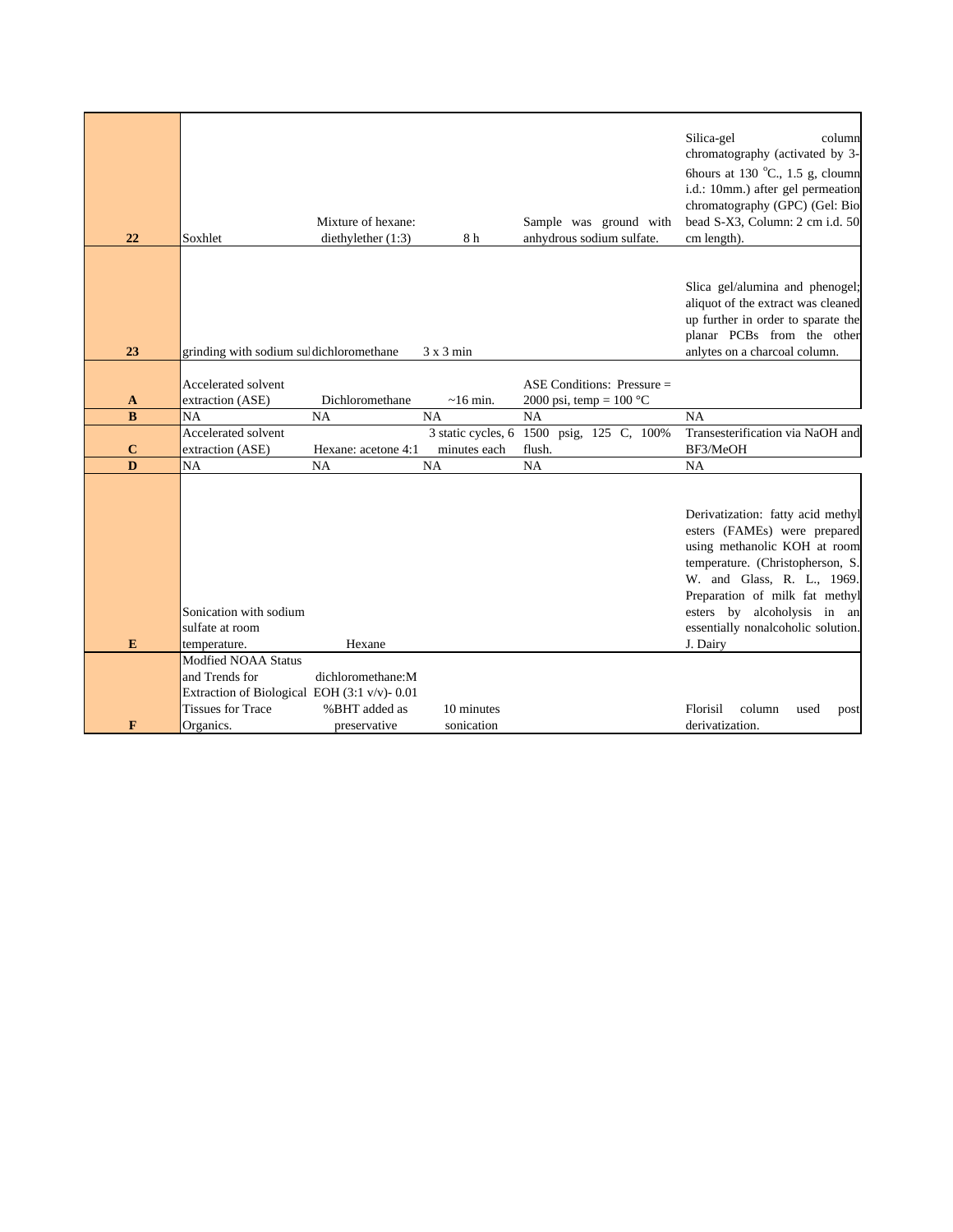| <b>Column Phase</b><br><b>Film Thickness (µm)</b><br><b>Conc. Range</b><br><b>Calibration Range</b><br><b>Instrument</b><br>(m)<br>(mm)<br><b>Points</b><br>Laboratory<br>$\mathbf{1}$<br>GC-MS<br>$DB-5ms$<br>60<br>0.25<br>0.25<br>5<br>2-1000 ng/mL<br>Pest.<br>$\mathop{\mathrm{no}}$<br>$\mbox{G}\mbox{C-MS}$<br>$\rm DB\text{-}5ms$<br>$\sqrt{5}$<br><b>PCB</b><br>60<br>0.25<br>0.25<br>2-1000 ng/mL<br>$\mathop{\mathrm{no}}$<br>$\overline{2}$<br><b>GC/MS EI</b><br>60<br>0.25<br>6<br>Pest.<br>DB-17<br>0.25<br>10 ng/g to 500 ng/g<br>PCB 153 in Homogenate<br>$DB-17$<br>VI<br><b>PCB</b><br>10 ng/g to 500 ng/g<br>60<br>0.25<br>0.25<br>6<br>30<br>0.25<br>5<br>$\mathbf{3}$<br>GC-MS (SIM)<br>$DB-5$<br>0.25<br>$0.2 - 15$ ng/ $\mu$ L<br>Pest.<br><b>PCB</b><br>$30\,$<br>$\sqrt{5}$<br>GC-MS (SIM)<br>$DB-5$<br>0.25<br>0.25<br>$0.05$ -15 ng/ $\mu$ L<br>$GC-MS$<br>$DB-5$<br>60<br>0.25<br>0.25<br>5 to 8<br>$0.003 - 10$ ng/ $\mu$ L<br>$\overline{\mathbf{4}}$<br>Pest.<br>CB 194 in Homogenate<br>$GC-MS$<br>$DB-5$<br><b>PCB</b><br>0.25<br>0.25<br>$0.003 - 10$ ng/ $\mu$ L<br>VI<br>60<br>$5$ to $8\,$<br>$2-(5-PYE)$<br>analytical<br>columns, in<br>$\overline{\mathbf{5}}$<br>HPLC/PDA<br>0.25<br>Pest.<br>series<br>4.6<br>$5 \mu m$ particles<br>$\mathbf{1}$<br>$0.322$ ng/ $\mu$ L<br>$2-(5-PYE)$<br>analytical<br>columns, in<br><b>PCB</b><br>HPLC/PDA<br>0.25<br>4.6<br>$\mathbf{1}$<br>$0.322$ ng/ $\mu$ L<br>series<br>5 µm particles<br>4,4'-DDE (All SRM<br>0.25<br>6<br>GC-ECD<br>$DB-5$<br>60<br>0.25<br>$\mathbf{1}$<br>1945 analyses)<br>Pest.<br>$100$ ng/ml<br>PCB 153 (All Homog VI<br>analyses); PCBs 138,<br>170, & 180 (Homog VI<br><b>PCB</b><br>$\operatorname{GC-ECD}$<br>$DB-5$<br>$60\,$<br>0.25<br>0.25<br>$100$ ng/ml<br>analysis C)<br>1<br>$\overline{7}$<br>GC-ECD<br>$DB-5$<br>60<br>0.25<br>0.25<br>5-80 ng/ $\mu$ L<br>Pest.<br>GC-ECD<br><b>PCB</b><br>$DB-5$<br>0.25<br>60<br>0.25<br>$\bf{8}$<br>DB <sub>5</sub><br>54.3<br>0.25<br>5<br>2 pg/ul to 500 pg/ $\mu$ L<br>Pest.<br>VG Autospec<br>0.1<br>no<br>VG Autospec/<br>Micromass<br>Ultima(HRGC-<br>HRMS) Electron<br><b>PCB</b><br><b>Impact Ionization</b><br>0.5 pg/ul to 200 pg/ $\mu$ L<br>$DB-5$<br>60<br>0.25<br>0.1<br>$\overline{4}$<br>no<br>30<br>0.25<br>9<br>Pest.<br>$HP-5$<br>0.25<br>$\overline{4}$<br>5-100 pg/«L<br>GC-ECD<br>$GC-ECD$<br><b>PCB</b><br>$HP-5$<br>30<br>0.25<br>0.25<br>$\overline{4}$<br>$0.6 - 120$ pg/ $\mu$ L<br>GC-ECD/GC-<br><b>NCIMS</b><br>DB-XLB<br>0.25<br>0.25<br><b>10</b><br>Pest.<br>30<br>6<br>$2.6 - 106$ ng/ml<br>$\mathbf{no}$<br>GC-ECD/GC-<br>0.25<br>PCB<br><b>NCIMS</b><br>DB-XLB<br>30<br>0.25<br>6<br>2.4 - 97 ng/ml<br>no<br>11<br>Pest.<br>GC/ECD<br>$\sqrt{5}$<br>DB-XLB; DB-5<br>60; 60<br>$0.25$ ; 0.25<br>$0.25$ ; 0.25<br>$2.5 - 200$ ng/mL<br>yes<br>GC/ECD<br><b>PCB</b><br>DB-XLB; DB-5<br>$2.5 - 200$ ng/mL<br>60; 60<br>0.25; 0.25<br>0.25; 0.25<br>5<br>yes |  |  | Length | Column i.d. |  | <b>Analytes Outside of</b> |
|-----------------------------------------------------------------------------------------------------------------------------------------------------------------------------------------------------------------------------------------------------------------------------------------------------------------------------------------------------------------------------------------------------------------------------------------------------------------------------------------------------------------------------------------------------------------------------------------------------------------------------------------------------------------------------------------------------------------------------------------------------------------------------------------------------------------------------------------------------------------------------------------------------------------------------------------------------------------------------------------------------------------------------------------------------------------------------------------------------------------------------------------------------------------------------------------------------------------------------------------------------------------------------------------------------------------------------------------------------------------------------------------------------------------------------------------------------------------------------------------------------------------------------------------------------------------------------------------------------------------------------------------------------------------------------------------------------------------------------------------------------------------------------------------------------------------------------------------------------------------------------------------------------------------------------------------------------------------------------------------------------------------------------------------------------------------------------------------------------------------------------------------------------------------------------------------------------------------------------------------------------------------------------------------------------------------------------------------------------------------------------------------------------------------------------------------------------------------------------------------------------------------------------------------------------------------------------------------------------------------------------------------------------------------------------------------------------------------------------------------------------------------------------------------------------------------------------------------------------------------------------------------------------------------------------------------------------------|--|--|--------|-------------|--|----------------------------|
|                                                                                                                                                                                                                                                                                                                                                                                                                                                                                                                                                                                                                                                                                                                                                                                                                                                                                                                                                                                                                                                                                                                                                                                                                                                                                                                                                                                                                                                                                                                                                                                                                                                                                                                                                                                                                                                                                                                                                                                                                                                                                                                                                                                                                                                                                                                                                                                                                                                                                                                                                                                                                                                                                                                                                                                                                                                                                                                                                           |  |  |        |             |  |                            |
|                                                                                                                                                                                                                                                                                                                                                                                                                                                                                                                                                                                                                                                                                                                                                                                                                                                                                                                                                                                                                                                                                                                                                                                                                                                                                                                                                                                                                                                                                                                                                                                                                                                                                                                                                                                                                                                                                                                                                                                                                                                                                                                                                                                                                                                                                                                                                                                                                                                                                                                                                                                                                                                                                                                                                                                                                                                                                                                                                           |  |  |        |             |  |                            |
|                                                                                                                                                                                                                                                                                                                                                                                                                                                                                                                                                                                                                                                                                                                                                                                                                                                                                                                                                                                                                                                                                                                                                                                                                                                                                                                                                                                                                                                                                                                                                                                                                                                                                                                                                                                                                                                                                                                                                                                                                                                                                                                                                                                                                                                                                                                                                                                                                                                                                                                                                                                                                                                                                                                                                                                                                                                                                                                                                           |  |  |        |             |  |                            |
|                                                                                                                                                                                                                                                                                                                                                                                                                                                                                                                                                                                                                                                                                                                                                                                                                                                                                                                                                                                                                                                                                                                                                                                                                                                                                                                                                                                                                                                                                                                                                                                                                                                                                                                                                                                                                                                                                                                                                                                                                                                                                                                                                                                                                                                                                                                                                                                                                                                                                                                                                                                                                                                                                                                                                                                                                                                                                                                                                           |  |  |        |             |  |                            |
|                                                                                                                                                                                                                                                                                                                                                                                                                                                                                                                                                                                                                                                                                                                                                                                                                                                                                                                                                                                                                                                                                                                                                                                                                                                                                                                                                                                                                                                                                                                                                                                                                                                                                                                                                                                                                                                                                                                                                                                                                                                                                                                                                                                                                                                                                                                                                                                                                                                                                                                                                                                                                                                                                                                                                                                                                                                                                                                                                           |  |  |        |             |  |                            |
|                                                                                                                                                                                                                                                                                                                                                                                                                                                                                                                                                                                                                                                                                                                                                                                                                                                                                                                                                                                                                                                                                                                                                                                                                                                                                                                                                                                                                                                                                                                                                                                                                                                                                                                                                                                                                                                                                                                                                                                                                                                                                                                                                                                                                                                                                                                                                                                                                                                                                                                                                                                                                                                                                                                                                                                                                                                                                                                                                           |  |  |        |             |  |                            |
|                                                                                                                                                                                                                                                                                                                                                                                                                                                                                                                                                                                                                                                                                                                                                                                                                                                                                                                                                                                                                                                                                                                                                                                                                                                                                                                                                                                                                                                                                                                                                                                                                                                                                                                                                                                                                                                                                                                                                                                                                                                                                                                                                                                                                                                                                                                                                                                                                                                                                                                                                                                                                                                                                                                                                                                                                                                                                                                                                           |  |  |        |             |  |                            |
|                                                                                                                                                                                                                                                                                                                                                                                                                                                                                                                                                                                                                                                                                                                                                                                                                                                                                                                                                                                                                                                                                                                                                                                                                                                                                                                                                                                                                                                                                                                                                                                                                                                                                                                                                                                                                                                                                                                                                                                                                                                                                                                                                                                                                                                                                                                                                                                                                                                                                                                                                                                                                                                                                                                                                                                                                                                                                                                                                           |  |  |        |             |  |                            |
|                                                                                                                                                                                                                                                                                                                                                                                                                                                                                                                                                                                                                                                                                                                                                                                                                                                                                                                                                                                                                                                                                                                                                                                                                                                                                                                                                                                                                                                                                                                                                                                                                                                                                                                                                                                                                                                                                                                                                                                                                                                                                                                                                                                                                                                                                                                                                                                                                                                                                                                                                                                                                                                                                                                                                                                                                                                                                                                                                           |  |  |        |             |  |                            |
|                                                                                                                                                                                                                                                                                                                                                                                                                                                                                                                                                                                                                                                                                                                                                                                                                                                                                                                                                                                                                                                                                                                                                                                                                                                                                                                                                                                                                                                                                                                                                                                                                                                                                                                                                                                                                                                                                                                                                                                                                                                                                                                                                                                                                                                                                                                                                                                                                                                                                                                                                                                                                                                                                                                                                                                                                                                                                                                                                           |  |  |        |             |  |                            |
|                                                                                                                                                                                                                                                                                                                                                                                                                                                                                                                                                                                                                                                                                                                                                                                                                                                                                                                                                                                                                                                                                                                                                                                                                                                                                                                                                                                                                                                                                                                                                                                                                                                                                                                                                                                                                                                                                                                                                                                                                                                                                                                                                                                                                                                                                                                                                                                                                                                                                                                                                                                                                                                                                                                                                                                                                                                                                                                                                           |  |  |        |             |  |                            |
|                                                                                                                                                                                                                                                                                                                                                                                                                                                                                                                                                                                                                                                                                                                                                                                                                                                                                                                                                                                                                                                                                                                                                                                                                                                                                                                                                                                                                                                                                                                                                                                                                                                                                                                                                                                                                                                                                                                                                                                                                                                                                                                                                                                                                                                                                                                                                                                                                                                                                                                                                                                                                                                                                                                                                                                                                                                                                                                                                           |  |  |        |             |  |                            |
|                                                                                                                                                                                                                                                                                                                                                                                                                                                                                                                                                                                                                                                                                                                                                                                                                                                                                                                                                                                                                                                                                                                                                                                                                                                                                                                                                                                                                                                                                                                                                                                                                                                                                                                                                                                                                                                                                                                                                                                                                                                                                                                                                                                                                                                                                                                                                                                                                                                                                                                                                                                                                                                                                                                                                                                                                                                                                                                                                           |  |  |        |             |  |                            |
|                                                                                                                                                                                                                                                                                                                                                                                                                                                                                                                                                                                                                                                                                                                                                                                                                                                                                                                                                                                                                                                                                                                                                                                                                                                                                                                                                                                                                                                                                                                                                                                                                                                                                                                                                                                                                                                                                                                                                                                                                                                                                                                                                                                                                                                                                                                                                                                                                                                                                                                                                                                                                                                                                                                                                                                                                                                                                                                                                           |  |  |        |             |  |                            |
|                                                                                                                                                                                                                                                                                                                                                                                                                                                                                                                                                                                                                                                                                                                                                                                                                                                                                                                                                                                                                                                                                                                                                                                                                                                                                                                                                                                                                                                                                                                                                                                                                                                                                                                                                                                                                                                                                                                                                                                                                                                                                                                                                                                                                                                                                                                                                                                                                                                                                                                                                                                                                                                                                                                                                                                                                                                                                                                                                           |  |  |        |             |  |                            |
|                                                                                                                                                                                                                                                                                                                                                                                                                                                                                                                                                                                                                                                                                                                                                                                                                                                                                                                                                                                                                                                                                                                                                                                                                                                                                                                                                                                                                                                                                                                                                                                                                                                                                                                                                                                                                                                                                                                                                                                                                                                                                                                                                                                                                                                                                                                                                                                                                                                                                                                                                                                                                                                                                                                                                                                                                                                                                                                                                           |  |  |        |             |  |                            |
|                                                                                                                                                                                                                                                                                                                                                                                                                                                                                                                                                                                                                                                                                                                                                                                                                                                                                                                                                                                                                                                                                                                                                                                                                                                                                                                                                                                                                                                                                                                                                                                                                                                                                                                                                                                                                                                                                                                                                                                                                                                                                                                                                                                                                                                                                                                                                                                                                                                                                                                                                                                                                                                                                                                                                                                                                                                                                                                                                           |  |  |        |             |  |                            |
|                                                                                                                                                                                                                                                                                                                                                                                                                                                                                                                                                                                                                                                                                                                                                                                                                                                                                                                                                                                                                                                                                                                                                                                                                                                                                                                                                                                                                                                                                                                                                                                                                                                                                                                                                                                                                                                                                                                                                                                                                                                                                                                                                                                                                                                                                                                                                                                                                                                                                                                                                                                                                                                                                                                                                                                                                                                                                                                                                           |  |  |        |             |  |                            |
|                                                                                                                                                                                                                                                                                                                                                                                                                                                                                                                                                                                                                                                                                                                                                                                                                                                                                                                                                                                                                                                                                                                                                                                                                                                                                                                                                                                                                                                                                                                                                                                                                                                                                                                                                                                                                                                                                                                                                                                                                                                                                                                                                                                                                                                                                                                                                                                                                                                                                                                                                                                                                                                                                                                                                                                                                                                                                                                                                           |  |  |        |             |  |                            |
|                                                                                                                                                                                                                                                                                                                                                                                                                                                                                                                                                                                                                                                                                                                                                                                                                                                                                                                                                                                                                                                                                                                                                                                                                                                                                                                                                                                                                                                                                                                                                                                                                                                                                                                                                                                                                                                                                                                                                                                                                                                                                                                                                                                                                                                                                                                                                                                                                                                                                                                                                                                                                                                                                                                                                                                                                                                                                                                                                           |  |  |        |             |  |                            |
|                                                                                                                                                                                                                                                                                                                                                                                                                                                                                                                                                                                                                                                                                                                                                                                                                                                                                                                                                                                                                                                                                                                                                                                                                                                                                                                                                                                                                                                                                                                                                                                                                                                                                                                                                                                                                                                                                                                                                                                                                                                                                                                                                                                                                                                                                                                                                                                                                                                                                                                                                                                                                                                                                                                                                                                                                                                                                                                                                           |  |  |        |             |  |                            |
|                                                                                                                                                                                                                                                                                                                                                                                                                                                                                                                                                                                                                                                                                                                                                                                                                                                                                                                                                                                                                                                                                                                                                                                                                                                                                                                                                                                                                                                                                                                                                                                                                                                                                                                                                                                                                                                                                                                                                                                                                                                                                                                                                                                                                                                                                                                                                                                                                                                                                                                                                                                                                                                                                                                                                                                                                                                                                                                                                           |  |  |        |             |  |                            |
|                                                                                                                                                                                                                                                                                                                                                                                                                                                                                                                                                                                                                                                                                                                                                                                                                                                                                                                                                                                                                                                                                                                                                                                                                                                                                                                                                                                                                                                                                                                                                                                                                                                                                                                                                                                                                                                                                                                                                                                                                                                                                                                                                                                                                                                                                                                                                                                                                                                                                                                                                                                                                                                                                                                                                                                                                                                                                                                                                           |  |  |        |             |  |                            |
|                                                                                                                                                                                                                                                                                                                                                                                                                                                                                                                                                                                                                                                                                                                                                                                                                                                                                                                                                                                                                                                                                                                                                                                                                                                                                                                                                                                                                                                                                                                                                                                                                                                                                                                                                                                                                                                                                                                                                                                                                                                                                                                                                                                                                                                                                                                                                                                                                                                                                                                                                                                                                                                                                                                                                                                                                                                                                                                                                           |  |  |        |             |  |                            |
|                                                                                                                                                                                                                                                                                                                                                                                                                                                                                                                                                                                                                                                                                                                                                                                                                                                                                                                                                                                                                                                                                                                                                                                                                                                                                                                                                                                                                                                                                                                                                                                                                                                                                                                                                                                                                                                                                                                                                                                                                                                                                                                                                                                                                                                                                                                                                                                                                                                                                                                                                                                                                                                                                                                                                                                                                                                                                                                                                           |  |  |        |             |  |                            |
|                                                                                                                                                                                                                                                                                                                                                                                                                                                                                                                                                                                                                                                                                                                                                                                                                                                                                                                                                                                                                                                                                                                                                                                                                                                                                                                                                                                                                                                                                                                                                                                                                                                                                                                                                                                                                                                                                                                                                                                                                                                                                                                                                                                                                                                                                                                                                                                                                                                                                                                                                                                                                                                                                                                                                                                                                                                                                                                                                           |  |  |        |             |  |                            |
|                                                                                                                                                                                                                                                                                                                                                                                                                                                                                                                                                                                                                                                                                                                                                                                                                                                                                                                                                                                                                                                                                                                                                                                                                                                                                                                                                                                                                                                                                                                                                                                                                                                                                                                                                                                                                                                                                                                                                                                                                                                                                                                                                                                                                                                                                                                                                                                                                                                                                                                                                                                                                                                                                                                                                                                                                                                                                                                                                           |  |  |        |             |  |                            |
|                                                                                                                                                                                                                                                                                                                                                                                                                                                                                                                                                                                                                                                                                                                                                                                                                                                                                                                                                                                                                                                                                                                                                                                                                                                                                                                                                                                                                                                                                                                                                                                                                                                                                                                                                                                                                                                                                                                                                                                                                                                                                                                                                                                                                                                                                                                                                                                                                                                                                                                                                                                                                                                                                                                                                                                                                                                                                                                                                           |  |  |        |             |  |                            |
|                                                                                                                                                                                                                                                                                                                                                                                                                                                                                                                                                                                                                                                                                                                                                                                                                                                                                                                                                                                                                                                                                                                                                                                                                                                                                                                                                                                                                                                                                                                                                                                                                                                                                                                                                                                                                                                                                                                                                                                                                                                                                                                                                                                                                                                                                                                                                                                                                                                                                                                                                                                                                                                                                                                                                                                                                                                                                                                                                           |  |  |        |             |  |                            |
|                                                                                                                                                                                                                                                                                                                                                                                                                                                                                                                                                                                                                                                                                                                                                                                                                                                                                                                                                                                                                                                                                                                                                                                                                                                                                                                                                                                                                                                                                                                                                                                                                                                                                                                                                                                                                                                                                                                                                                                                                                                                                                                                                                                                                                                                                                                                                                                                                                                                                                                                                                                                                                                                                                                                                                                                                                                                                                                                                           |  |  |        |             |  |                            |
|                                                                                                                                                                                                                                                                                                                                                                                                                                                                                                                                                                                                                                                                                                                                                                                                                                                                                                                                                                                                                                                                                                                                                                                                                                                                                                                                                                                                                                                                                                                                                                                                                                                                                                                                                                                                                                                                                                                                                                                                                                                                                                                                                                                                                                                                                                                                                                                                                                                                                                                                                                                                                                                                                                                                                                                                                                                                                                                                                           |  |  |        |             |  |                            |
|                                                                                                                                                                                                                                                                                                                                                                                                                                                                                                                                                                                                                                                                                                                                                                                                                                                                                                                                                                                                                                                                                                                                                                                                                                                                                                                                                                                                                                                                                                                                                                                                                                                                                                                                                                                                                                                                                                                                                                                                                                                                                                                                                                                                                                                                                                                                                                                                                                                                                                                                                                                                                                                                                                                                                                                                                                                                                                                                                           |  |  |        |             |  |                            |
|                                                                                                                                                                                                                                                                                                                                                                                                                                                                                                                                                                                                                                                                                                                                                                                                                                                                                                                                                                                                                                                                                                                                                                                                                                                                                                                                                                                                                                                                                                                                                                                                                                                                                                                                                                                                                                                                                                                                                                                                                                                                                                                                                                                                                                                                                                                                                                                                                                                                                                                                                                                                                                                                                                                                                                                                                                                                                                                                                           |  |  |        |             |  |                            |
|                                                                                                                                                                                                                                                                                                                                                                                                                                                                                                                                                                                                                                                                                                                                                                                                                                                                                                                                                                                                                                                                                                                                                                                                                                                                                                                                                                                                                                                                                                                                                                                                                                                                                                                                                                                                                                                                                                                                                                                                                                                                                                                                                                                                                                                                                                                                                                                                                                                                                                                                                                                                                                                                                                                                                                                                                                                                                                                                                           |  |  |        |             |  |                            |
|                                                                                                                                                                                                                                                                                                                                                                                                                                                                                                                                                                                                                                                                                                                                                                                                                                                                                                                                                                                                                                                                                                                                                                                                                                                                                                                                                                                                                                                                                                                                                                                                                                                                                                                                                                                                                                                                                                                                                                                                                                                                                                                                                                                                                                                                                                                                                                                                                                                                                                                                                                                                                                                                                                                                                                                                                                                                                                                                                           |  |  |        |             |  |                            |
|                                                                                                                                                                                                                                                                                                                                                                                                                                                                                                                                                                                                                                                                                                                                                                                                                                                                                                                                                                                                                                                                                                                                                                                                                                                                                                                                                                                                                                                                                                                                                                                                                                                                                                                                                                                                                                                                                                                                                                                                                                                                                                                                                                                                                                                                                                                                                                                                                                                                                                                                                                                                                                                                                                                                                                                                                                                                                                                                                           |  |  |        |             |  |                            |
|                                                                                                                                                                                                                                                                                                                                                                                                                                                                                                                                                                                                                                                                                                                                                                                                                                                                                                                                                                                                                                                                                                                                                                                                                                                                                                                                                                                                                                                                                                                                                                                                                                                                                                                                                                                                                                                                                                                                                                                                                                                                                                                                                                                                                                                                                                                                                                                                                                                                                                                                                                                                                                                                                                                                                                                                                                                                                                                                                           |  |  |        |             |  |                            |
|                                                                                                                                                                                                                                                                                                                                                                                                                                                                                                                                                                                                                                                                                                                                                                                                                                                                                                                                                                                                                                                                                                                                                                                                                                                                                                                                                                                                                                                                                                                                                                                                                                                                                                                                                                                                                                                                                                                                                                                                                                                                                                                                                                                                                                                                                                                                                                                                                                                                                                                                                                                                                                                                                                                                                                                                                                                                                                                                                           |  |  |        |             |  |                            |
|                                                                                                                                                                                                                                                                                                                                                                                                                                                                                                                                                                                                                                                                                                                                                                                                                                                                                                                                                                                                                                                                                                                                                                                                                                                                                                                                                                                                                                                                                                                                                                                                                                                                                                                                                                                                                                                                                                                                                                                                                                                                                                                                                                                                                                                                                                                                                                                                                                                                                                                                                                                                                                                                                                                                                                                                                                                                                                                                                           |  |  |        |             |  |                            |
|                                                                                                                                                                                                                                                                                                                                                                                                                                                                                                                                                                                                                                                                                                                                                                                                                                                                                                                                                                                                                                                                                                                                                                                                                                                                                                                                                                                                                                                                                                                                                                                                                                                                                                                                                                                                                                                                                                                                                                                                                                                                                                                                                                                                                                                                                                                                                                                                                                                                                                                                                                                                                                                                                                                                                                                                                                                                                                                                                           |  |  |        |             |  |                            |
|                                                                                                                                                                                                                                                                                                                                                                                                                                                                                                                                                                                                                                                                                                                                                                                                                                                                                                                                                                                                                                                                                                                                                                                                                                                                                                                                                                                                                                                                                                                                                                                                                                                                                                                                                                                                                                                                                                                                                                                                                                                                                                                                                                                                                                                                                                                                                                                                                                                                                                                                                                                                                                                                                                                                                                                                                                                                                                                                                           |  |  |        |             |  |                            |
|                                                                                                                                                                                                                                                                                                                                                                                                                                                                                                                                                                                                                                                                                                                                                                                                                                                                                                                                                                                                                                                                                                                                                                                                                                                                                                                                                                                                                                                                                                                                                                                                                                                                                                                                                                                                                                                                                                                                                                                                                                                                                                                                                                                                                                                                                                                                                                                                                                                                                                                                                                                                                                                                                                                                                                                                                                                                                                                                                           |  |  |        |             |  |                            |
|                                                                                                                                                                                                                                                                                                                                                                                                                                                                                                                                                                                                                                                                                                                                                                                                                                                                                                                                                                                                                                                                                                                                                                                                                                                                                                                                                                                                                                                                                                                                                                                                                                                                                                                                                                                                                                                                                                                                                                                                                                                                                                                                                                                                                                                                                                                                                                                                                                                                                                                                                                                                                                                                                                                                                                                                                                                                                                                                                           |  |  |        |             |  |                            |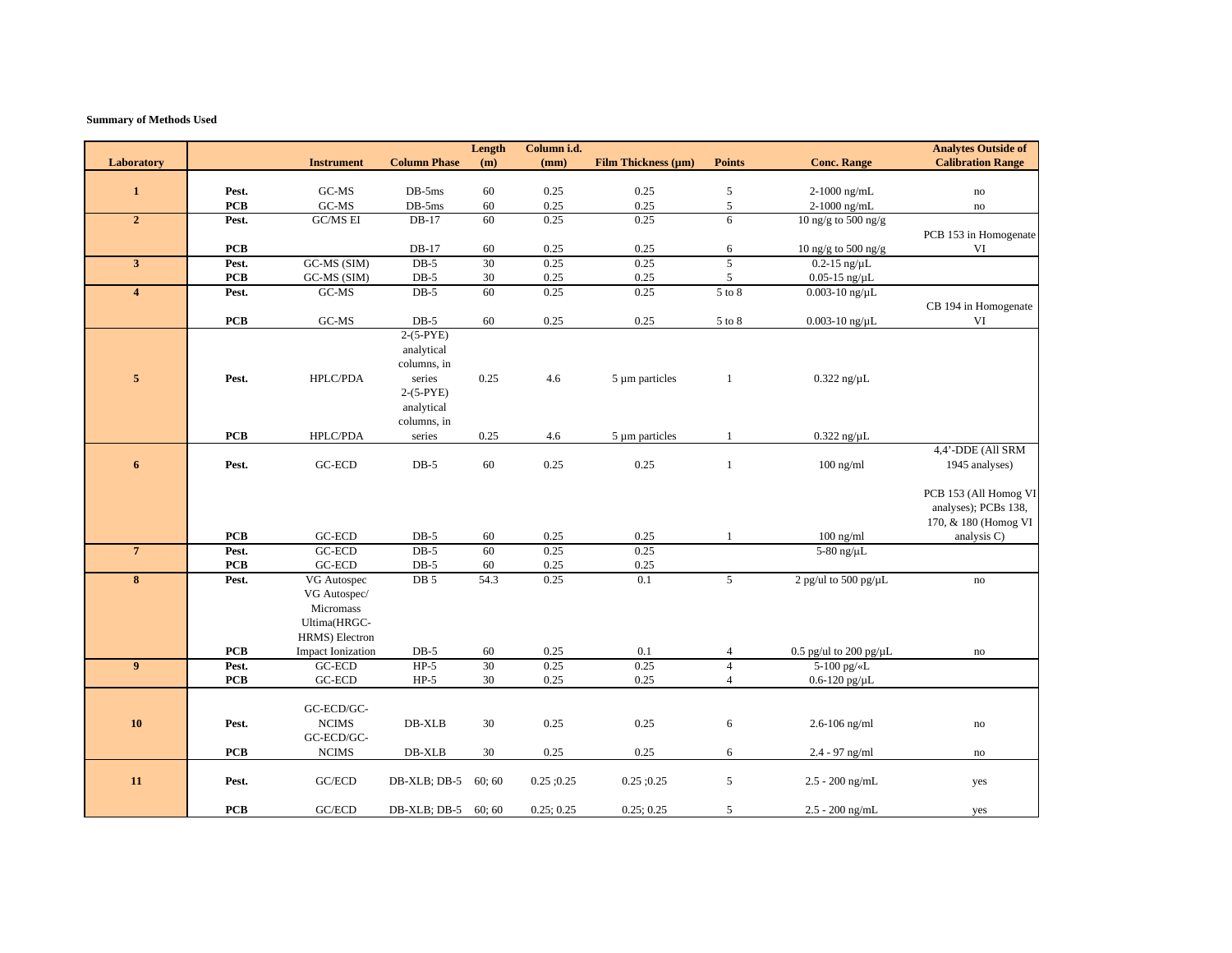|                         |                     |                                              |                      | Length          | Column i.d. |                     |                |                                    | <b>Analytes Outside of</b>     |
|-------------------------|---------------------|----------------------------------------------|----------------------|-----------------|-------------|---------------------|----------------|------------------------------------|--------------------------------|
| Laboratory              |                     | <b>Instrument</b>                            | <b>Column Phase</b>  | (m)             | (mm)        | Film Thickness (µm) | <b>Points</b>  | <b>Conc. Range</b>                 | <b>Calibration Range</b>       |
| 12                      | Pest.               | Varian 3400                                  |                      | $\overline{15}$ | 0.32        | 0.25                | 6              | 1.00 to 500 ng/mL                  |                                |
|                         | <b>PCB</b>          |                                              |                      |                 |             |                     |                |                                    |                                |
| 13                      | Pest.               | GC-ECD                                       | DB-608               | 30              | 0.53        | 0.83                | $\overline{3}$ | 2 to 250 pg/µL                     | $\mathbf{no}$                  |
|                         | Pest.               | GC-ECD                                       | $DB-5$               | 30              | 0.53        | 1.5                 |                |                                    |                                |
|                         | <b>PCB</b>          | $GC-ECD$                                     | DB-XLB               | 60              | 0.25        | 0.25                | 5              | 1 to 200 pg/ $\mu$ L               | no                             |
|                         |                     |                                              |                      |                 |             |                     |                |                                    |                                |
|                         |                     |                                              | 50%                  |                 |             |                     |                |                                    |                                |
| 14                      | Pest.               | GC-ECD                                       | PHMESiloxane         | 30              | 0.25        | 0.25                | $\overline{4}$ | 10-250 ppb, 250-1000 ppb           | no                             |
|                         |                     |                                              | 50%                  |                 |             |                     |                |                                    |                                |
|                         | <b>PCB</b>          | $GC-ECD$                                     | PHMESiloxane         | 30              | 0.25        | 0.25                | $\overline{4}$ | 50-500 ppb                         |                                |
|                         |                     |                                              | 5% Ph Me             |                 |             |                     |                |                                    | $\rm{no}$<br>For SRM 1945 only |
| 15                      | Pest.               | GC/uECD                                      | Siloxane             | 60              | 0.25        | 0.25                | 5              | $0.9 - 155$ pg/ $\mu$ L            | p,p'DDE                        |
|                         |                     |                                              |                      |                 |             |                     |                |                                    |                                |
|                         |                     |                                              | 5% Ph Me             |                 |             |                     |                |                                    | For Homogenate VI only         |
|                         | <b>PCB</b>          | GC/uECD                                      | Siloxane             | 60              | 0.25        | 0.25                | 5              | 1.5-203.5 $pg/µL$                  | 99, 153, 180, 170-190          |
|                         |                     |                                              | SPB-5 and SPB-       |                 |             |                     |                |                                    |                                |
|                         |                     |                                              | 1701 (supelco        |                 |             |                     |                | $0.48-104$ ng/mL (varies for the   |                                |
| 16                      | Pest.               | GC-ECD                                       | Inc)                 | 60              | 0.25        | 0.25                | 5              | different compounds)               |                                |
|                         |                     |                                              | SPB-5 and SPB-       |                 |             |                     |                |                                    |                                |
|                         |                     |                                              | 1701 (supelco        |                 |             |                     |                | $0.63 - 100$ ng/mL (varies for the |                                |
|                         | <b>PCB</b>          | GC-ECD                                       | Inc)                 | 60              | 0.25        | 0.25                | 5              | different compounds)               |                                |
|                         |                     |                                              |                      |                 |             |                     |                |                                    |                                |
| 17                      | Pest.               | Hewlet Packard 3365                          | $SPB-5$              | 60              | 0.25        | 25                  | $\sqrt{2}$     |                                    |                                |
|                         |                     |                                              |                      |                 |             |                     |                |                                    |                                |
|                         | <b>PCB</b>          | Hewlet Packard 3365                          | SPB-5                | 60              | 0.25        | 25                  | $\overline{c}$ |                                    |                                |
| 18                      | Pest.               | GC/MS (ECNI)                                 | $HT-8$               | 25              | 0.22        | 0.25                | $\,8\,$        |                                    | no                             |
|                         | <b>PCB</b>          | GC/MS (EI)                                   | $DB-1$               | 30              | 0.25        | 0.25                | 8              |                                    | no                             |
| 19                      |                     | GC-ECD                                       | Phenomenex<br>$ZB-5$ |                 | 0.25        | 0.25                |                |                                    |                                |
|                         | Pest.<br><b>PCB</b> | GC-MS                                        | J&W DB-1             | 30<br>30        | 0.25        | 0.25                |                |                                    |                                |
| 20                      | Pest.               | $GC$ - $\mu ECD$                             | $DB-5$               | 60              | 0.25        | 0.25                | $\tau$         | 10-1000 pg/uL                      |                                |
|                         | <b>PCB</b>          |                                              |                      |                 |             |                     |                |                                    |                                |
| 21                      | Pest.               | GC-MS                                        | $VF-5ms$             | 30              | 0.25        | 0.25                |                |                                    |                                |
|                         | <b>PCB</b>          | $GC-MS$                                      | $VF-5ms$             | $30\,$          | 0.25        | 0.25                |                |                                    |                                |
| $\overline{22}$         | mono-hepta BDEs     | <b>GC-EI-MSD</b>                             | $DB-1$               | 30              | 0.25        | 0.25                | 8              | 4-1000 ng/ml                       | no                             |
|                         | octa-deca BDEs      | GC-EI-MSD                                    | $DB-1$               | 15              | 0.25        | $0.10\,$            |                |                                    |                                |
| $\overline{23}$         | Pest.               | GC-ECD                                       | DB <sub>5</sub>      | 30              | 0.25        | 0.25                | $\overline{4}$ | 5 to 200 ng/ $\mu$ L               | dilution                       |
|                         | <b>PCB</b>          | $GC-ECD$                                     | DB <sub>5</sub>      | 30              | 0.25        | 0.25                | $\overline{4}$ | 5 to 200 ng/ $\mu$ L               | dilution                       |
| $\mathbf{A}$            | <b>Fatty Acid</b>   | GC-MS (EI; SIM)                              | $DB-23$              | 60              | 0.25        | 0.25                | 8              | $0.005-40$ ng/ $\mu$ L (as FAMEs)  | None                           |
| $\overline{\mathbf{B}}$ | <b>Fatty Acid</b>   |                                              |                      |                 |             |                     |                |                                    |                                |
| $\mathbf C$             | <b>Fatty Acid</b>   | $GC-FID$                                     | SP2560               | 100             | 0.25        | 0.2                 |                |                                    |                                |
| $\mathbf D$             | <b>Fatty Acid</b>   |                                              |                      |                 |             |                     |                |                                    |                                |
| $\mathbf{E}$            | <b>Fatty Acid</b>   | GC-MS/GC-FID                                 | HP-225               | 30              | 0.25        | 0.25                |                |                                    |                                |
| $\overline{\mathbf{F}}$ | <b>Fatty Acid</b>   | $\mathrm{GC}/\mathrm{MS}\text{-}\mathrm{MS}$ | DB <sub>5</sub>      | 30              | 0.25        | 0.25                |                |                                    |                                |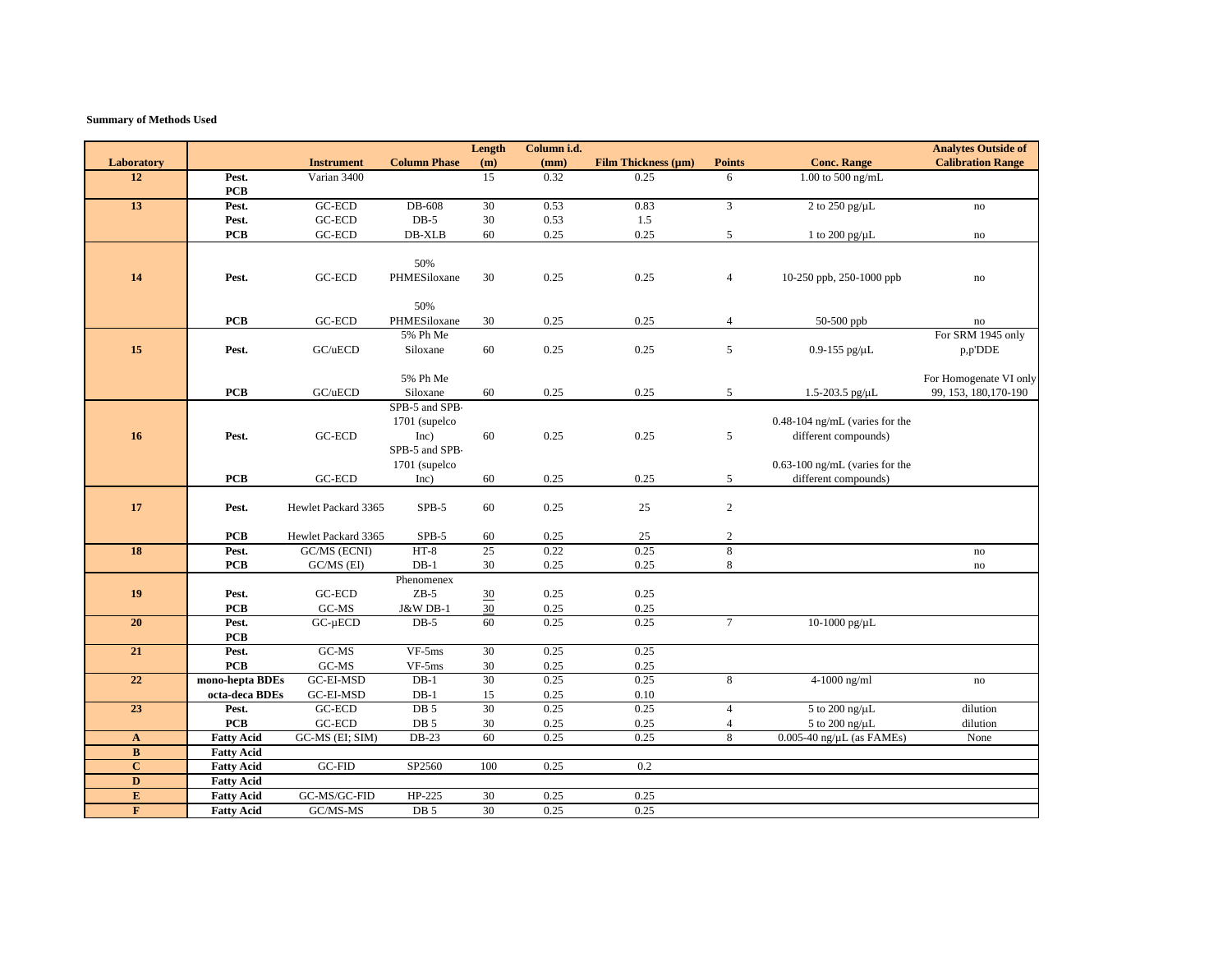|                            |                     | <b>Method of</b>   |                                                                                                                                       | <b>Indentity of Internal Standards Added</b><br><b>Prior to Chromatographic Analysis</b> |
|----------------------------|---------------------|--------------------|---------------------------------------------------------------------------------------------------------------------------------------|------------------------------------------------------------------------------------------|
| Laboratory<br>$\mathbf{1}$ |                     | Quantitation<br>IS | <b>Added Prior to Extraction</b><br>Deuterated 4,4'-DDE, 4,4'-DDD, 4,4'-DDT, endosulfan I; <sup>13</sup> C-cis chlordane              |                                                                                          |
|                            | Pest.               | IS                 | <sup>13</sup> C labeled PCBs 28, 52, 118, 153, 180, 194, 206, and 209                                                                 |                                                                                          |
|                            | <b>PCB</b>          |                    | Deuterated 4,4'-DDD and Carbon-13 labeled 4,4'-DDT, 4,4'-DDE, lindane, and trans-                                                     |                                                                                          |
| $\mathbf{2}$               | Pest.               | IS                 | nonachlor                                                                                                                             |                                                                                          |
|                            |                     |                    | PCB 103, PCB 198, and Carbon-13 labeled PCB 28, PCB 101, PCB 105, PCB 153, and                                                        |                                                                                          |
|                            | <b>PCB</b>          | IS                 | <b>PCB 170</b>                                                                                                                        |                                                                                          |
| $\overline{\mathbf{3}}$    | Pest.               | <b>IS</b>          | PCB 103,198                                                                                                                           | deuterated phenanthrene, chrysene                                                        |
|                            | <b>PCB</b>          | IS                 | PCB 103,198                                                                                                                           | deuterated phenanthrene, chrysene                                                        |
| $\overline{\mathbf{4}}$    | Pest.               | <b>IS</b>          | CB 103                                                                                                                                | tetrachloro-o-xylene                                                                     |
|                            | <b>PCB</b>          | IS                 | CB 103                                                                                                                                | tetrachloro-o-xylene                                                                     |
| 5                          | Pest.               | IS<br>IS           | 1,2,3,4-tetrachloro- $p$ -dibenzodioxin                                                                                               | 1,7,8-trichloro-p-dibenzodioxin                                                          |
|                            | <b>PCB</b><br>Pest. |                    | 1,2,3,4-tetrachloro- $p$ -dibenzodioxin<br>Ronnel                                                                                     | $1,7,8$ -trichloro- $p$ -dibenzodioxin<br>Tetrachloro-m-xylene (TCMX)                    |
| $\boldsymbol{6}$           | PCB                 | IS                 | 4,4' Dibromooctafluorobiphenyl (DOB), PCB 198                                                                                         | PCB 103.                                                                                 |
| $7\overline{ }$            | Pest.               | <b>IS</b>          |                                                                                                                                       |                                                                                          |
|                            | <b>PCB</b>          | IS                 |                                                                                                                                       |                                                                                          |
|                            |                     |                    |                                                                                                                                       |                                                                                          |
|                            |                     |                    | <sup>13</sup> C6 Chlorobenzene; <sup>13</sup> C6 1, 4 Dichlorobenzene; <sup>13</sup> C6 1,2,3 Trichlorobenzene; <sup>13</sup> C6 1234 |                                                                                          |
|                            |                     |                    | Tetrachlorobenzene; <sup>13</sup> C6 Pentachlorobenzene; <sup>13</sup> C6 Hexachlorobenzene; <sup>13</sup> C6 Lindane;                |                                                                                          |
| 8                          | Pest.               | IS                 | <sup>13</sup> C12 p,p'-DDE; <sup>13</sup> C12 p,p'-DDT; d <sub>4</sub> alpha Endosulphan                                              | ${}^{13}$ C PCB 153                                                                      |
|                            |                     |                    |                                                                                                                                       | <sup>13</sup> C PCB 111( for Diortho PCB analysis),                                      |
|                            |                     |                    | Deuterated PCB 38, C-13 labeled PCBs 15, 77, 126, 169, 28, 118, 105, 156, 52, 101,                                                    | <sup>13</sup> C 101( for Mono Ortho & Non Ortho                                          |
|                            | PCB                 | IS                 | 128, 180, 194, 208, 209                                                                                                               | PCB analysis)                                                                            |
| $\overline{9}$             | Pest.               | ES                 | 1,3-DBB, Endrin Ketone                                                                                                                |                                                                                          |
|                            | <b>PCB</b>          | ES                 | PCB 30 and 204                                                                                                                        |                                                                                          |
| 10                         | Pest.               | ES                 | Endrin                                                                                                                                |                                                                                          |
|                            | <b>PCB</b>          | ES                 | <b>DBOFB</b>                                                                                                                          |                                                                                          |
| 11                         | Pest.               | IS                 | Dibromooctafluorobiphenyl and octachloronaphthalene                                                                                   | 1-bromo-2-nitrobenzene                                                                   |
|                            | PCB                 | IS                 | the same as the above                                                                                                                 | the same as the above                                                                    |
| 12                         | Pest.               | ES                 |                                                                                                                                       |                                                                                          |
|                            | <b>PCB</b>          | NA                 |                                                                                                                                       |                                                                                          |
| 13                         | Pest.               | ES                 |                                                                                                                                       |                                                                                          |
|                            | PCB                 | ES                 |                                                                                                                                       |                                                                                          |
| 14                         | Pest.               | ES                 |                                                                                                                                       |                                                                                          |
|                            | <b>PCB</b>          | ES                 |                                                                                                                                       |                                                                                          |
| 15                         | Pest.               | IS                 | 1,3,5 TBB, 1,2,4,5 TTBB, d-HCH, 1,3 DBB, Endrin Ketone                                                                                | Octachloronapthalene                                                                     |
|                            | PCB                 | IS<br>IS           | Congener 30, 204<br>PCB 29 and PCB 112                                                                                                | Octachloronapthalene                                                                     |
| 19                         | Pest.               | IS                 | PCB 29 and PCB 112                                                                                                                    |                                                                                          |
| 17                         | <b>PCB</b><br>Pest. | <b>IS</b>          | Heptachlor                                                                                                                            |                                                                                          |
|                            | <b>PCB</b>          | IS                 | <b>PCB 199</b>                                                                                                                        |                                                                                          |
| 18                         | Pest.               | IS                 | ε-HCH, PCB 46, PCB 143                                                                                                                |                                                                                          |
|                            | <b>PCB</b>          | IS                 | PCB 46, PCB 143                                                                                                                       |                                                                                          |
| 19                         | Pest.               | ES                 |                                                                                                                                       |                                                                                          |
|                            | <b>PCB</b>          | IS                 |                                                                                                                                       |                                                                                          |
| 20                         | Pest.               | IS                 |                                                                                                                                       | TCN (tetrachloronaphtalene)                                                              |
|                            |                     |                    |                                                                                                                                       | TCN, labelled PCBs 70*, 111*, 138*,                                                      |
|                            | PCB                 | IS                 | labeled PCBs 77, 126, 169                                                                                                             | $170*$                                                                                   |
| 21                         | Pest.               | $NA*$              |                                                                                                                                       |                                                                                          |
|                            | PCB                 | NA                 |                                                                                                                                       |                                                                                          |
|                            |                     |                    | (All <sup>13</sup> C12-PBDEs) BDE-3, BDE-15, BDE-28, BDE-47, BDE-99, BDE-153, BDE-154,<br>BDE-183, BDE-197, BDE-207, BDE-209          | $^{13}$ C12-BDE-139                                                                      |
| 22<br>23                   | <b>PBDE</b>         | IS<br>IS           | PCBs 103 and 198, DBOFBP                                                                                                              | <b>TCMX</b>                                                                              |
|                            | Pest.<br><b>PCB</b> | IS                 | PCBs 103 and 198, DBOFBP                                                                                                              |                                                                                          |
| $\mathbf A$                | <b>Fatty Acid</b>   | IS                 | C13:0 Fatty Acid                                                                                                                      | <b>TCMX</b><br>C13:1 Fatty Acid                                                          |
| B                          | <b>Fatty Acid</b>   |                    |                                                                                                                                       |                                                                                          |
| $\bf C$                    | <b>Fatty Acid</b>   |                    | C19:0                                                                                                                                 |                                                                                          |
| $\mathbf D$                | <b>Fatty Acid</b>   |                    |                                                                                                                                       |                                                                                          |
| ${\bf E}$                  | <b>Fatty Acid</b>   |                    |                                                                                                                                       |                                                                                          |
| $\mathbf F$                | <b>Fatty Acid</b>   | IS                 |                                                                                                                                       |                                                                                          |
|                            |                     |                    |                                                                                                                                       |                                                                                          |

\*NA: Not stated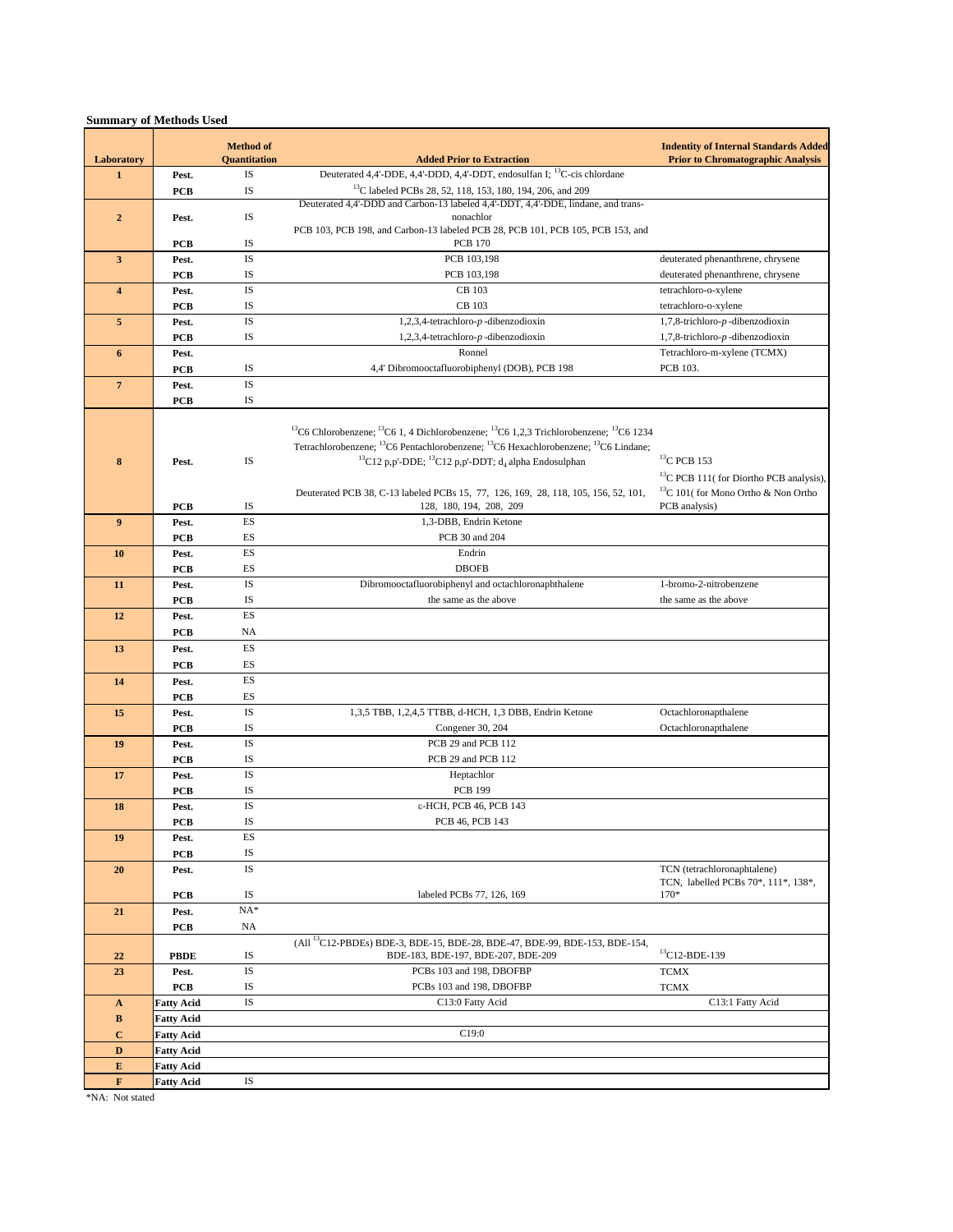| <b>Summary of Methods Used</b> |                                        |                                      |                                     |                                                                           |                                                                                                                  |
|--------------------------------|----------------------------------------|--------------------------------------|-------------------------------------|---------------------------------------------------------------------------|------------------------------------------------------------------------------------------------------------------|
| Laboratory                     |                                        | <b>Any Other Internal Standards?</b> | <b>Added When?</b>                  | <b>IS Surrogate Standards Used for Quantitation</b><br><b>Were Added:</b> | If the IS/surrogates Added<br><b>After Extraction/Cleanup,</b><br><b>Were Results Corrected for</b><br>Recovery? |
| $\mathbf{1}$                   | Pest.                                  |                                      |                                     | Prior to extraction                                                       | No                                                                                                               |
|                                | <b>PCB</b>                             |                                      |                                     |                                                                           |                                                                                                                  |
| $\overline{2}$                 | Pest.                                  |                                      |                                     | Prior to extraction                                                       | No                                                                                                               |
|                                | <b>PCB</b>                             |                                      |                                     |                                                                           |                                                                                                                  |
| $\mathbf{3}$                   | Pest.<br><b>PCB</b>                    |                                      |                                     | Prior to extraction                                                       | No                                                                                                               |
| $\overline{4}$                 | Pest.                                  | tetrachloro-m-xylene                 | Just before HPLC-SEC<br>separation. | Prior to extraction                                                       |                                                                                                                  |
|                                | <b>PCB</b>                             | tetrachloro-m-xylene                 |                                     |                                                                           |                                                                                                                  |
| $5\phantom{.0}$                | Pest.<br><b>PCB</b>                    |                                      |                                     | Prior to extraction                                                       |                                                                                                                  |
| 6                              | Pest.                                  | 1,2,3-Trichlorobenzene (123-TCB)     | Before HPLC cleanup                 | After extraction/cleanup prior to GC analysis                             | No                                                                                                               |
|                                | <b>PCB</b>                             | <b>PCB 192</b>                       |                                     |                                                                           |                                                                                                                  |
|                                |                                        |                                      |                                     | PCB-30 / OCN prior to extraction, aldrin prior to                         |                                                                                                                  |
| $7\phantom{.0}$                | Pest.                                  |                                      |                                     | analysis                                                                  | No                                                                                                               |
| 8                              | <b>PCB</b><br>Pest.                    |                                      |                                     | Prior to extraction                                                       | Yes                                                                                                              |
|                                | <b>PCB</b>                             |                                      |                                     |                                                                           | Yes                                                                                                              |
| $\overline{9}$                 | Pest.                                  | 1,3,5-TBB,1,2,4,5-TTBB,d-HCH,        |                                     |                                                                           | No                                                                                                               |
|                                | <b>PCB</b>                             |                                      |                                     |                                                                           |                                                                                                                  |
| 10                             | Pest.                                  |                                      |                                     | Prior to extraction                                                       |                                                                                                                  |
|                                | <b>PCB</b>                             |                                      |                                     |                                                                           |                                                                                                                  |
| 11                             | Pest.                                  |                                      |                                     | After extraction/cleanup prior to GC analysis                             | No                                                                                                               |
|                                | <b>PCB</b>                             |                                      |                                     |                                                                           |                                                                                                                  |
| 12                             | Pest.<br><b>PCB</b>                    |                                      |                                     |                                                                           |                                                                                                                  |
| 13                             | Pest.                                  |                                      |                                     |                                                                           |                                                                                                                  |
|                                | <b>PCB</b>                             |                                      |                                     |                                                                           |                                                                                                                  |
| 14                             | Pest.                                  |                                      |                                     |                                                                           |                                                                                                                  |
|                                | PCB                                    |                                      |                                     |                                                                           |                                                                                                                  |
| 15                             | Pest.                                  |                                      |                                     | After extraction/cleanup prior to GC analysis                             | Yes                                                                                                              |
|                                | PCB                                    |                                      |                                     | Prior to extraction                                                       |                                                                                                                  |
| 16                             | Pest.<br><b>PCB</b>                    |                                      |                                     |                                                                           |                                                                                                                  |
|                                |                                        |                                      |                                     | those added after extraction/cleanup and just prior to                    |                                                                                                                  |
| 17                             | Pest.                                  |                                      |                                     | chromatographic analysis                                                  | No                                                                                                               |
|                                | <b>PCB</b>                             |                                      |                                     |                                                                           |                                                                                                                  |
| 18                             | Pest.                                  |                                      |                                     | Prior to extraction                                                       |                                                                                                                  |
|                                | <b>PCB</b>                             |                                      |                                     |                                                                           |                                                                                                                  |
| 19                             | Pest.<br><b>PCB</b>                    |                                      |                                     |                                                                           |                                                                                                                  |
| 20                             | Pest.                                  |                                      |                                     |                                                                           |                                                                                                                  |
|                                |                                        |                                      |                                     | Prior to extraction for non-ortho PCBs; after                             |                                                                                                                  |
|                                | <b>PCB</b>                             |                                      |                                     | extraction for the rest of PCBs                                           |                                                                                                                  |
| 21                             | Pest.<br>PCB                           |                                      |                                     |                                                                           |                                                                                                                  |
| 22                             | <b>PBDEs</b>                           |                                      |                                     | After extraction just prior to GPC                                        | Yes                                                                                                              |
| 23                             | Pest.                                  |                                      |                                     |                                                                           |                                                                                                                  |
|                                | <b>PCB</b>                             | <b>PBB 77</b>                        | Prior to extraction                 |                                                                           | Yes - PBB 77                                                                                                     |
| $\mathbf A$                    | <b>Fatty Acid</b>                      | Fatty Acid C11:1                     |                                     | Prior to Extraction                                                       | 88-109%                                                                                                          |
| $\, {\bf B}$                   | <b>Fatty Acid</b>                      |                                      |                                     |                                                                           |                                                                                                                  |
| $\mathbf C$                    | <b>Fatty Acid</b>                      |                                      |                                     |                                                                           |                                                                                                                  |
| $\mathbf D$<br>${\bf E}$       | <b>Fatty Acid</b>                      |                                      |                                     |                                                                           |                                                                                                                  |
| $\mathbf F$                    | <b>Fatty Acid</b><br><b>Fatty Acid</b> |                                      |                                     |                                                                           |                                                                                                                  |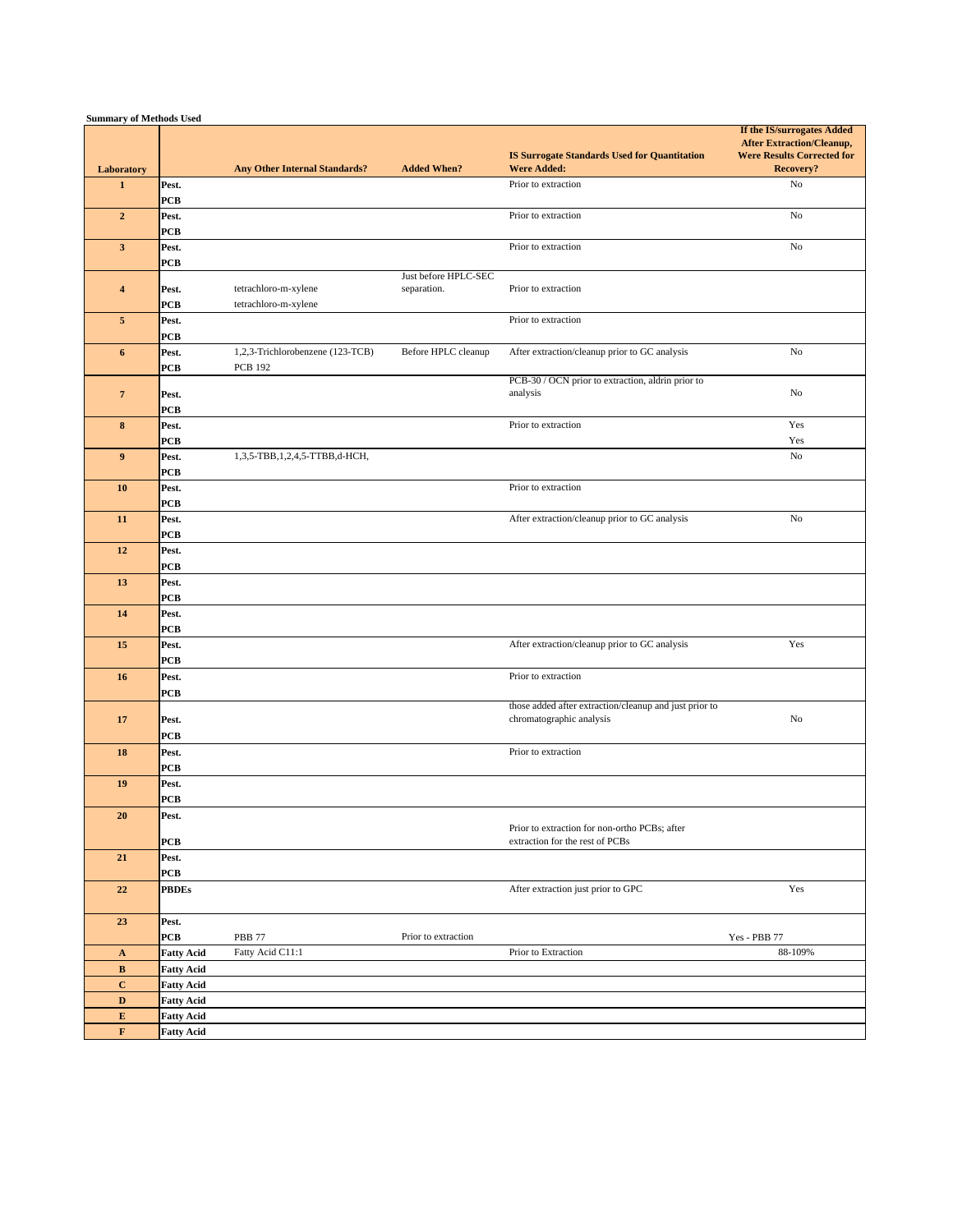| Laboratory              |                      | <b>Recovery Range (%)</b>                                                                                                                                                             | <b>Were PCBs Separated</b><br><b>From Pesticides Prior to</b><br>GC? | Does PCB 132 coelute with PCB<br>153 or with PCB 105 or is it<br>separated from both? | <b>Please Note Any Differences in</b><br><b>Procedures Used for SRM 1945</b><br><b>Analyses from Those Used for</b><br>Homog. V |
|-------------------------|----------------------|---------------------------------------------------------------------------------------------------------------------------------------------------------------------------------------|----------------------------------------------------------------------|---------------------------------------------------------------------------------------|---------------------------------------------------------------------------------------------------------------------------------|
| $\mathbf{1}$            | Pest.<br><b>PCB</b>  |                                                                                                                                                                                       | Yes                                                                  | 132 Coelutes with 153, Resolved<br>from $105$                                         |                                                                                                                                 |
| $\overline{2}$          | Pest.<br><b>PCB</b>  |                                                                                                                                                                                       | No                                                                   | Separated                                                                             |                                                                                                                                 |
| $\mathbf{3}$            | Pest.<br><b>PCB</b>  |                                                                                                                                                                                       | No                                                                   |                                                                                       |                                                                                                                                 |
| $\overline{\mathbf{4}}$ | Pest.<br><b>PCB</b>  | 101-109<br>101-109                                                                                                                                                                    | $\rm No$                                                             | Coelutes with 153                                                                     |                                                                                                                                 |
| $\sqrt{5}$              | Pest.<br><b>PCB</b>  | 83-95<br>83-95                                                                                                                                                                        | No                                                                   | PCB 153 coelutes with other PCBs<br>but not PCB 132                                   |                                                                                                                                 |
| 6                       | Pest.                | Ronnel: Homog. V $(105 \pm 44)$ ,<br>SRM1945 $(116 \pm 4)$ ; 123-TCB: Homog.<br>V $(64 \pm 12)$ , SRM1945 $(78 \pm 24)$                                                               | No                                                                   | 132 Coelutes with 153, Resolved<br>from $105$                                         |                                                                                                                                 |
|                         | <b>PCB</b>           | DOB:<br>Homog. V $(122 \pm 60)$ ,<br>SRM1945 (121 ± 4); PCB 198: Homog.<br>V $(169 \pm 25)$ , SRM1945 $(140 \pm 6)$ ;<br>PCB 192: Homog. V $(124 \pm 13)$ ,<br>SRM1945 $(124 \pm 10)$ |                                                                      |                                                                                       |                                                                                                                                 |
| $\overline{7}$          | Pest.<br><b>PCB</b>  | PCB-30 (61-80)                                                                                                                                                                        | Yes                                                                  | Separated                                                                             |                                                                                                                                 |
| $8\phantom{1}$          | Pest.<br><b>PCB</b>  | 60 to 120<br>40 to 100                                                                                                                                                                | No                                                                   | 132 Coelutes with 153, Resolved<br>from $105$                                         |                                                                                                                                 |
| 9                       | Pest.<br><b>PCB</b>  |                                                                                                                                                                                       | Yes                                                                  | Separated                                                                             |                                                                                                                                 |
| 10                      | Pest.<br><b>PCB</b>  | 86-140<br>81-87                                                                                                                                                                       | Yes                                                                  | Coelutes with 105                                                                     |                                                                                                                                 |
| 11                      | Pest.<br><b>PCB</b>  | 54-85<br>54-85                                                                                                                                                                        | No                                                                   | Unknown                                                                               |                                                                                                                                 |
| 12                      | Pest.<br><b>PCB</b>  |                                                                                                                                                                                       | Yes                                                                  |                                                                                       |                                                                                                                                 |
| 13                      | Pest.<br><b>PCB</b>  |                                                                                                                                                                                       | Yes                                                                  | Separated                                                                             |                                                                                                                                 |
| 14                      | Pest.<br><b>PCB</b>  |                                                                                                                                                                                       | No                                                                   | Quantitate only total Arochlor 1260                                                   |                                                                                                                                 |
| 15                      | Pest.<br><b>PCB</b>  | 32-80<br>52-80                                                                                                                                                                        | Yes                                                                  |                                                                                       |                                                                                                                                 |
| 16                      | Pest.<br>${\bf PCB}$ | $85 - 111$<br>$85 - 111$                                                                                                                                                              | No                                                                   | Separated                                                                             |                                                                                                                                 |
| 17                      | Pest.<br><b>PCB</b>  |                                                                                                                                                                                       | N <sub>0</sub>                                                       | Separated                                                                             |                                                                                                                                 |
| 18                      | Pest.<br>PCB         | 70-85<br>75-90                                                                                                                                                                        | $\rm No$                                                             | Separated                                                                             |                                                                                                                                 |
| 19                      | Pest.<br>PCB         | 83-128                                                                                                                                                                                | Yes                                                                  | Separated                                                                             |                                                                                                                                 |
| $20\,$                  | Pest.<br>PCB         |                                                                                                                                                                                       | N <sub>0</sub>                                                       | Separated                                                                             |                                                                                                                                 |
| 21                      | Pest.<br>${\bf PCB}$ |                                                                                                                                                                                       | No                                                                   | Unknown                                                                               |                                                                                                                                 |
| $\bf 22$                | <b>PBDES</b>         | 50-120                                                                                                                                                                                |                                                                      |                                                                                       |                                                                                                                                 |
| $23\,$                  | Pest.<br>PCB         | $40-120$<br>$40 - 120$                                                                                                                                                                | Only the Planar PCBs                                                 | Coelutes                                                                              |                                                                                                                                 |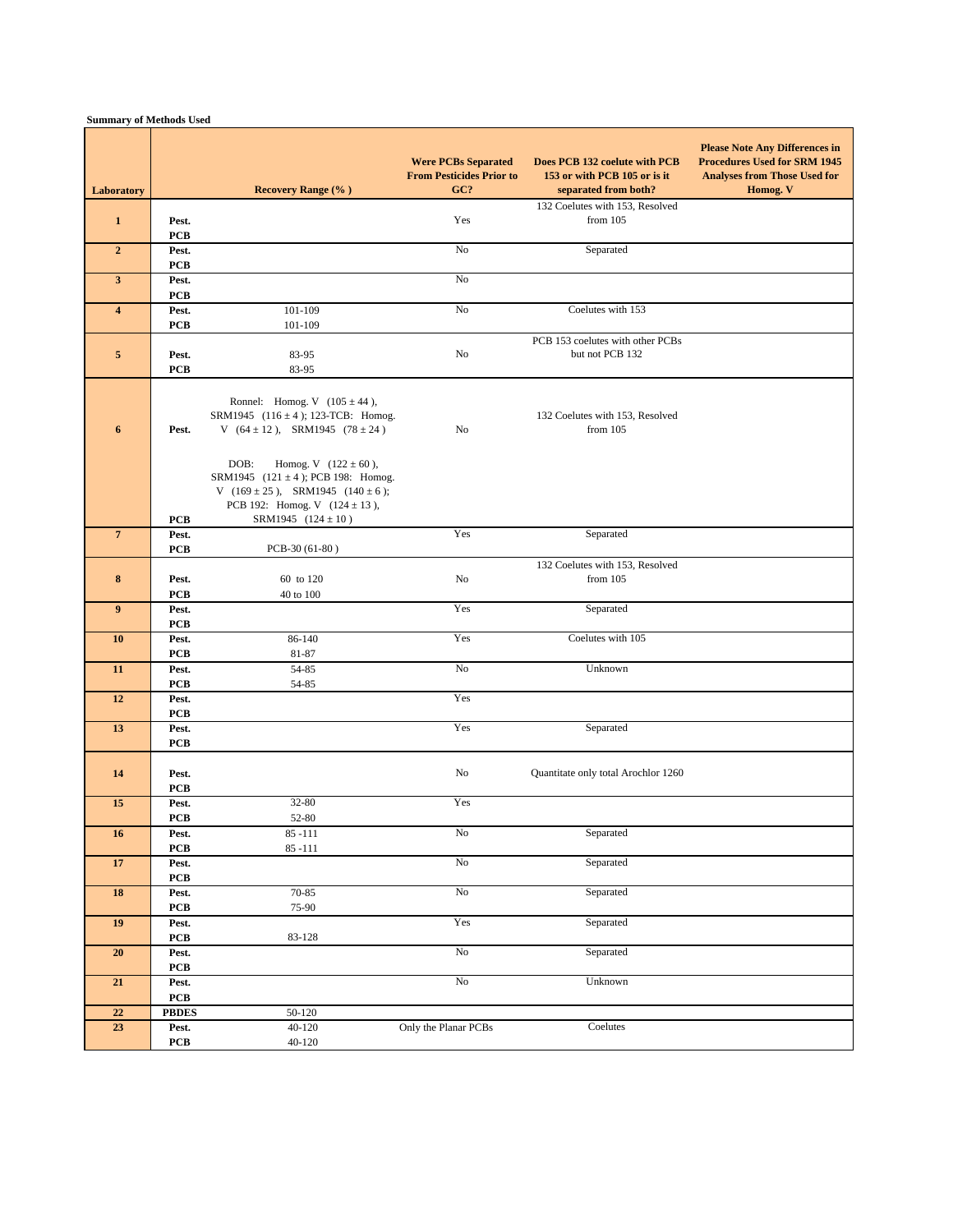**Appendix E**

**Additional analyte data and notes reported by individual laboratories**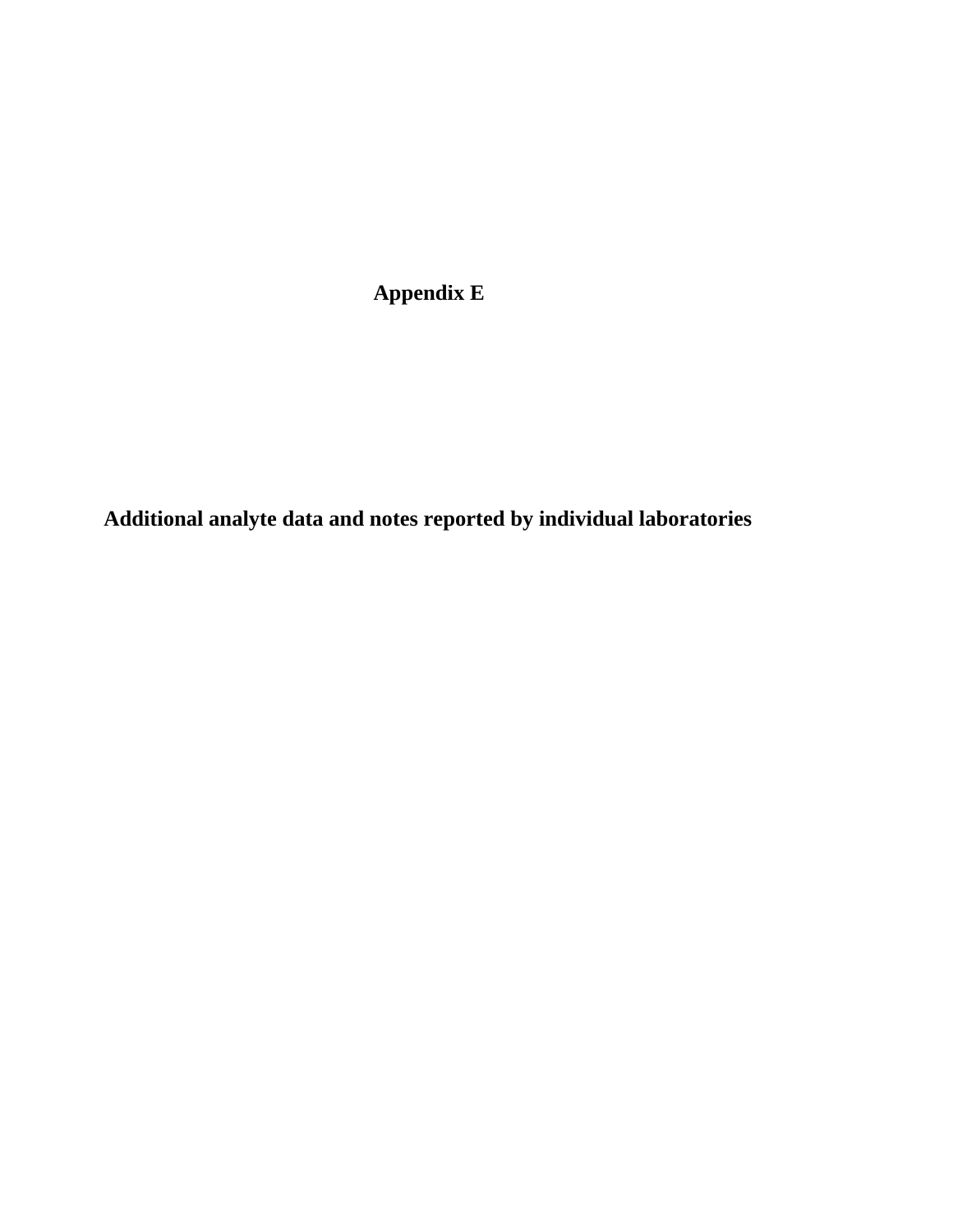| Lab                     | <b>Additional Data and Notes are Given Below</b>                                                                                               |                  |                  |                  |                  |                  |                                   |
|-------------------------|------------------------------------------------------------------------------------------------------------------------------------------------|------------------|------------------|------------------|------------------|------------------|-----------------------------------|
|                         |                                                                                                                                                | Homog V          | Homog V          | Homog V          | <b>SRM 1945</b>  | <b>SRM 1945</b>  | <b>SRM 1945</b>                   |
|                         | Compound                                                                                                                                       | Sample 1         | Sample 2         | Sample 3         | Sample 1         | Sample 2         | Sample 3                          |
|                         |                                                                                                                                                | (ng/g wet mass)  | (ng/g wet mass)  | (ng/g wet mass)  | (ng/g wet mass)  |                  | ng/g wet mass (ng/g wet mass)     |
|                         | PCB <sub>8</sub>                                                                                                                               | $<\!\!2$         | $\triangleleft$  | $\leq$           | $\leq$           | $\leq$           | $\leq$                            |
|                         | <b>PCB 29</b>                                                                                                                                  | $\leq$           | $<$ 2            | $\leq$           | $<$ 2            | $<\!\!2$         | $<\!\!2$                          |
|                         | PCB 45                                                                                                                                         | $<\!\!2$         | $\leq$           | $\leq$           | $<$ 2            | $<\!\!2$         | $\leq$                            |
|                         | PCB <sub>63</sub>                                                                                                                              | $<\!\!2$         | $<$ 2            | $\leq$           | $<\!\!2$         | $<\!\!2$         | $\leq$                            |
|                         | <b>PCB 74</b>                                                                                                                                  | 11.6             | 10.9             | 11.3             | 13.5             | 13.9             | 12.8                              |
|                         | <b>PCB 70</b>                                                                                                                                  | 3.2              | 2.9              | 3.1              | 11.1             | 11.9             | 10.3                              |
|                         | <b>PCB 56</b>                                                                                                                                  | $\leq$           | $<\!\!2$         | $\leq$           | 7.6              | 8.6              | 7.3                               |
|                         | <b>PCB 92</b>                                                                                                                                  | $\mathord{<}2$   | $<$ 2            | $\mathord{<}2$   | 17.4             | 17.6             | 17.9                              |
|                         | <b>PCB 110</b>                                                                                                                                 | $<\!\!2$         | $<$ 2            | $\leq$           | 32.0             | 32.6             | 32.2                              |
|                         | <b>PCB 154</b>                                                                                                                                 | $<\!\!2$         | $\leq$           | $\leq$           | $0.8\,$          | 0.7              | 1.1                               |
|                         | <b>PCB 82</b>                                                                                                                                  | $<\!\!2$         | $\leq$           | $\leq$           | 1.2              | 1.7              | 2.0                               |
|                         | <b>PCB 107</b>                                                                                                                                 | $<\!\!2$         | $\leq$           | $<\!\!2$         | 4.9              | 5.3              | 5.3                               |
|                         | <b>PCB 146</b>                                                                                                                                 | 19.7             | 19.5             | 19.9             | 31.9             | 32.5             | 32.7                              |
|                         | <b>PCB 158</b>                                                                                                                                 | 47.3             | 47.9             | 48.5             | 30.2             | 30.9             | 30.4                              |
|                         | <b>PCB 163</b>                                                                                                                                 | 2.4              | 2.1              | 2.8              | 7.1              | 6.4              | 7.3                               |
|                         | <b>PCB 174</b>                                                                                                                                 | $<$ $\!\!2$      | $<$ 2            | $<\!\!2$         | 16.6             | 16.7             | 16.5                              |
|                         | <b>PCB 157</b>                                                                                                                                 | 32.6             | 32.7             | 33.4             | 2.6              | 2.5              | 2.2                               |
|                         |                                                                                                                                                | $<$ $\!\!2$      | $<\!\!2$         | $<\!\!2$         |                  | $<\!\!2$         | $<\!\!2$                          |
|                         | heptachlor                                                                                                                                     |                  |                  |                  | $\leq$           |                  |                                   |
|                         |                                                                                                                                                | Homog V          | Homog V          | Homog V          | <b>SRM 1945</b>  | <b>SRM 1945</b>  | <b>SRM 1945</b>                   |
| $\overline{a}$          |                                                                                                                                                | Sample 1         |                  |                  | Sample 1         |                  |                                   |
|                         |                                                                                                                                                |                  | Sample 2         | Sample 3         |                  | Sample 2         | Sample 3                          |
|                         | Compound                                                                                                                                       | (ng/g wet mass)  | (ng/g wet mass)  | (ng/g wet mass)  | (ng/g wet mass)  |                  | ng/g wet mass (ng/g wet mass)     |
|                         | PCB 138 & 158                                                                                                                                  | 190              | 189              | 182              | 115              | 117              | 116                               |
|                         | PCB 180 & 193                                                                                                                                  | 691              | 679              | 665              | 140              | 129              | 139                               |
|                         |                                                                                                                                                |                  |                  |                  |                  |                  |                                   |
| $\overline{\mathbf{4}}$ |                                                                                                                                                | Homog VI         | Homog VI         | Homog VI         | <b>SRM 1945</b>  | <b>SRM 1945</b>  | <b>SRM 1945</b>                   |
|                         | Compound                                                                                                                                       | Sample 1         | Sample 2         | Sample 3         | Sample 1         | Sample 2         | Sample 3                          |
|                         |                                                                                                                                                | (ng/g wet mass)  | (ng/g wet mass)  | (ng/g wet mass)  | (ng/g wet mass)  |                  | $ng/g$ wet mass $(ng/g$ wet mass) |
|                         | 17                                                                                                                                             | < 0.387          | < 0.397          | < 0.332          | 1.85             | 1.81             | 1.82                              |
|                         | 33                                                                                                                                             | < 1.55           | < 1.59           | < 1.33           | < 1.76           | < 1.68           | < 1.61                            |
|                         | 70                                                                                                                                             | < 1.55           | < 1.59           | < 1.33           | 10.1             | 10.1             | 10.1                              |
|                         | 74                                                                                                                                             | 13.0             | 12.9             | 12.8             | 16.9             | 16.6             | 16.8                              |
|                         | 82                                                                                                                                             | < 0.388          | < 0.398          | < 0.332          | 3.85             | 3.89             | 3.83                              |
|                         | 110                                                                                                                                            | < 1.56           | < 1.60           | < 1.34           | 34.9             | 34.5             | 34.9                              |
|                         | 171                                                                                                                                            | 2.96             | 3.06             | 3.08             | 12.2             | 12.1             | 12.2                              |
|                         | 177                                                                                                                                            | < 1.56           | < 1.60           | < 1.34           | 30.8             | 30.7             | 31.0                              |
|                         | 191                                                                                                                                            | 2.98             | 3.10             | 2.98             | < 1.78           | < 1.70           | < 1.63                            |
|                         | 199                                                                                                                                            | 5.51             | 5.59             | 5.41             | 82.8             | 82.0             | 82.7                              |
|                         | 205                                                                                                                                            | 9.75             | 9.94             | 9.49             |                  |                  |                                   |
|                         |                                                                                                                                                |                  |                  |                  | 1.83             | 1.8              | 1.83                              |
|                         | 208                                                                                                                                            | < 1.56           | < 1.60           | < 1.34           | 25.5             | 25.5             | 25.8                              |
|                         | aldrin                                                                                                                                         | < 1.55           | < 1.59           | < 1.33           | 2.02             | 1.98             | 2.32                              |
|                         | endosulfan I                                                                                                                                   | < 1.56           | < 1.60           | < 1.34           | < 1.78           | < 1.70           | < 1.63                            |
|                         | endosulfan II                                                                                                                                  | 11.9             | 11.9             | 11.9             | < 1.81           | < 1.73           | < 1.66                            |
|                         | endosulfan sulfate                                                                                                                             | < 1.57           | < 1.61           | < 1.34           | < 1.79           | <1.71            | < 1.63                            |
|                         |                                                                                                                                                |                  |                  |                  |                  |                  |                                   |
|                         | Please see supplemental worksheet for Fatty Acid analysis results.                                                                             |                  |                  |                  |                  |                  |                                   |
|                         |                                                                                                                                                |                  |                  |                  |                  |                  |                                   |
|                         | I 0,p'-DDT coleutes with PCBs and could not be quantitated in the Homogenate samples.                                                          |                  |                  |                  |                  |                  |                                   |
|                         | Only one level of calibration standard is used for quantitation, due to the extended linear response range of the detector (photodiode array). |                  |                  |                  |                  |                  |                                   |
|                         |                                                                                                                                                |                  |                  |                  |                  |                  |                                   |
|                         | REPORT ADDITIONAL ANALYT                                                                                                                       | Homog VI         | Homog VI         | Homog VI         | <b>SRM 1945</b>  | <b>SRM 1945</b>  | <b>SRM 1945</b>                   |
|                         | <b>PCB 77</b>                                                                                                                                  | < 1.1            | <1.4             | < 1.2            | < 1.2            | <1.3             | <1.5                              |
|                         | <b>PCB 126</b>                                                                                                                                 | < 0.92           | < 0.98           | < 0.86           | < 0.80           | < 0.90           | < 1.0                             |
|                         | PCB 189:                                                                                                                                       | 10.2             | 9.76             | 11               | ${}_{0.61}$      | 0.66             | < 0.74                            |
|                         | $\Sigma$ PCBs                                                                                                                                  | 4900             | 5000             | 5000             | 1700             | 1500             | 1700                              |
|                         | $\Sigma$ DDTs $(I)$                                                                                                                            | 95               | 98               | 93               | 970              | 900              | 860                               |
|                         | I o,p'-DDT coleutes with PCBs and could not be quantitated in the Homogenate samples.                                                          |                  |                  |                  |                  |                  |                                   |
|                         |                                                                                                                                                |                  |                  |                  |                  |                  |                                   |
|                         | Lipid Classes:                                                                                                                                 | Homog VI         | Homog VI         | Homog VI         | <b>SRM 1945</b>  | <b>SRM 1945</b>  | <b>SRM 1945</b>                   |
|                         | Wax esters                                                                                                                                     | $\boldsymbol{0}$ | $\bf{0}$         | $\mathbf{0}$     | 1.72             | 2.14             | 1.66                              |
|                         | Triglycerides                                                                                                                                  | 100              | 100              | 100              | 98.3             | 97.9             | 98.3                              |
|                         | Free fatty acids                                                                                                                               | $\boldsymbol{0}$ | $\bf{0}$         | $\bf{0}$         | $\bf{0}$         | $\boldsymbol{0}$ | $\bf{0}$                          |
|                         | Cholesterol                                                                                                                                    | $\boldsymbol{0}$ | $\boldsymbol{0}$ | $\boldsymbol{0}$ | $\boldsymbol{0}$ | $\boldsymbol{0}$ | $\boldsymbol{0}$                  |
|                         | Phospholipids                                                                                                                                  | $\boldsymbol{0}$ | $\boldsymbol{0}$ | $\boldsymbol{0}$ | $\mathbf{0}$     | $\boldsymbol{0}$ | $\boldsymbol{0}$                  |
|                         |                                                                                                                                                |                  |                  |                  |                  |                  |                                   |
|                         | Lipid classes are reported as percent of total lipid fraction.                                                                                 |                  |                  |                  |                  |                  |                                   |
|                         |                                                                                                                                                |                  |                  |                  |                  |                  |                                   |
| 6                       | REPORT ADDITIONAL ANALYTICAL RESULTS INCLUDING OPTIONAL ANALYES IN THE SPACE BELOW                                                             |                  |                  |                  |                  |                  |                                   |
|                         |                                                                                                                                                |                  |                  |                  |                  |                  |                                   |

**Notes:**

1. Two other candidate standards were added to each sample: octachloronapthalene (OCN) and 3,3',4,4'-tetrabromobiphenyl (TBB) to assess their utility as GC internal standards in the final chromatographic analysis. Using our gas chromatographic conditions, PCB 206 elutes very near the OCN peak. Unfortunately, too much OCN was added to each sample that made the identification and quantification of PCB 206 very difficult. The responses for TBB in each sample were reduced from those observed in our calibraiton solutions, which made it an unreliable standard for chromatographic analysis. We speculate that the reduced response of TBB may be related to matrix effects. In summary, we did not find either standard suitable for these particular analyses.

2. To prepare the calibration solutions for this intercomparison exercise, we used these solutions: SRM 2261 and SRM 2274 from NIST as the sources for<br>the chlorinated pesticides. From Accustandard, Inc, New Haven, CT., we We also purchased the supplementary PCB solution SRM 2275 from NIST.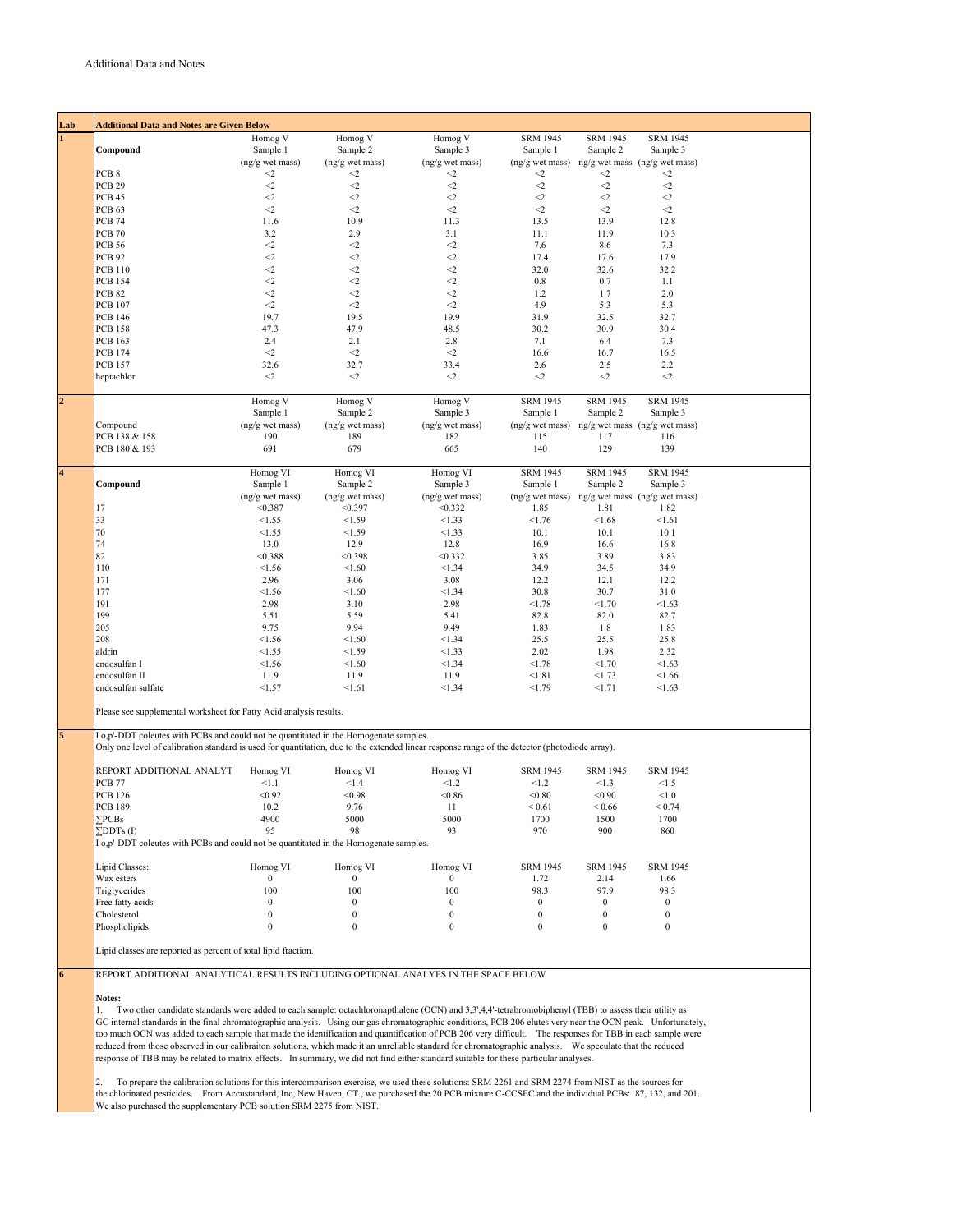3. We used hydrogen gas as the carrier gas at a linear velocity of 40 cm/min. For the analyses of PCBs and pesticides, 1 microliter of sample was injected into the GC-ECD.

4. Using our gas chromatographic conditions, PCB 153 and PCB 132 elute very closely to each other when a calibration solution is run. In the samples, the peak in this region of the chromatogram is very broad making identification and quantification of PCB 132 very difficult. PCB 105 is separated from both PCB 153 and PCB 132.

**Other:** We found the following pairs of analytes coelute from our DB-5 column:

Other $A$ : 4,4'-DDD and cis-Nonachlor

Other<sup>B</sup>: PCB 8 and alpha-HCH

Other<sup>C</sup>: PCB 87 and dieldrin

Other<sup>D</sup>: PCBs 132 and 153 elute closely to each other. Conservatively, the concentration of PCB 153 given in the table should be treated as the sum of PCB 153 and PCB 132.

Other<sup>E</sup>: PCB 206 and the internal standard octachloronaphthalene

#### **General Comment:**

We use a nitrogen generator as the source of the make-up gas for the ECD. This nitrogen supply was interrupted during the analyses of the SRM samples. These analyses were resumed after the plumbing for the air supply for the generator was repaired. The ECD baseline for the SRM samples was elevated and very noisy compared to the baseline for the Homogenate VI samples.

#### **Report Additional Analyte Results Below**

| <b>Additional</b>          | Homog VI           | Homog VI           | Homog VI           | <b>SRM 1945</b>    | <b>SRM 1945</b>    | <b>SRM 1945</b>    |
|----------------------------|--------------------|--------------------|--------------------|--------------------|--------------------|--------------------|
| <b>Pesticides and PCBs</b> | Sample 1           | Sample 2           | Sample 3           | Sample 1           | Sample 2           | Sample 3           |
|                            | $(ng/g$ wet wt)    | $(ng/g$ wet wt)    | $(ng/g$ wet wt)    | $(ng/g$ wet wt)    | $(ng/g$ wet wt)    | $(ng/g$ wet wt)    |
| Heptachlor                 | 0.0                | 2.47               | 2.00               | DL                 | DL                 | 10.9               |
| Aldrin                     | DL                 | DL                 | DL                 | DL                 | DL                 | 5.91               |
| Endrin                     | DL                 | DL                 | DL                 | 31.9               | 15.6               | 30.4               |
| Endosulfan I               | 3.70               | 5.63               | DL                 | DL                 | DL                 | DL                 |
| Endosulfan II              | 31.0               | 43.8               | 13.0               | DL                 | 17.3               | 12.7               |
| Endosulfan Sulfate         | 8.18               | 9.37               | 2.08               | 21.8               | 24.3               | 20.6               |
| PCB <sub>8</sub>           | $Other^B$          | $Other^B$          | $Other^B$          | $Other^B$          | Other <sup>B</sup> | Other <sup>B</sup> |
| <b>PCB</b> 77              | Other <sup>F</sup> | Other <sup>F</sup> | Other <sup>F</sup> | Other <sup>F</sup> | Other <sup>t</sup> | Other <sup>F</sup> |
| <b>PCB</b> 110             | Other <sup>t</sup> | Other <sup>F</sup> | Other <sup>F</sup> | Other <sup>F</sup> | Other <sup>t</sup> | Other <sup>F</sup> |
| <b>PCB</b> 126             | DL                 | DL                 | DL                 | DL                 | DL                 | 26.5               |
| <b>PCB 169</b>             | DL                 | DL                 | DL                 | 14.4               | 58.7               | 19.4               |

**Other:** We found the following pairs of analytes coelute from our DB-5 column:

Other<sup>B</sup>: PCB 8 and alpha-HCH

Other<sup>F</sup>: Since PCB 77and PCB 110 coelute from our column and the response of each congener vary from each other, the relative ratios of two congeners can not be determined. We do not report the concentrations of either PCB 77 or PCB 110.

### **Other comments:**

PCB 126 was detected in only one SRM 1945 sample.

#### **7 PBDE CONGENER ANALYSES**

Aproximately 1.5 grams extracted with hexane using a ball mill. % lipid determined gravimetrically using 10% of extract. Lipid removed from 80% of extract by GPC, further cleaned on 1.2% deactivated Florisil. Analysed by GC-HRMS using 30 m DB-5MS (0.25 mm ID, 0.1 um film) HRMS at  $RP = 10,000$ , EI mode.

| Congener  | Homog VI<br>Sample 1<br>$(ng/g$ wet wt | Homog VI<br>Sample 2<br>$(ng/g$ wet wt | Homog VI<br>Sample 3<br>$(ng/g$ wet wt) | <b>SRM 1945</b><br>Sample 1<br>$(ng/g$ wet wt) | <b>SRM 1945</b><br>Sample 2<br>$(ng/g$ wet wt | <b>SRM 1945</b><br>Sample 3<br>$(ng/g$ wet wt) |
|-----------|----------------------------------------|----------------------------------------|-----------------------------------------|------------------------------------------------|-----------------------------------------------|------------------------------------------------|
| <b>47</b> | 6.67                                   | 5.81                                   | 5.81                                    | 38.1                                           | 40.1                                          | 39.5                                           |
|           |                                        |                                        |                                         |                                                |                                               |                                                |
| 99        | 1.86                                   | 0.56                                   | 0.501                                   | 17.3                                           | 18.8                                          | 17.7                                           |
| 100       | 0.377                                  | 0.247                                  | 0.258                                   | 6.83                                           | 7.24                                          | 7.45                                           |
| 153       | 0.609                                  | 0.795                                  | 0.561                                   | 6.50                                           | 6.40                                          | 6.27                                           |
| 154       | 0.0209                                 | 0.0098                                 | 0.0032                                  | 11.3                                           | 11.0                                          | 11.0                                           |
|           |                                        |                                        |                                         |                                                |                                               |                                                |

**8 \* PCB 132 co elutes with PCB 153. PCBs 160/163/164/138 co elute. PCBs 187/182 co elute. PCBs 87/115 co elute**

**PCB 52 co elutes with PCB 73**

|                  |                |                 |                 | <b>SRM 1945</b> | <b>SRM 1945</b> | <b>SRM 1945</b> |
|------------------|----------------|-----------------|-----------------|-----------------|-----------------|-----------------|
|                  | Homog VI       | Homog VI        | Homog VI        |                 |                 |                 |
| <b>Congener</b>  | Sample 1       | Sample 2        | Sample 3        | Sample 1        | Sample 2        | Sample 3        |
|                  | $(ng/g$ wet wt | $(ng/g$ wet wt) | $(ng/g$ wet wt) | $(ng/g$ wet wt) | $(ng/g$ wet wt) | $(ng/g$ wet wt) |
| PCB4/10          | DL             | DL              | DL              | DL              | DL              | DL              |
| $PCB$ 8/5        | 0.132          | 0.095           | 0.095           | 0.185           | 0.171           | 0.201           |
| PCB <sub>6</sub> | DL             | DL              | DL              | DL              | DL              | DL              |
| $PCB$ 7/9        | DL             | DL              | DL              | DL              | DL              | DL              |
| PCB11            | 0.95           | 0.115           | 0.117           | 0.125           | 0.144           | 0.156           |
| PCB12            | DL             | DL              | DL              | DL              | DL              | DL              |
| PCB13            | DL             | DL              | DL              | 0.056           | DL              | 0.03            |
| PCB14            | DL             | DL              | DL              | DL              | DL              | DL              |
| PCB15            | DL             | 0.071           | 0.064           | 0.15            | 0.162           | 0.18            |
| PCB 16/32        | <b>ND</b>      | 0.134           | 0.13            | 1.63            | 1.28            | 1.15            |
| PCB17            | DL             | DL              | DL              | 1.04            | 0.641           | 0.841           |
| PCB19            | DL             | DL              | DL              | 0.221           | DL              | DL              |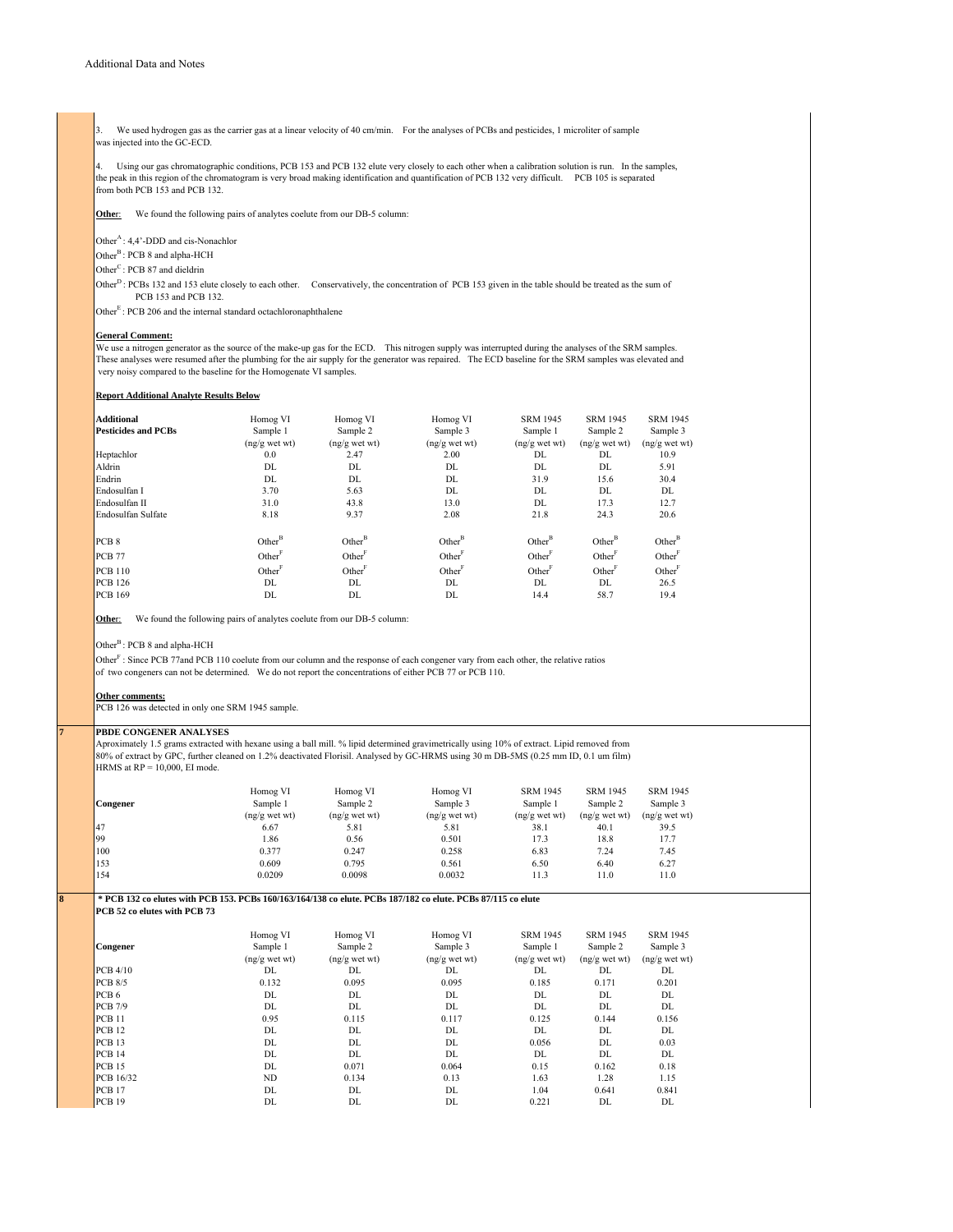| PCB 33/20                             | 0.109       | 0.094       | 0.080       | 0.846       | 0.709       | 0.686       |
|---------------------------------------|-------------|-------------|-------------|-------------|-------------|-------------|
| PCB <sub>21</sub>                     | DL          | DL          | DL          | DL          | DL          | DL.         |
|                                       |             |             |             |             |             |             |
| PCB <sub>22</sub>                     | 0.088       | 0.052       | 0.04        | 0.192       | 0.084       | 0.093       |
| PCB 23/34                             | DL          | DL          | DL          | DL          | DL          | DL          |
|                                       |             |             |             |             |             |             |
| PCB 27/24                             | DL          | DL          | DL          | 0.311       | 0.235       | 0.223       |
| PCB <sub>25</sub>                     | DL          | DL          | DL          | 0.097       | 0.054       | 0.071       |
|                                       |             | DL          | DL          |             |             |             |
| <b>PCB 26</b>                         | DL          |             |             | 0.426       | 0.385       | 0.363       |
| <b>PCB 29</b>                         | DL          | DL          | DL          | DL          | DL          | DL          |
| <b>PCB 30</b>                         | DL          | DL          | DL          | DL          | DL          | DL          |
|                                       |             |             |             |             |             |             |
| PCB 35                                | DL          | DL          | DL          | DL          | DL          | DL          |
| <b>PCB 36</b>                         | DL          | DL          | DL          | DL          | DL          | DL          |
|                                       |             |             |             |             |             |             |
| <b>PCB 37</b>                         | 0.042       | 0.031       | 0.027       | 0.481       | 0.442       | 0.516       |
| PCB 38                                | DL          | DL          | DL          | DL          | DL          | DL          |
| <b>PCB 39</b>                         | 0.013       | 0.006       | 0.007       | 0.009       | 0.011       | 0.013       |
|                                       |             |             |             |             |             |             |
| PCB <sub>40</sub>                     | DL          | DL          | DL          | 1.218       | 1.318       | 1.28        |
| PCB 71/41/64                          | 0.135       | 0.183       | 0.211       | 7.30        | 7.51        | 7.09        |
|                                       |             |             |             |             |             |             |
| PCB 59/42                             | DL          | DL          | DL          | 4.74        | 4.892       | 5.01        |
| PCB <sub>43</sub>                     | DL          | DL          | DL          | DL          | $\rm DL$    | DL          |
| <b>PCB 45</b>                         | DL          | DL          | DL          | 1.02        | 0.802       | 0.949       |
|                                       |             |             |             |             |             |             |
| <b>PCB 46</b>                         | DL          | DL          | DL          | 0.322       | 0.227       | 0.314       |
| PCB 47/75/48                          | 11.405      | 10.776      | 10.489      | 11.3        | 10.5        | 10.5        |
|                                       |             |             |             |             |             |             |
| <b>PCB 50</b>                         | DL          | DL          | DL          | DL          | DL          | DL          |
| <b>PCB 51</b>                         | DL          | DL          | DL          | 0.322       | 0.211       | 0.242       |
| <b>PCB 73/52</b>                      | 1.773       | 1.762       | 1.645       | 38.6        | 36.9        | 36.5        |
|                                       |             |             |             |             |             |             |
| <b>PCB 53</b>                         | DL          | DL          | DL          | 0.628       | 0.573       | 0.611       |
| <b>PCB 54</b>                         | DL          | DL          | DL          | DL          | DL          | DL          |
|                                       |             |             |             |             |             |             |
| <b>PCB 55</b>                         | DL          | DL          | DL          | DL          | DL          | DL          |
| PCB 56/60                             | 0.351       | 0.352       | 0.334       | 5.83        | 5.77        | 5.77        |
|                                       | DL          |             |             | DL          |             |             |
| <b>PCB 57</b>                         |             | DL          | DL          |             | DL          | DL          |
| <b>PCB 58</b>                         | DL          | DL          | DL          | DL          | DL          | DL          |
| PCB 61/74                             | 13.72       | 15.701      | 15.47       | 17.8        | 17.4        | 17.7        |
|                                       |             |             |             |             |             |             |
| PCB <sub>62</sub>                     | DL          | DL          | DL          | DL          | DL          | DL          |
| PCB <sub>63</sub>                     | 0.055       | 0.063       | 0.062       | 0.165       | 0.185       | 0.16        |
| <b>PCB 65</b>                         | DL          | DL          | DL          | DL          | DL          | DL          |
|                                       |             |             |             |             |             |             |
| PCB <sub>67</sub>                     | DL          | DL          | DL          | DL          | 0.038       | 0.028       |
| <b>PCB 68</b>                         | DL          | DL          | DL          | 0.216       | 0.13        | 0.082       |
|                                       |             |             |             |             |             |             |
| <b>PCB 69</b>                         | DL          | DL          | DL          | DL          | DL          | DL          |
| PCB 70/76                             | 0.228       | 0.316       | 0.283       | 10.0        | 9.49        | 9.98        |
| <b>PCB 72</b>                         | DL          | DL          | DL          | 0.478       | 0.486       | 0.444       |
|                                       |             |             |             |             |             |             |
| <b>PCB 77</b>                         | 0.02        | 0.011       | 0.016       | 0.4         | 0.351       | 0.353       |
| <b>PCB 78</b>                         | DL          | DL          | DL          | DL          | DL          | DL          |
|                                       |             |             |             |             |             |             |
| <b>PCB 79</b>                         | DL          | DL          | DL          | DL          | DL          | DL          |
|                                       |             |             |             |             |             |             |
|                                       | other       | other       | other       | other       | other       | other       |
| PCB 80-see below                      |             |             |             |             |             |             |
| <b>PCB 81</b>                         | DL          | DL          | DL          | 0.035       | 0.047       | 0.042       |
| <b>PCB 82</b>                         | DL          | DL          | DL          | 3.26        | 3.56        | 3.22        |
|                                       |             |             |             |             |             |             |
| PCB 109/83                            | DL          | DL          | DL          | 2.44        | 2.30        | 2.19        |
| PCB 92/84                             | 0.581       | 0.509       | 0.500       | 16.4        | 16.1        | 15.6        |
| <b>PCB 85</b>                         | 17.8        | 19.2        | 17.3        | 13.3        | 14.9        | 13.1        |
|                                       |             |             |             |             |             |             |
| PCB 97/86                             | DL          | DL          | DL          | 11.5        | 12.4        | 11.4        |
| <b>PCB 115/87</b>                     | 5.40        | 6.83        | 6.05        | 23.0        | 24.8        | 23.2        |
|                                       |             |             |             |             |             |             |
| PCB <sub>88</sub>                     | ND          | 0.102       | ND          | 0.414       | 0.515       | 0.343       |
| <b>PCB 89</b>                         | DL          | DL          | DL          | 7.409       | 7.331       | 6.387       |
| PCB 101/90                            | 4.33        | 4.23        | 4.32        | 88.4        | 91.1        | 85.9        |
|                                       |             |             |             |             |             |             |
| <b>PCB 94</b>                         | DL          | DL          | DL          | 0.222       | 0.193       | 0.22        |
| <b>PCB 96</b>                         | DL          | DL          | DL          | 0.250       | 0.247       | 0.278       |
| <b>PCB 98</b>                         | DL          | DL          | DL          | DL          | DL          | DL          |
|                                       |             |             |             |             |             |             |
| <b>PCB 100</b>                        | DL          | DL          | DL          | 0.679       | 0.716       | 0.696       |
| <b>PCB 103</b>                        | DL          | DL          | DL          | 0.654       | 0.581       | 0.633       |
| PCB 104                               | DL          | DL          | DL          | DL          | DL          | DL          |
|                                       |             |             |             |             |             |             |
| PCB 108/107                           | 0.713       | 0.764       | 0.69        | 3.85        | 3.31        | 3.31        |
| <b>PCB 110</b>                        | 0.484       | 0.848       | 0.692       | 24.1        | 32.0        | 27.1        |
| <b>PCB 111</b>                        | ND          | 0.381       | 0.285       | 0.327       | 0.193       | 0.216       |
|                                       |             |             |             |             |             |             |
| <b>PCB 112</b>                        | DL          | DL          | DL          | DL          | DL          | DL          |
| <b>PCB 113</b>                        | DL          | DL          | DL          | DL          | DL          | DL          |
| <b>PCB 114</b>                        | 1.78        | 1.74        | 1.84        | 1.77        | 1.83        | 1.78        |
|                                       |             |             |             |             |             |             |
| PCB 116/125/117                       | 3.47        | 3.297       | 3.265       | <b>ND</b>   | 0.203       | 0.149       |
| <b>PCB 119</b>                        | 0.618       | 1.29        | 1.43        | 3.87        | 4.60        | 4.19        |
|                                       |             |             |             |             |             |             |
| <b>PCB 120</b>                        | NA          | 0.629       | 0.537       | NA          | 0.538       | 0.711       |
| <b>PCB 121</b>                        | DL          | DL          | DL          | DL          | DL          | DL          |
| <b>PCB 122</b>                        | DL          | DL          | DL          | DL          | DL          | DL          |
|                                       |             |             |             |             |             |             |
| <b>PCB 123</b>                        | ND          | ND          | $\rm ND$    | 1.08        | 0.900       | 0.981       |
| <b>PCB 124</b>                        | DL          | DL          | DL          | 0.384       | 0.338       | 0.303       |
|                                       | 0.011       |             |             |             |             |             |
| <b>PCB 126</b>                        |             | 0.021       | 0.023       | 0.160       | 0.145       | 0.143       |
| <b>PCB 127</b>                        | DL          | DL          | DL          | DL          | DL          | DL          |
| <b>PCB 129</b>                        | 0.213       | 0.2         | ND          | 1.37        | 1.27        | 2.91        |
|                                       |             |             |             |             |             |             |
| <b>PCB 130</b>                        | 4.21        | 4.17        | 4.12        | 21.9        | 19.9        | 20.8        |
| PCB 142/131                           | NA          | 3.32        | 3.81        | 0.449       | 0.447       | 0.623       |
| PCB 132/153                           | 2906        | 2708        | 3071        | 305         | 286         | 297         |
|                                       |             |             |             |             |             |             |
| <b>PCB 133</b>                        | DL          | DL          | DL          | DL          | DL          | DL          |
| PCB 143/134                           | DL          | DL          | DL          | 3.10        | 3.03        | 3.03        |
| PCB 135/144                           | 0.405       | 0.397       | 0.399       | 18.1        | 16.9        | 17.5        |
|                                       |             |             |             |             |             |             |
| <b>PCB 136</b>                        | 0.212       | 0.17        | 0.112       | 10.9        | 10.6        | 10.7        |
| <b>PCB 137</b><br>PCB 160/163/164/138 | 27.1<br>350 | 25.2<br>331 | 26.1<br>357 | 8.12<br>219 | 8.02<br>213 | 8.22<br>209 |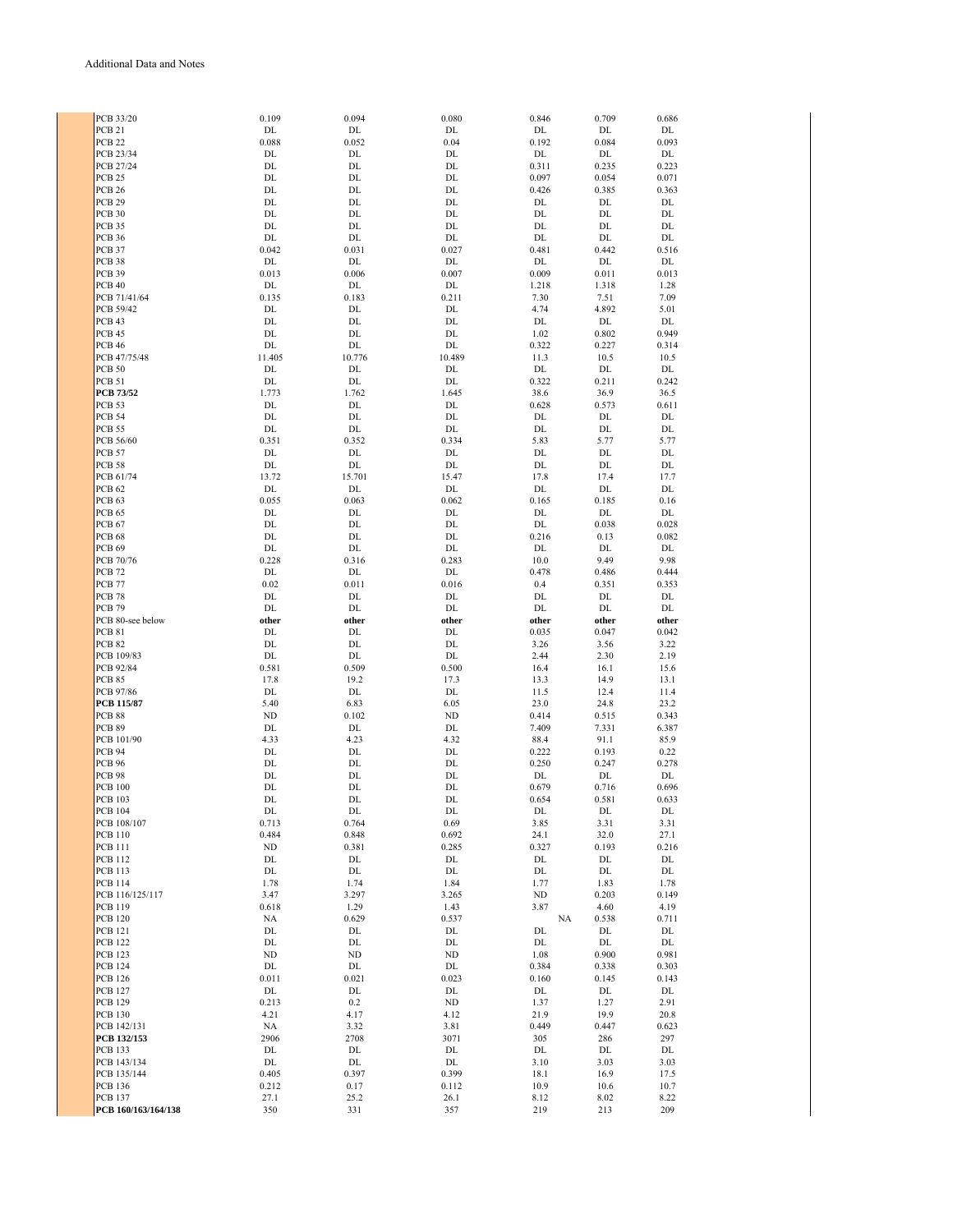|                            | PCB 139/140                                                                                                                                                | DL            | 0.025                      | 0.029           | 0.925           | 0.835              | 0.964              |
|----------------------------|------------------------------------------------------------------------------------------------------------------------------------------------------------|---------------|----------------------------|-----------------|-----------------|--------------------|--------------------|
|                            | <b>PCB 141</b>                                                                                                                                             | DL            | DL                         | 0.358           | 18.3            | 17.7               | 17.8               |
|                            | <b>PCB 145</b>                                                                                                                                             | DL            | DL                         | DL              | DL              | DL                 | DL                 |
|                            | PCB 146/161                                                                                                                                                | 33.3          | 32.3                       | 32.0            | 53.2            | 50.6               | 54.4               |
|                            | <b>PCB 147</b>                                                                                                                                             | 0.193         | 0.156                      | 0.168           | 3.19            | 3.10               | 3.30               |
|                            |                                                                                                                                                            |               |                            |                 |                 |                    |                    |
|                            | <b>PCB 148</b>                                                                                                                                             | DL            | DL                         | DL<br>DL        | 0.538           | 0.351              | 0.471              |
|                            | <b>PCB 150</b>                                                                                                                                             | DL            | DL                         |                 | 0.348           | 0.364              | 0.279              |
|                            | <b>PCB 152</b>                                                                                                                                             | DL            | DL                         | DL              | 0.09            | 0.05               | 0.081              |
|                            | <b>PCB 154</b>                                                                                                                                             | 0.148         | 0.13                       | 0.143           | 4.09            | 3.56               | 3.91               |
|                            | <b>PCB 155</b>                                                                                                                                             | DL            | DL                         | DL              | 0.666           | 0.708              | 0.822              |
|                            | <b>PCB 157</b>                                                                                                                                             | 37.0          | 37.8                       | 38.3            | 2.71            | 2.92               | 2.83               |
|                            | <b>PCB 158</b>                                                                                                                                             | 3.16          | 3.74                       | 4.48            | 8.19            | 8.06               | 8.30               |
|                            | <b>PCB 159</b>                                                                                                                                             | DL            | DL                         | DL              | 0.141           | 0.073              | 0.103              |
|                            | <b>PCB 162</b>                                                                                                                                             | 0.369         | 0.249                      | 0.179           | 0.866           | 0.704              | 0.765              |
|                            | <b>PCB 165</b>                                                                                                                                             | NA            | 0.766                      | 0.597           | DL              | DL                 | DL                 |
|                            | <b>PCB 166</b>                                                                                                                                             | 5.18          | 5.78                       | 5.76            | 0.659           | 0.781              | 0.579              |
|                            | <b>PCB 167</b>                                                                                                                                             | 1.389         | 1.719                      | 1.541           |                 | 5.12               |                    |
|                            |                                                                                                                                                            |               |                            |                 | 4.53            |                    | 5.15               |
|                            | <b>PCB 168</b>                                                                                                                                             | DL            | $\mathop{\rm DL}\nolimits$ | DL              | 20.4            | 18.3               | 19.7               |
|                            | <b>PCB 169</b>                                                                                                                                             | 0.442         | 0.449                      | 0.441           | 0.12            | 0.127              | 0.133              |
|                            | <b>PCB 171</b>                                                                                                                                             | 3.35          | 3.47                       | 2.98            | 12.0            | 12.0               | 12.2               |
|                            | PCB 192/172                                                                                                                                                | 4.04          | 3.96                       | 3.41            | 13.5            | 13.9               | 12.5               |
|                            | <b>PCB 173</b>                                                                                                                                             | DL            | DL                         | DL              | 0.579           | 0.537              | 0.334              |
|                            | PCB 174/181                                                                                                                                                | 0.608         | 0.619                      | 0.515           | 30.5            | 29.5               | 28.0               |
|                            | <b>PCB 175</b>                                                                                                                                             | $\rm ND$      | 0.102                      | 0.104           | 3.36            | 2.83               | 2.95               |
|                            | <b>PCB 176</b>                                                                                                                                             | DL            | DL                         | DL              | 8.12            | 7.50               | 8.03               |
|                            | <b>PCB 177</b>                                                                                                                                             | 0.767         | 0.707                      | 0.63            | 30.9            | 30.2               | 30.2               |
|                            | <b>PCB 178</b>                                                                                                                                             | 4.13          | 3.65                       | 3.16            | 20.0            | 20.3               | 19.3               |
|                            |                                                                                                                                                            | 0.282         |                            | 0.225           |                 |                    | 17.9               |
|                            | <b>PCB 179</b>                                                                                                                                             |               | 0.235                      |                 | 18.0            | 17.6               |                    |
|                            | <b>PCB 180</b>                                                                                                                                             | 882           | 862                        | 862             | 150             | 162                | 147                |
|                            | <b>PCB 187/182</b>                                                                                                                                         | 9.63          | 10.00                      | 8.84            | 159             | 154                | 156                |
|                            | <b>PCB 184</b>                                                                                                                                             | DL            | DL                         | DL              | 1.1             | 0.839              | 0.931              |
|                            | <b>PCB 185</b>                                                                                                                                             | DL            | $\rm DL$                   | DL              | 4.06            | 3.53               | 3.87               |
|                            | <b>PCB 186</b>                                                                                                                                             | DL            | DL                         | DL              | DL              | DL                 | DL                 |
|                            | <b>PCB 188</b>                                                                                                                                             | DL            | $\rm DL$                   | DL              | 1.07            | 0.819              | 0.930              |
|                            | <b>PCB 189</b>                                                                                                                                             | 4.25          | 4.74                       | 2.99            | 0.919           | 0.964              | 1.155              |
|                            | <b>PCB 191</b>                                                                                                                                             | 1.87          | 2.81                       | 2.43            | 0.881           | 0.865              | 0.891              |
|                            | <b>PCB 193</b>                                                                                                                                             | 14.4          | 12.2                       | 13.3            | 7.81            | 7.38               | 6.71               |
|                            | PCB 203/196                                                                                                                                                | 12.8          | 11.6                       | 10.7            | 104             | 101                | 98.5               |
|                            | <b>PCB 197</b>                                                                                                                                             | 0.142         | 0.142                      | 0.163           | 7.01            | 5.83               | 6.20               |
|                            | <b>PCB 198</b>                                                                                                                                             |               |                            |                 |                 |                    |                    |
|                            |                                                                                                                                                            | 0.113         | 0.118                      | 0.089           | 3.04            | 2.67               | 2.85               |
|                            | <b>PCB 199</b>                                                                                                                                             | DL            | DL                         | DL              | 5.05            | 4.63               | 4.66               |
|                            |                                                                                                                                                            |               |                            |                 |                 |                    |                    |
|                            | <b>PCB 200</b>                                                                                                                                             | 0.389         | 0.427                      | 0.286           | 34.2            | 31.4               | 33.1               |
|                            | <b>PCB 202</b>                                                                                                                                             | 3.25          | 2.902                      | 2.498           | 41.3            | 39.5               | 39.4               |
|                            | <b>PCB 204</b>                                                                                                                                             | DL            | DL                         | DL              | $\rm DL$        | DL                 | DL                 |
|                            | <b>PCB 205</b>                                                                                                                                             | 0.689         | 3.393                      | 1.633           | 0.441           | 0.322              | 0.438              |
|                            |                                                                                                                                                            |               |                            |                 |                 |                    |                    |
|                            | <b>PCB 207</b>                                                                                                                                             | 0.270         | 0.212                      | 0.23            | 14.6            | 14.0               | 15.1               |
|                            | <b>PCB 208</b>                                                                                                                                             | 0.420         | 0.331                      | 0.373           | 22.2            | 21.8               | 22.4               |
|                            | Note PCB 80/66 co elute                                                                                                                                    |               |                            |                 |                 |                    |                    |
|                            |                                                                                                                                                            |               |                            |                 |                 |                    |                    |
|                            | We don't do individual PCB congeners. We do screen for Arochlor series. For SRM 1945, we found Arochlor 1260 at 1260, 1640 and 1860 ng/g                   |               |                            |                 |                 |                    |                    |
|                            | respectively for the triplicates.                                                                                                                          |               |                            |                 |                 |                    |                    |
|                            |                                                                                                                                                            |               |                            |                 |                 |                    |                    |
|                            |                                                                                                                                                            | Homog VI      | Homog VI                   | Homog VI        | <b>SRM 1945</b> | <b>SRM 1945</b>    | <b>SRM 1945</b>    |
|                            |                                                                                                                                                            | Sample 1      | Sample 2                   | Sample 3        | Sample 1        | Sample 2           | Sample 3           |
|                            | Compound                                                                                                                                                   | (ng/g wet wt) | (ng/g wet wt)              | $(ng/g$ wet wt) | (ng/g wet wt)   | $(ng/g$ wet wt $)$ | $(ng/g$ wet wt $)$ |
|                            | PCB <sub>77</sub>                                                                                                                                          | < 0.100       | 0.329                      | 0.324           | 0.776           | 0.814              | 0.655              |
|                            | <b>PCB 126</b>                                                                                                                                             | 0.478         | 0.61                       | 0.513           | 0.847           | 0.737              | 0.719              |
|                            | <b>PCB 169</b>                                                                                                                                             | 0.682         | 0.758                      | 0.845           | 0.340           | 0.323              | 0.256              |
|                            |                                                                                                                                                            |               |                            |                 |                 |                    |                    |
|                            |                                                                                                                                                            | Homog VI      | Homog VI                   | Homog VI        | <b>SRM 1945</b> | <b>SRM 1945</b>    | <b>SRM 1945</b>    |
|                            | Compound                                                                                                                                                   | Analysis A    | Analysis B                 | Analysis C      | Analysis A      | Analysis B         | Analysis C         |
|                            |                                                                                                                                                            |               |                            |                 |                 |                    |                    |
|                            |                                                                                                                                                            | (ng/g wet wt) | $(ng/g$ wet wt)            | $(ng/g$ wet wt) | $(ng/g$ wet wt) | $(ng/g$ wet wt)    | $(ng/g$ wet wt)    |
|                            | Aldrin                                                                                                                                                     | 2.90          | 5.00                       | 3.70            | 8.00            | 5.20               | 4.90               |
|                            | Endrin                                                                                                                                                     | 10.6          | 9.50                       | 12.8            | 40.5            | 45.5               | 35.4               |
|                            | Heptachlor                                                                                                                                                 | 2.60          | 3.70                       | 2.80            | 4.80            | 4.70               | 4.30               |
|                            | Lindane                                                                                                                                                    | 2.80          | 3.20                       | 3.20            | 3.60            | 3.00               | 3.50               |
|                            | Arochlor 1260 (Total)                                                                                                                                      | 1779          | 1583                       | 1493            | 711             | 807                | 669                |
|                            |                                                                                                                                                            |               |                            |                 |                 |                    |                    |
|                            |                                                                                                                                                            |               |                            |                 |                 |                    |                    |
|                            | Please note that our lab has a coelution issue with the following congeners: 49-43, 87-81, 128-167, 187-182. The values reported above for these coeluting |               |                            |                 |                 |                    |                    |
|                            | congeners may be overestimated.                                                                                                                            |               |                            |                 |                 |                    |                    |
|                            |                                                                                                                                                            |               |                            |                 |                 |                    |                    |
|                            |                                                                                                                                                            |               |                            |                 |                 |                    |                    |
|                            | *** Due computer problems where we not able to calculate this compounds.                                                                                   |               |                            |                 |                 |                    |                    |
|                            |                                                                                                                                                            |               |                            |                 |                 |                    |                    |
| 12<br>13<br>14<br>15<br>16 |                                                                                                                                                            |               |                            |                 |                 |                    |                    |
|                            |                                                                                                                                                            |               |                            |                 |                 |                    |                    |
|                            |                                                                                                                                                            |               |                            |                 |                 |                    |                    |
|                            | <b>Polybrominated Diphenyl Ethers</b>                                                                                                                      | Homog VI      | Homog VI                   | Homog VI        | <b>SRM 1945</b> | <b>SRM 1945</b>    | <b>SRM 1945</b>    |
|                            |                                                                                                                                                            | Sample 1      | Sample 2                   | Sample 3        | Sample 1        | Sample 2           | Sample 3           |
|                            | Date(s) of measurements $(m/d/yr)$                                                                                                                         | 10.30.03      | 10.30.03                   | 10.30.03        | 10.30.03        | 10.30.03           | 10.30.03           |
|                            |                                                                                                                                                            |               |                            |                 |                 |                    |                    |
|                            |                                                                                                                                                            |               |                            |                 |                 |                    |                    |
|                            | PBDE 47                                                                                                                                                    | 4.34          | 3.82                       | 4.15            | 32.19           | 32.95              | 34.01              |

PBDE 99 0.36 0.34 0.40 16.63 16.34 16.12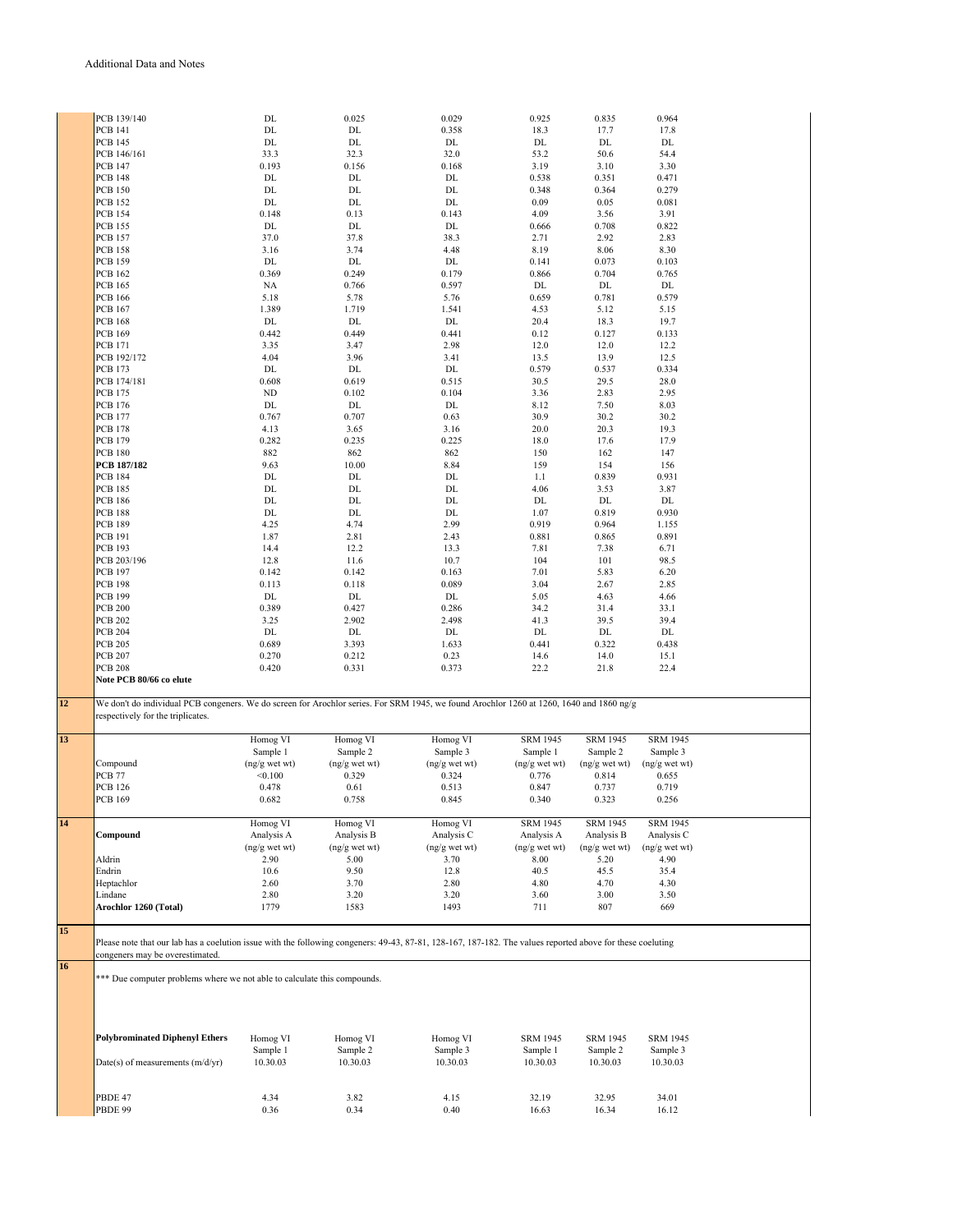| <b>PBDE 100</b>                                                                                                                                                                  | 0.32                                | 0.29                                              | 0.38                                                                                                                                   | 8.52                            | 8.54                    | 8.65            |  |
|----------------------------------------------------------------------------------------------------------------------------------------------------------------------------------|-------------------------------------|---------------------------------------------------|----------------------------------------------------------------------------------------------------------------------------------------|---------------------------------|-------------------------|-----------------|--|
| <b>PBDE 153</b>                                                                                                                                                                  | 0.68                                | 0.77                                              | 0.66                                                                                                                                   | 7.70                            | 7.81                    | 7.10            |  |
| <b>PBDE 154</b>                                                                                                                                                                  | < 0.15                              | < 0.15                                            | < 0.15                                                                                                                                 | 11.37                           | 10.77                   | 10.35           |  |
| Comments:                                                                                                                                                                        |                                     |                                                   |                                                                                                                                        |                                 |                         |                 |  |
|                                                                                                                                                                                  |                                     |                                                   |                                                                                                                                        |                                 |                         |                 |  |
| We are surprised by the patterns of PCB/pesticide in the two samples. We would like to know the lokations from where the samples are taken and/or if they are spiked.            |                                     |                                                   |                                                                                                                                        |                                 |                         |                 |  |
| The pesticides and the PCBs are analyzed on the two different columns listed earlier. The results given are selected from the column with the best recovery and best seperation. |                                     |                                                   |                                                                                                                                        |                                 |                         |                 |  |
|                                                                                                                                                                                  |                                     |                                                   |                                                                                                                                        |                                 |                         |                 |  |
|                                                                                                                                                                                  |                                     |                                                   |                                                                                                                                        |                                 |                         |                 |  |
|                                                                                                                                                                                  |                                     |                                                   |                                                                                                                                        |                                 |                         |                 |  |
|                                                                                                                                                                                  |                                     |                                                   |                                                                                                                                        |                                 |                         |                 |  |
| PCB CONGENER ANALYSES                                                                                                                                                            | Homog VI                            | Homog VI                                          | Homog VI                                                                                                                               | <b>SRM 1945</b>                 | <b>SRM 1945</b>         | <b>SRM 1945</b> |  |
| Congener                                                                                                                                                                         | Sample 1                            | Sample 2                                          | Sample 3                                                                                                                               | Sample 1                        | Sample 2                | Sample 3        |  |
|                                                                                                                                                                                  | $(ng/g$ wet wt $)$                  | $(ng/g$ wet wt $)$                                | (ng/g wet wt)                                                                                                                          | (ng/g wet wt)                   | $(ng/g$ wet wt $)$      | (ng/g wet wt)   |  |
| 47                                                                                                                                                                               | 17.4                                | 18.3                                              | 18.8                                                                                                                                   | 14.8                            | 14.1                    | 13.8            |  |
| 74                                                                                                                                                                               | 12.5                                | 12.8                                              | 13.4                                                                                                                                   | 13.9                            | 15.1                    | 14.7            |  |
| 110                                                                                                                                                                              | 0.78                                | 0.63                                              | 0.64                                                                                                                                   | 32.6                            | 30                      | 31              |  |
| 157<br>167                                                                                                                                                                       | 44.3<br>2.21                        | 43<br>2.3                                         | 44.2<br>2.39                                                                                                                           | 7.75<br>6.77                    | 8.11<br>6.79            | 7.76<br>6.96    |  |
| 174                                                                                                                                                                              | 0.57                                | 0.69                                              | 0.79                                                                                                                                   | 23.7                            | 22.9                    | 23.6            |  |
| 177                                                                                                                                                                              | 0.83                                | 0.97                                              | 0.94                                                                                                                                   | 26.6                            | 25.5                    | 26.1            |  |
| 190                                                                                                                                                                              | 82.7                                | 79.6                                              | 83.3                                                                                                                                   | 7.97                            | 7.97                    | 7.96            |  |
| 196                                                                                                                                                                              | 10.5                                | 10.5                                              | 10.9                                                                                                                                   | 76.5                            | 75                      | 76.2            |  |
| 199                                                                                                                                                                              |                                     |                                                   |                                                                                                                                        |                                 |                         |                 |  |
|                                                                                                                                                                                  | 5.43                                | 4.98                                              | 4.9                                                                                                                                    | 75.1                            | 76.5                    | 76.7            |  |
| Octachlorostyrene                                                                                                                                                                | 4.01                                | 3.95                                              | 5.09                                                                                                                                   | 12.7                            | 9.45                    | 8.7             |  |
|                                                                                                                                                                                  |                                     |                                                   |                                                                                                                                        |                                 |                         |                 |  |
|                                                                                                                                                                                  |                                     |                                                   |                                                                                                                                        |                                 |                         |                 |  |
| PBDEs-PBBs                                                                                                                                                                       |                                     |                                                   |                                                                                                                                        |                                 |                         |                 |  |
| Analytical method used (e.g., GC-MS (include ionization type), GC-ECD):                                                                                                          |                                     |                                                   |                                                                                                                                        |                                 |                         |                 |  |
|                                                                                                                                                                                  | Analyt. Instr.                      | Column Phase                                      | Col. Length, m                                                                                                                         | Col. i.d., mm                   | Col. film thickness, um |                 |  |
|                                                                                                                                                                                  | PBDEs-PBBs GC/MS (ECNI)             | $HT-8$                                            | 25                                                                                                                                     | 0.22                            | 0.25                    |                 |  |
|                                                                                                                                                                                  |                                     |                                                   |                                                                                                                                        |                                 |                         |                 |  |
| Method of quantitation ( $IS =$ internal standard, $ES =$ external standard):                                                                                                    |                                     |                                                   |                                                                                                                                        |                                 |                         |                 |  |
| PBDEs-PBBs IS                                                                                                                                                                    |                                     |                                                   |                                                                                                                                        |                                 |                         |                 |  |
|                                                                                                                                                                                  |                                     |                                                   |                                                                                                                                        |                                 |                         |                 |  |
| IF internal standard method was used, please complete the following section:                                                                                                     |                                     |                                                   |                                                                                                                                        |                                 |                         |                 |  |
| Identity of internal standards/surrogates used that were added PRIOR to extraction of sample:                                                                                    |                                     |                                                   |                                                                                                                                        |                                 |                         |                 |  |
|                                                                                                                                                                                  | PBDEs-PBBs BB103 and BB 155         |                                                   |                                                                                                                                        |                                 |                         |                 |  |
| Added after extraction/cleanup and JUST PRIOR to chromatographic analysis:                                                                                                       |                                     |                                                   |                                                                                                                                        |                                 |                         |                 |  |
|                                                                                                                                                                                  |                                     |                                                   |                                                                                                                                        |                                 |                         |                 |  |
| PBDEs-PBBs -                                                                                                                                                                     |                                     |                                                   |                                                                                                                                        |                                 |                         |                 |  |
| IS/surrogate standards used for quantitation calculations were:                                                                                                                  |                                     |                                                   |                                                                                                                                        |                                 |                         |                 |  |
|                                                                                                                                                                                  | Yes those added prior to extraction |                                                   |                                                                                                                                        |                                 |                         |                 |  |
|                                                                                                                                                                                  |                                     |                                                   |                                                                                                                                        |                                 |                         |                 |  |
|                                                                                                                                                                                  |                                     |                                                   | No those added after extraction/cleanup and just prior to chromatographic analysis                                                     |                                 |                         |                 |  |
|                                                                                                                                                                                  |                                     |                                                   |                                                                                                                                        |                                 |                         |                 |  |
| <b>Calibration Curve</b>                                                                                                                                                         |                                     |                                                   |                                                                                                                                        |                                 |                         |                 |  |
|                                                                                                                                                                                  |                                     |                                                   |                                                                                                                                        | Analytes outside of calibration |                         |                 |  |
|                                                                                                                                                                                  | Points                              | Conc. Range                                       |                                                                                                                                        | curve calibration range         |                         |                 |  |
| PBDEs-PBBs 8                                                                                                                                                                     |                                     |                                                   |                                                                                                                                        | none                            |                         |                 |  |
|                                                                                                                                                                                  |                                     |                                                   |                                                                                                                                        |                                 |                         |                 |  |
| <b>RESULTS:</b>                                                                                                                                                                  |                                     |                                                   |                                                                                                                                        |                                 |                         |                 |  |
|                                                                                                                                                                                  |                                     |                                                   |                                                                                                                                        |                                 |                         |                 |  |
| PERCENT LIPID                                                                                                                                                                    |                                     |                                                   | (List each result if determined more than once. Enter results as a number, for example 90.0. DO NOT change format of cell to percent.) |                                 |                         |                 |  |
|                                                                                                                                                                                  |                                     |                                                   |                                                                                                                                        |                                 |                         |                 |  |
| PBDE-PBB ANALYSES                                                                                                                                                                | Homog VI                            | Homog VI                                          | Homog VI                                                                                                                               | <b>SRM 1945</b>                 | <b>SRM 1945</b>         | <b>SRM 1945</b> |  |
| <b>PBDE-PBB</b>                                                                                                                                                                  | Analysis A                          | Analysis B                                        | Analysis C                                                                                                                             | Analysis A                      | Analysis B              | Analysis C      |  |
|                                                                                                                                                                                  | (ng/g wet wt)                       | $(ng/g$ wet wt $)$                                | (ng/g wet wt)                                                                                                                          | (ng/g wet wt)                   | $(ng/g$ wet wt $)$      | (ng/g wet wt)   |  |
| <b>BDE 28</b>                                                                                                                                                                    | < 0.05                              | < 0.05                                            | < 0.05                                                                                                                                 | 1.23                            | 1.25                    | 1.25            |  |
| <b>BDE 47</b>                                                                                                                                                                    | 4.51                                | 4.49                                              | 4.44                                                                                                                                   | 35                              | 35.6                    | 36.1            |  |
| <b>BDE 99</b>                                                                                                                                                                    | 0.25                                | 0.44                                              | 0.55                                                                                                                                   | 16.8                            | 16.8                    | 17.2            |  |
| <b>BDE 100</b>                                                                                                                                                                   | 0.43                                | 0.35                                              | 0.37                                                                                                                                   | 8.56                            | 8.72                    | 8.9             |  |
| <b>BDE 153</b>                                                                                                                                                                   | 0.98                                | 1.03                                              | 1.18                                                                                                                                   | 7.5                             | 7.26                    | 7.5             |  |
| <b>BDE 154</b>                                                                                                                                                                   | 0.23                                | 0.19                                              | 0.12                                                                                                                                   | 10.8                            | 10.4                    | 10.9            |  |
| <b>BDE 183</b>                                                                                                                                                                   | 0.24                                | 0.22                                              | 0.36                                                                                                                                   | 1.56                            | 1.53                    | 1.55            |  |
| <b>BB</b> 153                                                                                                                                                                    | 3.13                                | 2.85                                              | 2.96                                                                                                                                   | 3.24                            | 3.09                    | 3.22            |  |
|                                                                                                                                                                                  |                                     |                                                   |                                                                                                                                        |                                 |                         |                 |  |
|                                                                                                                                                                                  |                                     |                                                   |                                                                                                                                        |                                 |                         |                 |  |
| Analytical method used (e.g., GC-<br>MS (include ionization type), GC-                                                                                                           |                                     |                                                   |                                                                                                                                        |                                 |                         |                 |  |
|                                                                                                                                                                                  |                                     |                                                   |                                                                                                                                        |                                 |                         |                 |  |
| ECD):                                                                                                                                                                            | Analyt. Instr.                      | Column Phase                                      | Col. Length, m                                                                                                                         | Col. i.d., mm                   | film thickness, un      |                 |  |
|                                                                                                                                                                                  |                                     |                                                   |                                                                                                                                        |                                 |                         |                 |  |
| non-ortho PCBs                                                                                                                                                                   | GC-MS(ITD)                          | BPX-5                                             | 60                                                                                                                                     | 0.25                            | 0.25                    |                 |  |
| mono-ortho PCBs + 149+132                                                                                                                                                        | MDGC-ECD                            | DB-5 / HT-8                                       | 30/30                                                                                                                                  | 0,25/0,25                       | 0,25/0,25               |                 |  |
| "rest" PCBs                                                                                                                                                                      | $GC$ - $\mu ECD$                    | $DB-5$                                            | 60                                                                                                                                     | 0.25                            | 0.25                    |                 |  |
|                                                                                                                                                                                  |                                     |                                                   |                                                                                                                                        |                                 |                         |                 |  |
| <b>Calibration Curve</b>                                                                                                                                                         |                                     |                                                   |                                                                                                                                        |                                 |                         |                 |  |
|                                                                                                                                                                                  |                                     |                                                   |                                                                                                                                        | Analytes outside of calibration |                         |                 |  |
|                                                                                                                                                                                  | Points                              | Conc. Range                                       |                                                                                                                                        | curve calibration range         |                         |                 |  |
| non-ortho PCBs                                                                                                                                                                   | 7                                   | $0,1-800$ pg/ $\mu$ l                             |                                                                                                                                        |                                 |                         |                 |  |
| mono-ortho PCBs + 149+132<br>"rest" PCBs                                                                                                                                         | $\tau$<br>$\tau$                    | $1,0-250$ pg/ $\mu$ l<br>$0, 5 - 100$ pg/ $\mu$ l |                                                                                                                                        |                                 |                         |                 |  |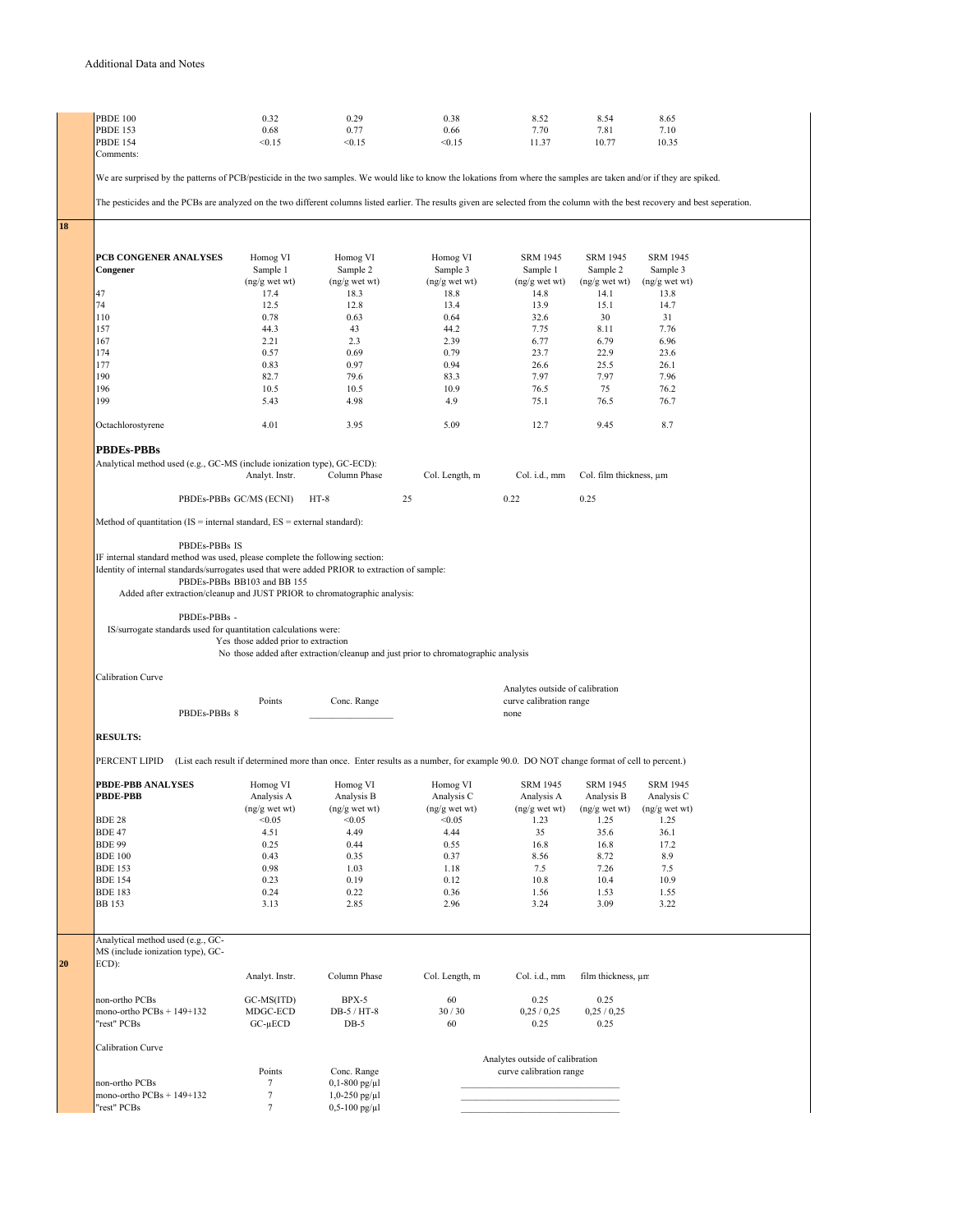| Congener | Homog VI<br>Sample 1<br>$(ng/g$ wet wt $)$ | Homog VI<br>Sample 2<br>$(ng/g$ wet wt $)$ | Homog VI<br>Sample 3<br>$(ng/g$ wet wt) | SRM 1945<br>Sample 1<br>$(ng/g$ wet wt) | SRM 1945<br>Sample 2<br>$(ng/g$ wet wt $)$ | <b>SRM 1945</b><br>Sample 3<br>$(ng/g$ wet wt) |
|----------|--------------------------------------------|--------------------------------------------|-----------------------------------------|-----------------------------------------|--------------------------------------------|------------------------------------------------|
| 81       | < 0,000401                                 |                                            |                                         | 0.0468                                  |                                            |                                                |
| 77       | 0.0171                                     |                                            |                                         | 0.279                                   |                                            |                                                |
| 126      | 0.0323                                     |                                            |                                         | 0.161                                   |                                            |                                                |
| 169      | 0.314                                      |                                            |                                         | 0.0808                                  |                                            |                                                |
| 114      | 1.75                                       |                                            |                                         | ND                                      |                                            |                                                |
| 157      | 34.8                                       |                                            |                                         | 0.465                                   |                                            |                                                |
| 167      | ND                                         |                                            |                                         | 0.471                                   |                                            |                                                |
| 189      | 6.77                                       |                                            |                                         | 1.39                                    |                                            |                                                |
|          |                                            |                                            |                                         |                                         |                                            |                                                |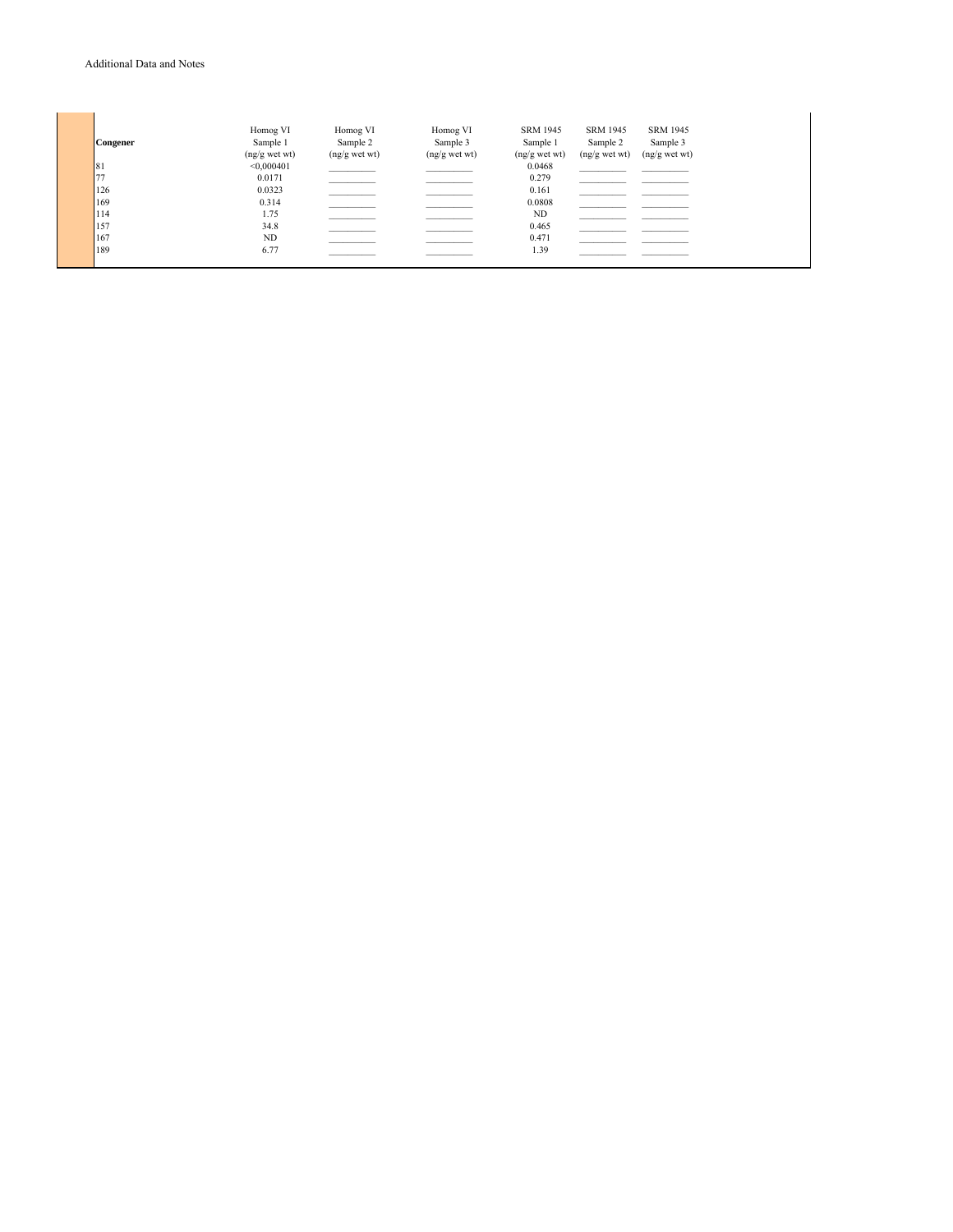## **21 Sample Preparation**

2.04 grams of Marine Mammal Blubber Control Material VI and 2.07 grams of Standard Reference Material 1945 "Organics in Whale Blubber" were respectively placed in separate 250 mL Erlenmeyer flasks. 25 grams of anyhydrous sodium sulfate were added to each flask. 50 mL of 5% ethanol in ethyl acetate was added to each flask, and then the samples were homogenized for 2 minutes. Following centrifugation, the supernatant from each sample was collected. The samples were passed through separate silica gel solid phase extraction columns, and an additional 6 mL of 5% ethanol in ethyl acetate was poured through each column. The collected samples were then evaporated to dryness under a stream of nitrogen, and were reconstituted with 1 mL of toluene.

### **Chromatographic Analysis**

Samples were analyzed on a Varian 3800 GC with Saturn 2000 MS/MS detector. Splitless injection of 1 microliter sample was performed. Low – High Mass Range: 40 – 450 m/z Injector Temp: 325 Hold Time: 30.95 min Pressure: 25.0 psi

## **Blubber Sample: Marine Mammal Blubber Control Material VI**

No organochlorine pesticides detected.

From Table 2, *optional compounds*, the following fatty acids were detected:

(Z,Z,Z,Z,Z,Z)-4,7,10,13,16,19-Docosahexaenoic Acid (Gadoleic Acid) Tetradecanoic acid (Myristic Acid) (Z)-9-Octadecanoic acid (Oleic Acid) Pentadecanoic acid (Lauric Acid) Eicosanoic acid (Arachidic Acid) (Z)-9-Hexadecanoic acid (Palmitoleic Acid) Hexadecanoic acid (Palmitic Acid) (E)-9-Octadecenoic acid (Elaidic Acid) (Z,Z,Z,Z)-5,8,11,14-Eicosatrienoic acid (Arachidonic Acid)

Miscellaneous compounds detected:

Niacinamide Vitamin E Cholesterol Squalene

#### **Blubber Sample: Standard Reference Material 1945 "Organics in Whale Blubber"**

From Table 2, *optional compounds*, the following fatty acids were detected:

Dodecanoic acid (Lauric Acid) Tetradecanoic acid (Myristic Acid) Pentadecanoic acid (Lauric Acid) (Z)-9-Hexadecanoic acid (Palmitoleic Acid) (Z)-9-Octadecanoic acid (Oleic Acid) (E)-9-Octadecenoic acid (Elaidic Acid) Heptadecanoic acid (Margaric Acid) (Z)-13-Docosenoic acid (Erucic Acid) (Z,Z,Z,Z)-5,8,11,14-Eicosatetraenoic acid (Arachidonic Acid) (Z)-11-Eicosenoic acid (Nervonic Acid) (Z,Z,Z,Z,Z)-5,8,11,14,17-Eicosapentaenoic acid (Gadoleic Acid) (Z,Z,Z,Z,Z,Z)-4,7,10,13,16,19-Docosahexaenoic Acid (Gadoleic Acid)

Detected the following furans: 2,5-dimethyl-2-(tetrahydrofuryl)tetrahydrofuran 2-propylfuran

Miscellaneous compounds detected: Vanillin 4-chloro-3-n-hexyltetrahydropyrane Retinol Vitamin A aldehyde Cholesterol Squalene Vitamin E

#### **Standard Analysis**

Pesticide Standard Mix A was purchased from Restek. A chromatogram yielding the following pesticides was generated and compared to the blubber chromatograms: 2,4,5,6-Tetrachloro-m-xylene alpha-BHC gamma-BHC (lindane) **Heptachlor** Endosulfan I Dieldrin Endrin 4,4'-DDD 4,4'-DDT Methoxychlor Comparative analysis confirmed the absence of pesticides in the blubber samples.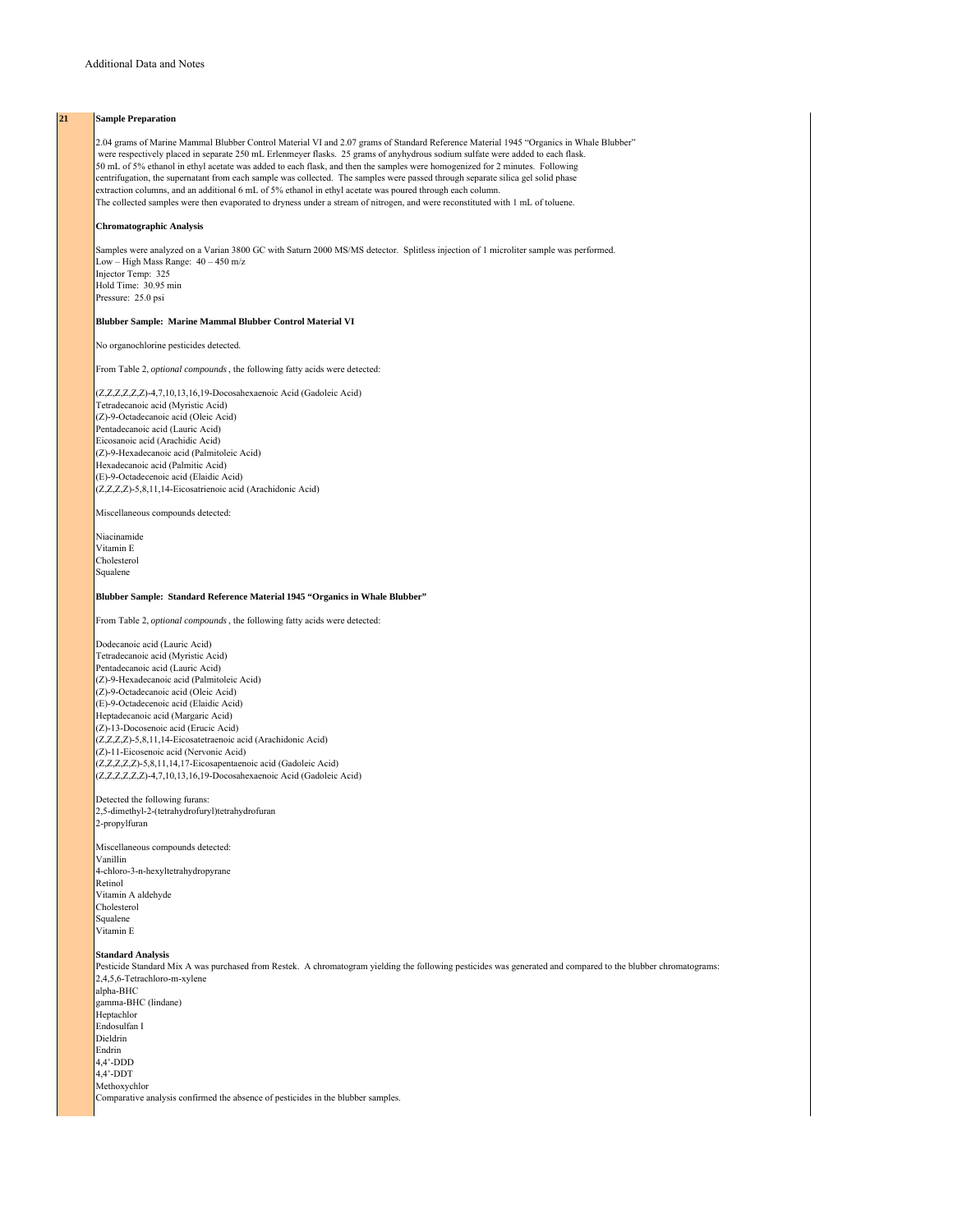| 22                      |                                                                                                                                                                                  | Homog VI             | Homog VI             | Homog VI             | <b>SRM 1945</b>                       | <b>SRM 1945</b> | <b>SRM 1945</b> |  |
|-------------------------|----------------------------------------------------------------------------------------------------------------------------------------------------------------------------------|----------------------|----------------------|----------------------|---------------------------------------|-----------------|-----------------|--|
|                         | <b>PBDEs</b>                                                                                                                                                                     | Analysis A           | Analysis B           | Analysis C           | Analysis A                            | Analysis B      | Analysis C      |  |
|                         |                                                                                                                                                                                  |                      |                      |                      |                                       |                 |                 |  |
|                         |                                                                                                                                                                                  | $(ng/g$ wet wt)      | $(ng/g$ wet wt)      | $(ng/g$ wet wt)      | $(ng/g$ wet wt)                       | $(ng/g$ wet wt) | $(ng/g$ wet wt) |  |
|                         | BDE15                                                                                                                                                                            | DL                   | DL                   | DL                   | 0.0248                                | 0.0232          | 0.0277          |  |
|                         | BDE28                                                                                                                                                                            | $\rm DL$             | DL                   | DL                   | 1.02                                  | 0.974           | 1.06            |  |
|                         | BDE47                                                                                                                                                                            | 4.78                 | 4.09                 | 4.27                 | 33.0                                  | 32.7            | 34.9            |  |
|                         |                                                                                                                                                                                  |                      |                      |                      |                                       |                 |                 |  |
|                         | BDE99                                                                                                                                                                            | 0.396                | 0.351                | 0.376                | 15.7                                  | 15.5            | 16.7            |  |
|                         | <b>BDE100</b>                                                                                                                                                                    | 0.310                | 0.223                | 0.257                | 8.77                                  | 8.65            | 9.33            |  |
|                         | <b>BDE153</b>                                                                                                                                                                    | 0.876                | 0.684                | 0.763                | 7.87                                  | 7.91            | 8.33            |  |
|                         | <b>BDE154</b>                                                                                                                                                                    |                      |                      |                      |                                       |                 |                 |  |
|                         |                                                                                                                                                                                  | 0.0468               | DL                   | 0.0406               | 11.8                                  | 12.2            | 12.3            |  |
|                         | <b>BDE183</b>                                                                                                                                                                    | $\rm DL$             | DL                   | DL                   | 1.64                                  | 1.61            | 1.72            |  |
|                         | <b>BDE196</b>                                                                                                                                                                    | DL                   | DL                   | DL                   | 0.0917                                | 0.0934          | 0.0966          |  |
|                         | <b>BDE197</b>                                                                                                                                                                    | DL                   | DL                   | DL                   | 0.394                                 | 0.410           | 0.462           |  |
|                         |                                                                                                                                                                                  |                      |                      |                      |                                       |                 |                 |  |
|                         | <b>BDE206</b>                                                                                                                                                                    | DL                   | DL                   | DL                   | DL                                    | DL              | DL              |  |
|                         | <b>BDE207</b>                                                                                                                                                                    | $\rm DL$             | DL                   | DL                   | DL                                    | DL              | DL              |  |
|                         | <b>BDE209</b>                                                                                                                                                                    | 1.02                 | 0.709                | 0.772                | DL                                    | DL              | $\rm DL$        |  |
|                         |                                                                                                                                                                                  |                      |                      |                      |                                       |                 |                 |  |
|                         | <b>Total PBDEs</b>                                                                                                                                                               | 7.43                 | 6.06                 | 6.47                 | 80.2                                  | 80.0            | 85.0            |  |
|                         |                                                                                                                                                                                  |                      |                      |                      |                                       |                 |                 |  |
| $\overline{\mathbf{A}}$ | C20:1n15                                                                                                                                                                         | 0.277                | 0.272                | 0.153                | 0.139                                 | 0.144           |                 |  |
|                         | C20:3n6                                                                                                                                                                          | 1.46                 | 1.44                 | 0.468                | 0.459                                 | 0.517           |                 |  |
|                         |                                                                                                                                                                                  |                      |                      |                      |                                       |                 |                 |  |
|                         | C22:0 (behenic acid)                                                                                                                                                             | 0.117                | 0.101                | 0.268                | 0.288                                 | 0.283           |                 |  |
|                         | C22:4n6                                                                                                                                                                          | 3.05                 | 3.06                 | 0.82                 | 0.932                                 | < 0.1           |                 |  |
|                         | C22:3n3                                                                                                                                                                          | < 0.2                | < 0.2                | < 0.2                | < 0.2                                 | < 0.2           |                 |  |
|                         |                                                                                                                                                                                  |                      |                      |                      |                                       |                 |                 |  |
|                         | C24:0                                                                                                                                                                            | 0.145                | 0.141                | 0.166                | 0.19                                  | 0.167           |                 |  |
|                         |                                                                                                                                                                                  |                      |                      |                      |                                       |                 |                 |  |
|                         |                                                                                                                                                                                  |                      |                      |                      |                                       |                 |                 |  |
|                         | These fatty acids are tentative IDs and are quantified using response factors from an equivalent isomer from the list above, reported as a mass fraction percent on a wet weight |                      |                      |                      |                                       |                 |                 |  |
|                         | basis (as FAMEs).                                                                                                                                                                |                      |                      |                      |                                       |                 |                 |  |
|                         |                                                                                                                                                                                  | Homog VI             | Homog VI             | <b>SRM 1945</b>      | <b>SRM 1945</b>                       | <b>SRM 1945</b> |                 |  |
|                         |                                                                                                                                                                                  |                      |                      |                      |                                       |                 |                 |  |
|                         |                                                                                                                                                                                  | Analysis A           | Analysis B           | Analysis A           | Analysis B                            | Analysis C      |                 |  |
|                         |                                                                                                                                                                                  | $(g/g$ wet wt x 100) | $(g/g$ wet wt x 100) | $(g/g$ wet wt x 100) | $(g/g$ wet wt x 100) /g wet wt x 100) |                 |                 |  |
|                         | C14:1n9                                                                                                                                                                          | ${}< 0.00927$        | ${}< 0.00925$        | 0.102                | 0.102                                 | 0.103           |                 |  |
|                         |                                                                                                                                                                                  |                      |                      |                      |                                       |                 |                 |  |
|                         | 4,8,12-trimethyl-C13:0                                                                                                                                                           | 0.0124               | 0.0118               | 0.0291               | 0.0283                                | 0.0301          |                 |  |
|                         | C14:1n7                                                                                                                                                                          | 0.0342               | 0.0334               | 0.130                | 0.130                                 | 0.131           |                 |  |
|                         | 11-methyl-C14:0                                                                                                                                                                  | ${}< 0.00502$        | ${}_{\leq 0.00501}$  | 0.00533              | ${}< 0.00543$                         | ${}< 0.00595$   |                 |  |
|                         |                                                                                                                                                                                  |                      |                      |                      |                                       |                 |                 |  |
|                         | anteiso-C15:0                                                                                                                                                                    | 0.0391               | 0.0379               | 0.0648               | 0.0656                                | 0.0676          |                 |  |
|                         | anteiso-C16:0                                                                                                                                                                    | 0.00629              | 0.00692              | ${}< 0.00449$        | < 0.00477                             | ${}< 0.00522$   |                 |  |
|                         | 2,6,10,14-tetramethyl-C15:0                                                                                                                                                      | 0.0254               | 0.0248               | 0.0715               | 0.0724                                | 0.0712          |                 |  |
|                         | C16:1n11                                                                                                                                                                         | 0.170                | 0.168                | 0.184                | 0.179                                 | 0.182           |                 |  |
|                         |                                                                                                                                                                                  |                      |                      |                      |                                       |                 |                 |  |
|                         | C16:1n9                                                                                                                                                                          | 0.324                | 0.321                | 2.01                 | 2.03                                  | 2.08            |                 |  |
|                         | C16:1n5                                                                                                                                                                          | 0.135                | 0.135                | 0.205                | 0.207                                 | 0.214           |                 |  |
|                         | $7$ -methyl- $C16:1n?$                                                                                                                                                           | 0.0209               | 0.0203               | 0.0671               | 0.0666                                | 0.0669          |                 |  |
|                         |                                                                                                                                                                                  |                      |                      |                      |                                       |                 |                 |  |
|                         | C16:2n6                                                                                                                                                                          | 0.0398               | 0.0390               | 0.0275               | 0.0233                                | 0.0254          |                 |  |
|                         | anteiso-C17:0                                                                                                                                                                    | 0.125                | 0.124                | 0.0709               | 0.0719                                | 0.0748          |                 |  |
|                         | 7,8-dimethyl-C16:1n?                                                                                                                                                             | ${}< 0.00804$        | ${}< 0.00802$        | ${}< 0.00818$        | ${}< 0.00870$                         | < 0.00953       |                 |  |
|                         |                                                                                                                                                                                  |                      |                      |                      |                                       |                 |                 |  |
|                         | C16:2n4                                                                                                                                                                          | 0.278                | 0.276                | 0.172                | 0.171                                 | 0.174           |                 |  |
|                         | C16:3n6                                                                                                                                                                          | 0.0314               | 0.0355               | < 0.0189             | ${}< 0.02$                            | ${}< 0.022$     |                 |  |
|                         | C16:3n4                                                                                                                                                                          | 0.0545               | 0.0593               | 0.0334               | 0.0348                                | 0.0314          |                 |  |
|                         |                                                                                                                                                                                  |                      |                      |                      |                                       |                 |                 |  |
|                         | C17:1n?                                                                                                                                                                          | 0.302                | 0.298                | 0.392                | 0.390                                 | 0.403           |                 |  |
|                         | C16:4n3                                                                                                                                                                          | 0.0497               | 0.0484               | 0.155                | 0.156                                 | 0.150           |                 |  |
|                         | anteiso-C18:0                                                                                                                                                                    | 0.0170               | 0.0168               | 0.00442              | 0.00477                               | 0.00494         |                 |  |
|                         | C16:4n1                                                                                                                                                                          |                      |                      |                      |                                       |                 |                 |  |
|                         |                                                                                                                                                                                  | 0.0719               | 0.0699               | ${}< 0.0298$         | ${}< 0.0316$                          | ${}< 0.0346$    |                 |  |
|                         | C18:1n13                                                                                                                                                                         | 0.111                | 0.116                | 0.0548               | 0.0491                                | 0.0513          |                 |  |
|                         | C18:1n11                                                                                                                                                                         | 1.03                 | 1.02                 | 2.54                 | 2.56                                  | 2.66            |                 |  |
|                         | C18:1n5                                                                                                                                                                          | 0.324                | 0.323                | 0.256                | 0.261                                 | 0.267           |                 |  |
|                         |                                                                                                                                                                                  |                      |                      |                      |                                       |                 |                 |  |
|                         | C18:2n7                                                                                                                                                                          | 0.121                | 0.120                | 0.0277               | 0.0304                                | 0.0338          |                 |  |
|                         | C18:2n4                                                                                                                                                                          | 0.176                | 0.170                | 0.0559               | 0.0565                                | 0.0585          |                 |  |
|                         | C18:3n4                                                                                                                                                                          | 0.240                | 0.242                | 0.0307               | 0.0294                                | 0.0269          |                 |  |
|                         |                                                                                                                                                                                  |                      |                      |                      |                                       |                 |                 |  |
|                         | C18:3n1                                                                                                                                                                          | ${}_{\leq 0.0185}$   | ${}_{\leq 0.0185}$   | ${}_{< 0.0189}$      | ${}_{0.0200}$                         | ${}_{0.0220}$   |                 |  |
|                         | C18:4n1                                                                                                                                                                          | 0.0950               | 0.0953               | ${}< 0.0298$         | ${}< 0.0316$                          | ${}< 0.0346$    |                 |  |
|                         | C20:1n5                                                                                                                                                                          | 0.0982               | 0.0968               | 0.0491               | 0.0485                                | 0.0506          |                 |  |
|                         | C20:1n11                                                                                                                                                                         | 1.19                 | 1.33                 | 3.15                 | 3.14                                  | 3.26            |                 |  |
|                         |                                                                                                                                                                                  |                      |                      |                      |                                       |                 |                 |  |
|                         | C20:2n11                                                                                                                                                                         | 0.178                | 0.200                | 0.156                | 0.180                                 | 0.175           |                 |  |
|                         | C20:2n9                                                                                                                                                                          | 0.0565               | 0.0576               | ${}< 0.00943$        | ${}< 0.0100$                          | < 0.0110        |                 |  |
|                         | C20:4n3                                                                                                                                                                          | 0.299                | 0.296                | 0.200                | 0.194                                 | 0.196           |                 |  |
|                         | C22:1n11                                                                                                                                                                         | 0.606                | 0.604                | 3.92                 | 3.93                                  | 3.98            |                 |  |
|                         |                                                                                                                                                                                  |                      |                      |                      |                                       |                 |                 |  |
|                         | C22:1n7                                                                                                                                                                          | 0.118                | 0.119                | 0.103                | 0.105                                 | 0.108           |                 |  |
|                         | C22:1n5                                                                                                                                                                          | ${}< 0.0185$         | ${}< 0.0185$         | ${}< 0.0189$         | ${}_{0.0200}$                         | < 0.0220        |                 |  |
|                         | C21:5n3                                                                                                                                                                          | 0.371                | 0.367                | 0.106                | ${}< 0.0865$                          | 0.104           |                 |  |
|                         |                                                                                                                                                                                  |                      |                      |                      |                                       |                 |                 |  |
|                         | C22:4n3                                                                                                                                                                          | 0.103                | 0.0982               | ${}_{0.0814}$        | ${}< 0.0865$                          | < 0.0948        |                 |  |
|                         |                                                                                                                                                                                  |                      |                      |                      |                                       |                 |                 |  |
|                         |                                                                                                                                                                                  |                      |                      |                      |                                       |                 |                 |  |
| $\, {\bf B}$            |                                                                                                                                                                                  |                      |                      |                      |                                       |                 |                 |  |
|                         |                                                                                                                                                                                  |                      |                      |                      |                                       |                 |                 |  |
|                         | <b>Fatty Acid Analyses</b>                                                                                                                                                       |                      |                      |                      |                                       |                 |                 |  |
|                         | Co mpound                                                                                                                                                                        | Homog VI             | Homog VI             | Homog VI             | <b>SRM 1945</b>                       | <b>SRM 1945</b> | <b>SRM 1945</b> |  |
|                         |                                                                                                                                                                                  | Analysis A           | Analysis B           | Analysis C           | Analysis A                            | Analysis B      | Analysis C      |  |
|                         |                                                                                                                                                                                  |                      |                      |                      |                                       |                 |                 |  |
|                         |                                                                                                                                                                                  | mg/g wet             | mg/g wet             | $mg/g$ wet           | $mg/g$ wet                            | $mg/g$ wet      | mg/g wet        |  |
|                         | C13:0                                                                                                                                                                            | 0.069                | 0.065                | 0.065                | 0.229                                 | 0.174           | 0.171           |  |
|                         | Iso-C15:0                                                                                                                                                                        | 0.919                | 0.814                | 0.794                | 2.052                                 | 1.559           | 1.540           |  |
|                         |                                                                                                                                                                                  | 2.830                | 2.611                | 2.495                | 4.074                                 |                 | 3.028           |  |
|                         | C14:1n5                                                                                                                                                                          |                      |                      |                      |                                       | 3.056           |                 |  |
|                         | Ante-C15:0                                                                                                                                                                       | 0.941                | 0.834                | 0.791                | 1.446                                 | 1.081           | 1.099           |  |
|                         | C15:1n5                                                                                                                                                                          | 0.000                | 0.000                | 0.000                | 0.000                                 | 0.000           | 0.000           |  |
|                         | C17:1n7                                                                                                                                                                          | 0.000                | 0.000                | 0.000                | 0.000                                 | 0.000           | 0.000           |  |
|                         |                                                                                                                                                                                  |                      |                      |                      |                                       |                 |                 |  |
|                         | C18:1n11                                                                                                                                                                         | 9.686                | 6.645                | 6.300                | 20.898                                | 17.330          | 21.514          |  |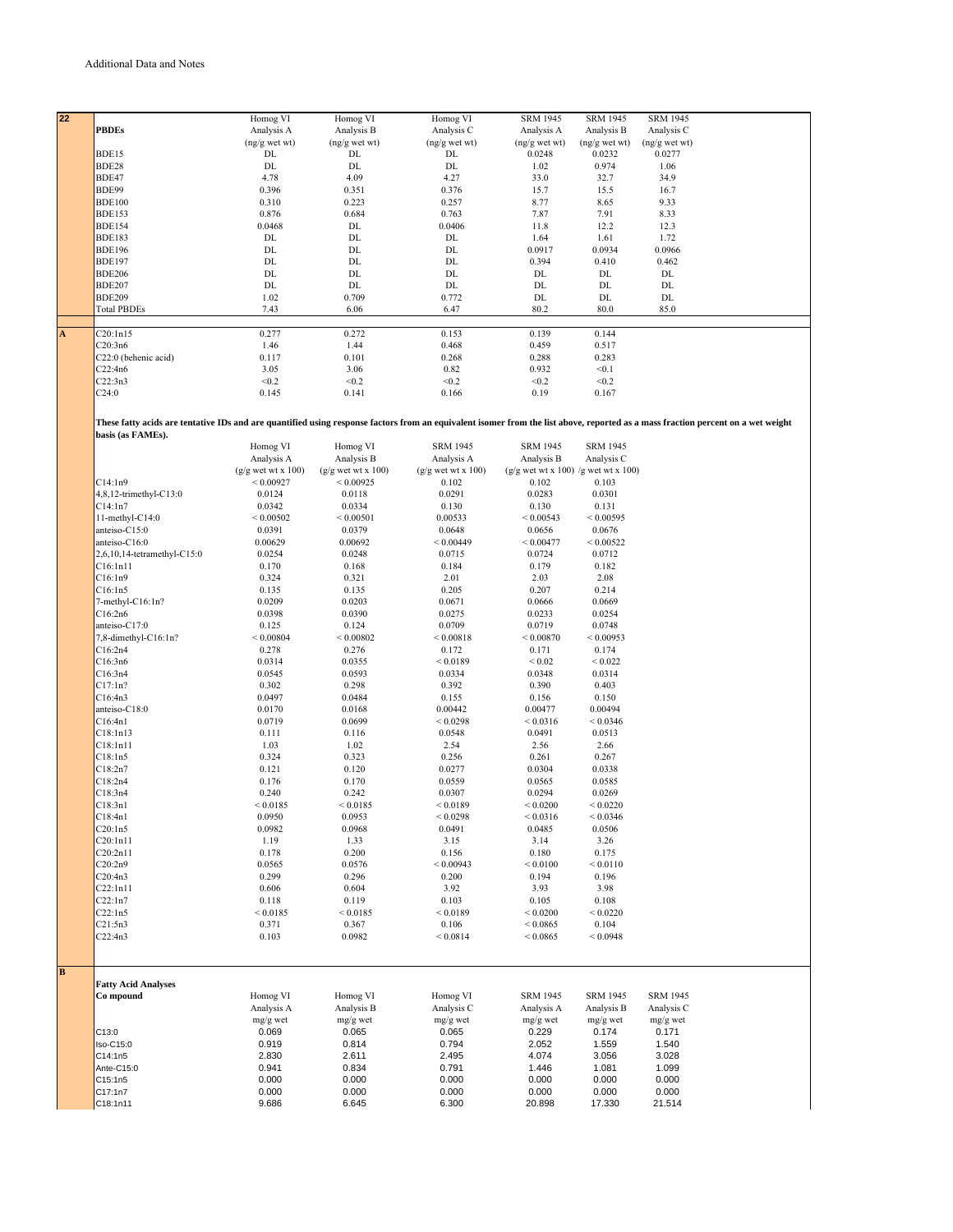|                         | C18:2n6t                               | 0.000                             | 0.000                            | 0.000           | 0.300          | 0.242          | 0.230          |  |
|-------------------------|----------------------------------------|-----------------------------------|----------------------------------|-----------------|----------------|----------------|----------------|--|
|                         | C20:3n6                                | 0.969                             | 0.940                            | 0.949           | 0.335          | 0.207          | 0.263          |  |
|                         | C22:0                                  | 0.000                             | 0.000                            | 0.000           | 0.000          | 0.000          | 0.000          |  |
|                         | C24:0                                  | 0.000                             | 0.000                            | 0.000           | 0.059          | 0.040          | 0.069          |  |
|                         |                                        |                                   | 0.014                            |                 |                | 0.017          | 0.012          |  |
|                         | Sats                                   | 0.014                             |                                  | 0.013           | 0.025          |                |                |  |
|                         | Mono                                   | 0.068                             | 0.067                            | 0.067           | 0.060          | 0.069          | 0.076          |  |
|                         | <b>PUFA</b>                            | 0.018                             | 0.019                            | 0.020           | 0.051          | 0.014          | 0.012          |  |
|                         | w3                                     | 0.017                             | 0.018                            | 0.018           | 0.004          | 0.012          | 0.010          |  |
|                         | w6                                     | 0.002                             | 0.002                            | 0.002           | 0.011          | 0.002          | 0.002          |  |
|                         | w3/w6                                  | 0.010                             | 0.011                            | 0.011           | 0.000          | 0.007          | 0.007          |  |
|                         | trans                                  | 0.001                             | 0.001                            | 0.001           | 0.009          | 0.001          | 0.001          |  |
|                         |                                        |                                   |                                  |                 |                |                |                |  |
|                         |                                        |                                   |                                  |                 |                |                |                |  |
| $\overline{\mathbf{C}}$ | Compound                               | values expressed mg/g wet tissue  |                                  |                 |                |                |                |  |
|                         |                                        | MM VI AA4                         | MM VI AA5                        | MM VI AA6       | 1945 AA1       | 1945 AA2       | 1945 AA3       |  |
|                         | C 13:0                                 | < 0.17                            | < 0.17                           | < 0.17          | 0.36           | 0.36           | 0.40           |  |
|                         |                                        | 4.92                              | 4.91                             | 5.04            |                | 6.27           | 6.37           |  |
|                         | C14:1                                  |                                   |                                  |                 | 6.11           |                |                |  |
|                         | C20:3                                  | 0.36                              | 0.45                             | 0.43            | 1.96           | 2.39           | 2.42           |  |
|                         | $C$ 22:4                               | 3.73                              | 3.59                             | 3.75            | 0.94           | 0.88           | 0.98           |  |
|                         | sum                                    | 870                               | 829                              | 916             | 713            | 730            | 735            |  |
|                         |                                        |                                   |                                  |                 |                |                |                |  |
| D                       |                                        |                                   |                                  |                 |                |                |                |  |
|                         |                                        |                                   | values expressed mg/g wet tissue |                 |                |                |                |  |
|                         | Compound                               |                                   | Homogenate VI                    | <b>SRM 1945</b> |                |                |                |  |
|                         |                                        |                                   | mg/g                             | mg/g            |                |                |                |  |
|                         | C6:0                                   |                                   | 0.000                            | 0.000           |                |                |                |  |
|                         | C8:0                                   |                                   | 0.000                            | 0.000           |                |                |                |  |
|                         | C10:0                                  |                                   | 0.039                            | 0.052           |                |                |                |  |
|                         | C11:0                                  |                                   | 0.065                            | 0.186           |                |                |                |  |
|                         | C13:0                                  |                                   | 0.186                            | 0.055           |                |                |                |  |
|                         | C14:1n5                                |                                   | 0.645                            | 0.773           |                |                |                |  |
|                         | C15:1                                  |                                   | 0.000                            | 0.004           |                |                |                |  |
|                         | C17:1                                  |                                   | 0.586                            | 0.441           |                |                |                |  |
|                         | C18:1                                  |                                   | <b>ND</b>                        | <b>ND</b>       |                |                |                |  |
|                         | C18:2n6t                               |                                   |                                  |                 |                |                |                |  |
|                         |                                        |                                   | 0.041                            | 0.070           |                |                |                |  |
|                         | C20:0                                  |                                   | 0.183                            | 0.185           |                |                |                |  |
|                         | C21:0                                  |                                   | 0.000                            | 0.000           |                |                |                |  |
|                         | C22:0                                  |                                   | 0.065                            | 0.075           |                |                |                |  |
|                         | C20:3n6                                |                                   | 2.614                            | 6.587           |                |                |                |  |
|                         | C23:0                                  |                                   | 0.000                            | 0.000           |                |                |                |  |
|                         | C24:0                                  |                                   | 0.012                            | 0.130           |                |                |                |  |
|                         | C26:0                                  |                                   | <b>ND</b>                        | <b>ND</b>       |                |                |                |  |
|                         | $\Sigma\omega3$                        |                                   | 9.50                             | 9.61            |                |                |                |  |
|                         | $\Sigma\omega$ 6                       |                                   | 4.41                             | 8.35            |                |                |                |  |
|                         | ΣSAFA                                  |                                   | 17.8                             | 19.4            |                |                |                |  |
|                         | ΣMUFA                                  |                                   | 37.2                             | 33.1            |                |                |                |  |
|                         | ΣPUFA                                  |                                   | 15.7                             | 18.3            |                |                |                |  |
|                         |                                        |                                   |                                  |                 |                |                |                |  |
| ${\bf E}$               |                                        |                                   |                                  |                 |                |                |                |  |
|                         | Compound                               | Expressed as percent of total Fas |                                  |                 |                |                |                |  |
|                         |                                        |                                   |                                  |                 |                |                |                |  |
|                         | iso + antiso C5:0                      | Homog VI                          | Homog VI                         | Homog VI        | 1945-1         | 1945-2         | 1945-3         |  |
|                         | 4,8,12-trimethyltridecanoic acid       |                                   |                                  |                 |                |                |                |  |
|                         | (TMTD)                                 | < 0.01                            | < 0.01                           | < 0.01          | 1.69           | 1.66           | 1.48           |  |
|                         | (Z)-9-tetradecenoic acid (14:1n-5)     | 0.057                             | 0.055                            | 0.056           | 0.119          | 0.116          | 0.114          |  |
|                         | iso 15:0                               | 0.501                             | 0.496                            | 0.5             | 0.663          | 0.648          | 0.643          |  |
|                         | antiso 15:0                            | 0.174                             | 0.173                            | 0.173           | 0.329          | 0.325          | 0.315          |  |
|                         | (Z)-7-hexadecenoic acid (16:1n-9)      | 0.0682                            | 0.067                            | 0.0695          | 0.126          | 0.121          | 0.123          |  |
|                         | (Z,Z)-6,9-Hexadecadieonic acid (16:2n- |                                   |                                  |                 |                |                |                |  |
|                         | 7)                                     | 0.445                             | 0.433                            | 0.435           | 2.83           | 2.75           | 2.65           |  |
|                         | (Z,Z)-9,12-Hexadecadieonic acid (16:2n |                                   |                                  |                 |                |                |                |  |
|                         | 4)                                     | 0.0571                            | 0.0567                           | 0.0547          | 0.0565         | 0.0563         | 0.0564         |  |
|                         |                                        |                                   |                                  |                 |                |                | 0.212          |  |
|                         | Iso17                                  | 0.14                              | 0.137                            | 0.138           | 0.207          | 0.206          |                |  |
|                         | antiso17:0                             | 0.279                             | 0.279                            | 0.28            | 0.171          | 0.169          | 0.172          |  |
|                         |                                        |                                   |                                  |                 |                |                |                |  |
|                         | 7-methyl-7-hexadecenoic acid (7M7H)    | 0.473                             | 0.47                             | 0.47            | 0.098          | 0.097          | 0.099          |  |
|                         | phytanate                              | 0.171                             | 0.168                            | 0.168           | 0.565          | 0.546          | 0.574          |  |
|                         | (Z)-9-heptadecenoic acid (17:1n-8)     | 0.112                             | 0.107                            | 0.113           | 0.123          | 0.108          | 0.088          |  |
|                         | (Z)-7-octadecenoic acid (18:1n-11)     | 0.385                             | 0.404                            | 0.396           | 0.519          | 0.502          | 0.514          |  |
|                         |                                        |                                   |                                  |                 |                |                |                |  |
|                         |                                        |                                   |                                  |                 |                |                |                |  |
|                         | (Z)-13-octadecenoic acid (18:1n-5)     | 1.59                              | 1.57                             | 1.24            | 3.17           | 2.92           | 4.06           |  |
|                         | (Z,Z)-11,14-Octadecadienoic            |                                   |                                  |                 |                |                |                |  |
|                         | acid (18:2n-4)                         | 0.456                             | 0.451                            | 0.454           | 0.352          | 0.353          | 0.355          |  |
|                         | (Z,Z,Z)-8,11,14-Eicosatrienoic acid    |                                   |                                  |                 |                |                |                |  |
|                         | $(20:3n-6)$                            | 0.284                             | 0.293                            | 0.281           | 0.0926         | 0.0896         | 0.0896         |  |
|                         |                                        |                                   |                                  |                 |                |                |                |  |
| F                       | Compound                               | Expressed as percent of total Fas |                                  |                 |                |                |                |  |
|                         |                                        | Homog VI                          | Homog VI                         | Homog VI        | 1945-1         | 1945-2         | 1945-3         |  |
|                         |                                        |                                   |                                  |                 |                |                |                |  |
|                         | 13:0                                   |                                   |                                  |                 | 0.17%          | 0.15%          | 0.14%          |  |
|                         | 14:1n10                                |                                   |                                  |                 | 0.14%          | 0.17%          | 0.16%          |  |
|                         | 14:1n7                                 | 0.55%                             | 0.50%                            | 0.58%           | 0.21%          | 0.23%          | 0.22%          |  |
|                         | 14:1n5<br>6-me 15:0                    | 0.00%                             | 0.00%                            | 0.00%           | 0.78%<br>0.18% | 0.71%<br>0.18% | 0.77%<br>0.20% |  |